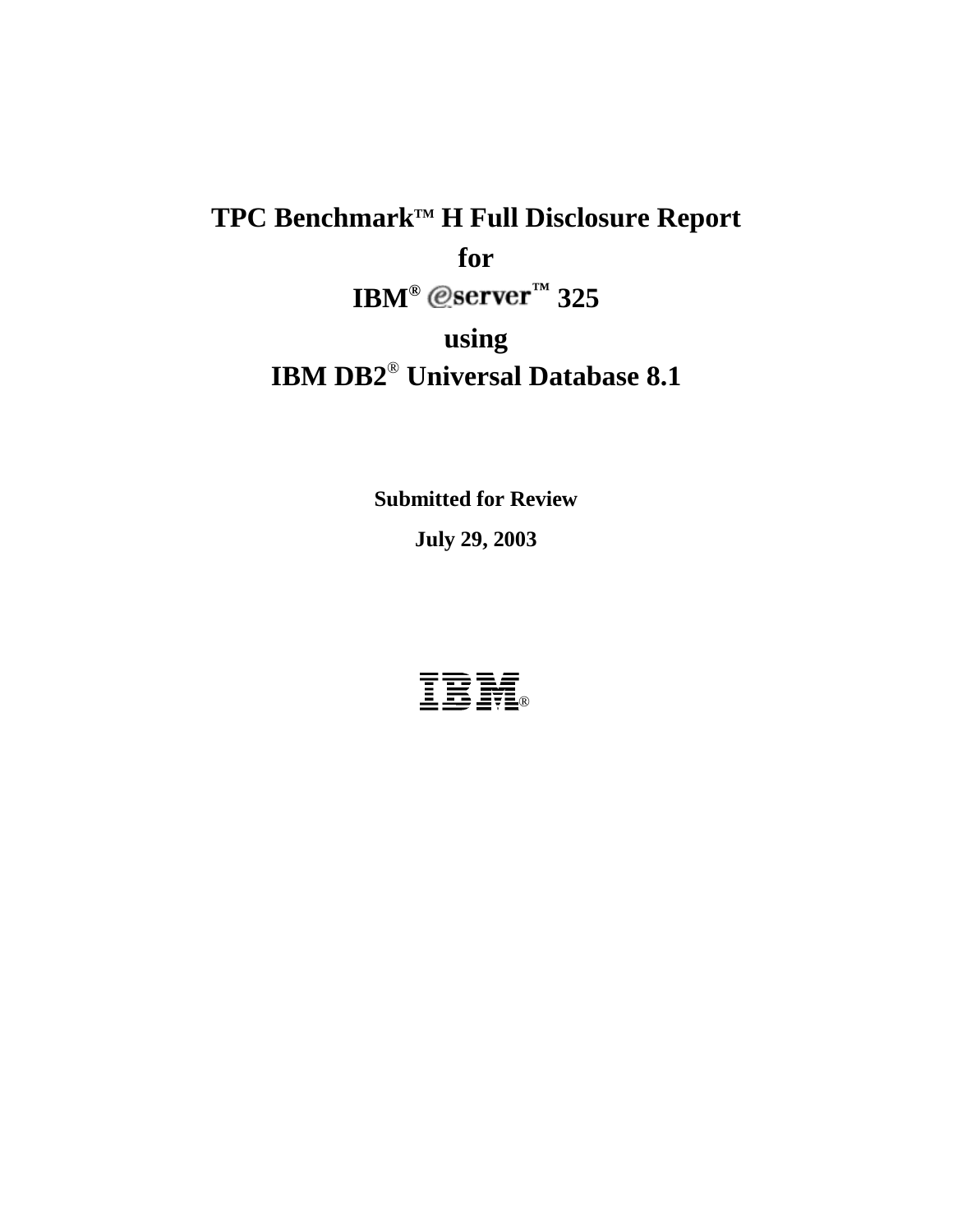#### **Second Edition – August 10, 2003**

THE INFORMATION CONTAINED IN THIS DOCUMENT IS DISTRIBUTED ON AN AS IS BASIS WITHOUT ANY WARRANTY EITHER EXPRESSED OR IMPLIED. The use of this information or the implementation of any of these techniques is the customer's responsibility and depends on the customer's ability to evaluate and integrate them into the customer's operational environment. While each item has been reviewed by IBM for accuracy in a specific situation, there is no guarantee that the same or similar results will be obtained elsewhere. Customers attempting to adapt these techniques to their own environment do so at their own risk.

In this document, any references made to an IBM licensed program are not intended to state or imply that only IBM's licensed program may be used; any functionally equivalent program may be used.

This publication was produced in the United States. IBM may not offer the products, services, or features discussed in this document in other countries, and the information is subject to change without notice. Consult your local IBM representative for information on products and services available in your area.

© Copyright International Business Machines Corporation 2003. All rights reserved.

Permission is hereby granted to reproduce this document in whole or in part, provided the copyright notice as printed above is set forth in full text on the title page of each item reproduced.

U.S. Government Users - Documentation related to restricted rights: Use, duplication, or disclosure is subject to restrictions set forth in GSA ADP Schedule Contract with IBM Corp.

#### *Trademarks*

IBM, the IBM e-business logo, DB2 are trademarks or registered trademarks of International Business Machines Corporation.

The following terms used in this publication are trademarks of other companies as follows: TPC Benchmark, TPC-H, QppH QthH and QphH are trademarks of Transaction Processing Performance Council; AMD and Opteron are trademarks or registered trademarks of AMD Corporation; Other company, product, or service names, which may be denoted by two asterisks (\*\*), may be trademarks or service marks of others.

#### *Notes*

<sup>1</sup> GHz only measures microprocessor internal clock speed, not application performance. Many factors affect application performance.

 $2^2$  When referring to hard disk capacity, one GB equals one billion bytes. Total user-accessible capacity may be less.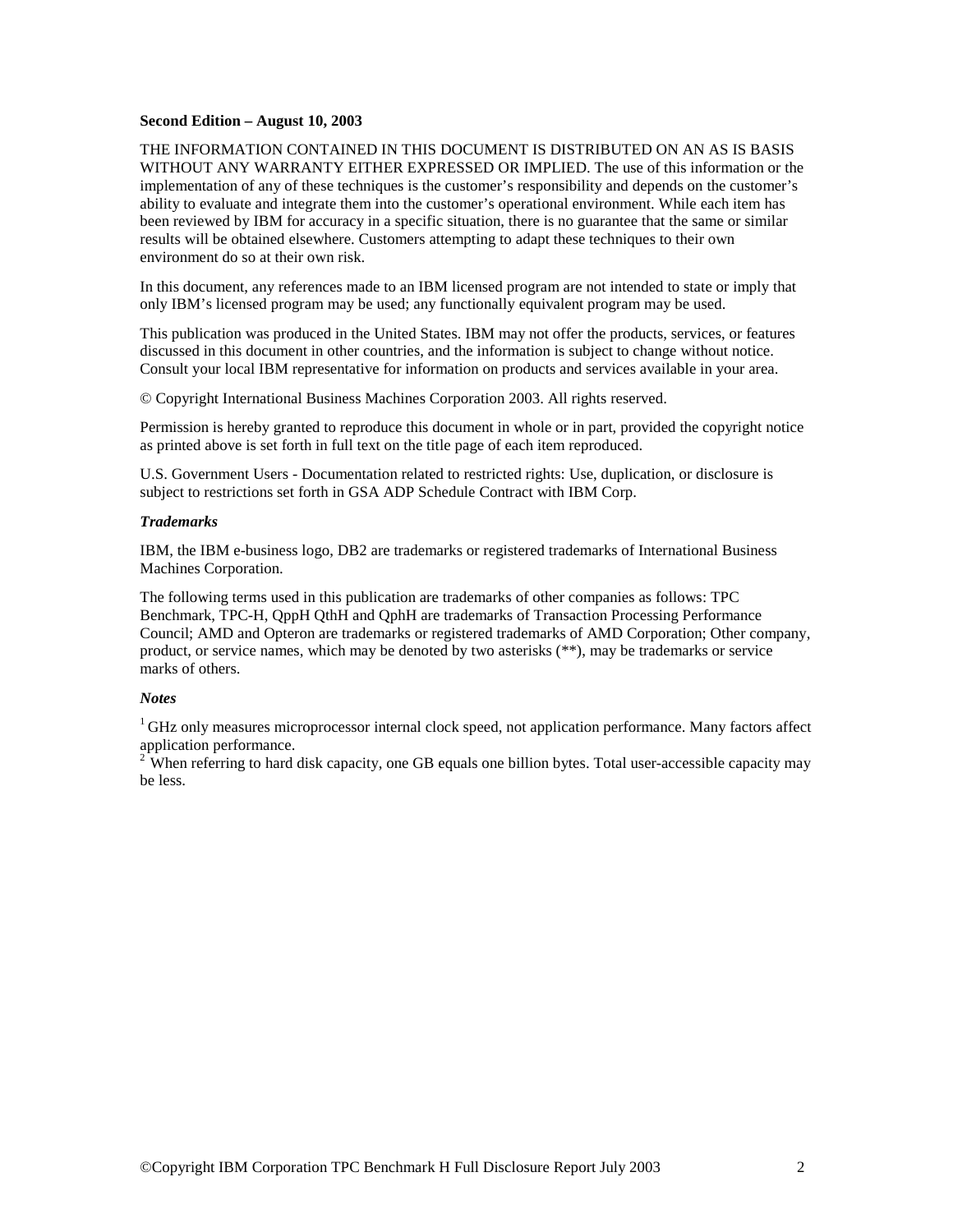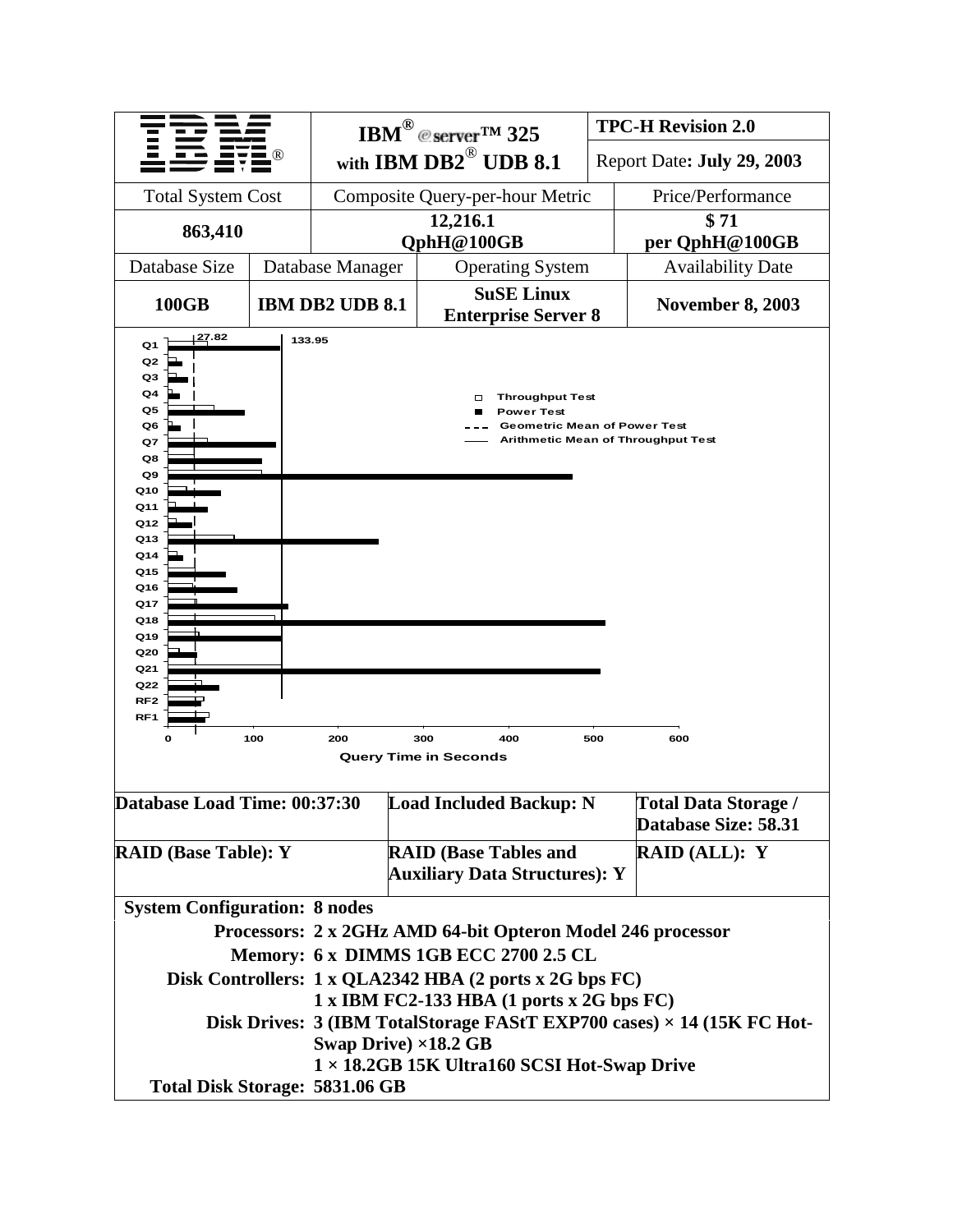|                                                                                                                                                                                                                                                                                     | $\overline{\text{IBM}^{\circledR}}$ | $@$ server <sup>TM</sup> 325 |                         |                                               | <b>TPC-H Revision 2.0</b>    |                       |  |  |
|-------------------------------------------------------------------------------------------------------------------------------------------------------------------------------------------------------------------------------------------------------------------------------------|-------------------------------------|------------------------------|-------------------------|-----------------------------------------------|------------------------------|-----------------------|--|--|
|                                                                                                                                                                                                                                                                                     |                                     | with                         |                         | <b>Report Date:</b>                           |                              |                       |  |  |
|                                                                                                                                                                                                                                                                                     | IBM DB2 $^{\circledR}$ UDB 8.1      |                              |                         |                                               | <b>July 29, 2003</b>         |                       |  |  |
|                                                                                                                                                                                                                                                                                     |                                     |                              | Unit                    |                                               | <b>Extended</b>              | 3-Yr. Maint.          |  |  |
| <b>Description</b>                                                                                                                                                                                                                                                                  | Part#                               | <b>Source</b>                | <b>Price</b>            | Qty                                           | <b>Price</b><br><b>Price</b> | Price<br><b>Price</b> |  |  |
| <b>Server Hardware</b>                                                                                                                                                                                                                                                              |                                     |                              |                         |                                               |                              |                       |  |  |
| IBM e(logo)server 325 w/2GHz AMD 246                                                                                                                                                                                                                                                | 8835-51X                            |                              | $\mathbf{1}$<br>3,039   | 8                                             | 24,312                       | 6968                  |  |  |
| 2GHz Opteron Processor Upgrade                                                                                                                                                                                                                                                      | 13N0700                             |                              | $\mathbf{1}$<br>1,399   | 8                                             | 11,192                       | $\mathbf{0}$          |  |  |
| DIMMS 1GB ECC 2700 2.5 CL                                                                                                                                                                                                                                                           | 73P2267                             |                              | $\mathbf{1}$<br>659     | 48                                            | 31,632                       | $\overline{0}$        |  |  |
| Cisco Catalyst 3508G XL Enterprise edition                                                                                                                                                                                                                                          | 184837                              |                              | 3<br>3,600              | 1                                             | 3,600                        | 1,223                 |  |  |
| Cisco 1000BASE-T Gigabit GBIC Module                                                                                                                                                                                                                                                | 372656                              |                              | 3<br>299                | 8                                             | 2,393                        |                       |  |  |
| 18.2GB 15K Ultra160 SCSI Hot-Swap Drive                                                                                                                                                                                                                                             | 06P5767                             |                              | $\mathbf{1}$<br>329     | 8                                             | 2,632                        | $\boldsymbol{0}$      |  |  |
| IBM FC2-133 Host Bus Adapter                                                                                                                                                                                                                                                        | 24P0960                             |                              | $\mathbf{1}$<br>1,485   | 8                                             | 11,880                       | $\mathbf{0}$          |  |  |
| Qlogic QLA 2342 Host Bus Adapter                                                                                                                                                                                                                                                    | 408082                              |                              | 3<br>2,291              | 8                                             | 18,328                       | $\overline{0}$        |  |  |
| IBM USB Keyboard w/2 port USB Hub                                                                                                                                                                                                                                                   | 22P5185                             |                              | $\mathbf{1}$<br>45      | $\mathbf{1}$                                  | 45                           |                       |  |  |
| IBM USB Optical Wheel Mouse                                                                                                                                                                                                                                                         | 06P4069                             |                              | 1<br>20                 | 1                                             | 20                           |                       |  |  |
| APC Smart-UPS Model 1400                                                                                                                                                                                                                                                            | 32P1020                             |                              | 1<br>855                | 1                                             | 855                          | $\overline{0}$        |  |  |
| E54 15" (13.8" Viewable) Color Monitor                                                                                                                                                                                                                                              | 633147N                             |                              | 1<br>129                | 1                                             | 129                          | 90                    |  |  |
| NetBAY42S Enterprise Rack                                                                                                                                                                                                                                                           | 9306421                             |                              | $\mathbf{1}$<br>1,439   | $\Delta$                                      | 5,756                        | 300                   |  |  |
|                                                                                                                                                                                                                                                                                     |                                     |                              |                         | <b>Subtotal</b>                               | 112,774                      | 8581                  |  |  |
| <b>Server Storage</b>                                                                                                                                                                                                                                                               |                                     |                              |                         |                                               |                              |                       |  |  |
| IBM TOTALSTORAGE FASTT EXP700                                                                                                                                                                                                                                                       | 1740-1RU                            |                              | $\mathbf{1}$<br>3,000   | 24                                            | 72,000                       | 17,280                |  |  |
| 18.2GB 15K FC Hot-Swap Drive                                                                                                                                                                                                                                                        | 5211                                |                              | 681<br>1                | 336                                           | 228,816                      |                       |  |  |
| Short Wave SFP                                                                                                                                                                                                                                                                      | 2210                                |                              | 1<br>499                | 24                                            | 11,976                       |                       |  |  |
| <b>1M LC-LC FIBRE OPTIC CABLE</b>                                                                                                                                                                                                                                                   | 5601                                |                              | $\mathbf{1}$<br>79      | 24                                            | 1,896                        |                       |  |  |
|                                                                                                                                                                                                                                                                                     |                                     |                              |                         | <b>Subtotal</b>                               | 300,816                      | 17,280                |  |  |
|                                                                                                                                                                                                                                                                                     |                                     |                              |                         |                                               |                              |                       |  |  |
| <b>Server Software</b><br>DB2 UDB ESE V8.1 License/1-yr. Maint.                                                                                                                                                                                                                     | D518GLL                             |                              | $\mathbf{1}$<br>20,451  | 16                                            | 327,216                      |                       |  |  |
| DB2 UDB ESE V8.1 Support - 1Yr/Proc                                                                                                                                                                                                                                                 | <b>E00BILL</b>                      |                              | 974                     |                                               |                              |                       |  |  |
| DB2 UDB ESE V8.1 DPF License/1-yr. Maint.                                                                                                                                                                                                                                           | D518JLL                             |                              | 1<br>6,143<br>1         | 32<br>16                                      | 98,288                       | 31,168                |  |  |
| DB2 UDB ESE V8.1 DPF Support - 1Yr/Proc                                                                                                                                                                                                                                             | <b>E00BJLL</b>                      |                              | 293<br>$\mathbf{1}$     | 32                                            |                              | 9,376                 |  |  |
|                                                                                                                                                                                                                                                                                     |                                     |                              |                         |                                               |                              |                       |  |  |
| SuSE SLES8 $8 \text{ proc} + 1 \text{ yr}$ maint.                                                                                                                                                                                                                                   | 2119-3INT-8                         |                              | 2<br>2.585              | $\mathbf{1}$                                  | 2,585                        |                       |  |  |
| SuSE SLES 8 Main. 1 yr/8proc                                                                                                                                                                                                                                                        | 2119-MFJ-8                          |                              | $\overline{c}$<br>2,456 |                                               |                              | 9,824                 |  |  |
|                                                                                                                                                                                                                                                                                     |                                     |                              |                         | <b>Subtotal</b>                               | 428,089                      | 50,368                |  |  |
|                                                                                                                                                                                                                                                                                     |                                     |                              |                         |                                               |                              |                       |  |  |
| Large volume discount on IBM hardware of 14%; prices vary if purchased separately.14%                                                                                                                                                                                               |                                     |                              |                         | <b>Discount</b>                               | 54,498                       |                       |  |  |
|                                                                                                                                                                                                                                                                                     |                                     |                              |                         | <b>Total</b><br>Three-Year Cost of Ownership: | 787,181                      | 76,229                |  |  |
| Pricing: 1 - IBM Business Partner; 2 - SuSE, 3 - CDW shop online                                                                                                                                                                                                                    |                                     |                              |                         |                                               | QphH:                        | 863,410               |  |  |
| Warranty and Maintenance: The standard warranty has been upgraded to 3 years of 24x7x4 coverage.                                                                                                                                                                                    |                                     |                              |                         |                                               |                              | 12216.1               |  |  |
|                                                                                                                                                                                                                                                                                     |                                     |                              |                         |                                               | \$/QphH:                     | \$71                  |  |  |
| Prices used in TPC benchmarks reflect the actual prices a customer would pay for a one-time purchase of the stated components. Individually                                                                                                                                         |                                     |                              |                         |                                               |                              |                       |  |  |
| negotiated discounts are not permitted. Special prices based on assumptions about past or future purchases are not permitted. All discounts                                                                                                                                         |                                     |                              |                         |                                               |                              |                       |  |  |
| reflect standard pricing policies for the listed components. For complete details, see the pricing sections of the TPC benchmark specifications.<br>If you find that stated prices are not available according to these terms, please inform the TPC at pricing@tpc.org. Thank you. |                                     |                              |                         |                                               |                              |                       |  |  |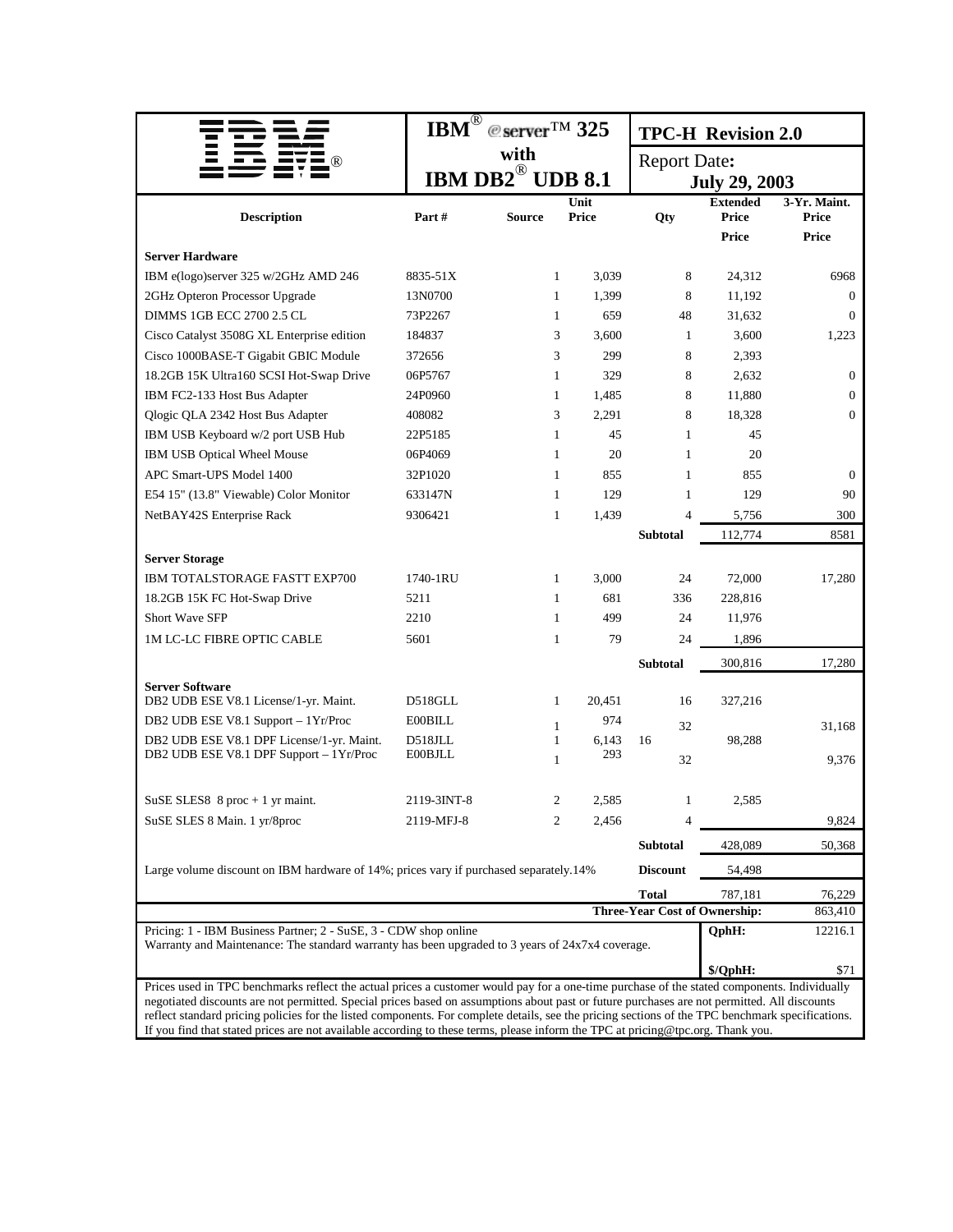|                                                | IBM <sup>®</sup> @server <sup>TM</sup> 325                    |          | <b>TPC-H Revision 2.0</b>  |
|------------------------------------------------|---------------------------------------------------------------|----------|----------------------------|
|                                                | with IBM DB2 <sup>®</sup> UDB 8.1                             |          | Report Date: July 29, 2003 |
| <b>Measurement Results:</b>                    |                                                               |          |                            |
| Database Scale Factor                          |                                                               | 100      |                            |
| Total Data Storage/Database Size               |                                                               | 58.31    |                            |
| <b>Start of Database Load</b>                  |                                                               | 21:44:56 |                            |
| End of Database Load                           |                                                               | 22:22:26 |                            |
| Database Load Time                             |                                                               | 00:37:30 |                            |
| Query Streams for Throughput Test              |                                                               | 5        |                            |
| <b>TPC-H Power</b>                             |                                                               | 12941.2  |                            |
| TPC-H Throughput                               |                                                               | 11531.7  |                            |
| TPC-H Composite Query-per-Hour (QphH@100GB)    |                                                               | 12216.1  |                            |
| Total System Price over 3 Years                |                                                               | 863,410  |                            |
| TPC-H Price/Performance Metric (\$/QphH@100GB) |                                                               | 71       |                            |
| <b>Measurement Interval:</b>                   | Measurement Interval in Throughput Test $(Ts) = 3435$ seconds |          |                            |

Duration of Stream Execution:

|                  | <b>Seed</b>       | <b>Ouery Start Date/Time</b><br><b>Ouery End Date/Time</b> | <b>RF1 Start Date/Time</b><br><b>RF1 End Date/Time</b> | <b>RF2 Start Date/Time</b><br><b>RF2 End Date/Time</b> | <b>Duration</b> |
|------------------|-------------------|------------------------------------------------------------|--------------------------------------------------------|--------------------------------------------------------|-----------------|
| <b>Stream 00</b> | 722222226         | 07/22/03 23:04:03                                          | 07/22/03 23:03:14                                      | 07/22/03 23:18:59                                      | 00:16:27        |
|                  |                   | 07/22/03 23:18:59                                          | 07/22/03 23:04:03                                      | 07/22/03 23:19:41                                      |                 |
| <b>Stream 01</b> | 722222227         | 07/22/03 23:19:47                                          | 07/23/03 00:10:05                                      | 07/23/03 00:10:55                                      | 00:47:42        |
|                  |                   | 07/23/03 00:07:29                                          | 07/23/03 00:10:55                                      | 07/23/03 00:11:35                                      |                 |
| Stream 02        | 722222228         | 07/22/03 23:19:48                                          | 07/23/03 00:11:35                                      | 07/23/03 00:12:17                                      | 00:48:54        |
|                  |                   | 07/23/03 00:08:42                                          | 07/23/03 00:12:17                                      | 07/23/03 00:12:56                                      |                 |
| Stream 03        | 722222229         | 07/22/03 23:19:47                                          | 07/23/03 00:12:56                                      | 07/23/03 00:13:39                                      | 00:48:46        |
|                  |                   | 07/23/03 00:08:33                                          | 07/23/03 00:13:39                                      | 07/23/03 00:14:19                                      |                 |
| Stream 04        | 722222230         | 07/22/03 23:19:47                                          | 07/23/03 00:14:19                                      | 07/23/03 00:15:01                                      | 00:50:18        |
|                  |                   | 07/23/03 00:10:05                                          | 07/23/03 00:15:01                                      | 07/23/03 00:15:41                                      |                 |
| Stream 05        | 722222231         | 07/22/03 23:19:48                                          | 07/23/03 00:15:41                                      | 07/23/03 00:16:23                                      | 00:49:53        |
|                  | 07/23/03 00:09:41 | 07/23/03 00:16:23                                          | 07/23/03 00:17:02                                      |                                                        |                 |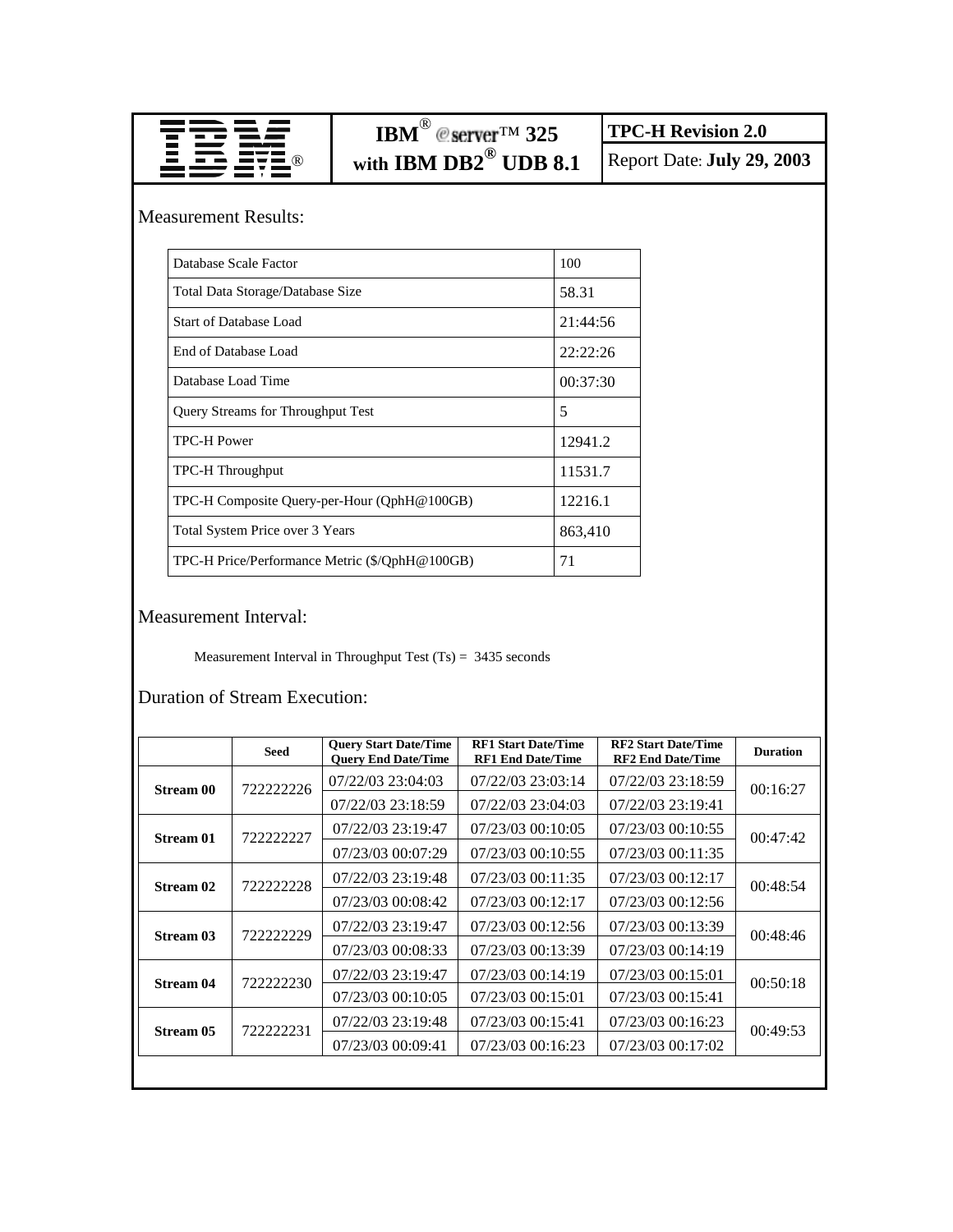|                                             |                    |                         |              |             | IBM <sup>®</sup> @server <sup>TM</sup> 325 |              |             |             | <b>TPC-H Revision 2.0</b> |                            |             |             |
|---------------------------------------------|--------------------|-------------------------|--------------|-------------|--------------------------------------------|--------------|-------------|-------------|---------------------------|----------------------------|-------------|-------------|
|                                             |                    |                         |              |             | with IBM $DB2^{\circledR}$ UDB 8.1         |              |             |             |                           | Report Date: July 29, 2003 |             |             |
| <b>TPC-H Timing Intervals (in seconds):</b> |                    |                         |              |             |                                            |              |             |             |                           |                            |             |             |
|                                             |                    |                         |              |             |                                            |              |             |             |                           |                            |             |             |
| <b>Ouery</b>                                | <b>O1</b>          | O <sub>2</sub>          | <b>O3</b>    | <b>O4</b>   | <b>O5</b>                                  | <b>O6</b>    | <b>O7</b>   | <b>O8</b>   | <b>O9</b>                 | <b>O10</b>                 | 011         | <b>O12</b>  |
| Stream 00                                   | 46.9               | 9.7                     | 9.8          | 5.3         | 54.7                                       | 6.0          | 47.3        | 30.8        | 110.4                     | 22.8                       | 8.9         | 10.1        |
| Stream 01                                   | 140.8              | 14.0                    | 32.5         | 12.8        | 72.0                                       | 11.8         | 156.1       | 93.3        | 393.6                     | 54.4                       | 64.7        | 33.7        |
| Stream 02                                   | 119.4              | 12.6                    | 25.2         | 10.8        | 74.6                                       | 16.9         | 112.8       | 116.7       | 453.6                     | 56.6                       | 33.6        | 26.2        |
| Stream 03                                   | 104.1              | 27.1                    | 20.9         | 16.0        | 107.3                                      | 8.5          | 119.0       | 121.5       | 460.6                     | 92.0                       | 63.2        | 27.7        |
| Stream 04                                   | 154.7              | 15.1                    | 10.1         | 13.0        | 122.1                                      | 16.5         | 81.0        | 109.3       | 559.6                     | 64.8                       | 36.0        | 21.6        |
| Stream 05                                   | 137.2              | 17.1                    | 27.4         | 15.5        | 76.3                                       | 17.9         | 169.3       | 112.9       | 506.0                     | 41.8                       | 36.6        | 29.7        |
| Minimum                                     | 104.1              | 12.6                    | 10.1         | 10.8        | 72.0                                       | 8.5          | 81.0        | 93.3        | 393.6                     | 41.8                       | 33.6        | 21.6        |
| Average                                     | 117.2              | 15.9                    | 21.0         | 12.2        | 84.5                                       | 12.9         | 114.3       | 97.4        | 414.0                     | 55.4                       | 40.5        | 24.8        |
| Maximum                                     | 154.7              | 27.1                    | 32.5         | 16.0        | 122.1                                      | 17.9         | 169.3       | 121.5       | 559.6                     | 92.0                       | 64.7        | 33.7        |
|                                             |                    |                         |              |             |                                            |              |             |             |                           |                            |             |             |
|                                             |                    |                         |              |             |                                            |              |             |             |                           |                            |             |             |
|                                             |                    |                         |              |             |                                            |              |             |             |                           |                            |             |             |
| <b>Stream ID</b>                            | <b>O13</b><br>77.6 | Q <sub>14</sub><br>10.7 | Q15a<br>31.9 | Q16<br>29.0 | Q17<br>34.4                                | Q18<br>125.7 | O19<br>36.9 | Q20<br>13.1 | Q21<br>133.3              | <b>O22</b><br>40.7         | RF1<br>49.2 | RF2<br>42.1 |
| Stream 00                                   | 247.0              | 20.9                    | 56.5         | 80.3        | 106.8                                      | 458.8        | 161.9       | 34.8        | 529.4                     | 86.0                       | 50.0        | 39.5        |
| Stream 01                                   |                    |                         |              |             | 198.7                                      |              |             |             |                           |                            |             |             |
| Stream 02                                   | 198.4              | 17.9                    | 60.5         | 82.6        |                                            | 619.5        | 167.0       | 41.8        | 438.0                     | 51.1                       | 42.4        | 39.3        |
| Stream 03                                   | 296.0              | 16.0                    | 69.8         | 82.5        | 146.0                                      | 450.5        | 99.3        | 34.6        | 508.8                     | 54.7                       | 42.8        | 39.8        |
| Stream 04                                   | 235.1              | 15.1                    | 61.2         | 94.0        | 123.8                                      | 564.3        | 137.9       | 12.7        | 527.2                     | 43.3                       | 42.0        | 39.6        |
| Stream 05                                   | 259.5              | 17.8                    | 93.5         | 69.7        | 131.9                                      | 480.0        | 104.2       | 50.0        | 533.0                     | 65.7                       | 42.2        | 39.5        |
| Minimum                                     | 198.4              | 15.1                    | 56.5         | 69.7        | 106.8                                      | 450.5        | 99.3        | 12.7        | 438.0                     | 43.3                       | 42.0        | 39.3        |
| Average                                     | 218.9              | 16.4                    | 62.2         | 73.0        | 123.6                                      | 449.8        | 117.9       | 31.2        | 445.0                     | 56.9                       | 44.8        | 40.0        |
| Maximum                                     | 296.0              | 20.9                    | 93.5         | 94.0        | 198.7                                      | 619.5        | 167.0       | 50.0        | 533.0                     | 86.0                       | 50.0        | 42.1        |
|                                             |                    |                         |              |             |                                            |              |             |             |                           |                            |             |             |
|                                             |                    |                         |              |             |                                            |              |             |             |                           |                            |             |             |
|                                             |                    |                         |              |             |                                            |              |             |             |                           |                            |             |             |
|                                             |                    |                         |              |             |                                            |              |             |             |                           |                            |             |             |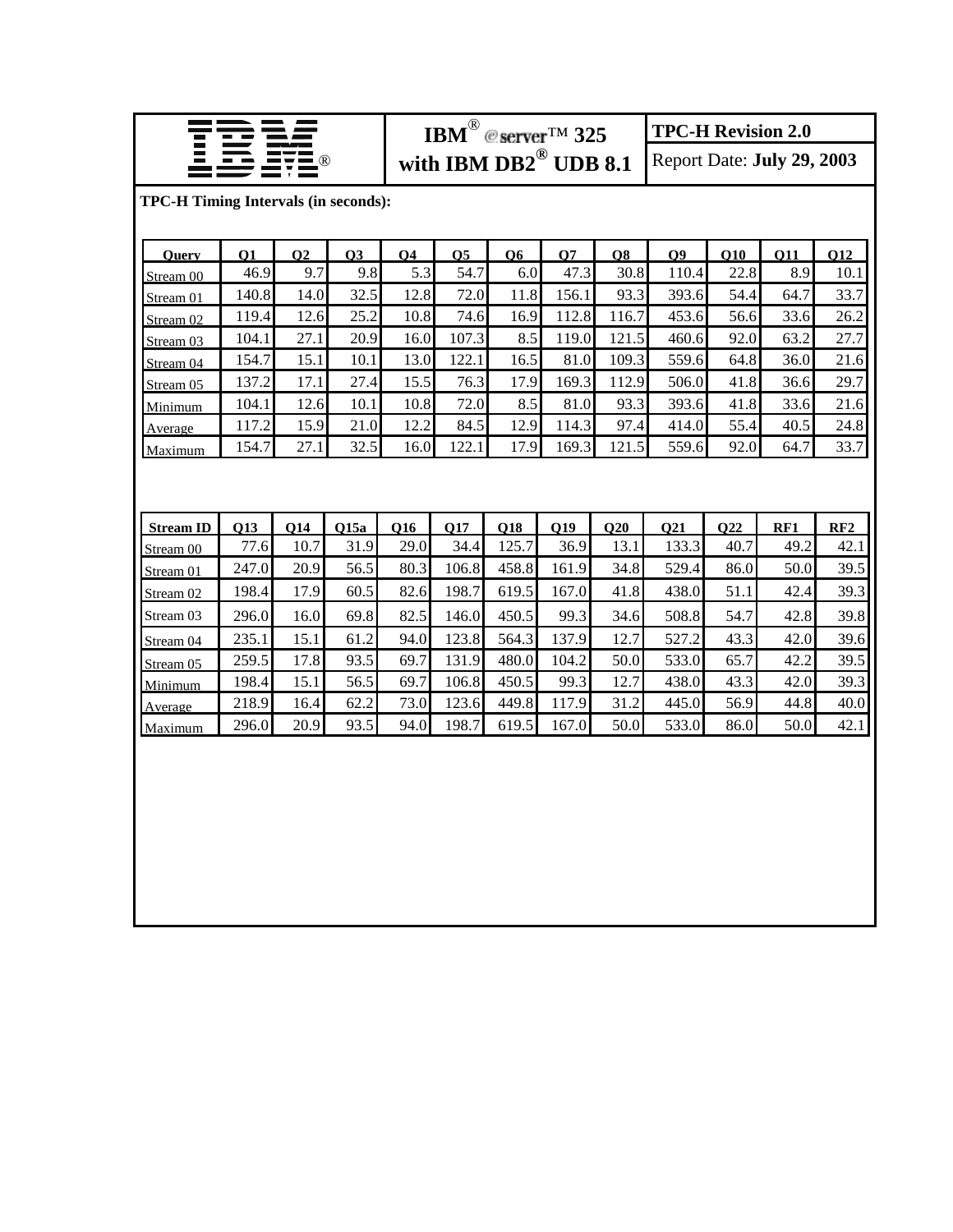



Benchmark Sponsor: Haider Rizvi Mgr., DB2 Data Warehouse Performance IBM Canada Ltd; 8200 Warden Avenue Markham, Ontario L6G 1C7

July 25, 2003

I verified the TPC Benchmark™ H performance of the following configuration:

| Platform:                               | IBM eServer 325 8-node cluster                 |
|-----------------------------------------|------------------------------------------------|
|                                         | Database Manager: IBM DB2 UDB 8.1 ESE with DPF |
| <b>Operating System:</b> SuSE Linux 8.1 |                                                |

The results were:

| CPU (Speed) |                                                         | Memory                  | <b>Disks</b>                            | QphH@100GB |  |
|-------------|---------------------------------------------------------|-------------------------|-----------------------------------------|------------|--|
|             |                                                         |                         | <b>IBM</b> eServer 325 (each node with) |            |  |
|             | $2 \times$ AMD 64-bit<br>Opteron<br>$(2.0 \text{ GHz})$ | 1 MB Cache<br>6 GB Main | 42 x 18.2 GB FASTt<br>1 x 18.2 GB SCSI  | 12,216.1   |  |

In my opinion, this performance result was produced in compliance with the TPC's requirements for the benchmark. The following verification items were given special attention:

- The database records were defined with the proper layout and size
- The database population was generated using DBGEN
- The database was properly scaled to 100GB and populated accordingly
- The compliance of the database auxiliary data structures was verified
- The database load time was correctly measured and reported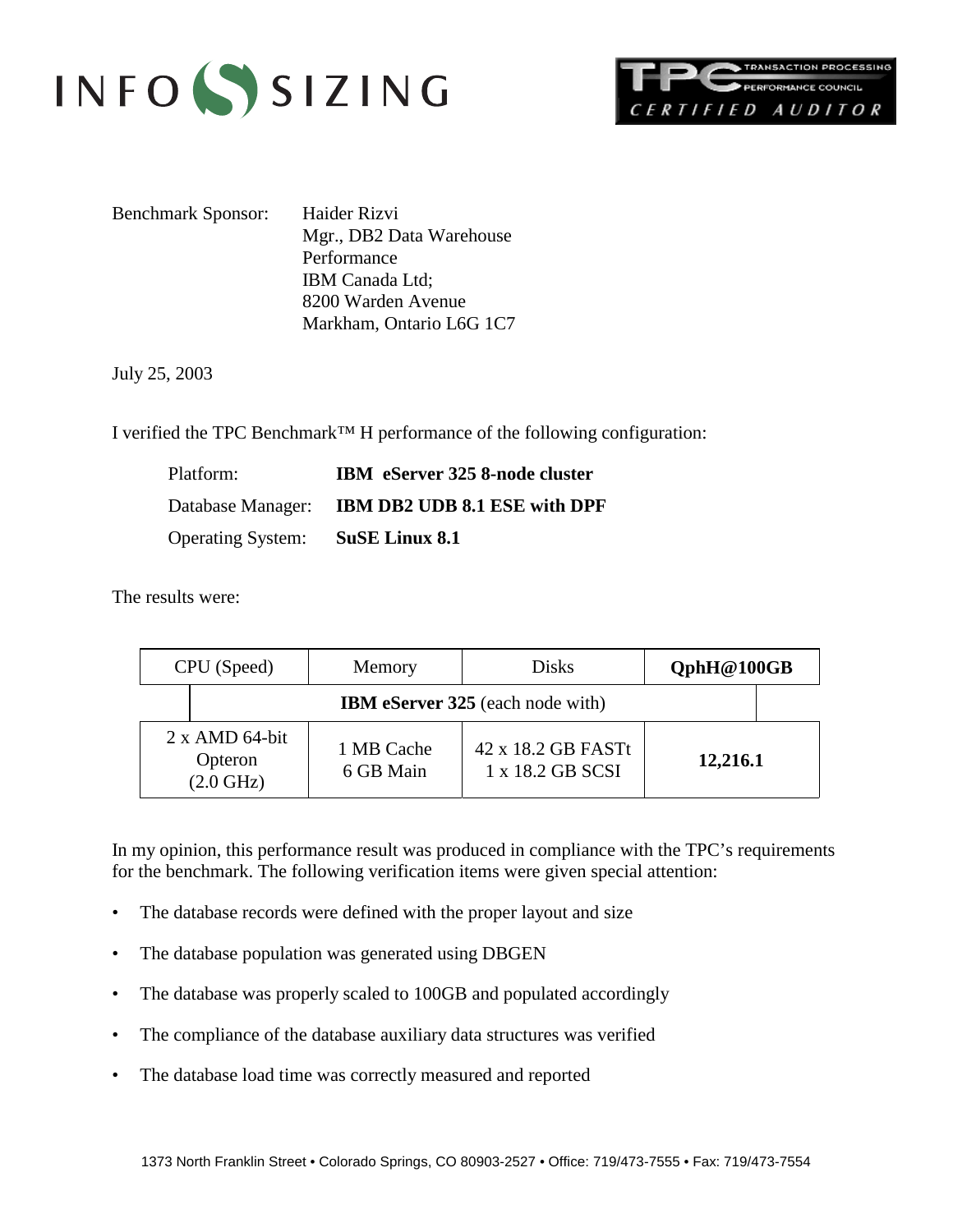- The required ACID properties were verified and met
- The query input variables were generated by QGEN
- The query text was produced using minor modifications and an approved query variant
- The execution of the queries against the SF1 database produced compliant answers
- A compliant implementation specific layer was used to drive the tests
- The throughput tests involved 5 query streams
- The ratio between the longest and the shortest query was such that no query timing was adjusted
- The execution times for queries and refresh functions were correctly measured and reported
- The repeatability of the measured results was verified
- The required amount of database log was configured
- The system pricing was verified for major components and maintenance
- The major pages from the FDR were verified for accuracy

Additional Audit Notes:

None.

Respectfully Yours,

Francois Raab

President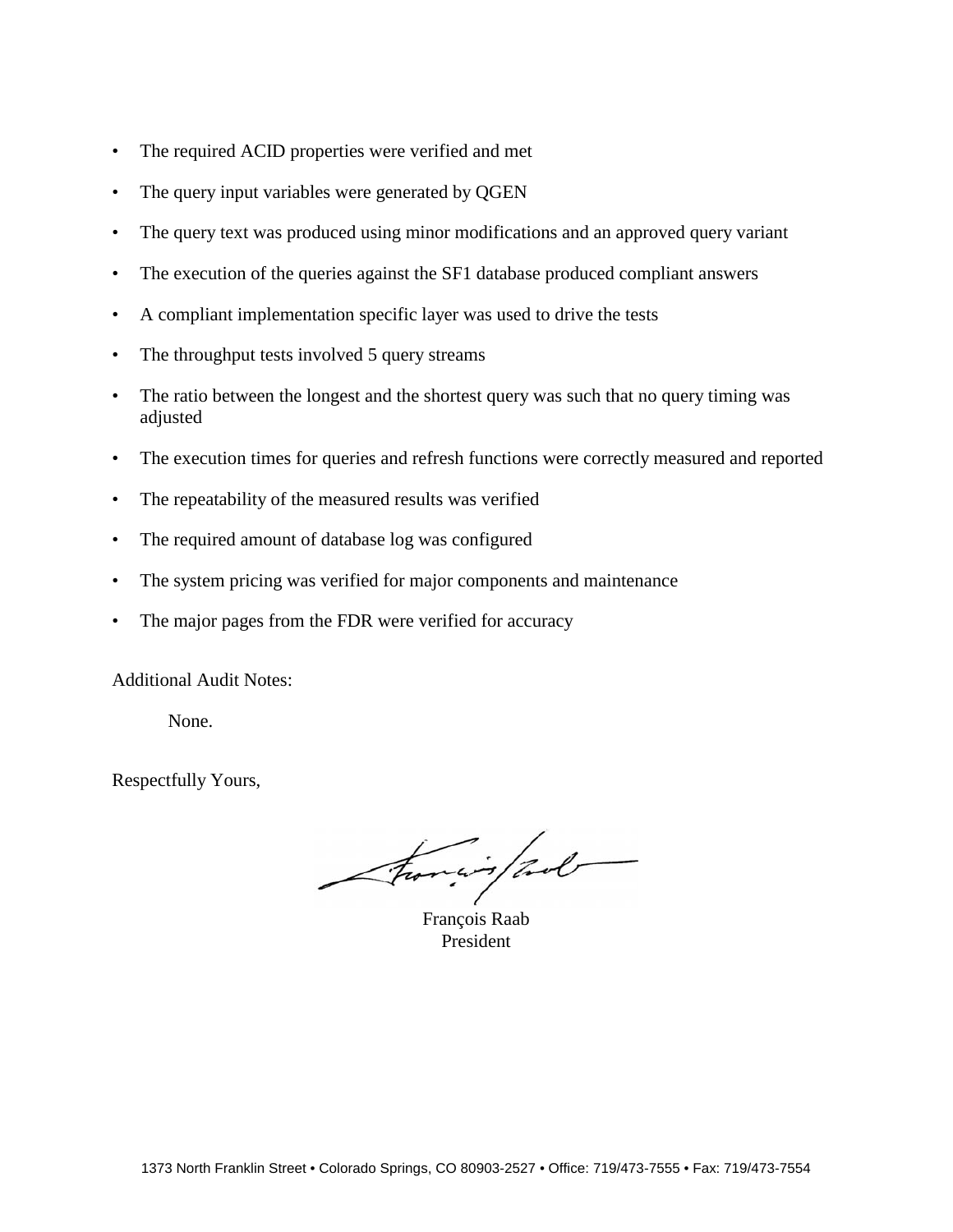## *Table of Contents*

| <b>Preface</b>                                         | 12 |
|--------------------------------------------------------|----|
| <b>1 General Items</b>                                 | 14 |
| 1.1 Benchmark Sponsor                                  | 14 |
| 1.2 Parameter Settings                                 | 14 |
| 1.3 Configuration Diagrams                             | 14 |
| 1.3.1 Measured and Priced Configurations               | 15 |
| 2 Clause 1: Logical Database Design Related Items      | 16 |
| 2.1 Database Table Definitions                         | 16 |
| 2.2 Database Organization                              | 16 |
| 2.3 Horizontal Partitioning                            | 16 |
| 2.4 Replication                                        | 16 |
| 3 Clause 2: Queries and Update Functions Related Items | 17 |
| 3.1 Query Language                                     | 17 |
| 3.2 Random Number Generation                           | 17 |
| 3.3 Substitution Parameters Generation                 | 17 |
| 3.4 Query Text and Output Data from Database           | 17 |
| 3.5 Query Substitution Parameters and Seeds Used       | 17 |
| 3.6 Query Isolation Level                              | 17 |
| 3.7 Refresh Function Implementation                    | 18 |
| 4 Clause 3: Database System Properties Related Items   | 19 |
| 4.1 Atomicity Requirements                             | 19 |
| 4.1.1 Atomicity of Completed Transactions              | 19 |
| 4.1.2 Atomicity of Aborted Transactions                | 19 |
| 4.2 Consistency Requirements                           | 19 |
| 4.2.1 Consistency Condition                            | 19 |
| 4.2.2 Consistency Tests                                | 20 |
| 4.3 Isolation Requirements                             | 20 |
| 4.3.1 Isolation Test 1                                 | 20 |
| 4.3.2 Isolation Test 2                                 | 20 |
| 4.3.3 Isolation Test 3                                 | 20 |
| 4.3.4 Isolation Test 4                                 | 21 |
| 4.3.5 Isolation Test 5                                 | 21 |

©Copyright IBM Corporation TPC Benchmark H Full Disclosure Report July 2003 7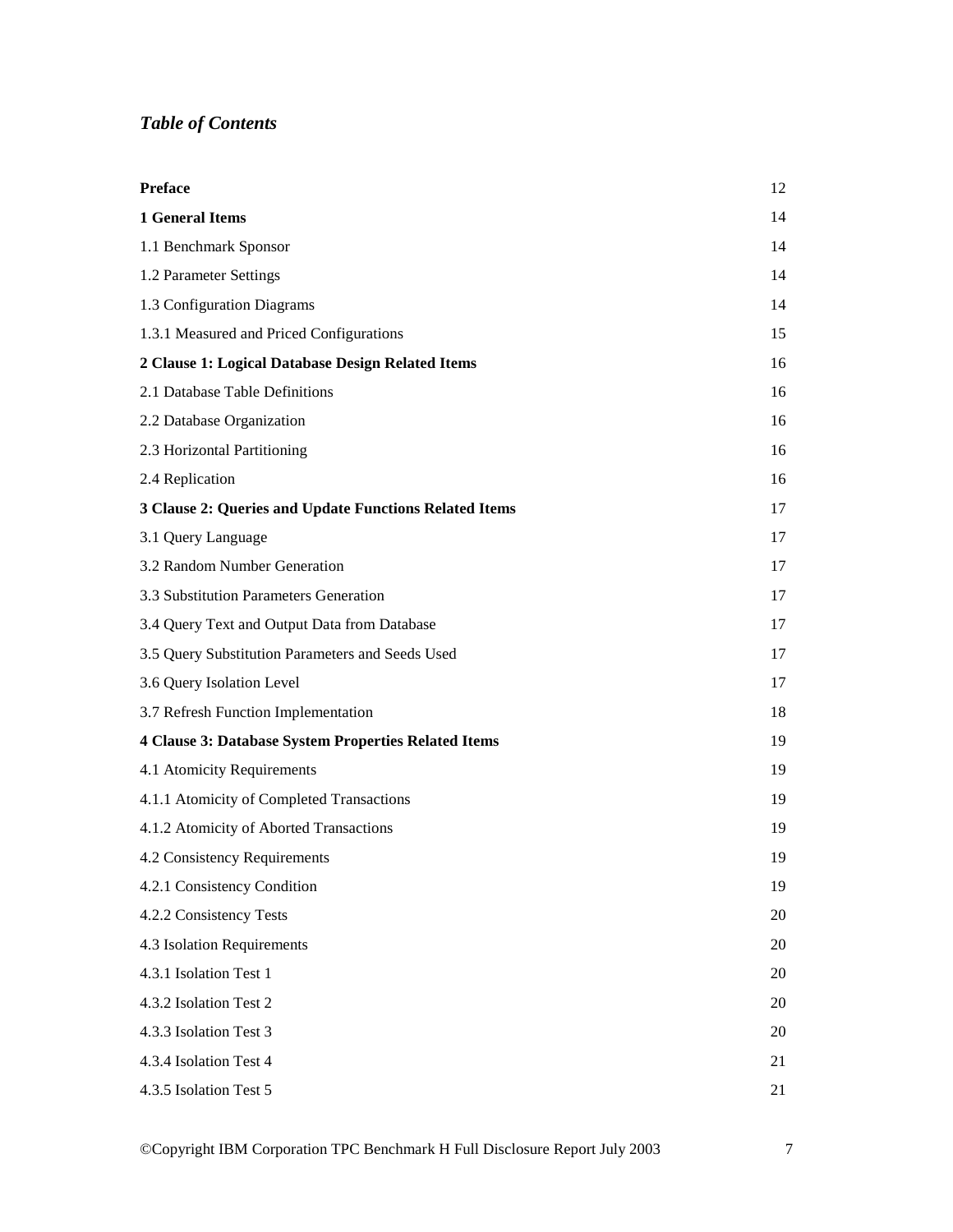| 4.3.6 Isolation Test 6                                                                           | 22 |
|--------------------------------------------------------------------------------------------------|----|
| 4.4 Durability Requirements                                                                      | 22 |
| 4.4.1 Failure of Durable Medium Containing Recovery Log Data, and<br>Loss of System Power/Memory | 22 |
| 4.4.2 Loss of Switch Power                                                                       | 23 |
| 5 Clause 4: Scaling and Database Population Related Items                                        | 24 |
| 5.1 Cardinality of Tables                                                                        | 24 |
| 5.2 Distribution of Tables and Logs                                                              | 24 |
| 5.3 Database Partition / Replication Mapping                                                     | 25 |
| 5.4 RAID Implementation                                                                          | 25 |
| 5.5 DBGEN Modifications                                                                          | 25 |
| 5.6 Database Load Time                                                                           | 25 |
| 5.7 Data Storage Ratio                                                                           | 25 |
| 5.8 Database Load Mechanism Details and Illustration                                             | 25 |
| 5.9 Qualification Database Configuration                                                         | 26 |
| 6 Clause 5: Performance Metrics and Execution Rules Related Items                                | 27 |
| 6.1 System Activity between Load and Performance Tests                                           | 27 |
| 6.2 Steps in the Power Test                                                                      | 27 |
| 6.3 Timing Intervals for Each Query and Refresh Function                                         | 27 |
| 6.4 Number of Streams for the Throughput Test                                                    | 27 |
| 6.5 Start and End Date/Times for Each Query Stream                                               | 27 |
| 6.6 Total Elapsed Time for the Measurement Interval                                              | 27 |
| 6.7 Refresh Function Start Date/Time and Finish Date/Time                                        | 27 |
| 6.8 Timing Intervals for Each Query and Each Refresh Function for Each Stream                    | 28 |
| 6.9 Performance Metrics                                                                          | 28 |
| 6.10 Performance Metric and Numerical Quantities from Both Runs                                  | 28 |
| 6.11 System Activity between Tests                                                               | 28 |
| 7 Clause 6: SUT and Driver Implementation Related Items                                          | 29 |
| 7.1 Driver                                                                                       | 29 |
| 7.2 Implementation-Specific Layer                                                                | 29 |
| 7.3 Profile-Directed Optimization                                                                | 29 |
| 8 Clause 7: Pricing Related Items                                                                | 30 |
| 8.1 Hardware and Software Components                                                             | 30 |
| 8.2 Three-Year Cost of System Configuration                                                      | 30 |
| 8.3 Availability Dates                                                                           | 30 |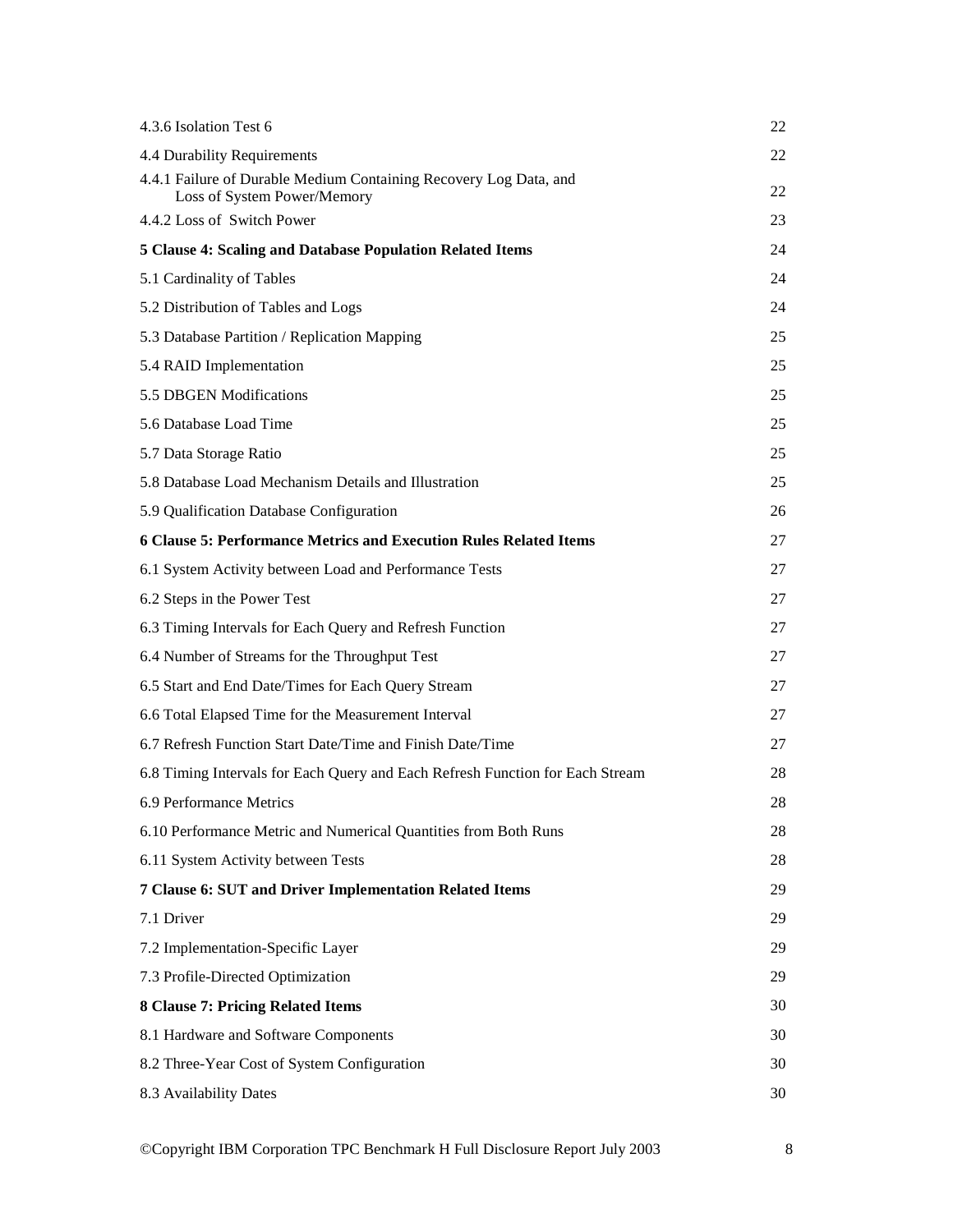| 8.4 Country-Specific Pricing                                   | 30 |
|----------------------------------------------------------------|----|
| 9 Clause 8: Audit Related Items                                | 31 |
| 9.1 Auditor's Report                                           | 31 |
| <b>Appendix A: Tunable Parameters and System Configuration</b> | 32 |
| DB2 UDB 8.1 Database and Database Manager Configuration        | 32 |
| Database Configuration for Node 0                              | 32 |
| Database Configuration for Node 1                              | 33 |
| Database Configuration for Node 2                              | 35 |
| Database Configuration for Node 3                              | 37 |
| Database Configuration for Node 4                              | 38 |
| Database Configuration for Node 5                              | 40 |
| Database Configuration for Node 6                              | 41 |
| Database Configuration for Node 7                              | 43 |
| Database Configuration for Node 8                              | 45 |
| Database Configuration for Node 9                              | 46 |
| Database Configuration for Node 10                             | 48 |
| Database Configuration for Node 11                             | 50 |
| Database Configuration for Node 12                             | 51 |
| Database Configuration for Node 13                             | 53 |
| Database Configuration for Node 14                             | 54 |
| Database Configuration for Node 15                             | 56 |
| DB2 Database Manager Configuration                             | 58 |
| <b>DB2</b> Registry Variables                                  | 59 |
| Linux Parameters                                               | 59 |
| <b>Appendix B: Database Build Scripts</b>                      | 60 |
| buildtpcd                                                      | 60 |
| create_bufferpools                                             | 74 |
| create_indexes                                                 | 74 |
| create_nodegroups                                              | 75 |
| create_tables                                                  | 75 |
| create_tablespaces                                             | 77 |
| createuftbls                                                   | 82 |
| db2nodes.cfg                                                   | 83 |
| Load_db2set.ksh                                                | 83 |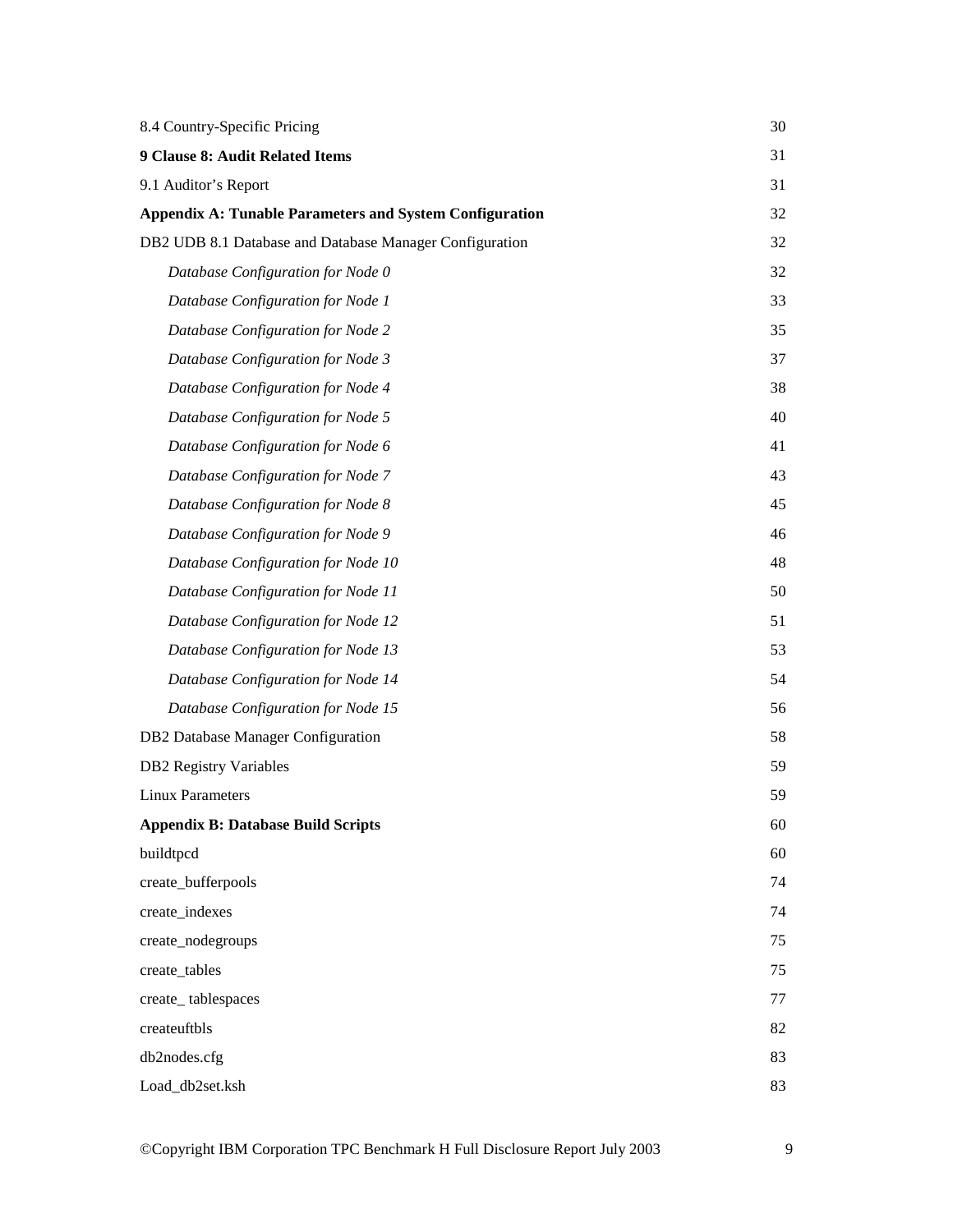| run_db2set.ksh                                | 83  |
|-----------------------------------------------|-----|
| runstats.ddl                                  | 83  |
| load_tables.ksh                               | 84  |
| load_tb_customer.ddl                          | 85  |
| load_tb_lineitem.ddl                          | 85  |
| load_tb_orders.ddl                            | 85  |
| load_tb_part.ddl                              | 85  |
| load_tb_partsupp.ddl                          | 85  |
| load_tb_supplier.ddl                          | 86  |
| Load_dbcfg.ddl                                | 86  |
| load_dbmcfg.ddl                               | 86  |
| run_dbcfg.ddl                                 | 86  |
| run_dbmcfg.ddl                                | 86  |
| Change_logs.ksh                               | 86  |
| tpcd.setup                                    | 87  |
| <b>Appendix C: Qualification Query Output</b> | 92  |
| <b>Qualification Queries</b>                  | 92  |
| Query 1                                       | 92  |
| Query 2                                       | 92  |
| Query 3                                       | 97  |
| Query 4                                       | 98  |
| Query 5                                       | 98  |
| Query 6                                       | 99  |
| Query 7                                       | 99  |
| Query 8                                       | 100 |
| Query 9                                       | 100 |
| Query 10                                      | 103 |
| Query 11                                      | 105 |
| Query 12                                      | 105 |
| Query 13                                      | 106 |
| Query 14                                      | 107 |
| Query 15a                                     | 107 |
| Query 16                                      | 108 |
| Query 17                                      | 108 |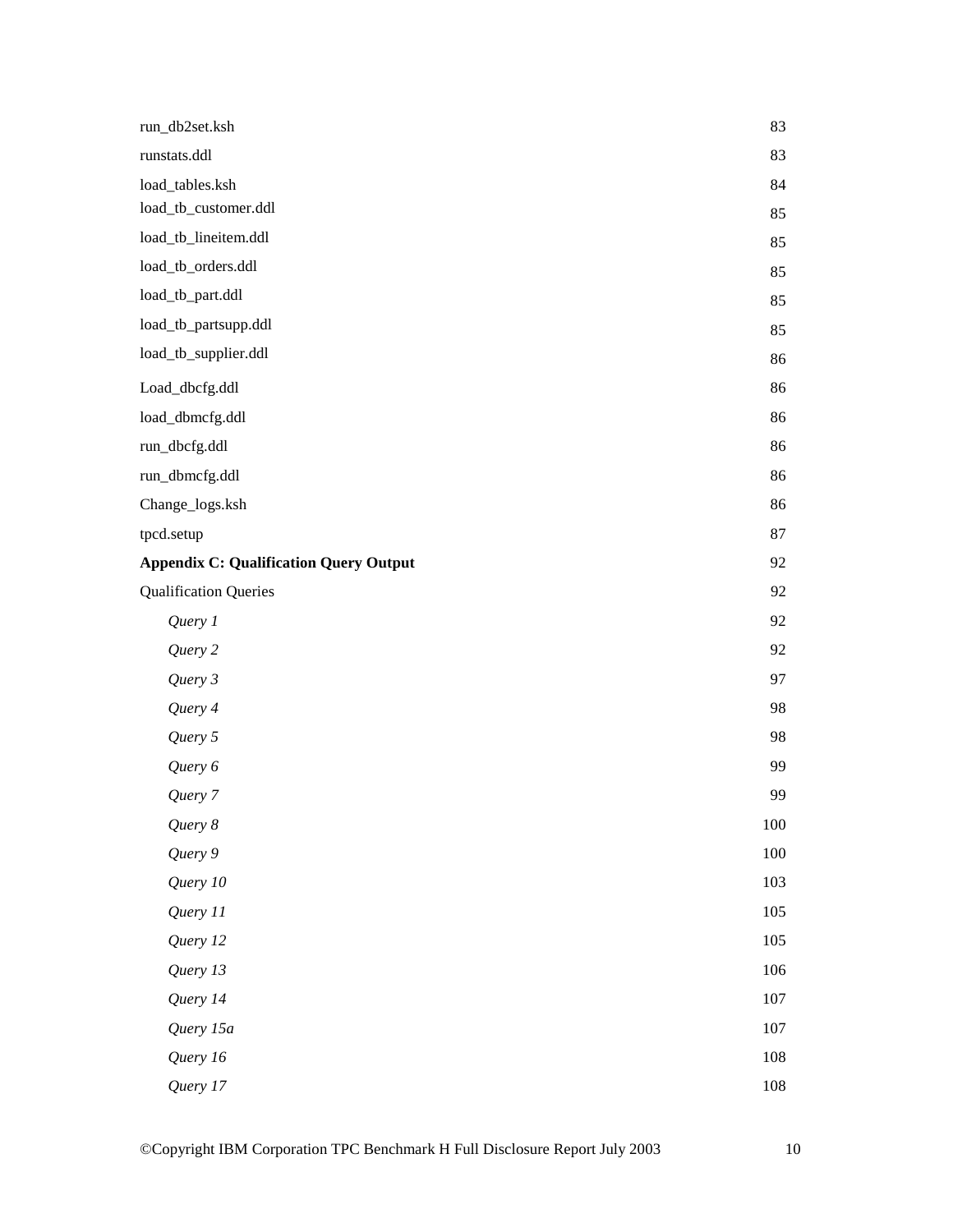| Query 18                                        | 109 |
|-------------------------------------------------|-----|
| Query 19                                        | 110 |
| Query 20                                        | 111 |
| Query 21                                        | 115 |
| Query 22                                        | 116 |
| First 10 Rows of the Database                   | 117 |
| <b>Query Substitution Parameters</b>            | 121 |
| <b>Appendix D: Driver Source Code</b>           | 125 |
| ploaduf1                                        | 125 |
| ploaduf2                                        | 125 |
| load_line_uf                                    | 125 |
| load_orders_uf                                  | 125 |
| preload_uf.ksh                                  | 125 |
| runpower                                        | 125 |
| runthroughput                                   | 130 |
| tpcdbatch.h                                     | 134 |
| tpcdbatch.sqc                                   | 136 |
| tpcdUF.sqc                                      | 181 |
| <b>Appendix E: ACID Transaction Source Code</b> | 190 |
| acid.h                                          | 190 |
| acid.sqc                                        | 190 |
| makefile                                        | 205 |
| <b>Appendix F: Price Quotations</b>             | 206 |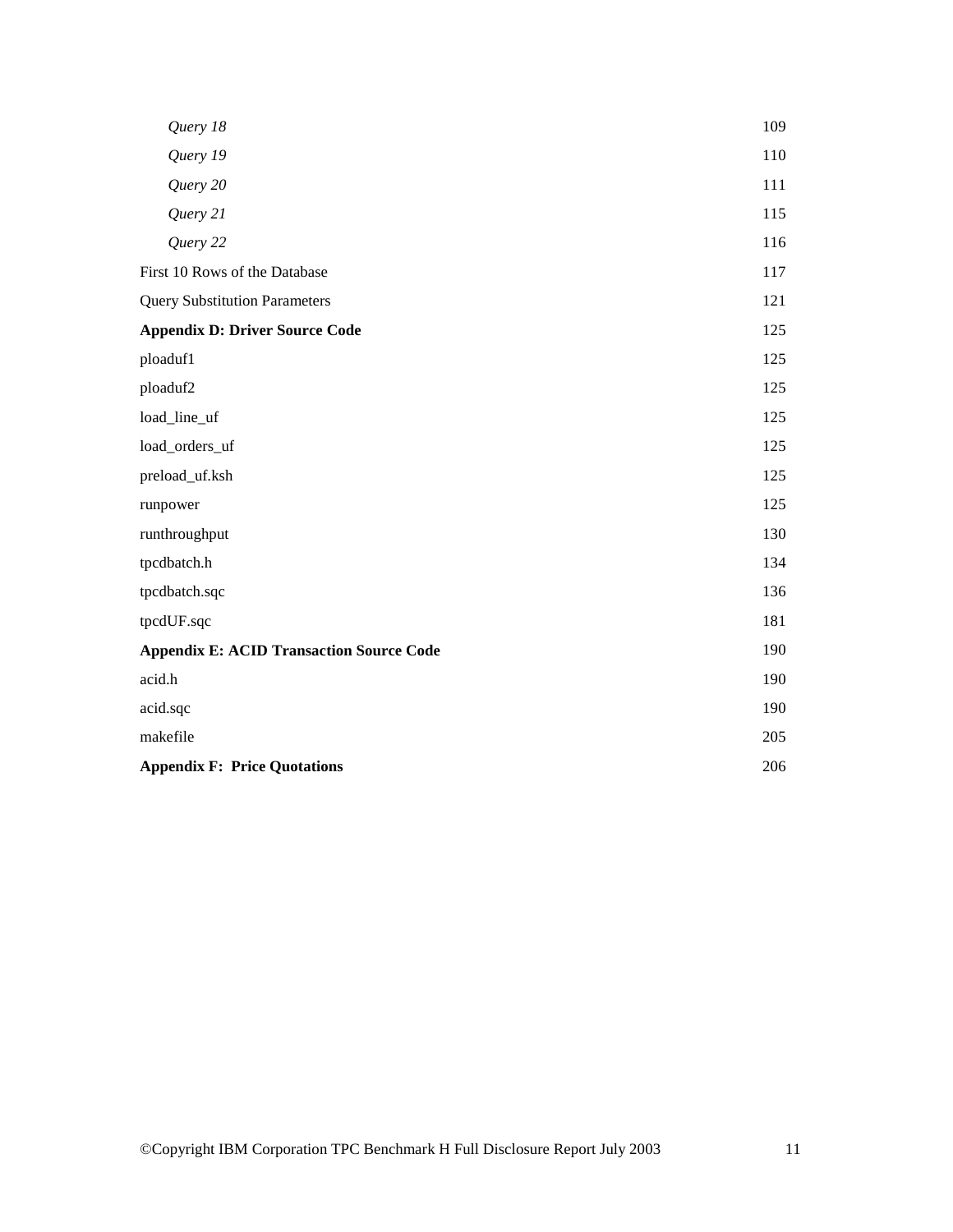## **Preface**

TPC Benchmark H Standard Specification was developed by the Transaction Processing Performance Council (TPC). It was released on February 26, 1999, and most recently revised (Revision 2.0) October 29, 2002. This is the full disclosure report for benchmark testing of IBM  $\mathcal{O}$  server 325 according to the TPC Benchmark H Standard Specification.

The TPC Benchmark H is a decision support benchmark. It consists of a suite of business-oriented ad hoc queries and concurrent data modifications. The queries and the data populating the database have been chosen to have broad industry-wide relevance while maintaining a sufficient degree of ease of implementation. This benchmark illustrates decision support systems that:

- Examine large volumes of data;
- $\cdot$  Execute queries with a high degree of complexity;
- v Give answers to critical business questions.

TPC-H evaluates the performance of various decision support systems by the execution of set of queries against a standard database under controlled conditions. The TPC-H queries:

- Give answers to real-world business questions;
- $\bullet$  Simulate generated ad-hoc queries (e.g., via a point-and-click GUI interface);
- Are far more complex than most OLTP transactions;
- Include a rich breadth of operators and selectivity constraints;
- v Generate intensive activity on the part of the database server component of the system under test;
- v Are executed against a database complying with specific population and scaling requirements;
- v Are implemented with constraints derived from staying closely synchronized with an on-line production database.

The TPC-H operations are modeled as follows:

- v The database is continuously available 24 hours a day, 7 days a week, for ad-hoc queries from multiple end users and data modifications against all tables, except possibly during infrequent (e.g., once a month) maintenance sessions.
- The TPC-H database tracks, possibly with some delay, the state of the OLTP database through ongoing refresh functions, which batch together a number of modifications impacting some part of the decision support database.
- v Due to the worldwide nature of the business data stored in the TPC-H database, the queries and the refresh functions may be executed against the database at any time, especially in relation to each other. In addition, this mix of queries and refresh functions is subject to specific ACIDity requirements, since queries and refresh functions may execute concurrently.
- v To achieve the optimal compromise between performance and operational requirements, the database administrator can set, once and for all, the locking levels and the concurrent scheduling rules for queries and refresh functions.

The minimum database required to run the benchmark holds business data from 10,000 suppliers. It contains almost 10 million rows representing a raw storage capacity of about 1 gigabyte. Compliant benchmark implementations may also use one of the larger permissible database populations (e.g., 100 gigabytes), as defined in Clause 4.1.3).

The performance metrics reported by TPC-H is called the TPC-H Composite Query-per-Hour Performance Metric (OphH@Size), and reflects multiple aspects of the capability of the system to process queries. These aspects include the selected database size against which the queries are executed, the query processing power when queries are submitted by a single stream , and the query throughput when queries are submitted by multiple concurrent users. The TPC-H Price/Performance metric is expressed as \$/QphH@Size. To be compliant with the TPC-H standard, all references to TPC-H results for a given configuration must include all required reporting components (see Clause 5.4.6). The TPC believes that comparisons of TPC-H results measured against different database sizes are misleading and discourages such comparisons.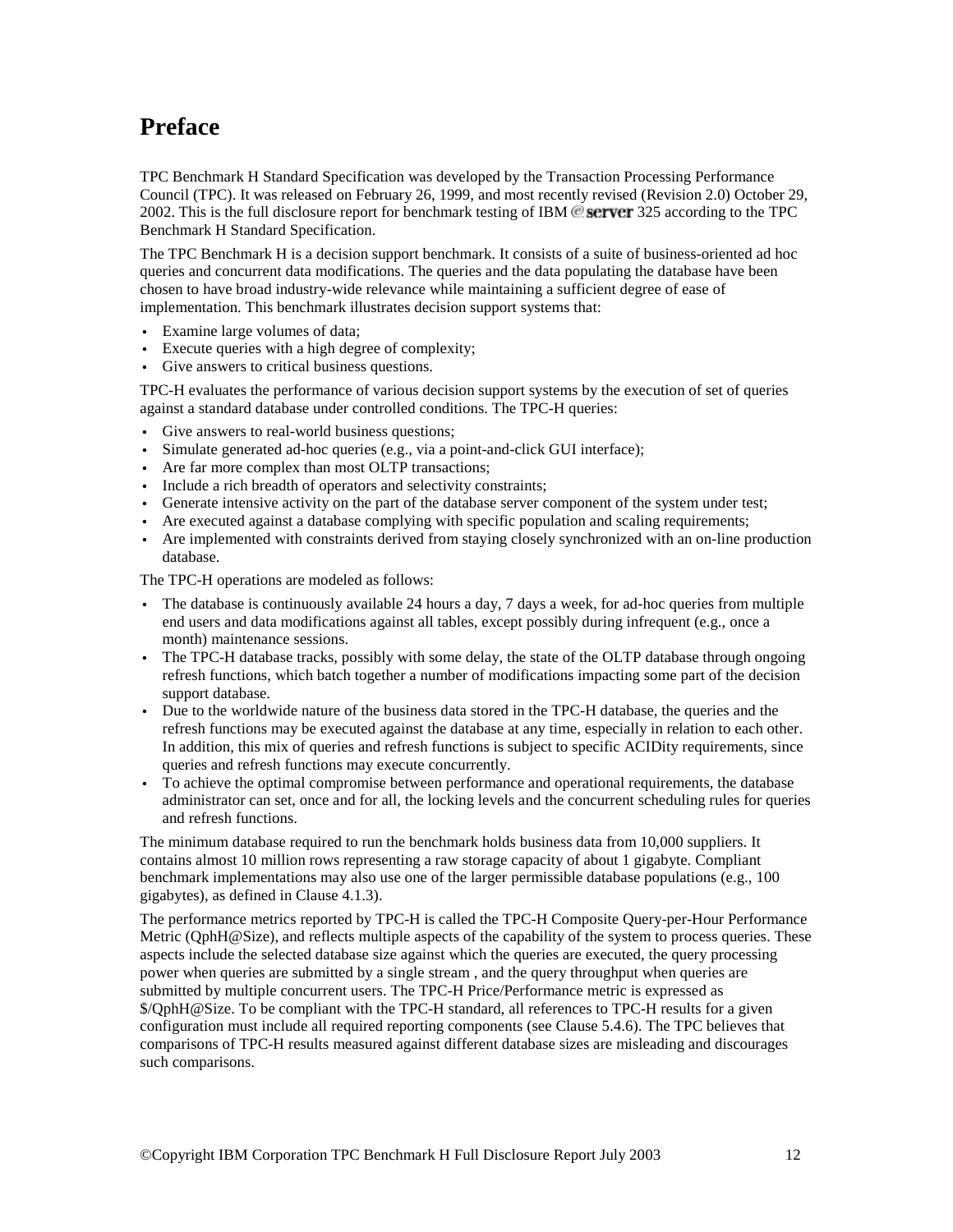The TPC-H database must be implemented using a commercially available database management system (DBMS), and the queries executed via an interface using dynamic SQL. The specification provides for variants of SQL, as implementers are not required to have implemented a specific SQL standard in full.

Benchmarks results are highly dependent upon workload, specific application requirements, and systems design and implementation. Relative system performance will vary as a result of these and other factors. Therefore, TPC-H should not be used as a substitute for specific customer application benchmarking when critical capacity planning and/or product evaluation decisions are contemplated.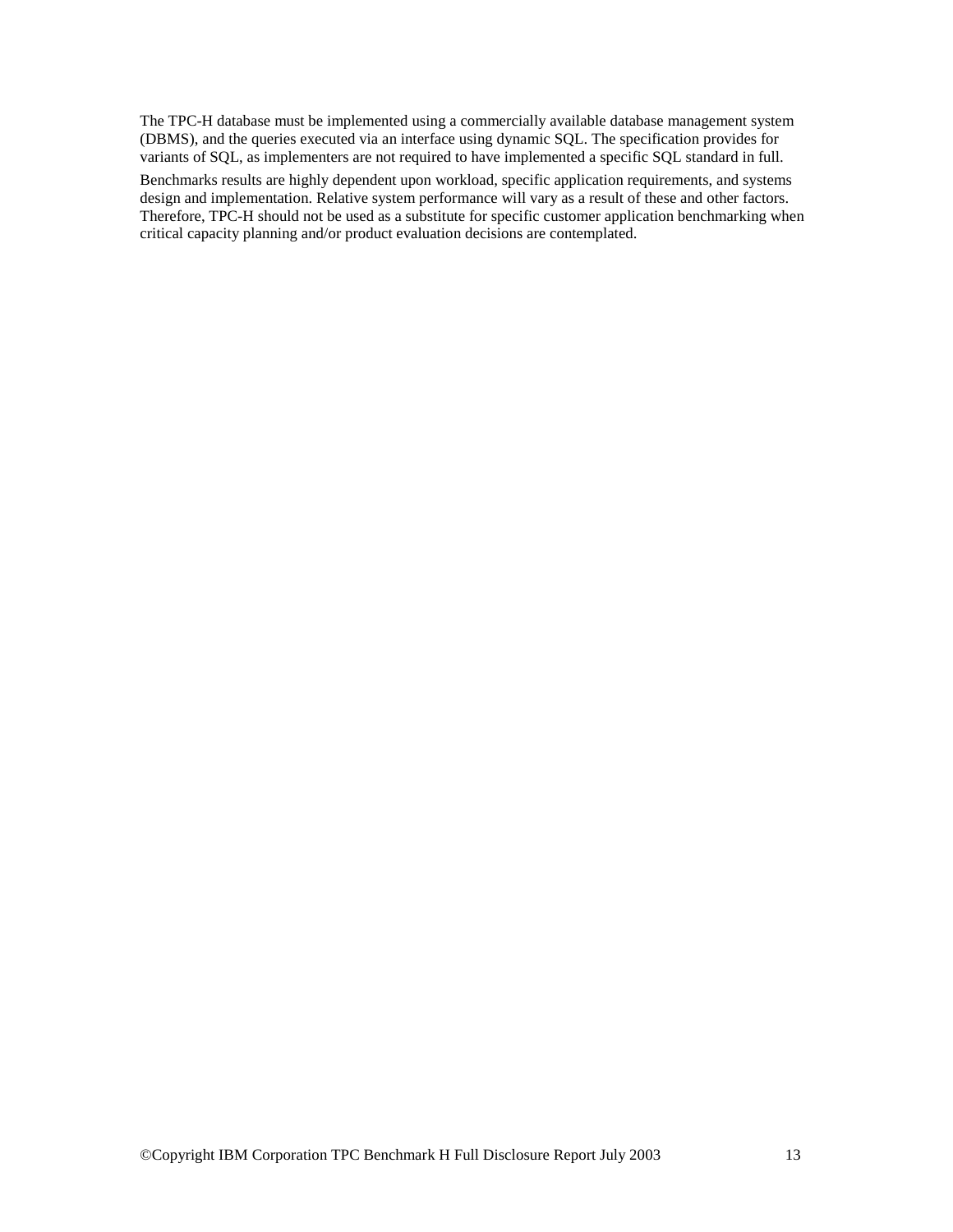## **1 General Items**

### *1.1 Benchmark Sponsor*

*A statement identifying the benchmark sponsor(s) and other participating companies must be provided.* 

#### IBM Corporation sponsored this TPC-H benchmark.

### *1.2 Parameter Settings*

*Settings must be provided for all customer-tunable parameters and options that have been changed from the defaults found in actual products, including but not limited to:* 

- v *Database tuning options*
- v *Optimizer/Query execution options*
- v *Query Processing tool/language configuration parameters*
- v *Recovery/commit options*
- v *Consistency/locking options*
- v *Operating system and configuration parameters*
- v *Configuration parameters and options for any other software component incorporated into the pricing structure*
- v *Compiler optimization options.*

Appendix A, "Tunable Parameters," contains a list of all DB2 parameters and operating system parameters. Session initialization parameters can be set during or immediately after establishing the connection to the database within the tpcdbatch program documented in Appendix D, "Driver Source Code." This result uses the default session initialization parameters established during preprocessing/binding of the tpcdbatch program.

### *1.3 Configuration Diagrams*

*Diagrams of both measured and priced configurations must be provided, accompanied by a description of the differences. This includes, but is not limited to:* 

- v *Number and type of processors*
- v *Size of allocated memory and any specific mapping/partitioning of memory unique to the test and type of disk units (and controllers, if applicable)*
- v *Number and type of disk units (and controllers, if applicable)*
- v *Number of channels or bus connections to disk units, including their protocol type*
- v *Number of LAN (e.g., Ethernet) connections, including routers, workstations, terminals, etc., that were physically used in the test or are incorporated into the pricing structure*
- v *Type and run-time execution location of software components (e.g., DBMS, query processing tools/languages, middleware components, software drivers, etc.).*

The configuration diagram for the tested and priced system is provided on the following page.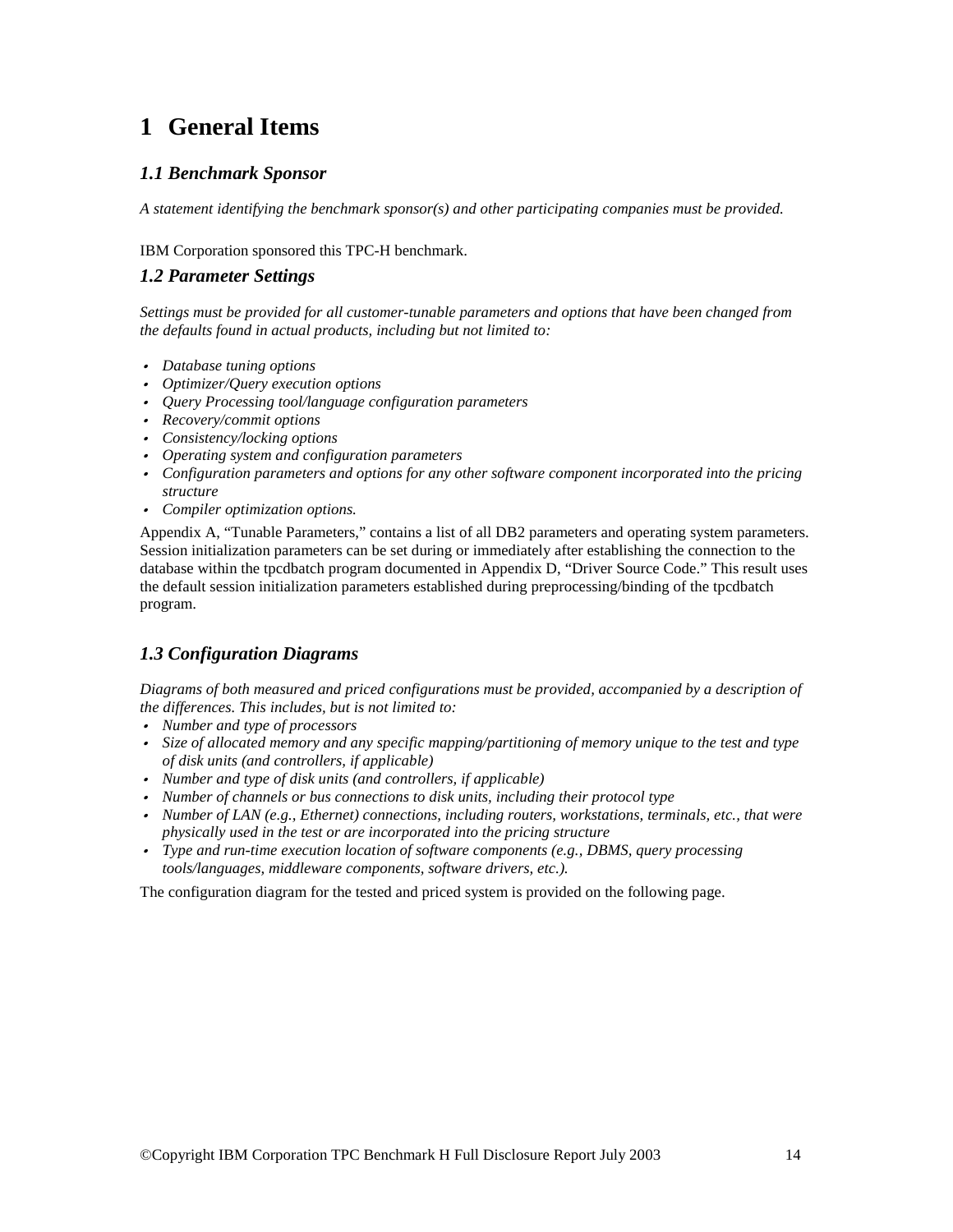### *1.3.1 Priced and Measured Configurations*



The priced configuration was an  $8 \times$  IBM  $\mathcal{O}$  server 325 each with

- Two 2GHz AMD 64-bit Opteron Model 246 processors
- 6 GB of memory
- One QLA2342 HBA (2 ports x 2G bps FC)
- One IBM FC2-133 HBA (1 port x 2G bps FC)
- One 18.2GB 15K Ultra160 SCSI disk drive
- Forty-two 18.2GB 15K FC Hot-swap Drives
- Three IBM TotalStorage FAStT EXP700 drive cases

For full details of the priced configuration see the pricing spreadsheet in the Executive Summary.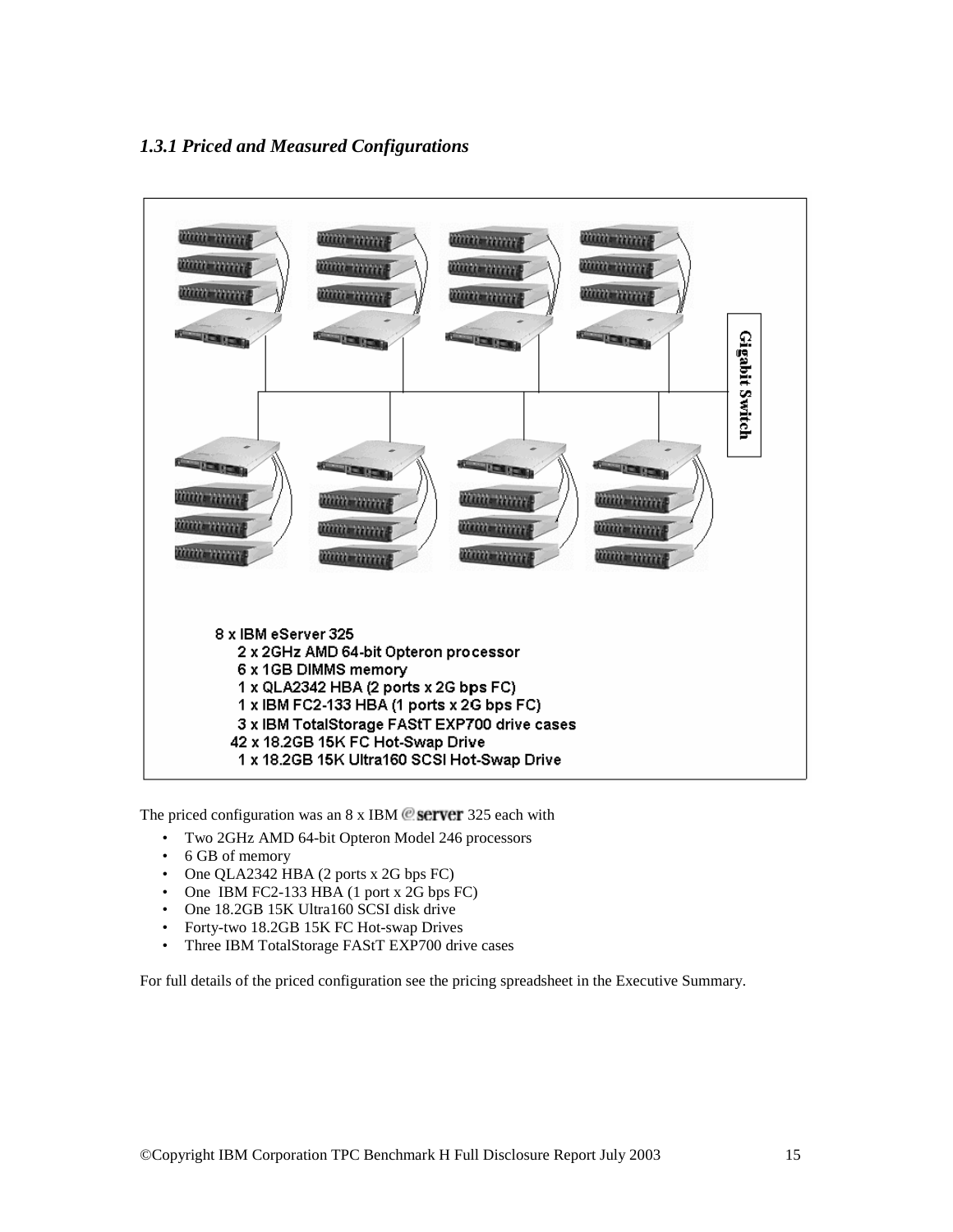## **2 Clause 1: Logical Database Design Related Items**

### *2.1 Database Table Definitions*

*Listings must be provided for all table definition statements and all other statements used to set up the test and qualification databases. (8.1.2.1)* 

Appendix B contains the scripts that were used to set up the TPC-H test and qualification databases.

### *2.2 Database Organization*

*The physical organization of tables and indexes within the test and qualification databases must be disclosed. If the column ordering of any table is different from that specified in Clause 1.4, it must be noted.* 

Appendix B contains the scripts that were used to create the indexes on the test and qualification databases.

### *2.3 Horizontal Partitioning*

*Horizontal partitioning of tables and rows in the test and qualification databases must be disclosed (see Clause 1.5.4).* 

Horizontal partitioning was used for all tables except for the nation and region tables. See Appendix B, "Database Build Scripts."

### *2.4 Replication*

*Any replication of physical objects must be disclosed and must conform to the requirements of Clause 1.5.6).* 

No replication was used.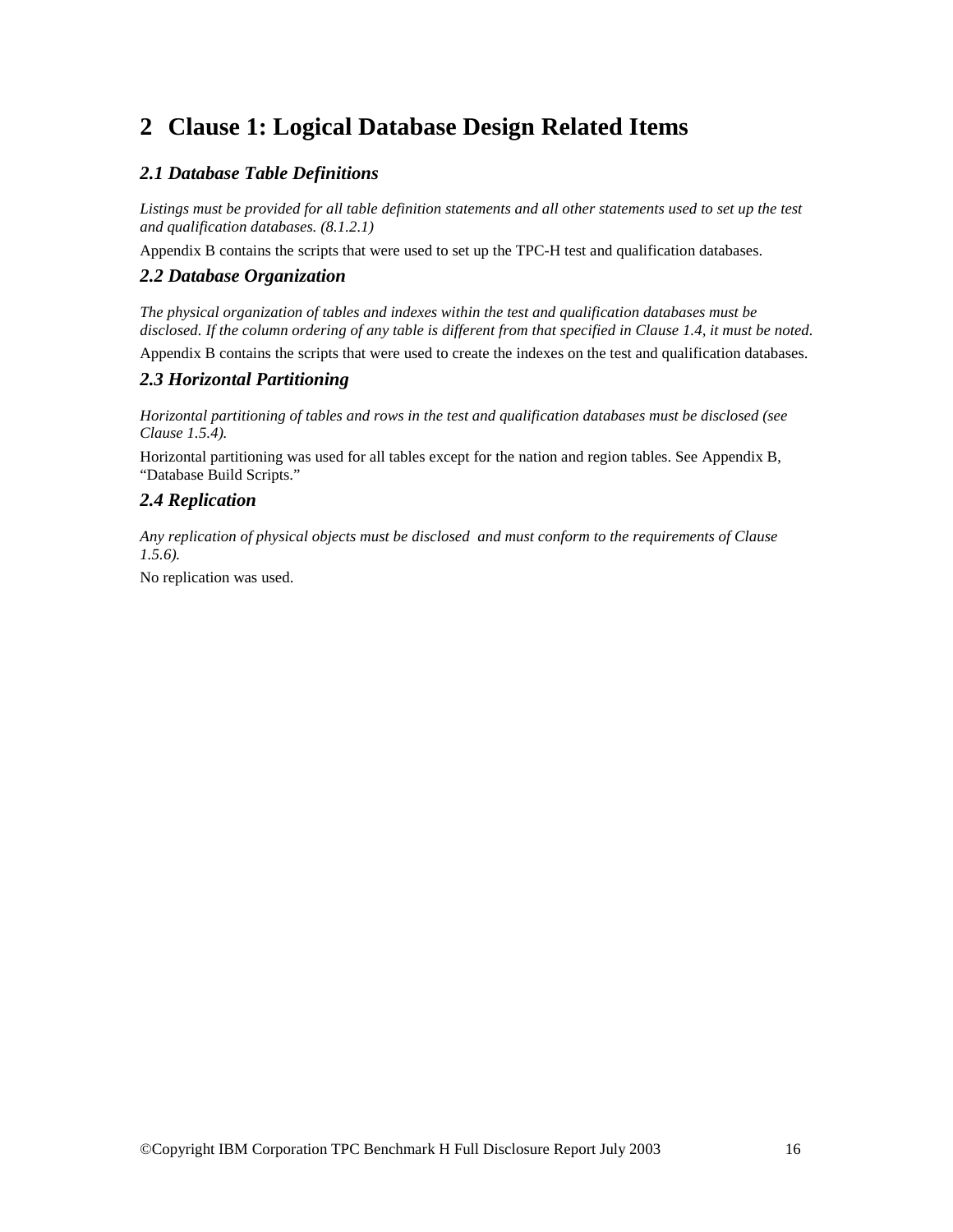## **3 Clause 2: Queries and Update Functions Related Items**

### *3.1 Query Language*

*The query language used to implement the queries must be identified.* 

SQL was the query language used.

### *3.2 Random Number Generation*

*The method of verification for the random number generation must be described unless the supplied DBGEN and QGEN were used.* 

The TPC-supplied DBGEN version 1.3.0 and QGEN version 1.3.0 were used to generate all database populations.

### *3.3 Substitution Parameters Generation*

*The method used to generate values for substitution parameters must be disclosed. If QGEN is not used for this purpose, then the source code of any non-commercial tool used must be disclosed. If QGEN is used, the version number, release number, modification number and patch level of QGEN must be disclosed.* 

The supplied QGEN version 1.3.0 was used to generate the substitution parameters.

### *3.4 Query Text and Output Data from Database*

*The executable query text used for query validation must be disclosed along with the corresponding output data generated during the execution of the query text against the qualification database. If minor modifications (see Clause 2.2.3) have been applied to any functional query definitions or approved variants in order to obtain executable query text, these modifications must be disclosed and justified. The justification for a particular minor query modification can apply collectively to all queries for which it has been used. The output data for the power and throughput tests must be made available electronically upon request.* 

Appendix C.1, "Qualification Queries," contains the output for each of the queries. The functional query definitions and variants used in this disclosure use the following minor query modifications:

- v Table names and view names are fully qualified. For example, the nation table is referred to as "TPCD.NATION."
- The standard IBM SQL date syntax is used for date arithmetic. For example,  $DATE('1996-01-01')+3$ MONTHS.
- The semicolon  $($ ; is used as a command delimiter.

### *3.5 Query Substitution Parameters and Seeds Used*

*All query substitution parameters used for all performance tests must be disclosed in tabular format, along with the seeds used to generate these parameters.* 

Appendix C contains the seed and query substitution parameters used.

### *3.6 Query Isolation Level*

*The isolation level used to run the queries must be disclosed. If the isolation level does not map closely to one of the isolation levels defined in Clause 3.4, additional descriptive detail must be provided.* 

The isolation level used to run the queries was "repeatable read."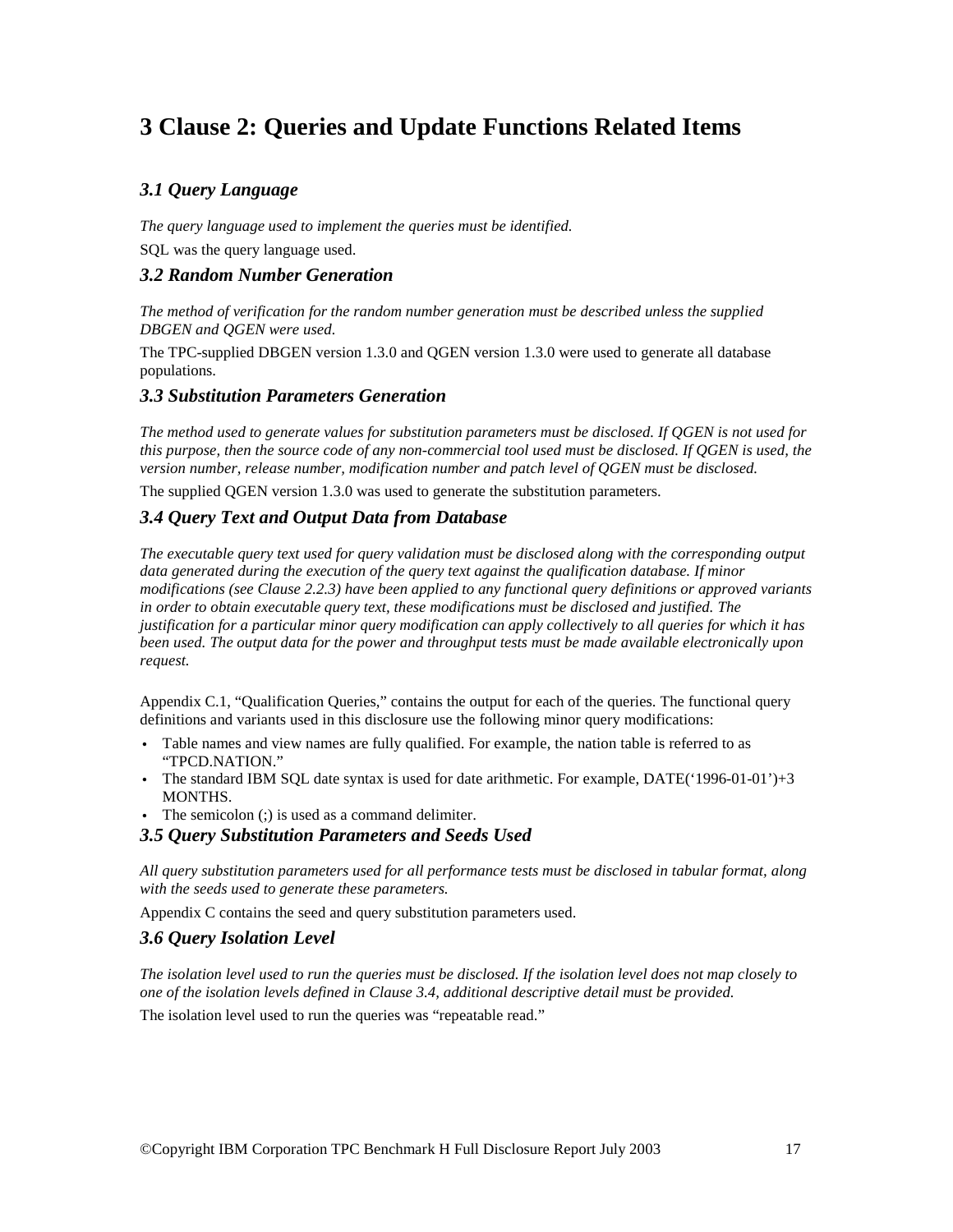### *3.7 Refresh Function Implementation*

*The details of how the refresh functions were implemented must be disclosed (including source code of any non-commercial program used).* 

The refresh functions are part of the implementation-specific layer/driver code included in Appendix D, "Driver Source Code."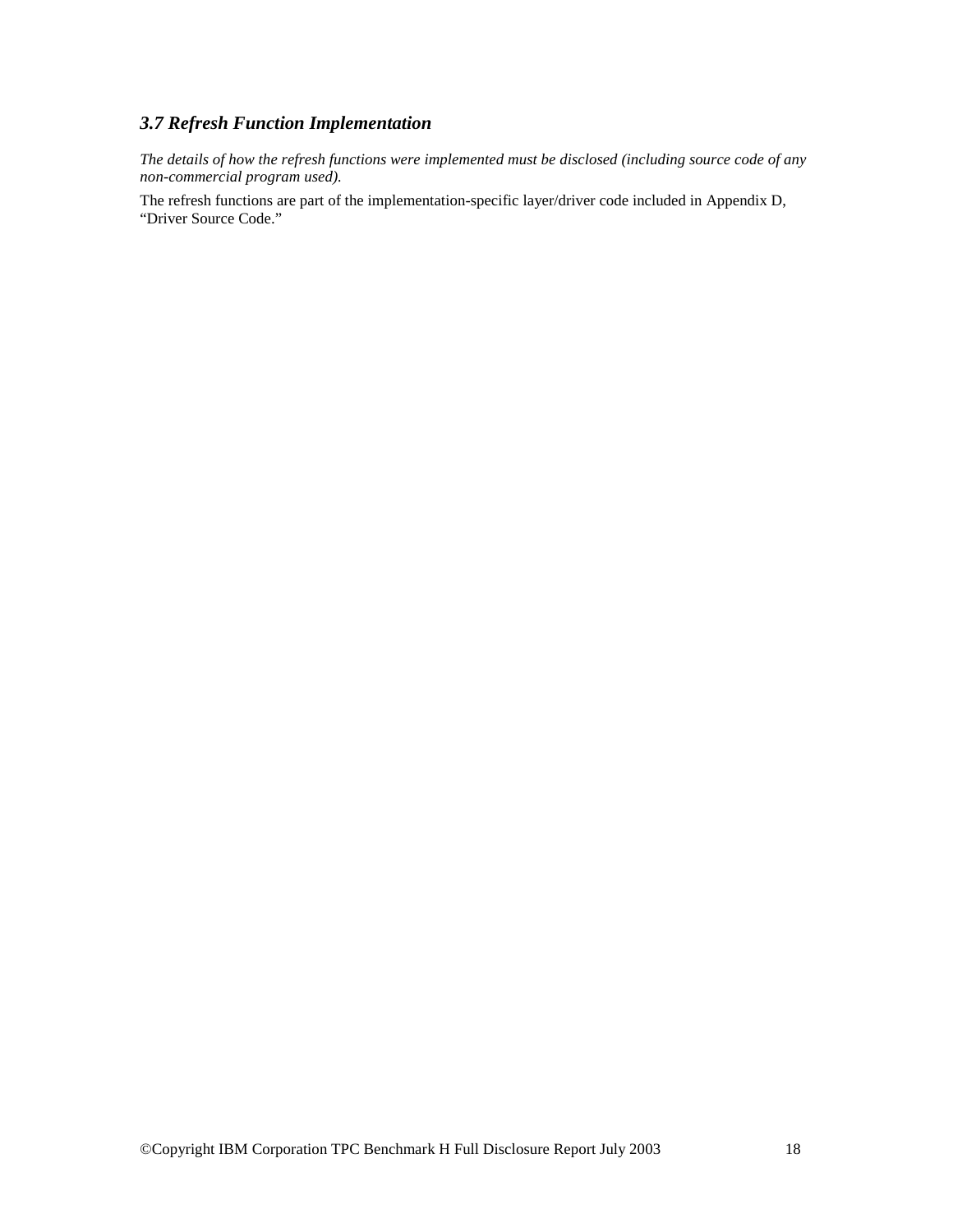## **4 Clause 3: Database System Properties Related Items**

*The results of the ACID tests must be disclosed, along with a description of how the ACID requirements were met. This includes disclosing the code written to implement the ACID Transaction and Query.* 

All ACID tests were conducted according to specifications. The Atomicity, Isolation, Consistency and Durability tests were performed on the IBM  $@$  server 325. Appendix E contains the ACID transaction source code.

### *4.1 Atomicity Requirements*

*The system under test must guarantee that transactions are atomic; the system will either perform all individual operations on the data, or will assure that no partially completed operations leave any effects on the data.* 

### *4.1.1 Atomicity of Completed Transactions*

*Perform the ACID transactions for a randomly selected set of input data and verify that the appropriate rows have been changed in the ORDER, LINEITEM and HISTORY tables.* 

The following steps were performed to verify the Atomicity of completed transactions.

- 1. The total price from the ORDER table and the extended price from the LINEITEM table were retrieved for a randomly selected order key. The number of records in the HISTORY table was also retrieved.
- 2. The ACID Transaction T1 was executed for the order key used in step 1.
- 3. The total price and extended price were retrieved for the same order key used in step 1 and step 2. It was verified that:

T1.EXTENDEDPRICE=OLD.EXTENDEDPRICE+((T1.DELTA)\*

(OLD.EXTENDEDPRICE/OLD.QUANTITY)),T1.TOTALPRICE=OLD.TOTALPRICE+

((T1.EXTENDEDPRICE-OLD.EXTENDEDPRICE)\*(1-DISCOUNT)\*(1+TAX)), and that

the number of records in the History table had increased by 1.

### *4.1.2 Atomiciy of Aborted Transactions*

*Perform the ACID transactions for a randomly selected set of input data, and verify that the appropriate rows have been changed in the ORDER, LINEITEM and HISTORY tables.* 

The following steps were performed to verify the Atomicity of the aborted ACID transaction:

- 1. The ACID application is passed a parameter to execute a rollback of the transaction instead of performing the commit.
- 2. The total price from the ORDER table and the extended price from the LINEITEM table were retrieved for a random order key. The number of records in the HISTORY table was also retrieved.
- 3. The ACID transaction was executed for the orderkey used in step 2. The transaction was rolled back.
- 4. The total price and the extended price were retrieved for the same orderkey used in step 2 and step 3. It was verified that the extended price and the total price were the same as in step 2.

### *4.2 Consistency Requirements*

*Consistency is the property of the application that requires any execution of transactions to take the database from one consistent state to another.* 

### *4.2.1 Consistency Condition*

*A consistent state for the TPC-H database is defined to exist when:* 

 O\_TOTALPRICE=SUM(L\_EXTENDEDPRICE\*(1-L\_DISCOUNT)\*(1+L\_TAX) for each ORDER and LINEITEM defined by (O\_ORDERKEY=L\_ORDERKEY)

©Copyright IBM Corporation TPC Benchmark H Full Disclosure Report July 2003 19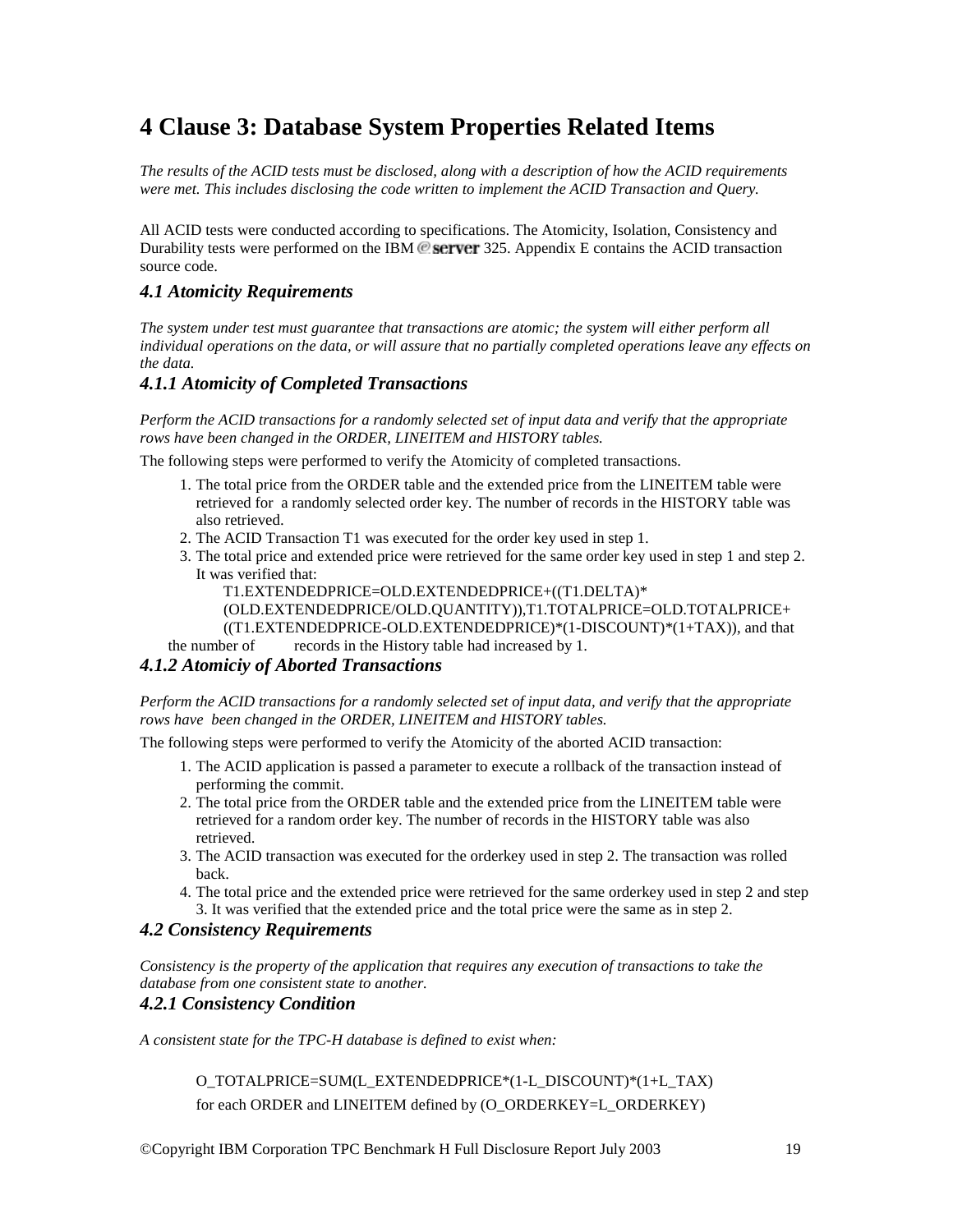The following queries were executed before and after a measurement to show that the database was always in a consistent state both initially and after a measurement.

 SELECT DECIMAL(SUM(DECIMAL(INTEGER(INTEGER(DECIMAL (INTEGER(100\*DECIMAL(L\_EXTENDEDPRICE,20,2)),20,3)\* (1-L\_DISCOUNT))\*(1+L\_TAX)),20,3)/100.0),20,3) FROM TPCD.LINEITEM WHERE L\_ORDEYKEY=okey SELECT DECIMAL(SUM(O\_TOTALPRICE,20,3)) from TPCD.ORDERS WHERE  $O_ORDERKEY =$  okey

### *4.2.2 Consistency Tests*

*Verify that the ORDER and LINEITEM tables are initially consistent as defined in Clause 3.3.2.1, based on a random sample of at least 10 distinct values of O\_ORDERKEY.* 

The queries defined in 4.2.1, "Consistency Condition," were run after initial database build and prior to executing the ACID transaction. The queries showed that the database was in a consistent condition.

After executing 7 streams of 100 ACID transactions each, the queries defined in 4.2.1, "Consistency Condition," were run again. The queries showed that the database was still in a consistent state.

### *4.3 Isolation Requirements*

### *4.3.1 Isolation Test 1*

*This test demonstrates isolation for the read-write conflict of a read-write transaction and a read-only transaction when the read-write transaction is committed.* 

The following steps were performed to satisfy the test of isolation for a read-only and a read-write committed transaction:

- 1. First session: Start an ACID transaction with a randomly selected O\_KEY,L\_KEY and DELTA. The transaction is delayed for 60 seconds just prior to the Commit.
- 2. Second session: Start an ACID query for the same O\_KEY as in the ACID transaction.
- 3. Second session: The ACID query attempts to read the file but is locked out by the ACID transaction waiting to complete.
- 4. First session: The ACID transaction is released and the Commit is executed releasing the record. With the LINEITEM record now released, the ACID query can now complete.
- 5. Second session: Verify that the ACID query delays for approximately 60 seconds and that the results displayed for the ACID query match the input for the ACID transaction.

### *4.3.2 Isolation Test 2*

*This test demonstrates isolation for the read-write conflict of read-write transaction and read-only transaction when the read-write transaction is rolled back.* 

The following steps were performed to satisfy the test of isolation for read-only and a rolled back readwrite transaction:

- 1. First session: Perform the ACID transaction for a random O\_KEY, L\_KEY and DELTA. The transaction is delayed for 60 seconds just prior to the Rollback.
- 2. Second session: Start an ACID query for the same O\_KEY as in the ACID transaction. The ACID query attempts to read the LINEITEM table but is locked out by the ACID transaction.
- 3. First session: The ACID transaction is released and the Rollback is executed, releasing the read.
- 4. Second session: With the LINEITEM record now released, the ACID query completes.

### *4.3.3 Isolation Test 3*

*This test demonstrates isolation for the write-write conflict of two refresh transactions when the first transaction is committed.* 

The following steps were performed to verify isolation of two refresh transactions: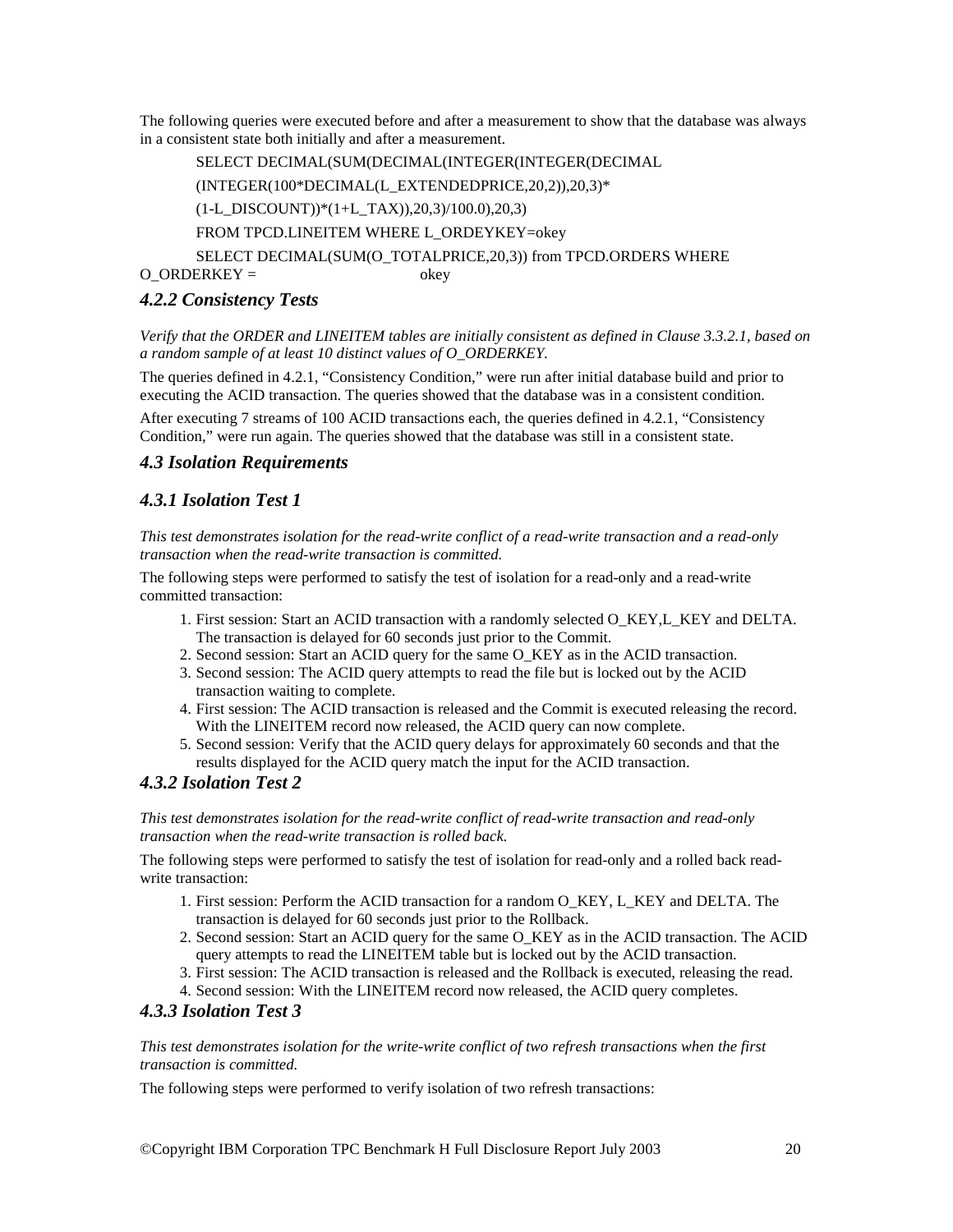- 1. First session: Start an ACID transaction T1 for a randomly selected O\_KEY, L\_KEY and DELTA. The transaction is delayed for 60 seconds just prior to the COMMIT.
- 2. Second session: Start a second ACID transaction T2 for the same O\_KEY, L\_KEY, and for a randomly selected DELTA2. This transaction is forced to wait while the 1st session holds a lock on the LINEITEM record requested by the second session.
- 3. First session: The ACID transaction T1 is released and the Commit is executed, releasing the record. With the LINEITEM record now released, the ACID transaction T2 can now complete.
- 4. Verify that:

T2.L\_EXTENDEDPRICE=T1.L\_EXTENDEDPRICE+DELTA\*

(T1.L\_EXTENDEDPRICE)/T1.L\_QUANTITY)

### *4.3.4 Isolation Test 4*

*This test demonstrates isolation for write-write conflict of two ACID transactions when the first transaction is rolled back.* 

The following steps were performed to verify the isolation of two ACID transactions after the first one is rolled back:

- 1. First session: Start an ACID transaction T1 for a randomly selected O\_KEY, L\_KEY, and DELTA. The transaction is delayed for 60 seconds just prior to the rollback.
- 2. Second session: Start a second ACID transaction T2 for the same O\_KEY, L\_KEY used by the 1st session. This transaction is forced to wait while the 1st session holds a lock on the LINEITEM record requested by the second session.
- 3. First session: Rollback the ACID transaction T1. With the LINEITEM record now released, the ACID transaction T2 completes.
- 4. Verify that T2.L\_EXTENDEDPRICE  $=$  T1.L\_EXTENDEDPRICE

### *4.3.5 Isolation Test 5*

*This test demonstrates the ability of read and write transactions affecting different database tables to make progress concurrently.* 

- 1. First session: Start an ACID transaction, T1, for a randomly selected O\_KEY, L\_KEY and DELTA. The ACID transaction was suspended prior to COMMIT.
- 2. First session: Start a second ACID transaction, T2, which selects random values of PS\_PARTKEY and PS\_SUPPKEY and returns all columns of the PARTSUPP table for which PS\_PARTKEY and PS\_SUPPKEY are equal to the selected values.
- 3. T2 completed.
- 4. T1 was allowed to complete.
- 5. It was verified that the appropriate rows in the ORDERS, LINEITEM and HISTORY tables have been changed.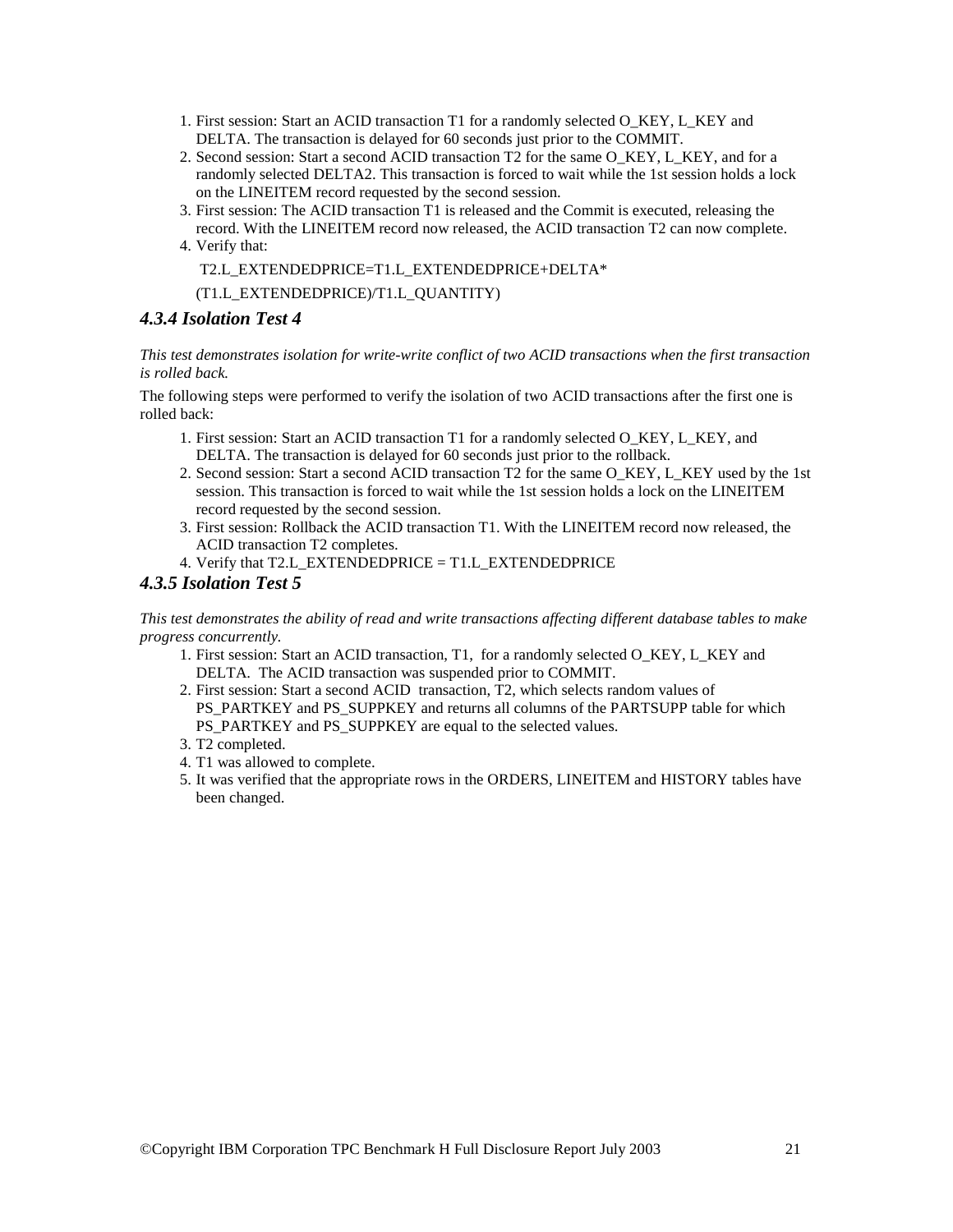### *4.3.6 Isolation Test 6*

*This test demonstrates that the continuous submission of arbitrary (read-only) queries against one or more tables of the database does not indefinitely delay refresh transactions affecting those tables from making progress.* 

- 1. First session: A transaction T1, which executes modified TPC-H query 1 with DELTA=0, was started.
- 2. Second session: Before T1 completed, an ACID transaction T2, with randomly selected values of O\_KEY, L\_KEY and DELTA, was started.
- 3. Third session: Before T1 completed, a transaction T3, which executes modified TPC-H query 1 with a randomly selected value of DELTA (not equal to 0), was started.
- 4. T1 completed.
- 5. T2 completed.
- 6. T3 completed.
- 7. It was verified that the appropriate rows in the ORDERS, LINEITEM and HISTORY tables were changed.

### *4.4 Durability Requirements*

*The SUT must guarantee durability: the ability to preserve the effects of committed transactions and ensure database consistency after recovery from any one of the failures listed in Clause 3.5.3.* 

### *4.4.1 Failure of Durable Medium Containing Recovery Log Data, and Loss of System Power/Memory*

*Guarantee the database and committed updates are preserved across a permanent irrecoverable failure of any single durable medium containing TPC-H database tables or recovery log tables.* 

The database log was stored on RAID-1 protected storage. The tables for the database were stored on RAID-1 protected storage. A backup of the database was taken to a separate array for drives than those used for the database.

The tests were conducted on the qualification database. The steps performed are shown below.

- 1. The consistency test described in section 4.2.1 was verified.
- 2. The current count of the total number of records in the HISTORY table was determined giving hist1.
- 3. A test to run 200 ACID transactions on each of 7 execution streams was started such that each stream executes a different set of transactions.
- 4. One of the disks containing the DB2 transaction log recovery data was powered off after at least 30 ACID transactions had completed from each of the execution streams.
- 5. Because the disks were in RAID 1configuration the applications continued running the ACID transactions.
- 6. One of the disks containing the DB2 database tables was powered off after at least 30 additional ACID transactions had completed from each of the execution streams.
- 7. Because the disks were in RAID 1 configuration the applications continued running the ACID transactions.
- 8. The system was shutdown by switching off circuit breakers on the power rail connected to all system component cabinets, after at least a total of 100 transactions had completed for each stream.
- 9. The system was powered back on and rebooted.
- 10. All volumes were re-established and mirrored volumes were synchronized.
- 11. Step 2 was performed giving hist2. It was verified that hist2 hist1 was greater than or equal to the number of records in the success file.
- 12. Consistency condition described in 4.2.1 was verified.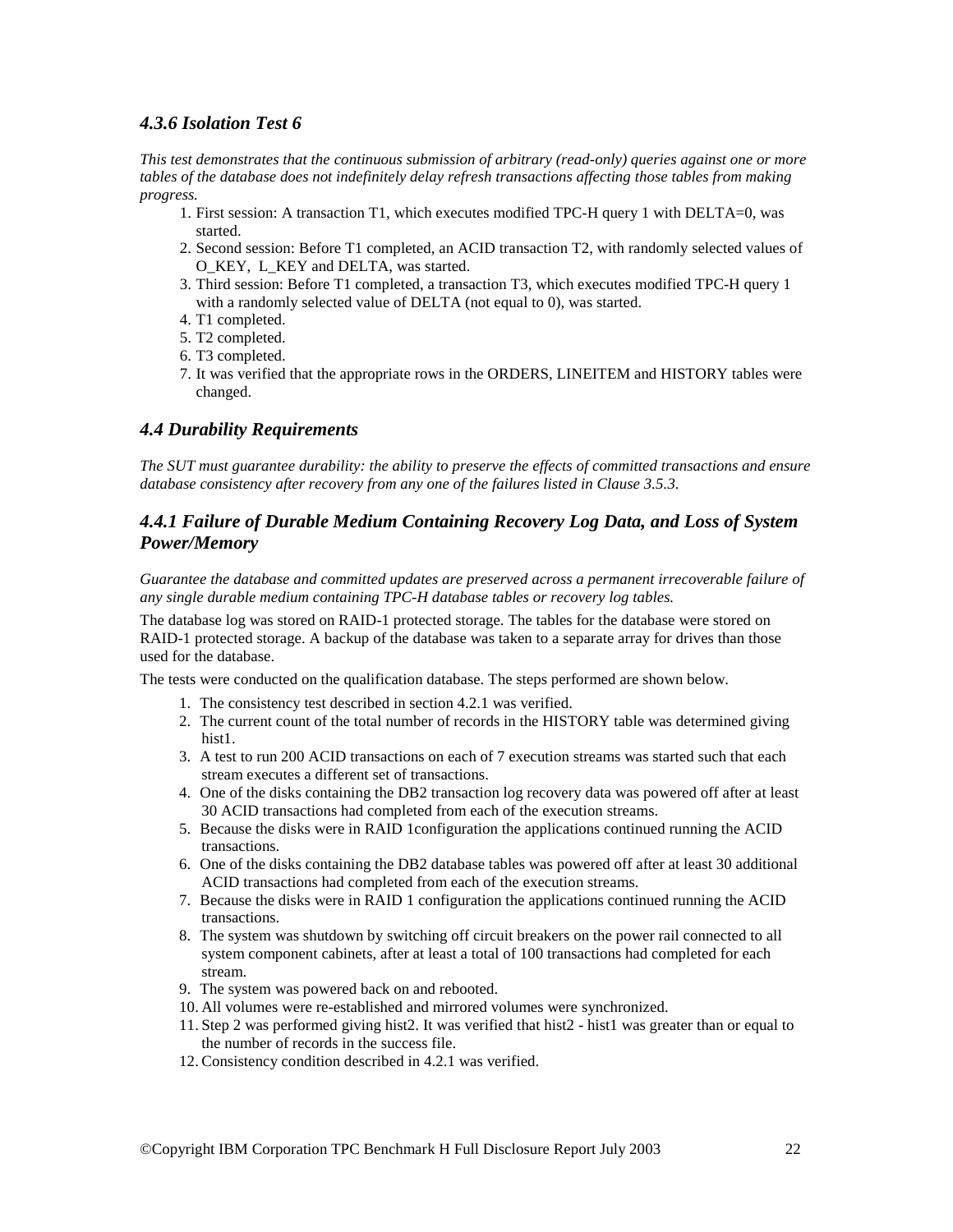### *4.4.2. Loss of Switch Power*

This test was conducted on the qualification database. The following steps were performed:

- 1. The consistency test described in section 4.2.1 was verified.
- 2. The current count of the total number of records in the HISTORY table was determined giving hist1.
- 3. A test to run 200 ACID transactions on each of 10 execution streams was started such that each stream executes a different set of transactions.
- 4. The Gigabit switch was disconnected from the system.
- 5. Database detected the network loss and terminated processing.
- 6. Network connections were reestablished and the database was restarted.
- 7. Step 2 was performed giving hist2. It was verified that hist2 hist1 was greater than or equal to the number of records in the success file.
- 8. Consistency condition described in 4.2.1 was verified.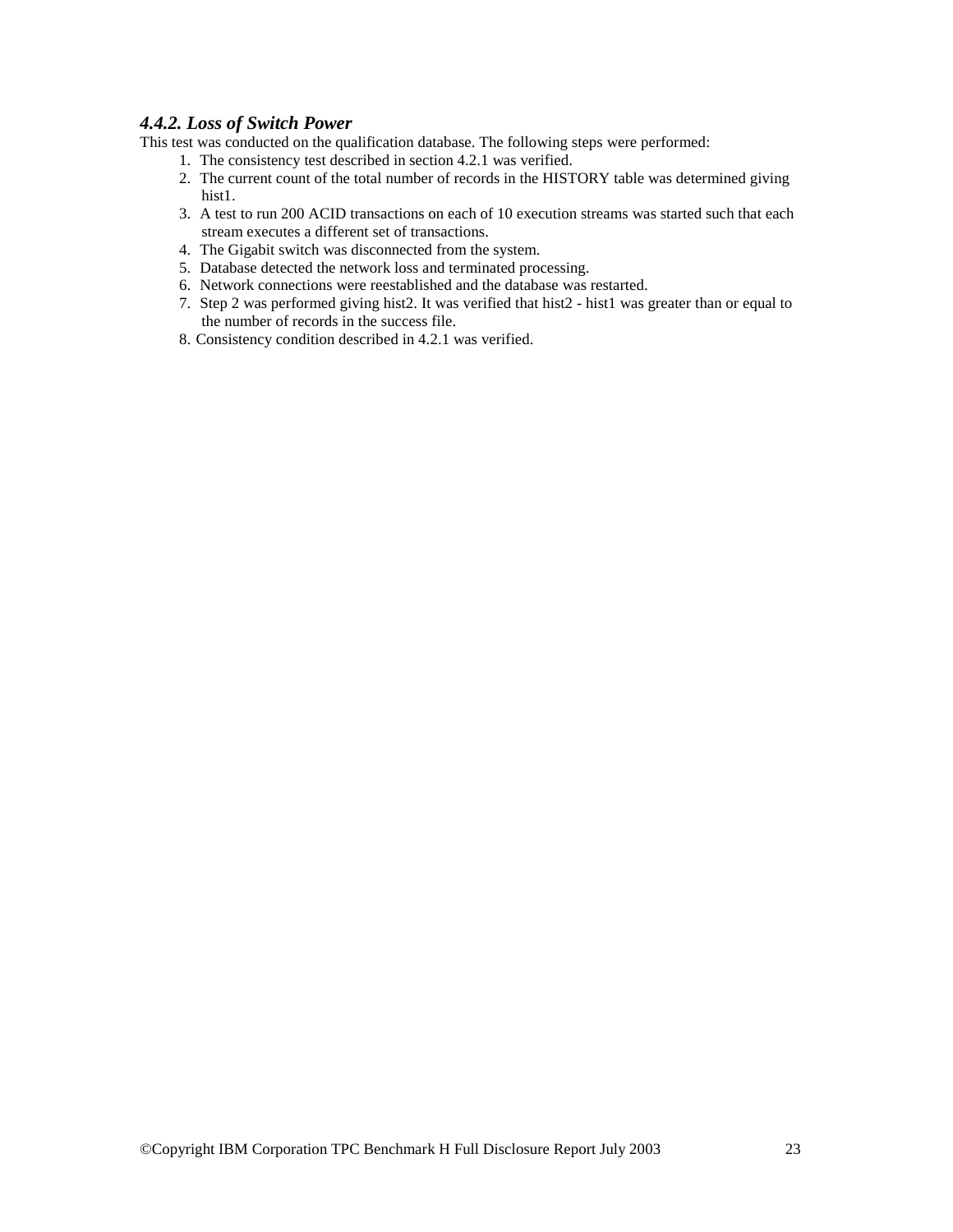### **5 Clause 4: Scaling and Database Population Related Items**

### *5.1 Cardinality of Tables*

*The cardinality (e.g., the number of rows) of each table of the test database, as it existed at the completion of the database load (see Clause 4.2.5), must be disclosed.* 

| <b>Table Name</b> | <b>Rows</b> |
|-------------------|-------------|
| Order             | 150,000,000 |
| Lineitem          | 600,037,902 |
| Customer          | 15,000,000  |
| Part              | 20,000,000  |
| Supplier          | 1,000,000   |
| Partsupp          | 80,000,000  |
| Nation            | 25          |
| Region            |             |

### *5.2 Distribution of Tables and Logs*

*The distribution of tables and logs across all media must be explicitly described.* 

DB2 was configured on an 8 node IBM eServer 325 test system. Each node had:

- 1 IBM FC2-133 Host Bus Adapter and 1 Qlogic QLA 2342 Host Bus Adapter.
- **3** (IBM TotalStorage FAStT EXP700 enclosures)  $\times$  14 (15K FC Hot-Swap Drive)  $\times$  18.2 GB and 1 18.2GB 15K Ultra160 SCSI Hot-Swap Drive internal disk drive.

Each e325 had 22 RAID 1 volumes. 20 of these volumes were created using linux software raid provided in SuSE Linux Enterprise Server 8 on 40 partitions across the 3 EXP700 enclosures so that there were 7 volumes on the first 2 enclosures and 6 volumes on the third enclosure. 2 addition RAID 1 volumes were created on the third enclosure by mirroring 4 partitions that were created on the remaining 2 drives.

The tablespace for NATION and REGION were stored on a single RAID volume only on node 1.

For each node, 20 RAID volumes were used for the table and index data tablespace(DATA\_INDEX), the temp space tablespaces (TEMPSPACE)were placed on the same 40 disks on separate partitions shared by the table and index tablespace , database logs were placed on the remaining 2 RAID devices.

The Operating System resided on an internal disk on each node. The benchmark executing programs resided on a shared home directory NFS mounted from node 1. The database software resided on an internal disk on each node along with staging data for RF functions.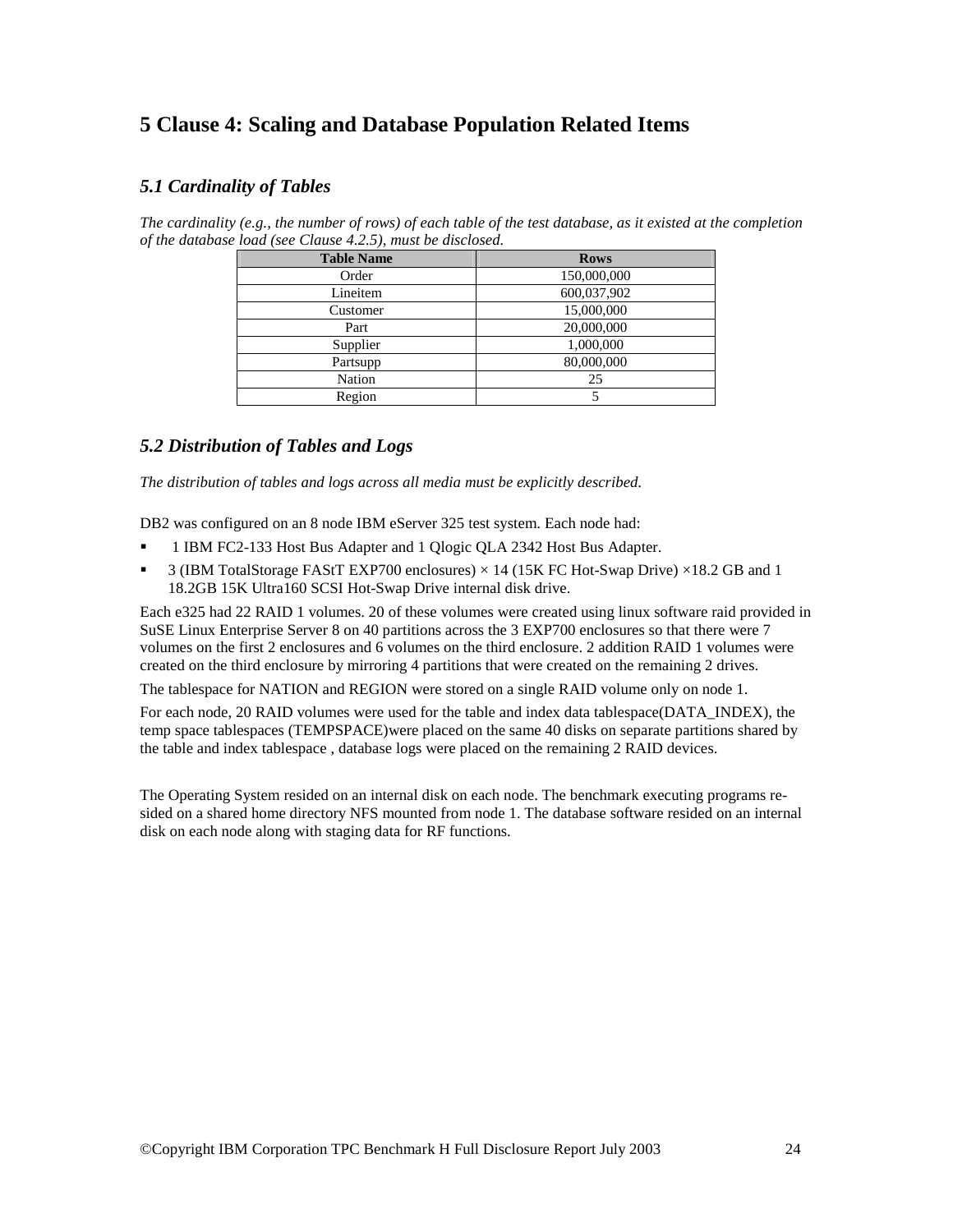### *5.3 Database Partition / Replication Mapping*

*The mapping of database partitions/replications must be explicitly described.*  The database was not replicated. The database was logically partitioned into 16 logical nodes, 2 nodes on each physical server.

### *5.4 RAID Implementation*

*Implementations may use some form of RAID to ensure high availability. If used for data, auxiliary storage (e.g., indexes) or temporary space, the level of RAID must be disclosed for each device.*  RAID level 1 was used across all database tables, indexes, and recovery logs through linux software raid provided with SuSE Linux Enterprise Server 8.

### *5.5 DBGEN Modifications*

*Any modifications to the DBGEN (see Clause 4.2.1) source code must be disclosed. In the event that a program other than DBGEN was used to populate the database, it must be disclosed in its entirety.*  The standard distribution DBGEN version 1.3.0 was used for database population. No modifications were made.

### *5.6 Database Load Time*

*The database load time for the test database (see Clause 4.3) must be disclosed.* 

See the Executive Summary at the beginning of this report.

### *5.7 Data Storage Ratio*

*The data storage ratio must be disclosed. It is computed as the ratio between the total amount of priced disk space and the chosen test database size as defined in Clause 4.1.3.* 

| <b>Disk Type</b>           | Number of    |          | <b>Formatted Space</b>   Total Disk Space | <b>Scale Factor</b> | <b>Storage Ratio</b> |
|----------------------------|--------------|----------|-------------------------------------------|---------------------|----------------------|
|                            | <b>Disks</b> | per Disk |                                           |                     |                      |
| 18.2GB 15K Ultra160 SCSI   | 336          | 16.95GB  | 5695.45GB                                 |                     |                      |
| Drive                      |              |          |                                           |                     |                      |
| 18.2GB 15K Ultra160        |              | 16.95GB  | 135.61GB                                  |                     |                      |
| <b>SCSI Hot-Swap Drive</b> |              |          |                                           |                     |                      |
| Total                      |              |          | 5831.06GB                                 | 100                 | 58.31                |

The calculation of the data storage ratio is shown in the following table.

The data storage ratio is 58.31, derived by dividing 5831.06GB by the database size of 100GB.

### *5.8 Database Load Mechanism Details and Illustration*

*The details of the database load must be disclosed, including a block diagram illustrating the overall process. Disclosure of the load procedure includes all steps. scripts, input and configuration files required to completely reproduce the test and qualification databases.* 

Flat files for each of the tables were created using DBGEN.

The NATION and REGION tables were created on node 0 and then loaded from dbgen output. The other tables were loaded on 16 logical nodes.

The tables were loaded as depicted in Figure 4-1.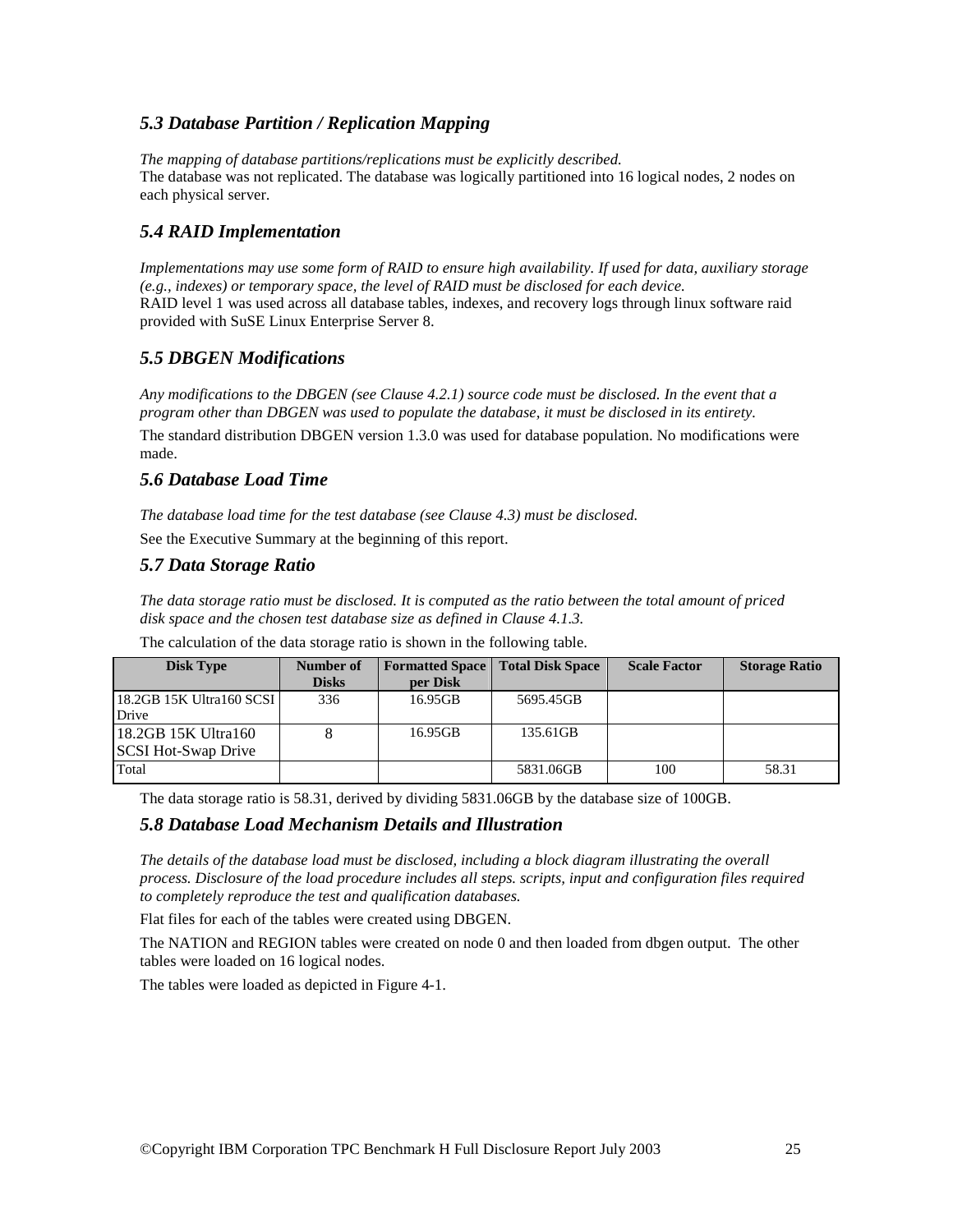

### **Figure 4-1. Database Load Procedure**

### *5.9 Qualification Database Configuration*

*Any differences between the configuration of the qualification database and the test database must be disclosed.* 

The qualification database used identical scripts and same set of disks to create and load the data. There was no difference between the configuration of the qualification database and the test database. See Section 5.2 for details.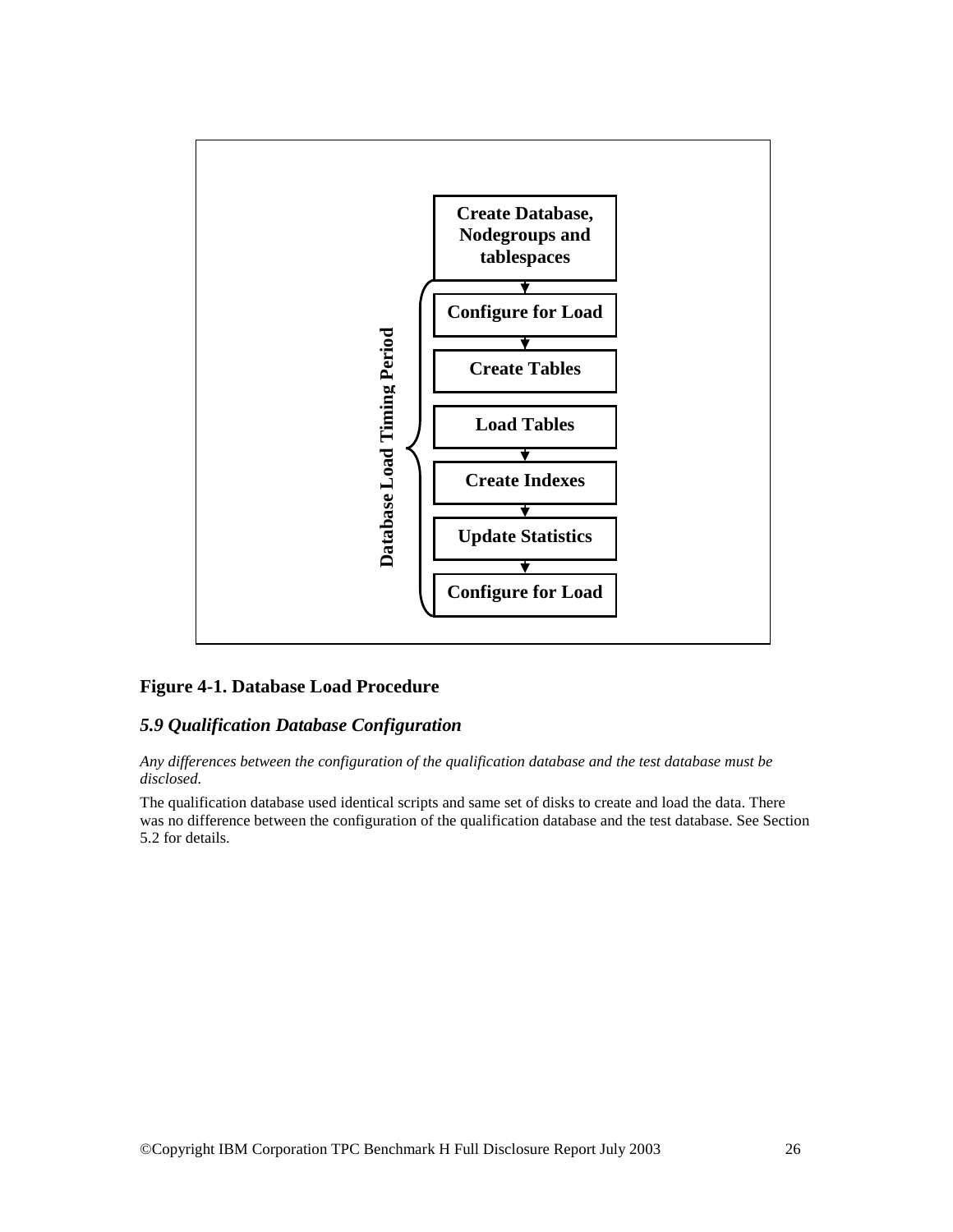### **6 Clause 5: Performance Metrics and Execution Rules Related Items**

### *6.1 System Activity between Load and Performance Tests*

*Any system activity on the SUT that takes place between the conclusion of the load test and the beginning of the performance test must be fully disclosed.* 

The auditor requested that queries be run against the database to verify the correctness of the database load.

### *6.2 Steps in the Power Test*

*The details of the steps followed to implement the power test (e.g., system reboot, database restart) must be disclosed.* 

The following steps were used to implement the power test:

- 1. RF1 Refresh Transaction
- 2. Stream 00 Execution
- 3. RF2 Refresh Transaction

### *6.3 Timing Intervals for Each Query and Refresh Function*

*The timing intervals for each query of the measured set and for both update functions must be reported for the power test.* 

See the Numerical Quantities Summary in the Executive Summary at the beginning of this report.

### *6.4 Number of Streams for the Throughput Test*

*The number of execution streams used for the throughput test must be disclosed.* 

Five streams were used for the throughput test.

### *6.5 Start and End Date/Times for Each Query Stream*

*The start time and finish time for each query execution stream must be reported for the throughput test.*  See the Numerical Quantities Summary in the Executive Summary at the beginning of this report.

### *6.6 Total Elapsed Time for the Measurement Interval*

*The total elapsed time for the measurement interval must be reported for the throughput test.* 

See the Numerical Quantities Summary in the Executive Summary at the beginning of this report..

### *6.7 Refresh Function Start Date/Time and Finish Date/Time*

*The start time and finish time for each update function in the update stream must be reported for the throughput test.* 

See the Numerical Quantities Summary in the Executive Summary at the beginning of this report.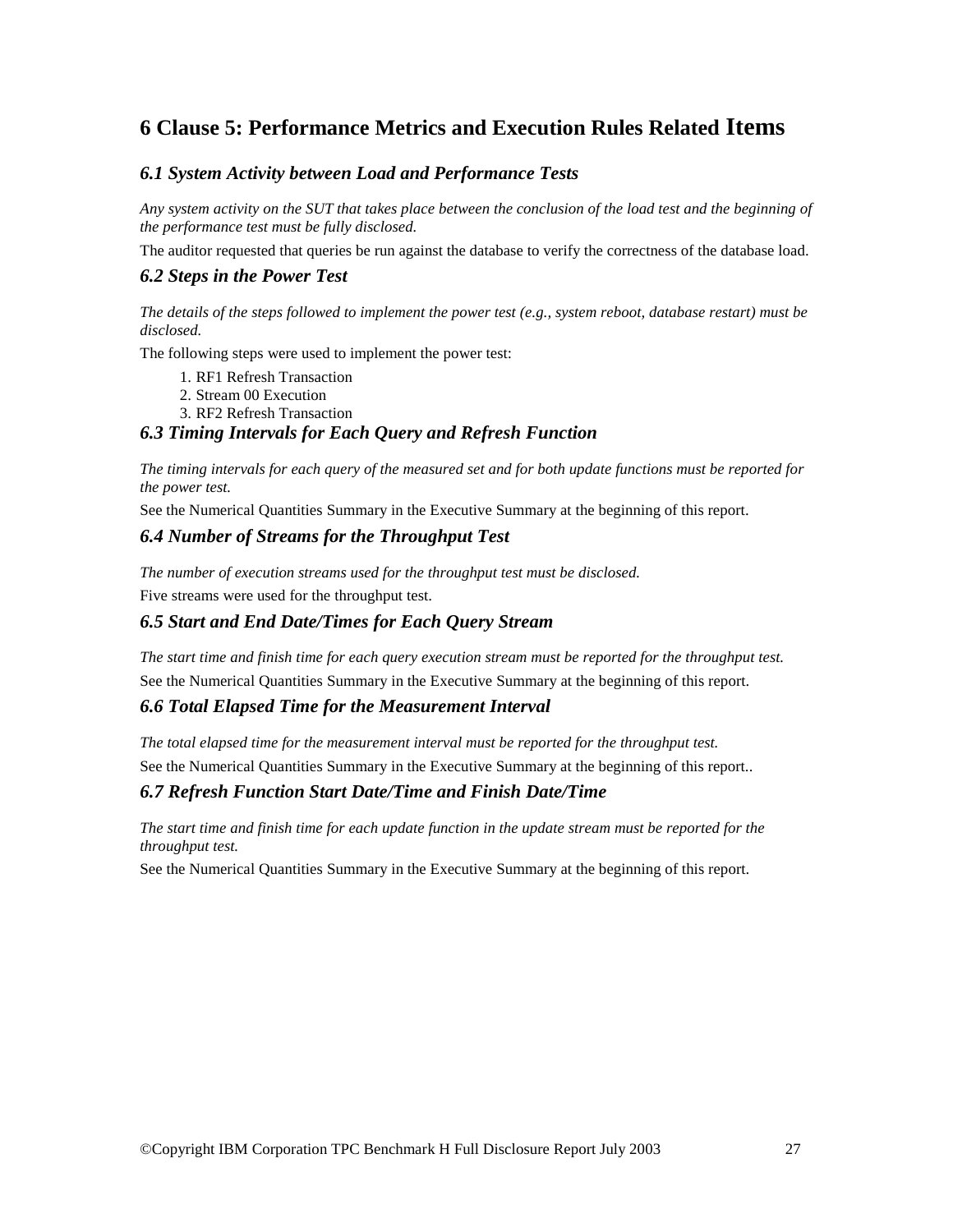### *6.8 Timing Intervals for Each Query and Each Refresh Function for Each Stream*

*The timing intervals for each query of each stream and for each update function must be reported for the throughput test.* 

See the Numerical Quantities Summary in the Executive Summary at the beginning of this report.

### *6.9 Performance Metrics*

*The computed performance metrics, related numerical quantities, and the price/performance metric must be reported.* 

See the Numerical Quantities Summary in the Executive Summary at the beginning of this report.

### *6.10 Performance Metric and Numerical Quantities from Both Runs*

*The performance metric and numerical quantities from both runs must be disclosed.* 

Two consecutive runs of the TPC-H benchmark were performed. The following table contains the results for both runs.

|      | <b>QppH</b> @ 100GB | OthH $@100GB$ | $QphH \n\circledcirc 100GB$ |
|------|---------------------|---------------|-----------------------------|
| Run1 | 12941.2             | 11531.7       | 12216.1                     |
| Run2 | 12996.2             | 11494.9       | 12222.5                     |

### *6.11 System Activity between Tests*

*Any activity on the SUT that takes place between the conclusion of Run1 and the beginning of Run2 must be disclosed.* 

DB2 was restarted between runs.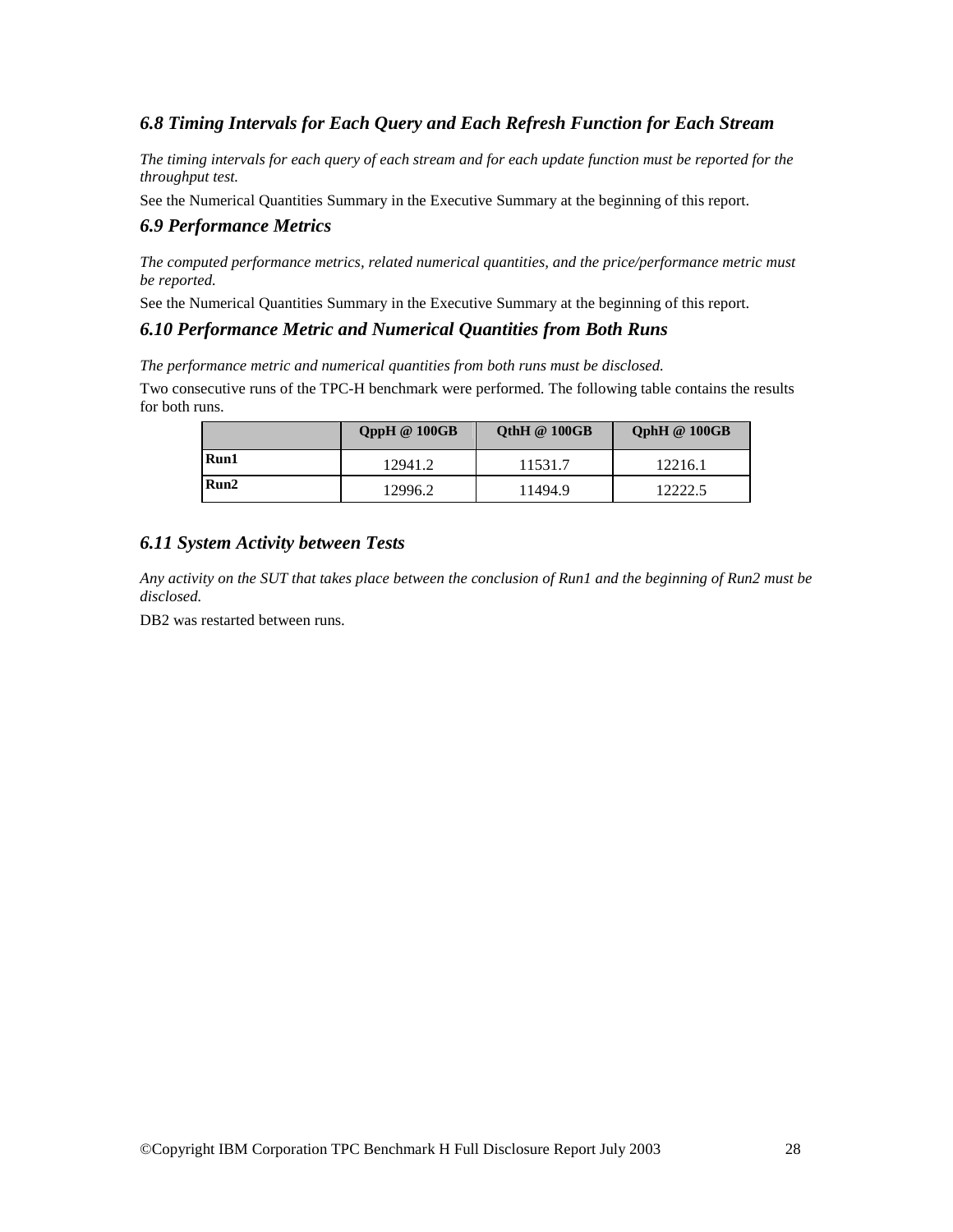### **7 Clause 6: SUT and Driver Implementation Related Items**

### *7.1 Driver*

*A detailed textual description of how the driver performs its functions, how its various components interact and any product functionality or environmental setting on which it relies must be provided. All related source code, scripts and configurations must be disclosed. The information provided should be sufficient for an independent reconstruction of the driver.* 

Appendix D, "Driver Source Code," contains the source code used for the driver and all scripts used in connection with it.

The Power test is invoked by calling tpcdbatch with the stream number 0 specified, an indication that the refresh functions must be run, and the SQL file that contains the power stream queries.

The Throughput test is invoked by initiating a call to tpcdbatch for every query stream that will be run. Tpcdbatch gets the stream number for each of the streams, and the SQL file specific to that stream number as the queries to execute. The refresh function is initiated as a separate call to tpcdbatch with the SQL script for the refresh functions and the total number of query streams specified.

### *7.2 Implementation-Specific Layer*

*If an implementation-specific layer is used, then a detailed description of how it performs its functions must be supplied, including any related source code or scripts. This description should allow an independent reconstruction of the implementation-specific layer.* 

The implementation specific layer is a single executable SQL application that uses embedded dynamic SQL to process the EQT generated by QGEN. The application is called tpcdbatch to indicate that it processes a batch of TPC-H queries, although it is completely capable of processing any arbitrary SQL statement (both DML and DDL).

A separate instance of tpcdbatch is invoked for each stream. Each instance establishes a distinct connection to the database server through which the EQT is transmitted to the database and the results are returned through the implementation specific layer to the driver. When an instance of tpcdbatch is invoked, it is provided with a context of whether it is running a power test, query stream or refresh stream, as well as an input file containing the 22 queries and/or refresh functions. tpcdbatch then connects to the database, performs any session initialization as well as preparing output files required by the auditor. Then it proceeds to read from the input file and processes each query or refresh function in turn.

For queries, each query is prepared, described, and a cursor is opened and used to fetch the required number of rows. After the last row has been retrieved a commit is issued. For the refresh functions, during the database build all data is first split for each node using the db2split utility. For RF1, the data for each node is further split into n equal portions for both the lineitem and orders tables taking care that the records for the same orderkey remain in the same set. For RF2, the data for each node is further split into m equal portions. During the run, when tpcdbatch encounters a call to execute RF1, it first calls a shell script which loads these n sets of data into n sets of temporary tables (one each for lineitem and orders). Then tpcdbatch forks off n children to do an insert with subselect into the original lineitem and orders tables. When tpcdbatch encounters a call to execute RF2, it calls a shell script that loads these data into a single staging table. Then tpcdbatch forks off p children (where  $p * x = m$ ) to do x sets of deletes from the orders and lineitem tables with a subselect from the staging table.

### *7.3 Profile-Directed Optimization*

Profile-directed optimization was not used.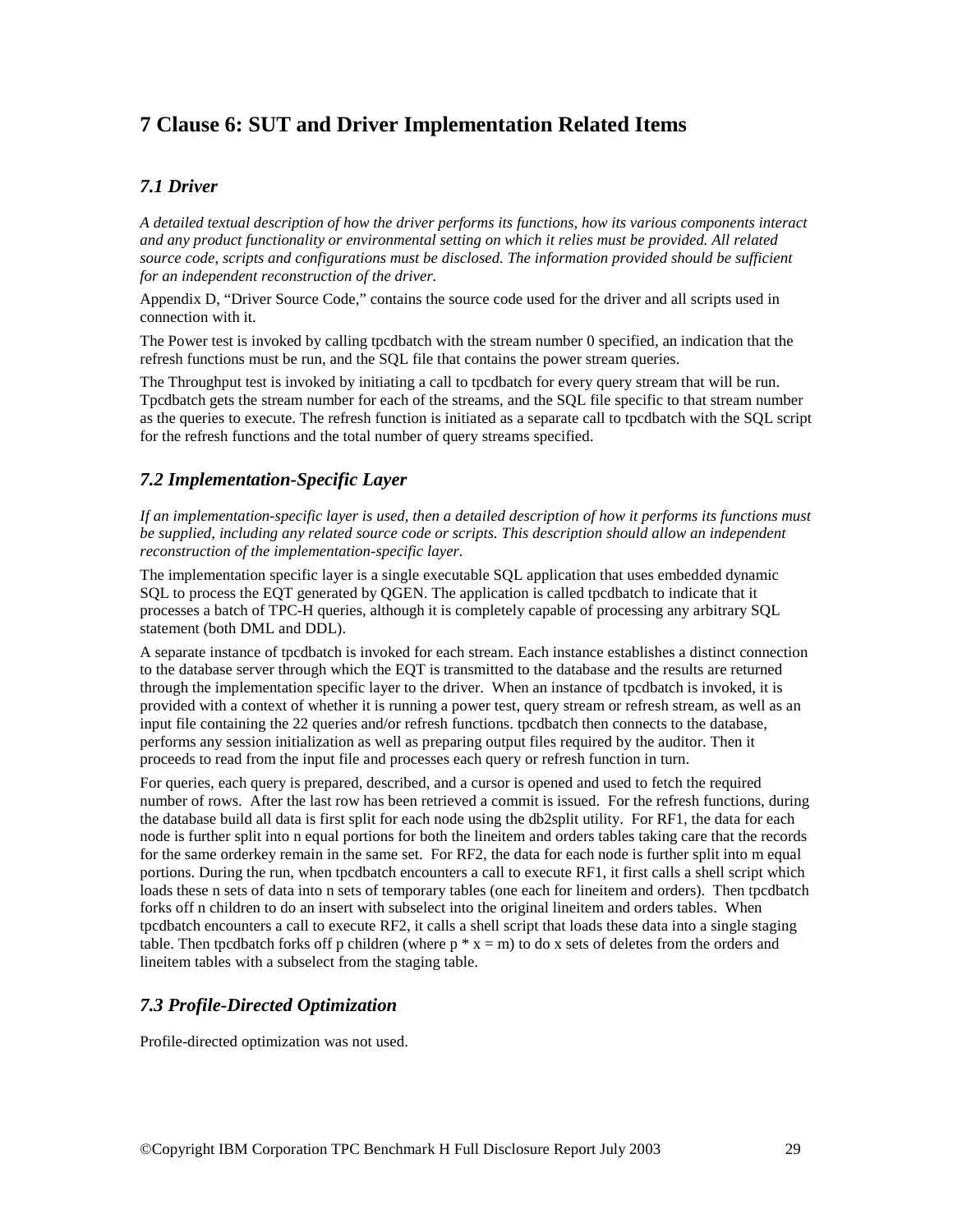### **8 Clause 7: Pricing Related Items**

### *8.1 Hardware and Software Components*

*A detailed list of the hardware and software used in the priced system must be reported. Each item must have a vendor part number, description and release/revision level, and either general availability status or committed delivery date. If package-pricing is used, contents of the package must be disclosed. Pricing source(s) and effective date(s) must also be reported.* 

A detailed list of all hardware and software, including the 3-year price, is provided in the Executive Summary at the front of this report. The price quotations are included in Appendix F.

### *8.2 Three-Year Cost of System Configuration*

*The total 3-year price of the entire configuration must be reported, including hardware, software and maintenance charges. Separate component pricing is recommended. The basis of all discounts must be disclosed.* 

A detailed list of all hardware and software, including the 3-year price, is provided in the Executive Summary at the front of this report. The price quotations are included in Appendix F.

### *8.3 Availability Dates*

*The committed delivery date for general availability (availability date) of products used in the price calculations must be reported. When the priced system includes products with different availability dates, availability date reported on the Executive Summary must be the date by which all components are committed to being available. The Full Disclosure Report must report availability dates individually for at*  least each of the categories for which a pricing subtotal must be provided (see Clause 7.3.1.3).

The system as priced will be generally available November 8, 2003. *8.4 Country-Specific Pricing* 

*Additional Clause 7 related items may be included in the Full Disclosure Report for each country-specific priced configuration. Country-specific pricing is subject to Clause 7.1.7.* 

The configuration is priced for the United States of America.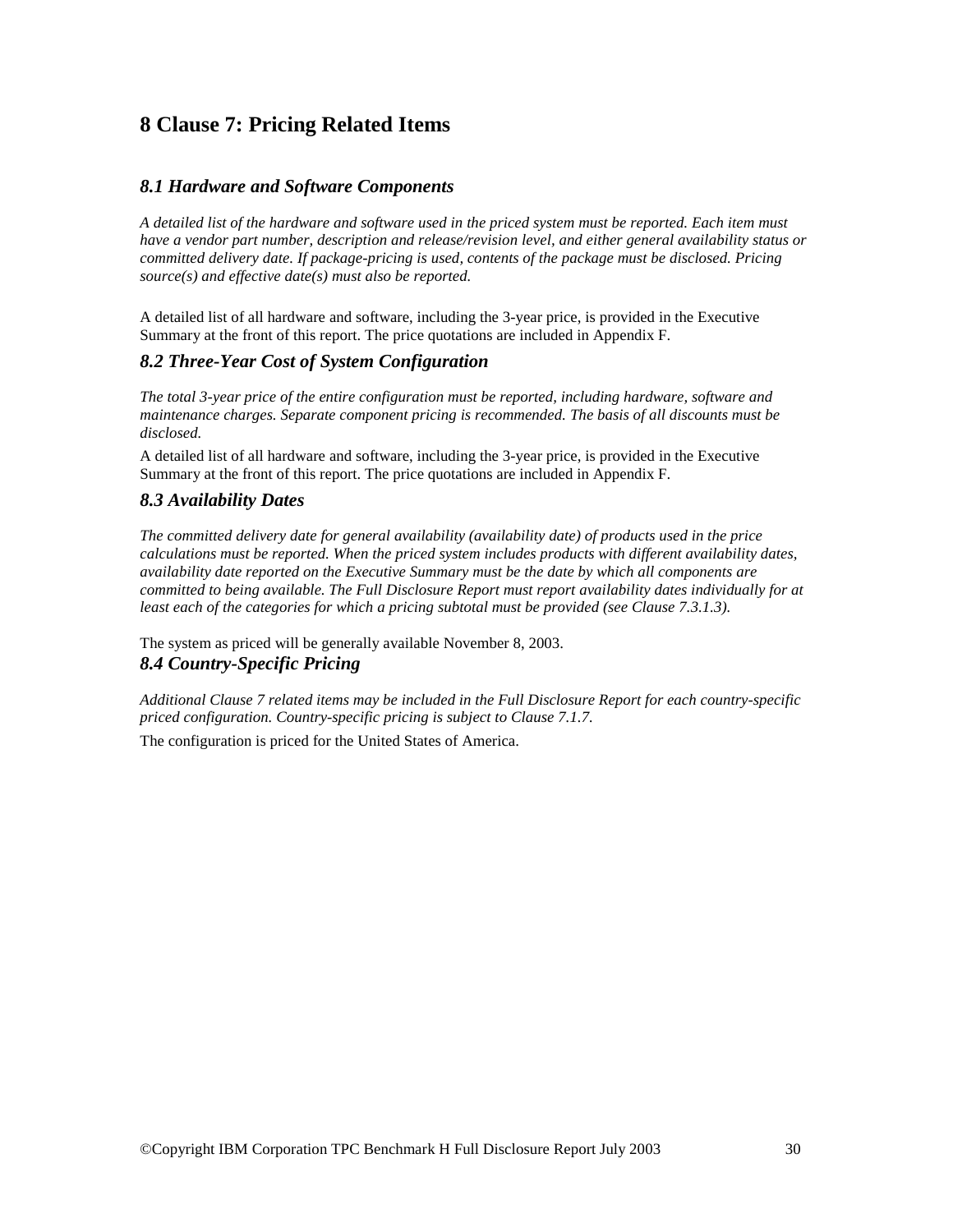### **9 Clause 8: Audit Related Items**

### *9.1 Auditor's Report*

*The auditor's agency name, address, phone number, and Attestation letter with a brief audit summary report indicating compliance must be included in the Full Disclosure Report. A statement should be included specifying who to contact in order to obtain further information regarding the audit process.* 

This implementation of the TPC Benchmark H was audited by Francois Raab of InfoSizing, Inc. Further information can be downloaded from www.tpc.org.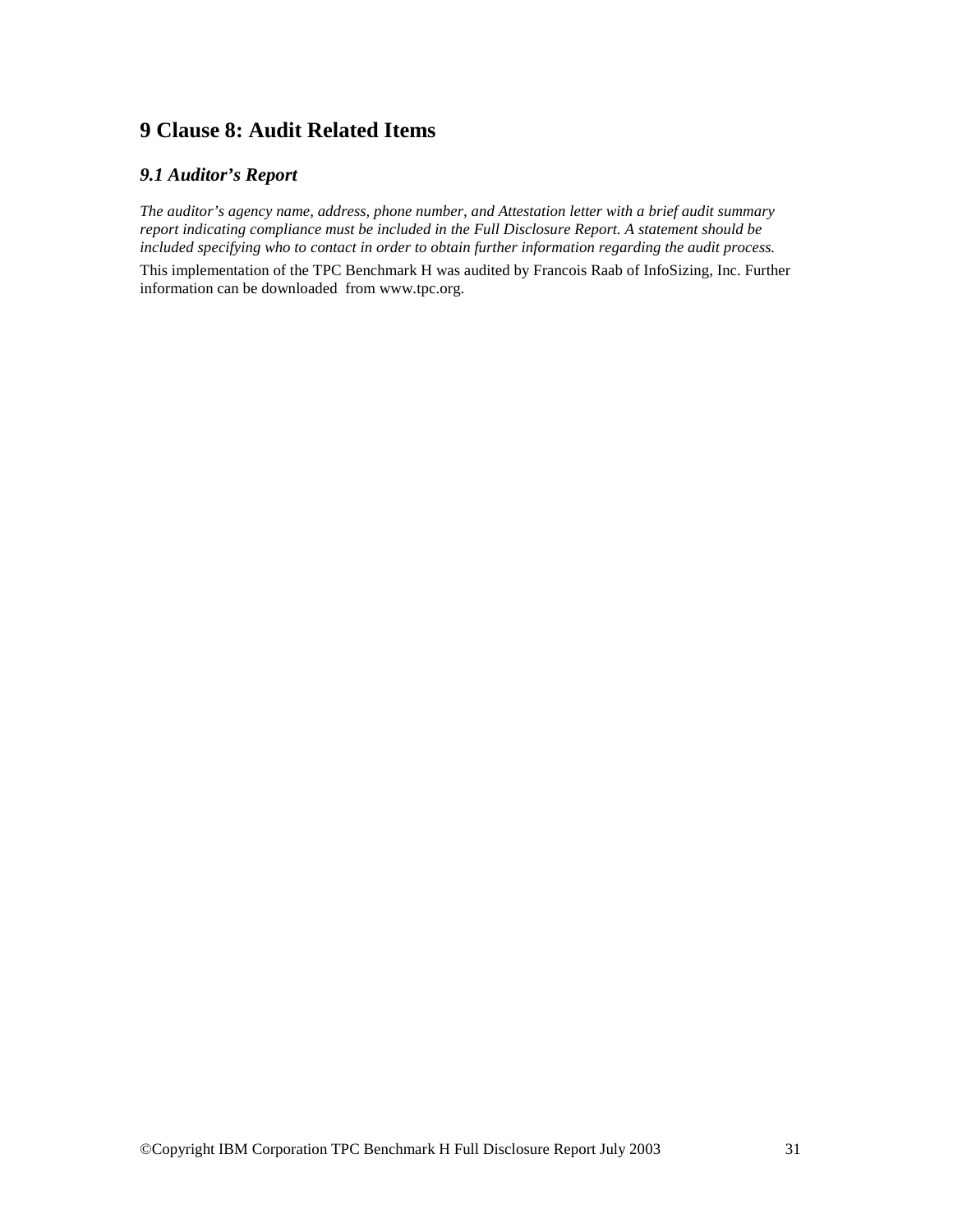### **Appendix A: Tunable Parameters and System Configuration**

### *DB2 UDB 8.1 Database and Database Manager Configuration*

#### *Database Configuration for Node 0*

Database Configuration for Database TPCD

| Database configuration release level   | $=$           |
|----------------------------------------|---------------|
| 0x0a00                                 |               |
| Database release level                 | $=$           |
| 0x0a00                                 |               |
|                                        |               |
| Database territory                     | $= US$        |
| Database code page                     | $= 819$       |
| Database code set                      | $=$           |
| ISO8859-1                              |               |
| Database country/region code           | $=1$          |
|                                        |               |
| Dynamic SQL Query management           |               |
| (DYN_QUERY_MGMT) = DISABLE             |               |
|                                        |               |
| Discovery support for this database    |               |
| $(DISCOVER_DB) = ENABLE$               |               |
| Default query optimization class       |               |
| $(DFT_QUERVOPT) = 7$                   |               |
| Degree of parallelism                  |               |
| $(DFT\_DEGREE) = 1$                    |               |
| Continue upon arithmetic exceptions    |               |
| $(DFT_SQLMATHWARD) = NO$               |               |
| Default refresh age                    |               |
| (DFT REFRESH $AGE$ ) = 0               |               |
| Number of frequent values retained     |               |
| $(NUM_FREQVALUES) = 0$                 |               |
| Number of quantiles retained           |               |
| $(NUM\_QUANTILES) = 300$               |               |
|                                        |               |
| Backup pending                         | $= NO$        |
|                                        |               |
| Database is consistent                 | $= {\rm YES}$ |
| Rollforward pending                    | $= NO$        |
| Restore pending                        | $= NO$        |
|                                        |               |
| Multi-page file allocation enabled     | $=$           |
| NO.                                    |               |
|                                        |               |
| Log retain for recovery status         | $= NO$        |
| User exit for logging status           | $= NO$        |
|                                        |               |
| Data Links Token Expiry Interval (sec) |               |
| $(DL$ <b>EXPINT</b> $) = 60$           |               |

 Data Links Write Token Init Expiry  $Intvl(DL_WT_IEXPINT) = 60$  Data Links Number of Copies (DL\_NUM\_COPIES) =  $1$  Data Links Time after Drop (days) (DL\_TIME\_DROP) =  $1$  Data Links Token in Uppercase  $(DL_UPPER) = NO$ Data Links Token Algorithm  $(DL TOKEN) = MAC0$ Database heap (4KB) (DBHEAP)  $= 10000$  Size of database shared memory (4KB) (DATABASE\_MEMORY) = AUTOMATIC Catalog cache size (4KB)  $(CATALOGCACHE SZ) = (MAXAPPLS*4)$  Log buffer size (4KB) (LOGBUFSZ)  $= 2048$  Utilities heap size (4KB) (UTIL HEAP  $SZ$ ) = 5000 Buffer pool size (pages) (BUFFPAGE) = 1000 Extended storage segments size (4KB)  $(ESTORE\_SEG\_SZ) = 16000$  Number of extended storage segments  $(NUM\_ESTORE\_SEGS) = 0$  Max storage for lock list (4KB)  $(LOCKLIST) = 40000$  Max size of appl. group mem set (4KB)  $(APPGROUP MEM SZ) = 2000$  Percent of mem for appl. group heap  $(GROUPHEAP_RATIO) = 70$  Max appl. control heap size (4KB)  $(APP_CTL_HEAP_SZ) = 512$  Sort heap thres for shared sorts (4KB)  $(SHEAPTHRES SHR) = 250$ Sort list heap  $(4KB)$  (SORTHEAP) = 20000 SQL statement heap (4KB)  $(STMTHEAP) = 10000$  Default application heap (4KB)  $(APPLHEAPSZ) = 1024$  Package cache size (4KB) (PCKCACHESZ) = (MAXAPPLS\*8) Statistics heap size (4KB)  $(STAT' HEAP' SZ) = 4384$ Interval for checking deadlock (ms)  $(DLCHKTIME) = 10000$  Percent. of lock lists per application  $(MAXLOCKS) = 20$ 

 Lock timeout (sec)  $(LOCKTIMEOUT) = -1$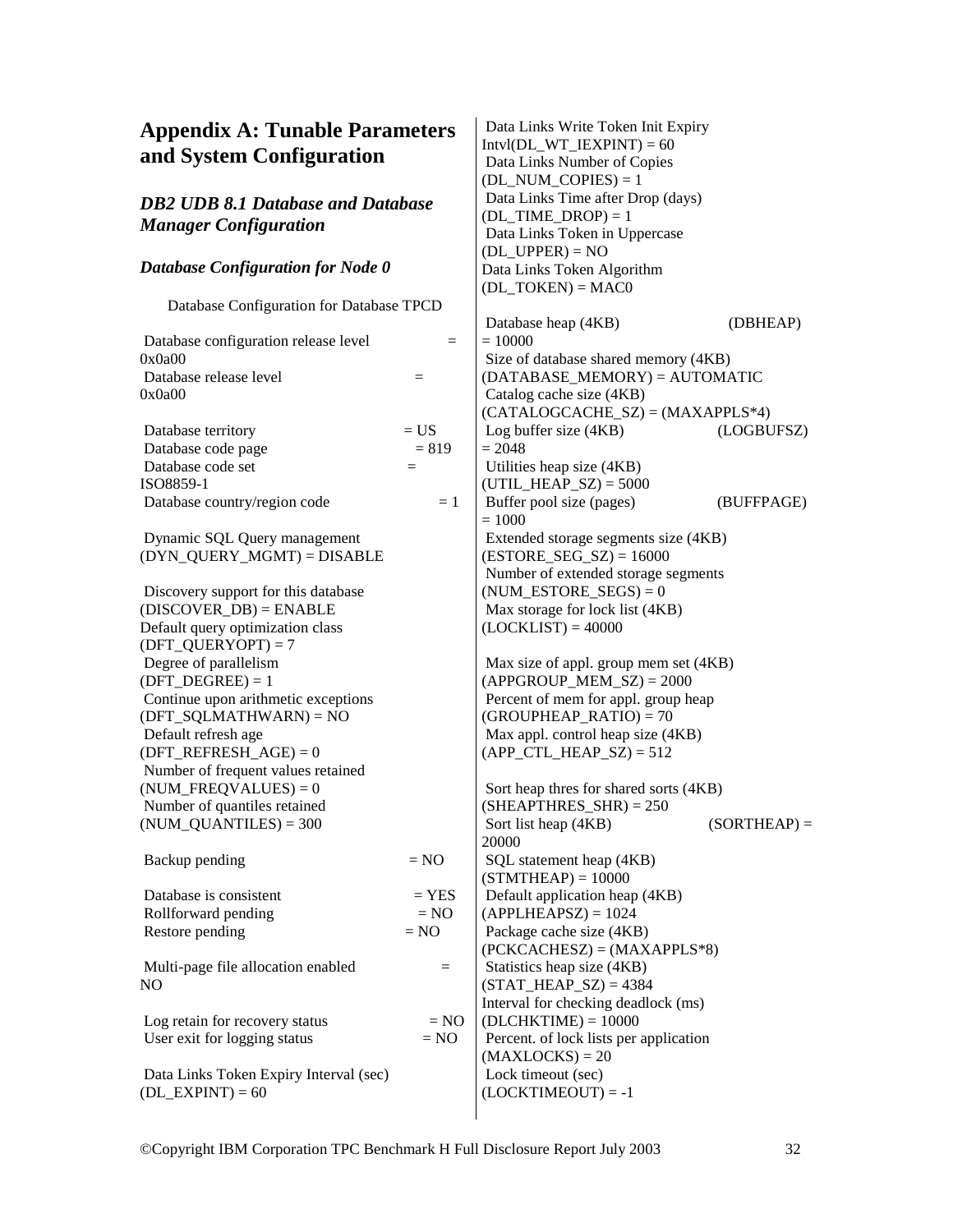| Changed pages threshold<br>$(CHNGPGS_THRESH) = 60$                                                                 | User exit for logging enabled<br>$(USEREXIT) = OFF$                                       |
|--------------------------------------------------------------------------------------------------------------------|-------------------------------------------------------------------------------------------|
| Number of asynchronous page cleaners<br>$(NUM\_IOCLEANERS) = 4$<br>Number of I/O servers<br>$(NUM\_IOSERVERS) = 4$ | Auto restart enabled<br>$(AUTORESTART) = ON$<br>Index re-creation time<br>(INDEXREC)      |
| Index sort flag<br>$(INDEXSORT) =$<br><b>YES</b>                                                                   | $=$ SYSTEM (RESTART)<br>Default number of loadrec sessions                                |
| (SEQDETECT)<br>Sequential detect flag<br>$=$ YES                                                                   | $(DFT\_LOADREC\_SES) = 1$<br>Number of database backups to retain                         |
| Default prefetch size (pages)<br>$(DFT\_PREFETCH\_SZ) = 32$                                                        | $(NUM_DB_BACKUPS) = 12$<br>Recovery history retention (days)<br>$(REC_HIS_RETENTN) = 366$ |
| Track modified pages                                                                                               |                                                                                           |
| $(TRACKMOD) = OFF$                                                                                                 | TSM management class<br>$(TSM_MGMTCLASS) =$                                               |
| Default number of containers<br>$=1$                                                                               | TSM node name                                                                             |
| Default tablespace extentsize (pages)                                                                              | $(TSM_NODENAME) =$                                                                        |
| $(DFT\_EXTENT_SZ) = 32$                                                                                            | TSM owner<br>(TSM OWNER)<br>$=$                                                           |
| Max number of active applications                                                                                  | TSM password                                                                              |
| $(MAXAPPLS) = AUTOMATIC$                                                                                           | $(TSM_PASSWORD) =$                                                                        |
| Average number of active applications                                                                              |                                                                                           |
| $(AVG_APPLS) = 1$                                                                                                  | <b>Database Configuration for Node 1</b>                                                  |
| Max DB files open per application<br>$(MAXFILOP) = 1024$                                                           | Database Configuration for Database TPCD                                                  |
| Log file size (4KB)<br>$(LOGFILSIZ) =$<br>50000                                                                    | Database configuration release level<br>$=$<br>0x0a00                                     |
| Number of primary log files                                                                                        | Database release level<br>$=$                                                             |
| $(LOGPRIMARY) = 4$                                                                                                 | 0x0a00                                                                                    |
| Number of secondary log files                                                                                      |                                                                                           |
| $(LOGSECOND) = 1$<br>Changed path to log files                                                                     | $= US$<br>Database territory                                                              |
| $(NEWLOGPATH) =$                                                                                                   | Database code page<br>$= 819$<br>Database code set<br>$=$                                 |
| Path to log files<br>$\equiv$                                                                                      | ISO8859-1                                                                                 |
| /dev/raw/raw61                                                                                                     | Database country/region code<br>$=1$                                                      |
| Overflow log path                                                                                                  |                                                                                           |
| $(OVERFLOWLOGPATH) =$                                                                                              | Dynamic SQL Query management                                                              |
| Mirror log path<br>$(MIRRORLOGPATH) =$                                                                             | $(DYN_QUERY_MGMT) = DISABLE$                                                              |
| First active log file<br>$=$                                                                                       | Discovery support for this database                                                       |
| Block log on disk full                                                                                             | $(DISCOVER_DB) = ENABLE$                                                                  |
| $(BLK\_LOG\_DSK_FUL) = NO$                                                                                         | Default query optimization class                                                          |
| Percent of max active log space by                                                                                 | $(DFT_QUERVOPT) = 7$                                                                      |
| transaction( $MAX\_LOG$ ) = 0                                                                                      | Degree of parallelism                                                                     |
| Num. of active log files for 1 active                                                                              | $(DFT\_DEGREE) = 1$                                                                       |
| $UOW(NUM\_LOG\_SPAN) = 0$                                                                                          | Continue upon arithmetic exceptions<br>$(DFT_SQLMATHWARD) = NO$                           |
| Group commit count                                                                                                 | Default refresh age                                                                       |
| $(MINCOMMIT) = 2$                                                                                                  | $(DFT\_REFERENCESH_AGE) = 0$                                                              |
| Percent log file reclaimed before soft chckpt                                                                      | Number of frequent values retained                                                        |
| $(SOFIMAX) = 360$                                                                                                  | $(NUM_FREQVALUES) = 0$                                                                    |
| Log retain for recovery enabled                                                                                    | Number of quantiles retained                                                              |
| $(LOGRETAIN) = OFF$                                                                                                | $(NUM\_QUANTILES) = 300$                                                                  |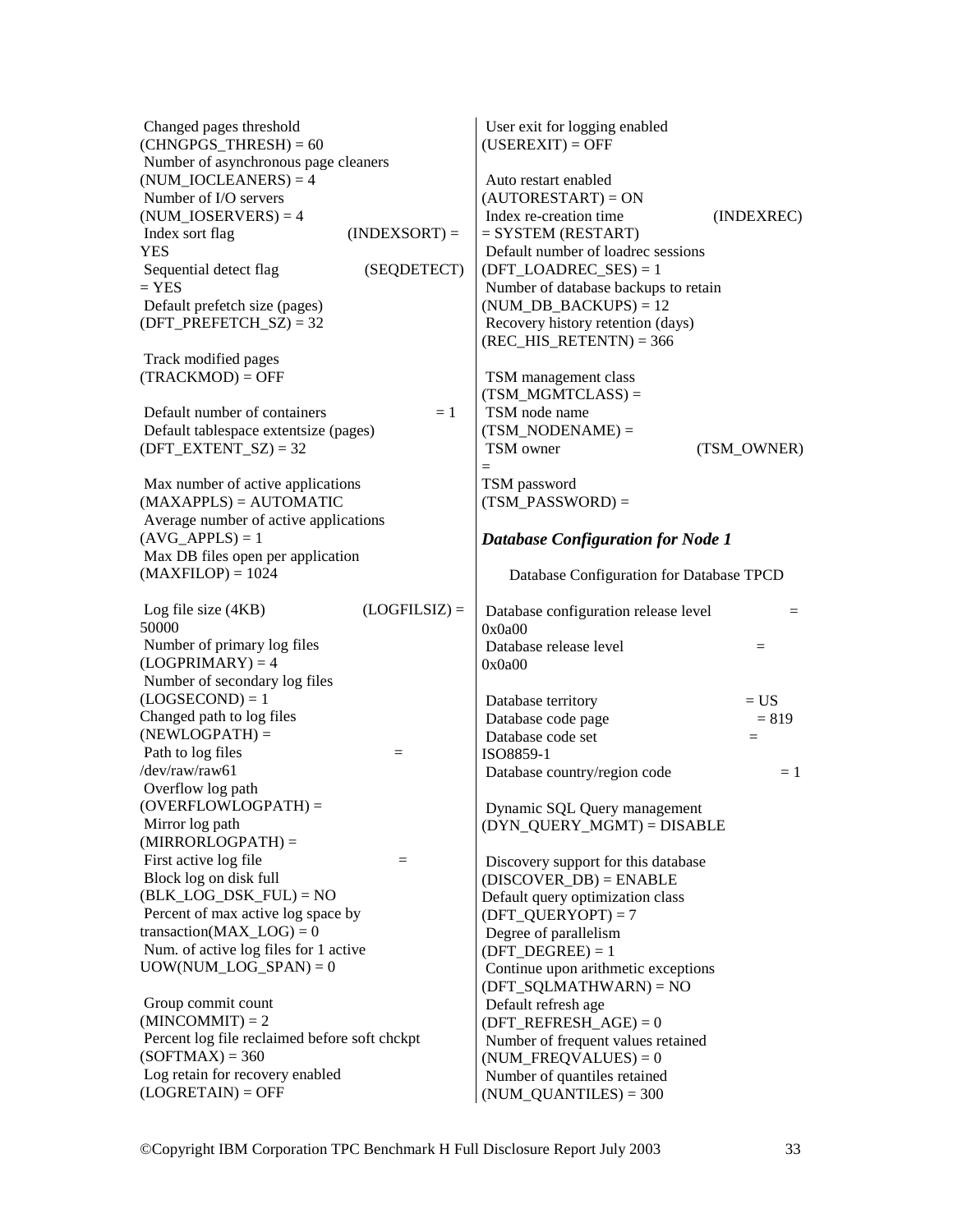|                                                                        |                | SQL statement heap (4KB)                                         |
|------------------------------------------------------------------------|----------------|------------------------------------------------------------------|
| Backup pending                                                         | $= NO$         | $(STMTHEAD = 10000$                                              |
|                                                                        |                | Default application heap (4KB)                                   |
| Database is consistent                                                 | $=$ YES        | $(APPLHEAPSZ) = 1024$                                            |
| Rollforward pending                                                    | $= NO$         | Package cache size (4KB)                                         |
| Restore pending                                                        | $= NO$         | $(PCKCACHESZ) = (MAXAPPLS*8)$<br>Statistics heap size (4KB)      |
| Multi-page file allocation enabled                                     | $=$            | $(STAT_HEAP_SZ) = 4384$                                          |
| NO                                                                     |                | Interval for checking deadlock (ms)                              |
|                                                                        |                | $(DLCHKTIME) = 10000$                                            |
| Log retain for recovery status                                         | $= NO$         | Percent. of lock lists per application                           |
| User exit for logging status                                           | $= NO$         | $(MAXLOCKS) = 20$                                                |
|                                                                        |                | Lock timeout (sec)                                               |
| Data Links Token Expiry Interval (sec)                                 |                | $(LOCKTIMEOUT) = -1$                                             |
| $(DL$ <sub>EXPINT</sub> $) = 60$<br>Data Links Write Token Init Expiry |                | Changed pages threshold                                          |
| $Intvl(DL_WT_IEXPINT) = 60$                                            |                | $(CHNGPGS_THRESH) = 60$                                          |
| Data Links Number of Copies                                            |                | Number of asynchronous page cleaners                             |
| $(DL_NUM\_COPIES) = 1$                                                 |                | $(NUM\_IOCLEANERS) = 4$                                          |
| Data Links Time after Drop (days)                                      |                | Number of I/O servers                                            |
| $(DL_TIME\_DROP) = 1$                                                  |                | $(NUM\_IOSERVERS) = 4$                                           |
| Data Links Token in Uppercase                                          |                | Index sort flag<br>$(INDEXSORT) =$                               |
| $(DL_UPPER) = NO$                                                      |                | <b>YES</b>                                                       |
| Data Links Token Algorithm                                             |                | Sequential detect flag<br>(SEQDETECT)<br>$=$ YES                 |
| $(DL_TOKEN) = MACO$                                                    |                | Default prefetch size (pages)                                    |
| Database heap (4KB)                                                    | (DBHEAP)       | $(DFT\_PREFETCH\_SZ) = 32$                                       |
| $= 10000$                                                              |                |                                                                  |
| Size of database shared memory (4KB)                                   |                | Track modified pages                                             |
| $(DATABASE_MEMORY) = AUTOMATIC$                                        |                | $(TRACKMOD) = OFF$                                               |
| Catalog cache size (4KB)                                               |                |                                                                  |
| $(CATALOGCACHE_SZ) = (MAXAPPLS*4)$                                     |                | Default number of containers<br>$=1$                             |
| Log buffer size (4KB)<br>$= 2048$                                      | (LOGBUFSZ)     | Default tablespace extentsize (pages)<br>$(DFT\_EXTENT_SZ) = 32$ |
| Utilities heap size (4KB)                                              |                |                                                                  |
| $(UTIL_HEAP_SZ) = 5000$                                                |                | Max number of active applications                                |
| Buffer pool size (pages)                                               | (BUFFPAGE)     | $(MAXAPPLS) = AUTOMATIC$                                         |
| $= 1000$                                                               |                | Average number of active applications                            |
| Extended storage segments size (4KB)                                   |                | $(AVG_APPLS) = 1$                                                |
| $(ESTORE\_SEG\_SZ) = 16000$                                            |                | Max DB files open per application                                |
| Number of extended storage segments                                    |                | $(MAXFILOP) = 1024$                                              |
| $(NUM\_ESTORE\_SEGS) = 0$<br>Max storage for lock list (4KB)           |                | Log file size $(4KB)$<br>$(LOGFILSIZ) =$                         |
| $(LOCKLIST) = 40000$                                                   |                | 50000                                                            |
|                                                                        |                | Number of primary log files                                      |
| Max size of appl. group mem set (4KB)                                  |                | $(LOGPRIMARY) = 4$                                               |
| $(APPGROUP_MEM_SZ) = 2000$                                             |                | Number of secondary log files                                    |
| Percent of mem for appl. group heap                                    |                | $(LOGSECOND) = 1$                                                |
| $(GROUPHEAP_RATIO) = 70$                                               |                | Changed path to log files                                        |
| Max appl. control heap size (4KB)<br>$(APP_CTL_HEAP_SZ) = 512$         |                | $(NEWLOGPATH) =$                                                 |
|                                                                        |                | Path to log files<br>$=$<br>/dev/raw/raw62                       |
| Sort heap three for shared sorts (4KB)                                 |                | Overflow log path                                                |
| $(SHEAPTHRES_SHR) = 250$                                               |                | $(OVERFLOWLOGPATH) =$                                            |
| Sort list heap (4KB)                                                   | $(SORTHEAP) =$ | Mirror log path                                                  |
| 20000                                                                  |                | $(MIRRORLOGPATH) =$                                              |

©Copyright IBM Corporation TPC Benchmark H Full Disclosure Report July 2003 34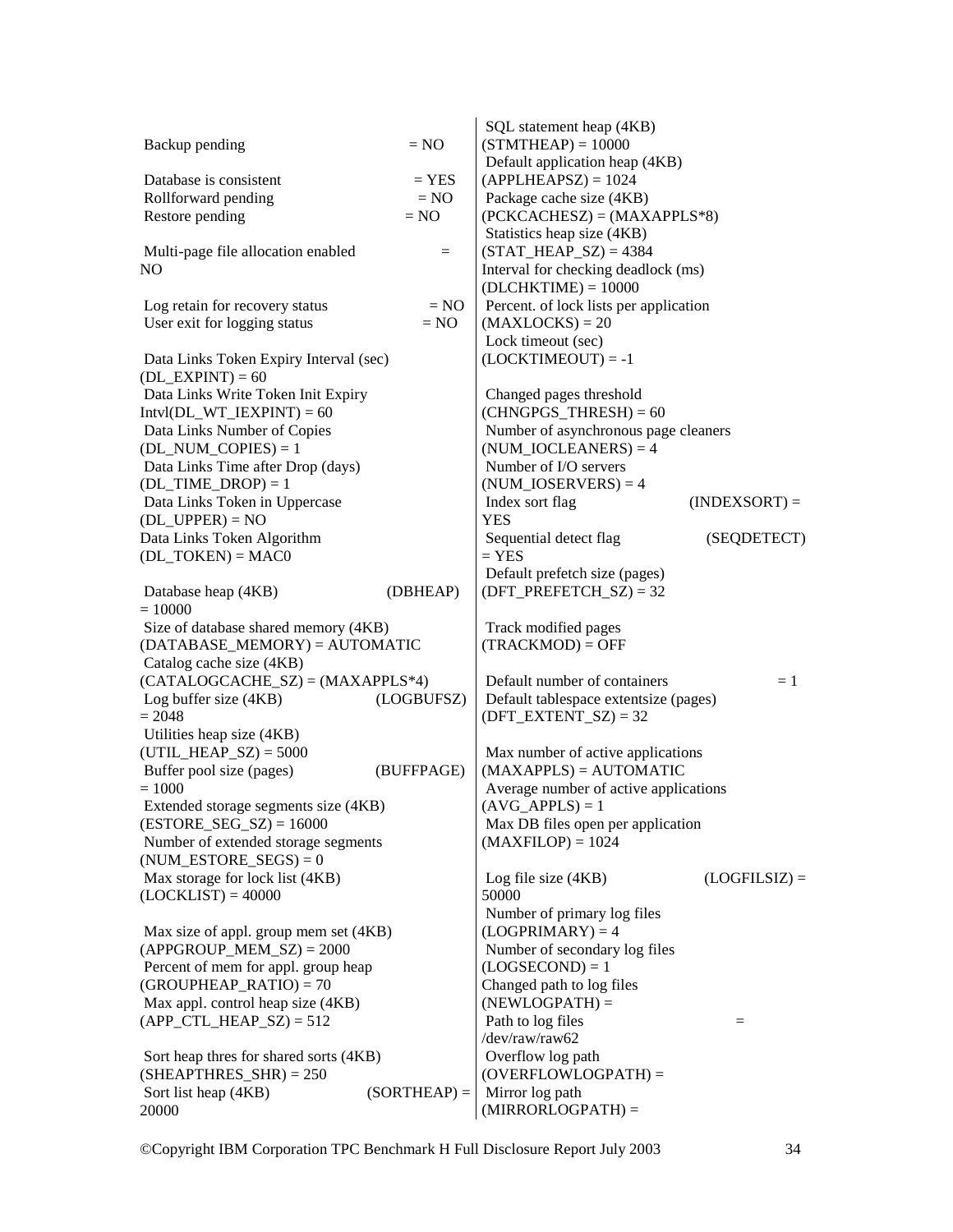| First active log file<br>$=$                  |                                           |
|-----------------------------------------------|-------------------------------------------|
| Block log on disk full                        | Discovery support for this database       |
| $(BLK\_LOG\_DSK\_FUL) = NO$                   | $(DISCOVER_DB) = ENABLE$                  |
| Percent of max active log space by            | Default query optimization class          |
| transaction( $MAX\_LOG$ ) = 0                 | $(DFT_QUERVOPT) = 7$                      |
| Num. of active log files for 1 active         | Degree of parallelism                     |
| $UOW(NUM\_LOG\_SPAN) = 0$                     | $(DFT_DEGREE) = 1$                        |
|                                               | Continue upon arithmetic exceptions       |
| Group commit count                            | $(DFT_SQLMATHWARD) = NO$                  |
| $(MINCOMMIT) = 2$                             | Default refresh age                       |
| Percent log file reclaimed before soft chckpt | $(DFT\_REFERENCESH_AGE) = 0$              |
| $(SOFIMAX) = 360$                             | Number of frequent values retained        |
| Log retain for recovery enabled               | $(NUM_FREQVALUES) = 0$                    |
| $(LOGRETAIN) = OFF$                           | Number of quantiles retained              |
| User exit for logging enabled                 | $(NUM\_QUANTILES) = 300$                  |
| $(USEREXIT) = OFF$                            |                                           |
|                                               | Backup pending<br>$= NO$                  |
| Auto restart enabled                          |                                           |
| $(AUTORESTART) = ON$                          | Database is consistent<br>$=$ YES         |
| Index re-creation time<br>(INDEXREC)          | Rollforward pending<br>$= NO$             |
| $=$ SYSTEM (RESTART)                          | Restore pending<br>$= NO$                 |
| Default number of loadrec sessions            |                                           |
| $(DFT\_LOADREC\_SES) = 1$                     | Multi-page file allocation enabled<br>$=$ |
| Number of database backups to retain          | N <sub>O</sub>                            |
| $(NUM_DB_BACKUPS) = 12$                       |                                           |
| Recovery history retention (days)             | Log retain for recovery status<br>$= NO$  |
| $(REC_HIS_RETENTN) = 366$                     | User exit for logging status<br>$= NO$    |
|                                               |                                           |
| TSM management class                          | Data Links Token Expiry Interval (sec)    |
| $(TSM_MGMTCLASS) =$                           | $(DL$ _EXPINT $) = 60$                    |
| TSM node name                                 | Data Links Write Token Init Expiry        |
| $(TSM_NODENAME) =$                            | $Intvl(DL_WT_IEXPINT) = 60$               |
| TSM owner<br>(TSM_OWNER)                      | Data Links Number of Copies               |
|                                               | $(DL_NUM\_COPIES) = 1$                    |
| TSM password                                  | Data Links Time after Drop (days)         |
| $(TSM_PASSWORD) =$                            | $(DL_TIME_DROP) = 1$                      |
|                                               | Data Links Token in Uppercase             |
|                                               | $(DL_UPPER) = NO$                         |
| <b>Database Configuration for Node 2</b>      | Data Links Token Algorithm                |
|                                               | $(DL_TOKEN) = MACO$                       |
| Database Configuration for Database TPCD      | Database heap (4KB)                       |
|                                               | (DBHEAP)<br>$= 10000$                     |
| Database configuration release level<br>$=$   | Size of database shared memory (4KB)      |
| 0x0a00                                        | $(DATABASE_MEMORY) = AUTOMATIC$           |
| Database release level<br>$\equiv$            | Catalog cache size (4KB)                  |
| 0x0a00                                        | $(CATALOGCACHE_SZ) = (MAXAPPLS*4)$        |
|                                               | Log buffer size (4KB)<br>(LOGBUFSZ)       |
| $= US$<br>Database territory                  | $= 2048$                                  |
| Database code page<br>$= 819$                 | Utilities heap size (4KB)                 |
| Database code set<br>$=$                      | $(UTIL_HEAP_SZ) = 5000$                   |
| ISO8859-1                                     | Buffer pool size (pages)<br>(BUFFPAGE)    |
| Database country/region code<br>$=1$          | $= 1000$                                  |
| Dynamic SQL Query management                  | Extended storage segments size (4KB)      |
| (DYN_QUERY_MGMT) = DISABLE                    | $(ESTORE\_SEG\_SZ) = 16000$               |
|                                               |                                           |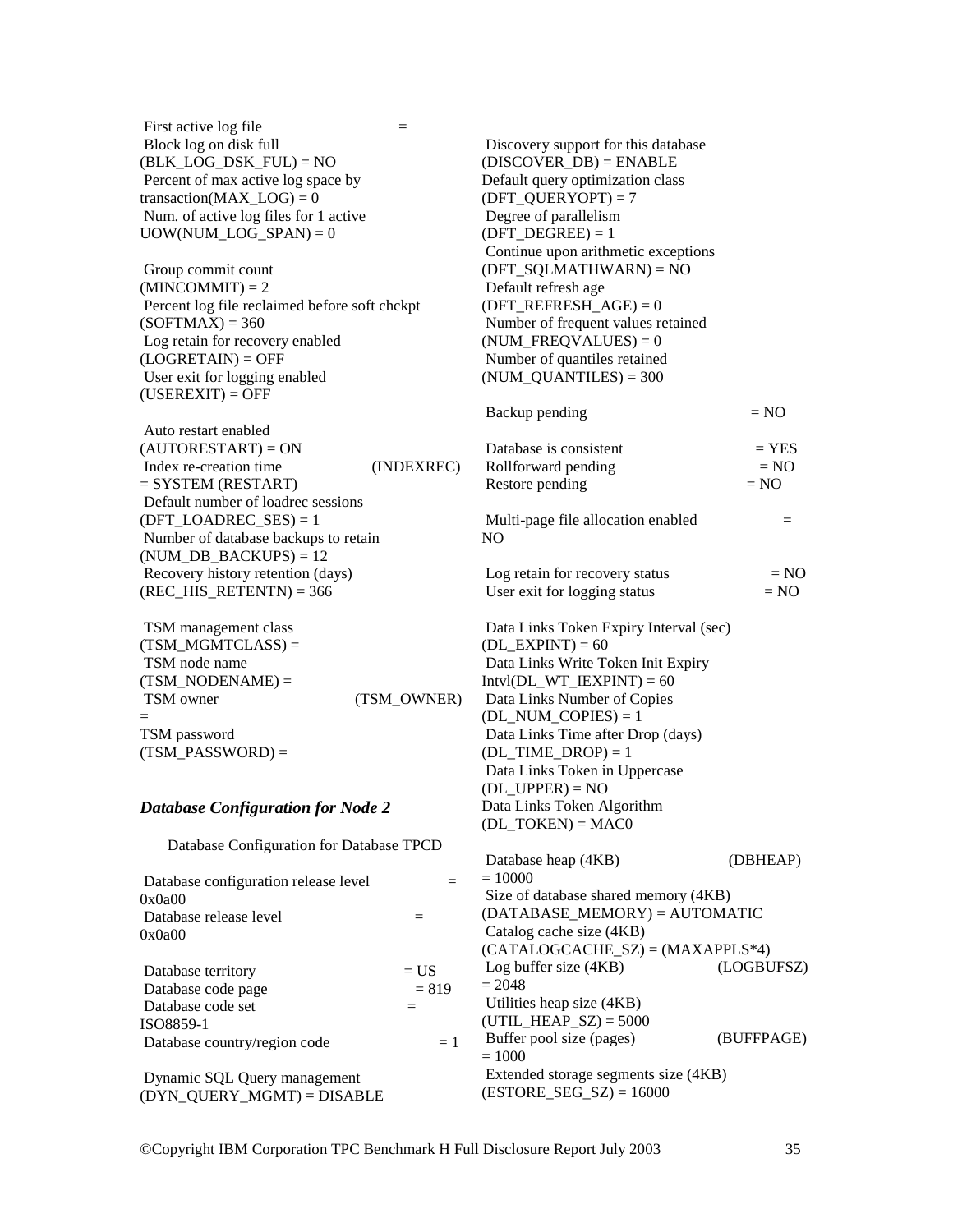Number of extended storage segments (NUM\_ESTORE\_SEGS) =  $0$  Max storage for lock list (4KB)  $(LOCKLIST) = 40000$ 

 Max size of appl. group mem set (4KB)  $(APPGROUP MEM SZ) = 2000$  Percent of mem for appl. group heap  $(GROUPHEAP_RATIO) = 70$  Max appl. control heap size (4KB)  $(APP_CTL_HEAP_SZ) = 512$ 

 Sort heap thres for shared sorts (4KB)  $(SHEAPTHRES_SHR) = 250$ Sort list heap  $(4KB)$  (SORTHEAP) = 20000 SQL statement heap (4KB)  $(STMTHEAD = 10000$  Default application heap (4KB)  $(APPLHEAPSZ) = 1024$  Package cache size (4KB)  $(PCKCACHESZ) = (MAXAPPLS*8)$  Statistics heap size (4KB)  $(STAT' HEAP SZ) = 4384$ Interval for checking deadlock (ms)  $(DLCHKTIME) = 10000$  Percent. of lock lists per application  $(MAXLOCKS) = 20$  Lock timeout (sec)  $(LOCKTIMEOUT) = -1$ 

 Changed pages threshold  $(CHNGPGSTHRESH) = 60$  Number of asynchronous page cleaners  $(NUM~IOCLEANERS) = 4$  Number of I/O servers (NUM\_IOSERVERS) =  $4$  $Index sort flag$  (INDEXSORT) = YES Sequential detect flag (SEQDETECT)  $=$  YES Default prefetch size (pages) (DFT\_PREFETCH\_SZ) =  $32$ 

 Track modified pages  $(TRACKMOD) = OFF$ 

Default number of containers  $= 1$  Default tablespace extentsize (pages) (DFT\_EXTENT\_SZ) =  $32$ 

 Max number of active applications (MAXAPPLS) = AUTOMATIC Average number of active applications  $(AVGAPPLS) = 1$ 

 Max DB files open per application  $(MAXFILOP) = 1024$ Log file size  $(4KB)$  (LOGFILSIZ) = 50000 Number of primary log files  $(LOGPRIMARY) = 4$  Number of secondary log files  $(LOGSECOND) = 1$ Changed path to log files  $(NEWLOGPATH) =$ Path to  $\log$  files  $=$ /dev/raw/raw61 Overflow log path (OVERFLOWLOGPATH) = Mirror log path (MIRRORLOGPATH) = First active log file  $=$  Block log on disk full  $(BLK$  LOG DSK  $FUL) = NO$  Percent of max active log space by transaction( $MAX$   $LOG$ ) = 0 Num. of active log files for 1 active UOW(NUM\_LOG\_SPAN) =  $0$ 

 Group commit count  $(MINCOMMIT) = 2$  Percent log file reclaimed before soft chckpt  $(SOFTMAX) = 360$  Log retain for recovery enabled  $(LOGRETAIN) = OFF$  User exit for logging enabled  $(USEREXIT) = OFF$ 

 Auto restart enabled  $(AUTORESTART) = ON$  Index re-creation time (INDEXREC) = SYSTEM (RESTART) Default number of loadrec sessions (DFT\_LOADREC\_SES) =  $1$  Number of database backups to retain  $(NUM_DB_BACKUPS) = 12$  Recovery history retention (days) (REC\_HIS\_RETENTN) =  $366$ 

 TSM management class  $(TSMMGMTCLASS) =$  TSM node name  $(TSMNODENAME) =$ TSM owner (TSM\_OWNER) = TSM password  $(TSM$  PASSWORD) =

*Database Configuration for Node 3*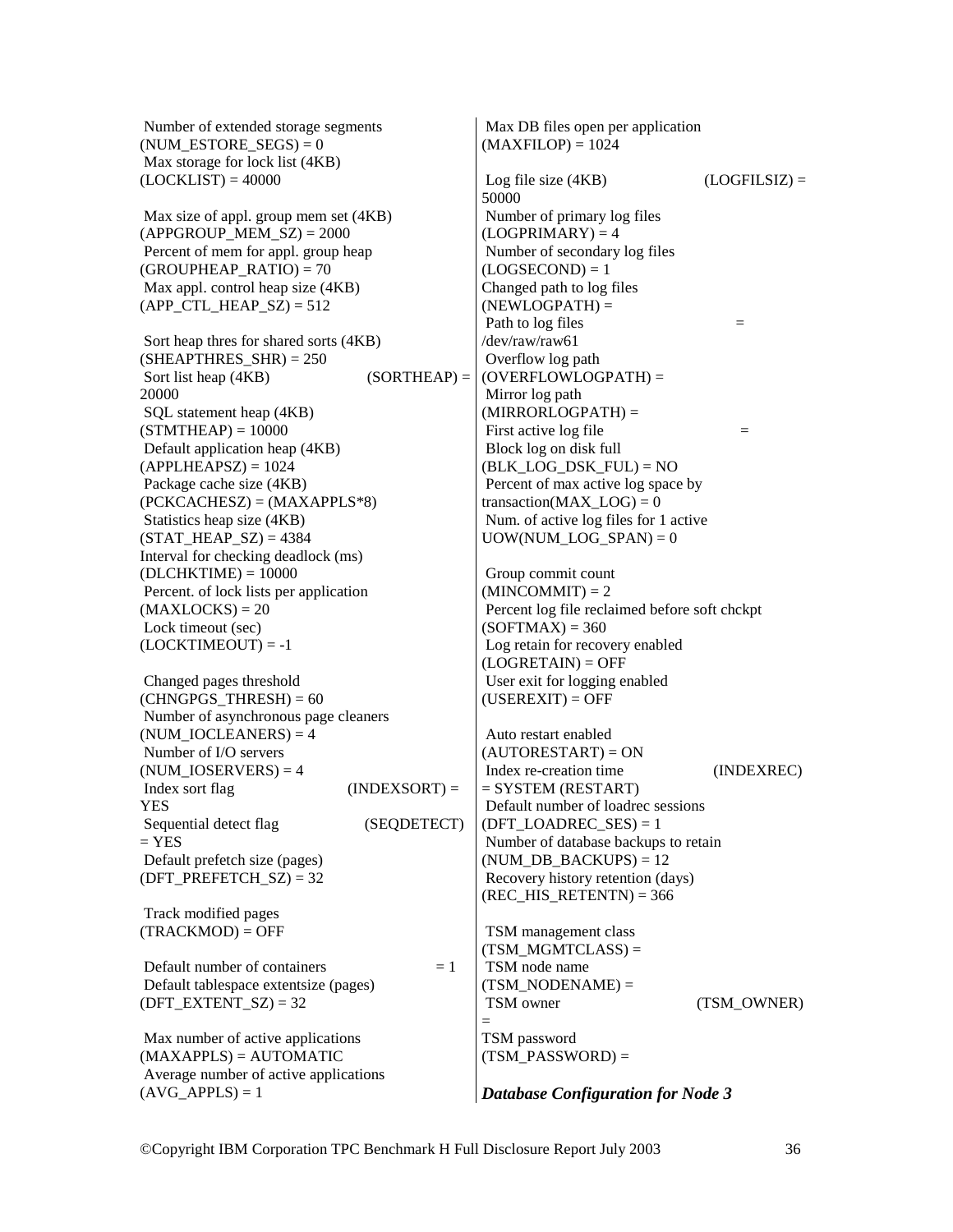| Database Configuration for Database TPCD          |          | Database heap (4KB)<br>$= 10000$                                        | (DBHEAP)        |
|---------------------------------------------------|----------|-------------------------------------------------------------------------|-----------------|
| Database configuration release level<br>0x0a00    | $=$      | Size of database shared memory (4KB)<br>$(DATABASE_MEMORY) = AUTOMATIC$ |                 |
| Database release level                            | $\equiv$ | Catalog cache size (4KB)                                                |                 |
| 0x0a00                                            |          | $(CATALOGCACHE_SZ) = (MAXAPPLS*4)$<br>Log buffer size $(4KB)$           | (LOGBUFSZ)      |
| Database territory                                | $= US$   | $= 2048$                                                                |                 |
| Database code page                                | $= 819$  | Utilities heap size (4KB)                                               |                 |
| Database code set                                 | $=$      | $(UTIL_HEAP_SZ) = 5000$                                                 |                 |
| ISO8859-1                                         |          | Buffer pool size (pages)                                                | (BUFFPAGE)      |
| Database country/region code                      | $=1$     | $= 1000$<br>Extended storage segments size (4KB)                        |                 |
| Dynamic SQL Query management                      |          | $(ESTORE\_SEG\_SZ) = 16000$                                             |                 |
| (DYN_QUERY_MGMT) = DISABLE                        |          | Number of extended storage segments<br>$(NUM\_ESTORE\_SEGS) = 0$        |                 |
| Discovery support for this database               |          | Max storage for lock list (4KB)                                         |                 |
| $(DISCOVER\_DB) = ENABLE$                         |          | $(LOCKLIST) = 40000$                                                    |                 |
| Default query optimization class                  |          |                                                                         |                 |
| $(DFT_QUERVOPT) = 7$                              |          | Max size of appl. group mem set (4KB)                                   |                 |
| Degree of parallelism                             |          | $(APPGROUP_MEM_SZ) = 2000$                                              |                 |
| $(DFT\_DEGREE) = 1$                               |          | Percent of mem for appl. group heap                                     |                 |
| Continue upon arithmetic exceptions               |          | $(GROUPHEAP_RATIO) = 70$                                                |                 |
| $(DFT_SQLMATHWARD) = NO$                          |          | Max appl. control heap size (4KB)                                       |                 |
| Default refresh age                               |          | $(APP_CTL_HEAP_SZ) = 512$                                               |                 |
| $(DFT\_REFERENCESH\_AGE) = 0$                     |          |                                                                         |                 |
| Number of frequent values retained                |          | Sort heap thres for shared sorts (4KB)                                  |                 |
| $(NUM_FREQVALUES) = 0$                            |          | $(SHEAPTHRES_SHR) = 250$                                                |                 |
| Number of quantiles retained                      |          | Sort list heap (4KB)                                                    | $(SORTHEAP) =$  |
| $(NUM\_QUANTILES) = 300$                          |          | 20000                                                                   |                 |
|                                                   |          | SQL statement heap (4KB)                                                |                 |
| Backup pending                                    | $= NO$   | $(STMTHEAD = 10000$                                                     |                 |
|                                                   |          | Default application heap (4KB)                                          |                 |
| Database is consistent                            | $=$ YES  | $(APPLHEAPSZ) = 1024$                                                   |                 |
| Rollforward pending                               | $= NO$   | Package cache size (4KB)                                                |                 |
| Restore pending                                   | $= NO$   | $(PCKCACHESZ) = (MAXAPPLS*8)$                                           |                 |
|                                                   |          | Statistics heap size (4KB)                                              |                 |
| Multi-page file allocation enabled                | $=$      | $(STAT_HEAP_SZ) = 4384$                                                 |                 |
| NO.                                               |          | Interval for checking deadlock (ms)<br>$(DLCHKTIME) = 10000$            |                 |
| Log retain for recovery status                    | $= NO$   | Percent. of lock lists per application                                  |                 |
| User exit for logging status                      | $= NO$   | $(MAXLOCKS) = 20$<br>Lock timeout (sec)                                 |                 |
| Data Links Token Expiry Interval (sec)            |          | $(LOCKTIMEOUT) = -1$                                                    |                 |
| $(DL$ _EXPINT $) = 60$                            |          |                                                                         |                 |
| Data Links Write Token Init Expiry                |          | Changed pages threshold                                                 |                 |
| $Intvl(DL_WT_IEXPINT) = 60$                       |          | $(CHNGPGS_THRESH) = 60$                                                 |                 |
| Data Links Number of Copies                       |          | Number of asynchronous page cleaners                                    |                 |
| $(DL_NUM\_COPIES) = 1$                            |          | $(NUM\_IOCLEANERS) = 4$                                                 |                 |
| Data Links Time after Drop (days)                 |          | Number of I/O servers                                                   |                 |
| $(DL_TIME\_DROP) = 1$                             |          | $(NUM\_IOSERVERS) = 4$                                                  |                 |
| Data Links Token in Uppercase                     |          | Index sort flag                                                         | $(INDEXSORT) =$ |
| $(DL_UPPER) = NO$                                 |          | YES                                                                     |                 |
| Data Links Token Algorithm<br>$(DL_TOKEN) = MAC0$ |          | Sequential detect flag<br>$=$ YES                                       | (SEQDETECT)     |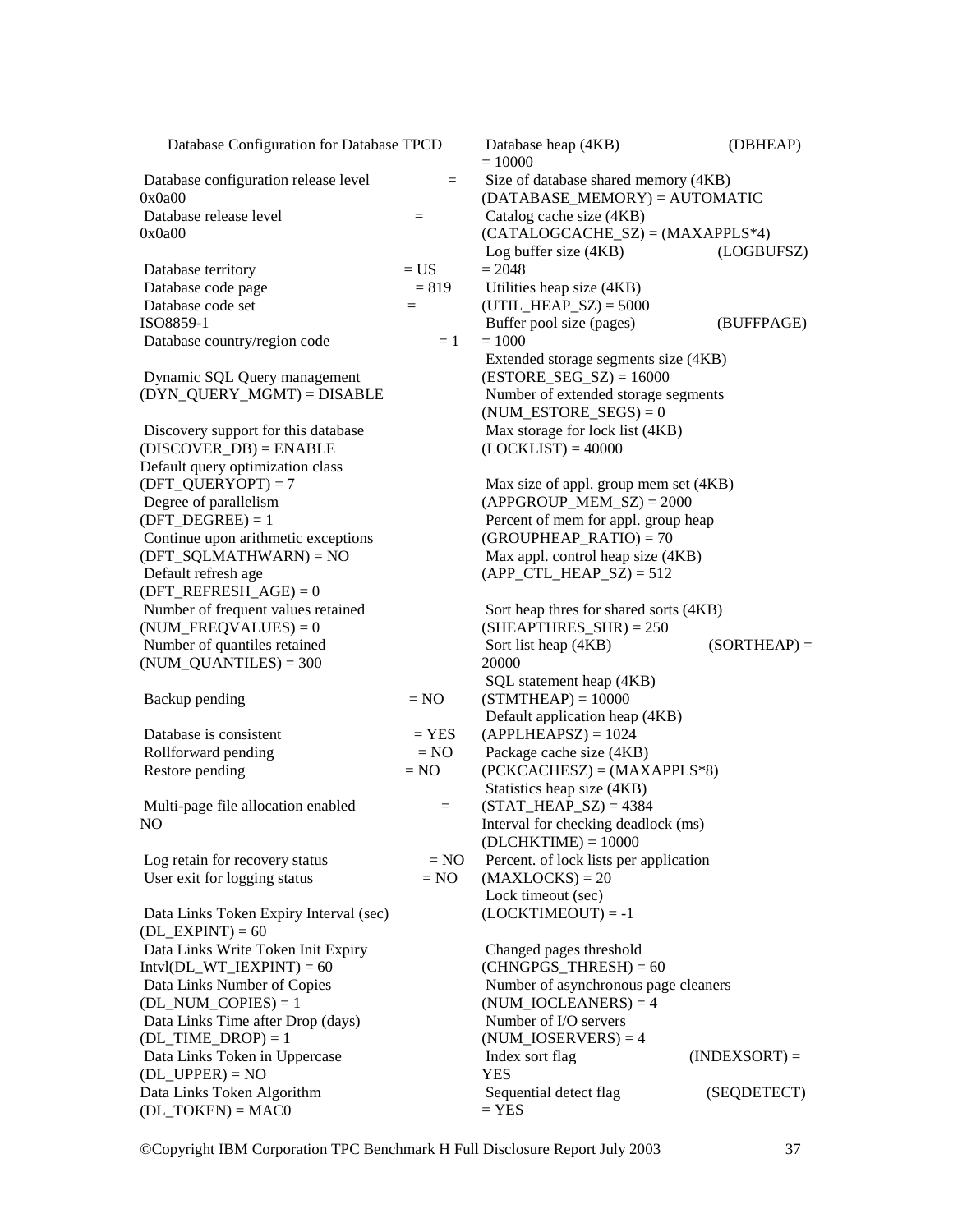| Default prefetch size (pages)<br>$(DFT\_PREFETCH_SZ) = 32$                                       |                 | Recovery history retention (days)<br>$(REC_HIS_RETENTN) = 366$ |             |
|--------------------------------------------------------------------------------------------------|-----------------|----------------------------------------------------------------|-------------|
| Track modified pages<br>$(TRACKMOD) = OFF$                                                       |                 | TSM management class<br>$(TSM_MGMTCLASS) =$<br>TSM node name   |             |
| Default number of containers<br>Default tablespace extentsize (pages)<br>$(DFT\_EXTENT_SZ) = 32$ | $=1$            | $(TSM_NODENAME) =$<br>TSM owner<br>$=$                         | (TSM_OWNER) |
| Max number of active applications<br>$(MAXAPPLS) = AUTOMATIC$                                    |                 | TSM password<br>$(TSM_PASSWORD) =$                             |             |
| Average number of active applications<br>$(AVG_APPLS) = 1$<br>Max DB files open per application  |                 | <b>Database Configuration for Node 4</b>                       |             |
| $(MAXFILOP) = 1024$                                                                              |                 | Database Configuration for Database TPCD                       |             |
| Log file size (4KB)<br>50000                                                                     | $(LOGFILSIZ) =$ | Database configuration release level<br>0x0a00                 | $=$         |
| Number of primary log files<br>$(LOGPRIMARY) = 4$                                                |                 | Database release level<br>0x0a00                               | $=$         |
| Number of secondary log files<br>$(LOGSECOND) = 1$                                               |                 | Database territory                                             | $= US$      |
| Changed path to log files                                                                        |                 | Database code page                                             | $= 819$     |
| $(NEWLOGPATH) =$                                                                                 |                 | Database code set                                              | $\equiv$    |
| Path to log files                                                                                | $=$             | ISO8859-1                                                      |             |
| /dev/raw/raw62                                                                                   |                 | Database country/region code                                   | $=1$        |
| Overflow log path                                                                                |                 |                                                                |             |
| $(OVERFLOWLOGPATH) =$                                                                            |                 | Dynamic SQL Query management                                   |             |
| Mirror log path<br>$(MIRRORLOGPATH) =$                                                           |                 | (DYN_QUERY_MGMT) = DISABLE                                     |             |
| First active log file                                                                            | $=$             |                                                                |             |
| Block log on disk full                                                                           |                 | Discovery support for this database                            |             |
| $(BLK\_LOG\_DSK\_FUL) = NO$                                                                      |                 | $(DISCOVER_DB) = ENABLE$<br>Default query optimization class   |             |
| Percent of max active log space by                                                               |                 | $(DFT_QUERVOPT) = 7$                                           |             |
| transaction( $MAX\_LOG$ ) = 0                                                                    |                 | Degree of parallelism                                          |             |
| Num. of active log files for 1 active                                                            |                 | $(DFT_DEGREE) = 1$                                             |             |
| $UOW(NUM\_LOG\_SPAN) = 0$                                                                        |                 | Continue upon arithmetic exceptions<br>(DFT_SQLMATHWARN) = NO  |             |
| Group commit count                                                                               |                 | Default refresh age                                            |             |
| $(MINCOMMIT) = 2$                                                                                |                 | $(DFT\_REFERENCESH_AGE) = 0$                                   |             |
| Percent log file reclaimed before soft chckpt                                                    |                 | Number of frequent values retained                             |             |
| $(SOFIMAX) = 360$                                                                                |                 | $(NUM_FREQVALUES) = 0$                                         |             |
| Log retain for recovery enabled<br>$(LOGRETAIN) = OFF$                                           |                 | Number of quantiles retained<br>$(NUM\_QUANTILES) = 300$       |             |
| User exit for logging enabled                                                                    |                 |                                                                |             |
| $(USEREXIT) = OFF$                                                                               |                 | Backup pending                                                 | $= NO$      |
| Auto restart enabled                                                                             |                 | Database is consistent                                         | $=$ YES     |
| $(AUTORESTART) = ON$                                                                             |                 | Rollforward pending                                            | $= NO$      |
| Index re-creation time<br>$=$ SYSTEM (RESTART)                                                   | (INDEXREC)      | Restore pending                                                | $= NO$      |
| Default number of loadrec sessions                                                               |                 | Multi-page file allocation enabled                             | =           |
| $(DFT\_LOADREC\_SES) = 1$                                                                        |                 | N <sub>O</sub>                                                 |             |
| Number of database backups to retain<br>$(NUM_DB_BACKUPS) = 12$                                  |                 |                                                                |             |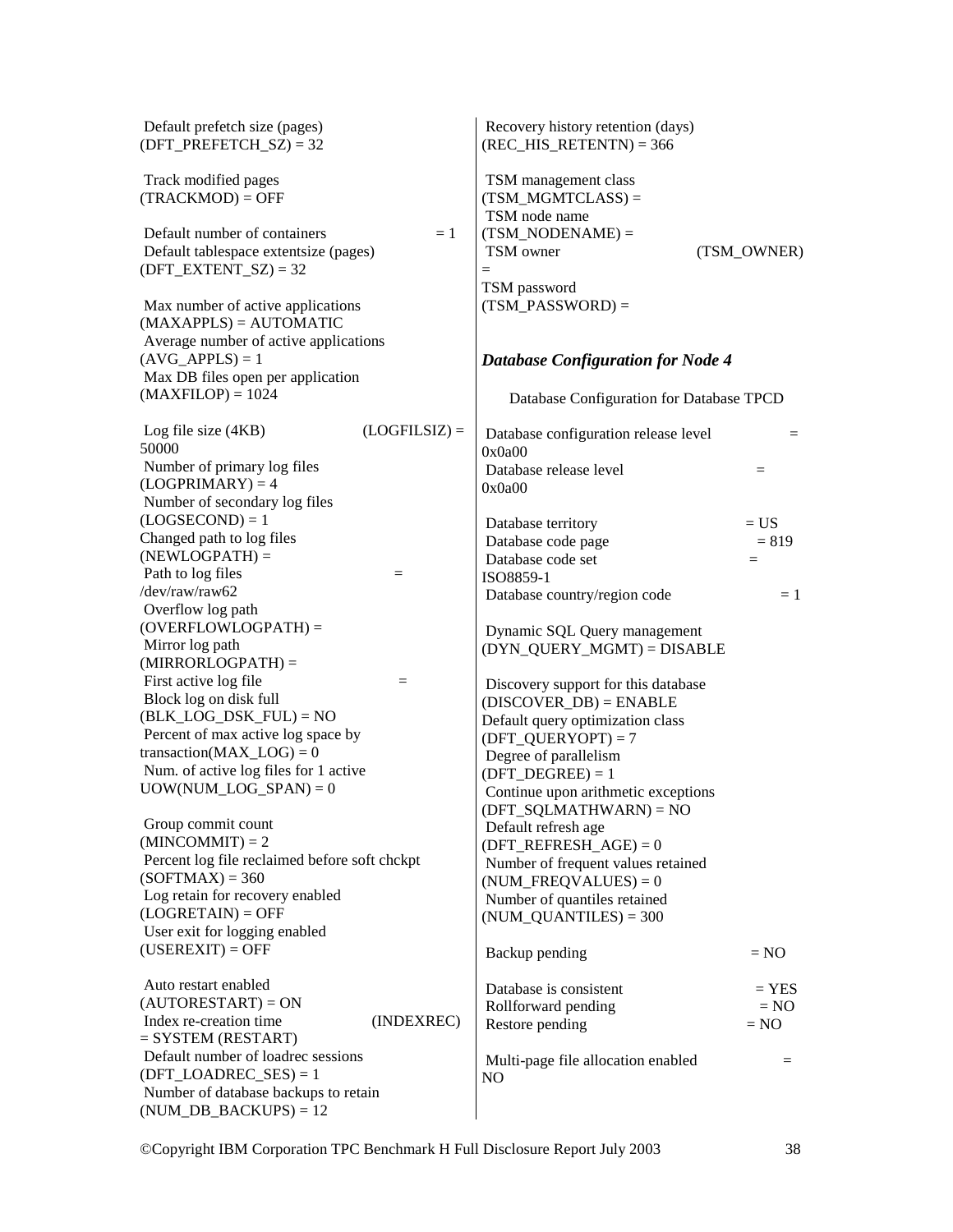| Log retain for recovery status         | $= NO$         | Percent. of lock lists per application |                 |
|----------------------------------------|----------------|----------------------------------------|-----------------|
| User exit for logging status           | $= NO$         | $(MAXLOCKS) = 20$                      |                 |
|                                        |                | Lock timeout (sec)                     |                 |
| Data Links Token Expiry Interval (sec) |                | $(LOCKTIMEOUT) = -1$                   |                 |
| $(DL$ <b>EXPINT</b> $) = 60$           |                |                                        |                 |
| Data Links Write Token Init Expiry     |                | Changed pages threshold                |                 |
| $Intvl(DL_WT_IEXPINT) = 60$            |                | $(CHNGPGS_THRESH) = 60$                |                 |
| Data Links Number of Copies            |                | Number of asynchronous page cleaners   |                 |
| $(DL_NUM\_COPIES) = 1$                 |                | $(NUM\_IOCLEANERS) = 4$                |                 |
| Data Links Time after Drop (days)      |                | Number of I/O servers                  |                 |
| $(DL_TIME\_DROP) = 1$                  |                | $(NUM\_IOSERVERSE) = 4$                |                 |
| Data Links Token in Uppercase          |                | Index sort flag                        | $(INDEXSORT) =$ |
| $(DL_UPPER) = NO$                      |                | <b>YES</b>                             |                 |
| Data Links Token Algorithm             |                | Sequential detect flag                 | (SEQDETECT)     |
| $(DL_TOKEN) = MACO$                    |                | $=$ YES                                |                 |
|                                        |                | Default prefetch size (pages)          |                 |
| Database heap (4KB)                    | (DBHEAP)       | $(DFT\_PREFETCH\_SZ) = 32$             |                 |
| $= 10000$                              |                |                                        |                 |
| Size of database shared memory (4KB)   |                | Track modified pages                   |                 |
| (DATABASE_MEMORY) = AUTOMATIC          |                | $(TRACKMOD) = OFF$                     |                 |
| Catalog cache size (4KB)               |                |                                        |                 |
| $(CATALOGCACHE_SZ) = (MAXAPPLS*4)$     |                | Default number of containers           | $=1$            |
| Log buffer size (4KB)                  | (LOGBUFSZ)     | Default tablespace extentsize (pages)  |                 |
| $= 2048$                               |                | $(DFT\_EXTENT_SZ) = 32$                |                 |
| Utilities heap size (4KB)              |                |                                        |                 |
| $(UTIL_HEAP_SZ) = 5000$                |                | Max number of active applications      |                 |
| Buffer pool size (pages)               | (BUFFPAGE)     | $(MAXAPPLS) = AUTOMATIC$               |                 |
| $=1000$                                |                | Average number of active applications  |                 |
| Extended storage segments size (4KB)   |                | $(AVG_APPLS) = 1$                      |                 |
| $(ESTORE\_SEG\_SZ) = 16000$            |                | Max DB files open per application      |                 |
| Number of extended storage segments    |                | $(MAXFILOP) = 1024$                    |                 |
| $(NUM\_ESTORE\_SEGS) = 0$              |                |                                        |                 |
| Max storage for lock list (4KB)        |                | Log file size $(4KB)$                  | $(LOGFILSIZ) =$ |
| $(LOCKLIST) = 40000$                   |                | 50000                                  |                 |
|                                        |                | Number of primary log files            |                 |
| Max size of appl. group mem set (4KB)  |                | $(LOGPRIMARY) = 4$                     |                 |
| $(APPGROUP_MEM_SZ) = 2000$             |                | Number of secondary log files          |                 |
| Percent of mem for appl. group heap    |                | $(LOGSECOND) = 1$                      |                 |
| $(GROUPHEAP_RATIO) = 70$               |                | Changed path to log files              |                 |
| Max appl. control heap size (4KB)      |                | $(NEWLOGPATH) =$                       |                 |
| $(APP_CTL_HEAP_SZ) = 512$              |                | Path to log files                      | $=$             |
|                                        |                | /dev/raw/raw61                         |                 |
| Sort heap thres for shared sorts (4KB) |                | Overflow log path                      |                 |
| $(SHEAPTHRES_SHR) = 250$               |                | $(OVERFLOWLOGPATH) =$                  |                 |
| Sort list heap (4KB)                   | $(SORTHEAP) =$ | Mirror log path                        |                 |
| 20000                                  |                | $(MIRRORLOGPATH) =$                    |                 |
| SQL statement heap (4KB)               |                | First active log file                  | $=$             |
| $(STMTHEAD = 10000$                    |                | Block log on disk full                 |                 |
| Default application heap (4KB)         |                | $(BLK\_LOG\_DSK\_FUL) = NO$            |                 |
| $(APPLHEAPSZ) = 1024$                  |                | Percent of max active log space by     |                 |
| Package cache size (4KB)               |                | transaction( $MAX\_LOG$ ) = 0          |                 |
| $(PCKCACHESZ) = (MAXAPPLS*8)$          |                | Num. of active log files for 1 active  |                 |
| Statistics heap size (4KB)             |                | $UOW(NUM\_LOG\_SPAN) = 0$              |                 |
| $(STAT_HEAP_SZ) = 4384$                |                |                                        |                 |
| Interval for checking deadlock (ms)    |                | Group commit count                     |                 |
| $(DLCHKTIME) = 10000$                  |                | $(MINCOMMIT) = 2$                      |                 |
|                                        |                |                                        |                 |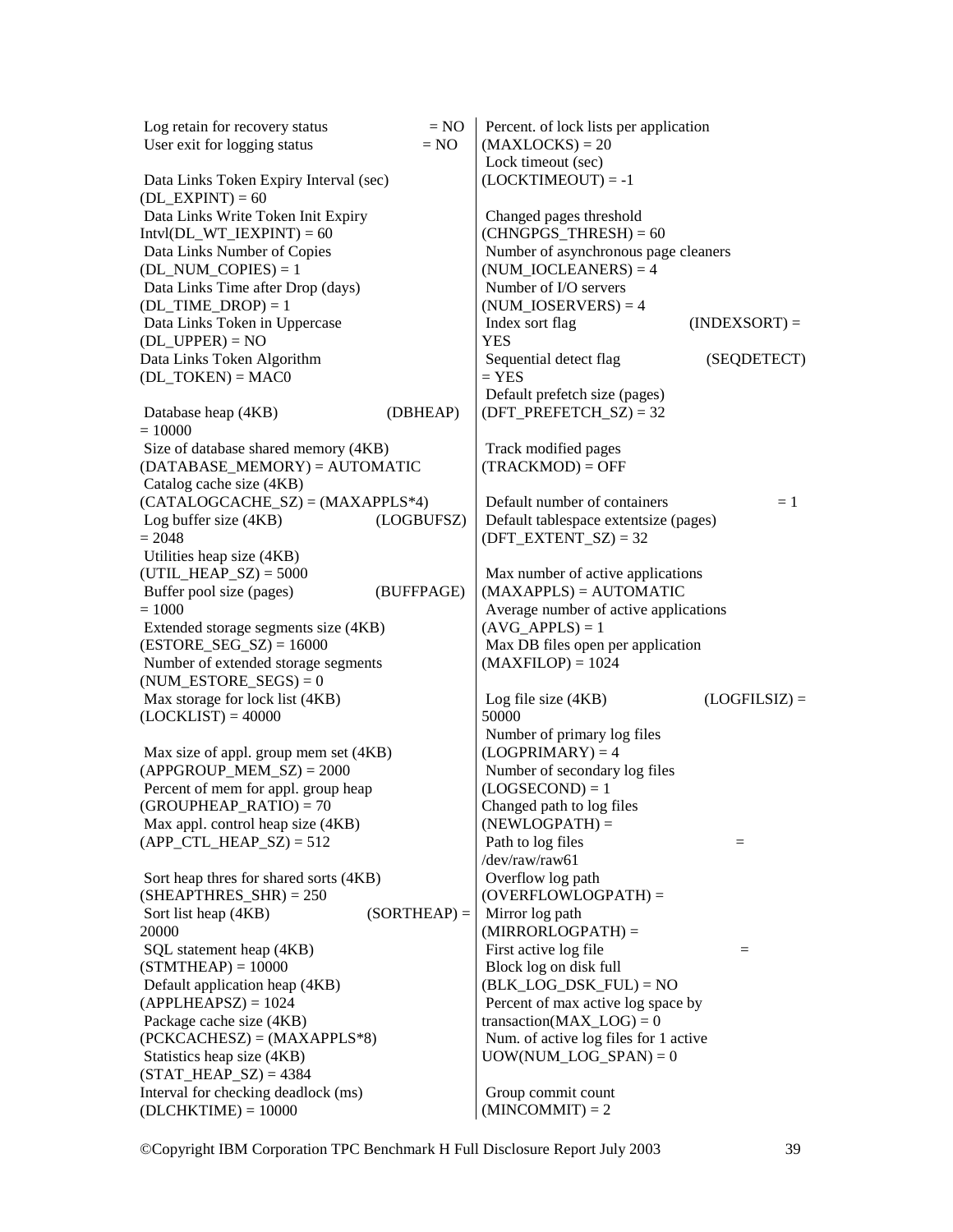| Percent log file reclaimed before soft chckpt<br>$(SOFTMAX) = 360$<br>Log retain for recovery enabled<br>$(LOGRETAIN) = OFF$ | Number of frequent values retained<br>$(NUM_FREQVALUES) = 0$<br>Number of quantiles retained<br>$(NUM\_QUANTILES) = 300$              |
|------------------------------------------------------------------------------------------------------------------------------|---------------------------------------------------------------------------------------------------------------------------------------|
| User exit for logging enabled<br>$(USEREXIT) = OFF$                                                                          | Backup pending<br>$= NO$                                                                                                              |
| Auto restart enabled<br>$(AUTORESTART) = ON$                                                                                 | Database is consistent<br>$=$ YES<br>Rollforward pending<br>$= NO$                                                                    |
| Index re-creation time<br>(INDEXREC)<br>$=$ SYSTEM (RESTART)                                                                 | Restore pending<br>$= NO$                                                                                                             |
| Default number of loadrec sessions<br>$(DFT\_LOADREC\_SES) = 1$                                                              | Multi-page file allocation enabled<br>$=$<br>N <sub>O</sub>                                                                           |
| Number of database backups to retain<br>$(NUM_DB_BACKUPS) = 12$                                                              | Log retain for recovery status<br>$= NO$                                                                                              |
| Recovery history retention (days)<br>$(REC_HIS_RETENTN) = 366$                                                               | User exit for logging status<br>$= NO$                                                                                                |
| TSM management class<br>$(TSM_MGMTCLASS) =$<br>TSM node name                                                                 | Data Links Token Expiry Interval (sec)<br>$(DL$ _EXPINT $) = 60$<br>Data Links Write Token Init Expiry<br>$Intvl(DL_WT_IEXPINT) = 60$ |
| $(TSM_NODENAME) =$<br>TSM owner<br>(TSM OWNER)                                                                               | Data Links Number of Copies<br>$(DL_NUM\_COPIES) = 1$                                                                                 |
| TSM password<br>$(TSM_PASSWORD) =$                                                                                           | Data Links Time after Drop (days)<br>$(DL_TIME\_DROP) = 1$<br>Data Links Token in Uppercase<br>$(DL_UPPER) = NO$                      |
| <b>Database Configuration for Node 5</b>                                                                                     | Data Links Token Algorithm<br>$(DL_TOKEN) = MACO$                                                                                     |
| Database Configuration for Database TPCD                                                                                     | (DBHEAP)                                                                                                                              |
| Database configuration release level<br>$=$                                                                                  | Database heap (4KB)<br>$= 10000$                                                                                                      |
| 0x0a00<br>Database release level<br>$=$                                                                                      | Size of database shared memory (4KB)<br>$(DATABASE_MEMORY) = AUTOMATIC$                                                               |
| 0x0a00                                                                                                                       | Catalog cache size (4KB)<br>$(CATALOGCACHE_SZ) = (MAXAPPLS*4)$                                                                        |
| $= US$<br>Database territory                                                                                                 | Log buffer size $(4KB)$<br>(LOGBUFSZ)                                                                                                 |
| Database code page<br>$= 819$                                                                                                | $= 2048$                                                                                                                              |
| Database code set<br>$\quad =$<br>ISO8859-1                                                                                  | Utilities heap size (4KB)<br>$(UTIL_HEAP_SZ) = 5000$                                                                                  |
| Database country/region code<br>$=1$                                                                                         | Buffer pool size (pages)<br>(BUFFPAGE)<br>$= 1000$                                                                                    |
| Dynamic SQL Query management<br>(DYN_QUERY_MGMT) = DISABLE                                                                   | Extended storage segments size (4KB)<br>$(ESTORE\_SEG\_SZ) = 16000$<br>Number of extended storage segments                            |
| Discovery support for this database<br>$(DISCOVER_DB) = ENABLE$<br>Default query optimization class<br>$(DFT_QUERVOPT) = 7$  | $(NUM\_ESTORE\_SEGS) = 0$<br>Max storage for lock list (4KB)<br>$(LOCKLIST) = 40000$                                                  |
| Degree of parallelism<br>$(DFT_DEGREE) = 1$<br>Continue upon arithmetic exceptions                                           | Max size of appl. group mem set (4KB)<br>$(APPGROUP_MEM_SZ) = 2000$<br>Percent of mem for appl. group heap                            |
| $(DFT_SQLMATHWARD) = NO$<br>Default refresh age<br>$(DFT\_REFERENCESH\_AGE) = 0$                                             | $(GROUPHEAP_RATIO) = 70$<br>Max appl. control heap size (4KB)<br>$(APP_CTL_HEAP_SZ) = 512$                                            |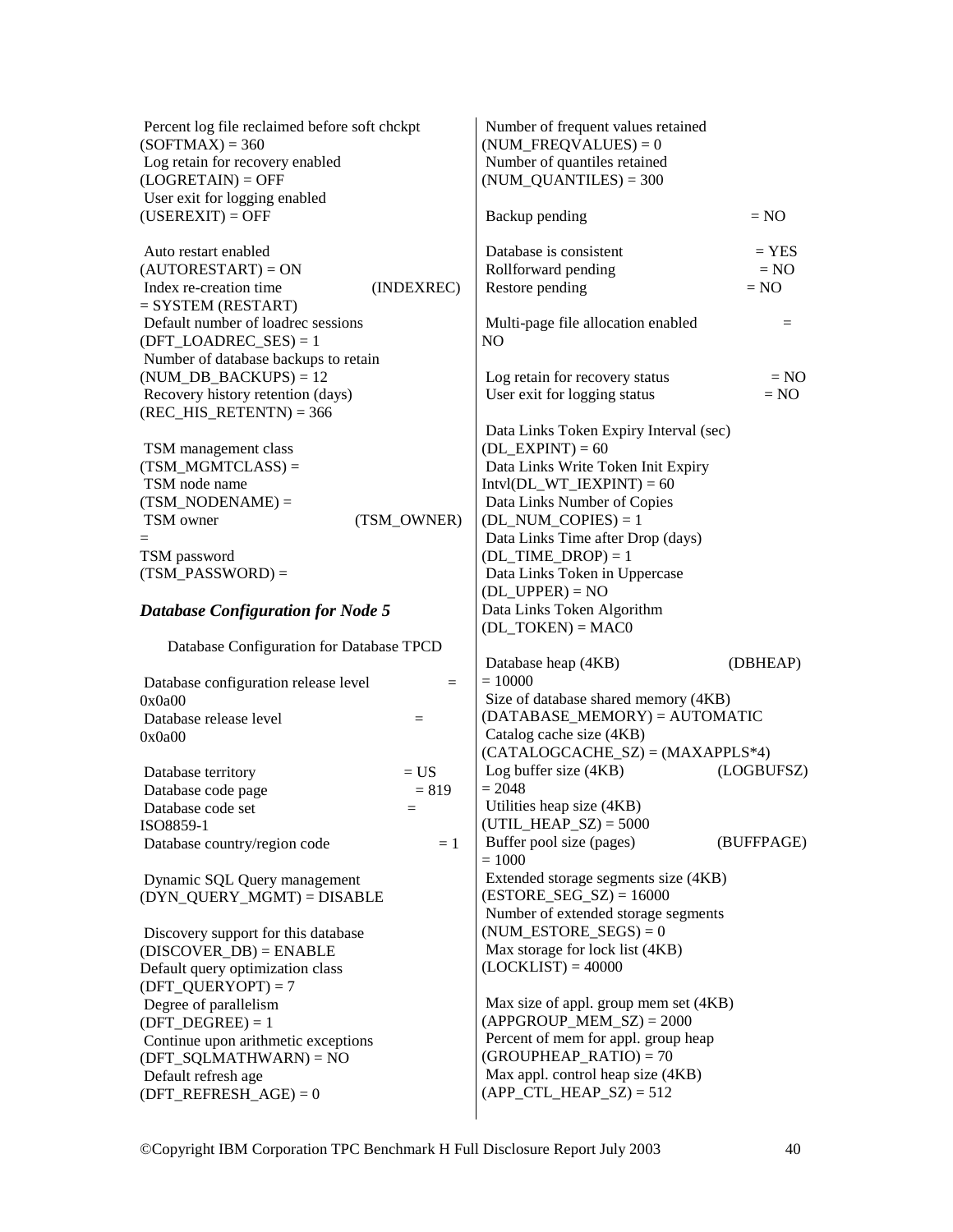Sort heap thres for shared sorts (4KB)  $(SHEAPTHRES SHR) = 250$ Sort list heap  $(4KB)$  (SORTHEAP) = 20000 SQL statement heap (4KB)  $(STMTHEAP) = 10000$  Default application heap (4KB)  $(APPLHEAPSZ) = 1024$  Package cache size (4KB) (PCKCACHESZ) = (MAXAPPLS\*8) Statistics heap size (4KB)  $(STAT' HEAP' SZ) = 4384$ Interval for checking deadlock (ms)  $(DLCHKTIME) = 10000$  Percent. of lock lists per application  $(MAXLOCKS) = 20$  Lock timeout (sec)  $(LOCKTIMEOUT) = -1$  Changed pages threshold  $(CHNGPGS$  THRESH $) = 60$  Number of asynchronous page cleaners  $(NUM~IOCLEANERS) = 4$  Number of I/O servers  $(NUMIOSERVERS) = 4$  $Index sort flag$  (INDEXSORT) = YES Sequential detect flag (SEQDETECT)  $=$  YES Default prefetch size (pages) (DFT\_PREFETCH\_SZ) =  $32$  Track modified pages  $(TRACKMOD) = OFF$ Default number of containers  $= 1$  Default tablespace extentsize (pages)  $(DFT\_EXTENT\_SZ) = 32$  Max number of active applications  $(MAXAPPLS) = AUTOMATIC$  Average number of active applications  $(AVGAPPLS) = 1$  Max DB files open per application  $(MAXFILOP) = 1024$ Log file size  $(4KB)$  (LOGFILSIZ) = 50000 Number of primary log files  $(LOGPRIMARY) = 4$  Number of secondary log files  $(LOGSECOND) = 1$ Changed path to log files  $(NEWLOGPATH) =$ Path to log files  $=$ /dev/raw/raw62 Overflow log path (OVERFLOWLOGPATH) = Mirror log path (MIRRORLOGPATH) = First active log file  $=$  Block log on disk full  $(BLK$  LOG DSK  $FUL) = NO$  Percent of max active log space by  $transaction(MAX\_LOG) = 0$  Num. of active log files for 1 active  $UOW(NUM\_LOG\_SPAN) = 0$  Group commit count  $(MINCOMMIT) = 2$  Percent log file reclaimed before soft chckpt  $(SOFTMAX) = 360$  Log retain for recovery enabled  $(LOGRETAIN) = OFF$  User exit for logging enabled  $(USEREXIT) = OFF$  Auto restart enabled  $(AUTORESTART) = ON$  Index re-creation time (INDEXREC) = SYSTEM (RESTART) Default number of loadrec sessions (DFT\_LOADREC\_SES) =  $1$  Number of database backups to retain (NUM DB BACKUPS)  $= 12$  Recovery history retention (days)  $(REC \ HIS \ RETENTN) = 366$  TSM management class  $(TSMMGMTCLASS) =$  TSM node name  $(TSMNODENAME) =$ TSM owner (TSM\_OWNER) = TSM password  $(TSM$  PASSWORD) = *Database Configuration for Node 6*  Database Configuration for Database TPCD Database configuration release level  $=$ 0x0a00 Database release level  $=$ 0x0a00 Database territory  $= US$ Database code page  $= 819$ Database code set  $=$ ISO8859-1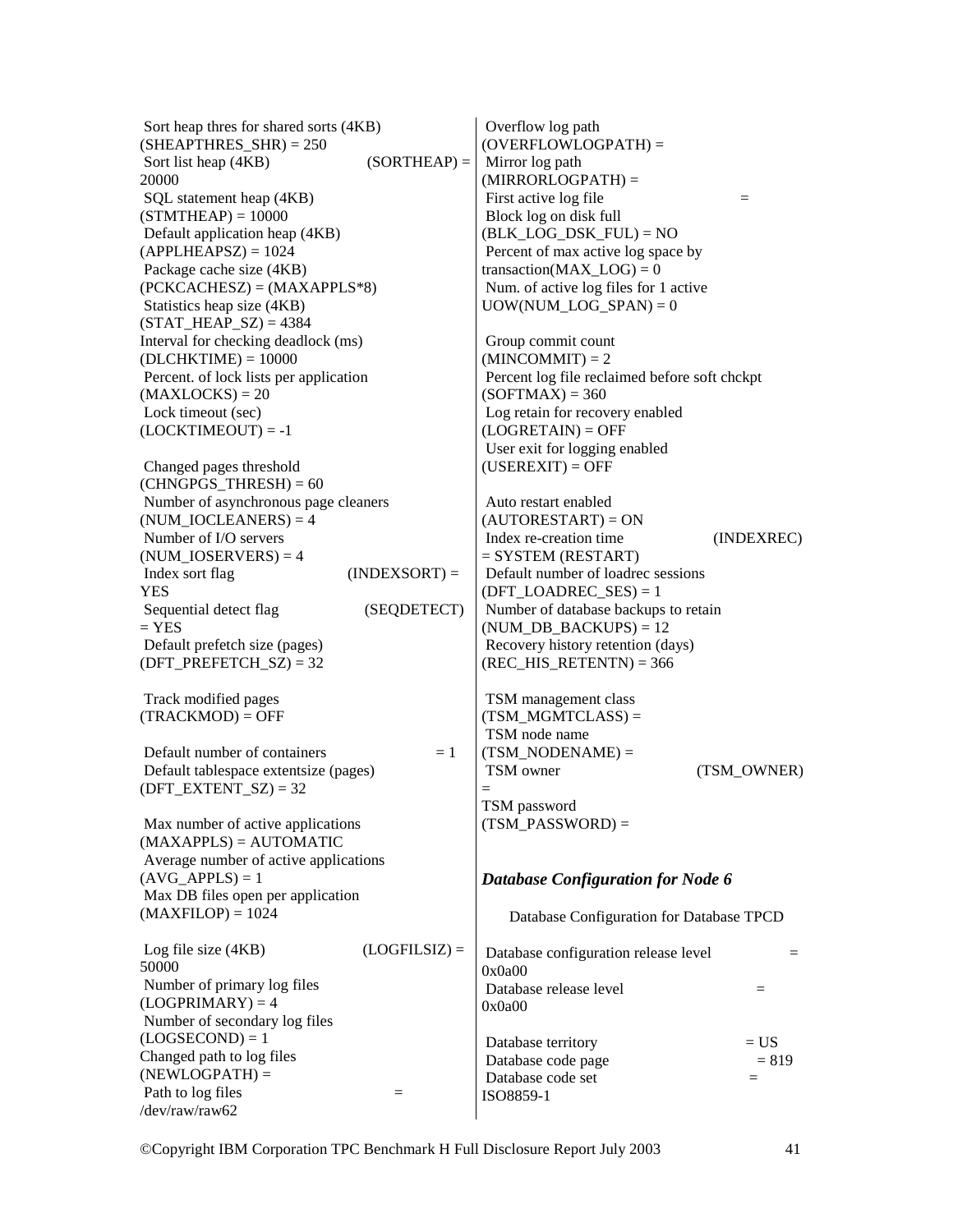| Database country/region code                                   | $=1$             | Buffer pool size (pages)<br>$= 1000$                            | (BUFFPAGE)      |
|----------------------------------------------------------------|------------------|-----------------------------------------------------------------|-----------------|
| Dynamic SQL Query management                                   |                  | Extended storage segments size (4KB)                            |                 |
| (DYN_QUERY_MGMT) = DISABLE                                     |                  | $(ESTORE\_SEG\_SZ) = 16000$                                     |                 |
|                                                                |                  | Number of extended storage segments                             |                 |
| Discovery support for this database                            |                  | $(NUM\_ESTORE\_SEGS) = 0$                                       |                 |
| $(DISCOVER_DB) = ENABLE$                                       |                  | Max storage for lock list (4KB)                                 |                 |
| Default query optimization class                               |                  | $(LOCKLIST) = 40000$                                            |                 |
| $(DFT_QUERVOPT) = 7$                                           |                  |                                                                 |                 |
| Degree of parallelism                                          |                  | Max size of appl. group mem set (4KB)                           |                 |
| $(DFT_DEGREE) = 1$                                             |                  | $(APPGROUP_MEM_SZ) = 2000$                                      |                 |
| Continue upon arithmetic exceptions                            |                  | Percent of mem for appl. group heap                             |                 |
| $(DFT_SQLMATHWARN) = NO$                                       |                  | $(GROUPHEAP_RATIO) = 70$                                        |                 |
| Default refresh age<br>$(DFT\_REFERENCESH_AGE) = 0$            |                  | Max appl. control heap size (4KB)<br>$(APP_CTL_HEAP_SZ) = 512$  |                 |
| Number of frequent values retained                             |                  |                                                                 |                 |
| $(NUM_FREQVALUES) = 0$                                         |                  | Sort heap thres for shared sorts (4KB)                          |                 |
| Number of quantiles retained                                   |                  | $(SHEAPTHRES_SHR) = 250$                                        |                 |
| $(NUM\_QUANTILES) = 300$                                       |                  | Sort list heap (4KB)                                            | $(SORTHEAP) =$  |
|                                                                |                  | 20000                                                           |                 |
| Backup pending                                                 | $= NO$           | SQL statement heap (4KB)                                        |                 |
|                                                                |                  | $(STMTHEAP) = 10000$                                            |                 |
| Database is consistent                                         | $=$ YES          | Default application heap (4KB)                                  |                 |
| Rollforward pending                                            | $= NO$           | $(APPLHEAPSZ) = 1024$                                           |                 |
| Restore pending                                                | $= NO$           | Package cache size (4KB)                                        |                 |
|                                                                |                  | $(PCKCACHESZ) = (MAXAPPLS*8)$                                   |                 |
| Multi-page file allocation enabled                             | $=$              | Statistics heap size (4KB)                                      |                 |
| NO                                                             |                  | $(STAT_HEAP_SZ) = 4384$                                         |                 |
|                                                                |                  | Interval for checking deadlock (ms)                             |                 |
| Log retain for recovery status<br>User exit for logging status | $= NO$<br>$= NO$ | $(DLCHKTIME) = 10000$<br>Percent. of lock lists per application |                 |
|                                                                |                  | $(MAXLOCKS) = 20$                                               |                 |
| Data Links Token Expiry Interval (sec)                         |                  | Lock timeout (sec)                                              |                 |
| $(DL$ <b>EXPINT</b> $) = 60$                                   |                  | $(LOCKTIMEOUT) = -1$                                            |                 |
| Data Links Write Token Init Expiry                             |                  |                                                                 |                 |
| $Intvl(DL_WT_IEXPINT) = 60$                                    |                  | Changed pages threshold                                         |                 |
| Data Links Number of Copies                                    |                  | $(CHNGPGS_THRESH) = 60$                                         |                 |
| $(DL_NUM\_COPIES) = 1$                                         |                  | Number of asynchronous page cleaners                            |                 |
| Data Links Time after Drop (days)                              |                  | $(NUM\_IOCLEANERS) = 4$                                         |                 |
| $(DL$ _TIME_DROP $) = 1$                                       |                  | Number of I/O servers                                           |                 |
| Data Links Token in Uppercase                                  |                  | $(NUM\_IOSERVERS) = 4$                                          |                 |
| $(DL_UPPER) = NO$                                              |                  | Index sort flag                                                 | $(INDEXSORT) =$ |
| Data Links Token Algorithm                                     |                  | <b>YES</b>                                                      |                 |
| $(DL_TOKEN) = MACO$                                            |                  | Sequential detect flag<br>$=$ YES                               | (SEQDETECT)     |
| Database heap (4KB)                                            | (DBHEAP)         | Default prefetch size (pages)                                   |                 |
| $= 10000$                                                      |                  | $(DFT\_PREFETCH\_SZ) = 32$                                      |                 |
| Size of database shared memory (4KB)                           |                  |                                                                 |                 |
| $(DATABASE_MEMORY) = AUTOMATIC$                                |                  | Track modified pages                                            |                 |
| Catalog cache size (4KB)                                       |                  | $(TRACKMOD) = OFF$                                              |                 |
| $(CATALOGCACHE_SZ) = (MAXAPPLS*4)$                             |                  |                                                                 |                 |
| Log buffer size (4KB)                                          | (LOGBUFSZ)       | Default number of containers                                    | $=1$            |
| $= 2048$                                                       |                  | Default tablespace extentsize (pages)                           |                 |
| Utilities heap size (4KB)                                      |                  | $(DFT\_EXTENT_SZ) = 32$                                         |                 |
| $(UTIL_HEAP_SZ) = 5000$                                        |                  |                                                                 |                 |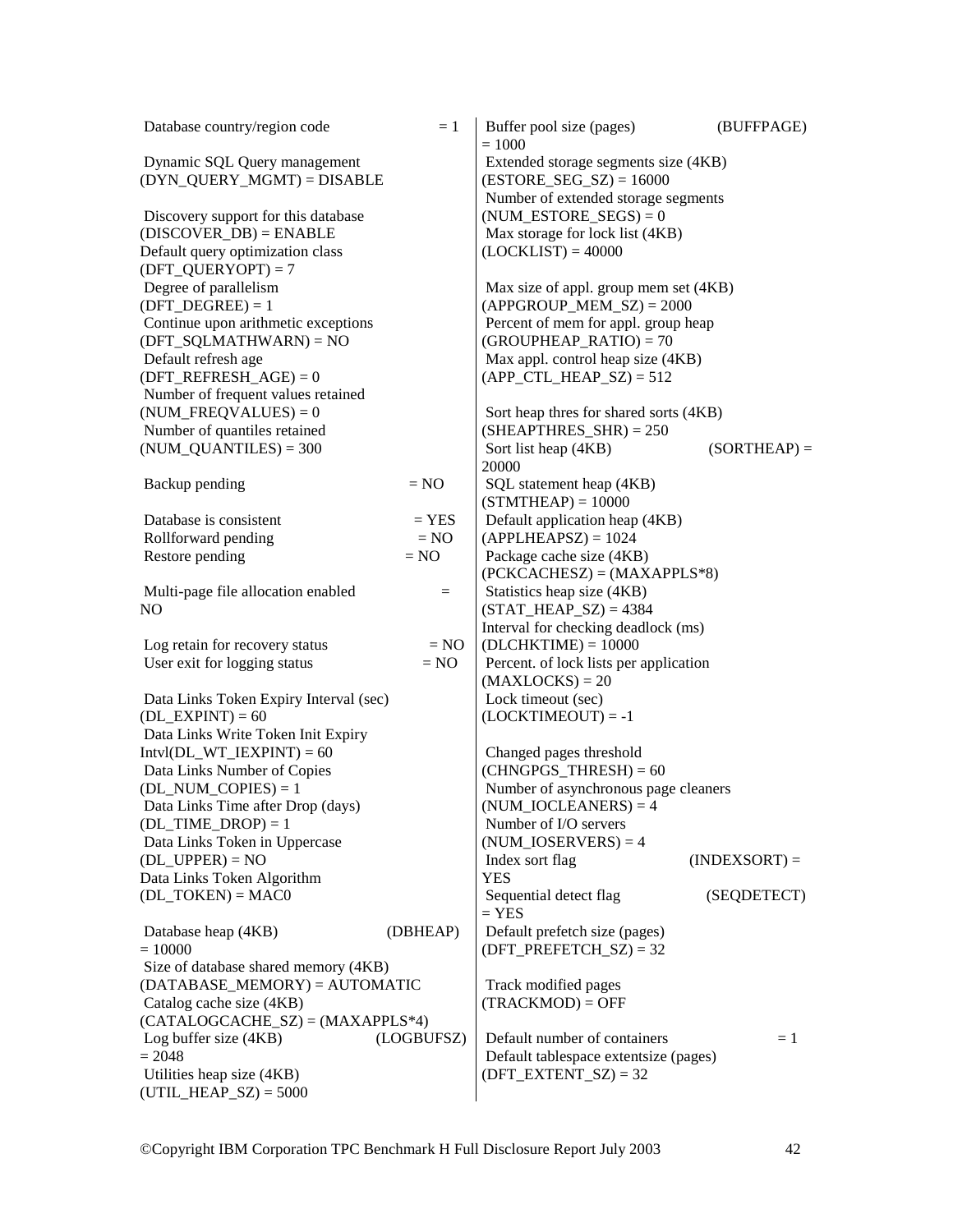| Max number of active applications<br>$(MAXAPPLS) = AUTOMATIC$<br>Average number of active applications |                 | TSM password<br>$(TSM_PASSWORD) =$                                           |         |
|--------------------------------------------------------------------------------------------------------|-----------------|------------------------------------------------------------------------------|---------|
| $(AVG_APPLS) = 1$<br>Max DB files open per application                                                 |                 | <b>Database Configuration for Node 7</b>                                     |         |
| $(MAXFILOP) = 1024$                                                                                    |                 | Database Configuration for Database TPCD                                     |         |
| Log file size (4KB)<br>50000                                                                           | $(LOGFILSIZ) =$ | Database configuration release level<br>0x0a00                               | $=$     |
| Number of primary log files<br>$(LOGPRIMARY) = 4$                                                      |                 | Database release level<br>0x0a00                                             | $=$     |
| Number of secondary log files<br>$(LOGSECOND) = 1$                                                     |                 | Database territory                                                           | $= US$  |
| Changed path to log files                                                                              |                 | Database code page                                                           | $= 819$ |
| $(NEWLOGPATH) =$                                                                                       |                 | Database code set                                                            | $=$     |
| Path to log files                                                                                      | $=$             | ISO8859-1                                                                    |         |
| /dev/raw/raw61                                                                                         |                 | Database country/region code                                                 | $=1$    |
| Overflow log path                                                                                      |                 |                                                                              |         |
| $(OVERFLOWLOGPATH) =$                                                                                  |                 | Dynamic SQL Query management                                                 |         |
| Mirror log path<br>$(MIRRORLOGPATH) =$                                                                 |                 | (DYN_QUERY_MGMT) = DISABLE                                                   |         |
| First active log file                                                                                  | $=$             | Discovery support for this database                                          |         |
| Block log on disk full                                                                                 |                 | $(DISCOVER_DB) = ENABLE$                                                     |         |
| $(BLK\_LOG\_DSK_FUL) = NO$                                                                             |                 | Default query optimization class                                             |         |
| Percent of max active log space by<br>transaction( $MAX\_LOG$ ) = 0                                    |                 | $(DFT_QUERVOPT) = 7$                                                         |         |
| Num. of active log files for 1 active                                                                  |                 | Degree of parallelism<br>$(DFT_DEGREE) = 1$                                  |         |
| $UOW(NUM\_LOG\_SPAN) = 0$                                                                              |                 | Continue upon arithmetic exceptions                                          |         |
|                                                                                                        |                 | $(DFT_SQLMATHWARD) = NO$                                                     |         |
| Group commit count                                                                                     |                 | Default refresh age                                                          |         |
| $(MINCOMMIT) = 2$                                                                                      |                 | $(DFT\_REFERENCESH_AGE) = 0$                                                 |         |
| Percent log file reclaimed before soft chckpt                                                          |                 | Number of frequent values retained                                           |         |
| $(SOFTMAX) = 360$                                                                                      |                 | $(NUM_FREQVALUES) = 0$                                                       |         |
| Log retain for recovery enabled<br>$(LOGRETAIN) = OFF$                                                 |                 | Number of quantiles retained<br>$(NUM\_QUANTILES) = 300$                     |         |
| User exit for logging enabled                                                                          |                 |                                                                              |         |
| $(USEREXIT) = OFF$                                                                                     |                 | Backup pending                                                               | $= NO$  |
| Auto restart enabled                                                                                   |                 | Database is consistent                                                       | $=$ YES |
| $(AUTORESTART) = ON$                                                                                   |                 | Rollforward pending                                                          | $= NO$  |
| Index re-creation time<br>$=$ SYSTEM (RESTART)                                                         | (INDEXREC)      | Restore pending                                                              | $= NO$  |
| Default number of loadrec sessions                                                                     |                 | Multi-page file allocation enabled                                           | $=$     |
| $(DFT\_LOADREC\_SES) = 1$                                                                              |                 | N <sub>O</sub>                                                               |         |
| Number of database backups to retain                                                                   |                 |                                                                              |         |
| (NUM DB BACKUPS) = $12$                                                                                |                 | Log retain for recovery status                                               | $= NO$  |
| Recovery history retention (days)<br>$(REC_HIS_RETENTN) = 366$                                         |                 | User exit for logging status                                                 | $= NO$  |
|                                                                                                        |                 |                                                                              |         |
| TSM management class                                                                                   |                 | Data Links Token Expiry Interval (sec)<br>$(DL$ <sub>_</sub> EXPINT $) = 60$ |         |
| $(TSM_MGMTCLASS) =$                                                                                    |                 | Data Links Write Token Init Expiry                                           |         |
| TSM node name                                                                                          |                 | $Intvl(DL_WT_IEXPINT) = 60$                                                  |         |
| $(TSM_NODENAME) =$                                                                                     |                 | Data Links Number of Copies                                                  |         |
| TSM owner                                                                                              | (TSM_OWNER)     | $(DL_NUM\_COPIES) = 1$                                                       |         |
| $=$                                                                                                    |                 |                                                                              |         |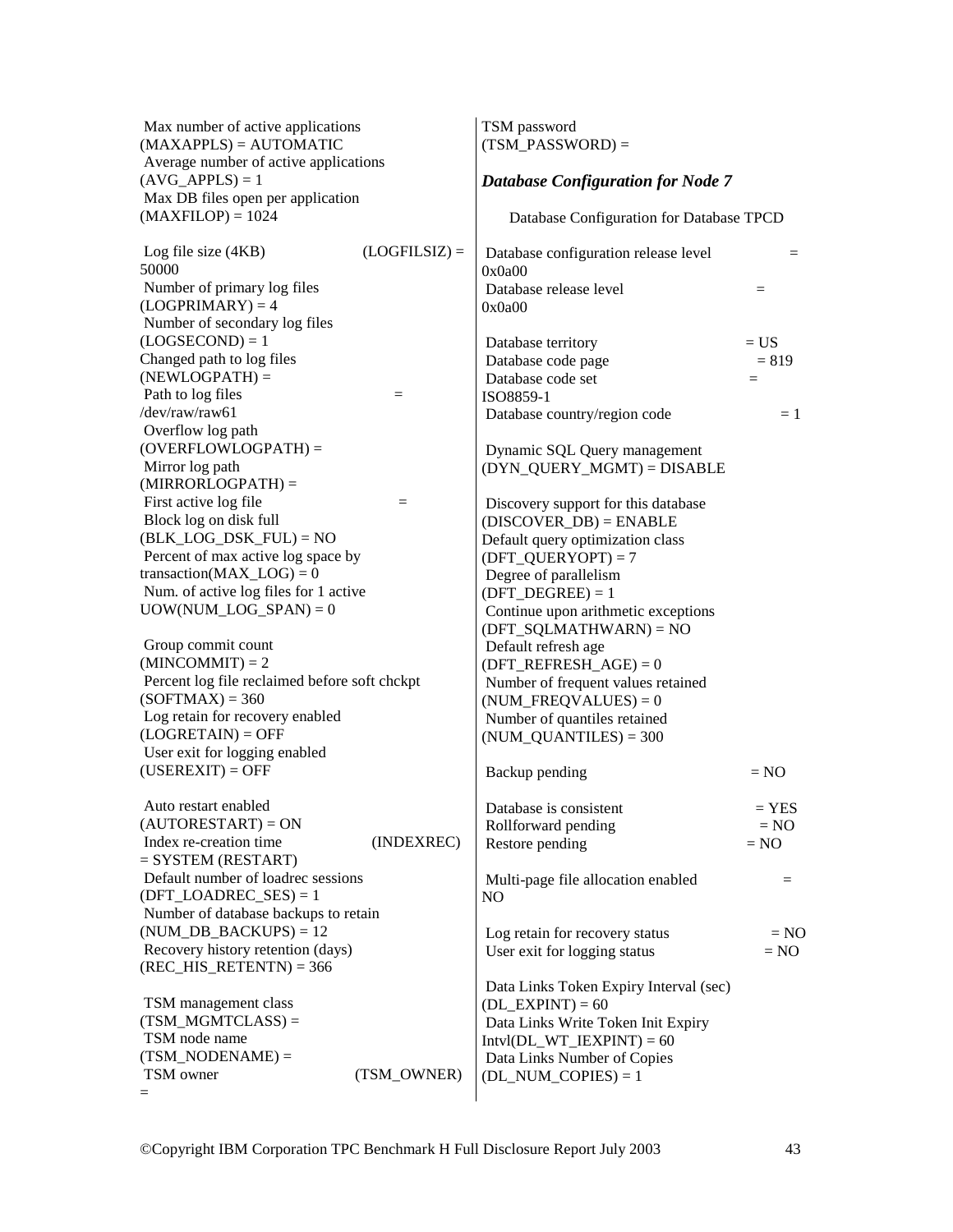Data Links Time after Drop (days) (DL\_TIME\_DROP) =  $1$  Data Links Token in Uppercase  $(DL UPPER) = NO$ Data Links Token Algorithm  $(DL TOKEN) = MAC0$ Database heap (4KB) (DBHEAP)  $= 10000$  Size of database shared memory (4KB) (DATABASE\_MEMORY) = AUTOMATIC Catalog cache size (4KB)  $(CATALOGCACHE SZ) = (MAXAPPLS*4)$  Log buffer size (4KB) (LOGBUFSZ)  $= 2048$  Utilities heap size (4KB) (UTIL HEAP  $SZ$ ) = 5000 Buffer pool size (pages) (BUFFPAGE)  $= 1000$  Extended storage segments size (4KB)  $(ESTORE SEG SZ) = 16000$  Number of extended storage segments (NUM\_ESTORE\_SEGS) =  $0$  Max storage for lock list (4KB)  $(LOCKLIST) = 40000$  Max size of appl. group mem set (4KB)  $(APPGROUP MEM SZ) = 2000$  Percent of mem for appl. group heap  $(GROUPHEAP$  $RATIO$  = 70 Max appl. control heap size (4KB) (APP CTL HEAP  $SZ$ ) = 512 Sort heap thres for shared sorts (4KB)  $(SHEAPTHRES SHR) = 250$ Sort list heap  $(4KB)$  (SORTHEAP) = 20000 SQL statement heap (4KB)  $(STMTHEAD = 10000$  Default application heap (4KB)  $(APPLHEAPSZ) = 1024$  Package cache size (4KB)  $(PCKCACHESZ) = (MAXAPPLS*8)$  Statistics heap size (4KB)  $(STAT_HEAP_SZ) = 4384$ Interval for checking deadlock (ms)  $(DLCHKTIME) = 10000$  Percent. of lock lists per application  $(MAXLOCKS) = 20$  Lock timeout (sec)  $(LOCKTIMEOUT) = -1$  Changed pages threshold  $(CHNGPGSTHRESH) = 60$  Number of asynchronous page cleaners  $(NUM\_IOCLEANERS) = 4$  Number of I/O servers  $(NUMIOSERVERS) = 4$ YES  $=$  YES Track modified pages  $(TRACKMOD) = OFF$  $(DFT\_EXTENT_SZ) = 32$  $(AVGAPPLS) = 1$  $(MAXFILOP) = 1024$ 50000  $(LOGPRIMARY) = 4$  $(LOGSECOND) = 1$ Changed path to log files  $(NEWLOGPATH) =$ /dev/raw/raw62 Overflow log path Mirror log path (MIRRORLOGPATH) = Block log on disk full Group commit count  $(MINCOMMIT) = 2$  Percent log file reclaimed before soft chckpt  $(SOFTMAX) = 360$  Log retain for recovery enabled  $(LOGRETAIN) = OFF$  User exit for logging enabled  $(USEREXIT) = OFF$  Auto restart enabled  $(AUTORESTART) = ON$ 

Index sort flag (INDEXSORT) = Sequential detect flag (SEQDETECT) Default prefetch size (pages) (DFT\_PREFETCH\_SZ) =  $32$ Default number of containers  $= 1$  Default tablespace extentsize (pages) Max number of active applications  $(MAXAPPLS) = AUTOMATIC$  Average number of active applications Max DB files open per application Log file size  $(4KB)$  (LOGFILSIZ) = Number of primary log files Number of secondary log files Path to  $\log$  files  $=$ (OVERFLOWLOGPATH) = First active log file  $=$  $(BLK$  LOG DSK  $FUL) = NO$  Percent of max active log space by transaction( $MAX$   $LOG$ ) = 0 Num. of active log files for 1 active UOW(NUM\_LOG\_SPAN)  $= 0$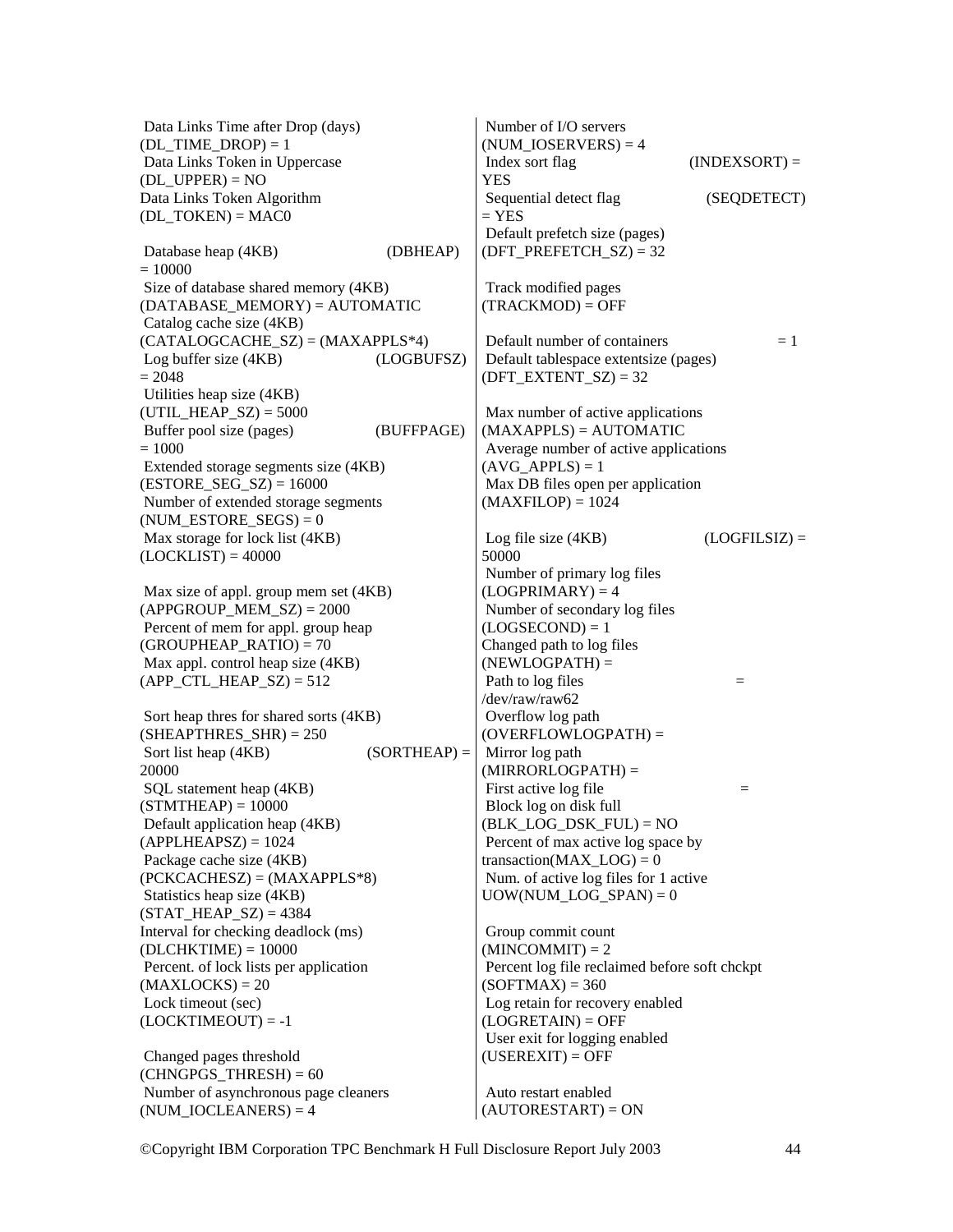| Index re-creation time<br>$=$ SYSTEM (RESTART)                                                                                        | (INDEXREC)        | Rollforward pending<br>Restore pending                                                                                                                                                                                                                                                                            | $= NO$<br>$= NO$ |
|---------------------------------------------------------------------------------------------------------------------------------------|-------------------|-------------------------------------------------------------------------------------------------------------------------------------------------------------------------------------------------------------------------------------------------------------------------------------------------------------------|------------------|
| Default number of loadrec sessions<br>$(DFT\_LOADREC\_SES) = 1$<br>Number of database backups to retain<br>$(NUM_DB_BACKUPS) = 12$    |                   | Multi-page file allocation enabled<br>NO.                                                                                                                                                                                                                                                                         | $=$              |
| Recovery history retention (days)<br>$(REC_HIS_RETENTN) = 366$                                                                        |                   | Log retain for recovery status<br>User exit for logging status                                                                                                                                                                                                                                                    | $= NO$<br>$= NO$ |
| TSM management class<br>$(TSM_MGMTCLASS) =$<br>TSM node name<br>$(TSM_NODENAME) =$<br>TSM owner<br>TSM password<br>$(TSM_PASSWORD) =$ | (TSM_OWNER)       | Data Links Token Expiry Interval (sec)<br>$(DL$ _EXPINT $) = 60$<br>Data Links Write Token Init Expiry<br>$Intvl(DL_WT_IEXPINT) = 60$<br>Data Links Number of Copies<br>$(DL_NUM\_COPIES) = 1$<br>Data Links Time after Drop (days)<br>$(DL_TIME_DROP) = 1$<br>Data Links Token in Uppercase<br>$(DL_UPPER) = NO$ |                  |
| <b>Database Configuration for Node 8</b>                                                                                              |                   | Data Links Token Algorithm<br>$(DL_TOKEN) = MACO$                                                                                                                                                                                                                                                                 |                  |
| Database Configuration for Database TPCD                                                                                              |                   | Database heap (4KB)                                                                                                                                                                                                                                                                                               | (DBHEAP)         |
| Database configuration release level<br>0x0a00                                                                                        | $\equiv$          | $= 10000$<br>Size of database shared memory (4KB)                                                                                                                                                                                                                                                                 |                  |
| Database release level<br>0x0a00                                                                                                      | $=$               | $(DATABASE_MEMORY) = AUTOMATIC$<br>Catalog cache size (4KB)<br>$(CATALOGCACHE_SZ) = (MAXAPPLS*4)$                                                                                                                                                                                                                 |                  |
| Database territory<br>Database code page                                                                                              | $= US$<br>$= 819$ | Log buffer size (4KB)<br>$= 2048$                                                                                                                                                                                                                                                                                 | (LOGBUFSZ)       |
| Database code set<br>ISO8859-1                                                                                                        | $=$               | Utilities heap size (4KB)<br>$(UTIL_HEAP_SZ) = 5000$<br>Buffer pool size (pages)                                                                                                                                                                                                                                  | (BUFFPAGE)       |
| Database country/region code                                                                                                          | $=1$              | $= 1000$<br>Extended storage segments size (4KB)                                                                                                                                                                                                                                                                  |                  |
| Dynamic SQL Query management<br>(DYN_QUERY_MGMT) = DISABLE                                                                            |                   | $(ESTORE\_SEG\_SZ) = 16000$<br>Number of extended storage segments                                                                                                                                                                                                                                                |                  |
| Discovery support for this database<br>$(DISCOVER_DB) = ENABLE$<br>Default query optimization class<br>$(DFT_QUERVOPT) = 7$           |                   | $(NUM\_ESTORE\_SEGS) = 0$<br>Max storage for lock list (4KB)<br>$(LOCKLIST) = 40000$                                                                                                                                                                                                                              |                  |
| Degree of parallelism<br>$(DFT_DEGREE) = 1$<br>Continue upon arithmetic exceptions                                                    |                   | Max size of appl. group mem set (4KB)<br>$(APPGROUP_MEM_SZ) = 2000$<br>Percent of mem for appl. group heap<br>$(GROUPHEAP_RATIO) = 70$                                                                                                                                                                            |                  |
| $(DFT_SQLMATHWARN) = NO$<br>Default refresh age<br>$(DFT\_REFERENCESH_AGE) = 0$<br>Number of frequent values retained                 |                   | Max appl. control heap size (4KB)<br>$(APP_CTL_HEAP_SZ) = 512$                                                                                                                                                                                                                                                    |                  |
| $(NUM_FREQVALUES) = 0$<br>Number of quantiles retained<br>$(NUM\_QUANTILES) = 300$                                                    |                   | Sort heap thres for shared sorts (4KB)<br>$(SHEAPTHRES_SHR) = 250$<br>Sort list heap (4KB)<br>20000                                                                                                                                                                                                               | $(SORTHEAP) =$   |
| Backup pending                                                                                                                        | $= NO$            | SQL statement heap (4KB)<br>$(STMTHEAD = 10000$                                                                                                                                                                                                                                                                   |                  |
| Database is consistent                                                                                                                | $=$ YES $\,$      | Default application heap (4KB)<br>$(APPLHEAPSZ) = 1024$                                                                                                                                                                                                                                                           |                  |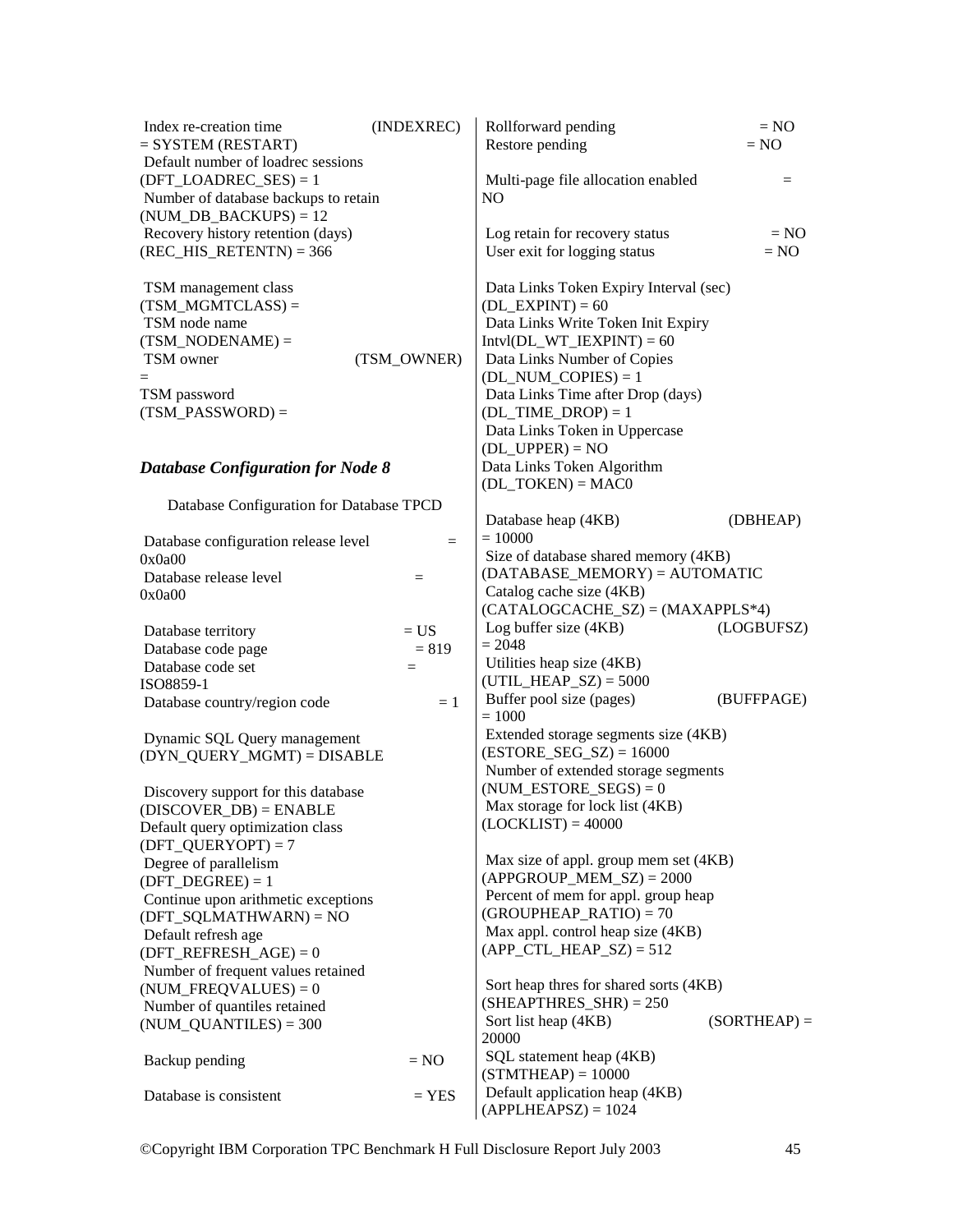Package cache size (4KB) (PCKCACHESZ) = (MAXAPPLS\*8) Statistics heap size (4KB)  $(STAT' HERP' SZ) = 4384$ Interval for checking deadlock (ms)  $(DLCHKTIME) = 10000$  Percent. of lock lists per application  $(MAXLOCKS) = 20$  Lock timeout (sec)  $(LOCKTIMEOUT) = -1$ 

 Changed pages threshold  $(CHNGPGS$  THRESH) = 60 Number of asynchronous page cleaners  $(NUM\_IOCLEANERS) = 4$  Number of I/O servers (NUM\_IOSERVERS) =  $4$  $Index sort flag$  (INDEXSORT) = YES Sequential detect flag (SEQDETECT)  $=$  YES Default prefetch size (pages)  $(DFT\_PREFETCH_SZ) = 32$ 

 Track modified pages  $(TRACKMOD) = OFF$ 

Default number of containers  $= 1$  Default tablespace extentsize (pages) (DFT\_EXTENT\_SZ) =  $32$ 

 Max number of active applications  $(MAXAPPLS) = AUTOMATIC$  Average number of active applications  $(AVGAPPLS) = 1$  Max DB files open per application  $(MAXFILOP) = 1024$ 

Log file size  $(4KB)$  (LOGFILSIZ) = 50000 Number of primary log files  $(LOGPRIMARY) = 4$  Number of secondary log files  $(LOGSECOND) = 1$ Changed path to log files  $(NEWLOGPATH) =$ Path to  $\log$  files  $=$ /dev/raw/raw61 Overflow log path (OVERFLOWLOGPATH) = Mirror log path  $(MIRRORLOGPATH) =$ First active log file  $=$  Block log on disk full  $(BLK$  LOG DSK  $FUL) = NO$ 0x0a00 0x0a00 ISO8859-1

 Percent of max active log space by transaction(MAX  $LOG$ ) = 0 Num. of active log files for 1 active UOW(NUM\_LOG\_SPAN) =  $0$ 

 Group commit count  $(MINCOMMIT) = 2$  Percent log file reclaimed before soft chckpt  $(SOFTMAX) = 360$  Log retain for recovery enabled  $(LOGRETAIN) = OFF$  User exit for logging enabled  $(USEREXIT) = OFF$ 

 Auto restart enabled  $(AUTORESTART) = ON$  Index re-creation time (INDEXREC)  $=$  SYSTEM (RESTART) Default number of loadrec sessions (DFT\_LOADREC\_SES) =  $1$  Number of database backups to retain (NUM DB BACKUPS)  $= 12$  Recovery history retention (days)  $(REC \ HIS \ RETENTN) = 366$ 

 TSM management class  $(TSMMGMTCLASS) =$  TSM node name  $(TSMNODENAME) =$ TSM owner (TSM\_OWNER) =

### TSM password  $(TSM$  PASSWORD) =

#### *Database Configuration for Node 9*

 Database Configuration for Database TPCD Database configuration release level  $=$ Database release level  $=$ Database territory  $= US$ Database code page  $= 819$ Database code set  $=$ Database country/region code  $= 1$  Dynamic SQL Query management (DYN\_QUERY\_MGMT) = DISABLE Discovery support for this database  $(DISCOVERDB) = ENABLE$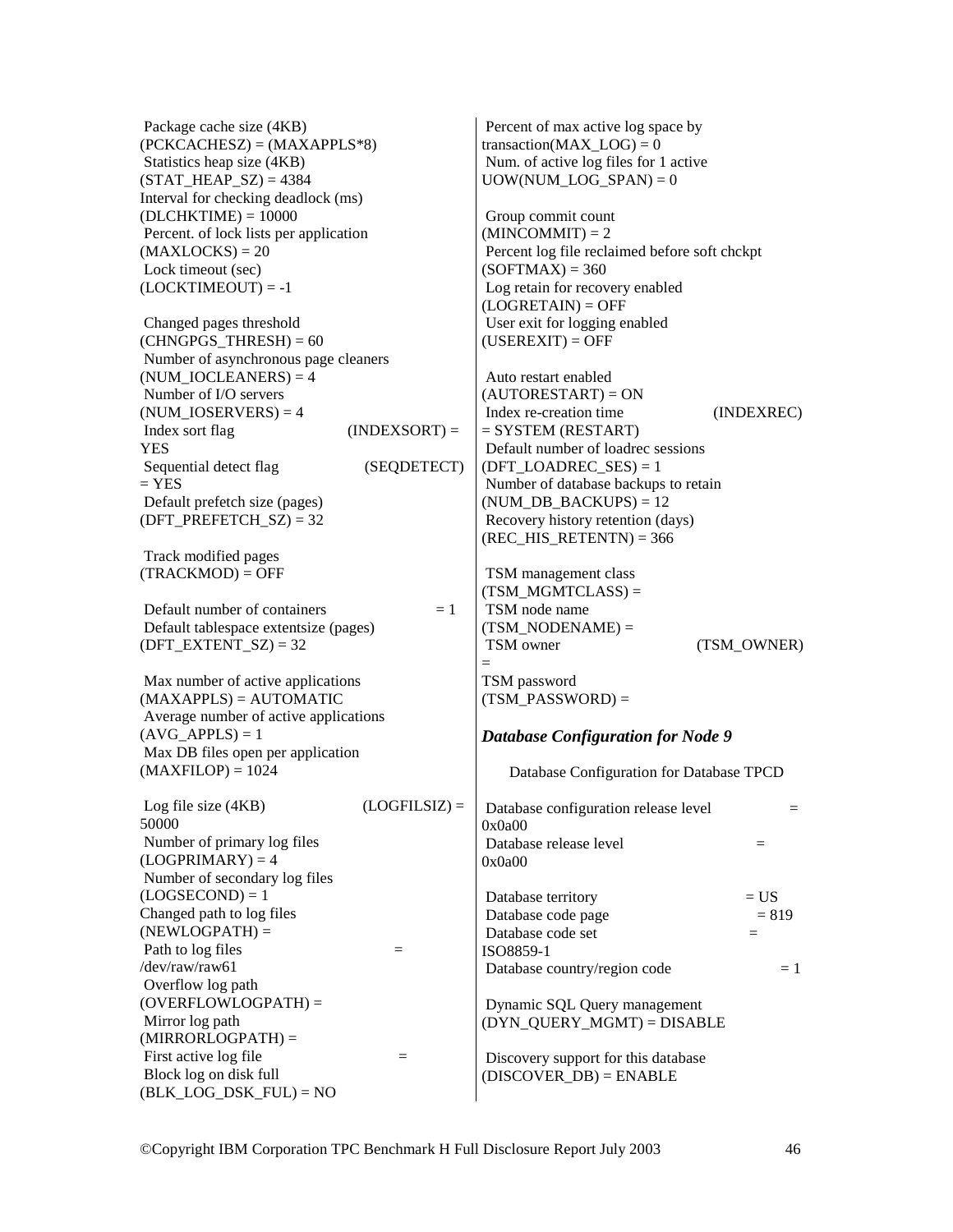| Default query optimization class                            |            |                                                                  |                 |
|-------------------------------------------------------------|------------|------------------------------------------------------------------|-----------------|
| $(DFT_QUERVOPT) = 7$                                        |            | Max size of appl. group mem set (4KB)                            |                 |
| Degree of parallelism                                       |            | $(APPGROUP_MEM_SZ) = 2000$                                       |                 |
| $(DFT_DEGREE) = 1$                                          |            | Percent of mem for appl. group heap                              |                 |
| Continue upon arithmetic exceptions                         |            | $(GROUPHEAP_RATIO) = 70$                                         |                 |
| $(DFT_SQLMATHWARN) = NO$                                    |            | Max appl. control heap size (4KB)                                |                 |
| Default refresh age                                         |            | $(APP_CTL_HEAP_SZ) = 512$                                        |                 |
| $(DFT\_REFERENCESH_AGE) = 0$                                |            |                                                                  |                 |
| Number of frequent values retained                          |            | Sort heap thres for shared sorts (4KB)                           |                 |
| $(NUM_FREQVALUES) = 0$                                      |            | $(SHEAPTHRES_SHR) = 250$                                         |                 |
| Number of quantiles retained<br>$(NUM\_QUANTILES) = 300$    |            | Sort list heap (4KB)                                             | $(SORTHEAP) =$  |
|                                                             |            | 20000<br>SQL statement heap (4KB)                                |                 |
| Backup pending                                              | $= NO$     | $(STMTHEAP) = 10000$                                             |                 |
|                                                             |            | Default application heap (4KB)                                   |                 |
| Database is consistent                                      | $=$ YES    | $(APPLHEAPSZ) = 1024$                                            |                 |
| Rollforward pending                                         | $= NO$     | Package cache size (4KB)                                         |                 |
| Restore pending                                             | $= NO$     | $(PCKCACHESZ) = (MAXAPPLS*8)$                                    |                 |
|                                                             |            | Statistics heap size (4KB)                                       |                 |
| Multi-page file allocation enabled                          | $=$        | $(STAT_HEAP_SZ) = 4384$                                          |                 |
| N <sub>O</sub>                                              |            | Interval for checking deadlock (ms)                              |                 |
|                                                             |            | $(DLCHKTIME) = 10000$                                            |                 |
| Log retain for recovery status                              | $= NO$     | Percent. of lock lists per application                           |                 |
| User exit for logging status                                | $= NO$     | $(MAXLOCKS) = 20$                                                |                 |
|                                                             |            | Lock timeout (sec)                                               |                 |
| Data Links Token Expiry Interval (sec)                      |            | $(LOCKTIMEOUT) = -1$                                             |                 |
| $(DL$ _EXPINT $) = 60$                                      |            |                                                                  |                 |
| Data Links Write Token Init Expiry                          |            | Changed pages threshold                                          |                 |
| $Intvl(DL_WT_IEXPINT) = 60$                                 |            | $(CHNGPGS_THRESH) = 60$                                          |                 |
| Data Links Number of Copies                                 |            | Number of asynchronous page cleaners                             |                 |
| $(DL_NUM\_COPIES) = 1$                                      |            | $(NUM\_IOCLEANERS) = 4$                                          |                 |
| Data Links Time after Drop (days)                           |            | Number of I/O servers                                            |                 |
| $(DL_TIME\_DROP) = 1$                                       |            | $(NUM\_IOSERVERS) = 4$                                           |                 |
| Data Links Token in Uppercase                               |            | Index sort flag                                                  | $(INDEXSORT) =$ |
| $(DL_UPPER) = NO$                                           |            | <b>YES</b>                                                       |                 |
| Data Links Token Algorithm                                  |            | Sequential detect flag                                           | (SEQDETECT)     |
| $(DL_TOKEN) = MACO$                                         |            | $=$ YES                                                          |                 |
|                                                             |            | Default prefetch size (pages)                                    |                 |
| Database heap (4KB)                                         | (DBHEAP)   | $(DFT\_PREFETCH_SZ) = 32$                                        |                 |
| $= 10000$                                                   |            |                                                                  |                 |
| Size of database shared memory (4KB)                        |            | Track modified pages                                             |                 |
| $(DATABASE_MEMORY) = AUTOMATIC$                             |            | $(TRACKMOD) = OFF$                                               |                 |
| Catalog cache size (4KB)                                    |            | Default number of containers                                     |                 |
| $(CATALOGCACHE_SZ) = (MAXAPPLS*4)$<br>Log buffer size (4KB) |            |                                                                  | $=1$            |
| $= 2048$                                                    | (LOGBUFSZ) | Default tablespace extentsize (pages)<br>$(DFT\_EXTENT_SZ) = 32$ |                 |
| Utilities heap size (4KB)                                   |            |                                                                  |                 |
| $(UTIL_HEAP_SZ) = 5000$                                     |            | Max number of active applications                                |                 |
| Buffer pool size (pages)                                    | (BUFFPAGE) | $(MAXAPPLS) = AUTOMATIC$                                         |                 |
| $=1000$                                                     |            | Average number of active applications                            |                 |
| Extended storage segments size (4KB)                        |            | $(AVG_APPLS) = 1$                                                |                 |
| $(ESTORE\_SEG\_SZ) = 16000$                                 |            | Max DB files open per application                                |                 |
| Number of extended storage segments                         |            | $(MAXFILOP) = 1024$                                              |                 |
| $(NUM\_ESTORE\_SEGS) = 0$                                   |            |                                                                  |                 |
| Max storage for lock list (4KB)                             |            | Log file size (4KB)                                              | $(LOGFILSIZ) =$ |
| $(LOCKLIST) = 40000$                                        |            | 50000                                                            |                 |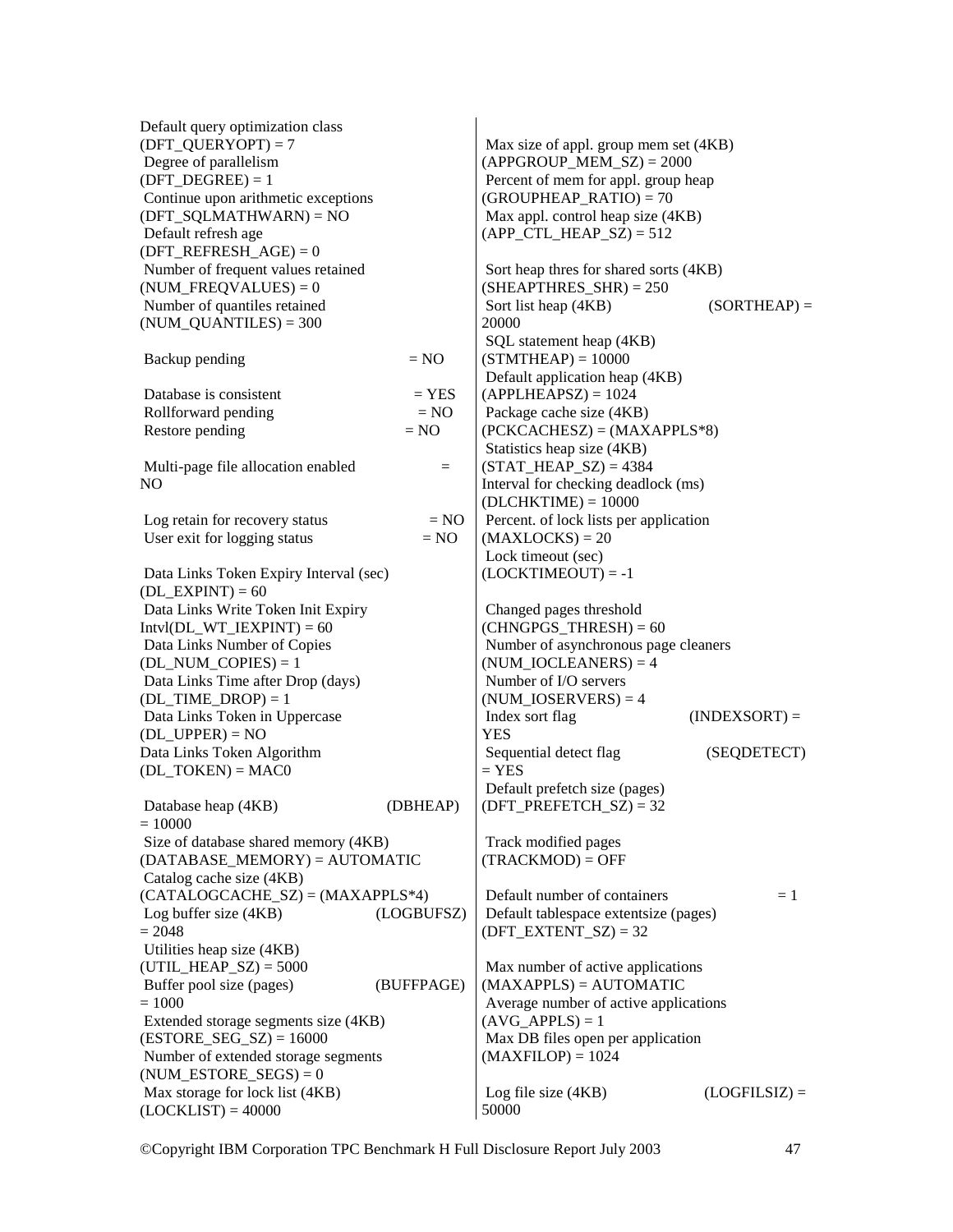| Number of primary log files                                        | Database configuration release level                                    | $=$      |
|--------------------------------------------------------------------|-------------------------------------------------------------------------|----------|
| $(LOGPRIMARY) = 4$                                                 | 0x0a00                                                                  |          |
| Number of secondary log files<br>$(LOGSECOND) = 1$                 | Database release level<br>0x0a00                                        | $=$      |
| Changed path to log files                                          |                                                                         |          |
| $(NEWLOGPATH) =$                                                   | Database territory                                                      | $= US$   |
| Path to log files<br>$\equiv$                                      | Database code page                                                      | $= 819$  |
| /dev/raw/raw62                                                     | Database code set                                                       | $=$      |
| Overflow log path                                                  | ISO8859-1                                                               |          |
| $(OVERFLOWLOGPATH) =$                                              | Database country/region code                                            | $=1$     |
| Mirror log path                                                    |                                                                         |          |
| $(MIRRORLOGPATH) =$                                                | Dynamic SQL Query management                                            |          |
| First active log file<br>$=$                                       | (DYN_QUERY_MGMT) = DISABLE                                              |          |
| Block log on disk full                                             |                                                                         |          |
| $(BLK\_LOG\_DSK\_FUL) = NO$                                        | Discovery support for this database                                     |          |
| Percent of max active log space by                                 | $(DISCOVER_DB) = ENABLE$                                                |          |
| transaction( $MAX\_LOG$ ) = 0                                      | Default query optimization class                                        |          |
| Num. of active log files for 1 active                              | $(DFT_QUERVOPT) = 7$                                                    |          |
| $UOW(NUM\_LOG\_SPAN) = 0$                                          | Degree of parallelism                                                   |          |
|                                                                    | $(DFT_DEGREE) = 1$                                                      |          |
| Group commit count                                                 | Continue upon arithmetic exceptions<br>$(DFT \text{ SQLMATHWARD}) = NO$ |          |
| $(MINCOMMIT) = 2$<br>Percent log file reclaimed before soft chckpt | Default refresh age                                                     |          |
| $(SOFTMAX) = 360$                                                  | $(DFT\_REFERENCESH_AGE) = 0$                                            |          |
| Log retain for recovery enabled                                    | Number of frequent values retained                                      |          |
| $(LOGRETAIN) = OFF$                                                | $(NUM_FREQVALUES) = 0$                                                  |          |
| User exit for logging enabled                                      | Number of quantiles retained                                            |          |
| $(USEREXIT) = OFF$                                                 | $(NUM\_QUANTILES) = 300$                                                |          |
|                                                                    |                                                                         |          |
| Auto restart enabled                                               | Backup pending                                                          | $= NO$   |
| $(AUTORESTART) = ON$                                               |                                                                         |          |
| Index re-creation time<br>(INDEXREC)                               | Database is consistent                                                  | $=$ YES  |
| $=$ SYSTEM (RESTART)                                               | Rollforward pending                                                     | $= NO$   |
| Default number of loadrec sessions                                 | Restore pending                                                         | $= NO$   |
| $(DFT\_LOADREC\_SES) = 1$                                          |                                                                         |          |
| Number of database backups to retain                               | Multi-page file allocation enabled                                      | $=$      |
| $(NUM_DB_BACKUPS) = 12$                                            | N <sub>O</sub>                                                          |          |
| Recovery history retention (days)                                  |                                                                         |          |
| $(REC_HIS_RETENTN) = 366$                                          | Log retain for recovery status                                          | $= NO$   |
| TSM management class                                               | User exit for logging status                                            | $= NO$   |
| $(TSM_MGMTCLASS) =$                                                | Data Links Token Expiry Interval (sec)                                  |          |
| TSM node name                                                      | $(DL$ _EXPINT $) = 60$                                                  |          |
| $(TSM_NODENAME) =$                                                 | Data Links Write Token Init Expiry                                      |          |
| (TSM_OWNER)<br>TSM owner                                           | $Intvl(DL_WT_IEXPINT) = 60$                                             |          |
|                                                                    | Data Links Number of Copies                                             |          |
| TSM password                                                       | $(DL_NUM\_COPIES) = 1$                                                  |          |
| $(TSM_PASSWORD) =$                                                 | Data Links Time after Drop (days)                                       |          |
|                                                                    | $(DL$ _TIME_DROP $) = 1$                                                |          |
|                                                                    | Data Links Token in Uppercase                                           |          |
| <b>Database Configuration for Node 10</b>                          | $(DL_UPPER) = NO$                                                       |          |
|                                                                    | Data Links Token Algorithm                                              |          |
| Database Configuration for Database TPCD                           | $(DL_TOKEN) = MACO$                                                     |          |
|                                                                    |                                                                         |          |
|                                                                    | Database heap (4KB)                                                     | (DBHEAP) |
|                                                                    | $= 10000$                                                               |          |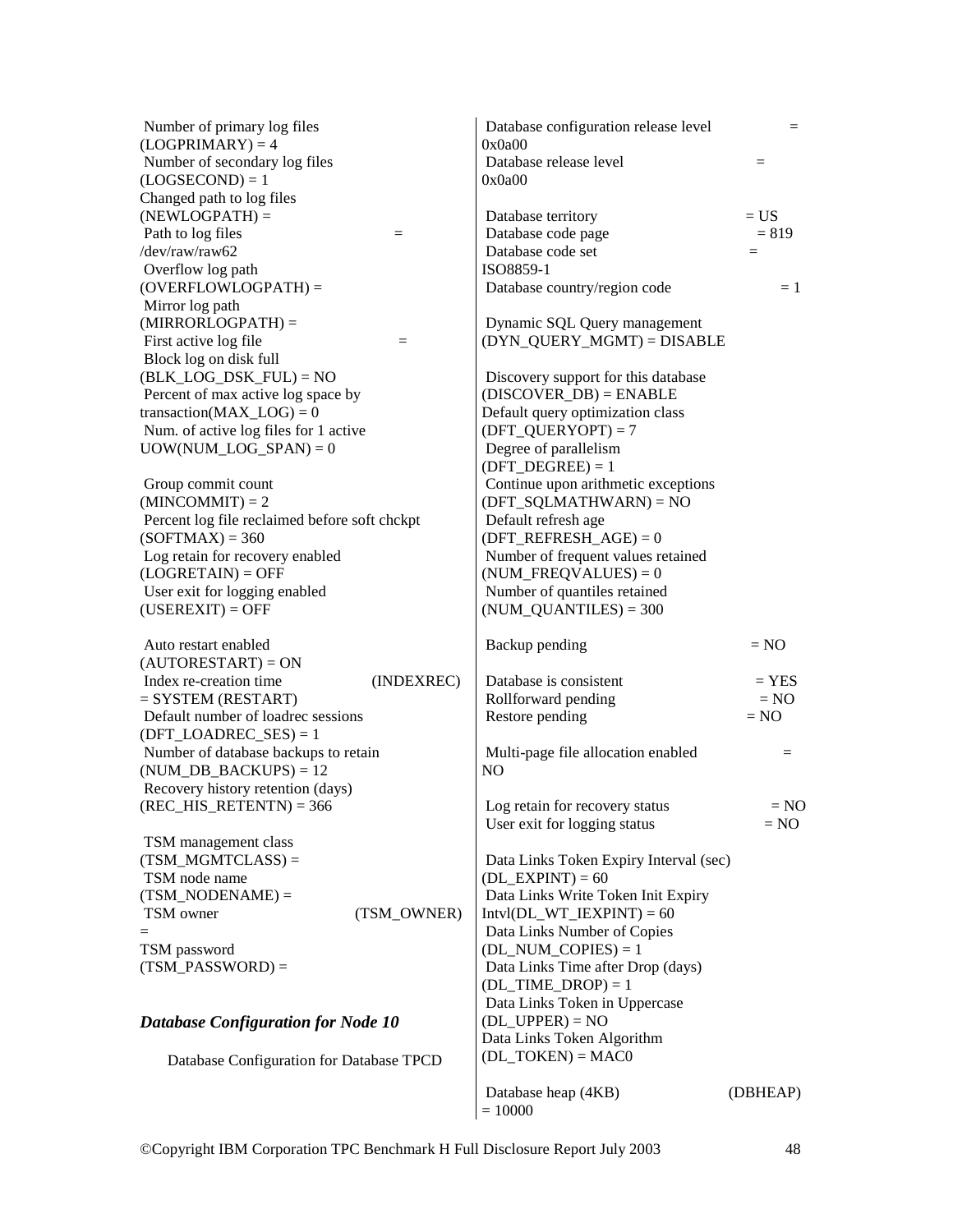Size of database shared memory (4KB) (DATABASE\_MEMORY) = AUTOMATIC Catalog cache size (4KB)  $(CATALOGCACHE SZ) = (MAXAPPLS*4)$  Log buffer size (4KB) (LOGBUFSZ)  $= 2048$  Utilities heap size (4KB) (UTIL HEAP  $SZ$ ) = 5000 Buffer pool size (pages) (BUFFPAGE)  $= 1000$  Extended storage segments size (4KB)  $(ESTORE SEG SZ) = 16000$  Number of extended storage segments  $(NUM\_ESTORE\_SEGS) = 0$  Max storage for lock list (4KB)  $(LOCKLIST) = 40000$  Max size of appl. group mem set (4KB)  $(APPGROUP MEM SZ) = 2000$  Percent of mem for appl. group heap  $(GROUPHEAP RATIO) = 70$  Max appl. control heap size (4KB)  $(APP_CTL_HEAP_SZ) = 512$  Sort heap thres for shared sorts (4KB)  $(SHEAPTHRES SHR) = 250$ Sort list heap  $(4KB)$  (SORTHEAP) = 20000 SQL statement heap (4KB)  $(STMTHEAP) = 10000$  Default application heap (4KB)  $(APPLHEAPSZ) = 1024$  Package cache size (4KB) (PCKCACHESZ) = (MAXAPPLS\*8) Statistics heap size (4KB)  $(STAT' HEAP' SZ) = 4384$ Interval for checking deadlock (ms)  $(DLCHKTIME) = 10000$  Percent. of lock lists per application  $(MAXLOCKS) = 20$  Lock timeout (sec)  $(LOCKTIMEOUT) = -1$  Changed pages threshold  $(CHNGPGSTHRESH) = 60$  Number of asynchronous page cleaners  $(NUM~IOCLEANERS) = 4$  Number of I/O servers (NUM\_IOSERVERS) =  $4$  $Index sort flag$  (INDEXSORT) = YES Sequential detect flag (SEQDETECT)  $=$  YES Default prefetch size (pages) (DFT\_PREFETCH\_SZ) =  $32$  Track modified pages  $(TRACKMOD) = OFF$ Default number of containers  $= 1$  Default tablespace extentsize (pages) (DFT\_EXTENT\_SZ) =  $32$  Max number of active applications (MAXAPPLS) = AUTOMATIC Average number of active applications  $(AVGAPPLS) = 1$  Max DB files open per application  $(MAXFILOP) = 1024$ Log file size  $(4KB)$  (LOGFILSIZ) = 50000 Number of primary log files  $(LOGPRIMARY) = 4$  Number of secondary log files  $(LOGSECOND) = 1$ Changed path to log files  $(NEWLOGPATH) =$ Path to  $log$  files  $=$ /dev/raw/raw61 Overflow log path (OVERFLOWLOGPATH) = Mirror log path  $(MIRRORLOGPATH) =$ First active log file  $=$  Block log on disk full  $(BLK$  LOG DSK  $FUL) = NO$  Percent of max active log space by transaction( $MAX$   $LOG$ ) = 0 Num. of active log files for 1 active UOW(NUM\_LOG\_SPAN)  $= 0$  Group commit count  $(MINCOMMIT) = 2$  Percent log file reclaimed before soft chckpt  $(SOFTMAX) = 360$  Log retain for recovery enabled  $(LOGRETAIN) = OFF$  User exit for logging enabled  $(USEREXIT) = OFF$  Auto restart enabled  $(AUTORESTART) = ON$  Index re-creation time (INDEXREC) = SYSTEM (RESTART) Default number of loadrec sessions (DFT\_LOADREC\_SES) =  $1$  Number of database backups to retain (NUM DB BACKUPS)  $= 12$  Recovery history retention (days) (REC\_HIS\_RETENTN) =  $366$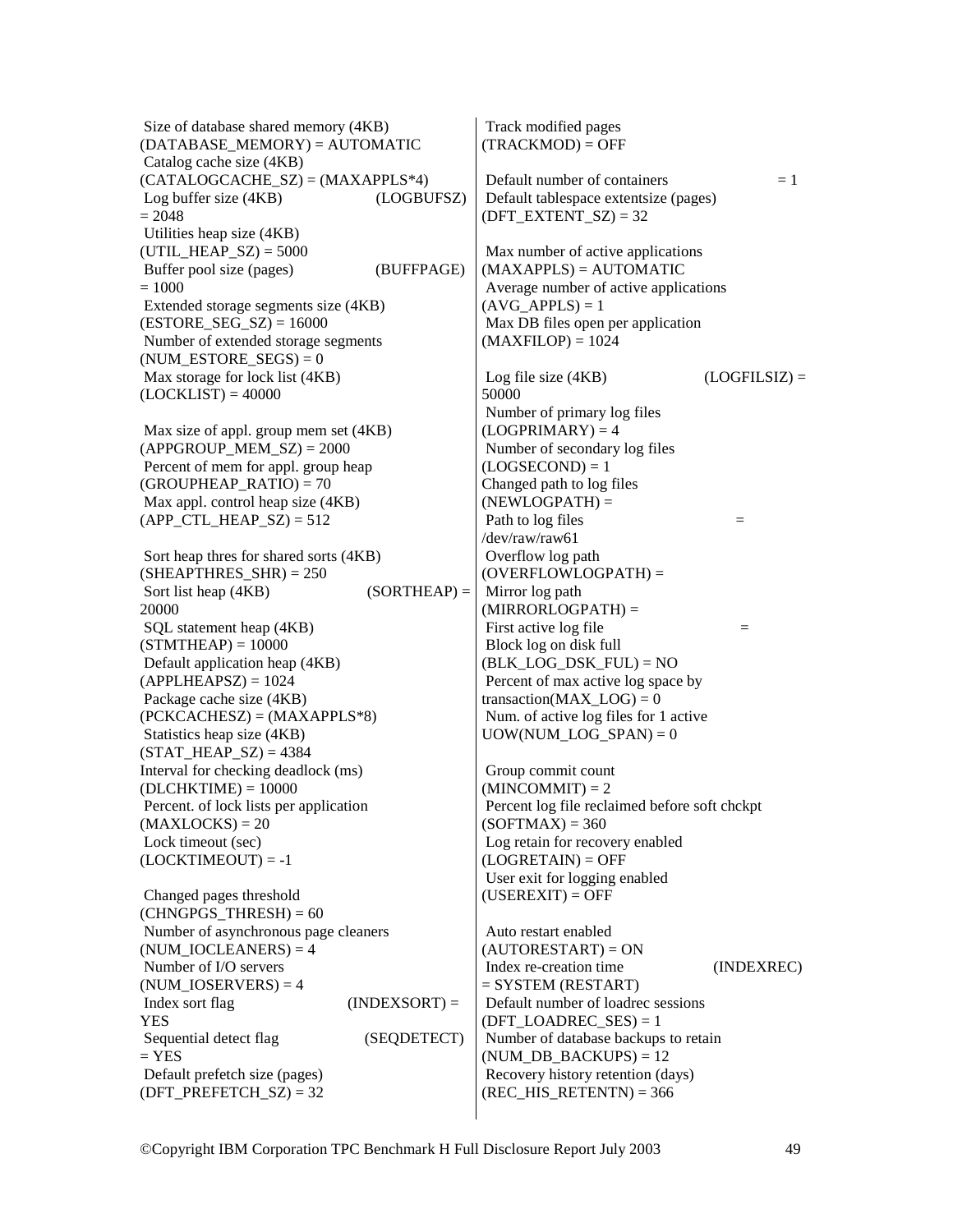| TSM management class                            |             | Data Links Token Expiry Interval (sec)                                  |                |
|-------------------------------------------------|-------------|-------------------------------------------------------------------------|----------------|
| $(TSM\_MGMTCLASS) =$                            |             | $(DL$ _EXPINT $) = 60$                                                  |                |
| TSM node name                                   |             | Data Links Write Token Init Expiry                                      |                |
| $(TSM_NODENAME) =$<br>TSM owner                 | (TSM_OWNER) | $Intvl(DL_WT_IEXPINT) = 60$<br>Data Links Number of Copies              |                |
|                                                 |             | $(DL_NUM\_COPIES) = 1$                                                  |                |
| TSM password                                    |             | Data Links Time after Drop (days)                                       |                |
| $(TSM_PASSWORD) =$                              |             | $(DL$ _TIME_DROP $) = 1$                                                |                |
|                                                 |             | Data Links Token in Uppercase                                           |                |
| <b>Database Configuration for Node 11</b>       |             | $(DL_UPPER) = NO$                                                       |                |
|                                                 |             | Data Links Token Algorithm                                              |                |
| Database Configuration for Database TPCD        |             | $(DL_TOKEN) = MAC0$                                                     |                |
| Database configuration release level<br>0x0a00  | $=$         | Database heap (4KB)<br>$= 10000$                                        | (DBHEAP)       |
| Database release level                          | $=$         | Size of database shared memory (4KB)<br>$(DATABASE_MEMORY) = AUTOMATIC$ |                |
| 0x0a00                                          |             | Catalog cache size (4KB)                                                |                |
| Database territory                              | $= US$      | $(CATALOGCACHE_SZ) = (MAXAPPLS*4)$                                      |                |
| Database code page                              | $= 819$     | Log buffer size $(4KB)$                                                 | (LOGBUFSZ)     |
| Database code set                               | $=$         | $= 2048$                                                                |                |
| ISO8859-1                                       |             | Utilities heap size (4KB)                                               |                |
| Database country/region code                    | $=1$        | $(UTIL_HEAP_SZ) = 5000$                                                 |                |
|                                                 |             | Buffer pool size (pages)                                                | (BUFFPAGE)     |
| Dynamic SQL Query management                    |             | $= 1000$                                                                |                |
| (DYN_QUERY_MGMT) = DISABLE                      |             | Extended storage segments size (4KB)<br>$(ESTORE\_SEG\_SZ) = 16000$     |                |
| Discovery support for this database             |             | Number of extended storage segments                                     |                |
| $(DISCOVER_DB) = ENABLE$                        |             | $(NUM\_ESTORE\_SEGS) = 0$                                               |                |
| Default query optimization class                |             | Max storage for lock list (4KB)                                         |                |
| $(DFT_QUERVOPT) = 7$                            |             | $(LOCKLIST) = 40000$                                                    |                |
| Degree of parallelism                           |             |                                                                         |                |
| $(DFT_DEGREE) = 1$                              |             | Max size of appl. group mem set (4KB)<br>$(APPGROUP_MEM_SZ) = 2000$     |                |
| Continue upon arithmetic exceptions             |             | Percent of mem for appl. group heap                                     |                |
| $(DFT_SQLMATHWARD) = NO$<br>Default refresh age |             | $(GROUPHEAP_RATIO) = 70$                                                |                |
| $(DFT\_REFERENCESH_AGE) = 0$                    |             | Max appl. control heap size (4KB)                                       |                |
| Number of frequent values retained              |             | $(APP_CTL_HEAP_SZ) = 512$                                               |                |
| $(NUM_FREQVALUES) = 0$                          |             |                                                                         |                |
| Number of quantiles retained                    |             | Sort heap thres for shared sorts (4KB)                                  |                |
| $(NUM\_QUANTILES) = 300$                        |             | $(SHEAPTHRES_SHR) = 250$                                                |                |
|                                                 |             | Sort list heap (4KB)                                                    | $(SORTHEAP) =$ |
| Backup pending                                  | $= NO$      | 20000                                                                   |                |
|                                                 |             | SQL statement heap (4KB)                                                |                |
| Database is consistent                          | $=$ YES     | $(STMTHEAP) = 10000$                                                    |                |
| Rollforward pending                             | $= NO$      | Default application heap (4KB)                                          |                |
| Restore pending                                 | $= NO$      | $(APPLHEAPSZ) = 1024$                                                   |                |
|                                                 |             | Package cache size (4KB)<br>$(PCKCACHESZ) = (MAXAPPLS*8)$               |                |
| Multi-page file allocation enabled<br>NO.       | $=$         | Statistics heap size (4KB)                                              |                |
|                                                 |             | $(STAT_HEAP_SZ) = 4384$                                                 |                |
| Log retain for recovery status                  | $= NO$      | Interval for checking deadlock (ms)                                     |                |
| User exit for logging status                    | $= NO$      | $(DLCHKTIME) = 10000$                                                   |                |
|                                                 |             | Percent. of lock lists per application                                  |                |
|                                                 |             | $(MAXLOCKS) = 20$                                                       |                |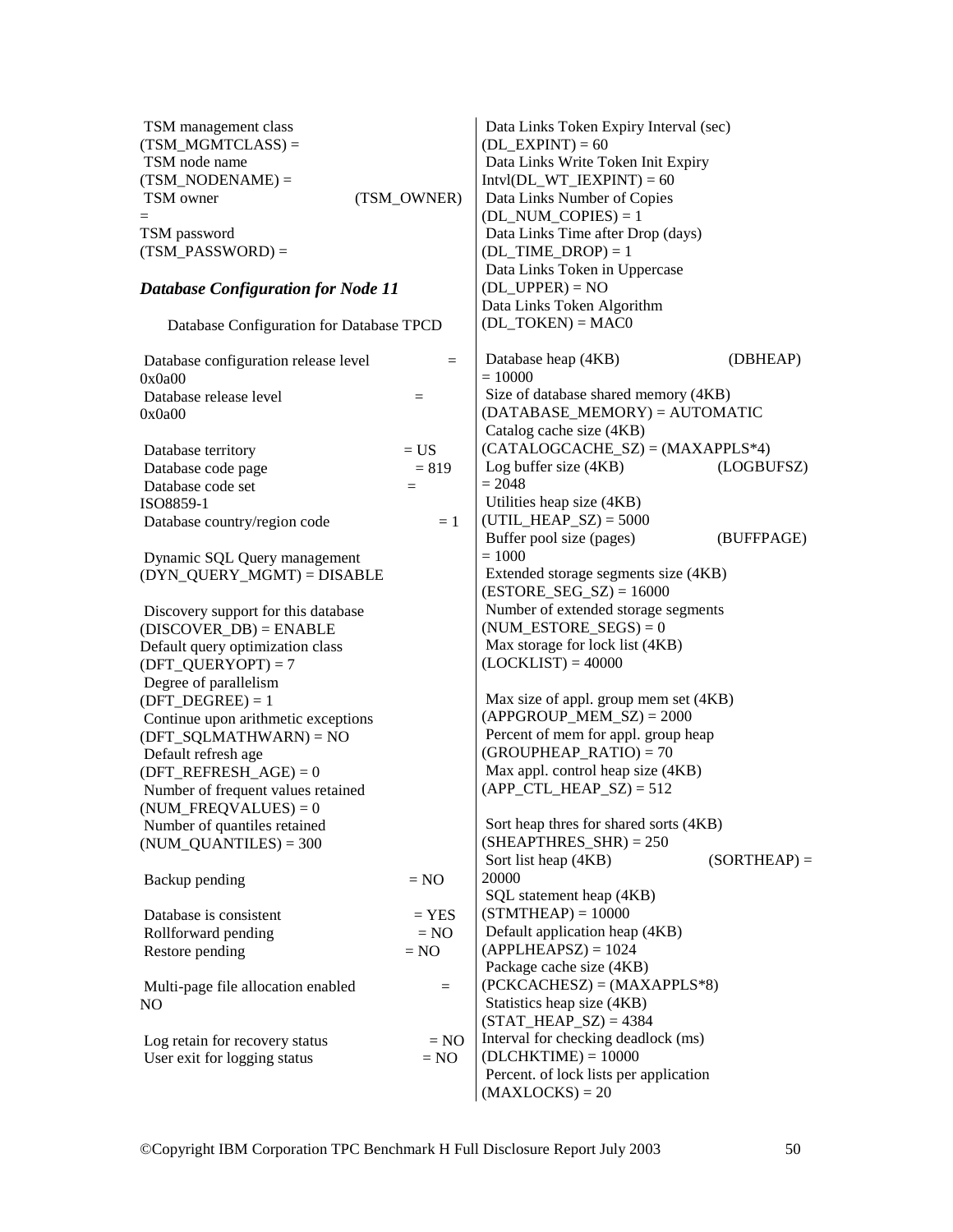| Lock timeout (sec)<br>$(LOCKTIMEOUT) = -1$                         | Log retain for recovery enabled<br>$(LOGRETAIN) = OFF$<br>User exit for logging enabled |
|--------------------------------------------------------------------|-----------------------------------------------------------------------------------------|
| Changed pages threshold<br>$(CHNGPGS_THRESH) = 60$                 | $(USEREXIT) = OFF$                                                                      |
| Number of asynchronous page cleaners                               | Auto restart enabled                                                                    |
| $(NUM\_IOCLEANERS) = 4$                                            | $(AUTORESTART) = ON$                                                                    |
| Number of I/O servers<br>$(NUM\_IOSERVERSE) = 4$                   | Index re-creation time<br>(INDEXREC)<br>$=$ SYSTEM (RESTART)                            |
| Index sort flag<br>$(INDEXSORT) =$<br>YES                          | Default number of loadrec sessions                                                      |
| Sequential detect flag<br>(SEQDETECT)                              | $(DFT\_LOADREC\_SES) = 1$<br>Number of database backups to retain                       |
| $=$ YES                                                            | $(NUM_DB_BACKUPS) = 12$                                                                 |
| Default prefetch size (pages)                                      | Recovery history retention (days)                                                       |
| $(DFT\_PREFETCH\_SZ) = 32$                                         | $(REC_HIS_RETENTN) = 366$                                                               |
| Track modified pages                                               | TSM management class                                                                    |
| $(TRACKMOD) = OFF$                                                 | $(TSM_MGMTCLASS) =$                                                                     |
|                                                                    | TSM node name                                                                           |
| Default number of containers<br>$=1$                               | $(TSM_NODENAME) =$                                                                      |
| Default tablespace extentsize (pages)                              | TSM owner<br>(TSM OWNER)                                                                |
| $(DFT\_EXTENT_SZ) = 32$                                            | $=$                                                                                     |
|                                                                    | TSM password                                                                            |
| Max number of active applications                                  | $(TSM_PASSWORD) =$                                                                      |
| $(MAXAPPLS) = AUTOMATIC$                                           |                                                                                         |
| Average number of active applications                              |                                                                                         |
| $(AVG_APPLS) = 1$<br>Max DB files open per application             | <b>Database Configuration for Node 12</b>                                               |
| $(MAXFILOP) = 1024$                                                | Database Configuration for Database TPCD                                                |
|                                                                    |                                                                                         |
| $(LOGFILSIZ) =$<br>Log file size (4KB)                             | Database configuration release level<br>$=$                                             |
| 50000                                                              | 0x0a00                                                                                  |
| Number of primary log files                                        | Database release level<br>$\equiv$                                                      |
| $(LOGPRIMARY) = 4$                                                 | 0x0a00                                                                                  |
| Number of secondary log files                                      |                                                                                         |
| $(LOGSECOND) = 1$                                                  | $= US$<br>Database territory                                                            |
| Changed path to log files<br>$(NEWLOGPATH) =$                      | Database code page<br>$= 819$                                                           |
| Path to log files<br>$=$                                           | Database code set<br>$=$                                                                |
| /dev/raw/raw62                                                     | ISO8859-1                                                                               |
| Overflow log path                                                  | Database country/region code<br>$=1$                                                    |
| $(OVERFLOWLOGPATH) =$                                              | Dynamic SQL Query management                                                            |
| Mirror log path                                                    | $(DYN_QUERY_MGMT) = DISABLE$                                                            |
| $(MIRRORLOGPATH) =$                                                |                                                                                         |
| First active log file<br>$=$                                       | Discovery support for this database                                                     |
| Block log on disk full                                             | $(DISCOVER_DB) = ENABLE$                                                                |
| $(BLK\_LOG\_DSK_FUL) = NO$                                         | Default query optimization class                                                        |
| Percent of max active log space by                                 | $(DFT_QUERVOPT) = 7$                                                                    |
| transaction(MAX $LOG$ ) = 0                                        | Degree of parallelism                                                                   |
| Num. of active log files for 1 active                              | $(DFT_DEGREE) = 1$                                                                      |
| $UOW(NUM\_LOG\_SPAN) = 0$                                          | Continue upon arithmetic exceptions                                                     |
|                                                                    | $(DFT_SQLMATHWARD) = NO$                                                                |
| Group commit count                                                 | Default refresh age                                                                     |
|                                                                    |                                                                                         |
| $(MINCOMMIT) = 2$<br>Percent log file reclaimed before soft chckpt | $(DFT\_REFERENCESH_AGE) = 0$                                                            |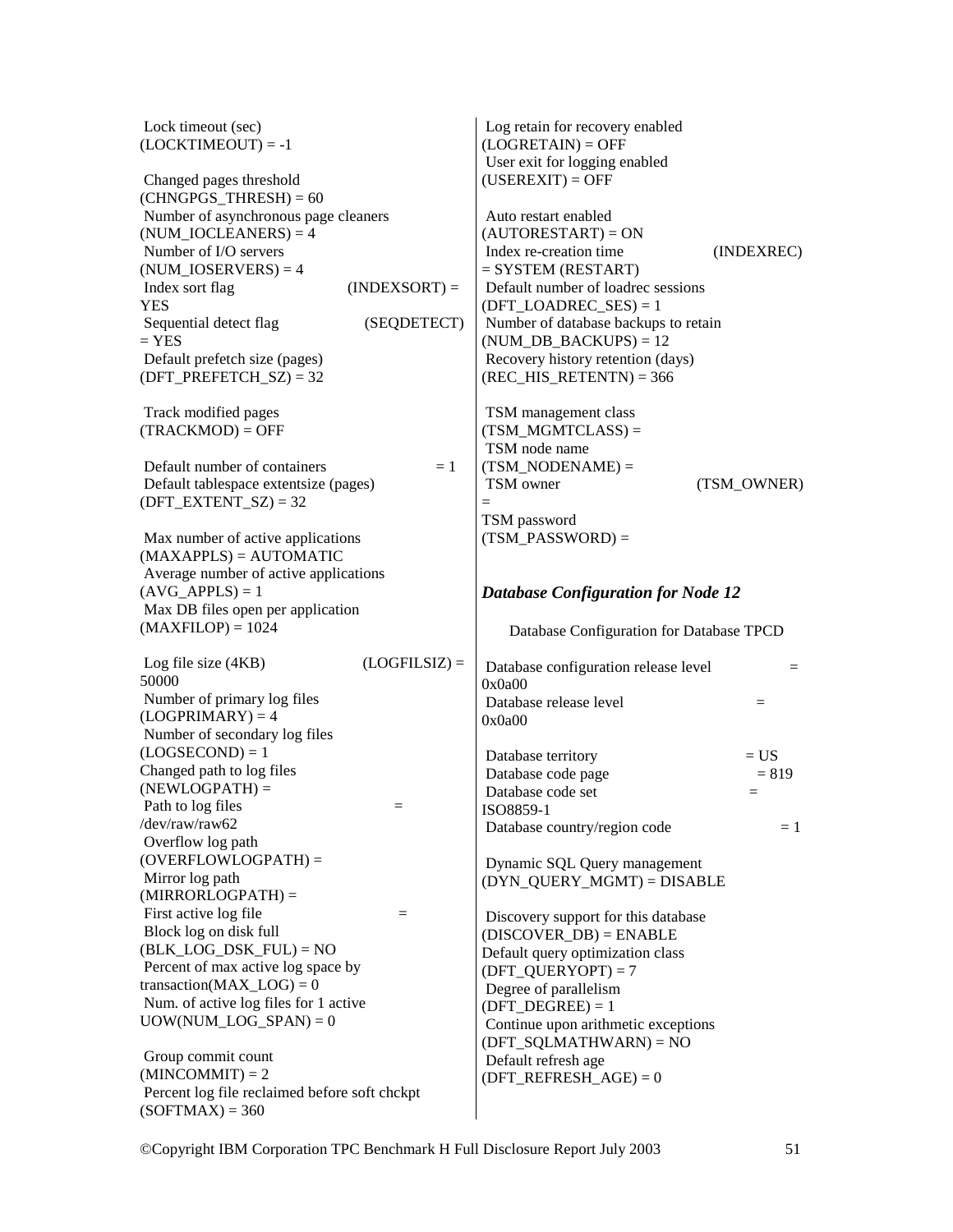| Number of frequent values retained<br>$(NUM_FREQVALUES) = 0$               |            | Sort heap thres for shared sorts (4KB)<br>$(SHEAPTHRES_SHR) = 250$ |                 |
|----------------------------------------------------------------------------|------------|--------------------------------------------------------------------|-----------------|
| Number of quantiles retained<br>$(NUM_QUANTILES) = 300$                    |            | Sort list heap (4KB)<br>20000                                      | $(SORTHEAP) =$  |
| Backup pending                                                             | $= NO$     | SQL statement heap (4KB)<br>$(STMTHEAP) = 10000$                   |                 |
| Database is consistent                                                     | $=$ YES    | Default application heap (4KB)<br>$(APPLHEAPSZ) = 1024$            |                 |
| Rollforward pending                                                        | $= NO$     | Package cache size (4KB)                                           |                 |
| Restore pending                                                            | $= NO$     | $(PCKCACHESZ) = (MAXAPPLS*8)$<br>Statistics heap size (4KB)        |                 |
| Multi-page file allocation enabled                                         | $=$        | $(STAT_HEAP_SZ) = 4384$                                            |                 |
| NO                                                                         |            | Interval for checking deadlock (ms)                                |                 |
|                                                                            |            | $(DLCHKTIME) = 10000$                                              |                 |
| Log retain for recovery status                                             | $= NO$     | Percent. of lock lists per application                             |                 |
| User exit for logging status                                               | $= NO$     | $(MAXLOCKS) = 20$                                                  |                 |
| Data Links Token Expiry Interval (sec)<br>$(DL$ <sub>EXPINT</sub> $) = 60$ |            | Lock timeout (sec)<br>$(LOCKTIMEOUT) = -1$                         |                 |
| Data Links Write Token Init Expiry                                         |            | Changed pages threshold                                            |                 |
| $Intvl(DL_WT_IEXPINT) = 60$                                                |            | $(CHNGPGS_THRESH) = 60$                                            |                 |
| Data Links Number of Copies                                                |            | Number of asynchronous page cleaners                               |                 |
| $(DL_NUM\_COPIES) = 1$                                                     |            | $(NUM\_IOCLEANERS) = 4$                                            |                 |
| Data Links Time after Drop (days)                                          |            | Number of I/O servers                                              |                 |
| $(DL_TIME\_DROP) = 1$                                                      |            | $(NUM\_IOSERVERSE) = 4$                                            |                 |
| Data Links Token in Uppercase<br>$(DL_UPPER) = NO$                         |            | Index sort flag<br><b>YES</b>                                      | $(INDEXSORT) =$ |
| Data Links Token Algorithm                                                 |            | Sequential detect flag                                             | (SEQDETECT)     |
| $(DL_TOKEN) = MACO$                                                        |            | $=$ YES                                                            |                 |
| Database heap (4KB)                                                        | (DBHEAP)   | Default prefetch size (pages)<br>$(DFT\_PREFETCH\_SZ) = 32$        |                 |
| $= 10000$                                                                  |            |                                                                    |                 |
| Size of database shared memory (4KB)<br>$(DATABASE_MEMORY) = AUTOMATIC$    |            | Track modified pages<br>$(TRACKMOD) = OFF$                         |                 |
| Catalog cache size (4KB)                                                   |            |                                                                    |                 |
| $(CATALOGCACHE_SZ) = (MAXAPPLS*4)$                                         |            | Default number of containers                                       | $=1$            |
| Log buffer size (4KB)                                                      | (LOGBUFSZ) | Default tablespace extentsize (pages)                              |                 |
| $= 2048$                                                                   |            | $(DFT\_EXTENT_SZ) = 32$                                            |                 |
| Utilities heap size (4KB)                                                  |            |                                                                    |                 |
| $(UTIL_HEAP_SZ) = 5000$                                                    |            | Max number of active applications                                  |                 |
| Buffer pool size (pages)<br>$= 1000$                                       | (BUFFPAGE) | $(MAXAPPLS) = AUTOMATIC$                                           |                 |
| Extended storage segments size (4KB)                                       |            | Average number of active applications<br>$(AVG_APPLS) = 1$         |                 |
| $(ESTORE\_SEG\_SZ) = 16000$                                                |            | Max DB files open per application                                  |                 |
| Number of extended storage segments                                        |            | $(MAXFILOP) = 1024$                                                |                 |
| $(NUM\_ESTORE\_SEGS) = 0$                                                  |            |                                                                    |                 |
| Max storage for lock list (4KB)                                            |            | Log file size (4KB)                                                | $(LOGFILSIZ) =$ |
| $(LOCKLIST) = 40000$                                                       |            | 50000                                                              |                 |
|                                                                            |            | Number of primary log files                                        |                 |
| Max size of appl. group mem set (4KB)                                      |            | $(LOGPRIMARY) = 4$<br>Number of secondary log files                |                 |
| $(APPGROUP_MEM_SZ) = 2000$<br>Percent of mem for appl. group heap          |            | $(LOGSECOND) = 1$                                                  |                 |
| $(GROUPHEAP_RATIO) = 70$                                                   |            | Changed path to log files                                          |                 |
| Max appl. control heap size (4KB)                                          |            | $(NEWLOGPATH) =$                                                   |                 |
| $(APP_CTL_HEAP_SZ) = 512$                                                  |            | Path to log files                                                  | $=$             |
|                                                                            |            | /dev/raw/raw61                                                     |                 |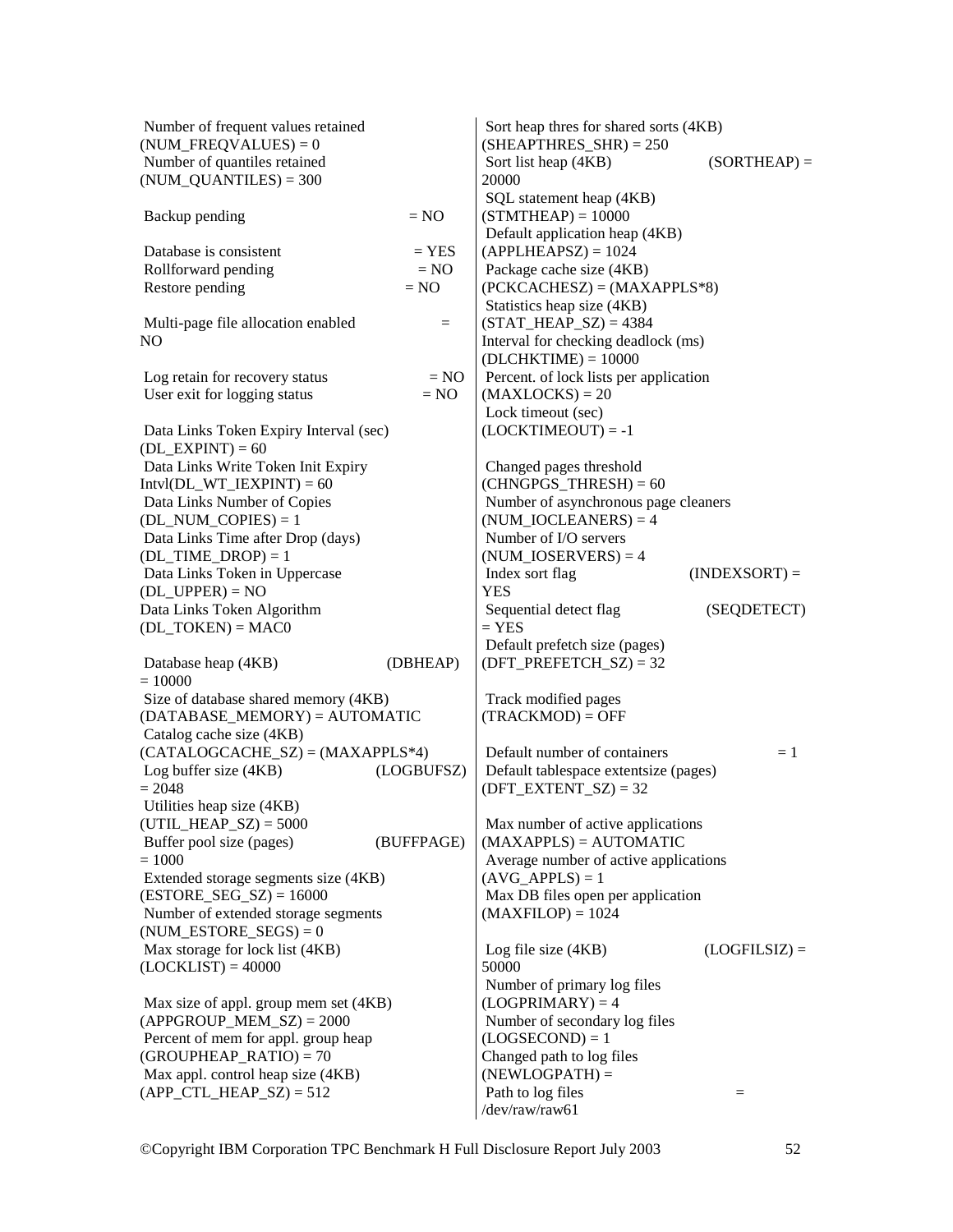| Overflow log path<br>$(OVERFLOWLOGPATH) =$<br>Mirror log path | Dynamic SQL Query management<br>(DYN_QUERY_MGMT) = DISABLE      |
|---------------------------------------------------------------|-----------------------------------------------------------------|
| $(MIRRORLOGPATH) =$<br>First active log file<br>$=$           | Discovery support for this database                             |
| Block log on disk full                                        | $(DISCOVER_DB) = ENABLE$                                        |
| $(BLK\_LOG\_DSK\_FUL) = NO$                                   | Default query optimization class                                |
| Percent of max active log space by                            | $(DFT_QUERVOPT) = 7$                                            |
| transaction( $MAX\_LOG$ ) = 0                                 | Degree of parallelism                                           |
| Num. of active log files for 1 active                         | $(DFT_DEGREE) = 1$                                              |
| $UOW(NUM\_LOG\_SPAN) = 0$                                     | Continue upon arithmetic exceptions<br>$(DFT_SQLMATHWARD) = NO$ |
| Group commit count                                            | Default refresh age                                             |
| $(MINCOMMIT) = 2$                                             | $(DFT\_REFERENCESH_AGE) = 0$                                    |
| Percent log file reclaimed before soft chckpt                 | Number of frequent values retained                              |
| $(SOFTMAX) = 360$                                             | $(NUM_FREQVALUES) = 0$                                          |
| Log retain for recovery enabled                               | Number of quantiles retained                                    |
| $(LOGRETAIN) = OFF$                                           | $(NUM\_QUANTILES) = 300$                                        |
| User exit for logging enabled                                 |                                                                 |
| $(USEREXIT) = OFF$                                            | Backup pending<br>$= NO$                                        |
| Auto restart enabled                                          | Database is consistent<br>$=$ YES                               |
| $(AUTORESTART) = ON$                                          | Rollforward pending<br>$= NO$                                   |
| Index re-creation time<br>(INDEXREC)                          | Restore pending<br>$= NO$                                       |
| $=$ SYSTEM (RESTART)                                          |                                                                 |
| Default number of loadrec sessions                            | Multi-page file allocation enabled<br>$=$                       |
| $(DFT\_LOADREC\_SES) = 1$                                     | NO.                                                             |
| Number of database backups to retain                          |                                                                 |
| $(NUM_DB_BACKUPS) = 12$                                       | Log retain for recovery status<br>$= NO$                        |
| Recovery history retention (days)                             | $= NO$<br>User exit for logging status                          |
| $(REC_HIS_RETENTN) = 366$                                     |                                                                 |
|                                                               | Data Links Token Expiry Interval (sec)                          |
| TSM management class                                          | $(DL$ _EXPINT $) = 60$                                          |
| $(TSM_MGMTCLASS) =$                                           | Data Links Write Token Init Expiry                              |
| TSM node name                                                 | $Intvl(DL_WT_IEXPINT) = 60$                                     |
| $(TSM_NODENAME) =$                                            | Data Links Number of Copies                                     |
| TSM owner<br>(TSM_OWNER)                                      | $(DL_NUM\_COPIES) = 1$                                          |
|                                                               | Data Links Time after Drop (days)                               |
| TSM password                                                  | $(DL_TIME\_DROP) = 1$                                           |
| $(TSM_PASSWORD) =$                                            | Data Links Token in Uppercase                                   |
|                                                               | $(DL_UPPER) = NO$                                               |
| <b>Database Configuration for Node 13</b>                     | Data Links Token Algorithm                                      |
|                                                               | $(DL_TOKEN) = MAC0$                                             |
| Database Configuration for Database TPCD                      |                                                                 |
|                                                               | Database heap (4KB)<br>(DBHEAP)                                 |
| Database configuration release level<br>$=$                   | $= 10000$                                                       |
| 0x0a00                                                        | Size of database shared memory (4KB)                            |
| Database release level<br>$=$                                 | $(DATABASE_MEMORY) = AUTOMATIC$                                 |
| 0x0a00                                                        | Catalog cache size (4KB)                                        |
|                                                               | $(CATALOGCACHE_SZ) = (MAXAPPLS*4)$                              |
| $= US$<br>Database territory                                  | Log buffer size (4KB)<br>(LOGBUFSZ)                             |
| $= 819$<br>Database code page                                 | $= 2048$                                                        |
| Database code set<br>$=$                                      | Utilities heap size (4KB)                                       |
| ISO8859-1                                                     | $(UTIL_HEAP_SZ) = 5000$                                         |
| Database country/region code<br>$=1$                          | Buffer pool size (pages)<br>(BUFFPAGE)                          |
|                                                               | $= 1000$                                                        |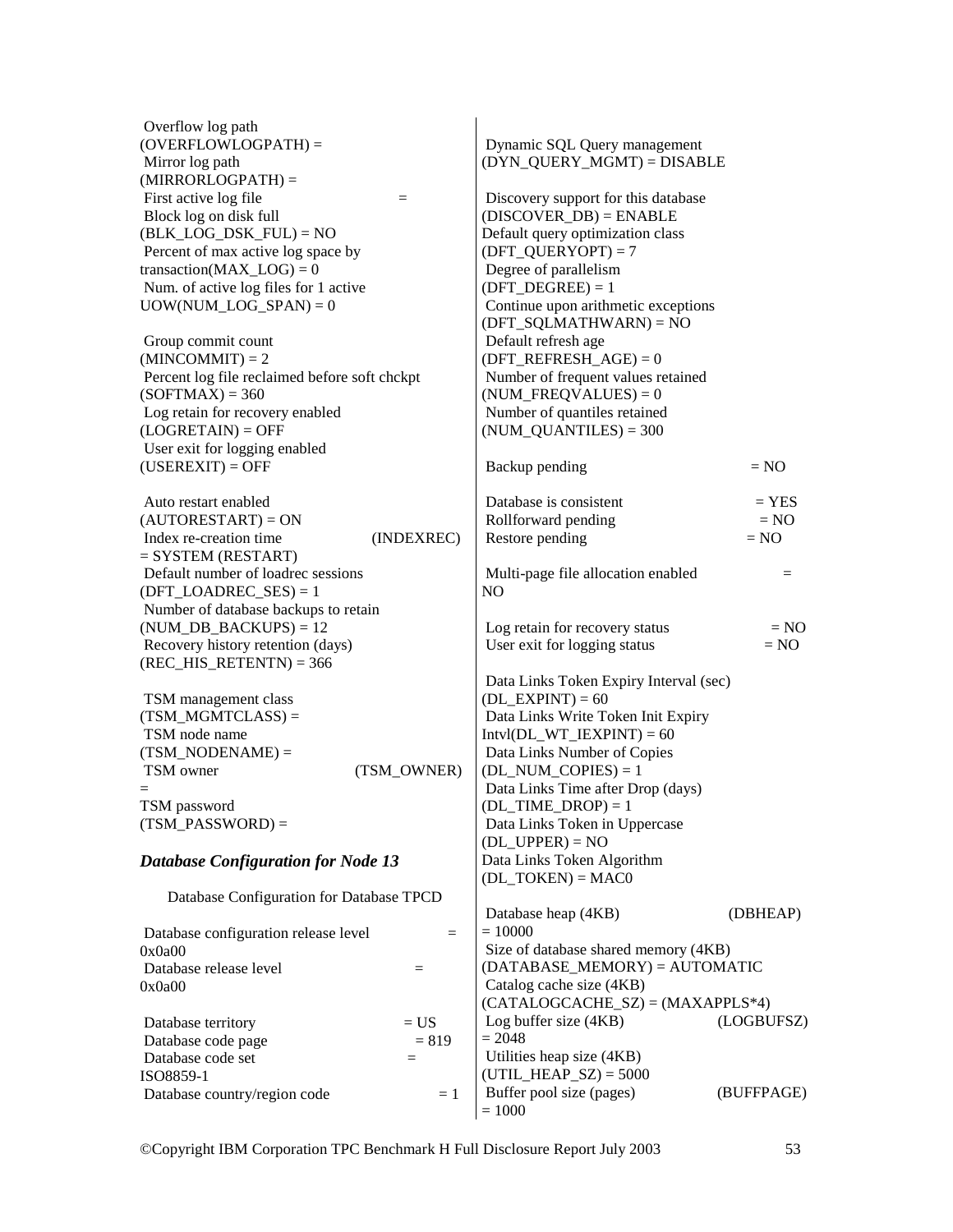Extended storage segments size (4KB)  $(ESTORE\_SEG\_SZ) = 16000$  Number of extended storage segments (NUM\_ESTORE\_SEGS) =  $0$  Max storage for lock list (4KB)  $(LOCKLIST) = 40000$ 

 Max size of appl. group mem set (4KB)  $(APPGROUP_MEM_SZ) = 2000$  Percent of mem for appl. group heap  $(GROUPHEAP_RATIO) = 70$  Max appl. control heap size (4KB) (APP CTL HEAP  $SZ$ ) = 512

 Sort heap thres for shared sorts (4KB)  $(SHEAPTHRES SHR) = 250$ Sort list heap  $(4KB)$  (SORTHEAP) = 20000 SQL statement heap (4KB)  $(STMTHEAD = 10000$  Default application heap (4KB)  $(APPLHEAPSZ) = 1024$  Package cache size (4KB)  $(PCKCACHESZ) = (MAXAPPLS*8)$  Statistics heap size (4KB)  $(STAT_HEAP_SZ) = 4384$ Interval for checking deadlock (ms)  $(DLCHKTIME) = 10000$  Percent. of lock lists per application  $(MAXLOCKS) = 20$  Lock timeout (sec)  $(LOCKTIMEOUT) = -1$ 

 Changed pages threshold  $(CHNGPGS$  THRESH $) = 60$  Number of asynchronous page cleaners  $(NUM~IOCLEANERS) = 4$  Number of I/O servers  $(NUMIOSERVERS) = 4$  $Index sort flag$  (INDEXSORT) = YES Sequential detect flag (SEQDETECT)  $=$  YES Default prefetch size (pages)  $(DFT\_PREFETCH_SZ) = 32$ 

 Track modified pages  $(TRACKMOD) = OFF$ 

Default number of containers  $= 1$  Default tablespace extentsize (pages) (DFT\_EXTENT\_SZ) =  $32$ 

 Max number of active applications (MAXAPPLS) = AUTOMATIC

 Average number of active applications  $(AVGAPPLS) = 1$  Max DB files open per application  $(MAXFILOP) = 1024$ 

Log file size  $(4KB)$  (LOGFILSIZ) = 50000 Number of primary log files  $(LOGPRIMARY) = 4$  Number of secondary log files  $(LOGSECOND) = 1$ Changed path to log files  $(NEWLOGPATH) =$ Path to  $\log$  files  $=$ /dev/raw/raw62 Overflow log path (OVERFLOWLOGPATH) = Mirror log path (MIRRORLOGPATH) = First active log file  $=$  Block log on disk full  $(BLK$  LOG DSK  $FUL) = NO$  Percent of max active log space by transaction( $MAX$   $LOG$ ) = 0 Num. of active log files for 1 active  $UOW(NUM\_LOG\_SPAN) = 0$ 

 Group commit count  $(MINCOMMIT) = 2$  Percent log file reclaimed before soft chckpt  $(SOFTMAX) = 360$  Log retain for recovery enabled  $(LOGRETAIN) = OFF$  User exit for logging enabled  $(USEREXIT) = OFF$ 

 Auto restart enabled  $(AUTORESTART) = ON$  Index re-creation time (INDEXREC)  $=$  SYSTEM (RESTART) Default number of loadrec sessions  $(DFT\_LOADREC\_SES) = 1$  Number of database backups to retain (NUM DB BACKUPS)  $= 12$  Recovery history retention (days)  $(REC_HIS_RETENTN) = 366$ 

 TSM management class  $(TSMMGMTCLASS) =$  TSM node name  $(TSMNODENAME) =$ TSM owner (TSM\_OWNER) = TSM password  $(TSM$  PASSWORD) =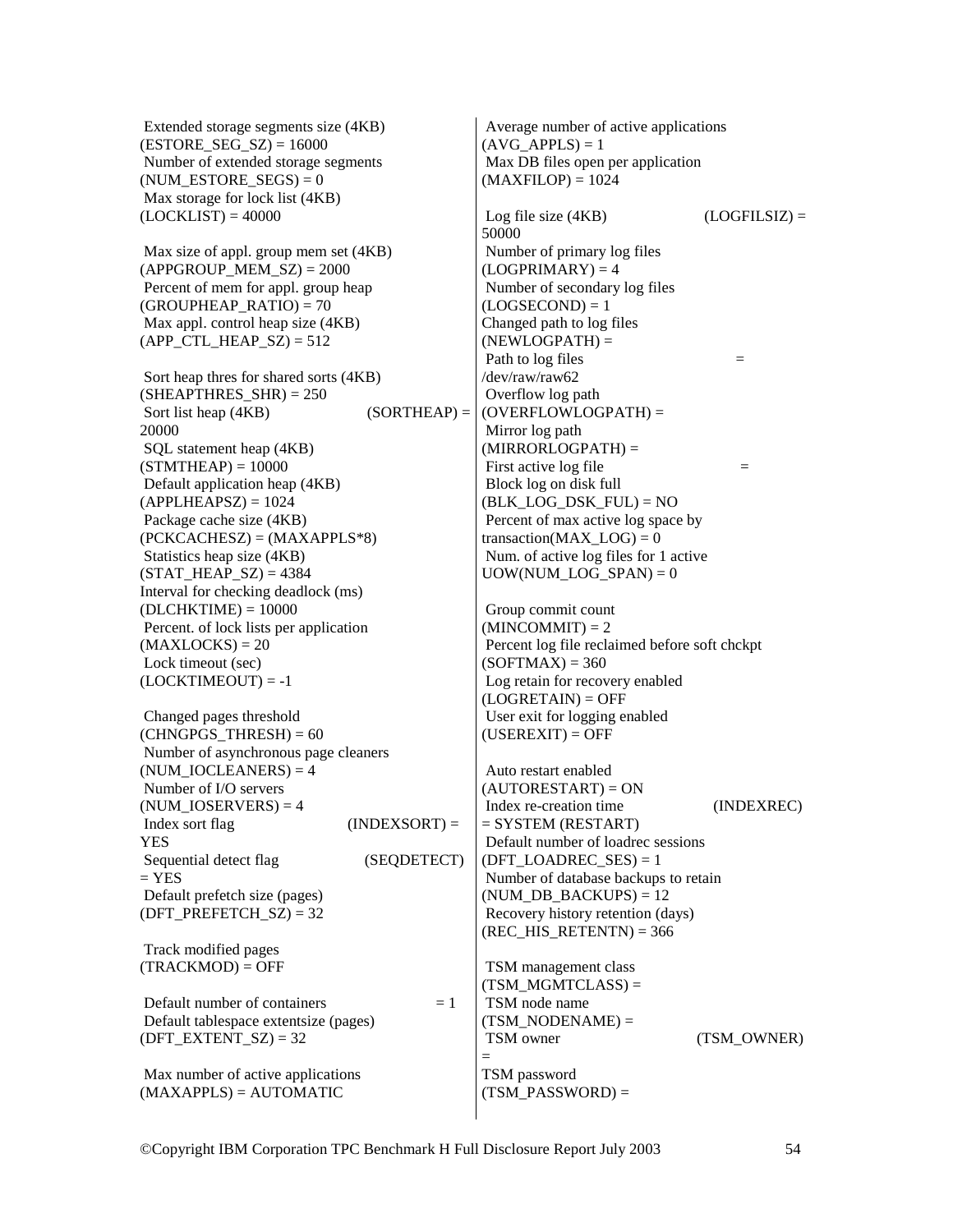| <b>Database Configuration for Node 14</b><br>Database Configuration for Database TPCD |                   | Data Links Token in Uppercase<br>$(DL_UPPER) = NO$<br>Data Links Token Algorithm                    |                |
|---------------------------------------------------------------------------------------|-------------------|-----------------------------------------------------------------------------------------------------|----------------|
|                                                                                       |                   | $(DL_TOKEN) = MACO$                                                                                 |                |
| Database configuration release level<br>0x0a00                                        | $=$               | Database heap (4KB)<br>$= 10000$                                                                    | (DBHEAP)       |
| Database release level<br>0x0a00                                                      | $=$               | Size of database shared memory (4KB)<br>$(DATABASE_MEMORY) = AUTOMATIC$<br>Catalog cache size (4KB) |                |
| Database territory                                                                    | $= US$            | $(CATALOGCACHE_SZ) = (MAXAPPLS*4)$                                                                  |                |
| Database code page                                                                    | $= 819$           | Log buffer size (4KB)                                                                               | (LOGBUFSZ)     |
| Database code set                                                                     | $=$               | $= 2048$                                                                                            |                |
| ISO8859-1                                                                             |                   | Utilities heap size (4KB)<br>$(UTIL_HEAP_SZ) = 5000$                                                |                |
| Database country/region code                                                          | $=1$              | Buffer pool size (pages)<br>$= 1000$                                                                | (BUFFPAGE)     |
| Dynamic SQL Query management<br>(DYN_QUERY_MGMT) = DISABLE                            |                   | Extended storage segments size (4KB)<br>$(ESTORE\_SEG\_SZ) = 16000$                                 |                |
| Discovery support for this database                                                   |                   | Number of extended storage segments                                                                 |                |
| $(DISCOVER_DB) = ENABLE$                                                              |                   | $(NUM\_ESTORE\_SEGS) = 0$                                                                           |                |
| Default query optimization class<br>$(DFT_QUERVOPT) = 7$                              |                   | Max storage for lock list (4KB)<br>$(LOCKLIST) = 40000$                                             |                |
| Degree of parallelism                                                                 |                   |                                                                                                     |                |
| $(DFT_DEGREE) = 1$                                                                    |                   | Max size of appl. group mem set (4KB)                                                               |                |
| Continue upon arithmetic exceptions                                                   |                   | $(APPGROUP_MEM_SZ) = 2000$<br>Percent of mem for appl. group heap                                   |                |
| $(DFT_SQLMATHWARD) = NO$                                                              |                   | $(GROUPHEAP_RATIO) = 70$                                                                            |                |
| Default refresh age<br>$(DFT\_REFERENCESH_AGE) = 0$                                   |                   | Max appl. control heap size (4KB)                                                                   |                |
| Number of frequent values retained                                                    |                   | $(APP_CTL_HEAP_SZ) = 512$                                                                           |                |
| $(NUM_FREQVALUES) = 0$                                                                |                   |                                                                                                     |                |
| Number of quantiles retained                                                          |                   | Sort heap three for shared sorts (4KB)                                                              |                |
| $(NUM\_QUANTILES) = 300$                                                              |                   | $(SHEAPTHRES_SHR) = 250$                                                                            |                |
|                                                                                       |                   | Sort list heap (4KB)                                                                                | $(SORTHEAP) =$ |
| Backup pending                                                                        | $= NO$            | 20000                                                                                               |                |
|                                                                                       |                   | SQL statement heap (4KB)<br>$(STMTHEAP) = 10000$                                                    |                |
| Database is consistent<br>Rollforward pending                                         | $=$ YES<br>$= NO$ | Default application heap (4KB)                                                                      |                |
| Restore pending                                                                       | $= NO$            | $(APPLHEAPSZ) = 1024$                                                                               |                |
|                                                                                       |                   | Package cache size (4KB)                                                                            |                |
| Multi-page file allocation enabled                                                    | $=$               | $(PCKCACHESZ) = (MAXAPPLS*8)$                                                                       |                |
| NO.                                                                                   |                   | Statistics heap size (4KB)                                                                          |                |
|                                                                                       |                   | $(STAT_HEAP_SZ) = 4384$<br>Interval for checking deadlock (ms)                                      |                |
| Log retain for recovery status<br>User exit for logging status                        | $= NO$<br>$= NO$  | $(DLCHKTIME) = 10000$                                                                               |                |
|                                                                                       |                   | Percent. of lock lists per application                                                              |                |
| Data Links Token Expiry Interval (sec)                                                |                   | $(MAXLOCKS) = 20$                                                                                   |                |
| $(DL$ _EXPINT $) = 60$                                                                |                   | Lock timeout (sec)                                                                                  |                |
| Data Links Write Token Init Expiry                                                    |                   | $(LOCKTIMEOUT) = -1$                                                                                |                |
| $Intvl(DL_WT_IEXPINT) = 60$                                                           |                   | Changed pages threshold                                                                             |                |
| Data Links Number of Copies<br>$(DL_NUM\_COPIES) = 1$                                 |                   | $(CHNGPGS_THRESH) = 60$                                                                             |                |
| Data Links Time after Drop (days)                                                     |                   | Number of asynchronous page cleaners                                                                |                |
| $(DL_TIME\_DROP) = 1$                                                                 |                   | $(NUM\_IOCLEANERS) = 4$                                                                             |                |
|                                                                                       |                   | Number of I/O servers                                                                               |                |
|                                                                                       |                   | $(NUM\_IOSERVERS) = 4$                                                                              |                |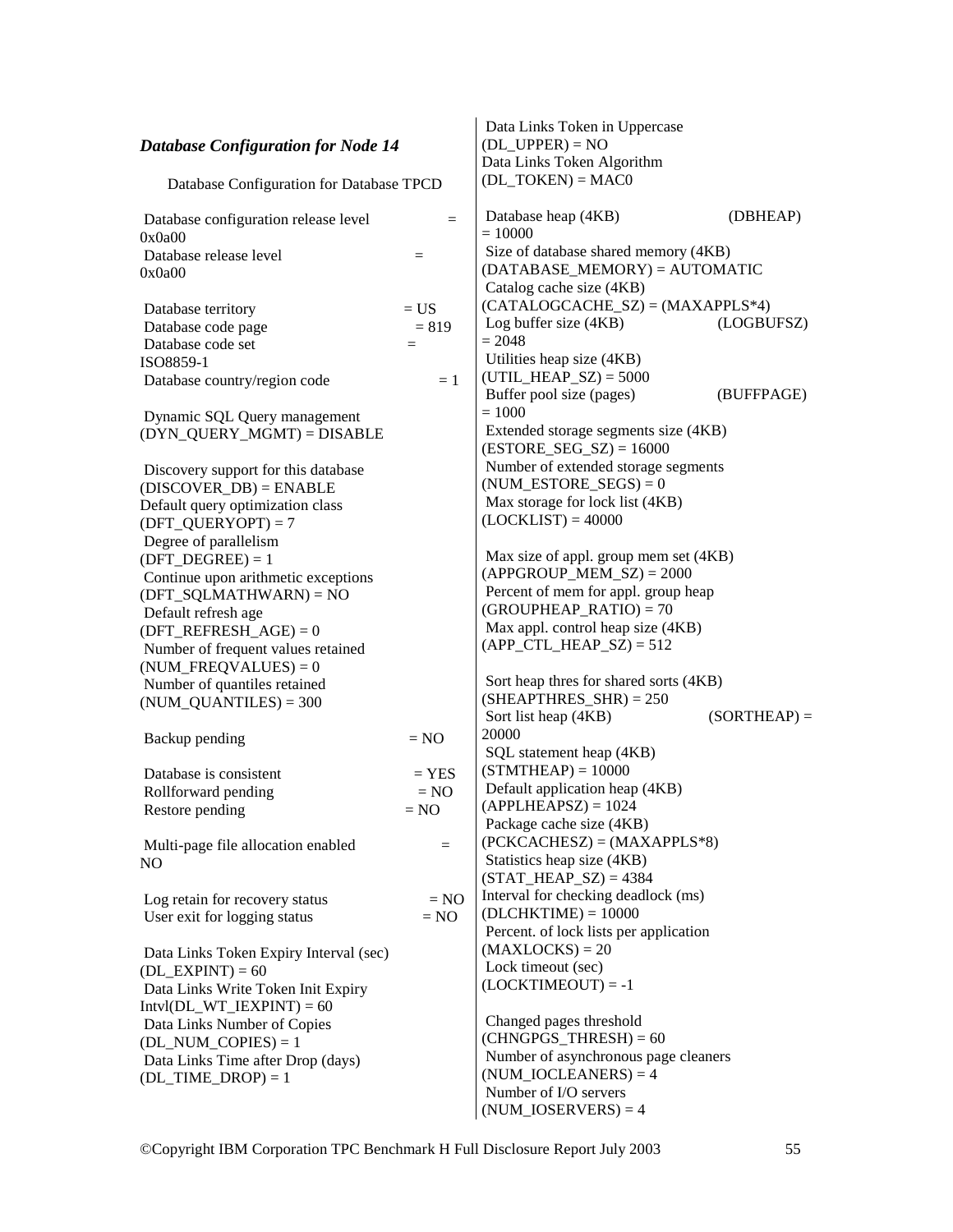| Index sort flag<br><b>YES</b>                                    | $(INDEXSORT) =$ | Default number of loadrec sessions<br>$(DFT\_LOADREC\_SES) = 1$ |             |
|------------------------------------------------------------------|-----------------|-----------------------------------------------------------------|-------------|
| Sequential detect flag                                           | (SEQDETECT)     | Number of database backups to retain                            |             |
| $=$ YES                                                          |                 | $(NUM_DB_BACKUPS) = 12$                                         |             |
| Default prefetch size (pages)                                    |                 | Recovery history retention (days)                               |             |
| $(DFT\_PREFETCH\_SZ) = 32$                                       |                 | $(REC_HIS_RETENTN) = 366$                                       |             |
| Track modified pages                                             |                 | TSM management class                                            |             |
| $(TRACKMOD) = OFF$                                               |                 | $(TSM_MGMTCLASS) =$                                             |             |
|                                                                  |                 | TSM node name                                                   |             |
| Default number of containers                                     | $=1$            | $(TSM_NODENAME) =$                                              |             |
| Default tablespace extentsize (pages)<br>$(DFT\_EXTENT_SZ) = 32$ |                 | TSM owner<br>$=$                                                | (TSM_OWNER) |
|                                                                  |                 | TSM password                                                    |             |
| Max number of active applications                                |                 | $(TSM_PASSWORD) =$                                              |             |
| $(MAXAPPLS) = AUTOMATIC$                                         |                 |                                                                 |             |
| Average number of active applications<br>$(AVG_APPLS) = 1$       |                 | <b>Database Configuration for Node 15</b>                       |             |
| Max DB files open per application<br>$(MAXFILOP) = 1024$         |                 | Database Configuration for Database TPCD                        |             |
|                                                                  |                 | Database configuration release level                            | $=$         |
| Log file size (4KB)                                              | $(LOGFILSIZ) =$ | 0x0a00                                                          |             |
| 50000                                                            |                 | Database release level                                          | $=$         |
| Number of primary log files<br>$(LOGPRIMARY) = 4$                |                 | 0x0a00                                                          |             |
| Number of secondary log files                                    |                 | Database territory                                              | $= US$      |
| $(LOGSECOND) = 1$                                                |                 | Database code page                                              | $= 819$     |
| Changed path to log files                                        |                 | Database code set                                               | $=$         |
| $(NEWLOGPATH) =$                                                 |                 | ISO8859-1                                                       |             |
| Path to log files                                                | $=$             | Database country/region code                                    | $=1$        |
| /dev/raw/raw61                                                   |                 |                                                                 |             |
| Overflow log path                                                |                 | Dynamic SQL Query management                                    |             |
| $(OVERFLOWLOGPATH) =$                                            |                 | (DYN_QUERY_MGMT) = DISABLE                                      |             |
| Mirror log path                                                  |                 |                                                                 |             |
| $(MIRRORLOGPATH) =$                                              |                 | Discovery support for this database                             |             |
| First active log file                                            | $=$             | $(DISCOVER_DB) = ENABLE$                                        |             |
| Block log on disk full                                           |                 | Default query optimization class                                |             |
| $(BLK\_LOG\_DSK_FUL) = NO$<br>Percent of max active log space by |                 | $(DFT_QUERVOPT) = 7$                                            |             |
| transaction( $MAX\_LOG$ ) = 0                                    |                 | Degree of parallelism<br>$(DFT DEGREE) = 1$                     |             |
| Num. of active log files for 1 active                            |                 | Continue upon arithmetic exceptions                             |             |
| $UOW(NUM\_LOG\_SPAN) = 0$                                        |                 | $(DFT_SQLMATHWARD) = NO$                                        |             |
|                                                                  |                 | Default refresh age                                             |             |
| Group commit count                                               |                 | $(DFT\_REFERENCESH_AGE) = 0$                                    |             |
| $(MINCOMMIT) = 2$                                                |                 | Number of frequent values retained                              |             |
| Percent log file reclaimed before soft chckpt                    |                 | $(NUM_FREQVALUES) = 0$                                          |             |
| $(SOFTMAX) = 360$                                                |                 | Number of quantiles retained                                    |             |
| Log retain for recovery enabled                                  |                 | $(NUM\_QUANTILES) = 300$                                        |             |
| $(LOGRETAIN) = OFF$                                              |                 |                                                                 |             |
| User exit for logging enabled                                    |                 | Backup pending                                                  | $= NO$      |
| $(USEREXIT) = OFF$                                               |                 |                                                                 |             |
|                                                                  |                 | Database is consistent                                          | $=$ YES     |
| Auto restart enabled<br>$(AUTORESTART) = ON$                     |                 | Rollforward pending                                             | $= NO$      |
| Index re-creation time                                           | (INDEXREC)      | Restore pending                                                 | $= NO$      |
| $=$ SYSTEM (RESTART)                                             |                 |                                                                 |             |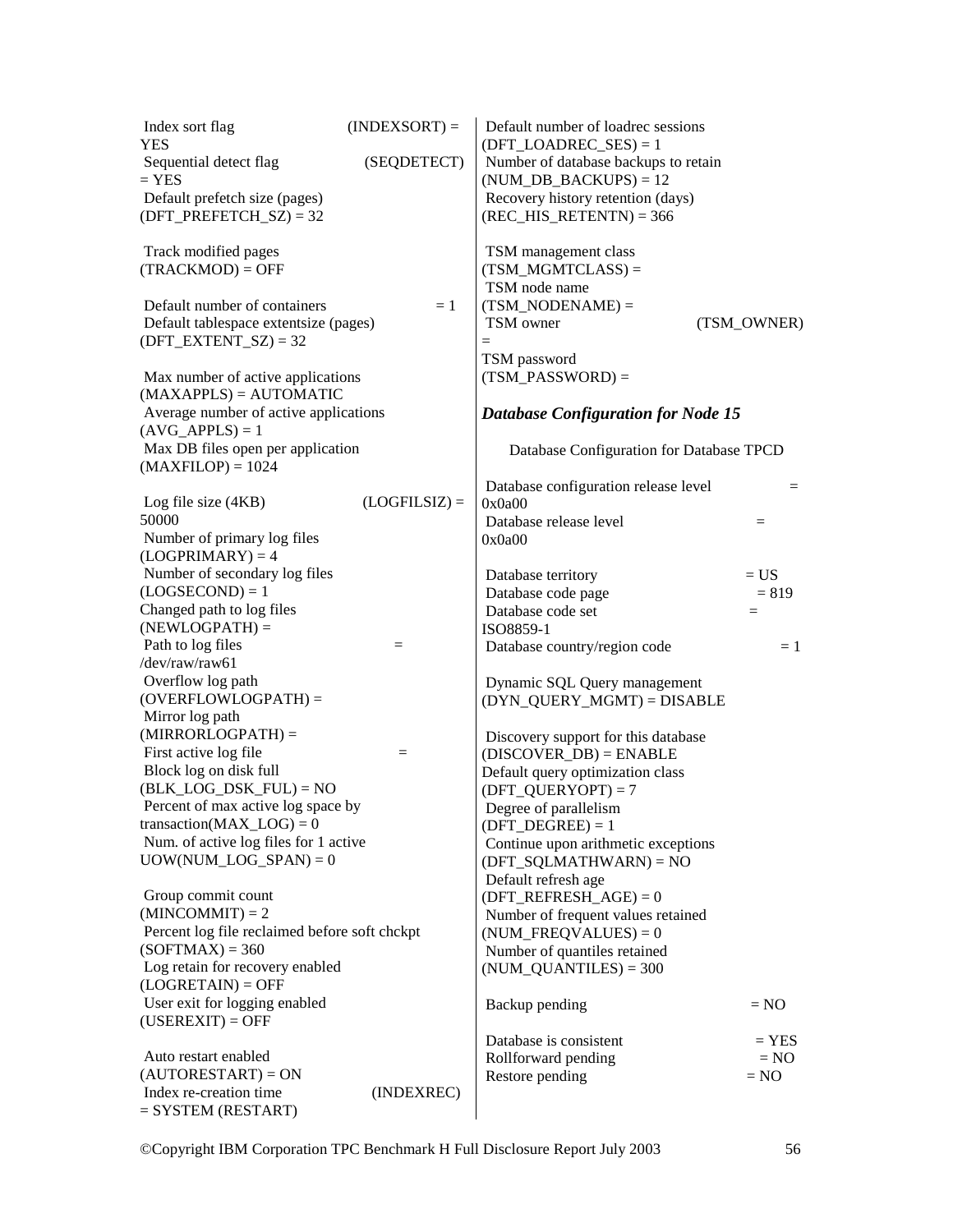| Multi-page file allocation enabled<br>$=$                    | Statistics heap size (4KB)                                      |
|--------------------------------------------------------------|-----------------------------------------------------------------|
| NO                                                           | $(STAT_HEAP_SZ) = 4384$                                         |
|                                                              | Interval for checking deadlock (ms)                             |
| Log retain for recovery status<br>$= NO$<br>$= NO$           | $(DLCHKTIME) = 10000$<br>Percent. of lock lists per application |
| User exit for logging status                                 | $(MAXLOCKS) = 20$                                               |
| Data Links Token Expiry Interval (sec)                       | Lock timeout (sec)                                              |
| $(DL$ <sub>EXPINT</sub> $) = 60$                             | $(LOCKTIMEOUT) = -1$                                            |
| Data Links Write Token Init Expiry                           |                                                                 |
| $Intvl(DL_WT_IEXPINT) = 60$                                  | Changed pages threshold                                         |
| Data Links Number of Copies                                  | $(CHNGPGS_THRESH) = 60$                                         |
| $(DL_NUM\_COPIES) = 1$                                       | Number of asynchronous page cleaners                            |
| Data Links Time after Drop (days)                            | $(NUM\_IOCLEANERS) = 4$                                         |
| $(DL_TIME\_DROP) = 1$                                        | Number of I/O servers                                           |
| Data Links Token in Uppercase                                | $(NUM\_IOSERVERSE) = 4$                                         |
| $(DL_UPPER) = NO$                                            | Index sort flag<br>$(INDEXSORT) =$                              |
| Data Links Token Algorithm                                   | YES                                                             |
| $(DL_TOKEN) = MACO$                                          | Sequential detect flag<br>(SEQDETECT)                           |
| (DBHEAP)                                                     | $=$ YES                                                         |
| Database heap (4KB)<br>$= 10000$                             | Default prefetch size (pages)<br>(DFT PREFETCH $SZ$ ) = 32      |
| Size of database shared memory (4KB)                         |                                                                 |
| $(DATABASE_MEMORY) = AUTOMATIC$                              | Track modified pages                                            |
| Catalog cache size (4KB)                                     | $(TRACKMOD) = OFF$                                              |
| $(CATALOGCACHE_SZ) = (MAXAPPLS*4)$                           |                                                                 |
| Log buffer size (4KB)<br>(LOGBUFSZ)                          | Default number of containers<br>$=1$                            |
| $= 2048$                                                     | Default tablespace extentsize (pages)                           |
| Utilities heap size (4KB)                                    | $(DFT\_EXTENT_SZ) = 32$                                         |
| $(UTIL_HEAP_SZ) = 5000$                                      |                                                                 |
| Buffer pool size (pages)<br>(BUFFPAGE)                       | Max number of active applications                               |
| $= 1000$                                                     | $(MAXAPPLS) = AUTOMATIC$                                        |
| Extended storage segments size (4KB)                         | Average number of active applications                           |
| $(ESTORE\_SEG\_SZ) = 16000$                                  | $(AVG_APPLS) = 1$                                               |
| Number of extended storage segments                          | Max DB files open per application                               |
| $(NUM\_ESTORE\_SEGS) = 0$<br>Max storage for lock list (4KB) | $(MAXFILOP) = 1024$                                             |
| $(LOCKLIST) = 40000$                                         | Log file size $(4KB)$<br>$(LOGFILSIZ) =$                        |
|                                                              | 50000                                                           |
| Max size of appl. group mem set (4KB)                        | Number of primary log files                                     |
| $(APPGROUP_MEM_SZ) = 2000$                                   | $(LOGPRIMARY) = 4$                                              |
| Percent of mem for appl. group heap                          | Number of secondary log files                                   |
| $(GROUPHEAP_RATIO) = 70$                                     | $(LOGSECOND) = 1$                                               |
| Max appl. control heap size (4KB)                            | Changed path to log files                                       |
| $(APP_CTL_HEAP_SZ) = 512$                                    | $(NEWLOGPATH) =$                                                |
|                                                              | Path to log files<br>$=$                                        |
| Sort heap thres for shared sorts (4KB)                       | /dev/raw/raw62                                                  |
| $(SHEAPTHRES_SHR) = 250$                                     | Overflow log path                                               |
| $(SORTHEAP) =$<br>Sort list heap (4KB)                       | $(OVERFLOWLOGPATH) =$                                           |
| 20000                                                        | Mirror log path                                                 |
| SQL statement heap (4KB)                                     | $(MIRRORLOGPATH) =$<br>First active log file                    |
| $(STMTHEAD = 10000$<br>Default application heap (4KB)        | $=$<br>Block log on disk full                                   |
| $(APPLHEAPSZ) = 1024$                                        | $(BLK\_LOG\_DSK\_FUL) = NO$                                     |
| Package cache size (4KB)                                     | Percent of max active log space by                              |
| $(PCKCACHESZ) = (MAXAPPLS*8)$                                | transaction( $MAX\_LOG$ ) = 0                                   |
|                                                              |                                                                 |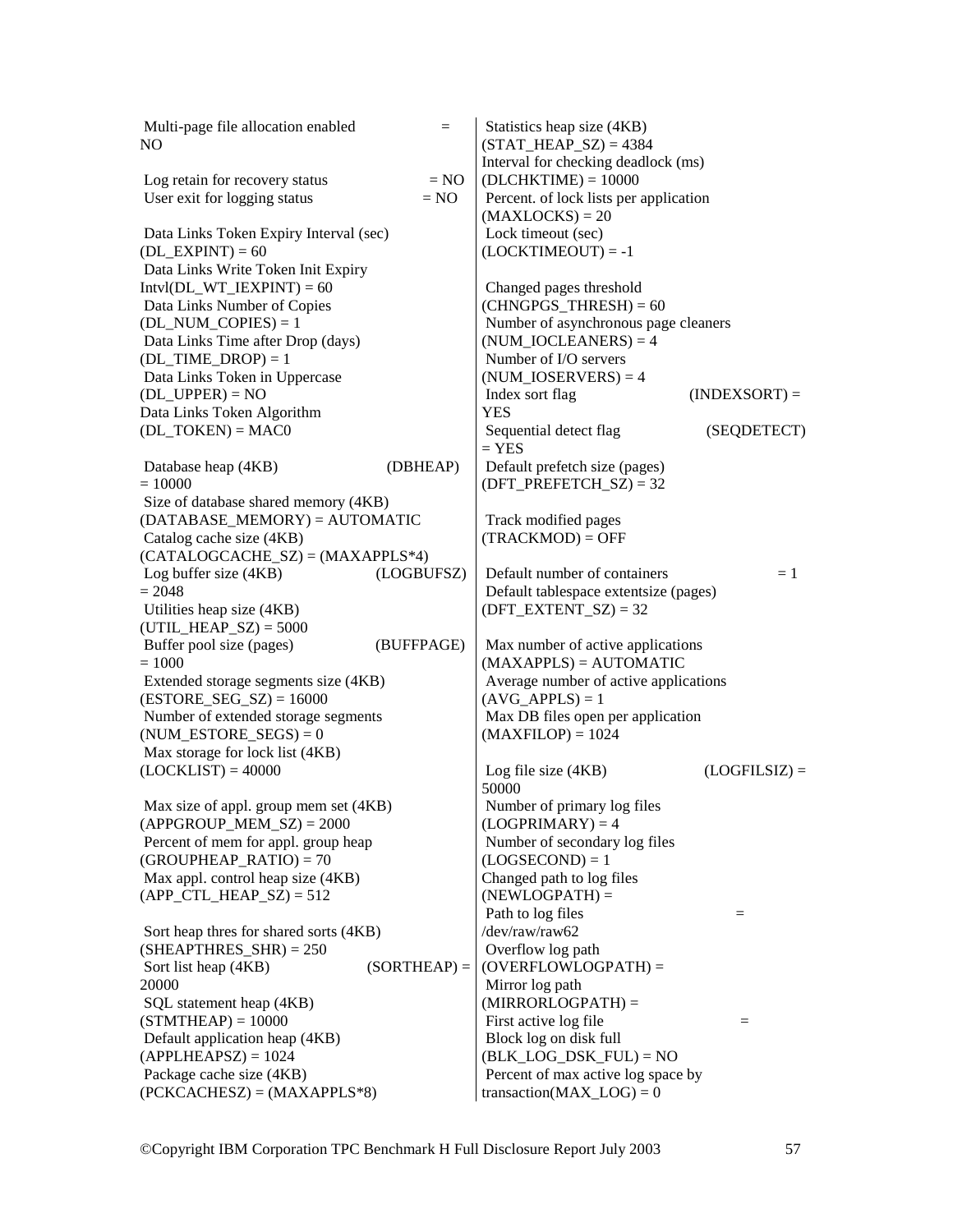Num. of active log files for 1 active UOW(NUM\_LOG\_SPAN) =  $0$ 

 Group commit count  $(MINCOMMIT) = 2$  Percent log file reclaimed before soft chckpt  $(SOFTMAX) = 360$  Log retain for recovery enabled  $(LOGRETAIN) = OFF$  User exit for logging enabled  $(USEREXIT) = OFF$ 

 Auto restart enabled (AUTORESTART) = ON Index re-creation time (INDEXREC)  $=$  SYSTEM (RESTART) Default number of loadrec sessions (DFT\_LOADREC\_SES) =  $1$  Number of database backups to retain (NUM DB BACKUPS)  $= 12$  Recovery history retention (days) (REC\_HIS\_RETENTN) =  $366$ 

 TSM management class  $(TSMMGMTCLASS) =$  TSM node name  $(TSM\ NODENAME) =$ TSM owner (TSM\_OWNER) = TSM password  $(TSM$  PASSWORD) =

*DB2 Database Manager Configuration*  Database Manager Configuration Node type = Enterprise Server Edition with local and remote clients Database manager configuration release level  $= 0x0a00$  CPU speed (millisec/instruction)  $(CPUSPEED) = 2.715979e-07$ 

 Communications bandwidth (MB/sec)  $(COMM$  BANDWIDTH $) = 1.000000e+00$ 

 Max number of concurrently active databases  $(NUMDB) = 1$ Data Links support (DATALINKS)  $= NO$  Federated Database System Support  $(FEDERATED) = NO$  Transaction processor monitor name  $(TP_MON_NAME) =$ 

 Default charge-back account (DFT\_ACCOUNT\_STR) = Java Development Kit installation path  $(JDK$  PATH) = /opt/IBMJava2-amd64-131 Diagnostic error capture level  $(DIAGLEVEL) = 0$ Notify Level (NOTIFYLEVEL) =  $\Omega$  Diagnostic data directory path  $(DIAGPATH) =$  Default database monitor switches Buffer pool (DFT\_MON\_BUFPOOL) = OFF  $(DFT MON LOCK) =$ **OFF**  $Sort$  (DFT\_MON\_SORT) = OFF Statement (DFT\_MON\_STMT)  $=$  OFF Table (DFT\_MON\_TABLE) = **OFF**  Timestamp (DFT\_MON\_TIMESTAMP) = OFF Unit of work (DFT\_MON\_UOW)  $=$  OFF Monitor health of instance and databases  $(HEALTHMON) = OFF$  SYSADM group name  $(SYSADM$  GROUP) = SYSCTRL group name (SYSCTRL\_GROUP) = SYSMAINT group name  $(SYSMAINT_GROUP) =$ 

 Database manager authentication  $(AUTHENTICATION) = SERVER$  Cataloging allowed without authority (CATALOG\_NOAUTH) = NO Trust all clients  $(TRUSTALLCLNTS) = **YES**$  Trusted client authentication (TRUST\_CLNTAUTH) = CLIENT Bypass federated authentication  $(FED NOAUTH) = NO$ Default database path (DFTDBPATH)  $=$ /home/tpch

 Database monitor heap size (4KB)  $(MON_HeAP_SZ) = 90$  Java Virtual Machine heap size (4KB)  $(JAVA_HEAP_SZ) = 2048$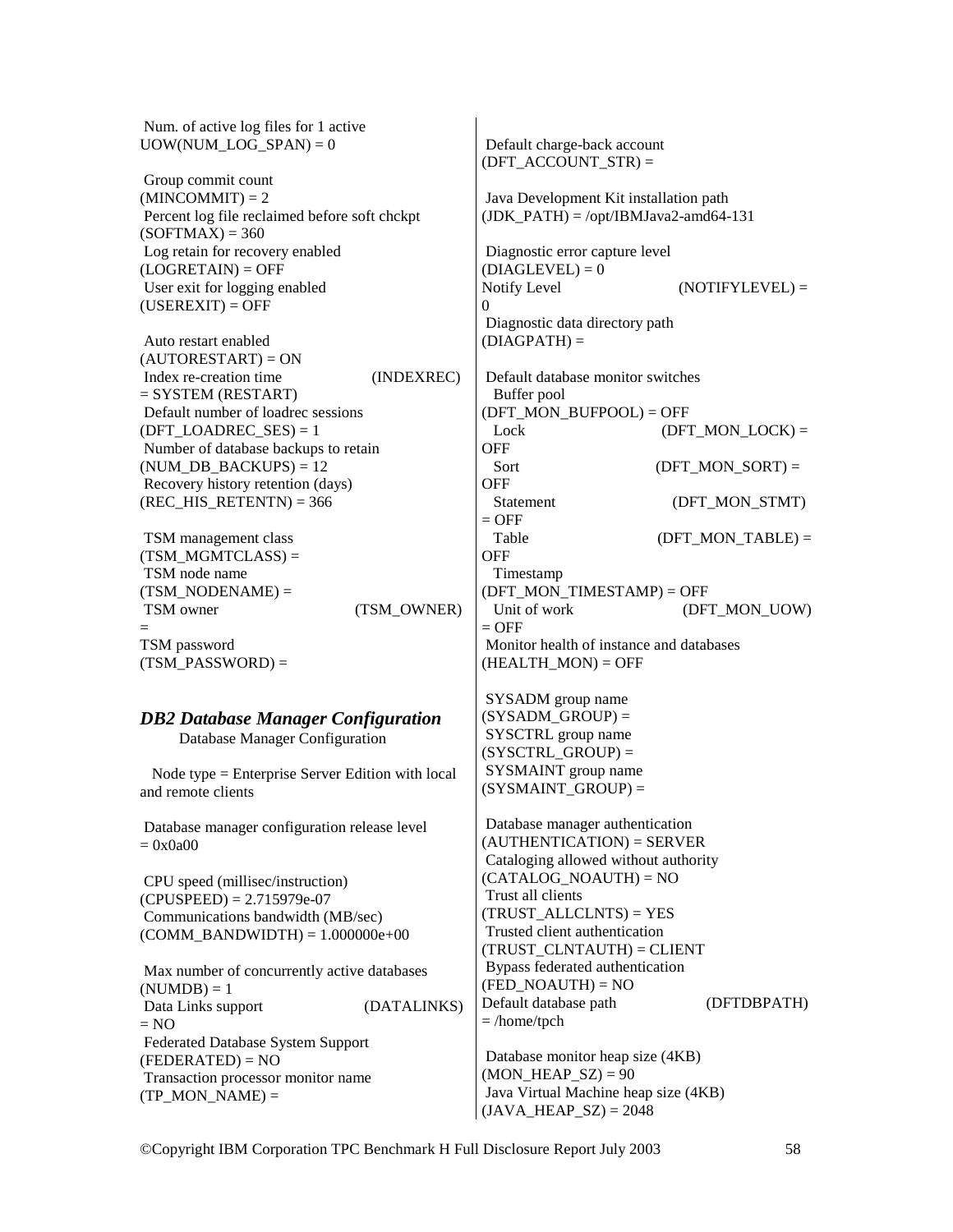Audit buffer size (4KB)  $(AUDIT$  BUF  $SZ$ ) = 0 Size of instance shared memory (4KB)  $(INSTANCE$  MEMORY $) = AUTOMATIC$  Backup buffer default size (4KB)  $(BACKBUFSZ) = 1024$  Restore buffer default size (4KB)  $(RESTBUFSZ) = 1024$  Sort heap threshold (4KB)  $(SHEAPTHRES) = 500000$  Directory cache support  $(DIR CACHE) = **YES**$  Application support layer heap size (4KB)  $(ASLHEAPSZ) = 15$  Max requester I/O block size (bytes)  $(RQRIOBLK) = 32767$  Query heap size (4KB) (OUERY HEAP  $SZ$ ) = 1000 DRDA services heap size (4KB) (DRDA HEAP  $SZ$ ) = 128

 Workload impact by throttled utilities(UTIL\_IMPACT\_LIM) = 100<br>Priority of agents (AGENTPRI) = Priority of agents **SYSTEM**  Max number of existing agents  $(MAXAGENTS) = 400$  Agent pool size  $(NUM POOLAGENTS) = 64$ Initial number of agents in pool  $(NUM INTAGENTS) = 4$  Max number of coordinating agents  $(MAX$  COORDAGENTS) =  $(MAXAGENTS -$ NUM\_INITAGENTS) Max no. of concurrent coordinating agents (MAXCAGENTS) = MAX\_COORDAGENTS Max number of client connections  $(MAX$  CONNECTIONS) = MAX\_COORDAGENTS

 Keep fenced process  $(KEEPFENCED) = YES$  Number of pooled fenced processes (FENCED\_POOL) = MAX\_COORDAGENTS Initialize fenced process with JVM  $(INITERCED JVM) = NO$  Initial number of fenced processes  $(NUM INITERCED) = 0$ 

 Index re-creation time (INDEXREC)  $=$  RESTART

 Transaction manager database name  $(TM$  DATABASE) = 1ST CONN Transaction resync interval (sec)  $(RESULT\_INTERVAL) = 180$ 

 $SPM$  name  $(SPM\_NAME) =$  SPM log size (SPM\_LOG\_FILE\_SZ) =  $256$  SPM resync agent limit  $(SPMMAX RESULTS = 20$  SPM log path  $(SPM LOGPATH) =$ 

 TCP/IP Service name  $(SVCENAME) = xtpch$ Discovery mode (DISCOVER) = SEARCH Discovery mode (DISCOVER) = SEARCH Discover server instance  $(DISCOVER$   $INST) = ENABLE$  Maximum query degree of parallelism  $(MAX$  OUERYDEGREE) = ANY Enable intra-partition parallelism  $(INTER PARALLEL) = NO$ 

 No. of int. communication  $buffers(4KB)(FCMNUMBUFFERS) = 16384$  Node connection elapse time (sec)  $(CONN$  ELAPSE) = 20 Max number of node connection retries  $(MAX$  CONNRETRIES) = 5 Max time difference between nodes (min)  $(MAX TIME DIFF) = 1440$ 

 db2start/db2stop timeout (min)  $(STARTSTOPTIME) = 10$ 

## *DB2 Registry Variables*

DB2\_EXTENDED\_OPTIMIZATION=Y DB2\_ANTIJOIN=Y DB2\_LIKE\_VARCHAR=Y,Y DB2BPVARS=/home/tpch/custom/bpvar.cfg DB2RQTIME=30 DB2\_FORCE\_FCM\_BP=ON DB2OPTIONS=-t -v +c DB2BQTRY=120 DB2\_PARALLEL\_IO=\*

#### *Linux Parameters*

echo "250 256000 100 1024" > /proc/sys/kernel/sem echo 262143 > /proc/sys/net/core/rmem\_max echo 262143 > /proc/sys/net/core/wmem\_max echo 262143 > /proc/sys/net/core/rmem\_default echo 262143 > /proc/sys/net/core/wmem\_default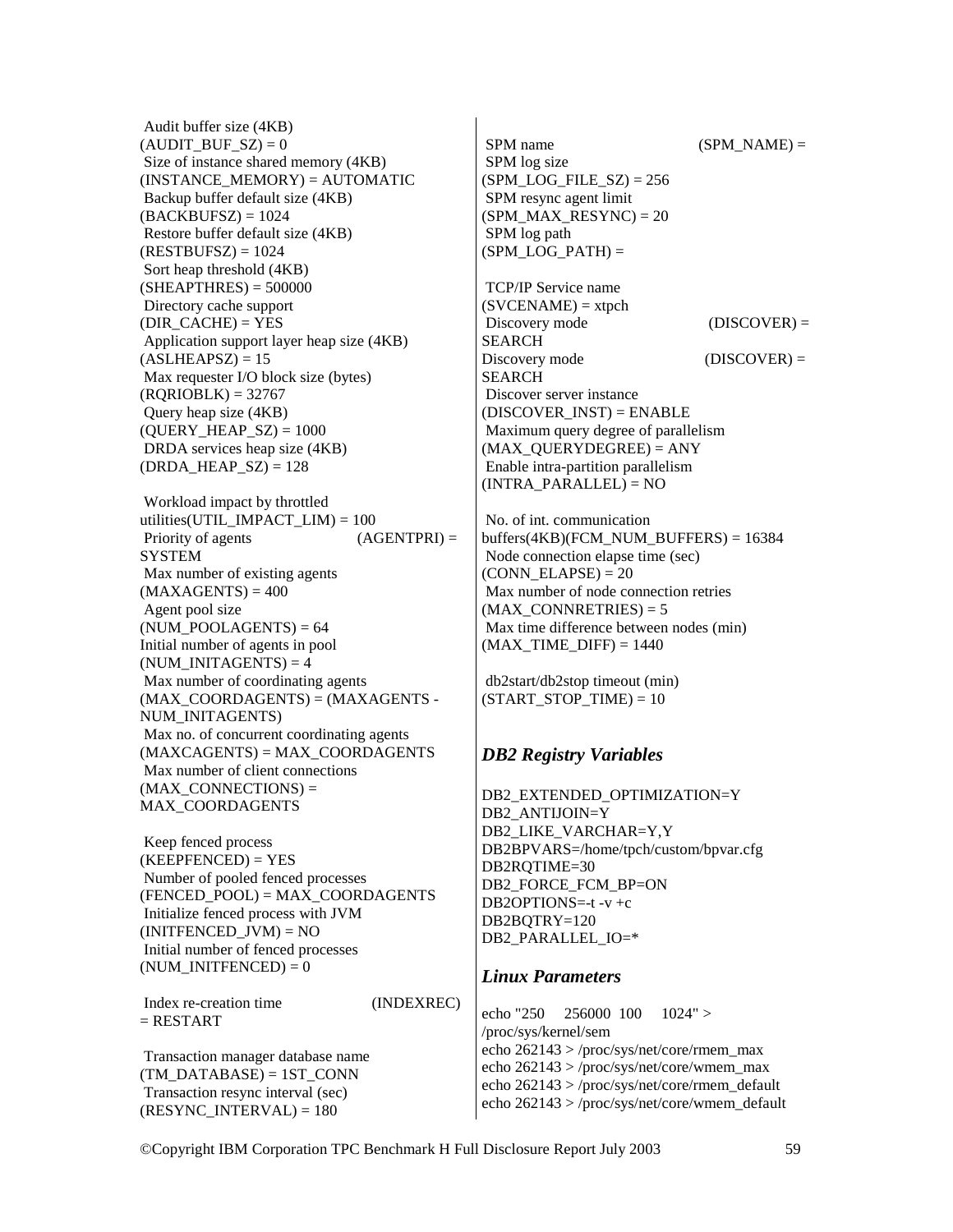# **Appendix B: Database Build Scripts**

## *buildtpcd*

#!/usr/bin/perl # usage buildtpcd [QUAL] # ASSUMPTIONS: all ddl files have commits in them!  $(\text{SmvName} = \$0) = \frac{60.4}{0.00}$  ( $\text{Gusage} =$ " Usage: buildtpcd [QUAL] where QUAL is the optional parameter saying to build the qualification database (sf =  $.1 = 100MB$ )\n";

 $Saul="$ ": if  $(\textcircled{a}$  ARGV == 1){  $$quad = $ARGV[0];$ }

# get TPC-D specific environment variables require "getvars"; require "macro.pl"; require "tpcdmacro.pl"; require "version"; \$timestamp=`perl gettimestamp "short"`;

# Make output unbuffered. open(STDOUT, "| tee buildtpcd.out.\${timestamp}"); select(STDOUT);  $|S| = 1$  ;

#--------------------------------------------------------------

-------------#

-------------# # verify that necessary environment variables for building the database # # are present. Default those that aren't necessary # #--------------------------------------------------------------

```
# variables that must be specified for script to run 
@reqVars = ("TPCD_PLATFORM", 
                "TPCD_PRODUCT", 
                "TPCD_VERSION", 
                "TPCD_DBNAME", 
                "TPCD_MODE", 
                "TPCD_SF", 
                "TPCD_DDLPATH", 
                "TPCD_AUDIT", 
                "TPCD_AUDIT_DIR", 
                "TPCD_BUILD_STAGE");
```
# variables default to 'NULL' if unspecified @defNullVars = ("TPCD\_LOAD\_SCRIPT",  "TPCD\_LOAD\_SCRIPT\_QUAL", "TPCD\_INPUT", "TPCD\_QUAL\_INPUT", "TPCD\_DBGEN", "TPCD\_LOGPRIMARY", "TPCD\_LOGSECOND", "TPCD\_LOGFILSIZ", "TPCD\_LOG\_DIR", "TPCD\_MACHINE", "TPCD\_AGENTPRI",

"TPCD\_STAGING\_TABLE\_DDL",

 "TPCD\_PRELOAD\_STAGING\_TABLE\_ SCRIPT",

L",

"TPCD\_DELETE\_STAGING\_TABLE\_SQ

 "TPCD\_RUNSTATSHORT", "TPCD\_ADD\_RI", "TPCD\_AST", "TPCD\_DBM\_CONFIG", "TPCD\_EXPLAIN\_DDL", "TPCD\_NODEGROUP\_DEF", "TPCD\_BUFFERPOOL\_DEF",

 "TPCD\_LOAD\_DB2SET\_SCRIPT", "TPCD\_DB2SET\_SCRIPT",

 "TPCD\_LOG\_DIR\_SETUP\_SCRIPT", "TPCD\_LOAD\_CONFIGFILE",

 "TPCD\_LOAD\_DBM\_CONFIGFILE", "TPCD\_TEMP");

&setVar(@reqVars, "ERROR"); &setVar(@defNullVars, "NULL");

if ( $\quad$ qual eq "QUAL") $\{$  $@req$ QualVars = ("TPCD\_QUAL\_DBNAME", "TPCD\_QUAL\_DDL",

"TPCD\_QUAL\_TBSP\_DDL",

"TPCD\_QUALCONFIGFILE",

"TPCD\_DBM\_QUALCONFIG",

"TPCD\_LOAD\_QUALCONFIGFILE",

"TPCD\_LOAD\_DBM\_QUALCONFIGFILE");

&setVar(@reqQualVars, "ERROR");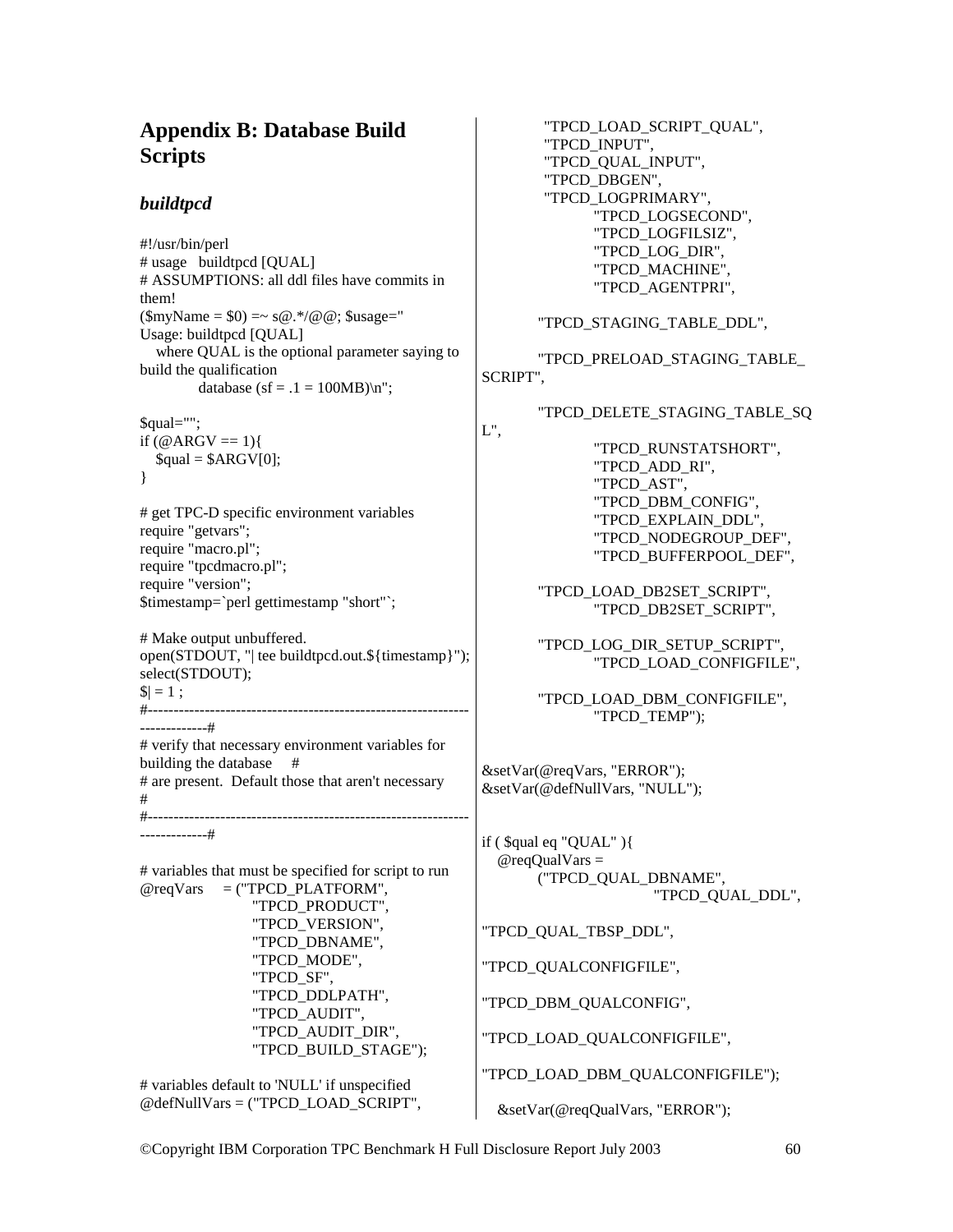```
 if ( ($ENV{"TPCD_QUAL_INPUT"}) eq 
"NULL" ){ 
      if ((($ENV{"TPCD_DBGEN"}) eq "NULL") || 
           (($ENV{'TPCD} TEMP")) eq
"NULL")){ 
        die "TPCD_DBGEN and TPCD_TEMP 
must be set if flatfiles are not provided.\n";
      } 
   } 
} 
$platform=$ENV{"TPCD_PLATFORM"}; 
if \left(\frac{\text{length}(\text{SENV}^{\text{T}} \cdot \text{TPCD} \cdot \text{DBPATH} \cdot \text{F})}{\text{EBP}}\right) # if no db pathname specified, build the db in the 
home directory 
   if ( $platform eq "aix" || 
      $platform eq "sun" || 
      $platform eq "ptx" || 
      $platform eq "hp" || 
      $platform eq "linux"){ 
      $ENV{"TPCD_DBPATH"} = 
$ENV{"HOME"}; 
   } 
   elsif ( $platform eq "nt" ){ 
      $ENV{"TPCD_DBPATH"} = 
$ENV{"HOMEDRIVE"}; 
   } 
   else{ 
      die "platform '$platform' not supported yet\n"; 
   } 
} 
if ( ($ENV{"TPCD_INPUT"}) eq "NULL" ){ 
   if ((($ENV{"TPCD_DBGEN"}) eq "NULL") || 
      (($ENV{"TPCD_TEMP"}) eq "NULL")){ 
      die "TPCD_DBGEN and TPCD_TEMP must 
be set if flatfiles are not provided.\n"; 
   } 
}<br>#-----
               #--------------------------------------------------------------
-------------# 
# ddl script files found under custom directory 
# 
#--------------------------------------------------------------
-------------# 
if \left(\frac{\text{length}(\text{SENV} \cdot \text{TPCD} \cdot \text{DDL})}{\text{TECD}}\right) \leq 0SENV{"TPCD_DDL"} = "dss.ddl";
} 
if (length($ENV{"TPCD_TBSP_DDL"}) <= 0){ 
  SENV{"TPCD_TBSP_DDL"} = "dss.tbsp.ddl";
} 
if \langle \text{length}(\text{SENV} \{ \text{ "TPCD} \_ \text{INDEXDDL"} \} \rangle \langle = 0 \rangle$ENV{ "TPCD INDEXDDL" = "dss.index";
                                                         } 
                                                         if \langle \text{length}(\text{SENV} \{ \text{''TPCD\_RUNSTATS''} \} \rangle \langle 0 \rangle $ENV{"TPCD_RUNSTATS"} = "dss.runstats"; 
                                                          } 
                                                         if (length($ENV{"TPCD_CONFIGFILE"}) \leq 0){
                                                            \text{SENV}{"TPCD CONFIGFILE"} =
                                                          "dss.dbconfig"; 
                                                         } 
                                                                     #--------------------------------------------------------------
                                                         -------------# 
                                                         # other settings 
                                                         # 
                                                         #--------------------------------------------------------------
                                                         -------------# 
                                                         if (length(ENV{"TPCD_BACKUP_DIR"}) <= 0){
                                                             $ENV{"TPCD_BACKUP_DIR"} = 
                                                         "${delim}dev${delim}null"; 
                                                          } 
                                                         if (length($ENV{"TPCD_COPY_DIR"}) \leq 0){
                                                             $ENV{"TPCD_COPY_DIR"} = 
                                                         "${delim}dev${delim}null"; 
                                                          } 
                                                         if \text{(length(SENV{'}TPCD'TEMP'')} \leq 1\text{SENV}{"TPCD TEMP"} =
                                                         "/u/$instance/sqllib/tmp"; 
                                                         } 
                                                         if (length($ENV{"TPCD_PHYS_NODE"}) <= 0}{
                                                             $ENV{"TPCD_NODEGROUP_DEF"}="NULL" 
                                                         } 
                                                         if 
                                                         (length($ENV{"TPCD_GENERATE_SEED_FILE"
                                                         \{ ) \leq 0 \} $ENV{"TPCD_GENERATE_SEED_FILE"} = 
                                                          "no"; 
                                                          } 
                                                         if (length(SENV{TTPCD} SORTBUF") \leq 0 $ENV{"TPCD_SORTBUF"} = 4096; 
                                                          } 
                                                         if 
                                                         (length($ENV{"TPCD_LOAD_PARALLELISM"}) 
                                                         \leq = 0){
                                                             $ENV{"TPCD_LOAD_PARALLELISM"} = 0; 
                                                          } 
                                                         if (length(\text{SENV}{"TPCD_LOADSTATS"}) <= 0){
                                                            \text{SENV}{"TPCD LOADSTATS"} = "no";
                                                          } 
                                                         if (length(\mathcal{S}ENV{"TPCD_FASTPARSE" }) <= 0){
                                                            $ENV{"TPCD FASTPARSE"} = "no";
                                                          } 
                                                         if \text{(length(SENV{'}TPCD LOG'')}\leq 0)\text{SENV}{"TPCD_LOG"} = "no";
```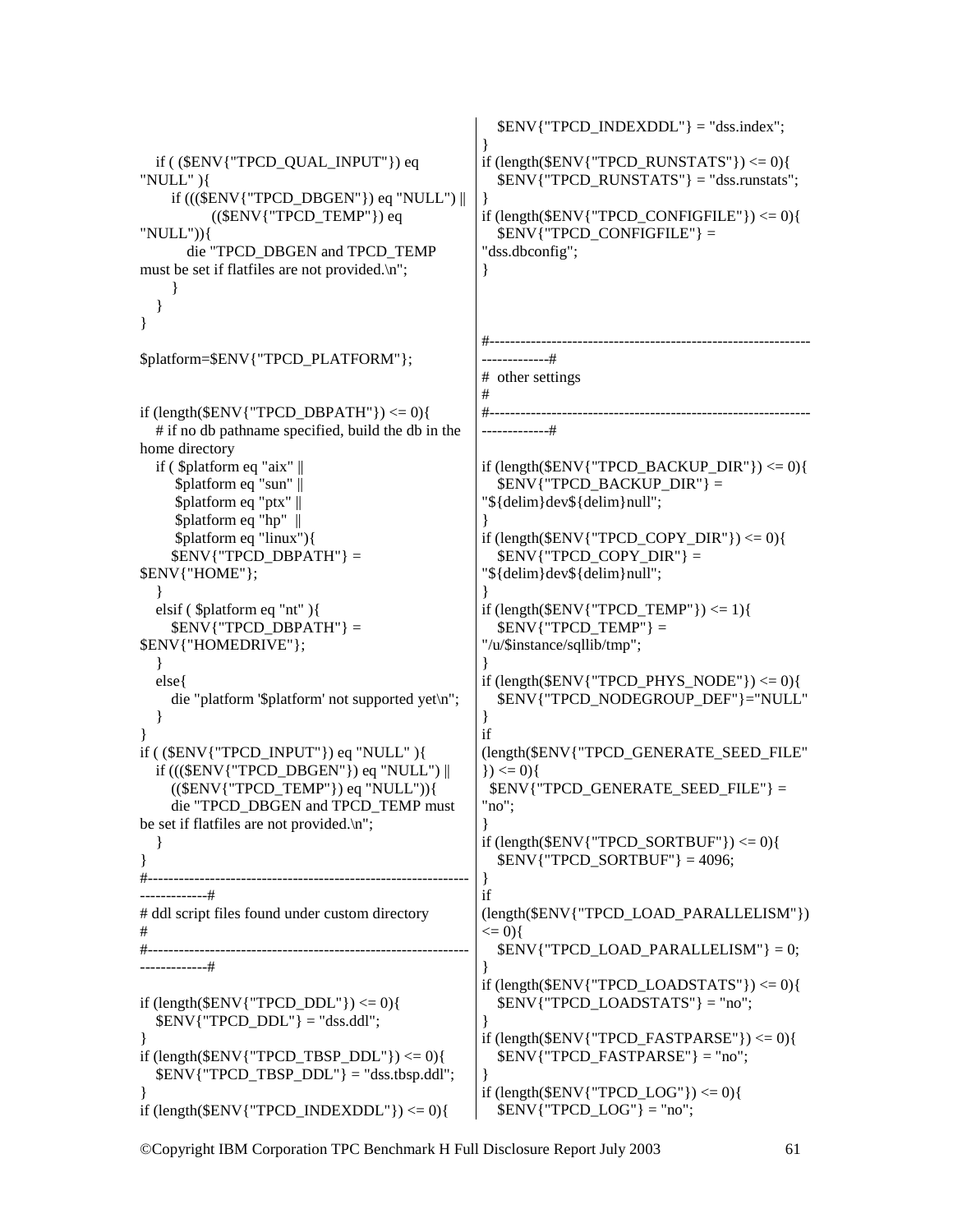} if (length( $\mathcal{E}$ ENV{"TPCD\_SMPDEGREE"}) <= 0 ){ \$ENV{"TPCD\_SMPDEGREE"} = 1; } if  $\langle \text{length}(\text{SENV} \{ \text{ "TPCD}\_\text{ACTIVATE"} \} \rangle \langle = 0 \rangle$  $SENV$ {"TPCD ACTIVATE"} = "no"; } if (length(\$ENV{"TPCD\_APPEND\_ON"})  $\leq$  0){ \$ENV{"TPCD\_APPEND\_ON"}="yes" } if (length(\$ENV{"TPCD\_GENERATE\_SEED\_FILE"  $\}) \le 0$ } \$ENV{"TPCD\_GENERATE\_SEED\_FILE"}="no"; } #setup global variables \$tpcdVersion= \$ENV{"TPCD\_VERSION"}; \$buildStage= \$ENV{"TPCD\_BUILD\_STAGE"}; \$mode= \$ENV{"TPCD\_MODE"};  $$delim =$  \$ENV{"TPCD\_PATH\_DELIM"};  $$sep =$  \$ENV{"COMMAND\_SEP"}; \$ddlpath= \$ENV{"TPCD\_DDLPATH"}; \$extraindex= \$ENV{"TPCD\_EXTRAINDEX"}; \$earlyindex= \$ENV{"TPCD\_EARLYINDEX"}; \$loadstats= \$ENV{"TPCD\_LOADSTATS"}; \$addRI= \$ENV{"TPCD\_ADD\_RI"}; \$astFile=  $$ENV{'}TPCD_AST";$ \$genSeed= \$ENV{"TPCD\_GENERATE\_SEED\_FILE "};  $$log=$   $$ENV{''TPCD LOG''};$ \$activate= \$ENV{"TPCD\_ACTIVATE"}; \$RealAudit= \$ENV{"TPCD\_AUDIT"}; \$auditDir= \$ENV{"TPCD\_AUDIT\_DIR"}; \$loadsetScript= \$ENV{"TPCD\_LOAD\_DB2SET\_SCRIPT "};  $$user=$   $$ENV{''USER''};$ \$logDirScript= \$ENV{"TPCD\_LOG\_DIR\_SETUP\_SCRIP T"};

\$logprimary= \$ENV{"TPCD\_LOGPRIMARY"}; \$logsecond= \$ENV{"TPCD\_LOGSECOND"}; \$logfilsiz= \$ENV{"TPCD\_LOGFILSIZ"};  $$dbpath =$  \$ENV{"TPCD\_DBPATH"}; \$explainDDL= \$ENV{"TPCD\_EXPLAIN\_DDL"}; \$platform= \$ENV{"TPCD\_PLATFORM"}; \$buffpooldef= \$ENV{"TPCD\_BUFFERPOOL\_DEF"};  $$stagingTbl =$  \$ENV{"TPCD\_STAGING\_TABLE\_DDL" }; \$preloadSampleUF= \$ENV{"TPCD\_PRELOAD\_STAGING\_T ABLE\_SCRIPT"}; \$deleteSampleUF= \$ENV{"TPCD\_DELETE\_STAGING\_TA BLE\_SQL"}; \$machine= \$ENV{"TPCD\_MACHINE"}; \$runstatShort = \$ENV{"TPCD\_RUNSTATSHORT"}; \$runstats = \$ENV{"TPCD\_RUNSTATS"}; \$smpdegree = \$ENV{"TPCD\_SMPDEGREE"}; \$agentpri = \$ENV{"TPCD\_AGENTPRI"};  $$setScript =$  \$ENV{"TPCD\_DB2SET\_SCRIPT"};  $\text{S}$ backupdir = \$ENV{"TPCD\_BACKUP\_DIR"}; \$nodegroupdef= \$ENV{"TPCD\_NODEGROUP\_DEF"}; \$dbgen= \$ENV{"TPCD\_DBGEN"}; \$appendOn= \$ENV{"TPCD\_APPEND\_ON"}; \$indexddl= \$ENV{"TPCD\_INDEXDDL"}; if(\$qual eq "QUAL"){ \$logDir= \$ENV{"TPCD\_LOG\_QUAL\_DIR"}; \$dbname= \$ENV{"TPCD\_QUAL\_DBNAME"}; \$input= \$ENV{"TPCD\_QUAL\_INPUT"};  $$sf=$ \$ENV{"TPCD\_QUAL\_SF"};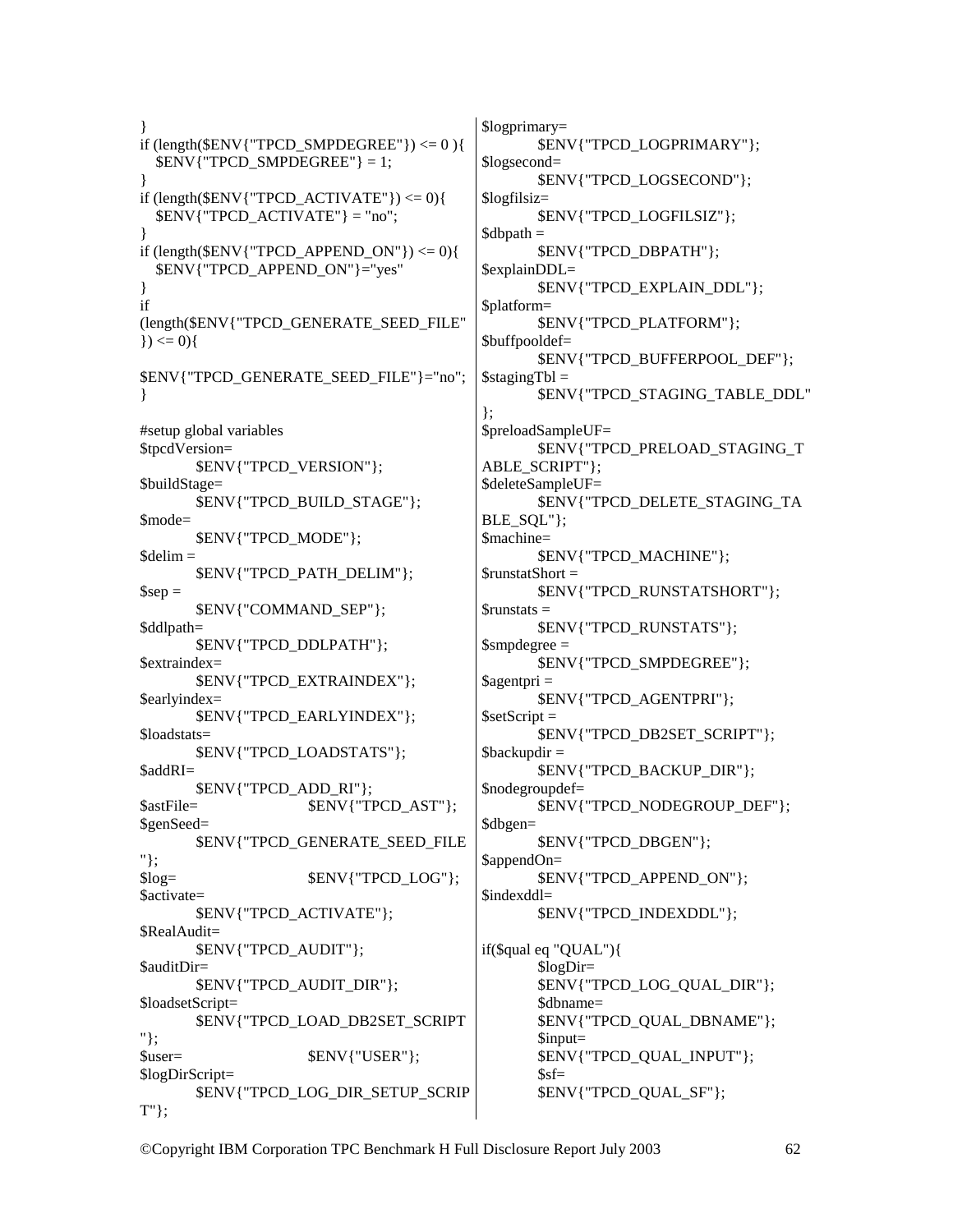\$loadconfigfile=\$ENV{"TPCD\_LOAD\_Q UALCONFIGFILE"}; \$loadDBMconfig= \$ENV{"TPCD\_LOAD\_DBM\_QUALCON FIGFILE"};  $\text{Sloadscript}$  \$ENV{"TPCD\_LOAD\_SCRIPT\_QUAL"};  $\text{Sconfigfile} =$  \$ENV{"TPCD\_QUALCONFIGFILE"};  $\delta$ dbmconfig = \$ENV{"TPCD\_DBM\_QUALCONFIG"}; \$ddl= \$ENV{"TPCD\_QUAL\_DDL"}; \$tbspddl= \$ENV{"TPCD\_QUAL\_TBSP\_DDL"}; }else{ \$logDir= \$ENV{"TPCD\_LOG\_DIR"}; \$dbname= \$ENV{"TPCD\_DBNAME"}; \$input= \$ENV{"TPCD\_INPUT"};  $$sf=$   $$ENV{''TPCD SF'};$  \$loadconfigfile=\$ENV{"TPCD\_LOAD\_C ONFIGFILE"}; \$loadDBMconfig= \$ENV{"TPCD\_LOAD\_DBM\_CONFIGFI LE"};  $\text{Sloadscript}$  \$ENV{"TPCD\_LOAD\_SCRIPT"};  $\text{Sconfigfile} =$  \$ENV{"TPCD\_CONFIGFILE"};  $\delta$ dbmconfig = \$ENV{"TPCD\_DBM\_CONFIG"}; \$ddl= \$ENV{"TPCD\_DDL"}; \$tbspddl= \$ENV{"TPCD\_TBSP\_DDL"}; } if  $((\text{~6mode eq} \text{''uni} \text{''}) || (\text{~6mode eq} \text{''smp} \text{''})\}$ \$all\_ln="once"; \$all\_pn="once"; \$once="once"; } else{ \$all\_ln="all\_ln"; \$all\_pn="all\_pn"; \$once="once"; } #-------------------------------------------------------------- -------------# # echo parameter settings to acknowledge what is being built # # and set db2set options for database load # #-------------------------------------------------------------- -------------# &printSummary; print "\nSleeping for 15 seconds to give you a chance to reconsider...\n"; sleep 15; if ( \$platform eq "nt" ){ if  $((\text{6] mode eq} \text{ "uni")} \parallel (\text{6] mode eq} \text{ "sup")} \}$  #spaces required for NT \$rc=&dodb\_noconn("db2set DB2OPTIONS=\" -t -v +c\";db2set DB2NTNOCACHE=ON",\$all\_ln); } else{ \$rc=&dodb\_noconn("db2set DB2OPTIONS= $\|\cdot\|$ " -t -v +c $\|\cdot\|$ ";db2set DB2NTNOCACHE=ON", \$all\_ln); } } else{ if  $((\text{6mode eq "uni")} || (\text{6mode eq "smp"))$  \$rc=&dodb\_noconn("db2set DB2OPTIONS=\"  $t -v +c$ ", \$all\_ln); } else{ \$rc=&dodb\_noconn("db2set DB2OPTIONS= $\|\cdot\|$ <sup>-t</sup> -v +c $\|\cdot\|$ ", \$all\_ln); } } if (  $\text{Src}$  != 0 ){ die "failure setting db2 environment variable : rc =  $\frac{\text{Src}}{\text{n}}$ : } #-------------------------------------------------------------- -------------# # set the db2 env vars for loading, from the TPCD\_LOAD\_DB2SET\_SCRIPT script # #-------------------------------------------------------------- -------------# if ( \$loadsetScript ne "NULL" ) { if ( \$platform eq "nt" ){ if (( \$mode eq "uni" ) || ( \$mode eq "smp" )){ \$rc=system("\${ddlpath}\${delim}\$loadsetScript"); } else{ \$rc=system(" rah \" cd \${ddlpath} & \$loadsetScript\" "); }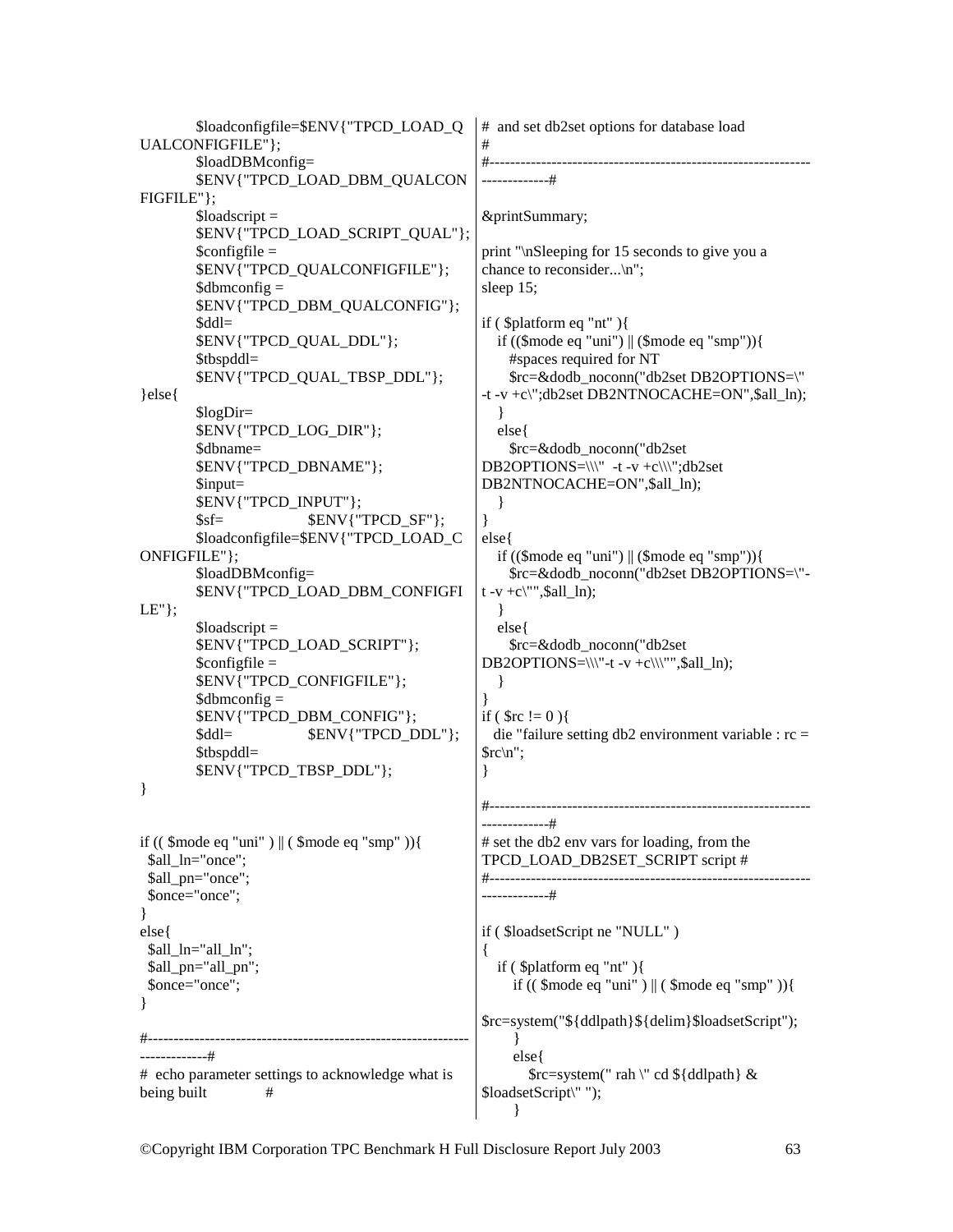} else{ \$rc=system("\${ddlpath}\${delim}\$loadsetScript"); }  $(\text{Src} == 0)$  || die "failure loading db2set parms from \$loadsetScript \n"; } !&stopStart || die; #-------------------------------------------------------------- -------------#  $\#$  Begin complete build: TPCD BUILDSTAGE = ALL # #-------------------------------------------------------------- -------------# if(\$buildStage eq "ALL") { #create the database  $\text{Src} = \&\text{createDb}:$  $(\text{Src} == 0)$  || die "ERROR: create database failed.  $rc =$  \$ $rc \n\mid n$  "; &setLog; };  $\text{Src} = \&\text{setLoadConfig};$ #-------------------------------------------------------------- -------------# # Begin build from CreateTablespace or early Indexes # #-------------------------------------------------------------- -------------# if( \$buildStage eq "ALL" || \$buildStage eq "CRTTBSP" || (\$buildStage eq "INDEX" && \$earlyindex eq "yes")){ !&createNodegroups || print "ERROR: create nodegroups failed.\n"; !&createBufferPools || print "ERROR: create bufferpools failed.\n"; &outtime("\*\*\* Start of audited Load Time - starting to create tables"); !&createTablespaces || print "WARNING: create tablespaces error.\n"; !&createExplainTbls || print "ERROR: create EXPLAIN tables failed.\n"; !&createTables || print "ERROR: create tables failed.\n"; mkdir("\${delim}tmp\${delim}\$instance",07 77); # if earlyindex requested, create indexes if ( \$earlyindex eq "yes" ){ !&createIndexes("early") || die "ERROR: create early indexes failed.\n"; } # start the dbgen and load.....call the specific mode for loading (uni,smp,mln) !&loadData || die "ERROR: failure during load data\n"; # remove the update.pair.num file so when setupDir runs, it doesn't # hang waiting for an answer on nt &rm("\$auditDir\${delim}\$dbname.\$user.up date.pair.num"); # verify that the audit directory exists \$filename="\$auditDir"; if (-e \$filename){ # set up the \$auditDir/\$dbname.\$user.update.pair.num file # to start at update pair 1 \$filename="\$auditDir\${delim}\$dbname.\$u ser.update.pair.num"; }else{ mkdir ("\$auditDir", 0775) || die "cannot mkdir \$auditDir"; } print "setting update pair num to  $1\ln$ "; system("echo 1 > \$filename"); }; #-------------------------------------------------------------- -------------# # Begin build from Index or Load # #-------------------------------------------------------------- -------------# if( \$buildStage eq "ALL" || \$buildStage eq "CRTTBSP" || \$buildStage eq "LOAD" || \$buildStage eq "INDEX"){ # if indexes haven't been created, do so now if ( \$earlyindex ne "yes" ){ !&createIndexes("normal") || die "ERROR: create indexes failed.\n"; } if ( \$extraindex ne "no" ){ !&createIndexes("extra") || die "ERROR: create extra indexes failed.\n"; } }; # end create/load/index phase of the build #-------------------------------------------------------------- -------------#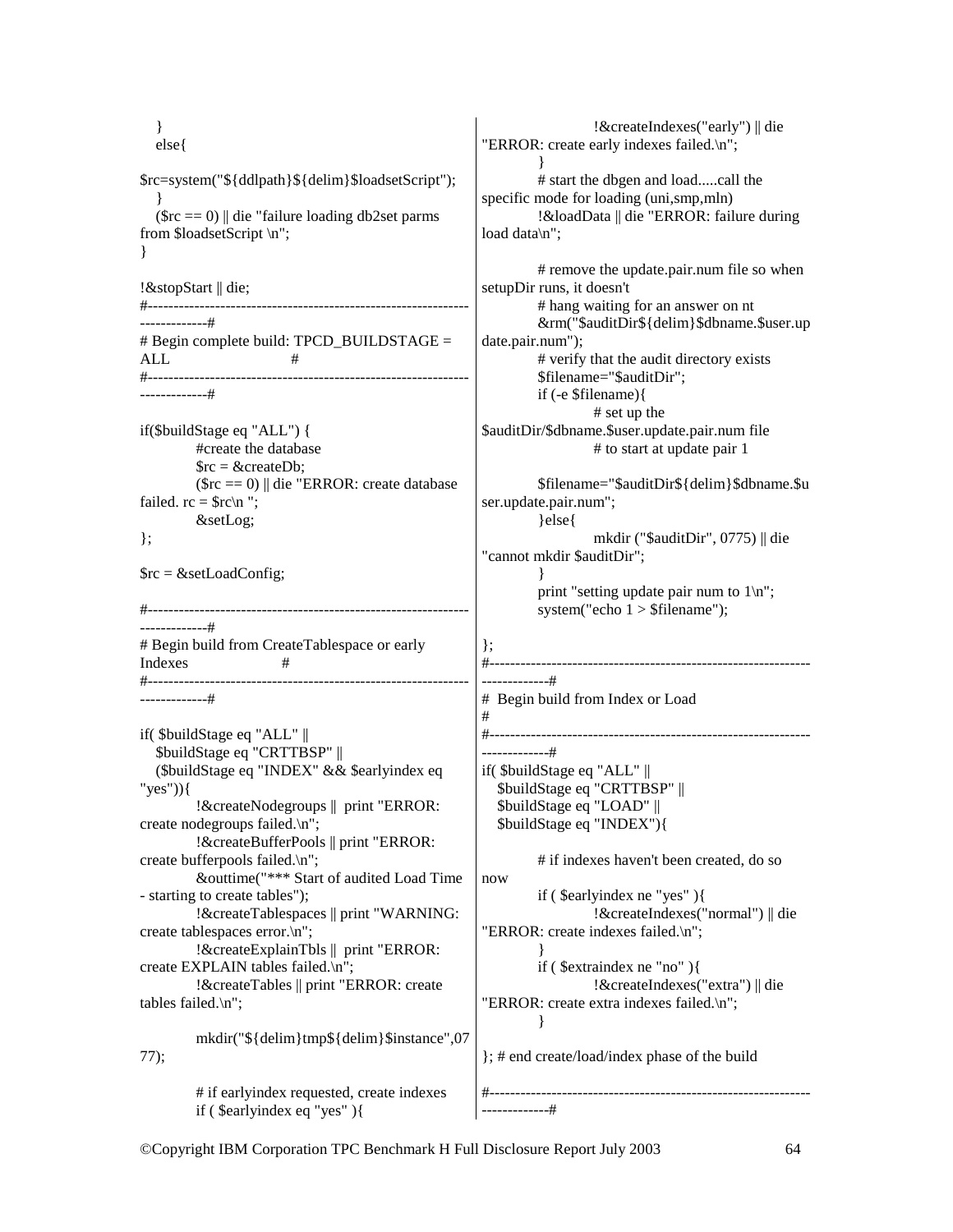| # Begin build from runstats                          | # set the configuration                                       |
|------------------------------------------------------|---------------------------------------------------------------|
| #                                                    | &outtime("*** Set Configuration started");                    |
|                                                      | &outtime("*** Setting degree of parallelism");                |
| -------------#                                       | &setConfiguration                                             |
| if(\$buildStage eq "ALL"                             | # if logging is enabled, we must take a backup of the         |
| \$buildStage eq "CRTTBSP"                            | database                                                      |
| \$buildStage eq "LOAD"                               | if $($ \$log eq "yes" $)$ {                                   |
| \$buildStage eq "INDEX"                              | &createBackup                                                 |
| \$buildStage eq "RUNSTATS"){                         | }                                                             |
| # if statistics not gathered on the load, run        |                                                               |
| runstats (we have to run the                         | # stop and restart the database to get config parms           |
| # stats at the same time as the index                | recognized                                                    |
|                                                      |                                                               |
| creation whether it be both during load,             | !&stopStart    die;                                           |
| # or after load)                                     |                                                               |
| # We need to run the runstats as well if we          | &outtime("*** Set Configuration completed");                  |
| have specifed an extra index file                    | &outtime("*** End of audited Load Time");                     |
| # for "after load" indexes                           |                                                               |
| if ((\$loadstats eq "no")    (\$earlyindex eq        | #create generated seeds                                       |
| "no") $\ $ (\$extraindex ne "no")){                  | if $(\$ \$genSeed ne "no" $)$ {                               |
| &doRunStats                                          | $\text{src} = \text{system}$ ("perl createmseedme.pl          |
| ł                                                    | $1000$ ");                                                    |
| $\}$ ;                                               | (\$rc != 0)    warn "createmseedme failed\n";                 |
|                                                      | ∤                                                             |
|                                                      |                                                               |
| -------------#                                       |                                                               |
| # End build phase: all/load/index/runstats           |                                                               |
| #                                                    | -------------#                                                |
|                                                      | # Call buildptpcdbatch to compile tpcdbatch                   |
| -------------#                                       | #                                                             |
|                                                      |                                                               |
| # Add RI/AST, set run configuration                  | -------------#                                                |
| #                                                    |                                                               |
|                                                      | # - if we are in real audit mode then we have to do a         |
| -------------#                                       | number of things<br>#                                         |
|                                                      | set up the audit directory structure and the run<br>#         |
| if ( $$addRI$ ne "NULL"){                            | directory structure #                                         |
| &outtime("*** Adding RI contraints started");        | # so that once we have completed the buildtpcd,               |
|                                                      | we are ready to run.<br>#                                     |
| &dodb2file(\$dbname,"\$ddlpath\${delim}\$addRI",\$o  | # first remove any old "update pair number" file so           |
| nce);                                                | we won't be prompted #                                        |
| &outtime("*** Adding RI contraints completed");      | doing setupDir.<br>#                                          |
| }                                                    | $\#$                                                          |
|                                                      | - before we stop the database for the final time<br>#         |
| #add the AST if it has been requested                | $\#$                                                          |
| if (\$astFile ne "NULL"){                            | $^{\#}$<br>if we are in the real audit mode then run dbtables |
| &outtime("*** Adding AST started");                  | and dbcheck before #                                          |
|                                                      | $\#$<br>we print out the notice that we're ready to run       |
| &dodb2file(\$dbname,"\$ddlpath\${delim}\$astFile",\$ | #                                                             |
|                                                      | performance tests                                             |
| once);                                               | if we are building the qualification database then<br>#       |
| &outtime("*** Adding AST completed");                | we'll bind to both #                                          |
| $\}$                                                 | the dbname database and the qualification<br>#                |
|                                                      | database<br>#                                                 |
| # check tbsp info                                    | #---------------------                                        |
| &dodb_conn(\$dbname,"db2 list tablespaces show       | -------------#                                                |
| detail", \$once);                                    |                                                               |
|                                                      | $\text{Src} = \text{system("perl build}$ tpcdbatch \$qual");  |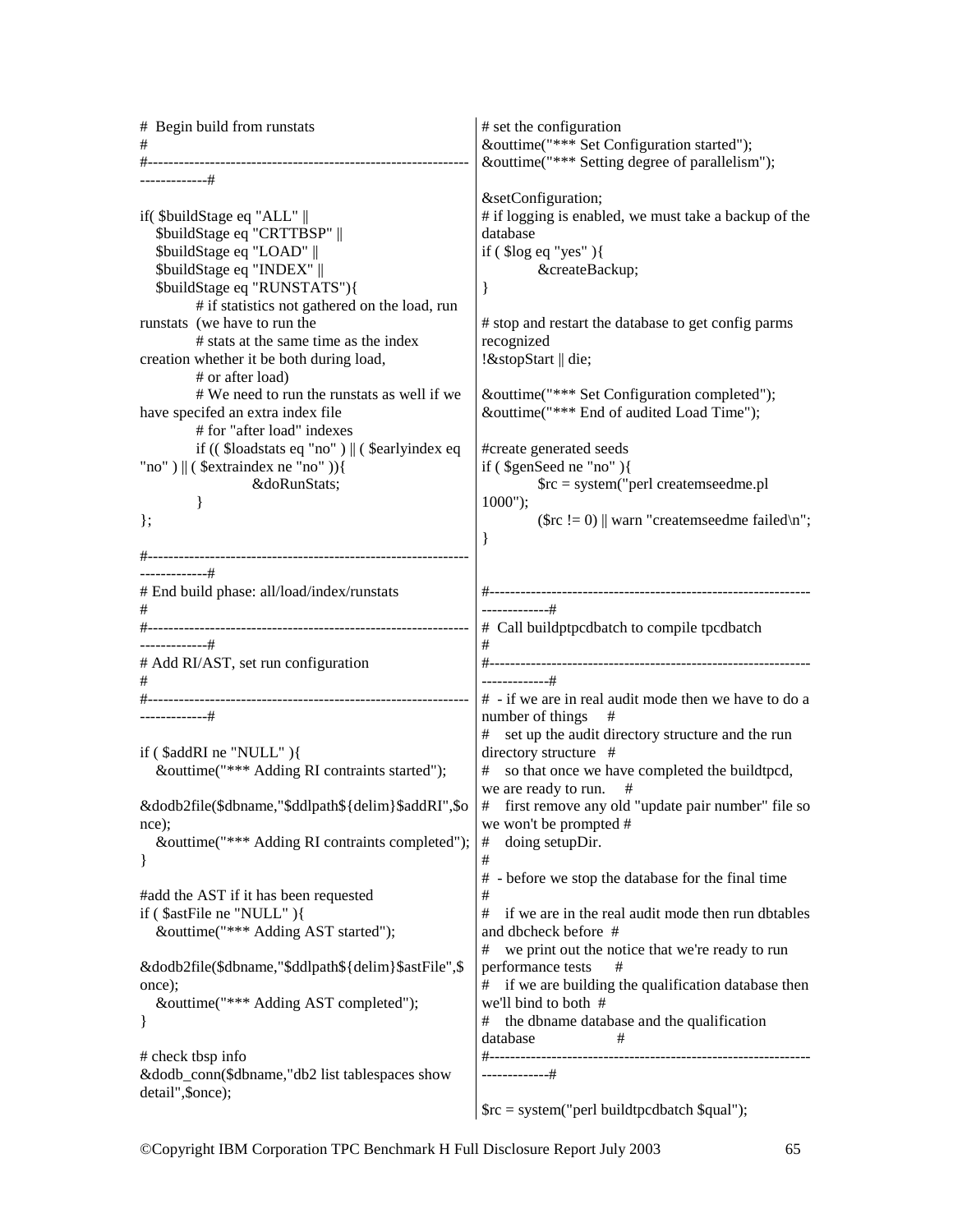```
(\text{src} == 0) || die "buildtpcdbatch failed rc=$rc\n";
if ( $RealAudit eq "yes" ){ 
           &rm("$auditDir${delim}tools${delim}tpcd
.runsetup"); 
          system("perl setupRun"); 
         if (\quadqual eq "QUAL")\{ $verifyType="q"; 
           } 
          else{ 
                    $verifyType="t"; 
           } 
          system("perl tablesdb $verifyType"); 
           &dodb2file($dbname,"$auditDir${delim}to
ols${delim}first10rows.sql",$once); 
} 
#--------------------------------------------------------------
-------------# 
# Create Catalog info 
# 
#--------------------------------------------------------------
-------------# 
\text{Src} = \text{system}("perl \text{ catinfo.pl b}");(\text{src} == 0) || warn "catinfo failed!!! rc = \text{src}\langle n'';$rc=system("db2stop"); 
(\text{Src} = 0) || die "failure during db2stop rc = \text{Src} \setminus n";
&outtime("*** Ready to run the performance tests 
once the dbm has restarted"); 
if ( $RealAudit ne "yes" ){ 
    # if we are not in a real audit, then we can restart 
the database manager 
    # if we are in a real audit, then we don't want to 
do this until the 
   # power test starts 
    $rc=system("db2start"); 
  (\text{Src} == 0) || die "failure during db2start rc = $rc
\ln":
   if ( $activate eq "yes" ){ 
      &dodb_noconn("activate database 
$dbname",$once); 
    } 
} 
&outtime("*** Finished creating the database"); 
#--------------------------------------------------------------
-------------# 
# finished creating the database 
# 
#--------------------------------------------------------------
 -------------# 
                                                           #--------------------------------------------------------------
                                                           -------------# 
                                                           # Function: setLog 
                                                           # 
                                                           #--------------------------------------------------------------
                                                           -------------# 
                                                           sub setLog{ 
                                                                     # update the log information first 
                                                                     # set up the log directory before we do any 
                                                           index creation 
                                                                     my $rc; 
                                                                     my $setLogs; 
                                                                     my $setLogString; 
                                                                     if ($logDirScript ne "NULL"){ 
                                                                               system ("perl 
                                                          $ddlpath${delim}$logDirScript"); 
                                                            } 
                                                                     elsif ( $logDir ne "NULL" ){ 
                                                                               &dodb_noconn("db2 update 
                                                           database configuration for $dbname using 
                                                           newlogpath $logDir",$all_ln); 
                                                            } 
                                                                     $setLogs=0; 
                                                                     $setLogString=""; 
                                                                     if ( $logprimary ne "NULL" ){ 
                                                                               $setLogString.="db2 update db 
                                                           cfg for $dbname using logprimary $logprimary"; 
                                                                               $setLogs=1; 
                                                            } 
                                                                     if ( $logsecond ne "NULL" ){ 
                                                                              if ($setLogs := 0){
                                                                                 $setLogString.=" $sep "; 
                                                            } 
                                                                               $setLogString.="db2 update db 
                                                           cfg for $dbname using logsecond $logsecond"; 
                                                                               $setLogs=1; 
                                                            } 
                                                                     if ( $logfilsiz ne "NULL" ){ 
                                                                              if ($setLogs := 0){
                                                                                 $setLogString.=" $sep "; 
                                                            } 
                                                                               $setLogString.="db2 update db 
                                                           cfg for $dbname using logfilsiz $logfilsiz"; 
                                                                               $setLogs=1; 
                                                                     } 
                                                                    if ($setLogs := 0){
                                                                               $setLogString.=" $sep "; 
                                                            } 
                                                                     $setLogString.="db2 update db cfg for 
                                                          $dbname using logbufsz 128"; 
                                                                    \text{Src} =&dodb_noconn("$setLogString",$all_ln);
```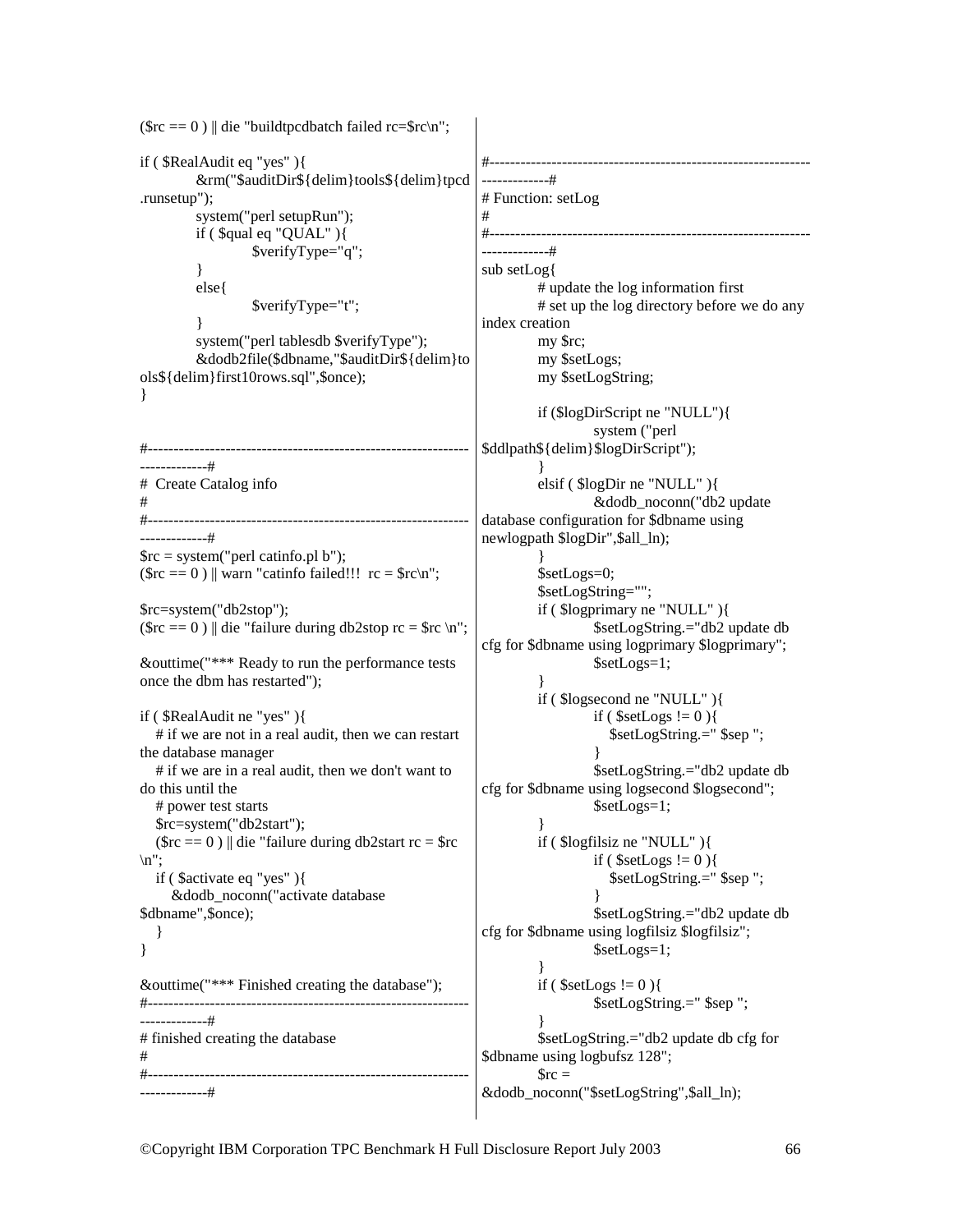} #-------------------------------------------------------------- -------------# # Function: createDb # #-------------------------------------------------------------- -------------# sub createDb{ &outtime("\*\*\* Starting to create the database"); # setup required variables my \$rc; \$rc = &dodb\_noconn("db2 \"create database \$dbname on \$dbpath collate using identity with 'TPC-D \$sf GB'\"",\$once);  $(\text{Src} == 0)$  || return( $\text{Src}$ ); # reset the db and dbm configuration before we start &dodb\_noconn("db2 reset database configuration for \$dbname",\$all\_ln); &dodb\_conn(\$dbname,"db2 alter bufferpool ibmdefaultbp size -1 \$sep \ db2 grant connect on database to public \$sep \ db2 grant dbadm on database to \$dbname \$sep \ db2 commit",\$once); &dodb\_noconn("db2 reset database manager configuration",\$once); } #-------------------------------------------------------------- -------------# # Function: createNodegroups # #-------------------------------------------------------------- -------------# sub createNodegroups{ &outtime("\*\*\* Creating the nodegroups."); my \$rc; if ( \$nodegroupdef ne "NULL"){  $Src =$ &dodb2file(\$dbname,"\$ddlpath\${delim}\$nodegrou pdef",\$once); } } #-------------------------------------------------------------- -------------# # Function: createExplainTbls # #-------------------------------------------------------------- -------------# sub createExplainTbls{ &outtime("\*\*\* Creating the EXPLAIN tables."); my \$rc; my \$explnPathFile; my \$home; } else{ } } } elim}EXPLAIN.DDL"; } table append on \$sep \ table append on \$sep \ table append on \$sep \ append on \$sep \ table append on  $\$ table append on \$sep \ table append on", \$once); }<br>#---------------------------# # #-------------------------------------------------------------- -------------# sub createBufferPools{

 my \$sqlpath; if ( \$explainDDL ne "NULL" ){ \$explnPathFile="\$explainDDL"; if ( \$platform eq "ptx" ){ \$home=\$ENV{"HOME"}; \$sqlpath="\$home\${delim}sqllib"; if ( \$platform ne "nt" ){ \$home=\$ENV{"HOME"}; \$sqlpath="\$home\${delim}sqllib"; else{ \$sqlpath=\$ENV{"DB2PATH"}; \$explnPathFile="\$sqlpath\${delim}misc\${d  $\text{Src} = \&$  dodb conn(\$dbname, "db2 -tvf \$explnPathFile \$sep \ db2 alter table explain\_instance locksize db2 alter table explain\_statement locksize db2 alter table explain\_argument locksize db2 alter table explain\_object locksize table db2 alter table explain\_operator locksize db2 alter table explain\_predicate locksize db2 alter table explain\_stream locksize #-------------------------------------------------------------- # Function: createBufferPools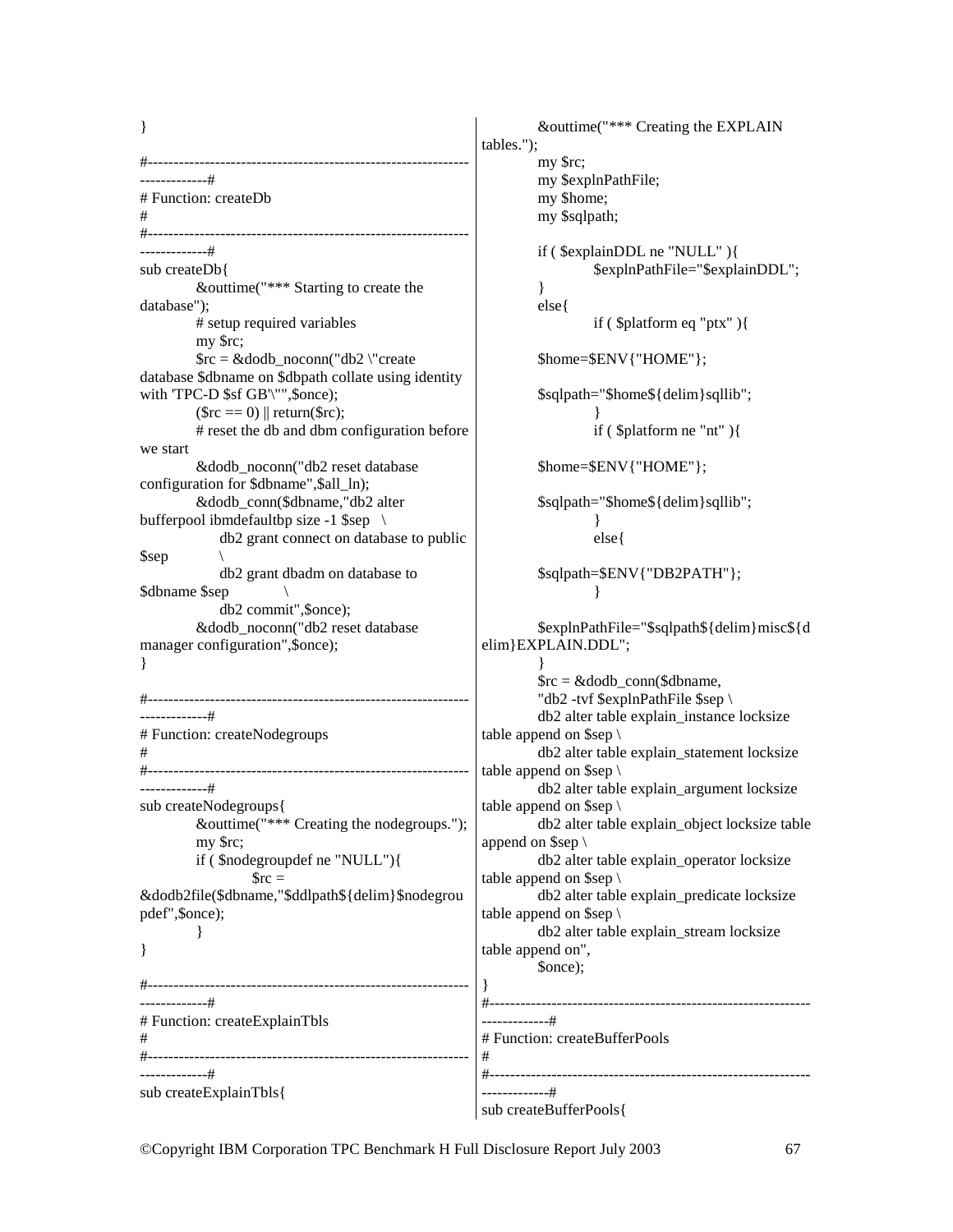my \$rc; &outtime("\*\*\* Creating the bufferpools"); if ( \$buffpooldef ne "NULL" ){ #run the create bufferpool ddl  $\text{Src} =$ &dodb2file(\$dbname,"\$ddlpath\${delim}\$buffpoold ef",\$once); } } #-------------------------------------------------------------- -------------# # Function: createTablespaces # #-------------------------------------------------------------- -------------# sub createTablespaces{ &outtime("\*\*\* Ready to start creating the tablespaces"); # setup required variables my \$rc;  $\text{Src} =$ &dodb2file(\$dbname,"\$ddlpath\${delim}\$tbspddl",\$ once);  $(\$rc = 0)$  || return  $$rc;$  # create/populate the staging tables if ( \$stagingTbl ne "NULL" ){ # staging tables must be created for both test and qualification database # but they do not need to be populated for the qualification database  $\text{Src} =$ &dodb2file(\$dbname,"\$ddlpath\${delim}\$stagingTb l",\$once);  $(\$rc = 0)$  || return  $$rc;$  if ( \$qual ne "QUAL" ){ if ( \$preloadSampleUF ne "NULL" ){ # preload the sample UF data for statistics gathering \$rc = system ("perl \$ddlpath\${delim}\$preloadSampleUF");  $\#(\${rc} == 0)$  || return \$rc; } if ( \$deleteSampleUF ne "NULL" ){ # delete the sample rows now that stats have been gathered  $\text{Src} =$ &dodb2file(\$dbname,"\$ddlpath\${delim}\$deleteSam pleUF",\$once);  $\#(\${rc} == 0)$ return \$rc; } } } } #-------------------------------------------------------------- -------------# # Function: createTables # #-------------------------------------------------------------- -------------# sub createTables{ my \$rc;  $\text{Src} =$ &dodb2file(\$dbname,"\$ddlpath\${delim}\$ddl",\$onc e);  $(\$rc = 0)$  || return  $$rc;$  # update the locksize on the non-updated tables to be table level locking # update the tables for appendmode if (\$appendOn eq "yes"){  $\text{src} = \&\text{doub\_conn}(\text{Sdbname},$  "db2 alter table tpcd.nation locksize table \$sep \ db2 alter table tpcd.region locksize table \$sep db2 alter table tpcd.customer locksize table \$sep db2 alter table tpcd.supplier locksize table \$sep \ db2 alter table tpcd.part locksize table \$sep \ db2 alter table tpcd.partsupp locksize table \$sep \ db2 alter table tpcd.lineitem append on \$sep \ db2 alter table tpcd.orders append on", \$once); } else{  $\text{src} = \&\text{doub\_conn}(\text{\$dbname},$  "db2 alter table tpcd.nation locksize table \$sep \ db2 alter table tpcd.region locksize table \$sep db2 alter table tpcd.customer locksize table \$sep \ db2 alter table tpcd.supplier locksize table \$sep db2 alter table tpcd.part locksize table \$sep \ db2 alter table tpcd.partsupp locksize table \$sep \ db2 alter table tpcd.lineitem pctfree 0 \$sep \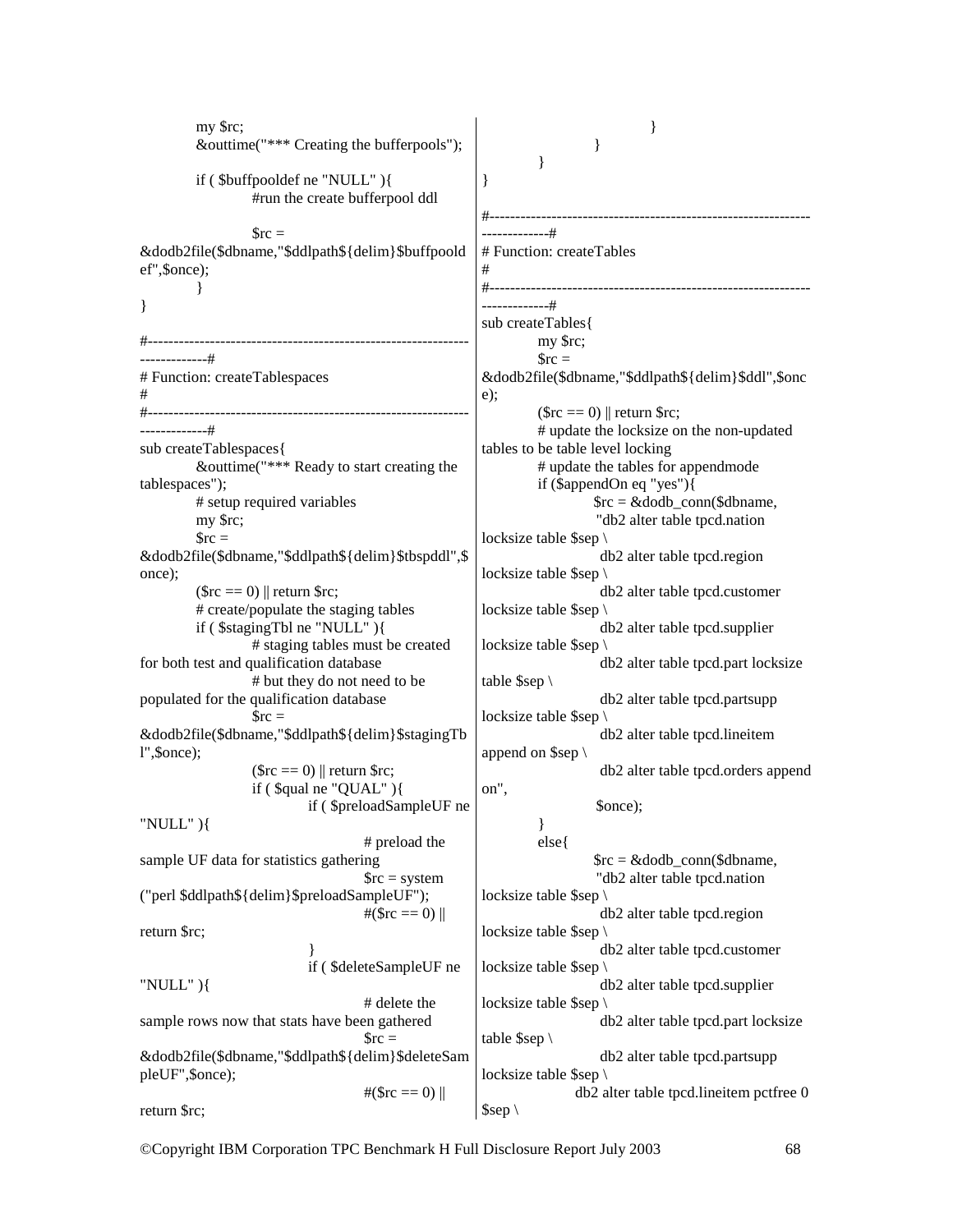```
 db2 alter table tpcd.orders pctfree 0", 
                    $once); 
          } 
} 
#--------------------------------------------------------------
-------------# 
# Function: createIndexes 
# 
#--------------------------------------------------------------
-------------# 
sub createIndexes{ 
          # setup required variables 
         local @args = @_{\cdot};
         my $indexType = @args[0]; my $rc; 
          &outtime("*** Starting to create 
$indexType indexes"); 
          if( $indexType eq "extra"){ 
                  Src =&dodb2file($dbname,"$ddlpath${delim}$extraindex
",$once); 
          }elsif ($indexType eq "early" || $indexType 
eq "normal"){ 
                  \text{Src} =&dodb2file($dbname,"$ddlpath${delim}$indexddl",
$once); 
 } 
          &outtime("*** Create $indexType index 
completed"); 
          return $rc; 
} 
#--------------------------------------------------------------
-------------# 
# Function: setLoadConfig 
# 
#--------------------------------------------------------------
-------------# 
sub setLoadConfig{ 
          &outtime("*** Setting LOAD 
configuration."); 
          my $rc; 
          my $buffpage; 
          my $sortheap; 
          my $sheapthres; 
         my $util_heap_sz;
          my $ioservers; 
          my $ioclnrs= 1; 
          my $chngpgs= 60; 
          if ($loadconfigfile eq "NULL"){ 
                                                                            if ( $machine eq "small" ){ 
                                                                                    \text{Subffpage} = 5000;
                                                                                     \text{Sortheap} = 3000;\text{Ssheaphres} = 8000;
                                                                                     \text{Sutil\_heap\_sz} = 5000;$ioservers = 6;
                                                          } 
                                                                            elsif ( $machine eq "medium" ){ 
                                                                                     \text{Subffpage} = 10000;
                                                                                     \text{Sortheap} = 8000;
                                                                                     \deltasheapthres = 20000;
                                                                                     \text{Sutil}\_\text{heap\_SZ} = 10000;
                                                                                     $ioservers = 10;
                                                          } 
                                                                            elsif ( $machine eq "big" ){ 
                                                                                     \text{Subffpage} = 30000;
                                                                                     \text{Sortheap} = 20000;\deltasheapthres = 50000;
                                                                                     $util\text{ heap}\text{ sz} = 30000;$ioservers = 20;
                                                          } 
                                                                            else { 
                                                                                     die "Neither a LOAD 
                                                        config filename nor a valid machine size has \ 
                                                                                     been specified!\n"; 
                                                          } 
                                                                           \text{Src} = \&dodb noconn("db2 update
                                                         db cfg for $dbname using buffpage $buffpage $sep \ 
                                                                            db2 update db cfg for $dbname 
                                                         using sortheap $sortheap $sep \ 
                                                                            db2 update db cfg for $dbname 
                                                         using num_iocleaners $ioclnrs $sep \setminus db2 update db cfg for $dbname 
                                                        using num_ioservers $ioservers $sep \ 
                                                                            db2 update db cfg for $dbname 
                                                        using util_heap_sz $util_heap_sz $sep \ 
                                                                            db2 update db cfg for $dbname 
                                                        using chngpgs_thresh $chngpgs",$all_ln); 
                                                                   } 
                                                                   else{ 
                                                                           \text{Src} =&dodb2file_noconn("$ddlpath${delim}$loadconfigf
                                                         ile",$all_ln); 
                                                          } 
                                                                  (\$rc = 0) || return $rc; if($loadDBMconfig ne "NULL"){ 
                                                                           \text{Src} =&dodb2file_noconn("$ddlpath${delim}$loadDBMc
                                                         onfig",$once); 
                                                                   } 
                                                                   else{ 
                                                                           \text{src} = \& dodb noconn("db2 update
                                                         dbm cfg using sheapthres $sheapthres", $once);
                                                          } 
                                                                  (\text{src} == 0) || return $rc;
```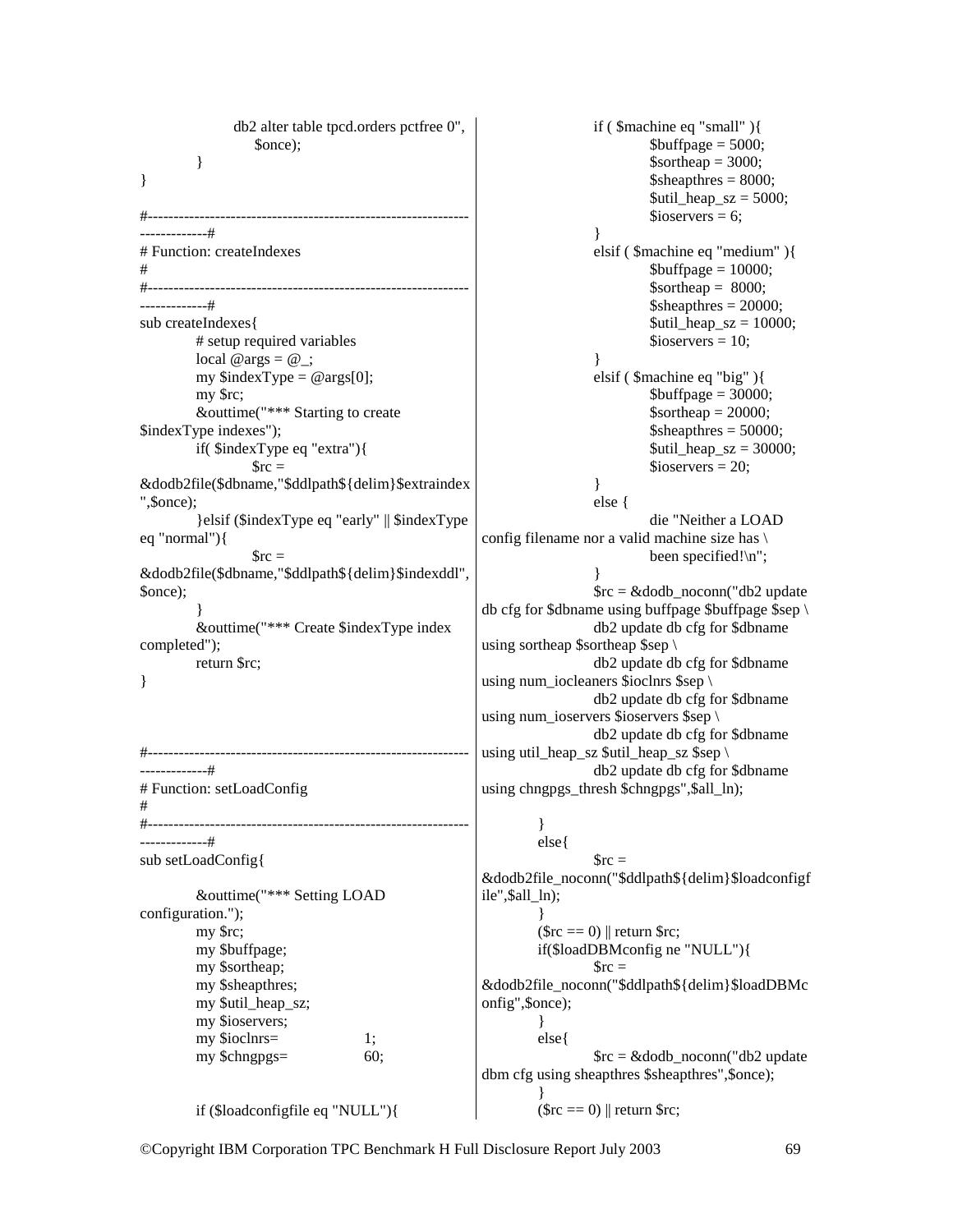&dodb\_noconn("db2 terminate",\$once);  $\text{Src} = \& \text{stopStart};$  return \$rc; } #--------------------------------------------------------------  $+$ # Function: loadData # #-------------------------------------------------------------- -------------# sub loadData{ # start the dbgen and load.....call the specific mode for loading (uni,smp,mln) my \$rc; if (( \$mode eq "uni" ) || ( \$mode eq "smp"  $)$ } $\{$  &outtime("\*\*\* Starting the load"); # call the appropriate dbgen/load for uni/smp if ( \$loadscript eq "NULL"){  $\text{Src} = \text{system}('perl)$ genloaduni \$qual");  $(\text{Src} == 0)$  || print "ERROR: genloaduni failed  $rc = \frac{c}{n}$ "; } else{  $\text{Src} =$ &dodb2file\_noconn("\$ddlpath\${delim}\$loadscript", \$once);  $(\text{Src} == 0)$  || print "ERROR: load script: \$loadscript failed. rc = \$rc\n"; } } elsif (( \$mode eq "mln" ) || ( \$mode eq "mpp" )){ &outtime("\*\*\* Starting the load"); # call the appropriate dbgen/split/(sort)/load for mln/mpp if ( \$loadscript eq "NULL"){  $\text{Src} = \text{system}('perl)$ genloadmpp \$qual");  $(\text{Src} == 0)$  || print "ERROR: genloadmpp failed.  $rc = \frac{c}{n}$ "; } else{ system("\$ddlpath\${delim}\$loadscript");  $#$ Src = &dodb2file\_noconn("\$ddlpath\${delim}\$loadscript  $\sqrt{\$sf}$ sf");  $\#(\${rc} == 0) || print$ "ERROR: load script \$loadscript failed.  $rc =$ \$rc $\ln$ "; } } else{ print "TPCD\_MODE not set to one of uni, smp, mln or mpp\n";  $\text{Src} = 1$ ; }  $(\text{Src} == 0)$  || &outtime("\*\*\* Load complete"); return \$rc; } #-------------------------------------------------------------- -------------# # Function: doRunStats # #-------------------------------------------------------------- -------------# sub doRunStats{ # if loadstats not gathered, then index stats not gathered either. &outtime("\*\*\* Runstats started"); if ( \$runstatShort ne "NULL" ){ # we've specified a second runstats file...This runstats file should do # runstats for all table except lineitem. The lineitem runstats command # should be left in the main runstats file. if ( \$platform eq "aix" || \$platform eq "sun" || \$platform eq "ptx" ){ print "runstats from \$ddlpath\${delim}\$runstatShort running now\n";  $\text{Src} = \text{system}('db2 - tvf)$ \"\$ddlpath\${delim}\$runstatShort\" > \"\$auditDir\${delim}tools\${delim}runstatShort.out\"  $\&$  "); print "rc from runstatshort=\$rc\n"; } elsif ( \$platform eq "nt" ){ system("start db2 -tvf \$ddlpath\${delim}\$runstatShort"); } else  $\left\{\begin{array}{ccc} \end{array}\right\}$  print "Don't know how to start in background on \$platform platform\n"; print "therefore running runstats serially\n"; &dodb2file(\$dbname,"\$ddlpath\${delim}\$runstatSh ort",\$once); } } # run the full runstats, or the remainder of what wasn't put into the short # runstats file. You should be sure that this runstats will take longer # than the short runstats that is running in the background, otherwise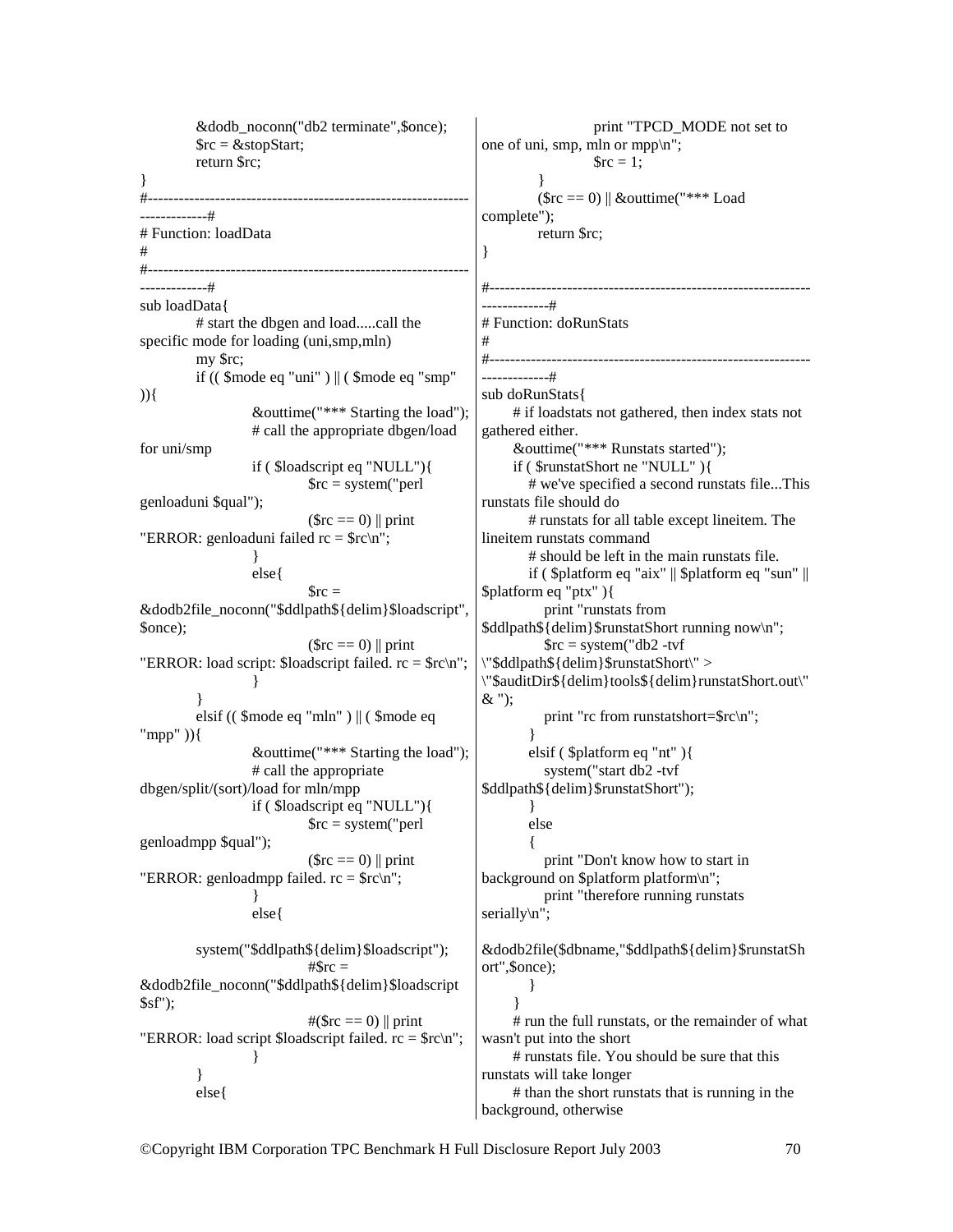# setting the config will happen before this is done. &dodb2file(\$dbname,"\$ddlpath\${delim}\$runstats", \$once); &outtime("\*\*\* Runstats completed"); } #-------------------------------------------------------------- -------------# # Function: setConfiguration # #-------------------------------------------------------------- -------------# sub setConfiguration{ my  $\text{Sret} = 0$ ; &dodb\_noconn("db2 update database configuration for \$dbname using dft\_degree \$smpdegree",\$all\_ln); &dodb\_noconn("db2 update database manager configuration using max\_querydegree \$smpdegree",\$once); &dodb2file\_noconn("\${ddlpath}\${delim}\$ configfile",\$all\_ln); &dodb2file\_noconn("\${ddlpath}\${delim}\$ dbmconfig",\$once); if ( \$agentpri ne "NULL" ){ &dodb\_noconn("db2 update dbm cfg using AGENTPRI \$agentpri",\$once); } # set the db2 environment variables for running the benchmark if ( \$setScript ne "NULL" ){ if ( \$platform eq "aix" || \$platform eq "sun" || \$platform eq "ptx"){ \$ret=system("\${ddlpath}\${delim}\$setScript"); } elsif ( \$platform eq "nt" ){ if  $((\text{6] mode eq} \text{ "uni" })$  ||  $(\text{6] mode eq}$ "smp" )){  $$ret = system("perl$ \${ddlpath}\${delim}\$setScript"); } else{  $$ret = system(" rah)' cd ${ddlpath}$ & \$setScript\" "); } }  $\#(\text{Sret} == 0)$  || die "failure setting runtime db2set parms from \$setScript \n"; } } #-------------------------------------------------------------- -------------# # Function: createBackup # #--------------------------------------------------------------  $+$ sub createBackup{ my \$rc; &dodb\_noconn("db2 update database configuration for \$dbname using LOGRETAIN yes",\$all\_ln); print "\n NOTE: DO NOT RESET THE DATABASE CONFIGURATION or you will lose logretain\n"; # force a connection to the database on all nodes to ensure LOGRETAIN is # set in effect. # An error message will print to screen if the logretain is set properly # i.e. SQL116N A connection to or activation of database <database name> # cannot be made. # This is expected and the lack of this error message should be seen as an # error in the database build. &dodb\_conn(\$dbname,"db2 \"select count(\*) from tpcd.region\"",\$all\_ln); if ( \$qual eq "QUAL" ){ &outtime("\*\*\* Starting the backup"); if  $(( \text{~6mode eq} \text{''mln''} ) || ( \text{~6mode}$ eq "mpp")){ # must back up catalog node first...assume node 00 \$rc=system("db2\_all \'}]<<+000< db2 \"backup database \$dbname to \$backupdir without prompting\" \' ");  $(\text{src} == 0)$  || print "ERROR: backup of catalog node failed  $rc = \frac{c}{n}$ ; # back up remaining nodes  $\frac{\text{Src}}{\text{Src}}$  system("db2\_all \'||}] <<-000< db2 backup database \$dbname to \$backupdir without prompting\'");  $(\text{src} == 0)$ || print "ERROR: backup of remaining nodes failed  $rc = \frac{c}{n}$ ; } else{  $\text{src} = \&$ dodb\_noconn("db2 backup database \$dbname to \$backupdir",\$once); }  $(\$rc = 0)$  || &outtime("\*\*\* Finished the backup"); } else{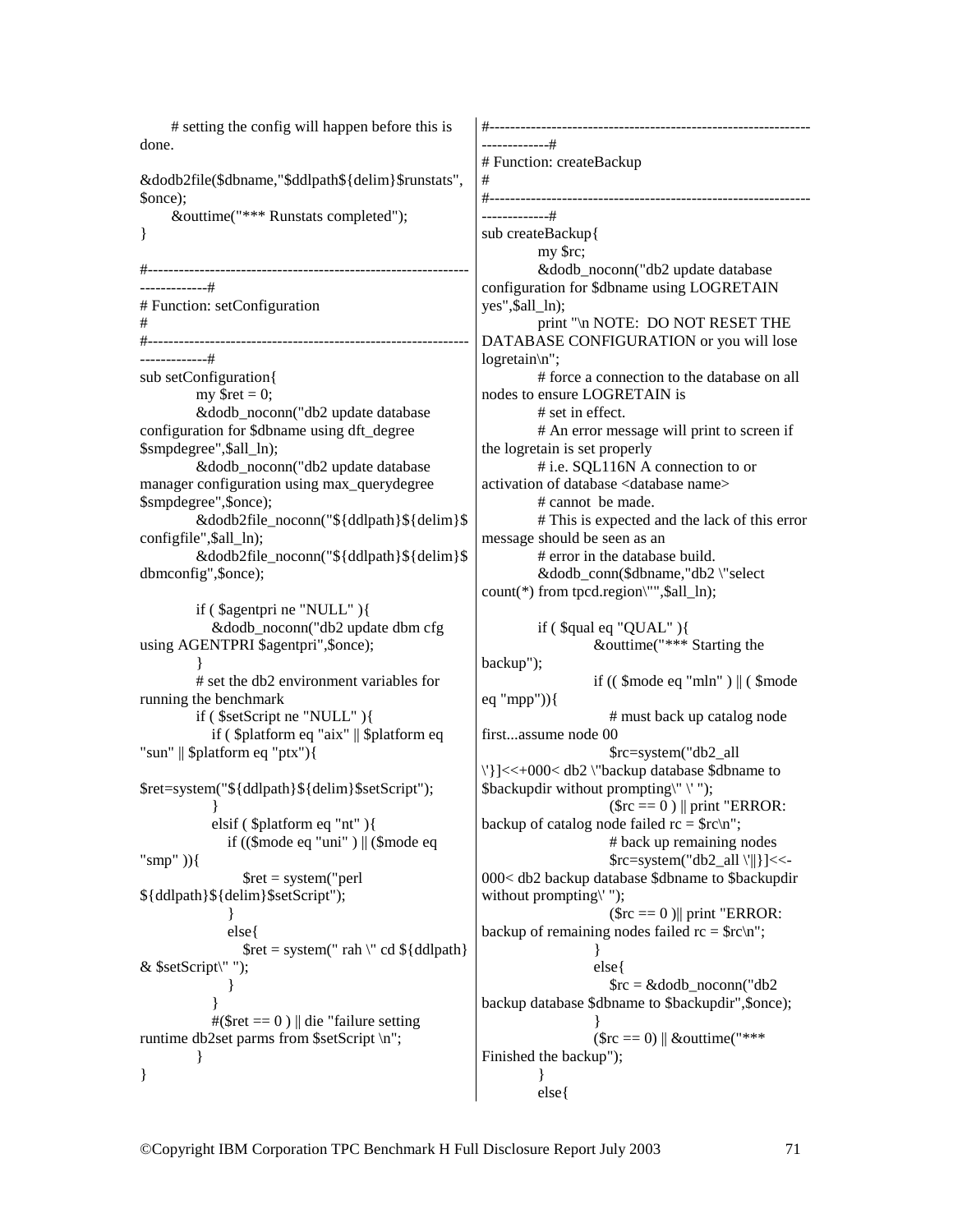# This is the test database. Clause 3.1.4 states that "the test sponsor is # not required to make or have backup copies of the test database; however # all other mechanisms that guarantee durability of the qualification # database must be enabled in the same way for the test database". # According to this clause we do need to keep the backup of the database.  $\text{Src} = \&$ dodb\_noconn("db2dart \$dbname /CHST /WHAT DBBP OFF",\$all\_ln); } return \$rc; } #-------------------------------------------------------------- -------------# # Function: printSummary # #-------------------------------------------------------------- -------------# sub printSummary{ if ( \$buildStage ne "ALL" ){ print " \*\*\*\*\* STARTING the build process at the \$buildStage Stage \*\*\*\*\*\n"; } print "Building a TPC-D Version \$tpcdVersion \$sf GB database on \$dbpath with: \n"; print "  $Mode =$  \$mode \n"; print " Tablespace ddl in \$ddlpath\${delim}\$tbspddl \n"; if ( \$nodegroupdef ne "NULL" ){ print " Nodegroup ddl in \$ddlpath\${delim}\$nodegroupdef \n"; } if ( \$buffpooldef ne "NULL" ){ print " Bufferpool ddl in \$ddlpath\${delim}\$buffpooldef \n"; } print " Table ddl in \$ddlpath\${delim}\$ddl  $\ln$ ": print " Index ddl in \$ddlpath\${delim}\$indexddl\n"; if ( \$extraindex ne "no" ){ print " Indices to create after the load \$ddlpath\${delim}\$extraindex\n"; } if ( \$loadscript eq "NULL"){ if ( \$input eq "NULL" ){ print " Data generated by DBGEN in \$dbgen\n"; } else{ print " Data loaded from flat files in \$input\n";  $\ln$ ";  $\ln$ ";

 } } if ( \$earlyindex eq "yes" ){ print " Indexes created before loading\n"; } else{ print " Indexes created after loading\n"; } if ( \$addRI ne "NULL" ){ print " RI being used from \$ddlpath\${delim}\$addRI\n"; } if ( \$astFile ne "NULL" ){ print " AST being used from \$ddlpath\${delim}\$astFile\n"; } if ( \$loadstats eq "yes" ){ if ( \$earlyindex eq "yes" ){ print " Statistics for tables and indexes gathered during load\n"; } else{ if ( \$runstatShort eq "NULL" ){ print " Statistics for tables and indexes gathered after load using \$ddlpath\${delim}\$runstats } else{ print " Statistics for tables and indexes gathered after load using \$ddlpath\${delim}\$runstats and \$ddlpath\${delim}\$runstatShort\n"; } } } else{ if ( \$runstatShort eq "NULL" ){ print " Statistics for tables and indexes gathered after load using \$ddlpath\${delim}\$runstats } else{ print " Statistics for tables and indexes gathered after load using \$ddlpath\${delim}\$runstats and \$ddlpath\${delim}\$runstatShort\n"; } } if ( \$loadconfigfile ne "NULL" ){ print " Database Configuration parameters for LOAD taken from \$ddlpath\${delim}\$loadconfigfile\n"; } if ( \$loadDBMconfig ne "NULL" ){ print " Database manager Configuration parameters for LOAD taken from \$ddlpath\${delim}\$loadDBMconfig\n";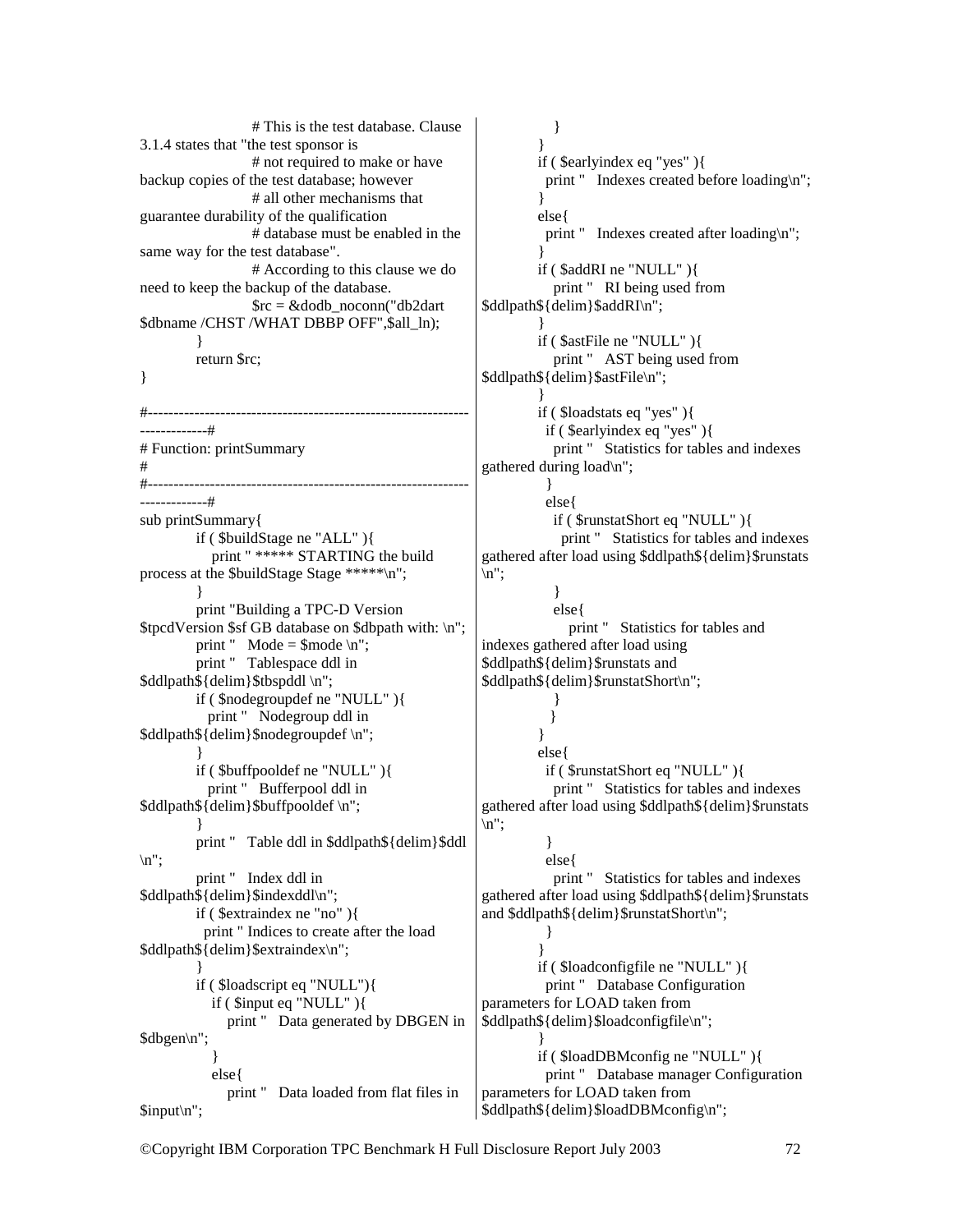}  $if ($  \$configfile ne "NULL"  $)$ { print " Database Configuration parameters taken from \$ddlpath\${delim}\$configfile\n"; } else{ print " Database Configuration paramters taken from \$ddlpath\${delim}dss.dbconfig\${sfReal}GB\n"; \$configfile="dss.dbconfig\${sfReal}GB"; } if ( \$dbmconfig ne "NULL" ){ print " Database Manager Configuration parameters taken from \$ddlpath\${delim}\$dbmconfig\n"; } else{ print " Database Manager Configuration paramters taken from \$ddlpath\${delim}dss.dbmconfig\${sfReal}GB\n"; \$configfile="dss.dbmconfig\${sfReal}GB"; } #print " Copy image for load command created in \$copydir\n"; if ( $\text{ilog eq}$  "yes") $\{$  print " Backup files placed in \$backupdir\n"; } else{ print " No backup will be taken.\n"; } print " Log retain set to \$log\n"; if ( \$logDir eq "NULL" ){ print " Log files remain in database path\n"; } else{ print " Log file path set to \$logDir\n"; } if ( \$logprimary eq "NULL" ){ print " Log Primary left at default\n"; } else{ print " Log Primary set to \$logprimary\n"; } if ( \$logsecond eq "NULL" ){ print " Log Second left at default\n"; } else{ print " Log second set to \$logsecond\n"; } if ( \$logfilsiz eq "NULL" ){ print " Logfilsiz left at default\n";

 } else{ print " Logfilsiz set to \$logfilsiz\n"; } if ((\$loadconfigfile eq "") || (\$loadconfigfile eq "NULL")){ print " Machine size set to \$machine so the following configuration\n"; print " parameters are used for load, create index and runstats:  $\ln$ ";<br>print " BUFFPA  $BUFFPAGE = $bufferpage \n|n";$ print "  $SORTHEAP =$  \$sortheap \n"; print " SHEAPTHRES = \$sheapthres\n"; print " NUM\_IOSERVERS = \$ioservers\n";<br>print "  $NUM~IOCLEANERS =$ \$ioclnrs\n"; print " CHNGPGS\_THRESH =  $\mathcal{S}chngpgs\in\mathcal{S}$ ;<br>print " UTIL HEAP  $SZ =$ \$util\_heap\_sz\n"; print " Degree of parallelism (dft\_degree and max\_querydegree) set to \$smpdegree\n"; Parameters for load are: temp file  $=$  \$ldtemp\n";<br>print " sort buf  $=$  $\$sortbuf\n\uparrow"$ ;<br>print "  $ld$  parallelism  $=$ \$load\_parallelism\n"; if ( \$fparse eq "yes" ){ **FASTPARSE** used on load\n"; } } if ( \$loadscript ne "NULL"){ print " Load commands in \$ddlpath\${delim}\$loadscript\n"; } print " Degree of parallelism (dft\_degree and max\_querydegree) set to \$smpdegree\n"; if ( \$agentpri ne "NULL" ){ print " AGENTPRI set to \$agentpri\n"; } if ( \$activate eq "yes" ){ print " Database will be activated when build is complete\n"; } if ( \$explainDDL ne "NULL" ){ print " EXPLAIN DDL being used from \$ddlpath\${delim}\$explainDDL\n"; } else{ print " EXPLAIN DDL being used from default sqllib directory\n";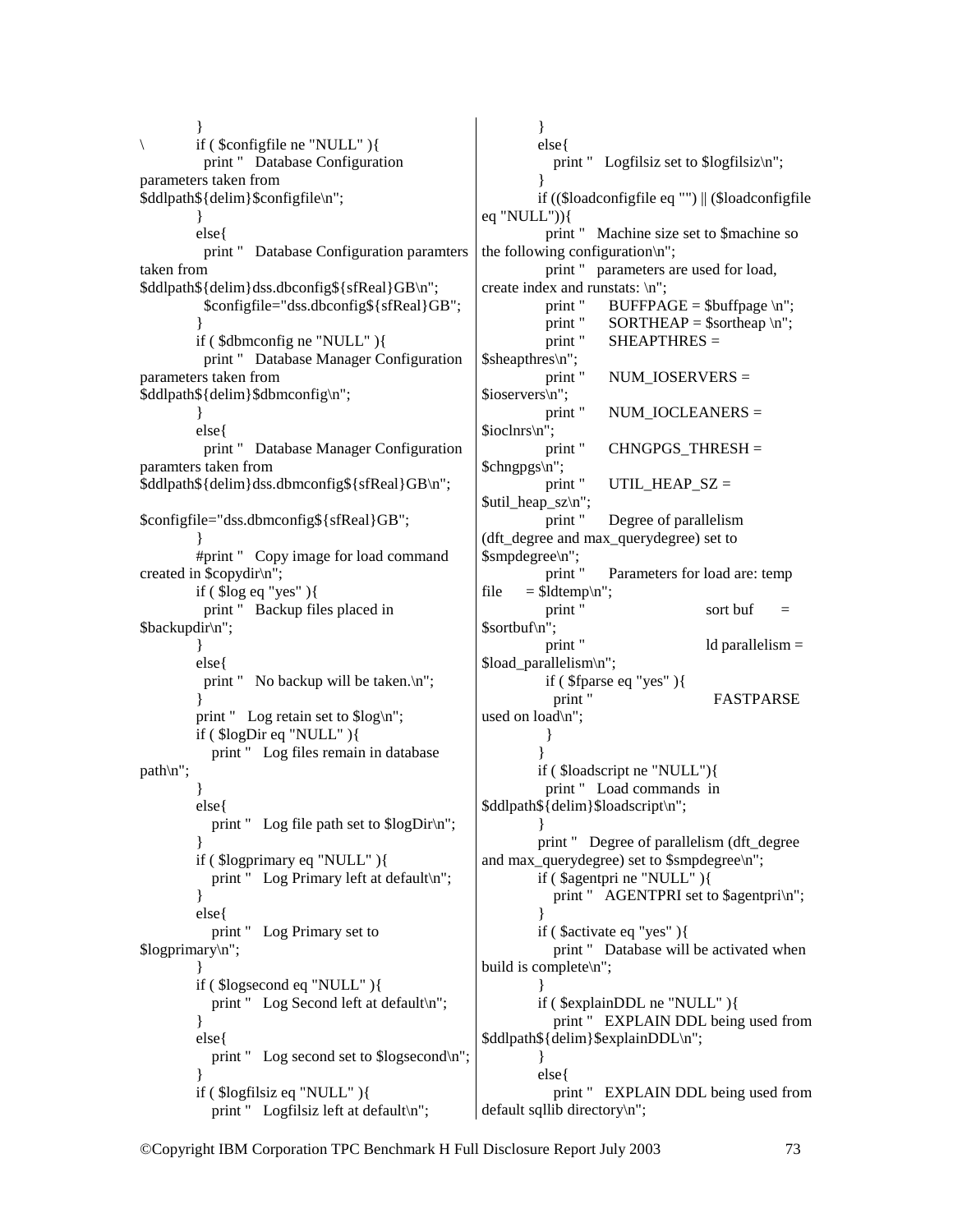}

1;

### *create\_bufferpools*

}

-------------------------------------------------------- -- Create Bufferpools

--------------------------------------------------------

ALTER BUFFERPOOL IBMDEFAULTBP SIZE 200; COMMIT WORK; CREATE BUFFERPOOL BP32K ALL NODES SIZE 40000 PAGESIZE 32K; COMMIT WORK; ALTER BUFFERPOOL BP32K NUMBLOCKPAGES 8000 BLOCKSIZE 16; COMMIT WORK; CREATE BUFFERPOOL BP8K ALL NODES SIZE 36000 PAGESIZE 8K; COMMIT WORK; ALTER BUFFERPOOL BP8K NUMBLOCKPAGES 7200 BLOCKSIZE 64; COMMIT WORK;

## *create\_indexes*

---------------------------------------------------------

-- Create Indexes ---------------------------------------------------------

values(current timestamp); ALTER TABLE TPCD.REGION ADD PRIMARY KEY (R\_REGIONKEY); COMMIT WORK;

values(current timestamp); ALTER TABLE TPCD.NATION ADD PRIMARY KEY (N\_NATIONKEY); COMMIT WORK;

values(current timestamp); ALTER TABLE TPCD.PART ADD PRIMARY KEY (P\_PARTKEY); COMMIT WORK;

values(current timestamp); ALTER TABLE TPCD.SUPPLIER ADD PRIMARY KEY (S\_SUPPKEY); COMMIT WORK;

values(current timestamp); ALTER TABLE TPCD.PARTSUPP ADD PRIMARY KEY (PS\_PARTKEY,PS\_SUPPKEY); COMMIT WORK;

values(current timestamp); ALTER TABLE TPCD.CUSTOMER ADD PRIMARY KEY (C\_CUSTKEY); COMMIT WORK;

values(current timestamp); ALTER TABLE TPCD.LINEITEM ADD PRIMARY KEY (L\_ORDERKEY,L\_LINENUMBER); COMMIT WORK;

values(current timestamp); ALTER TABLE TPCD.ORDERS ADD PRIMARY KEY (O\_ORDERKEY); COMMIT WORK;

values(current timestamp); CREATE INDEX TPCD.N\_RK ON TPCD.NATION (N\_REGIONKEY ASC) PCTFREE  $0:$ commit work;

values(current timestamp); CREATE INDEX TPCD.S\_NK ON TPCD.SUPPLIER (S\_NATIONKEY ASC) PCTFREE 0 ; commit work;

values(current timestamp); CREATE INDEX TPCD.PS\_PK ON TPCD.PARTSUPP (PS\_PARTKEY ASC) PCTFREE 0: commit work;

values(current timestamp); CREATE UNIQUE INDEX TPCD.PS\_SKPK ON TPCD.PARTSUPP (PS\_SUPPKEY ASC, PS\_PARTKEY ASC) PCTFREE 0 ; commit work;

values(current timestamp); CREATE INDEX TPCD.PS\_SK ON TPCD.PARTSUPP (PS\_SUPPKEY ASC) PCTFREE 0: commit work;

values(current timestamp); CREATE INDEX TPCD.C\_NK ON TPCD.CUSTOMER (C\_NATIONKEY ASC) PCTFREE 0 ; commit work;

values(current timestamp);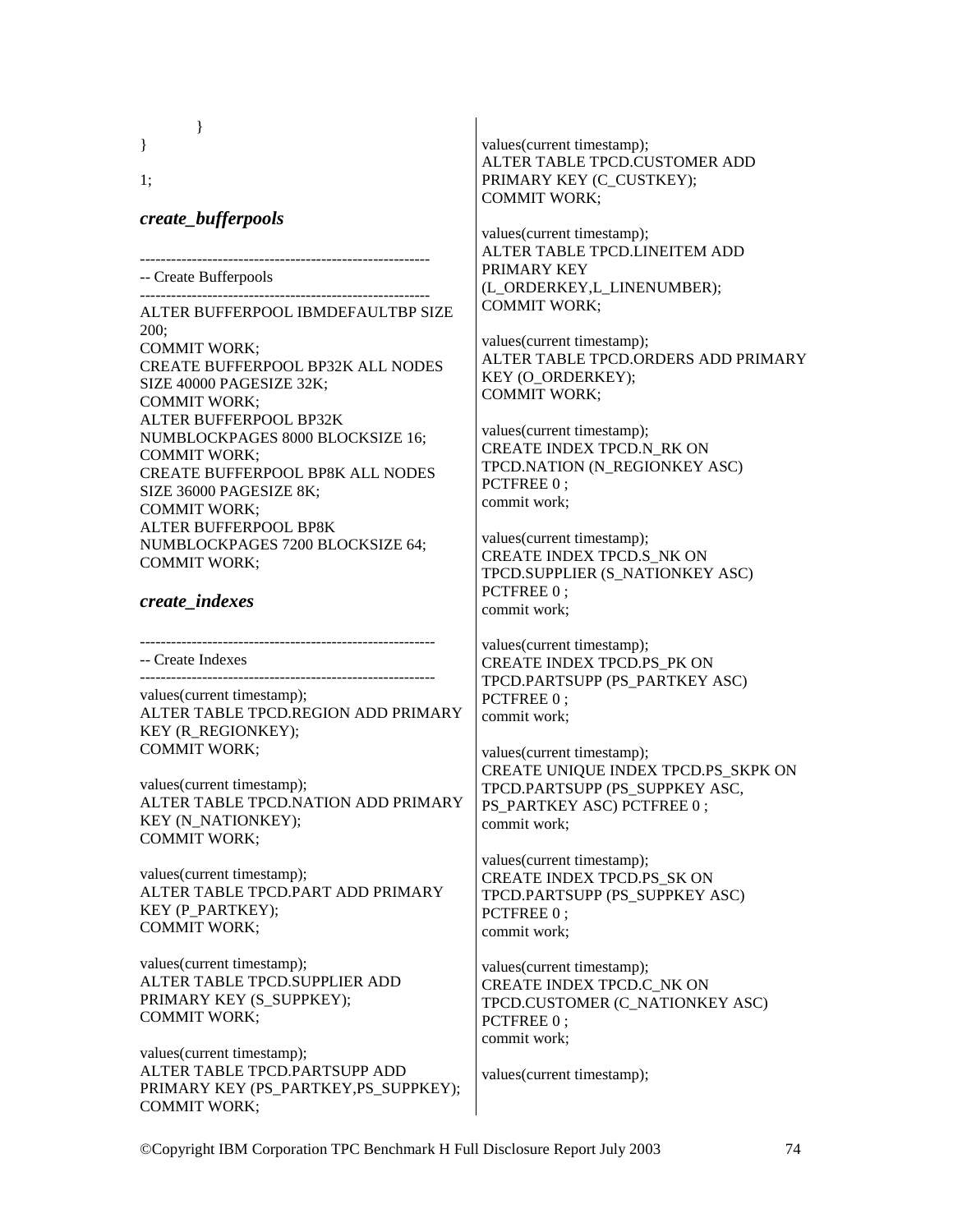| select<br>substr(tbname, 1,10), substr(name, 1,18), create_time<br>from sysibm.sysindexes<br>where tbcreator="TPCD' order by 3;<br>select substr(tbname, 1,10), | CREATE TABLE TPCD.PART (P_PARTKEY<br>INTEGER NOT NULL, |                                                                    |  |  |
|-----------------------------------------------------------------------------------------------------------------------------------------------------------------|--------------------------------------------------------|--------------------------------------------------------------------|--|--|
| substr(name, 1,18), indextype, substr(colnames, 1,40)<br>from sysibm.sysindexes where name like 'SQL%'<br>and tbcreator = $TPCD'$ order by 1,2;                 | NOT NULL,                                              | P_NAME<br>VARCHAR(55)                                              |  |  |
| create_nodegroups                                                                                                                                               | NULL,                                                  | P_MFGR<br>CHAR(25) NOT                                             |  |  |
| -- Create Nodegroups                                                                                                                                            | NULL,                                                  | P BRAND<br>CHAR(10) NOT                                            |  |  |
| ------------------------------<br>CREATE NODEGROUP ng_all ON NODES (0 to<br>15);                                                                                | NULL,                                                  | P_TYPE<br>VARCHAR(25) NOT                                          |  |  |
| CREATE NODEGROUP ng_node0 ON NODE (0);                                                                                                                          | NULL,                                                  | P_SIZE<br><b>INTEGER NOT</b>                                       |  |  |
| <b>COMMIT WORK;</b><br>create_tables                                                                                                                            | NULL,                                                  | P_CONTAINER CHAR(10) NOT                                           |  |  |
|                                                                                                                                                                 | NULL,                                                  | P_RETAILPRICE FLOAT NOT                                            |  |  |
| -- Create Tables                                                                                                                                                | NOT NULL)                                              | P_COMMENT VARCHAR(23)                                              |  |  |
| <b>CREATE TABLE TPCD.NATION (</b><br>N_NATIONKEY INTEGER NOT NULL,                                                                                              | IN DATA_INDEX                                          |                                                                    |  |  |
| N_NAME<br>CHAR(25) NOT<br>NULL,                                                                                                                                 | PARTITIONING KEY(P_PARTKEY)<br><b>USING HASHING;</b>   |                                                                    |  |  |
| N_REGIONKEY INTEGER NOT<br>NULL,                                                                                                                                |                                                        | <b>CREATE TABLE TPCD.SUPPLIER (</b><br>S_SUPPKEY INTEGER NOT NULL, |  |  |
| N COMMENT<br>VARCHAR(152) NOT NULL)                                                                                                                             | NULL,                                                  | <b>S_NAME</b><br>CHAR(25) NOT                                      |  |  |
| IN SMALL_DATA;                                                                                                                                                  | NOT NULL,                                              | <b>S_ADDRESS</b><br>VARCHAR(40)                                    |  |  |
| <b>CREATE TABLE TPCD.REGION (</b><br>R_REGIONKEY INTEGER NOT NULL,                                                                                              | NOT NULL,                                              | S_NATIONKEY INTEGER                                                |  |  |
| R NAME<br>CHAR(25) NOT<br>NULL,                                                                                                                                 | NULL,                                                  | <b>S_PHONE</b><br>CHAR(15) NOT                                     |  |  |
| <b>R_COMMENT</b><br>VARCHAR(152) NOT NULL)                                                                                                                      | NULL,                                                  | S_ACCTBAL<br><b>FLOAT NOT</b>                                      |  |  |
| IN SMALL_DATA;                                                                                                                                                  |                                                        | <b>S_COMMENT</b><br>VARCHAR(101) NOT NULL)                         |  |  |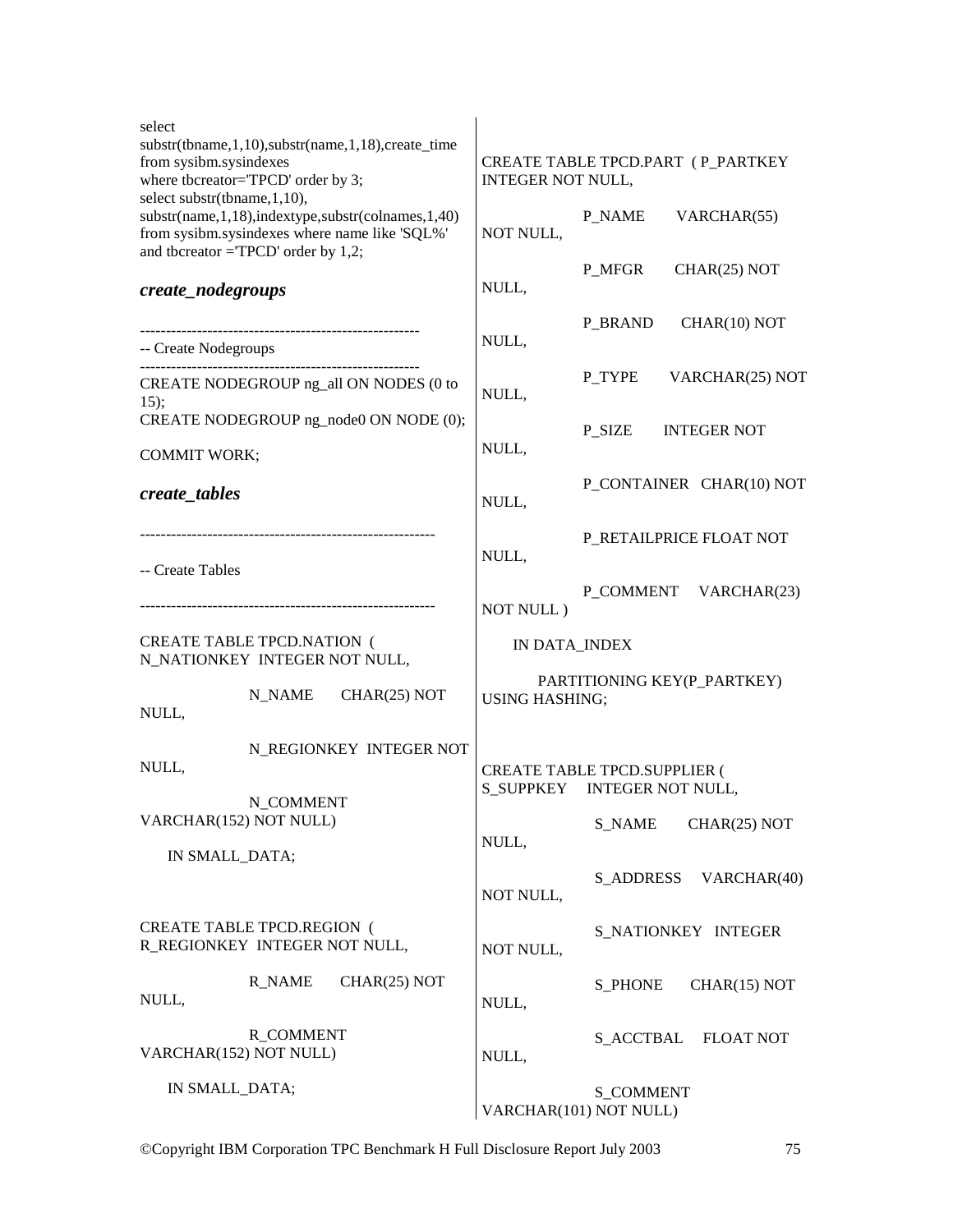| IN DATA_INDEX                                                      |                                                              | PARTITIONING KEY(C_CUSTKEY) USING<br>HASHING;                |                                                                   |  |  |
|--------------------------------------------------------------------|--------------------------------------------------------------|--------------------------------------------------------------|-------------------------------------------------------------------|--|--|
| PARTITIONING KEY(S_SUPPKEY) USING<br>HASHING;                      |                                                              |                                                              |                                                                   |  |  |
|                                                                    |                                                              |                                                              | <b>CREATE TABLE TPCD.ORDERS (</b><br>O_ORDERKEY INTEGER NOT NULL, |  |  |
|                                                                    | CREATE TABLE TPCD.PARTSUPP (<br>PS_PARTKEY INTEGER NOT NULL, | NULL,                                                        | O_CUSTKEY<br><b>INTEGER NOT</b>                                   |  |  |
| NULL,                                                              | PS_SUPPKEY<br><b>INTEGER NOT</b>                             | NOT NULL,                                                    | O_ORDERSTATUS<br>CHAR(1)                                          |  |  |
| NOT NULL,                                                          | PS_AVAILQTY INTEGER                                          | NULL,                                                        | O_TOTALPRICE<br><b>FLOAT NOT</b>                                  |  |  |
| NOT NULL,                                                          | PS SUPPLYCOST FLOAT                                          | NULL,                                                        | O_ORDERDATE<br><b>DATE NOT</b>                                    |  |  |
| VARCHAR(199) NOT NULL)                                             | PS_COMMENT                                                   | NOT NULL,                                                    | O_ORDERPRIORITY CHAR(15)                                          |  |  |
| IN DATA_INDEX                                                      |                                                              | NULL,                                                        | O CLERK<br>CHAR(15) NOT                                           |  |  |
| PARTITIONING KEY(PS_PARTKEY)<br><b>USING HASHING;</b>              |                                                              | NOT NULL,                                                    | O_SHIPPRIORITY INTEGER                                            |  |  |
| <b>CREATE TABLE TPCD.CUSTOMER (</b><br>C_CUSTKEY INTEGER NOT NULL, |                                                              | <b>O_COMMENT</b><br>VARCHAR(79) NOT NULL)                    |                                                                   |  |  |
|                                                                    | C NAME<br>VARCHAR(25)                                        |                                                              | ORGANIZE BY (O_ORDERDATE)                                         |  |  |
| NOT NULL.                                                          |                                                              |                                                              | IN DATA_INDEX                                                     |  |  |
| NOT NULL,                                                          | VARCHAR(40)<br>C ADDRESS                                     | PARTITIONING KEY(O_ORDERKEY)<br><b>USING HASHING;</b>        |                                                                   |  |  |
| NOT NULL,                                                          | C NATIONKEY INTEGER                                          |                                                              |                                                                   |  |  |
| NULL,                                                              | <b>C_PHONE</b><br>CHAR(15) NOT                               | CREATE TABLE TPCD.LINEITEM (<br>L ORDERKEY INTEGER NOT NULL, |                                                                   |  |  |
| NULL,                                                              | C ACCTBAL FLOAT NOT                                          | NULL,                                                        | L_PARTKEY<br><b>INTEGER NOT</b>                                   |  |  |
| NOT NULL,                                                          | C_MKTSEGMENT CHAR(10)                                        | NULL,                                                        | L SUPPKEY<br><b>INTEGER NOT</b>                                   |  |  |
| <b>C_COMMENT</b><br>VARCHAR(117) NOT NULL)                         |                                                              | NOT NULL,                                                    | <b>L_LINENUMBER INTEGER</b>                                       |  |  |
| IN DATA_INDEX                                                      |                                                              | NULL,                                                        | L_QUANTITY FLOAT NOT                                              |  |  |
|                                                                    |                                                              |                                                              |                                                                   |  |  |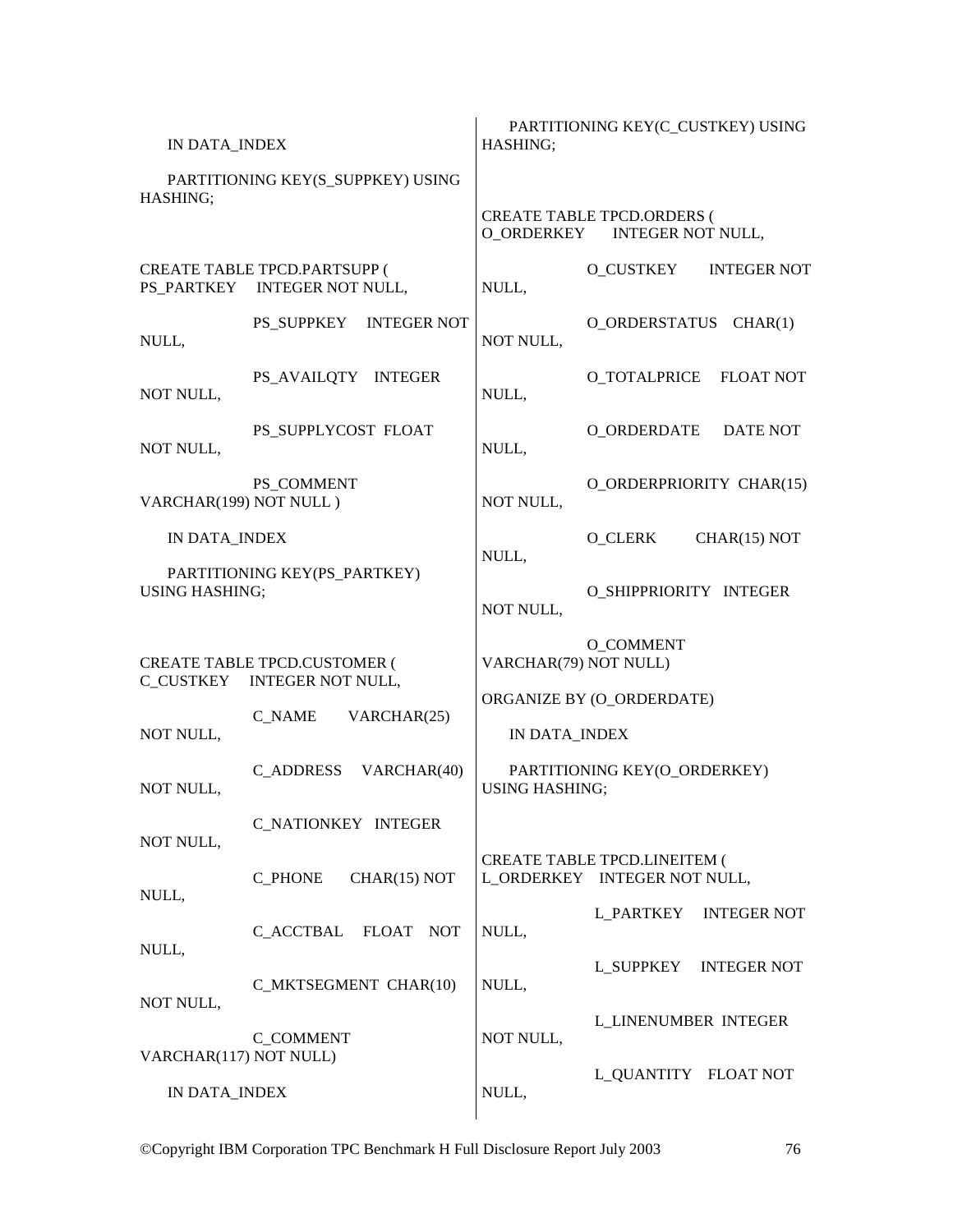| NOT NULL,                             | <b>L_EXTENDEDPRICE FLOAT</b>   | DEVICE '/dev/raw/raw22' 1000M,<br>DEVICE '/dev/raw/raw23' 1000M, |
|---------------------------------------|--------------------------------|------------------------------------------------------------------|
|                                       |                                | DEVICE '/dev/raw/raw24' 1000M,                                   |
|                                       | L_DISCOUNT FLOAT NOT           | DEVICE '/dev/raw/raw25' 1000M,                                   |
| NULL,                                 |                                | DEVICE '/dev/raw/raw26' 1000M,                                   |
|                                       |                                | DEVICE '/dev/raw/raw27' 1000M,                                   |
|                                       | L_TAX<br><b>FLOAT NOT</b>      | DEVICE '/dev/raw/raw28' 1000M,                                   |
| NULL,                                 |                                | DEVICE '/dev/raw/raw29' 1000M,                                   |
|                                       |                                | DEVICE '/dev/raw/raw30' 1000M,                                   |
|                                       | L_RETURNFLAG CHAR(1)           | DEVICE '/dev/raw/raw31' 1000M,                                   |
| NOT NULL,                             |                                | DEVICE '/dev/raw/raw32' 1000M,                                   |
|                                       |                                | DEVICE '/dev/raw/raw33' 1000M,                                   |
|                                       | L LINESTATUS CHAR(1) NOT       | DEVICE '/dev/raw/raw34' 1000M,                                   |
| NULL,                                 |                                | DEVICE '/dev/raw/raw35' 1000M,                                   |
|                                       |                                | DEVICE '/dev/raw/raw36' 1000M,                                   |
|                                       | L_SHIPDATE DATE NOT            | DEVICE '/dev/raw/raw37' 1000M,                                   |
| NULL,                                 |                                | DEVICE '/dev/raw/raw38' 1000M,                                   |
|                                       |                                | DEVICE '/dev/raw/raw39' 1000M,                                   |
|                                       | <b>L_COMMITDATE DATE NOT</b>   | DEVICE '/dev/raw/raw40' 1000M                                    |
| NULL,                                 |                                | ) ON NODE(0)                                                     |
|                                       |                                | USING (                                                          |
|                                       | L RECEIPTDATE DATE NOT         | DEVICE '/dev/raw/raw41' 1000M,                                   |
| NULL,                                 |                                | DEVICE '/dev/raw/raw42' 1000M,                                   |
|                                       |                                | DEVICE '/dev/raw/raw43' 1000M,                                   |
|                                       | L_SHIPINSTRUCT CHAR(25)        | DEVICE '/dev/raw/raw44' 1000M,                                   |
| NOT NULL,                             |                                | DEVICE '/dev/raw/raw45' 1000M,                                   |
|                                       |                                | DEVICE '/dev/raw/raw46' 1000M,                                   |
|                                       | L_SHIPMODE<br>CHAR(10)         | DEVICE '/dev/raw/raw47' 1000M,                                   |
| NOT NULL,                             |                                | DEVICE '/dev/raw/raw48' 1000M,                                   |
|                                       | <b>L_COMMENT</b>               | DEVICE '/dev/raw/raw49' 1000M,<br>DEVICE '/dev/raw/raw50' 1000M, |
| VARCHAR(44) NOT NULL)                 |                                | DEVICE '/dev/raw/raw51' 1000M,                                   |
|                                       |                                | DEVICE '/dev/raw/raw52' 1000M,                                   |
|                                       | ORGANIZE BY (L_SHIPDATE)       | DEVICE '/dev/raw/raw53' 1000M,                                   |
|                                       |                                | DEVICE '/dev/raw/raw54' 1000M,                                   |
| IN DATA_INDEX                         |                                | DEVICE '/dev/raw/raw55' 1000M,                                   |
|                                       |                                | DEVICE '/dev/raw/raw56' 1000M,                                   |
|                                       | PARTITIONING KEY(L_ORDERKEY)   | DEVICE '/dev/raw/raw57' 1000M,                                   |
| <b>USING HASHING:</b>                 |                                | DEVICE '/dev/raw/raw58' 1000M,                                   |
|                                       |                                | DEVICE '/dev/raw/raw59' 1000M,                                   |
|                                       |                                | DEVICE '/dev/raw/raw60' 1000M                                    |
|                                       |                                | $(1)$ ON NODE $(1)$                                              |
| <b>COMMIT WORK;</b>                   |                                | USING (                                                          |
|                                       |                                | DEVICE '/dev/raw/raw21' 1000M,                                   |
|                                       |                                | DEVICE '/dev/raw/raw22' 1000M,                                   |
| create_tablespaces                    |                                | DEVICE '/dev/raw/raw23' 1000M,                                   |
|                                       |                                | DEVICE '/dev/raw/raw24' 1000M,                                   |
|                                       |                                | DEVICE '/dev/raw/raw25' 1000M,                                   |
| -- Create Tablespaces                 |                                | DEVICE '/dev/raw/raw26' 1000M,                                   |
|                                       |                                | DEVICE '/dev/raw/raw27' 1000M,                                   |
| CREATE temporary TABLESPACE tempspace |                                | DEVICE '/dev/raw/raw28' 1000M,                                   |
| PAGESIZE 8K                           |                                | DEVICE '/dev/raw/raw29' 1000M,                                   |
| <b>MANAGED BY database</b>            |                                | DEVICE '/dev/raw/raw30' 1000M,                                   |
| USING (                               |                                | DEVICE '/dev/raw/raw31' 1000M,                                   |
|                                       | DEVICE '/dev/raw/raw21' 1000M, | DEVICE '/dev/raw/raw32' 1000M,                                   |
|                                       |                                | DEVICE '/dev/raw/raw33' 1000M,                                   |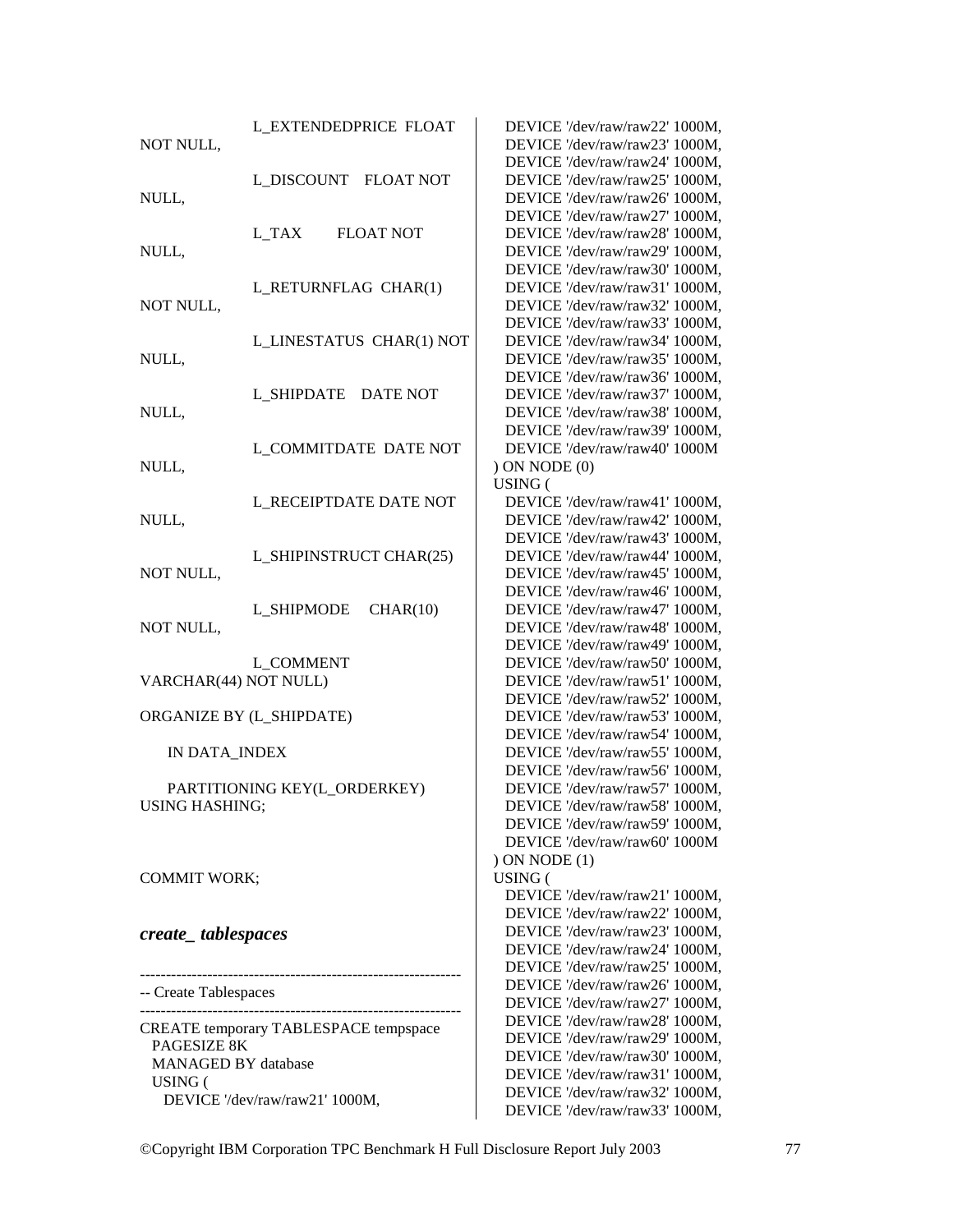```
 DEVICE '/dev/raw/raw34' 1000M, 
  DEVICE '/dev/raw/raw35' 1000M, 
  DEVICE '/dev/raw/raw36' 1000M, 
  DEVICE '/dev/raw/raw37' 1000M, 
  DEVICE '/dev/raw/raw38' 1000M, 
  DEVICE '/dev/raw/raw39' 1000M, 
  DEVICE '/dev/raw/raw40' 1000M 
 ) ON NODE (2) 
 USING ( 
  DEVICE '/dev/raw/raw41' 1000M, 
  DEVICE '/dev/raw/raw42' 1000M, 
  DEVICE '/dev/raw/raw43' 1000M, 
  DEVICE '/dev/raw/raw44' 1000M, 
  DEVICE '/dev/raw/raw45' 1000M, 
  DEVICE '/dev/raw/raw46' 1000M, 
  DEVICE '/dev/raw/raw47' 1000M, 
  DEVICE '/dev/raw/raw48' 1000M, 
  DEVICE '/dev/raw/raw49' 1000M, 
  DEVICE '/dev/raw/raw50' 1000M, 
  DEVICE '/dev/raw/raw51' 1000M, 
  DEVICE '/dev/raw/raw52' 1000M, 
  DEVICE '/dev/raw/raw53' 1000M, 
  DEVICE '/dev/raw/raw54' 1000M, 
  DEVICE '/dev/raw/raw55' 1000M, 
  DEVICE '/dev/raw/raw56' 1000M, 
  DEVICE '/dev/raw/raw57' 1000M, 
  DEVICE '/dev/raw/raw58' 1000M, 
  DEVICE '/dev/raw/raw59' 1000M, 
  DEVICE '/dev/raw/raw60' 1000M 
 ) ON NODE (3) 
 USING ( 
  DEVICE '/dev/raw/raw21' 1000M, 
  DEVICE '/dev/raw/raw22' 1000M, 
  DEVICE '/dev/raw/raw23' 1000M, 
  DEVICE '/dev/raw/raw24' 1000M, 
  DEVICE '/dev/raw/raw25' 1000M, 
  DEVICE '/dev/raw/raw26' 1000M, 
  DEVICE '/dev/raw/raw27' 1000M, 
  DEVICE '/dev/raw/raw28' 1000M, 
  DEVICE '/dev/raw/raw29' 1000M, 
  DEVICE '/dev/raw/raw30' 1000M, 
  DEVICE '/dev/raw/raw31' 1000M, 
  DEVICE '/dev/raw/raw32' 1000M, 
  DEVICE '/dev/raw/raw33' 1000M, 
  DEVICE '/dev/raw/raw34' 1000M, 
  DEVICE '/dev/raw/raw35' 1000M, 
  DEVICE '/dev/raw/raw36' 1000M, 
  DEVICE '/dev/raw/raw37' 1000M, 
  DEVICE '/dev/raw/raw38' 1000M, 
  DEVICE '/dev/raw/raw39' 1000M, 
  DEVICE '/dev/raw/raw40' 1000M 
 ) ON NODE (4) 
 USING ( 
  DEVICE '/dev/raw/raw41' 1000M, 
  DEVICE '/dev/raw/raw42' 1000M, 
  DEVICE '/dev/raw/raw43' 1000M,
```
 DEVICE '/dev/raw/raw44' 1000M, DEVICE '/dev/raw/raw45' 1000M, DEVICE '/dev/raw/raw46' 1000M, DEVICE '/dev/raw/raw47' 1000M, DEVICE '/dev/raw/raw48' 1000M, DEVICE '/dev/raw/raw49' 1000M, DEVICE '/dev/raw/raw50' 1000M, DEVICE '/dev/raw/raw51' 1000M, DEVICE '/dev/raw/raw52' 1000M, DEVICE '/dev/raw/raw53' 1000M, DEVICE '/dev/raw/raw54' 1000M, DEVICE '/dev/raw/raw55' 1000M, DEVICE '/dev/raw/raw56' 1000M, DEVICE '/dev/raw/raw57' 1000M, DEVICE '/dev/raw/raw58' 1000M, DEVICE '/dev/raw/raw59' 1000M, DEVICE '/dev/raw/raw60' 1000M ) ON NODE (5) USING ( DEVICE '/dev/raw/raw21' 1000M, DEVICE '/dev/raw/raw22' 1000M, DEVICE '/dev/raw/raw23' 1000M, DEVICE '/dev/raw/raw24' 1000M, DEVICE '/dev/raw/raw25' 1000M, DEVICE '/dev/raw/raw26' 1000M, DEVICE '/dev/raw/raw27' 1000M, DEVICE '/dev/raw/raw28' 1000M, DEVICE '/dev/raw/raw29' 1000M, DEVICE '/dev/raw/raw30' 1000M, DEVICE '/dev/raw/raw31' 1000M, DEVICE '/dev/raw/raw32' 1000M, DEVICE '/dev/raw/raw33' 1000M, DEVICE '/dev/raw/raw34' 1000M, DEVICE '/dev/raw/raw35' 1000M, DEVICE '/dev/raw/raw36' 1000M, DEVICE '/dev/raw/raw37' 1000M, DEVICE '/dev/raw/raw38' 1000M, DEVICE '/dev/raw/raw39' 1000M, DEVICE '/dev/raw/raw40' 1000M ) ON NODE (6) USING ( DEVICE '/dev/raw/raw41' 1000M, DEVICE '/dev/raw/raw42' 1000M, DEVICE '/dev/raw/raw43' 1000M, DEVICE '/dev/raw/raw44' 1000M, DEVICE '/dev/raw/raw45' 1000M, DEVICE '/dev/raw/raw46' 1000M, DEVICE '/dev/raw/raw47' 1000M, DEVICE '/dev/raw/raw48' 1000M, DEVICE '/dev/raw/raw49' 1000M, DEVICE '/dev/raw/raw50' 1000M, DEVICE '/dev/raw/raw51' 1000M, DEVICE '/dev/raw/raw52' 1000M, DEVICE '/dev/raw/raw53' 1000M, DEVICE '/dev/raw/raw54' 1000M, DEVICE '/dev/raw/raw55' 1000M,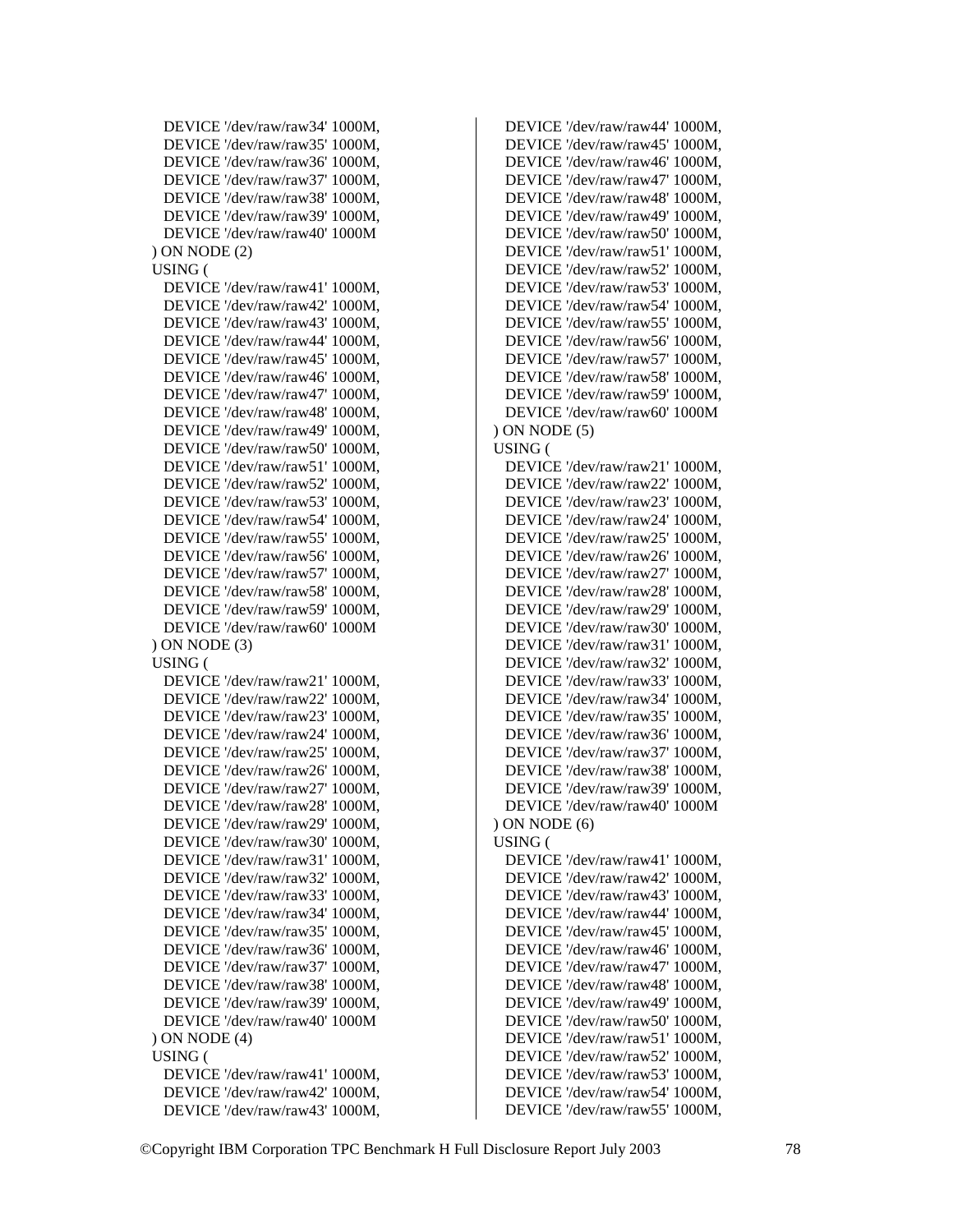```
 DEVICE '/dev/raw/raw56' 1000M, 
  DEVICE '/dev/raw/raw57' 1000M, 
  DEVICE '/dev/raw/raw58' 1000M, 
  DEVICE '/dev/raw/raw59' 1000M, 
  DEVICE '/dev/raw/raw60' 1000M 
 ) ON NODE (7) 
 USING ( 
  DEVICE '/dev/raw/raw21' 1000M, 
  DEVICE '/dev/raw/raw22' 1000M, 
  DEVICE '/dev/raw/raw23' 1000M, 
  DEVICE '/dev/raw/raw24' 1000M, 
  DEVICE '/dev/raw/raw25' 1000M, 
  DEVICE '/dev/raw/raw26' 1000M, 
  DEVICE '/dev/raw/raw27' 1000M, 
  DEVICE '/dev/raw/raw28' 1000M, 
  DEVICE '/dev/raw/raw29' 1000M, 
  DEVICE '/dev/raw/raw30' 1000M, 
  DEVICE '/dev/raw/raw31' 1000M, 
  DEVICE '/dev/raw/raw32' 1000M, 
  DEVICE '/dev/raw/raw33' 1000M, 
  DEVICE '/dev/raw/raw34' 1000M, 
  DEVICE '/dev/raw/raw35' 1000M, 
  DEVICE '/dev/raw/raw36' 1000M, 
  DEVICE '/dev/raw/raw37' 1000M, 
  DEVICE '/dev/raw/raw38' 1000M, 
  DEVICE '/dev/raw/raw39' 1000M, 
  DEVICE '/dev/raw/raw40' 1000M 
 ) ON NODE (8) 
 USING ( 
  DEVICE '/dev/raw/raw41' 1000M, 
  DEVICE '/dev/raw/raw42' 1000M, 
  DEVICE '/dev/raw/raw43' 1000M, 
  DEVICE '/dev/raw/raw44' 1000M, 
  DEVICE '/dev/raw/raw45' 1000M, 
  DEVICE '/dev/raw/raw46' 1000M, 
  DEVICE '/dev/raw/raw47' 1000M, 
  DEVICE '/dev/raw/raw48' 1000M, 
  DEVICE '/dev/raw/raw49' 1000M, 
  DEVICE '/dev/raw/raw50' 1000M, 
  DEVICE '/dev/raw/raw51' 1000M, 
  DEVICE '/dev/raw/raw52' 1000M, 
  DEVICE '/dev/raw/raw53' 1000M, 
  DEVICE '/dev/raw/raw54' 1000M, 
  DEVICE '/dev/raw/raw55' 1000M, 
  DEVICE '/dev/raw/raw56' 1000M, 
  DEVICE '/dev/raw/raw57' 1000M, 
  DEVICE '/dev/raw/raw58' 1000M, 
  DEVICE '/dev/raw/raw59' 1000M, 
  DEVICE '/dev/raw/raw60' 1000M 
 ) ON NODE (9) 
 USING ( 
  DEVICE '/dev/raw/raw21' 1000M, 
  DEVICE '/dev/raw/raw22' 1000M, 
  DEVICE '/dev/raw/raw23' 1000M, 
  DEVICE '/dev/raw/raw24' 1000M, 
  DEVICE '/dev/raw/raw25' 1000M,
```
 DEVICE '/dev/raw/raw26' 1000M, DEVICE '/dev/raw/raw27' 1000M, DEVICE '/dev/raw/raw28' 1000M, DEVICE '/dev/raw/raw29' 1000M, DEVICE '/dev/raw/raw30' 1000M, DEVICE '/dev/raw/raw31' 1000M, DEVICE '/dev/raw/raw32' 1000M, DEVICE '/dev/raw/raw33' 1000M, DEVICE '/dev/raw/raw34' 1000M, DEVICE '/dev/raw/raw35' 1000M, DEVICE '/dev/raw/raw36' 1000M, DEVICE '/dev/raw/raw37' 1000M, DEVICE '/dev/raw/raw38' 1000M, DEVICE '/dev/raw/raw39' 1000M, DEVICE '/dev/raw/raw40' 1000M ) ON NODE (10) USING ( DEVICE '/dev/raw/raw41' 1000M, DEVICE '/dev/raw/raw42' 1000M, DEVICE '/dev/raw/raw43' 1000M, DEVICE '/dev/raw/raw44' 1000M, DEVICE '/dev/raw/raw45' 1000M, DEVICE '/dev/raw/raw46' 1000M, DEVICE '/dev/raw/raw47' 1000M, DEVICE '/dev/raw/raw48' 1000M, DEVICE '/dev/raw/raw49' 1000M, DEVICE '/dev/raw/raw50' 1000M, DEVICE '/dev/raw/raw51' 1000M, DEVICE '/dev/raw/raw52' 1000M, DEVICE '/dev/raw/raw53' 1000M, DEVICE '/dev/raw/raw54' 1000M, DEVICE '/dev/raw/raw55' 1000M, DEVICE '/dev/raw/raw56' 1000M, DEVICE '/dev/raw/raw57' 1000M, DEVICE '/dev/raw/raw58' 1000M, DEVICE '/dev/raw/raw59' 1000M, DEVICE '/dev/raw/raw60' 1000M ) ON NODE (11) USING ( DEVICE '/dev/raw/raw21' 1000M, DEVICE '/dev/raw/raw22' 1000M, DEVICE '/dev/raw/raw23' 1000M, DEVICE '/dev/raw/raw24' 1000M, DEVICE '/dev/raw/raw25' 1000M, DEVICE '/dev/raw/raw26' 1000M, DEVICE '/dev/raw/raw27' 1000M, DEVICE '/dev/raw/raw28' 1000M, DEVICE '/dev/raw/raw29' 1000M, DEVICE '/dev/raw/raw30' 1000M, DEVICE '/dev/raw/raw31' 1000M, DEVICE '/dev/raw/raw32' 1000M, DEVICE '/dev/raw/raw33' 1000M, DEVICE '/dev/raw/raw34' 1000M, DEVICE '/dev/raw/raw35' 1000M, DEVICE '/dev/raw/raw36' 1000M, DEVICE '/dev/raw/raw37' 1000M,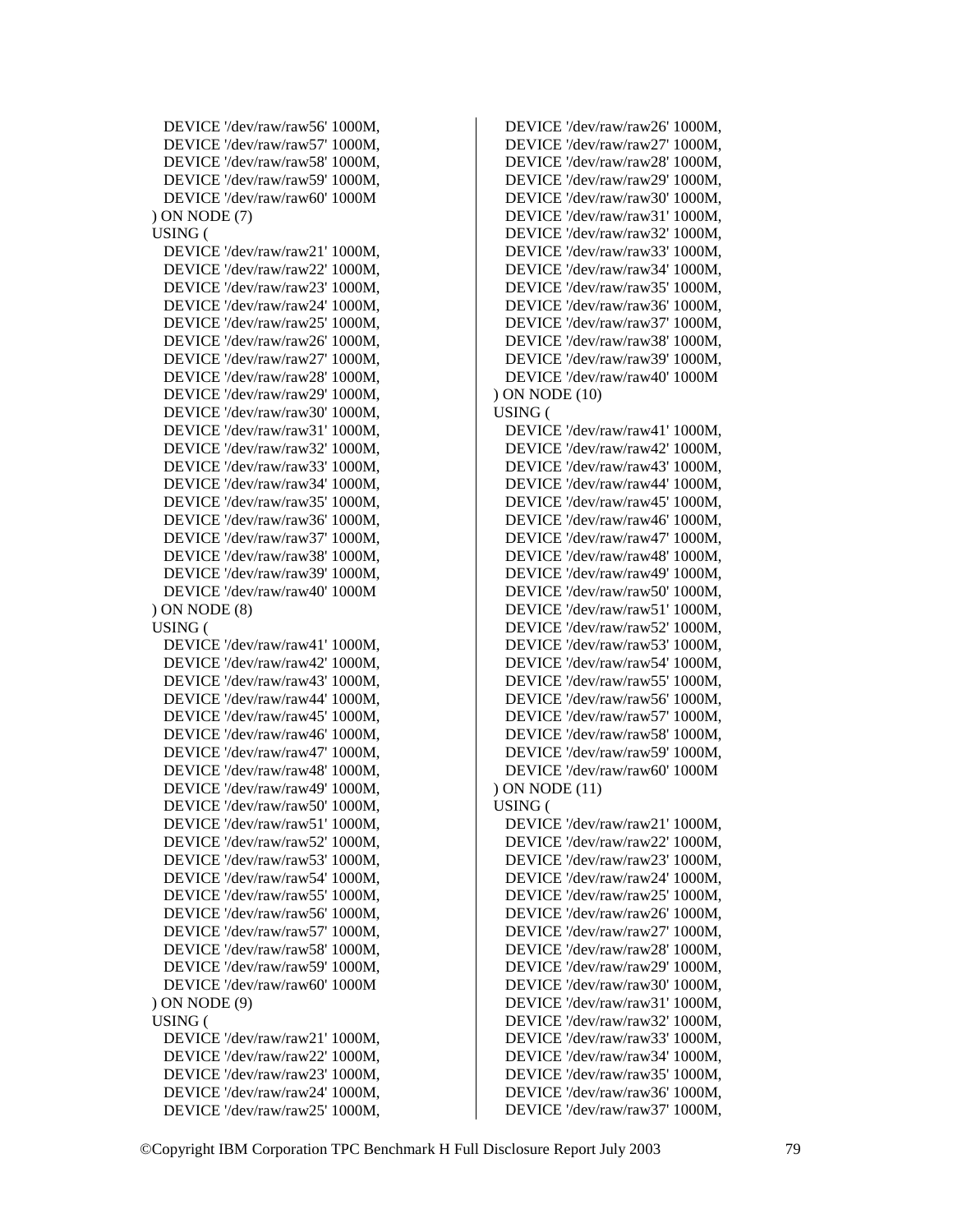```
 DEVICE '/dev/raw/raw38' 1000M, 
  DEVICE '/dev/raw/raw39' 1000M, 
  DEVICE '/dev/raw/raw40' 1000M 
 ) ON NODE (12) 
 USING ( 
  DEVICE '/dev/raw/raw41' 1000M, 
  DEVICE '/dev/raw/raw42' 1000M, 
  DEVICE '/dev/raw/raw43' 1000M, 
  DEVICE '/dev/raw/raw44' 1000M, 
  DEVICE '/dev/raw/raw45' 1000M, 
  DEVICE '/dev/raw/raw46' 1000M, 
  DEVICE '/dev/raw/raw47' 1000M, 
  DEVICE '/dev/raw/raw48' 1000M, 
  DEVICE '/dev/raw/raw49' 1000M, 
  DEVICE '/dev/raw/raw50' 1000M, 
  DEVICE '/dev/raw/raw51' 1000M, 
  DEVICE '/dev/raw/raw52' 1000M, 
  DEVICE '/dev/raw/raw53' 1000M, 
  DEVICE '/dev/raw/raw54' 1000M, 
  DEVICE '/dev/raw/raw55' 1000M, 
  DEVICE '/dev/raw/raw56' 1000M, 
  DEVICE '/dev/raw/raw57' 1000M, 
  DEVICE '/dev/raw/raw58' 1000M, 
  DEVICE '/dev/raw/raw59' 1000M, 
  DEVICE '/dev/raw/raw60' 1000M 
 ) ON NODE (13) 
 USING ( 
  DEVICE '/dev/raw/raw21' 1000M, 
  DEVICE '/dev/raw/raw22' 1000M, 
  DEVICE '/dev/raw/raw23' 1000M, 
  DEVICE '/dev/raw/raw24' 1000M, 
  DEVICE '/dev/raw/raw25' 1000M, 
  DEVICE '/dev/raw/raw26' 1000M, 
  DEVICE '/dev/raw/raw27' 1000M, 
  DEVICE '/dev/raw/raw28' 1000M, 
  DEVICE '/dev/raw/raw29' 1000M, 
  DEVICE '/dev/raw/raw30' 1000M, 
  DEVICE '/dev/raw/raw31' 1000M, 
  DEVICE '/dev/raw/raw32' 1000M, 
  DEVICE '/dev/raw/raw33' 1000M, 
  DEVICE '/dev/raw/raw34' 1000M, 
  DEVICE '/dev/raw/raw35' 1000M, 
  DEVICE '/dev/raw/raw36' 1000M, 
  DEVICE '/dev/raw/raw37' 1000M, 
  DEVICE '/dev/raw/raw38' 1000M, 
  DEVICE '/dev/raw/raw39' 1000M, 
  DEVICE '/dev/raw/raw40' 1000M 
 ) ON NODE (14) 
 USING ( 
  DEVICE '/dev/raw/raw41' 1000M, 
  DEVICE '/dev/raw/raw42' 1000M, 
  DEVICE '/dev/raw/raw43' 1000M, 
  DEVICE '/dev/raw/raw44' 1000M, 
  DEVICE '/dev/raw/raw45' 1000M, 
  DEVICE '/dev/raw/raw46' 1000M, 
  DEVICE '/dev/raw/raw47' 1000M,
```
 DEVICE '/dev/raw/raw48' 1000M, DEVICE '/dev/raw/raw49' 1000M, DEVICE '/dev/raw/raw50' 1000M, DEVICE '/dev/raw/raw51' 1000M, DEVICE '/dev/raw/raw52' 1000M, DEVICE '/dev/raw/raw53' 1000M, DEVICE '/dev/raw/raw54' 1000M, DEVICE '/dev/raw/raw55' 1000M, DEVICE '/dev/raw/raw56' 1000M, DEVICE '/dev/raw/raw57' 1000M, DEVICE '/dev/raw/raw58' 1000M, DEVICE '/dev/raw/raw59' 1000M, DEVICE '/dev/raw/raw60' 1000M ) ON NODE (15) BUFFERPOOL BP8K EXTENTSIZE 64 PREFETCHSIZE 384 OVERHEAD 5.7 TRANSFERRATE .61; COMMIT WORK; CREATE regular TABLESPACE small\_data IN NODEGROUP ng\_node0 PAGESIZE 4K MANAGED BY system USING ( '/data/small\_data'  $\rightarrow$  BUFFERPOOL ibmdefaultbp OVERHEAD 25 TRANSFERRATE .3; COMMIT WORK; CREATE regular TABLESPACE data\_index IN NODEGROUP ng\_all PAGESIZE 32K MANAGED BY database USING ( DEVICE '/dev/raw/raw1' 1000M, DEVICE '/dev/raw/raw2' 1000M, DEVICE '/dev/raw/raw3' 1000M, DEVICE '/dev/raw/raw4' 1000M, DEVICE '/dev/raw/raw5' 1000M, DEVICE '/dev/raw/raw6' 1000M, DEVICE '/dev/raw/raw7' 1000M, DEVICE '/dev/raw/raw8' 1000M, DEVICE '/dev/raw/raw9' 1000M, DEVICE '/dev/raw/raw10' 1000M

 USING ( DEVICE '/dev/raw/raw11' 1000M, DEVICE '/dev/raw/raw12' 1000M, DEVICE '/dev/raw/raw13' 1000M, DEVICE '/dev/raw/raw14' 1000M, DEVICE '/dev/raw/raw15' 1000M, DEVICE '/dev/raw/raw16' 1000M,

) ON NODE (0)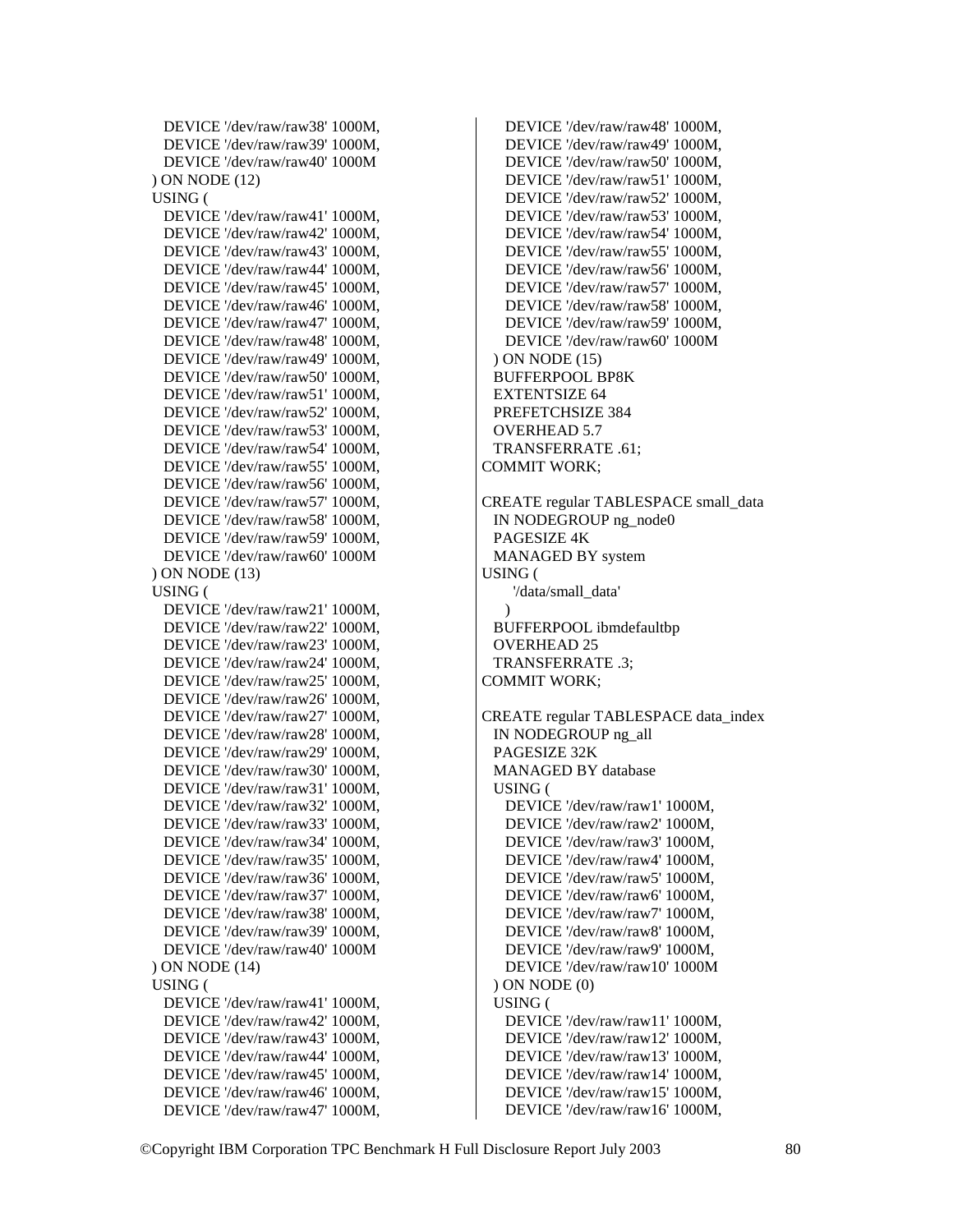```
 DEVICE '/dev/raw/raw17' 1000M, 
  DEVICE '/dev/raw/raw18' 1000M, 
  DEVICE '/dev/raw/raw19' 1000M, 
  DEVICE '/dev/raw/raw20' 1000M 
 ) ON NODE (1) 
 USING ( 
  DEVICE '/dev/raw/raw1' 1000M, 
  DEVICE '/dev/raw/raw2' 1000M, 
  DEVICE '/dev/raw/raw3' 1000M, 
  DEVICE '/dev/raw/raw4' 1000M, 
  DEVICE '/dev/raw/raw5' 1000M, 
  DEVICE '/dev/raw/raw6' 1000M, 
  DEVICE '/dev/raw/raw7' 1000M, 
  DEVICE '/dev/raw/raw8' 1000M, 
  DEVICE '/dev/raw/raw9' 1000M, 
  DEVICE '/dev/raw/raw10' 1000M 
 ) ON NODE (2) 
 USING ( 
  DEVICE '/dev/raw/raw11' 1000M, 
  DEVICE '/dev/raw/raw12' 1000M, 
  DEVICE '/dev/raw/raw13' 1000M, 
  DEVICE '/dev/raw/raw14' 1000M, 
  DEVICE '/dev/raw/raw15' 1000M, 
  DEVICE '/dev/raw/raw16' 1000M, 
  DEVICE '/dev/raw/raw17' 1000M, 
  DEVICE '/dev/raw/raw18' 1000M, 
  DEVICE '/dev/raw/raw19' 1000M, 
  DEVICE '/dev/raw/raw20' 1000M 
 ) ON NODE (3) 
 USING ( 
  DEVICE '/dev/raw/raw1' 1000M, 
  DEVICE '/dev/raw/raw2' 1000M, 
  DEVICE '/dev/raw/raw3' 1000M, 
  DEVICE '/dev/raw/raw4' 1000M, 
  DEVICE '/dev/raw/raw5' 1000M, 
  DEVICE '/dev/raw/raw6' 1000M, 
  DEVICE '/dev/raw/raw7' 1000M, 
  DEVICE '/dev/raw/raw8' 1000M, 
  DEVICE '/dev/raw/raw9' 1000M, 
  DEVICE '/dev/raw/raw10' 1000M 
 ) ON NODE (4) 
 USING ( 
  DEVICE '/dev/raw/raw11' 1000M, 
  DEVICE '/dev/raw/raw12' 1000M, 
  DEVICE '/dev/raw/raw13' 1000M, 
  DEVICE '/dev/raw/raw14' 1000M, 
  DEVICE '/dev/raw/raw15' 1000M, 
  DEVICE '/dev/raw/raw16' 1000M, 
  DEVICE '/dev/raw/raw17' 1000M, 
  DEVICE '/dev/raw/raw18' 1000M, 
  DEVICE '/dev/raw/raw19' 1000M, 
  DEVICE '/dev/raw/raw20' 1000M 
 ) ON NODE (5) 
 USING ( 
  DEVICE '/dev/raw/raw1' 1000M, 
  DEVICE '/dev/raw/raw2' 1000M,
```
 DEVICE '/dev/raw/raw3' 1000M, DEVICE '/dev/raw/raw4' 1000M, DEVICE '/dev/raw/raw5' 1000M, DEVICE '/dev/raw/raw6' 1000M, DEVICE '/dev/raw/raw7' 1000M, DEVICE '/dev/raw/raw8' 1000M, DEVICE '/dev/raw/raw9' 1000M, DEVICE '/dev/raw/raw10' 1000M ) ON NODE (6) USING ( DEVICE '/dev/raw/raw11' 1000M, DEVICE '/dev/raw/raw12' 1000M, DEVICE '/dev/raw/raw13' 1000M, DEVICE '/dev/raw/raw14' 1000M, DEVICE '/dev/raw/raw15' 1000M, DEVICE '/dev/raw/raw16' 1000M, DEVICE '/dev/raw/raw17' 1000M, DEVICE '/dev/raw/raw18' 1000M, DEVICE '/dev/raw/raw19' 1000M, DEVICE '/dev/raw/raw20' 1000M ) ON NODE (7) USING ( DEVICE '/dev/raw/raw1' 1000M, DEVICE '/dev/raw/raw2' 1000M, DEVICE '/dev/raw/raw3' 1000M, DEVICE '/dev/raw/raw4' 1000M, DEVICE '/dev/raw/raw5' 1000M, DEVICE '/dev/raw/raw6' 1000M, DEVICE '/dev/raw/raw7' 1000M, DEVICE '/dev/raw/raw8' 1000M, DEVICE '/dev/raw/raw9' 1000M, DEVICE '/dev/raw/raw10' 1000M ) ON NODE (8) USING ( DEVICE '/dev/raw/raw11' 1000M, DEVICE '/dev/raw/raw12' 1000M, DEVICE '/dev/raw/raw13' 1000M, DEVICE '/dev/raw/raw14' 1000M, DEVICE '/dev/raw/raw15' 1000M, DEVICE '/dev/raw/raw16' 1000M, DEVICE '/dev/raw/raw17' 1000M, DEVICE '/dev/raw/raw18' 1000M, DEVICE '/dev/raw/raw19' 1000M, DEVICE '/dev/raw/raw20' 1000M ) ON NODE (9) USING ( DEVICE '/dev/raw/raw1' 1000M, DEVICE '/dev/raw/raw2' 1000M, DEVICE '/dev/raw/raw3' 1000M, DEVICE '/dev/raw/raw4' 1000M, DEVICE '/dev/raw/raw5' 1000M, DEVICE '/dev/raw/raw6' 1000M, DEVICE '/dev/raw/raw7' 1000M, DEVICE '/dev/raw/raw8' 1000M, DEVICE '/dev/raw/raw9' 1000M, DEVICE '/dev/raw/raw10' 1000M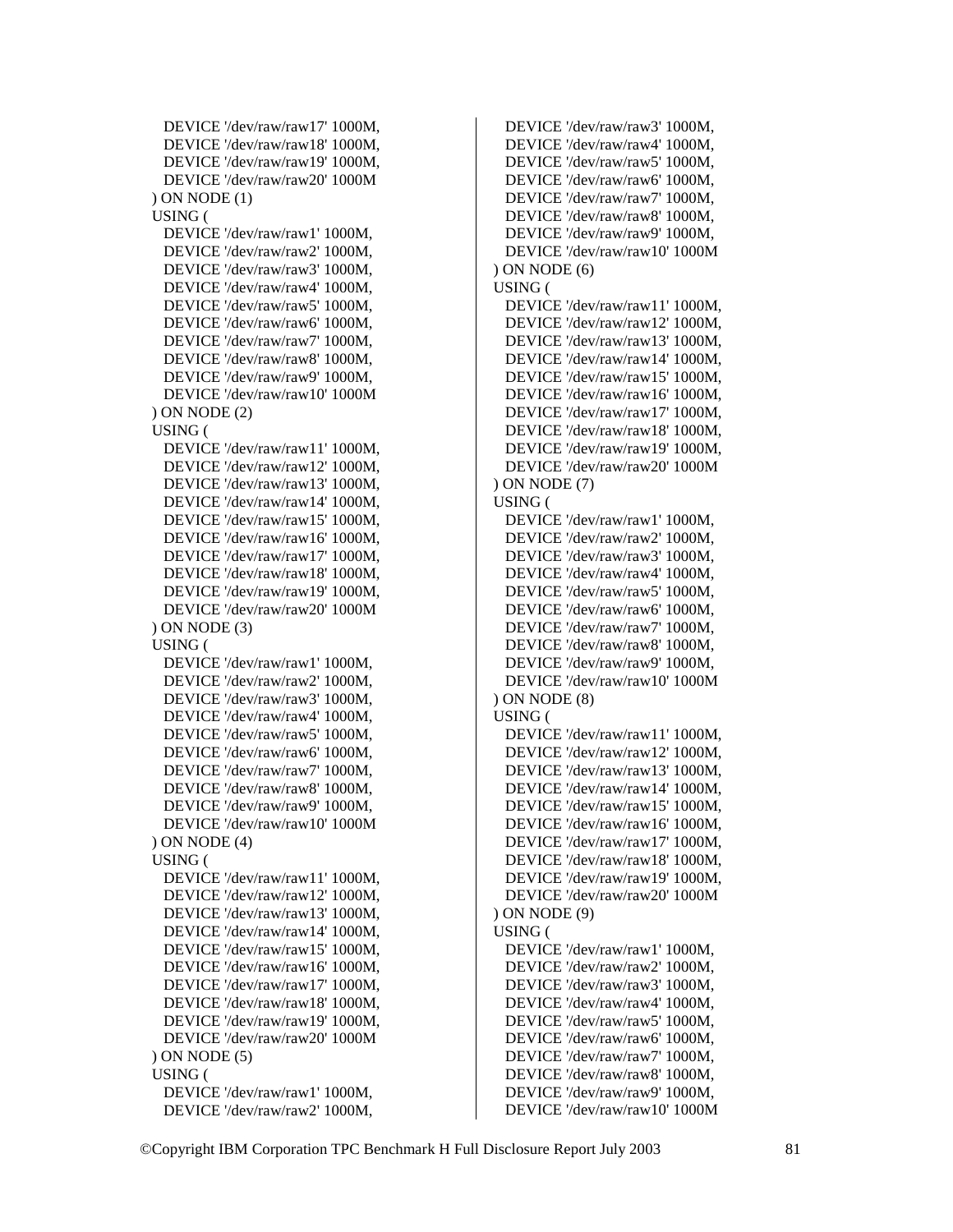```
 ) ON NODE (10) 
 USING ( 
  DEVICE '/dev/raw/raw11' 1000M, 
  DEVICE '/dev/raw/raw12' 1000M, 
  DEVICE '/dev/raw/raw13' 1000M, 
  DEVICE '/dev/raw/raw14' 1000M, 
  DEVICE '/dev/raw/raw15' 1000M, 
  DEVICE '/dev/raw/raw16' 1000M, 
  DEVICE '/dev/raw/raw17' 1000M, 
  DEVICE '/dev/raw/raw18' 1000M, 
  DEVICE '/dev/raw/raw19' 1000M, 
  DEVICE '/dev/raw/raw20' 1000M 
 ) ON NODE (11) 
 USING ( 
  DEVICE '/dev/raw/raw1' 1000M, 
  DEVICE '/dev/raw/raw2' 1000M, 
  DEVICE '/dev/raw/raw3' 1000M, 
  DEVICE '/dev/raw/raw4' 1000M, 
  DEVICE '/dev/raw/raw5' 1000M, 
  DEVICE '/dev/raw/raw6' 1000M, 
  DEVICE '/dev/raw/raw7' 1000M, 
  DEVICE '/dev/raw/raw8' 1000M, 
  DEVICE '/dev/raw/raw9' 1000M, 
  DEVICE '/dev/raw/raw10' 1000M 
 ) ON NODE (12) 
 USING ( 
  DEVICE '/dev/raw/raw11' 1000M, 
  DEVICE '/dev/raw/raw12' 1000M, 
  DEVICE '/dev/raw/raw13' 1000M, 
  DEVICE '/dev/raw/raw14' 1000M, 
  DEVICE '/dev/raw/raw15' 1000M, 
  DEVICE '/dev/raw/raw16' 1000M, 
  DEVICE '/dev/raw/raw17' 1000M, 
  DEVICE '/dev/raw/raw18' 1000M, 
  DEVICE '/dev/raw/raw19' 1000M, 
  DEVICE '/dev/raw/raw20' 1000M 
 ) ON NODE (13) 
 USING ( 
  DEVICE '/dev/raw/raw1' 1000M, 
  DEVICE '/dev/raw/raw2' 1000M, 
  DEVICE '/dev/raw/raw3' 1000M, 
  DEVICE '/dev/raw/raw4' 1000M, 
  DEVICE '/dev/raw/raw5' 1000M, 
  DEVICE '/dev/raw/raw6' 1000M, 
  DEVICE '/dev/raw/raw7' 1000M, 
  DEVICE '/dev/raw/raw8' 1000M, 
  DEVICE '/dev/raw/raw9' 1000M, 
  DEVICE '/dev/raw/raw10' 1000M 
 ) ON NODE (14) 
 USING ( 
  DEVICE '/dev/raw/raw11' 1000M, 
  DEVICE '/dev/raw/raw12' 1000M, 
  DEVICE '/dev/raw/raw13' 1000M, 
  DEVICE '/dev/raw/raw14' 1000M, 
  DEVICE '/dev/raw/raw15' 1000M, 
  DEVICE '/dev/raw/raw16' 1000M,
```

```
 DEVICE '/dev/raw/raw17' 1000M, 
    DEVICE '/dev/raw/raw18' 1000M, 
    DEVICE '/dev/raw/raw19' 1000M, 
    DEVICE '/dev/raw/raw20' 1000M 
  ) ON NODE (15) 
  BUFFERPOOL BP32K 
  EXTENTSIZE 16 
  PREFETCHSIZE 160 
  OVERHEAD 25 
  TRANSFERRATE .3; 
COMMIT WORK;
```
#### *createuftbls*

------------------------------------------------------------- -- Create Update Function Tables ------------------------------------------------------------- CREATE TABLE TPCDTEMP.ORDERS\_NEW ( APP\_ID INTEGER NOT NULL, O\_ORDERKEY INTEGER NOT NULL, O\_CUSTKEY INTEGER NOT NULL, O\_ORDERSTATUS CHAR(1) NOT NULL, O\_TOTALPRICE FLOAT NOT NULL, O\_ORDERDATE DATE NOT NULL, O\_ORDERPRIORITY CHAR(15) NOT NULL, O CLERK CHAR(15) NOT NULL, O\_SHIPPRIORITY INTEGER NOT NULL, O\_COMMENT VARCHAR(79) NOT NULL WITH DEFAULT) PARTITIONING KEY (O\_ORDERKEY) IN DATA\_INDEX; CREATE TABLE TPCDTEMP.ORDERS\_DEL ( APP\_ID INTEGER NOT NULL, O\_ORDERKEY INTEGER NOT NULL) PARTITIONING KEY (O\_ORDERKEY) IN DATA\_INDEX; CREATE TABLE TPCDTEMP.LINEITEM\_NEW ( APP\_ID INTEGER NOT NULL, L\_ORDERKEY INTEGER NOT NULL, L\_PARTKEY INTEGER NOT NULL, L\_SUPPKEY INTEGER NOT NULL,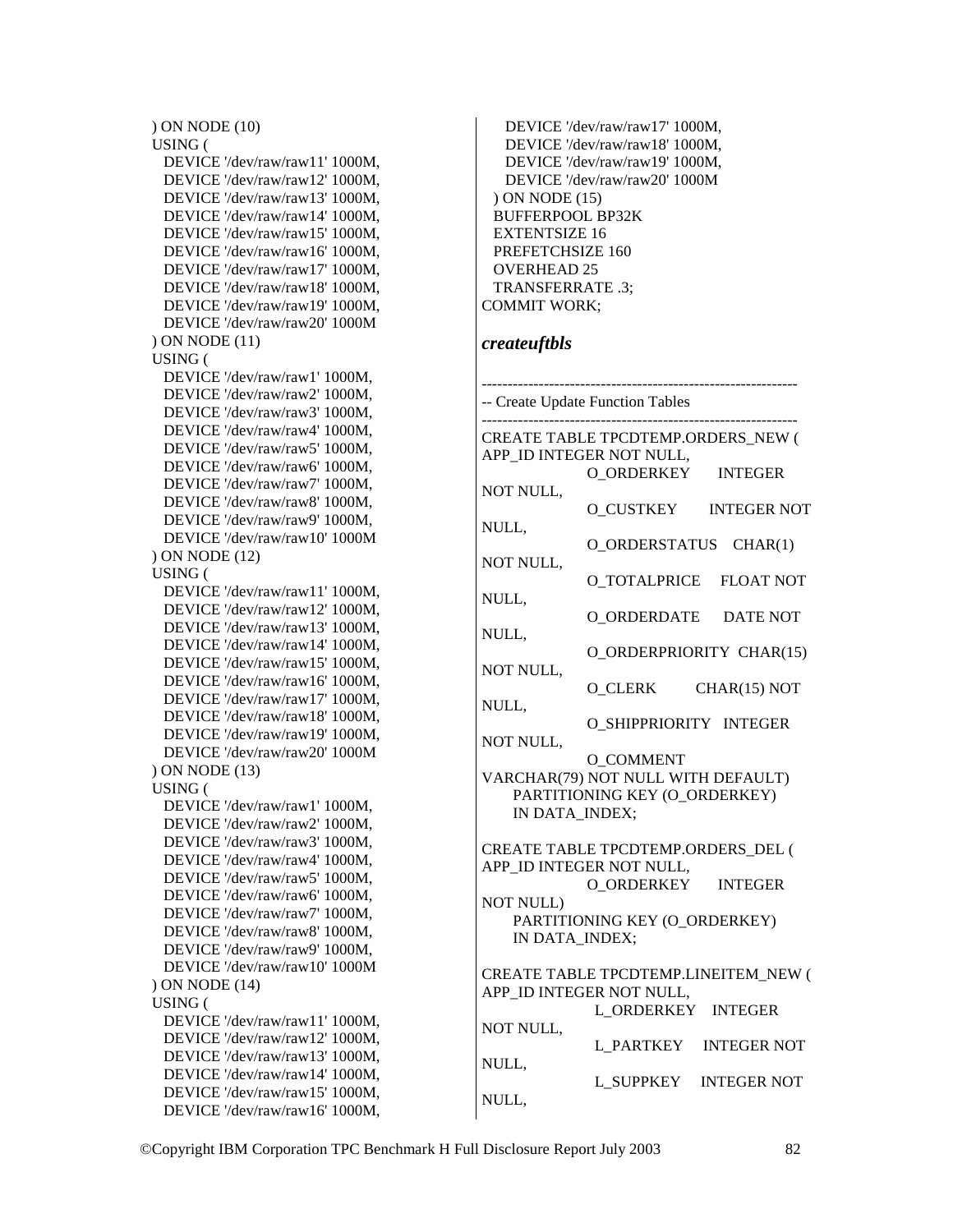|                              | <b>L_LINENUMBER INTEGER</b>          | $0$ maguro $010$             |
|------------------------------|--------------------------------------|------------------------------|
| NOT NULL,                    |                                      | $1$ maguro $01$ 1            |
|                              | L QUANTITY FLOAT NOT                 | $2$ maguro $020$             |
| NULL,                        |                                      | 3 maguro02 1                 |
|                              | <b>L_EXTENDEDPRICE FLOAT</b>         | 4 maguro03 0                 |
| NOT NULL,                    |                                      | 5 maguro03 1                 |
|                              | L DISCOUNT FLOAT NOT                 | $6$ maguro $040$             |
| NULL,                        | L_TAX<br><b>FLOAT NOT</b>            | 7 maguro04 1<br>8 maguro05 0 |
| NULL,                        |                                      | $9$ maguro $051$             |
|                              | L_RETURNFLAG CHAR(1)                 | 10 maguro06 0                |
| NOT NULL,                    |                                      | 11 maguro06 1                |
|                              | L_LINESTATUS CHAR(1) NOT             | 12 maguro07 0                |
| NULL,                        |                                      | 13 maguro07 1                |
|                              | <b>L_SHIPDATE</b><br><b>DATE NOT</b> | 14 maguro08 0                |
| NULL,                        |                                      | 15 maguro08 1                |
|                              | <b>L_COMMITDATE DATE NOT</b>         |                              |
| NULL,                        |                                      | load db2set.                 |
|                              | L RECEIPTDATE DATE NOT               |                              |
| NULL,                        |                                      |                              |
|                              | L_SHIPINSTRUCT CHAR(25)              | #!/bin/ksh<br>db2set DB2OP'  |
| NOT NULL,                    |                                      | db2set DB2_EX                |
|                              | L_SHIPMODE CHAR(10)                  | db2set DB2 Al                |
| NOT NULL,                    |                                      | db2set DB2BQ                 |
|                              | <b>L_COMMENT</b>                     | db2set DB2RQ                 |
|                              | VARCHAR(44) NOT NULL WITH DEFAULT)   | db2set DB2BP'                |
|                              | PARTITIONING KEY (L_ORDERKEY)        | db2set DB2_FO                |
| IN DATA_INDEX;               |                                      | db2set DB2_P/                |
|                              |                                      |                              |
|                              | CREATE INDEX TPCDTEMP.I_ORDERS_NEW   | run_db2set.k                 |
|                              | ON TPCDTEMP.ORDERS_NEW               |                              |
| (APP_ID,                     |                                      | #!/bin/ksh                   |
| O_ORDERKEY,                  |                                      | db2set DB2OP'                |
| O_CUSTKEY,                   |                                      | db2set DB2_EX                |
| O_ORDERSTATUS,               |                                      | db2set DB2_Al                |
| O_TOTALPRICE,                |                                      | db2set DB2BQ                 |
| O_ORDERDATE,                 |                                      | db2set DB2RQ                 |
| O_ORDERPRIORITY,<br>O_CLERK, |                                      | db2set DB2BP'                |
| O_SHIPPRIORITY,              |                                      | db2set DB2_FO                |
| O_COMMENT);                  |                                      | db2set DB2_P/                |
|                              |                                      |                              |
| <b>CREATE INDEX</b>          |                                      | runstats.ddl                 |
|                              | TPCDTEMP.I_LINEITEM_NEW ON           |                              |
|                              | TPCDTEMP.LINEITEM NEW (APP ID);      | <b>RUNSTATS O</b>            |
|                              |                                      | <b>DISTRIBUTIO</b>           |
| <b>CREATE UNIQUE INDEX</b>   |                                      | and columns                  |
|                              | TPCDTEMP.I_ORDERS_DEL ON             | n name like                  |
| TPCDTEMP.ORDERS DEL          |                                      | n_comment                    |
| (APP_ID, O_ORDERKEY);        |                                      | AND detailed                 |
|                              |                                      | commit;                      |
| <b>COMMIT WORK;</b>          |                                      | <b>RUNSTATS O</b>            |
|                              |                                      |                              |

*db2nodes.cfg* 

## *load\_db2set.ksh*

 $/ksh$ t DB2OPTIONS="-t -v +c" t DB2\_EXTENDED\_OPTIMIZATION=Y  $t$  DB2\_ANTIJOIN=Y t DB2BQTRY=120 t DB2RQTIME=30 t DB2BPVARS=/home/tpch/custom/bpvar.cfg t DB2\_FORCE\_FCM\_BP=ON t DB2\_PARALLEL\_IO="\*"

## *run\_db2set.ksh*

 $/ksh$ t DB2OPTIONS="-t -v +c" t DB2\_EXTENDED\_OPTIMIZATION=Y  $t$  DB2\_ANTIJOIN=Y  $t$  DB2BQTRY=120 t DB2RQTIME=30 t DB2BPVARS=/home/tpch/custom/bpvar.cfg t DB2\_FORCE\_FCM\_BP=ON t DB2\_PARALLEL\_IO="\*"

## *runstats.ddl*

**STATS ON TABLE TPCD.NATION WITH** RIBUTION on all columns columns ( name like statistics, comment like statistics ) D detailed INDEXES ALL; it: STATS ON TABLE TPCD.REGION WITH DISTRIBUTION on all columns and columns ( r\_name like statistics,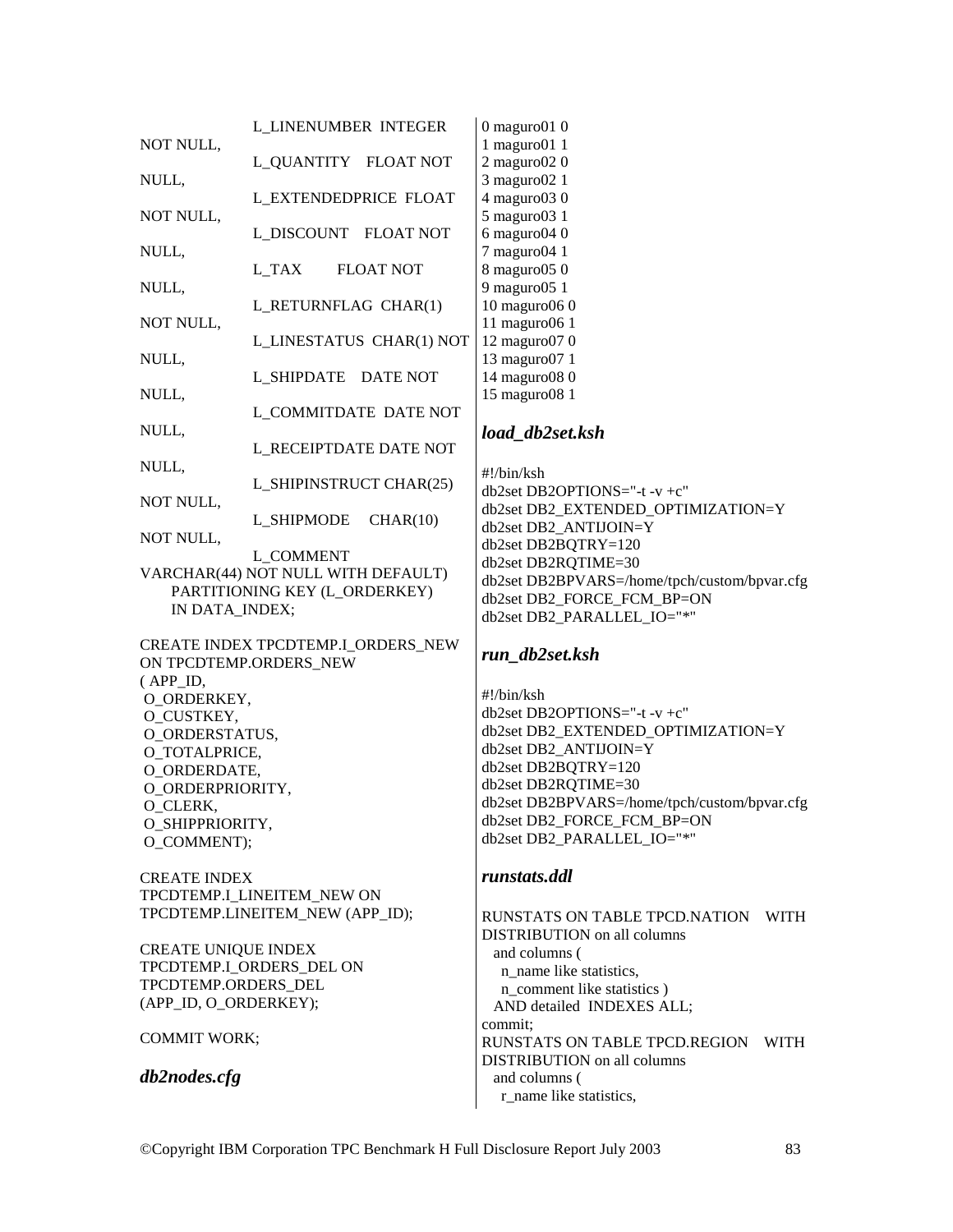r\_comment like statistics ) AND detailed INDEXES ALL; commit; RUNSTATS ON TABLE TPCD.SUPPLIER WITH DISTRIBUTION on all columns and columns ( s name like statistics. s address like statistics, s\_phone like statistics, s\_comment like statistics) AND detailed INDEXES ALL; commit; RUNSTATS ON TABLE TPCD.PART WITH DISTRIBUTION on all columns and columns ( p\_name like statistics, p\_mfgr like statistics, p\_brand like statistics, p\_type like statistics, p\_container like statistics, p\_comment like statistics) AND detailed INDEXES ALL; commit; RUNSTATS ON TABLE TPCD.PARTSUPP WITH DISTRIBUTION on all columns and columns ( ps\_comment like statistics) AND detailed INDEXES ALL; commit; RUNSTATS ON TABLE TPCD.CUSTOMER WITH DISTRIBUTION on all columns and columns ( c\_name like statistics, c\_address like statistics, c\_phone like statistics, c\_mktsegment like statistics, c\_comment like statistics) AND detailed INDEXES ALL; commit; RUNSTATS ON TABLE TPCD.ORDERS WITH DISTRIBUTION on all columns and columns ( o\_orderstatus like statistics, o\_orderpriority like statistics, o\_clerk like statistics, o\_comment like statistics) AND detailed INDEXES ALL; commit; RUNSTATS ON TABLE TPCD.LINEITEM WITH DISTRIBUTION on all columns and columns ( l\_returnflag like statistics, l\_linestatus like statistics, l\_shipinstruct like statistics, l\_shipmode like statistics, l\_comment like statistics) AND detailed INDEXES ALL; COMMIT WORK; #!/bin/ksh node # # # # #

*load\_tables.ksh*  messages=\${TPCD\_TMP\_DIR} rawdata=\${TPCD\_INPUT} custom=\${TPCD\_DDLPATH} echo "Load Summary Time: " > \${messages}/loadstatus.out

# Nation and Region are loaded into the current

db2 connect to tpcd;

echo "Loading Nation at "`date` >> \${messages}/loadstatus.out db2 "load from \${rawdata}/nation.tbl of del modified by coldel| fastparse nohead er messages \${messages}/nation.msg replace into TPCD.NATION nonrecoverable"

echo "Loading Region at "`date` >> \${messages}/loadstatus.out db2 "load from \${rawdata}/region.tbl of del modified by coldel| fastparse nohead er messages \${messages}/region.msg replace into TPCD.REGION nonrecoverable"

echo "Loading Partsupp at "`date` >> \${messages}/loadstatus.out db2 -tvf \${custom}/load\_tb\_partsupp.ddl echo "Loading Orders at "`date` >> \${messages}/loadstatus.out db2 -tvf \${custom}/load\_tb\_orders.ddl echo "Loading Lineitem at "`date` >> \${messages}/loadstatus.out db2 -tvf \${custom}/load\_tb\_lineitem.ddl echo "Loading Customer at "`date` >> \${messages}/loadstatus.out db2 -tvf \${custom}/load\_tb\_customer.ddl echo "Loading Part at "`date` >> \${messages}/loadstatus.out db2 -tvf \${custom}/load\_tb\_part.ddl echo "Loading Supplier at "`date` >> \${messages}/loadstatus.out db2 -tvf \${custom}/load\_tb\_supplier.ddl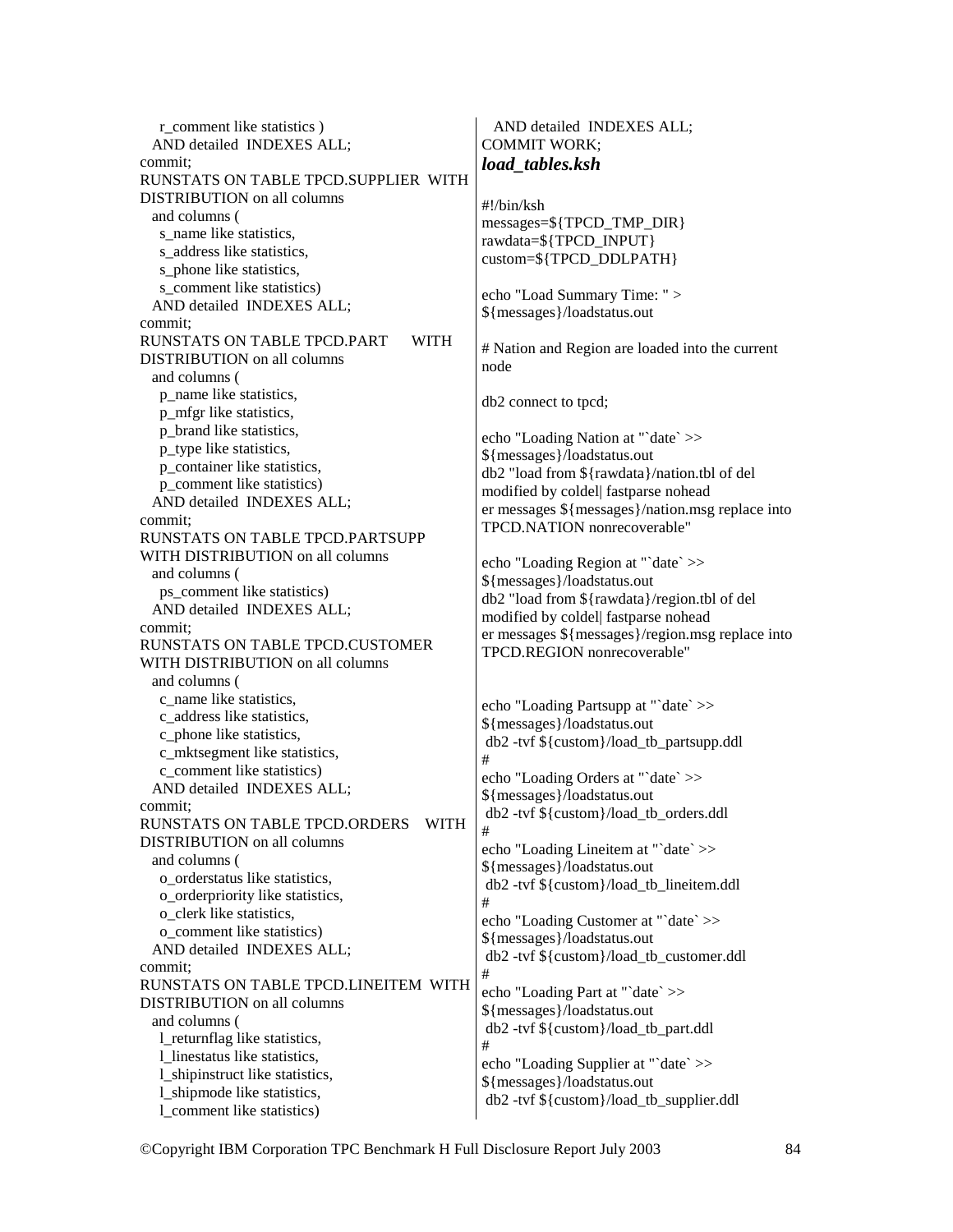#### #

db2 commit; db2 terminate;

echo "Finished Loading at "`date` >> \${messages}/loadstatus.out echo "-------------------------------------------" >> \${messages}/loadstatus.out

#echo "Starting Sanity Chequing at "`date` >> \${messages}/loadstatus.out db2 terminate;

echo "Finished Loading at "`date` >> \${messages}/loadstatus.out echo "-------------------------------------------" >> \${messages}/loadstatus.out

#echo "Starting Sanity Chequing at "`date` >> \${messages}/loadstatus.out #db2 connect to tpcd; #db2 "select count\_big(\*) as lineitem from tpcd.lineitem" >> \${messages}/loadsta tus.out #db2 "select count\_big(\*) as orders from tpcd.orders" >> \${messages}/loadstatus. out #db2 "select count  $big(*)$  as partsupp from tpcd.partsupp" >> \${messages}/loadsta tus.out #db2 "select count\_big(\*) as customer from tpcd.customer" >> \${messages}/loadsta tus.out #db2 "select count big(\*) as part from tpcd.part" >> \${messages}/loadstatus.out #db2 "select count\_big(\*) as supplier from tpcd.supplier" >> \${messages}/loadsta tus.out #db2 "select count(\*) as nation from tpcd.nation" >> \${messages}/loadstatus.out #db2 "select count(\*) as region from tpcd.region" >> \${messages}/loadstatus.out #db2 terminate; #echo "Finish Sanity Chequing at "`date` >> \${messages}/loadstatus.out

## *load\_tb\_customer.ddl*

load from customer.tbl of del modified by coldel| fastparse

 messages /home/tpch/tmp/customer.msg replace into TPCD.CUSTOMER nonrecoverable partitioned db config mode load\_only part\_file\_location /data

#### *load\_tb\_lineitem.ddl*

;

;

;

;

load from lineitem.tbl of del modified by coldel| fastparse messages /home/tpch/tmp/lineitem.msg replace into TPCD.LINEITEM nonrecoverable partitioned db config mode load\_only part\_file\_location /data

## *load\_tb\_orders.ddl*

load from orders.tbl of del modified by coldel| fastparse messages /home/tpch/tmp/orders.msg replace into TPCD.ORDERS nonrecoverable partitioned db config mode load\_only part\_file\_location /data

## *load\_tb\_part.ddl*

load from part.tbl of del modified by coldel| fastparse messages /home/tpch/tmp/part.msg replace into TPCD.PART nonrecoverable partitioned db config mode load\_only part\_file\_location /data

#### *load\_tb\_partsupp.ddl*

load from partsupp.tbl of del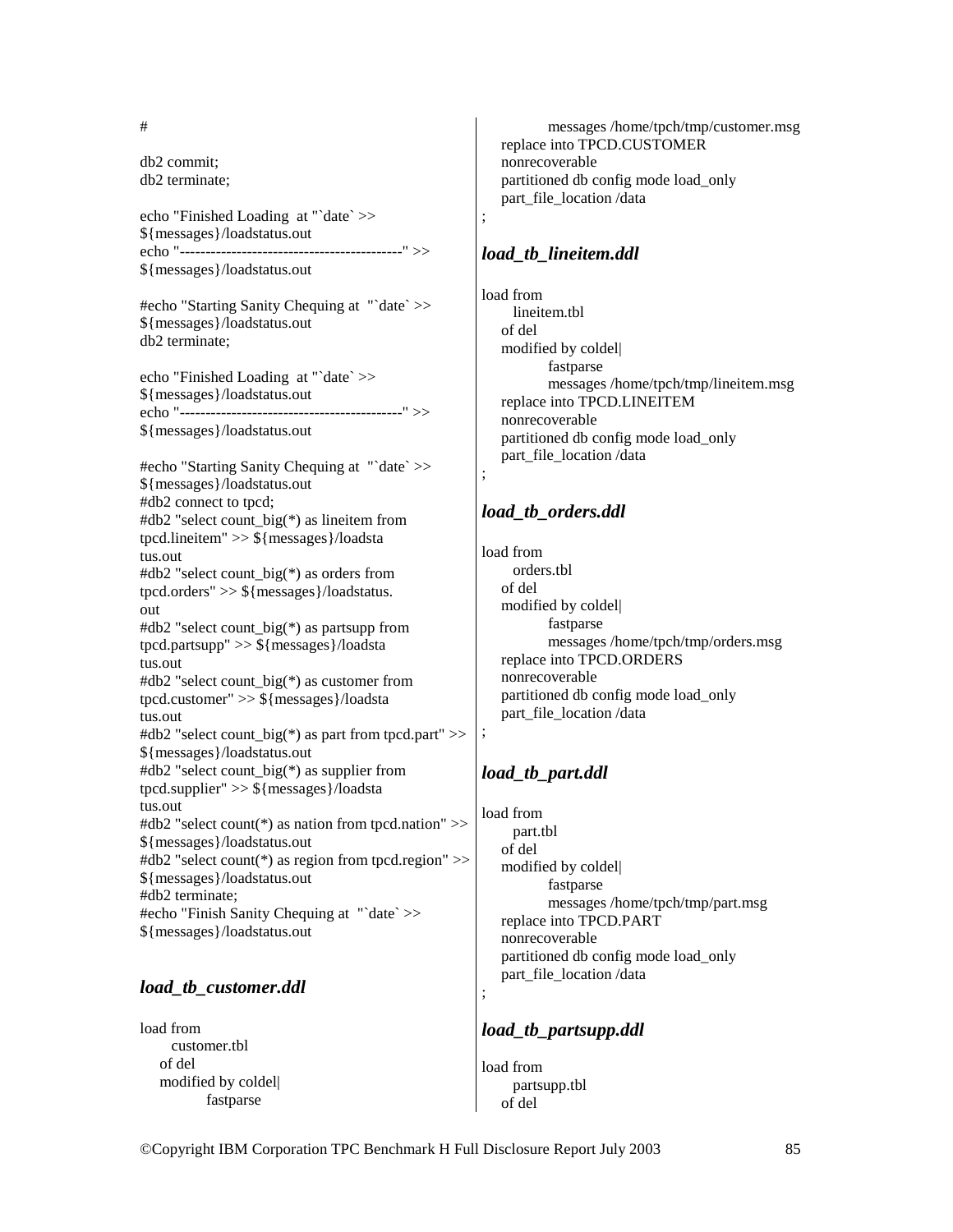modified by coldel| fastparse messages /home/tpch/tmp/partsupp.msg replace into TPCD.PARTSUPP nonrecoverable partitioned db config mode load\_only part\_file\_location /data

## *load\_tb\_supplier.ddl*

;

load from /data/supplier.tbl of del modified by coldel| fastparse messages /home/tpch/tmp/supplier.msg replace into TPCD.SUPPLIER nonrecoverable CPU\_PARALLELISM 4 ;

# *load\_dbcfg.ddl*

UPDATE DB CFG FOR TPCD USING DBHEAP 15000 SORTHEAP 25000 SHEAPTHRES\_SHR 0 APPGROUP\_MEM\_SZ 2000 DFT\_OUERYOPT 7 DFT\_DEGREE 4 NUM\_FREQVALUES 0 NUM\_QUANTILES 600 LOCKLIST 16384 MAXLOCKS 60 CHNGPGS\_THRESH 15 NUM\_IOCLEANERS 20 NUM\_IOSERVERS 20 MAXFILOP 1024 NEWLOGPATH /home/logs LOGFILSIZ 10000 LOGPRIMARY 10 LOGSECOND 10 SOFTMAX 750 DATABASE\_MEMORY AUTOMATIC UTIL\_HEAP\_SZ 50000 ;

*load\_dbmcfg.ddl* 

UPDATE DBM CFG USING CPUSPEED -1 SHEAPTHRES 150000 MAX\_QUERYDEGREE ANY INTRA\_PARALLEL NO SVCENAME xtpch NUMDB 1 MAX\_TIME\_DIFF 1440 DFT\_MON\_TIMESTAMP OFF DIAGLEVEL 0 NOTIFYLEVEL 0 ;

## *run\_dbcfg.ddl*

UPDATE DB CFG FOR TPCD USING DBHEAP 10000 SORTHEAP 20000 SHEAPTHRES\_SHR 250 DATABASE\_MEMORY automatic UTIL\_HEAP\_SZ 5000 DFT\_QUERYOPT 7 DFT\_DEGREE 1 NUM\_FREQVALUES 0 NUM\_QUANTILES 300 LOCKLIST 40000 MAXLOCKS 20 CHNGPGS THRESH 60 NUM\_IOCLEANERS 4 NUM\_IOSERVERS 4 MAXFILOP 1024 LOGFILSIZ 50000 LOGPRIMARY 4 LOGSECOND 1 SOFTMAX 360 LOGBUFSZ 2048 MINCOMMIT 2 APPLHEAPSZ 1024 STMTHEAP 10000

# *run\_dbmcfg.ddl*

;

UPDATE DBM CFG USING HEALTH\_MON OFF SHEAPTHRES 500000 MAX\_QUERYDEGREE ANY INTRA\_PARALLEL NO FCM\_NUM\_BUFFERS 16384 FCM\_NUM\_RQB 4096 NUM\_POOLAGENTS 64 NUM\_INITAGENTS 4 JAVA\_HEAP\_SZ 2048 CONN\_ELAPSE 20 DFT\_MON\_TIMESTAMP OFF CPUSPEED 2.715979e-07 ;

## *change\_logs.ksh*

#!/usr/bin/ksh

 $db2$  all " $<<+0<$  db2 update db cfg for tpcd using newlogpath /dev/raw/raw61"  $db2$ \_all "<< $+1$ <  $db2$  update db cfg for tpcd using newlogpath /dev/raw/raw62" db2\_all "<<+2< db2 update db cfg for tpcd using newlogpath /dev/raw/raw61" db2\_all "<<+3< db2 update db cfg for tpcd using newlogpath /dev/raw/raw62"  $db2$  all " $<<+4< db2$  update db cfg for tpcd using newlogpath /dev/raw/raw61"  $db2$  all " $<<+5< db2$  update db cfg for tpcd using newlogpath /dev/raw/raw62" db2\_all "<<+6< db2 update db cfg for tpcd using newlogpath /dev/raw/raw61" db2 all " $<<+7<$  db2 update db cfg for tpcd using newlogpath /dev/raw/raw62" db2\_all "<<+8< db2 update db cfg for tpcd using newlogpath /dev/raw/raw61"

db2\_all "<<+9< db2 update db cfg for tpcd using newlogpath /dev/raw/raw62"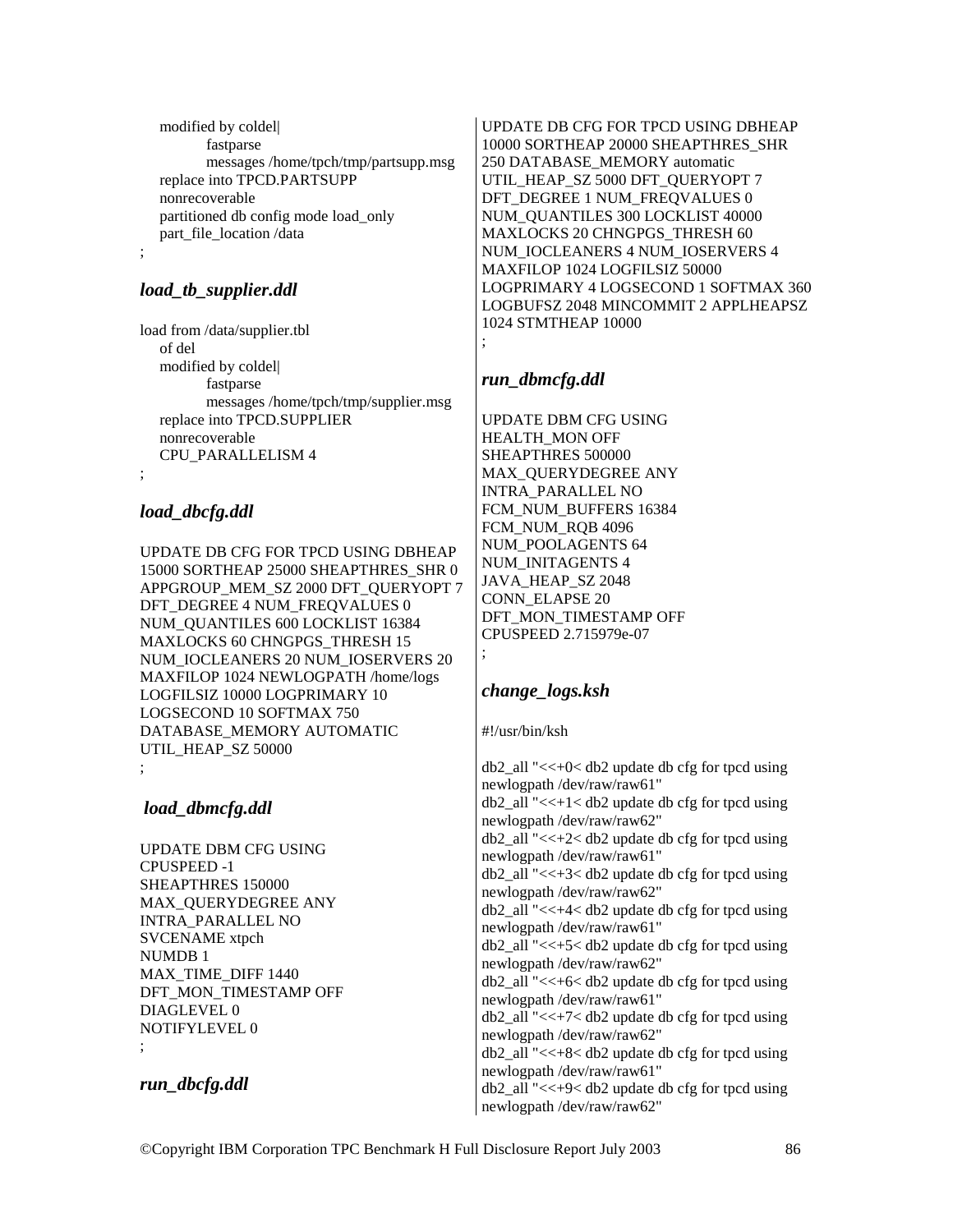| $db2$ _all "<<+10< $db2$ update db cfg for tpcd using<br>newlogpath /dev/raw/raw61" |                                |                       | righ at                                                       | $\#$    |                          | config setting. Start       |
|-------------------------------------------------------------------------------------|--------------------------------|-----------------------|---------------------------------------------------------------|---------|--------------------------|-----------------------------|
| $db2$ _all "<<+11< $db2$ update db cfg for tpcd using                               |                                |                       |                                                               | #       | create tbsp              |                             |
| newlogpath /dev/raw/raw62"                                                          |                                |                       |                                                               |         | # LOAD - start from the  |                             |
| db2_all "<<+12< db2 update db cfg for tpcd using                                    |                                |                       | load of the tables                                            |         |                          |                             |
| newlogpath /dev/raw/raw61"                                                          |                                |                       |                                                               |         | # INDEX - start from the |                             |
| db2_all "<<+13< db2 update db cfg for tpcd using                                    |                                |                       | index creation                                                |         |                          |                             |
| newlogpath /dev/raw/raw62"                                                          |                                |                       |                                                               | #       |                          | (NOTE if earlyindex         |
| db2_all "<<+14< db2 update db cfg for tpcd using                                    |                                |                       | is specified,                                                 |         |                          |                             |
| newlogpath/dev/raw/raw61"                                                           |                                |                       |                                                               | #       |                          | then this will do the       |
| db2_all "<<+15< db2 update db cfg for tpcd using                                    |                                |                       | create index                                                  |         |                          |                             |
| newlogpath /dev/raw/raw62"                                                          |                                |                       |                                                               | #       | followed by the          |                             |
|                                                                                     |                                |                       | $load$ )                                                      |         |                          |                             |
| tpcd.setup                                                                          |                                |                       |                                                               |         |                          | # RUNSTATS - start from     |
|                                                                                     |                                |                       | the runstats                                                  |         |                          |                             |
| # NOTE: ALL variable defitions must have a                                          |                                |                       |                                                               | #       |                          | (NOTE Do not use            |
| comment at the end - haven't got                                                    |                                |                       | this option if                                                |         |                          |                             |
| the getvars script recognizing the<br>#                                             |                                |                       |                                                               | #       |                          | distribution stats are      |
| uncommented line yet                                                                |                                |                       | gathered                                                      |         |                          |                             |
| TPCD_PLATFORM=linux                                                                 |                                | $# a$ ix, nt, sun     |                                                               | $^{\#}$ |                          | as part of the load,        |
|                                                                                     |                                |                       | this will                                                     |         |                          |                             |
| TPCD VERSION=2                                                                      |                                | # 1 or 2              |                                                               | #       |                          | start after the load and    |
| (Version of tpcd). Default 1                                                        |                                |                       | indices                                                       |         |                          |                             |
| TPCD_DBNAME=TPCD                                                                    |                                | # name to             |                                                               | #       |                          | have been created.          |
| create database under                                                               |                                |                       |                                                               |         |                          | # CONFIG - start from the   |
| TPCD_WORKLOAD=H                                                                     |                                | #TPC                  | setting up of                                                 |         |                          |                             |
| version (R for TPCR, H for TPCH)                                                    |                                |                       |                                                               | #       |                          | the benchmark runs          |
| TPCD_AUDIT_DIR=/home/tpch/tpcd                                                      |                                | # top                 | config setup                                                  | #       |                          |                             |
| level directory of tar file for                                                     |                                |                       |                                                               |         |                          |                             |
|                                                                                     | # all the tpcd scripts         |                       | TPCD_DBPATH=/data/dbpath                                      |         |                          | # path for                  |
| TPCD_PRODUCT=v5                                                                     |                                | $# v5$ or pe          | database (defaults to home)<br>TPCD_DDLPATH=/home/tpch/custom |         |                          | $#$ path                    |
|                                                                                     | # Use pe if you really are     |                       | for all ddl files and customized                              |         |                          |                             |
| using pe $v1.2!$                                                                    |                                |                       |                                                               |         | # scripts (load script), |                             |
|                                                                                     | # but I won't guarantee that   |                       | config files, etc                                             |         |                          |                             |
| it will work!                                                                       |                                |                       | TPCD_BUFFERPOOL_DEF=create_bufferpools.dd                     |         |                          |                             |
| TPCD_MODE=mpp                                                                       | #                              |                       | # name of file with bufferpool definitions<br>1               |         |                          |                             |
| uni/smp/mln/mpp                                                                     |                                |                       |                                                               |         | # and sizes              |                             |
| TPCD_PHYS_NODE=8                                                                    |                                | # number of           | TPCD_NODEGROUP_DEF=create_nodegroups.dd                       |         |                          |                             |
| physical nodes                                                                      |                                |                       | # name of file in ddlpath with nodegroup<br>1                 |         |                          |                             |
| TPCD_LN_PER_PN=2<br>logical nodes per physical node                                 |                                | # number of           |                                                               |         | # definitions            |                             |
|                                                                                     |                                | # size of the         | TPCD_EXPLAIN_DDL=NULL                                         |         |                          | # file                      |
| TPCD_SF=100<br>database $(1=1GB,)$ to                                               |                                |                       | with DDL for explains statments                               |         |                          |                             |
|                                                                                     | # get test size databases use: |                       |                                                               |         |                          | # if this is NULL then uses |
|                                                                                     | $0.012 = 12MB$<br>#            |                       | the default                                                   |         |                          |                             |
|                                                                                     | #<br>$0.1 = 100MB$             |                       |                                                               |         | # and puts it in         |                             |
| TPCD_BUILD_STAGE=ALL                                                                |                                | # where               | <b>USERSPACE1</b> across all                                  |         |                          |                             |
| to start the build - currently the                                                  |                                |                       |                                                               |         | # nodesnt 1TB found it   |                             |
|                                                                                     | # following is possible:       |                       | was faster if                                                 |         |                          |                             |
|                                                                                     | # ALL - do everything          |                       |                                                               |         | # just in a single node  |                             |
| (create,load,                                                                       |                                |                       | nodegroup                                                     |         |                          |                             |
|                                                                                     | #                              | index, stats, config) | TPCD_TBSP_DDL=create_tablespaces.ddl #ddl                     |         |                          |                             |
| (Default)                                                                           |                                |                       | file for tablespaces                                          |         |                          |                             |
|                                                                                     | # CRTTBSP - start after        |                       | TPCD_DDL=create_tables.ddl                                    |         |                          | # ddl file for              |
| create db and                                                                       |                                |                       | tables                                                        |         |                          |                             |
|                                                                                     |                                |                       |                                                               |         |                          |                             |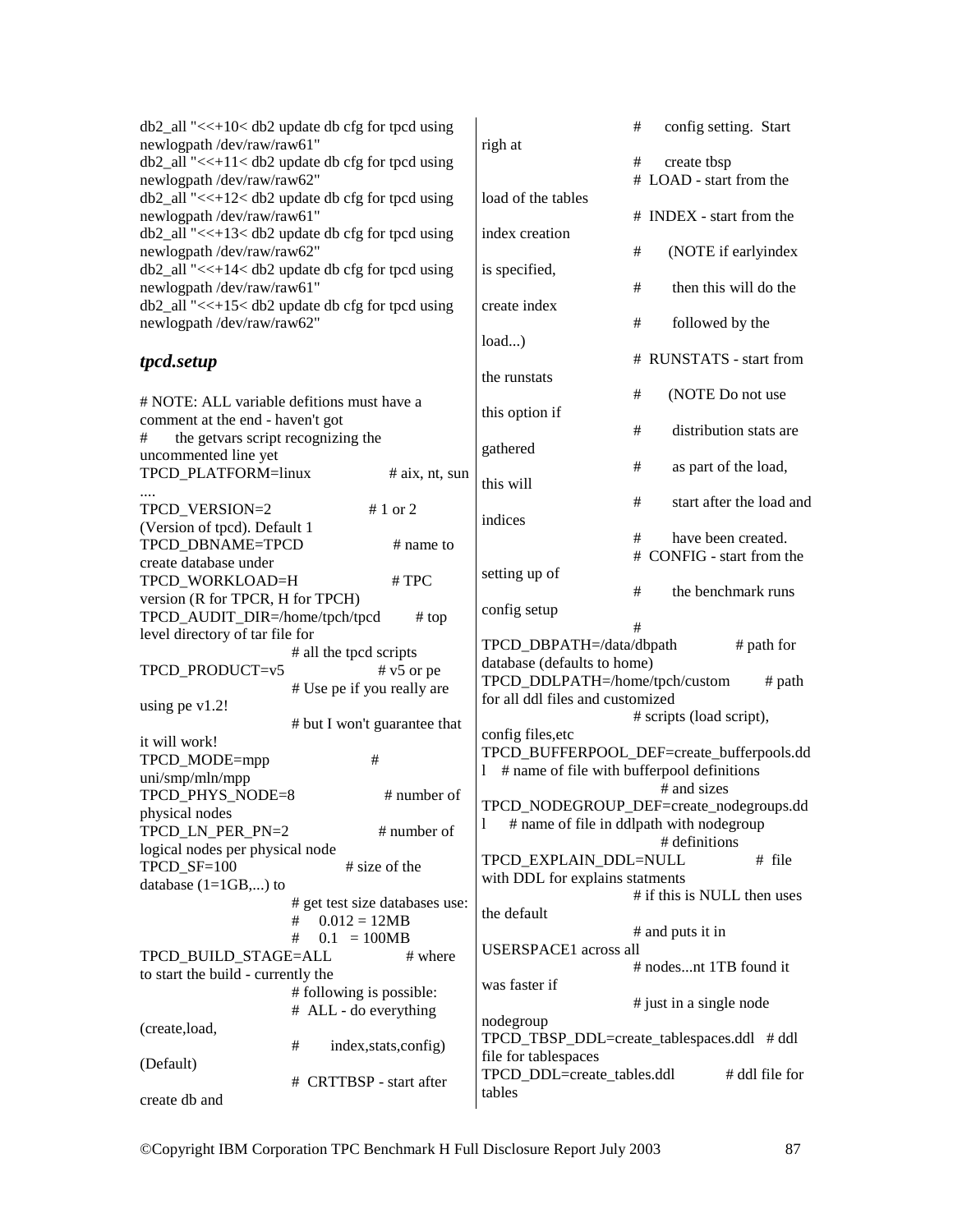|                                           | TPCD_QUAL_TBSP_DDL=create_tablespaces_qua |                                                    | # work on UNI successfully                  |  |
|-------------------------------------------|-------------------------------------------|----------------------------------------------------|---------------------------------------------|--|
| 1.ddl # ddl file for tablespaces for qual |                                           |                                                    | # ddl file for short runstats               |  |
| TPCD_QUAL_DDL=create_tables.ddl           | $#$ ddl                                   | that are                                           |                                             |  |
| file for qualification database           |                                           |                                                    | # run in the background                     |  |
|                                           | # tablespaces and tables                  | while the                                          |                                             |  |
| should be identical                       |                                           |                                                    | #TPCD RUNSTATS are                          |  |
|                                           | # to regular ddl except                   | run in the foreground                              |                                             |  |
| container names                           |                                           |                                                    | # of the build. If this is                  |  |
| TPCD_INDEXDDL=create_indexes.ddl          | $#$ ddl                                   | used, then                                         |                                             |  |
| file for indexes                          |                                           | #TPCD_RUNSTATS                                     |                                             |  |
| TPCD_EXTRAINDEX=no                        | # $no = no$                               | should have the runstats                           |                                             |  |
| extra indexes                             |                                           |                                                    | # command for lineitem and<br>#             |  |
|                                           | # filename $=$ If you want to             |                                                    | TPCD_RUNSTATSHORT should have runstats      |  |
| create some                               | # indices before                          |                                                    | # commands for all other                    |  |
|                                           | # the load, and some indices              | tables.                                            |                                             |  |
| after, then                               |                                           |                                                    | TPCD_DBGEN=/home/tpch/tpcd/appendix.v2/dbge |  |
|                                           | # use this additional file to             | # path name to data generation code<br>$\mathbf n$ |                                             |  |
| specify the                               |                                           |                                                    |                                             |  |
| TPCD_ADD_RI=NULL                          | # file name                               |                                                    | # Parameters used to specify                |  |
| that contains any RI                      |                                           | source of                                          |                                             |  |
|                                           | # constraints to add after                |                                                    | # data for load scripts                     |  |
| index creation                            |                                           | TPCD INPUT=/data                                   | # NULL - use                                |  |
|                                           | # set to NULL (default) if                | dbgen generated data OR                            |                                             |  |
| unused                                    |                                           |                                                    | # path name - to the pre-                   |  |
|                                           | # indices to create after the             | generated                                          |                                             |  |
| load.                                     |                                           |                                                    | $\#$<br>flat files                          |  |
| TPCD_AST=NULL                             | # file name that                          |                                                    | #                                           |  |
| contains complete AST                     |                                           | TPCD_QUAL_INPUT=NULL                               | # NULL                                      |  |
|                                           | # definition including                    | - use dbgen generated data OR                      |                                             |  |
| connection to                             |                                           |                                                    | # path name - to the pre-                   |  |
|                                           | # the database, summary                   | generated                                          |                                             |  |
| table creation,                           |                                           |                                                    | flat files<br>#                             |  |
|                                           | # population, indexing and                |                                                    |                                             |  |
| runstats.                                 |                                           | TPCD_TAILOR_DIR=/home/tpch/tpcd/tailor             |                                             |  |
| TPCD_RUNSTATS=runstats.ddl                | # ddl file                                | # path name for the directory used to              |                                             |  |
| for runstats. If you have                 |                                           |                                                    | # generate split specific                   |  |
|                                           | # created indices before the              | config files                                       |                                             |  |
| load (ie                                  |                                           |                                                    | # only used for partitioned                 |  |
|                                           | #                                         | environment                                        |                                             |  |
|                                           | TPCD_EARLYINDEX=yes), have specified to   |                                                    |                                             |  |
|                                           | # gather stats on the load                | TPCD_EARLYINDEX=no                                 | # create                                    |  |
| command (either                           |                                           | indexes before the load                            |                                             |  |
|                                           | # through your own load                   |                                                    |                                             |  |
| script or by using                        |                                           |                                                    | # LOAD specific                             |  |
|                                           | #                                         | parameters follow:                                 |                                             |  |
| TPCD_LOADSTATS=yes, AND you have          |                                           | TPCD_LOAD_DB2SET_SCRIPT=NULL                       | #                                           |  |
| TPCD_EXTRAINDEX                           | # specified a file for                    | Script that contains the db2set commands           |                                             |  |
|                                           | # then this runstats file                 | NULL if not                                        | # for the load process Use                  |  |
| should include                            |                                           |                                                    | # specified                                 |  |
|                                           | # the runstats commands                   | TPCD_LOAD_CONFIGFILE=load_dbcfg.ddl                |                                             |  |
| specifically for                          |                                           | #config file with specific database config         |                                             |  |
|                                           | # the extra indices.                      |                                                    | # parms for the                             |  |
| TPCD_RUNSTATSHORT=NULL                    | #                                         | load/index/runstats part                           |                                             |  |
| NOTE!! THIS IS BUGGYI can't get it to     |                                           |                                                    | # of the build.                             |  |
|                                           |                                           |                                                    |                                             |  |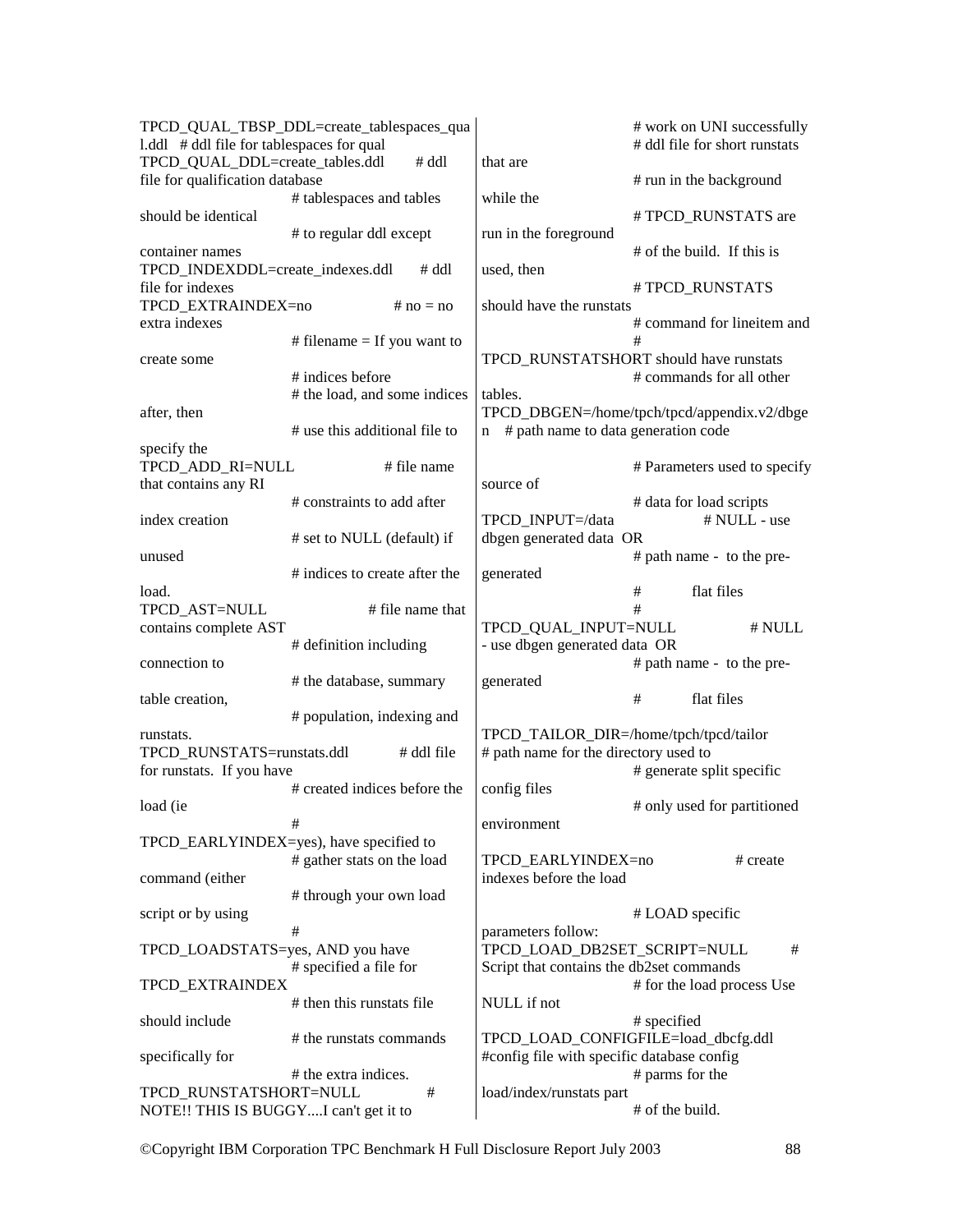# set to NULL if use defaults TPCD\_LOAD\_DBM\_CONFIGFILE=load\_dbmcfg. ddl # config file with specific # database manager config parts for the # load/index/runstats part of the build. # set to NULL if use defaults TPCD\_LOAD\_QUALCONFIGFILE=load\_dbcfg.d dl # config file with specific database config # parms for the load/index/runstats part # of the build for qualification db. # set to NULL if use defaults TPCD\_LOAD\_DBM\_QUALCONFIGFILE=load\_d  $bmcfg$ .ddl  $\#$  config file with specific # database manager config parts for the # load/index/runstats part of the build. # set to NULL if use defaults TPCD LOADSTATS=no # gather statistics during load # ignored if EARLYINDEX is not set # due to runstats limitation TPCD TEMP $=$ /tmp/tpch  $#$  path for LOAD temp files # used in load script only TPCD SORTBUF=4096 # sortbuf size for LOAD # used in load script only TPCD\_LOAD\_PARALLELISM=0 # degree of parallelism to use on load  $# 0 =$  use the "intelligent" default" that # the load will chose at run time # used in load script only TPCD COPY DIR=NULL # directory where copy image is created # on load command CURRENTLY UNUSED # used in load script only TPCD FASTPARSE=yes # use fastparse on load # used in load script only # Backup and logfile specific parameters follow: TPCD\_BACKUP\_DIR=/home/tpch/tpcd/backupdir # directory where backup files are placed TPCD\_LOGPRIMARY=NULL #  $NULL/value = how many primary log files$  # to configure. If NULL is specified then # the default is not changed. TPCD\_LOGFILSIZ=NULL # NULL/value = how 4KB pages to use for # logfilsiz db cfg parameter. If NULL is # specified then the default is not changed TPCD\_LOGSECOND=NULL # NULL/value = how many secondary log files # to configure. If NULL is specified then # the default is not changed. TPCD LOG DIR=NULL # directory where log files stored.. # NULL leaves them in the dbpath TPCD LOG QUAL DIR=/home/logs # directory where qual log files stored # NULL leaves them in the dbpath<br>TPCD LOG=no # yes/no - whether to turn LOG\_RETAIN on # i.e. are backups needed to be taken # CONFIG specific parameters TPCD\_DB2SET\_SCRIPT=run\_db2set.ksh # Script that contains the db2set commands # for the benchmark run. Use NULL if not # specified TPCD CONFIGFILE=run\_dbcfg.ddl # name of configuration file in ddl path # that will be used for the benchmark run TPCD\_DBM\_CONFIG=run\_dbmcfg.ddl # name of config file for database manager # cfg parms TPCD\_QUALCONFIGFILE=run\_dbcfg.ddl # name of database cfg file in ddl path # for qualification database TPCD\_DBM\_QUALCONFIG=run\_dbmcfg.ddl # name of config file for database # manager cfg parms TPCD MACHINE=small # set to NULL if using load config file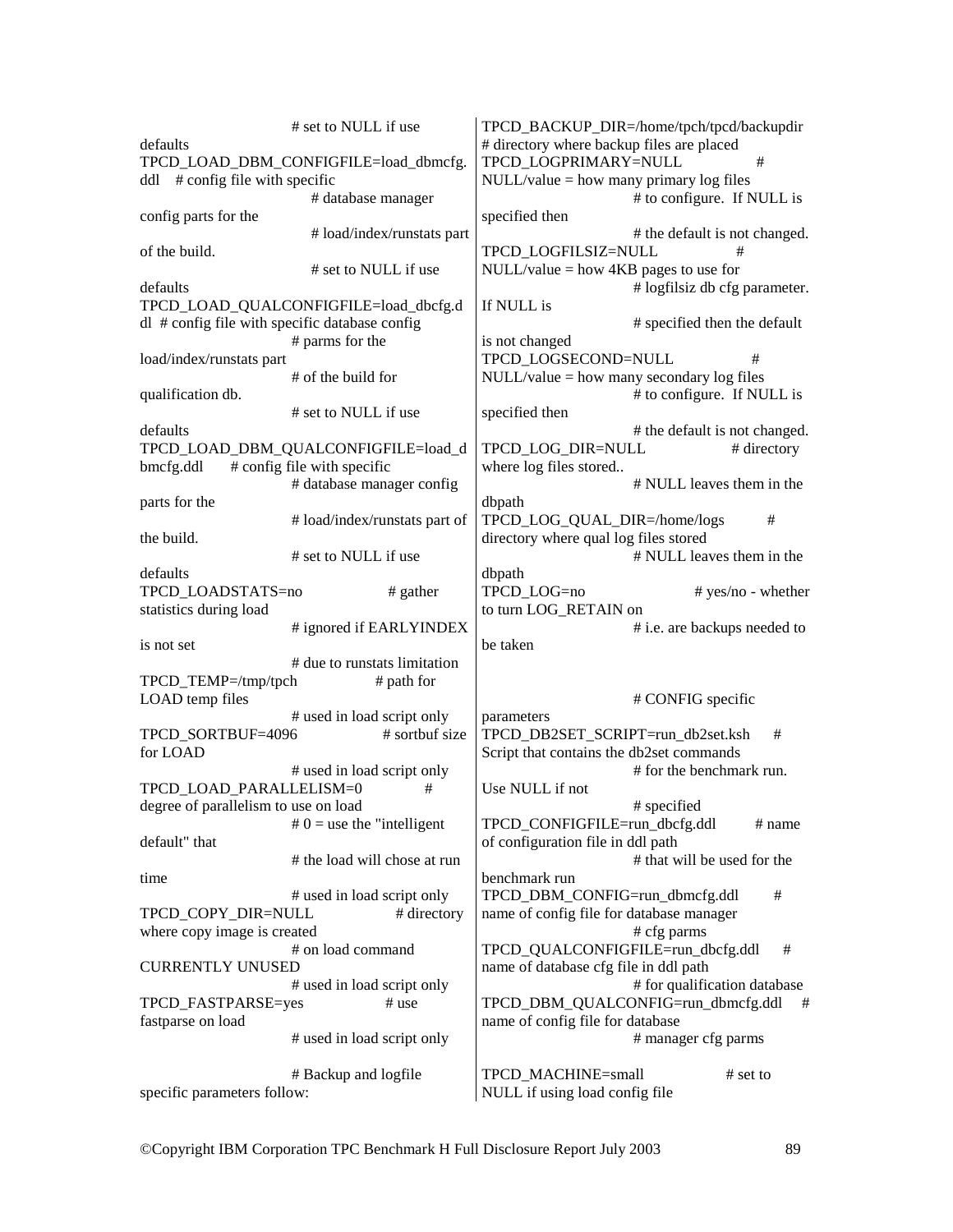|                                     | # big/medium/small size of          | TPCD_QUAL_DBNAME=TPCDQUAL                     |                                             | # |
|-------------------------------------|-------------------------------------|-----------------------------------------------|---------------------------------------------|---|
| machine used to                     |                                     | name of qualification database                |                                             |   |
|                                     | # determine buffpage,               | TPCD_NUMSTREAM=5                              | # number of                                 |   |
| sortheap, sheapthres                |                                     | streams for the throughput test               |                                             |   |
|                                     | # and ioservers parms for           | TPCD_FLATFILES=/home/ufdata                   | # where                                     |   |
| load, create                        |                                     | to generate/read flat files                   |                                             |   |
|                                     | # index and runstats                |                                               | # for update functions                      |   |
|                                     | # NOTE that this parameter          |                                               | TPCD_STAGING_TABLE_DDL=create_UFtables.     |   |
| is ignored if                       |                                     | ddl                                           | # script that contains the ddl for creating |   |
| TPCD_LOAD_CONFIGFILE is specified   | #a                                  |                                               | # the staging tables if                     |   |
|                                     |                                     | they are used for                             | # the update functions                      |   |
| TPCD_SMPDEGREE=1                    | # 1# of                             |                                               | TPCD_PRELOAD_STAGING_TABLE_SCRIPT=p         |   |
| degrees of parallelism to run       |                                     | reloadUF.ksh # file that contains the sql for |                                             |   |
|                                     | # with                              | preloading                                    |                                             |   |
| TPCD_AGENTPRI=NULL                  | # set                               |                                               | # and gathering stats                       |   |
| agentpri to this value (default     |                                     | on sample UF data                             |                                             |   |
|                                     | # is SYSTEM)                        |                                               | # Note that the data                        |   |
|                                     |                                     | used is sample data                           |                                             |   |
| TPCD_ACTIVATE=no                    | # activate the                      |                                               | # and is not data                           |   |
| database upon build                 |                                     | from any of the applied                       |                                             |   |
|                                     | # completion                        |                                               | # update pairs                              |   |
|                                     |                                     |                                               | TPCD_DELETE_STAGING_TABLE_SQL=remov         |   |
|                                     |                                     | e_UFtables.ddl                                | # file that contains the sql for            |   |
|                                     | # run specific parameters           | deleting                                      |                                             |   |
| TPCD_AUDIT=no                       | # no/yes                            |                                               | # the preloaded                             |   |
|                                     | # no - don't set up                 | data from the staging                         |                                             |   |
| qualification db stuff              |                                     |                                               | # tables                                    |   |
|                                     | # yes - set up qualification        | TPCD_UPDATE_IMPORT=false                      | # true $=$                                  |   |
| db queries                          |                                     | use import for the staging tables             |                                             |   |
| function tables                     | #<br>- build the update             |                                               | # for UNI/SMP mode only                     |   |
|                                     | #<br>and data before we get         | (code change in                               | # tpcdbatch) (if not uni                    |   |
| into the                            |                                     | mode then must                                |                                             |   |
|                                     | $\#$<br>timing of the creation      |                                               | # change load_update)                       |   |
| of the                              |                                     |                                               | # false = use load for                      |   |
|                                     | #<br>tables and the load.           | staging tables                                |                                             |   |
| TPCD_TMP_DIR=/tmp/tpch              | # place to                          |                                               | # The default is false if not               |   |
| put temp working files              |                                     | set.                                          |                                             |   |
|                                     |                                     |                                               | # NOTE that this parm is                    |   |
|                                     |                                     | only for UNI/SMP                              |                                             |   |
|                                     | TPCD_SHARED_TEMP_FULL_PATHNAME=/ho  |                                               | # it is not for multi node                  |   |
| me/tpch/sqllib/tmp # just added     |                                     | invocation                                    |                                             |   |
|                                     | TPCD_QUERY_TEMPLATE_DIR=standard.V2 |                                               |                                             |   |
| # subdirectory in AUDIT_DIR/queries |                                     | TPCD SPLIT UPDATES=64                         | # number                                    |   |
|                                     | # to use as the source of the       | of chunks to split the update                 |                                             |   |
| query                               |                                     |                                               | # function into.                            |   |
|                                     | # templates. Currently there        | TPCD_CONCURRENT_INSERTS=8                     | #                                           |   |
| are                                 |                                     | number of insert chunks that are run          |                                             |   |
|                                     | # v2 ones and pe ones. You          |                                               | # concurrently.                             |   |
| can make                            |                                     | TPCD_SPLIT_UPDATES                            |                                             |   |
| following the same                  | # your own directory                | by this number                                | # should be evenly divisible                |   |
|                                     | # form as in the v2 directory       | TPCD_CONCURRENT_INSERTS_LOAD=4                |                                             |   |
| using                               |                                     | # number of insert chunks that are loaded     |                                             |   |
|                                     | # any variant you wish              |                                               |                                             |   |
|                                     |                                     |                                               |                                             |   |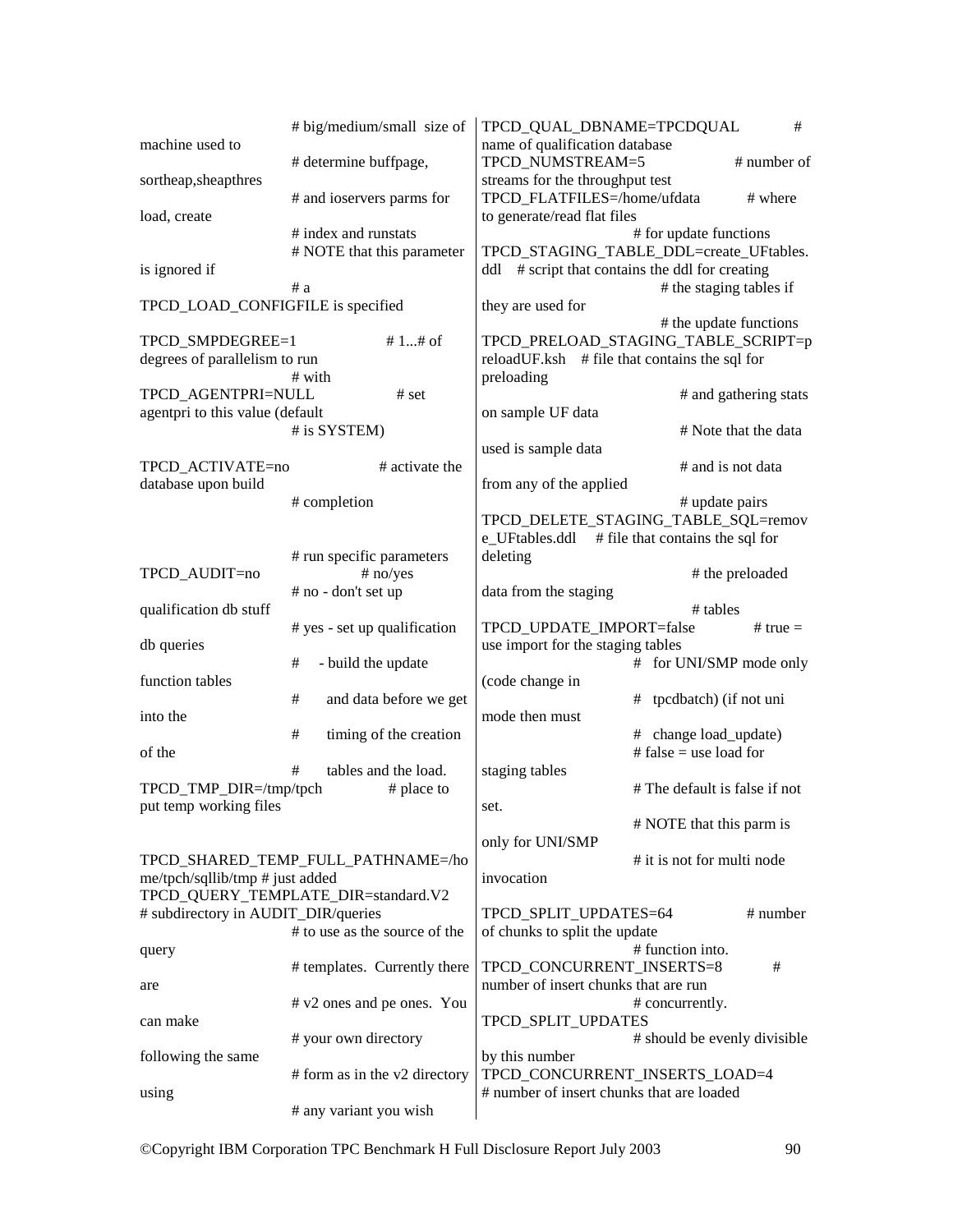|                                          | # concurrently.                 |                                       | # off = no stats gathered     |
|------------------------------------------|---------------------------------|---------------------------------------|-------------------------------|
| TPCD_SPLIT_UPDATES should                |                                 | during power run                      |                               |
|                                          | # be evenly divisible by this   |                                       |                               |
| number.                                  |                                 | TPCD_UFTEMP=DATA_INDEX                | $# \text{base}$               |
|                                          | # this controls the load        | name of tablespace(s) where the       |                               |
| portion of the                           |                                 |                                       | # staging tables for the      |
|                                          | # insert routine for            | update functions                      |                               |
| partitioned databases                    |                                 |                                       | # are created                 |
| TPCD_CONCURRENT_DELETES=8                | #                               |                                       | # this name will be used as   |
| number of delete chunks that are run     |                                 | the                                   |                               |
| TPCD_SPLIT_DELETES=64                    | $#$ number                      |                                       | # basename for the            |
| of portions to split the delete          |                                 | tablespaceseg                         |                               |
|                                          | # function into.                |                                       | # UFTEMP1 UFTEMP2             |
|                                          | # this variable is only valid   | TPCD_HAVECOMPILER=yes                 | # rebuild                     |
| in UNI/SMP                               |                                 | tpcdbatch executable                  |                               |
|                                          | # mode.                         |                                       | # yes/no                      |
| TPCD_GEN_UPDATEPAIRS=12                  | #                               | TPCD_SLEEP=5                          | # 2                           |
| number of pairs of update function data  |                                 | TPCD INLISTMAX=default                | $#$ max num                   |
|                                          | # to generate                   | of keys to delete at a time           |                               |
|                                          | # if 0 the update data          |                                       | # for UF2, use "default" for  |
| generation and                           |                                 | default.                              |                               |
|                                          | # setup will not be done.       | TPCD_LOAD_SCRIPT=load_tables.ksh      | $#$ script                    |
| use this if                              |                                 | to run for loading tables             |                               |
|                                          | # you don't want to run the     |                                       | # in TPCD DDLPATH             |
| update                                   |                                 | directory under mln/mpp               |                               |
|                                          | # functions (Update             |                                       | # leave as NULL if using      |
| functions not                            |                                 | default genloaduni                    |                               |
|                                          | # fully tested in new env't     | TPCD_LOAD_SCRIPT_QUAL=NULL            | #                             |
| yet)                                     |                                 | script to run for loading tables in   |                               |
| TPCD_GENERATE_SEED_FILE=yes              | #                               |                                       | #TPCD_DDLPATH                 |
| yes/no These are the seed files for      |                                 | directory under mln/mpp               |                               |
|                                          | # generating the query          |                                       | # for QUAL db                 |
| substitution values                      |                                 | TPCD_ROOTPRIV=no                      | # do you have                 |
|                                          | # yes - generate a seed file    | root privileges to be able            |                               |
| base on                                  |                                 |                                       | # get values of things like   |
|                                          | #<br>year/month/day (for        | schedtune                             |                               |
| audited runs)                            |                                 |                                       | # and vmtune (currently on    |
|                                          | # no - use qgen's default       | AIX only)                             |                               |
| seeds                                    |                                 |                                       | # acid test specific          |
|                                          | TPCD_RUN_ON_MULTIPLE_NODES=NULL | information                           |                               |
| # pe V1.2 only - will we be running each |                                 | TPCD_DB2LOG=/home/tpch/sqllib/db2dump |                               |
|                                          | # query stream of               | # directory wehre the db2diag.log can |                               |
| throughput starting at                   |                                 |                                       | # be found for the durability |
|                                          | # different nodes or from       | tests                                 |                               |
| same node                                |                                 | TPCD_APPEND_ON=no                     | $#$ set to no if              |
| TPCD_STATS_INTERVAL=30                   | # timing                        | the cluster indexes are used          |                               |
| interval for vmstats/iostats             |                                 |                                       |                               |
| TPCD_STATS_THRU_INT=300                  | $#$ timing                      |                                       |                               |
| interval for vmstats/iostats for         |                                 |                                       |                               |
|                                          | # throughput run                |                                       |                               |
| TPCD_GATHER_STATS=off                    | $# on/off -$                    |                                       |                               |
| only implement for AIX yet               |                                 |                                       |                               |
|                                          | # on = gather statistics        |                                       |                               |
| around power                             |                                 |                                       |                               |
|                                          | #<br>test run                   |                                       |                               |
| (vmstat, iostat, netstat)                |                                 |                                       |                               |
|                                          |                                 |                                       |                               |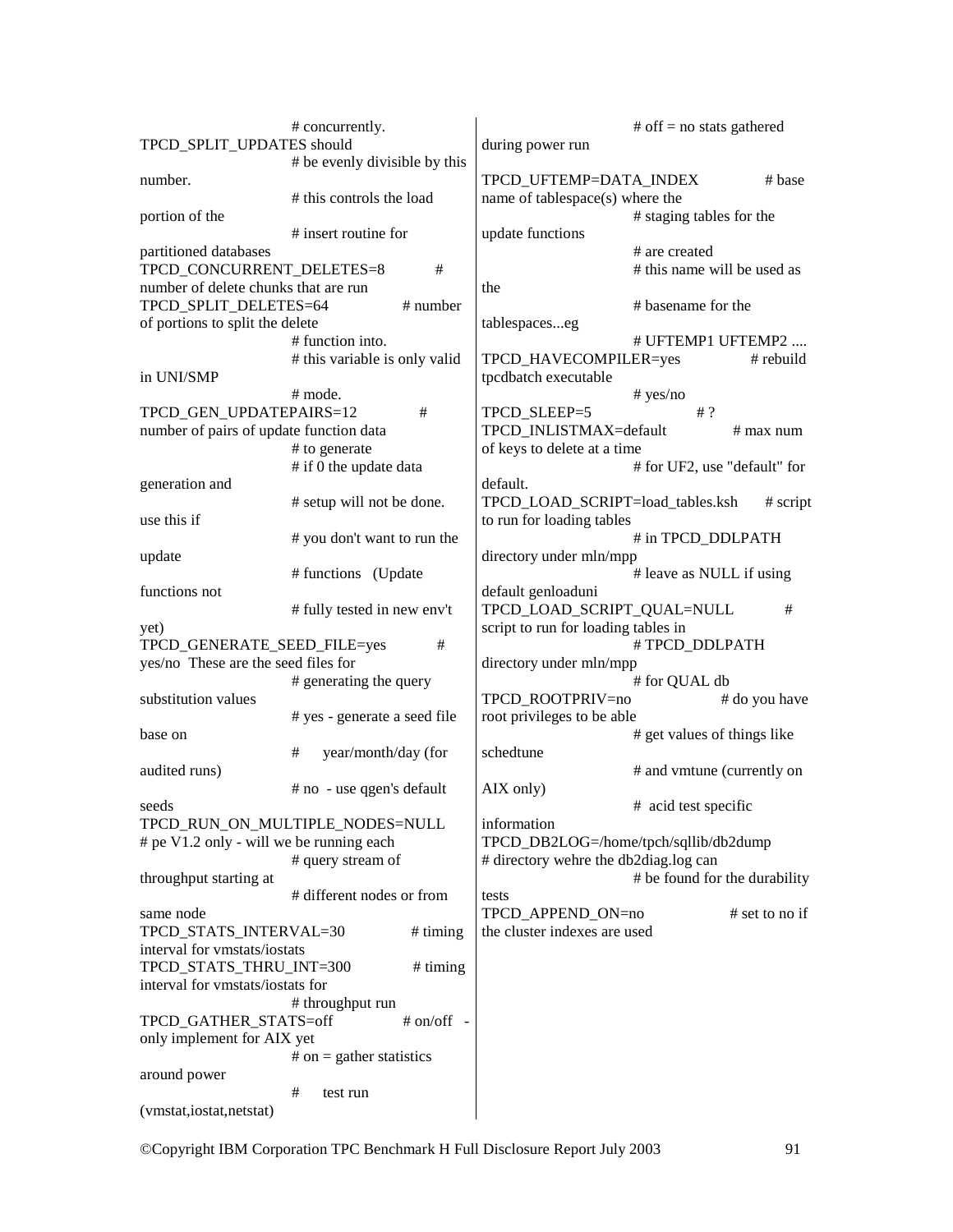| <b>Appendix C: Qualification Query</b>                                                      | $\mathbf F$<br>991417.000<br>N<br>1487504710.380<br>1413082168.054 |
|---------------------------------------------------------------------------------------------|--------------------------------------------------------------------|
| Output                                                                                      | 1469649223.194<br>25.516<br>38284.468                              |
|                                                                                             | 0.050<br>38854                                                     |
| <b>Qualification Queries</b>                                                                | N<br>O<br>74476040.000<br>111701729697.740<br>106118230307.605     |
|                                                                                             | 110367043872.497<br>25.502                                         |
| Query 1                                                                                     | 2920374<br>38249.118<br>0.050                                      |
|                                                                                             | 37719753.000<br>R<br>F                                             |
| Start timestamp 07/16/03 21:53:47.750000                                                    | 56568041380.900<br>53741292684.604                                 |
|                                                                                             | 55889619119.832<br>25.506<br>38250.855<br>1478870<br>0.050         |
|                                                                                             |                                                                    |
| -- Query 01 - Var_0 Rev_01 - Pricing Summary                                                |                                                                    |
| <b>Report Query</b>                                                                         | Number of rows retrieved is: 4                                     |
| Tag: Q1 Stream: -1 Sequence number: 17                                                      |                                                                    |
| select                                                                                      | Stop timestamp 07/16/03 21:53:50.830000                            |
| 1_returnflag,                                                                               | Query Time $=$<br>$3.1$ secs                                       |
| 1_linestatus,                                                                               |                                                                    |
| sum(l_quantity) as sum_qty,                                                                 |                                                                    |
| sum(l_extendedprice) as sum_base_price,<br>sum( $l$ _extendedprice $*(1 - l$ _discount)) as | Query 2                                                            |
| sum_disc_price,                                                                             |                                                                    |
| sum(1_extendedprice $*(1 - 1_d \text{iscount}) * (1 + 1_d \text{ax}))$                      | Start timestamp 07/16/03 21:52:37.100000                           |
| as sum_charge,                                                                              |                                                                    |
| avg(l_quantity) as avg_qty,<br>avg(l_extendedprice) as avg_price,                           |                                                                    |
| avg(l_discount) as avg_disc,                                                                | -- Query 02 - Var_0 Rev_02 - Minimum Cost                          |
| count(*) as count_order                                                                     | <b>Supplier Query</b>                                              |
| from                                                                                        | Tag: Q2 Stream: -1 Sequence number: 2                              |
| tpcd.lineitem<br>where                                                                      |                                                                    |
| 1_shipdate $\le$ date ('1998-12-01') - 90 day                                               | select                                                             |
| group by                                                                                    | s_acctbal,                                                         |
| l_returnflag,                                                                               | s_name,<br>n_name,                                                 |
| 1_linestatus                                                                                | p_partkey,                                                         |
| order by<br>l_returnflag,                                                                   | p_mfgr,                                                            |
| 1 linestatus                                                                                | s_address,                                                         |
|                                                                                             | s_phone,<br>s comment                                              |
| L_RETURNFLAG L_LINESTATUS SUM_QTY                                                           | from                                                               |
| SUM_BASE_PRICE<br>SUM_DISC_PRICE<br><b>SUM_CHARGE</b><br>AVG_QTY                            | tpcd.part,                                                         |
| <b>AVG_PRICE</b><br>AVG_DISC                                                                | tpcd.supplier,                                                     |
| COUNT_ORDER                                                                                 | tpcd.partsupp,<br>tpcd.nation,                                     |
|                                                                                             | tpcd.region                                                        |
|                                                                                             | where                                                              |
|                                                                                             | $p$ _partkey = ps_partkey                                          |
| A F<br>37734107.000                                                                         | and $s$ _suppkey = $ps$ _suppkey                                   |
| 56586554400.730<br>53758257134.870                                                          | and $p\_size = 15$<br>and p_type like '%BRASS'                     |
| 55909065222.828<br>25.522                                                                   | and $s$ _nationkey = $n$ _nationkey                                |
| 38273.130<br>0.050 1478493                                                                  | and $n$ _regionkey = $r$ _regionkey                                |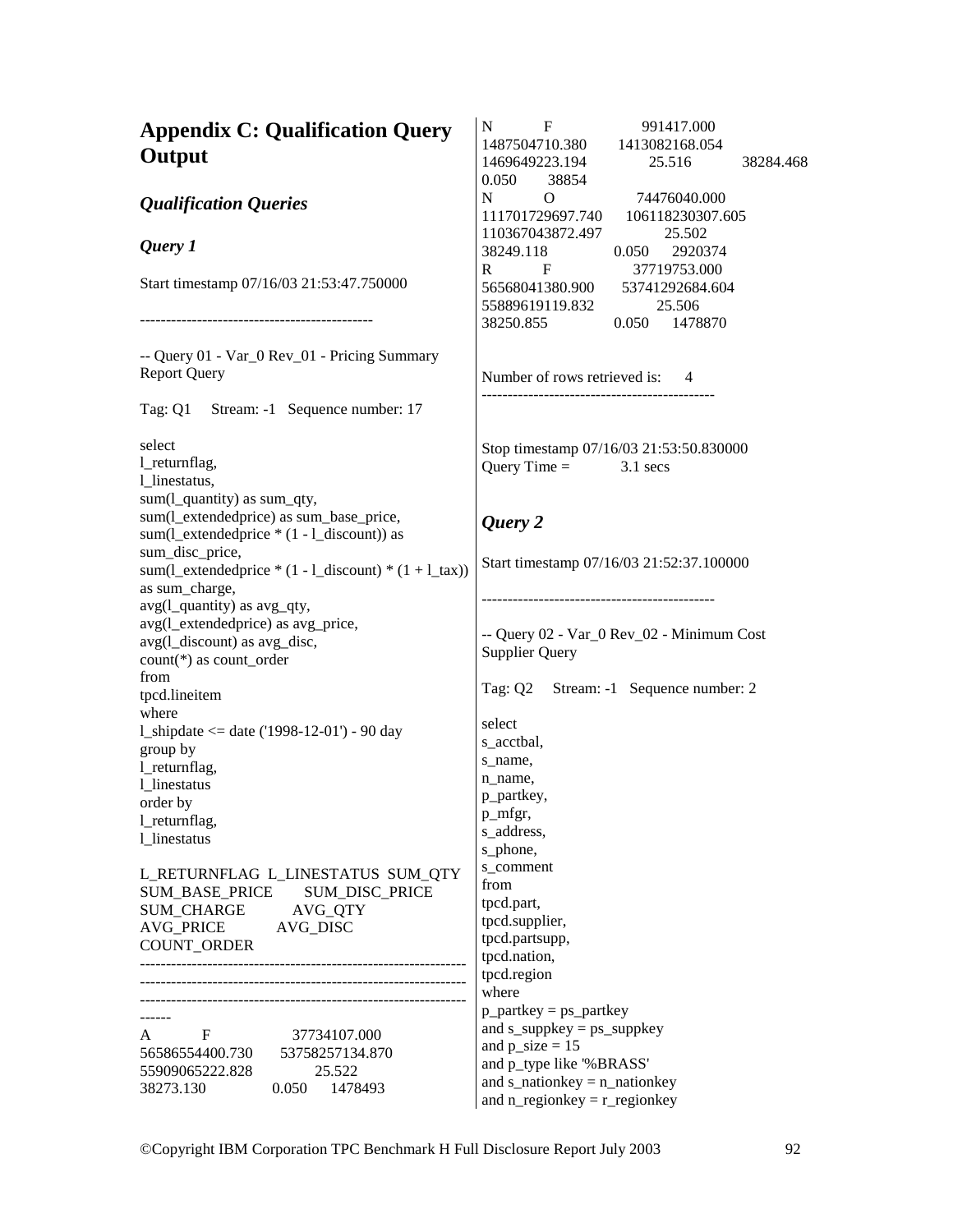and  $r$  name = 'EUROPE' and  $ps\_supply cost = ($ select min(ps\_supplycost) from tpcd.partsupp, tpcd.supplier, tpcd.nation, tpcd.region where  $p$ \_partkey =  $ps$ \_partkey and  $s$ \_suppkey =  $ps$ \_suppkey and s\_nationkey = n\_nationkey and  $n$ \_regionkey =  $r$ \_regionkey and r\_name = 'EUROPE' ) order by s acctbal desc, n\_name, s\_name, p\_partkey fetch first 100 rows only

S\_ACCTBAL S\_NAME N\_NAME P\_PARTKEY P\_MFGR S\_ADDRESS S\_PHONE S\_COMMENT

---------------------------------------------------------------

--------------------------------------------------------------- --------------------------------------------------------------- --------------------------------------------------------------- -------------------------- 9938.530 Supplier#000005359 UNITED KINGDOM 185358 Manufacturer#4 bgxj2K0w1kJvxYl5mhCfou,W 33-429- 790-6131 blithely silent pinto beans are furiously. slyly final deposits acros 9937.840 Supplier#000005969 ROMANIA 108438 Manufacturer#1 rdnmd9c8EG1EIAYY3LPVa4yUNx6OwyVaQ 29-520-692-3537 carefully slow deposits use furiously. slyly ironic platelets above the ironic 9936.220 Supplier#000005250 UNITED KINGDOM 249 Manufacturer#4 qX AB0vP8mJEWeBuY9jri 33-320-228-2957 blithely special packages are. stealthily express deposits across the closely final instructi 9923.770 Supplier#000002324 GERMANY 29821 Manufacturer#4 uXcnR7tv87dG 17-779-299-1839 quickly express packages breach quiet pinto beans. requ 9871.220 Supplier#000006373 GERMANY 43868 Manufacturer#5 iSLO35z7Ae 17-813-485-8637 never silent deposits integrate furiously blit 9870.780 Supplier#000001286 GERMANY 81285 Manufacturer#2 3gq0mZLHI5OTM6 tBYmLTHZaulCYnlECzQ7nj 17-516-924-4574 final theodolites cajole slyly special, 9870.780 Supplier#000001286 GERMANY 181285 Manufacturer#4 3gq0mZLHI5OTM6 tBYmLTHZaulCYnlECzQ7nj 17-516-924-4574 final theodolites cajole slyly special, 9852.520 Supplier#000008973 RUSSIA 18972 Manufacturer#2 zVfUT3Np22kUC05tYWHBotaR 32- 188-594-7038 quickly regular instructions wake- carefully unusual braids into the expres 9847.830 Supplier#000008097 RUSSIA 130557 Manufacturer#2 veMRTQBmUResNvfD3 32-375- 640-3593 slyly regular dependencies sleep slyly furiously express dep 9847.570 Supplier#000006345 FRANCE 86344 Manufacturer#1 68yX tGXAkVRSxUGNSjJdptw 8O878xaFnaoQK 16-886-766-7945 silent pinto beans should have to snooze carefully along the final reques 9847.570 Supplier#000006345 FRANCE 173827 Manufacturer#2 68yX tGXAkVRSxUGNSjJdptw 8O878xaFnaoQK 16-886-766-7945 silent pinto beans should have to snooze carefully along the final reques 9836.930 Supplier#000007342 RUSSIA 4841 Manufacturer#4 icFgTpZ0TuAm188dv 32-399-414- 5385 final accounts haggle. bold accounts are furiously dugouts. furiously silent asymptotes are slyly 9817.100 Supplier#000002352 RUSSIA 124815 Manufacturer#2 XfLCj71HKHnPqgvs7KNgPKcOWoWxo2w 32-551-831-1437 blithely pending packages across the ironic accounts grow slyly after the furiously 9817.100 Supplier#000002352 RUSSIA 152351 Manufacturer#3 XfLCj71HKHnPqgvs7KNgPKcOWoWxo2w 32-551-831-1437 blithely pending packages across the ironic accounts grow slyly after the furiously 9739.860 Supplier#000003384 FRANCE 138357 Manufacturer#2 D01XwXbcILNwmrGS6ZPrVhZxO40i 16- 494-913-5925 slyly ironic theodolites hag 9721.950 Supplier#000008757 UNITED KINGDOM 156241 Manufacturer#3 ryKUkEeWN7Z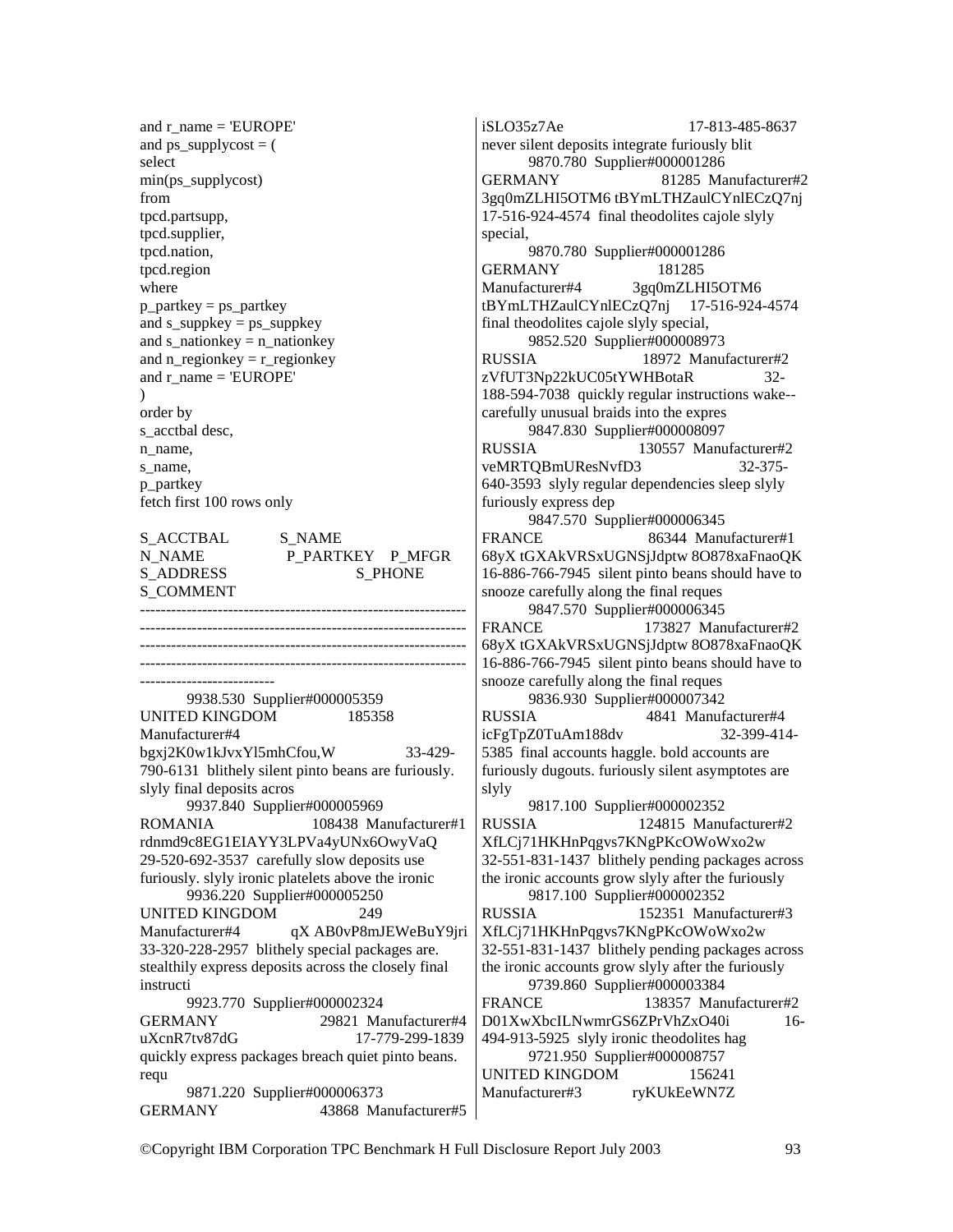33-821-407-2995 ironic, even dolphins above the furiously ironic foxes sleep slyly around the caref 9681.330 Supplier#000008406 RUSSIA 78405 Manufacturer#1 1A6x3PLy6F 32-139-873-8571 furiously even deposits affix thinly special theodolites. furiou 9643.550 Supplier#000005148 ROMANIA 107617 Manufacturer#1 H7WOI6lzFuSsWzTSBrhzTYV 29-252- 617-4850 doggedly even ideas boost furiously against the furiously express 9624.820 Supplier#000001816 FRANCE 34306 Manufacturer#3 NTwQPSZwfhc4uu1EMvEDopBnEv2j P 16-392-237-6726 blithely regular accounts cajole furiously. regular 9624.780 Supplier#000009658 ROMANIA 189657 Manufacturer#1 DmRxpLmL88XCBiONB3tq3e0u 29- 748-876-2014 regular deposits haggle. furiously express asympto 9612.940 Supplier#000003228 ROMANIA 120715 Manufacturer#2 hnNBdhdXO4yT18 QNABTrL8fuv0A4p 29- 325-784-8187 carefully pending accounts serve. furiously close deposits boost slyly. q 9612.940 Supplier#000003228 ROMANIA 198189 Manufacturer#4 hnNBdhdXO4yT18 QNABTrL8fuv0A4p 29- 325-784-8187 carefully pending accounts serve. furiously close deposits boost slyly. q 9571.830 Supplier#000004305 ROMANIA 179270 Manufacturer#2 Bdj1T5EostLveb9ocRbz 29-973-481- 1831 furiously final deposits 9558.100 Supplier#000003532 UNITED KINGDOM 88515 Manufacturer#4 ncMxIJcDYZd5B7FlKxxLmnlzPeZB,FKBujB 33-152-301-2164 daring, sly accounts breach about th 9492.790 Supplier#000005975 GERMANY 25974 Manufacturer#5 9UEiIp7uSYtTF5 17-992-579-4839 always pending packages boost slyly. 9461.050 Supplier#000002536 UNITED KINGDOM 20033 Manufacturer#1 TEEkPusQ6rU18YvixE7IQtBDOyRBdGoOWl2r 33-556-973-5522 even foxes are quickly furiously express requests. packages 9453.010 Supplier#000000802 ROMANIA 175767 Manufacturer#1 1Uj23QWxQjj7EyeqHWqGWTbN 29-

342-882-6463 final, regular packages across the slowly regular packag 9408.650 Supplier#000007772 UNITED KINGDOM 117771 Manufacturer#4 rIoV2rj0KNy,IT 33-152-491-1126 blithely final ideas sleep carefully. requests are 9359.610 Supplier#000004856 ROMANIA 62349 Manufacturer#5 k2CKOmXhPruJZ 29-334-870- 9731 carefully unusual packages sleep carefully even ideas. dogged accoun 9357.450 Supplier#000006188 UNITED KINGDOM 138648 Manufacturer#1 LS,Z0 zbSvC7GWjF 33-583-607-1633 carefully regular deposits wake carefully furiously even i 9352.040 Supplier#000003439 GERMANY 170921 Manufacturer#4 B2bnKDIpkJp2uHKp 17-128-996-4650 fluffily regular pinto beans wake. unusual, final ideas c 9312.970 Supplier#000007807 RUSSIA 90279 Manufacturer#5 Dk2ebpGR3jlpYbpMg9Djr 32-673- 872-5854 unusual asymptotes above the 9312.970 Supplier#000007807 RUSSIA 100276 Manufacturer#5 Dk2ebpGR3jlpYbpMg9Djr 32-673- 872-5854 unusual asymptotes above the 9280.270 Supplier#000007194 ROMANIA 47193 Manufacturer#3 tJ96aHp8 l3uiq38LiDHswtk9bHMg 29-318- 454-2133 slyly ironic requests despite the unusual ins 9274.800 Supplier#000008854 RUSSIA 76346 Manufacturer#3 ,uJfCd6eTiYE1ZEhDM vsc8ANQPWaPlQ 32- 524-148-5221 ruthlessly ironic instructions along the regular, furious requests integrate car 9249.350 Supplier#000003973 FRANCE 26466 Manufacturer#1 OZSkIozfU4FYizk4e091MZHozL1qcHe257J89bW 16-722-866-1658 quickly ironic sauternes use b 9249.350 Supplier#000003973 FRANCE 33972 Manufacturer#1 OZSkIozfU4FYizk4e091MZHozL1qcHe257J89bW 16-722-866-1658 quickly ironic sauternes use b 9208.700 Supplier#000007769 ROMANIA 40256 Manufacturer#5 AzIENtMrVCSbrjyUu8 29-964-424- 9649 furiously ruthless epitaphs among the furiously regular accounts use slowly fluffily ev 9201.470 Supplier#000009690 UNITED KINGDOM 67183 Manufacturer#5 pprpD77FEIWsNMmGT9T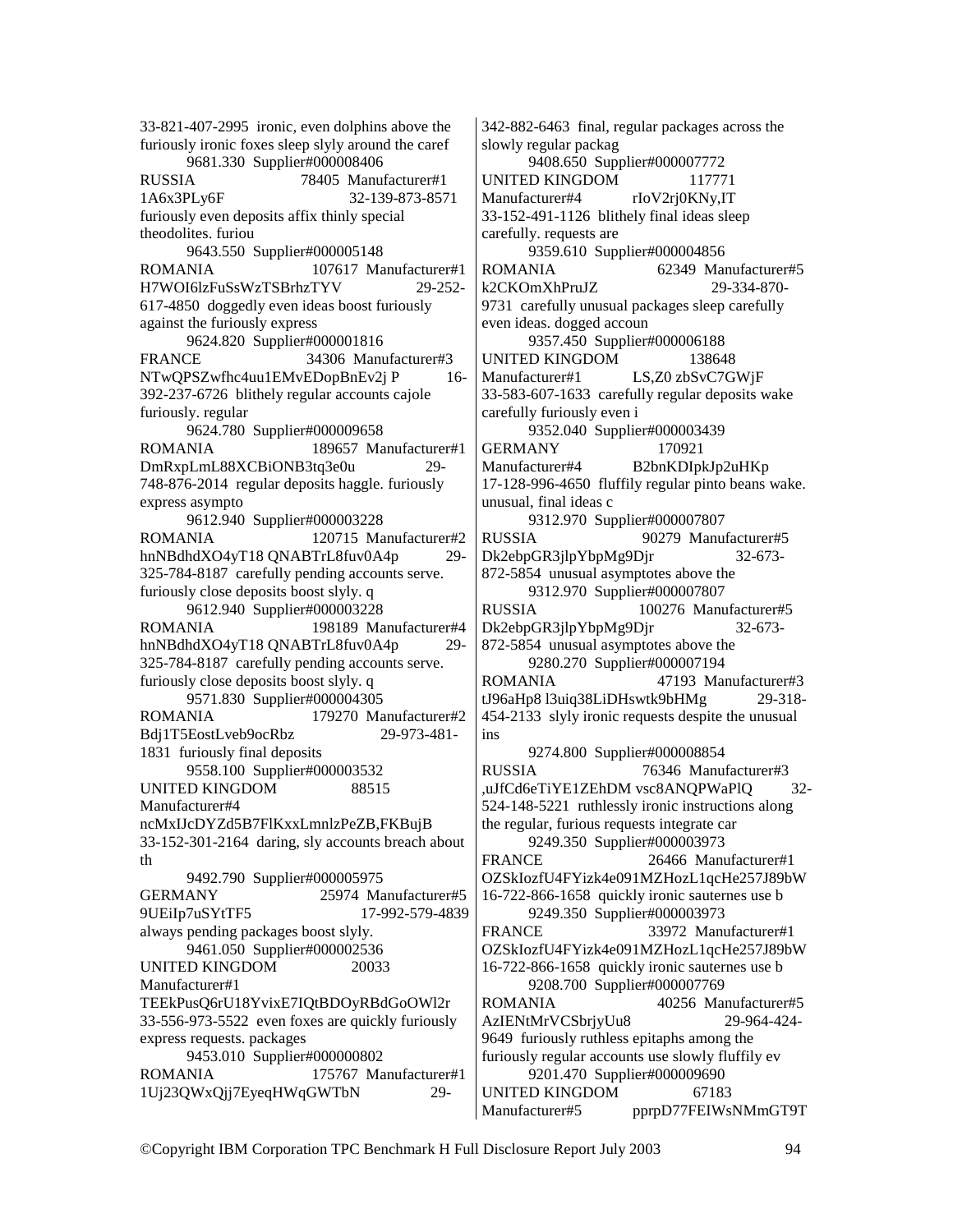33-121-267-9529 blithely unusual accounts integrate slyly. platelets 9192.100 Supplier#000000115 UNITED KINGDOM 85098 Manufacturer#3 EhrYy0MT5M1vfZ0V4skpifdp6pgFz5 33- 597-248-1220 slyly bold pinto beans boost across the furiously regular packages. carefully regu 9189.980 Supplier#000001226 GERMANY 21225 Manufacturer#4 BzfoA9wft1Mx3iBIs 17-725-903- 1381 final, express instruction 9128.970 Supplier#000004311 RUSSIA 146768 Manufacturer#5 jSiHD4NTd8i9zVRX9uz9a, 32-155- 440-7120 regular pinto beans sleep ca 9104.830 Supplier#000008520 GERMANY 150974 Manufacturer#4 aA95nLn,m9shRrPXZw9Y1X 17-728- 804-1793 deposits sleep carefully e 9101.000 Supplier#000005791 ROMANIA 128254 Manufacturer#5 txPYsp50HJkbbaAJ0bYieqHmZtirDUVOcmC4lk 29-549-251-5384 carefully ironic packages after the 9094.570 Supplier#000004582 RUSSIA 39575 Manufacturer#1 5p,3Gp8kX 1EDarE0JR5juHH Sq9jlxgKenM 32- 587-577-1351 asymptotes above the slyly even requests haggle furiously about the regular accounts 8996.870 Supplier#000004702 FRANCE 102191 Manufacturer#5 T35OahYXOGC 16-811-269-8946 stealthy requests haggle c 8996.140 Supplier#000009814 ROMANIA 139813 Manufacturer#2 RL,cVCKSXFc6Win6EmtF415A22as8nG2fqEa 29-995-571-8781 ironic theodolites are evenly unusual requests-- pending pinto beans across the in 8968.420 Supplier#000010000 ROMANIA 119999 Manufacturer#5 R7kfmyzoIfXlrbnqNwUUW3phJctocp0J 29- 578-432-2146 furiously final ideas believe furiously. furiously final ideas 8936.820 Supplier#000007043 UNITED KINGDOM 109512 Manufacturer#1 m5QHON1iD1OPhmU2R3z97u 6mCIvjnAc3I0,9s 33-784-177-8208 furiously regular excuses wake after the blithely special pinto beans? even instructions sl 8929.420 Supplier#000008770 FRANCE 173735 Manufacturer#4 aTOkYV7y3 kqbRrkOGJLaI 16-242-746-9248 final accounts sleep furiously. blithely

ironic foxes wake boldly across the furiously s

 8920.590 Supplier#000003967 ROMANIA 26460 Manufacturer#1 NjCq3NUY82S 29-194-731-3944 quickly even requests should have to affix blithely- fur 8920.590 Supplier#000003967 ROMANIA 173966 Manufacturer#2 NjCq3NUY82S 29-194-731-3944 quickly even requests should have to affix blithely- fur 8913.960 Supplier#000004603 UNITED KINGDOM 137063 Manufacturer#2 d6sFwf6 TD1xyfuFbdM2h8LX7ZWc3zHupV 33-789- 255-7342 slyly ironic packages detect furious accounts. ironic de 8877.820 Supplier#000007967 FRANCE 167966 Manufacturer#5 rXBIZqq9eWEuU90B vlCab6 16-442- 147-9345 final deposits after the silent deposits ha 8862.240 Supplier#000003323 ROMANIA 73322 Manufacturer#3 5RrF2PzoRlwpAGXjyf 29-736-951- 3710 unusual, pending theodolites integrate furiously slyly even pinto beans. unusual sheaves sleep befor 8841.590 Supplier#000005750 ROMANIA 100729 Manufacturer#5 n uXFrKx,KVYIQjmRuV,yejWmLMdRJnk 29-344-502-5481 excuses after the blithely regular packages mold carefully deposits. regular a 8781.710 Supplier#000003121 ROMANIA 13120 Manufacturer#5 wdA7CLuYXS22oQEmP0V,x0PHrXiPdl5Rpwv,ub 29-707-291-5144 packages are quickly after the final, even packages. furiously regular 8754.240 Supplier#000009407 UNITED KINGDOM 179406 Manufacturer#4 pj9oPHQ4OLWp 33-903-970-9604 regular dependencies haggle across the carefully bold 8691.060 Supplier#000004429 UNITED KINGDOM 126892 Manufacturer#2 H0paE V6JCrlZpYrzI0LgIP 33-964-337-5038 quickly special foxes against the furiously silent platelets wake quickly after t 8655.990 Supplier#000006330<br>RUSSIA 193810 Manu 193810 Manufacturer#2 7CsFQnd ,tzgMYvVoMim5l4DrJcX8SaQMTcy 32-561-198-3705 blithely even packages alongside 8638.360 Supplier#000002920 RUSSIA 75398 Manufacturer#1 iMYQSQzsLXg 32-122-621- 7549 express deposits wake. furiously silent requests wake carefully silent instru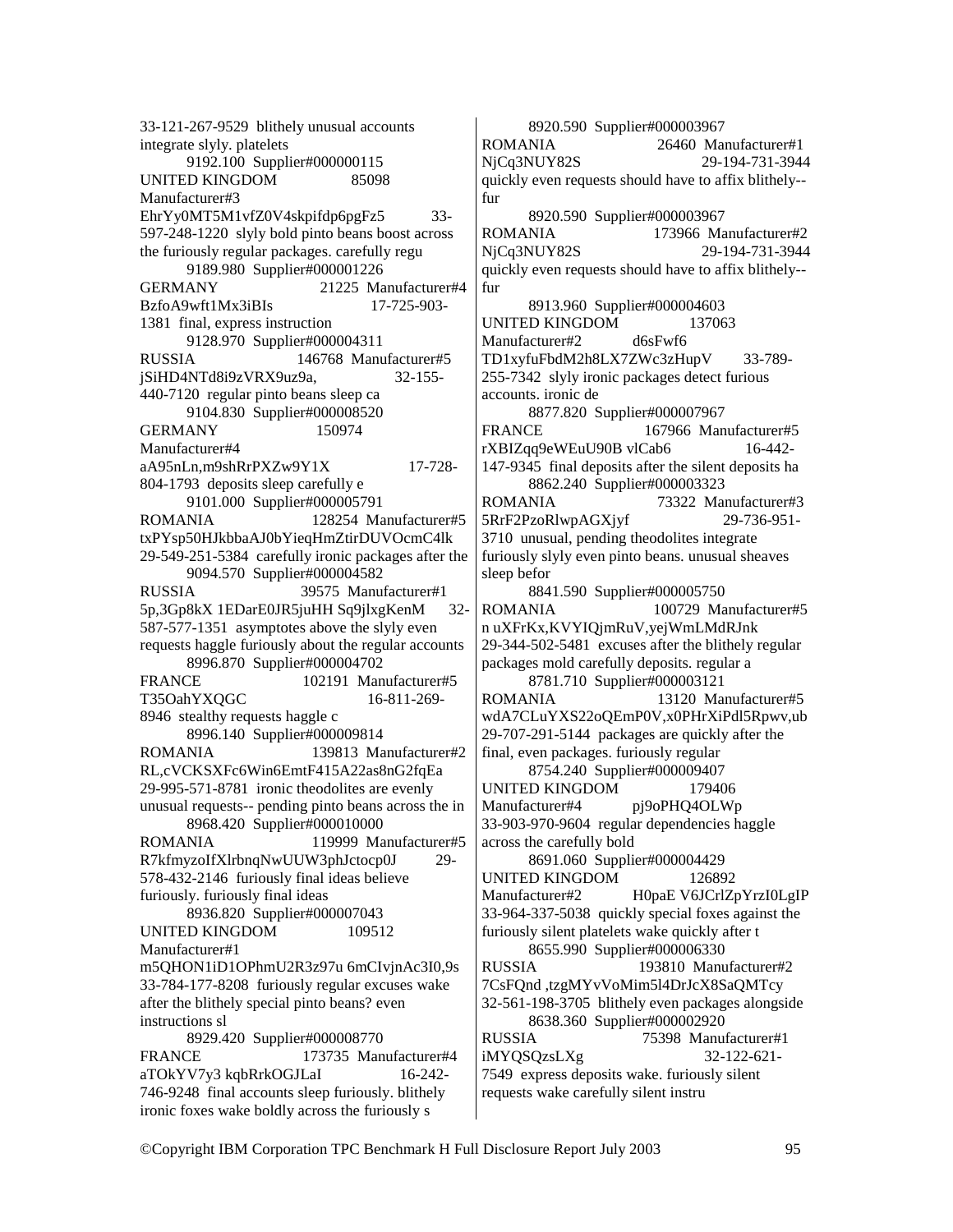8638.360 Supplier#000002920 RUSSIA 170402 Manufacturer#3 iMYQSQzsLXg 32-122-621- 7549 express deposits wake. furiously silent requests wake carefully silent instru 8607.690 Supplier#000006003 UNITED KINGDOM 76002 Manufacturer#2 njRvqoOmIxNDe,da,SsnweINv1VY2YatifmJq 33-416-807-5206 always special foxes wake slyly bold, ironic accounts. ironic instructions affix carefull 8569.520 Supplier#000005936 RUSSIA 5935 Manufacturer#5 I3Qd1VwvDm5hYGzg1hBHzKy,P3YQXq7 32-644-251-7916 packages sleep furiously. special requests about the fluffily even accounts detect 8564.120 Supplier#000000033 GERMANY 110032 Manufacturer#1 LLMgB3vXW,0g,8nuv3qU3QZaEBZvU2qRLX9 17-138-897-9374 ironic instructions are. special pearls above 8553.820 Supplier#000003979 ROMANIA 143978 Manufacturer#4 qLE5JpqDoe3XHsBI6etWpd4zRsjsBNb9Tidi6 29-124-646-4897 express, ironic pinto beans cajole around the express, even packages. qu 8517.230 Supplier#000009529 RUSSIA 37025 Manufacturer#5<br>NWW9SDThqi9RIeOA 32-565-297-NWW9SDThqi9RIeOA 8775 furiously silent requests cajole furiously furiously ironic foxes. slyly express p 8517.230 Supplier#000009529 RUSSIA 59528 Manufacturer#2<br>NWW9SDThai9RIeOA 32-565-297-NWW9SDThqi9RIeOA 8775 furiously silent requests cajole furiously furiously ironic foxes. slyly express p 8503.700 Supplier#000006830 RUSSIA 44325 Manufacturer#4 qoW4lp2961uQiKOK6rW8 32-147- 878-5069 quickly regular excuses detect evenly around 8457.090 Supplier#000009456 UNITED KINGDOM 19455 Manufacturer#1 U8pJ1 SKbZPhH7,bLWXX3pG 33-858-440-4349 carefully final accounts sleep blithely special foxes. slyly regular pinto beans alon 8441.400 Supplier#000003817 FRANCE 141302 Manufacturer#2 K6XLsYufTS 16-339-356-5115 blithely blithe ideas are 8432.890 Supplier#000003990 RUSSIA 191470 Manufacturer#1 wMJppCZ9aPMuq2nr88TVfztvE gj95OG wdNUE

32-839-509-9301 final requests along the blithely ironic packages kindle against the carefully fina 8431.400 Supplier#000002675 ROMANIA 5174 Manufacturer#1 khl8ydxR9VekbcMLgJKPtpNtwAkYtJTv 29- 474-643-1443 express, final deposits cajole carefully. stealthily unusual requests 8407.040 Supplier#000005406 RUSSIA 162889 Manufacturer#4 ITrK2mV94SooV6 Igo 32-626-152- 4621 quickly final sheaves boost. car 8386.080 Supplier#000008518 FRANCE 36014 Manufacturer#3 ZHAsABq5MRP e5kc0DRD8za3xGdf763ChHmoOA45 16-618-780- 7481 slyly ironic theodolites are slyly. dogged, pendin 8376.520 Supplier#000005306 UNITED KINGDOM 190267 Manufacturer#5 SyS2SsaA8i CqnbzUdfNH07bVtt9uW,Cp6FLCkOR 33-632- 514-7931 furiously even instructions integrate during the furiously regular re 8348.740 Supplier#000008851 FRANCE 66344 Manufacturer#4 E4uITlvmPHKvZ 16-796-240- 2472 ironic instructions nag slyly against the slyly even theodolites. requests alongside of 8338.580 Supplier#000007269 FRANCE 17268 Manufacturer#4 2vJh8wqp6CJp,W0Y 16-267-277- 4365 ruthlessly regular asymptotes a 8328.460 Supplier#000001744 ROMANIA 69237 Manufacturer#5 DfCXL6UWAY1lgjQYB0AjE8T2sx0BzS 29-330-728-5873 blithely silent excuses are slyly above the furiously even courts 8307.930 Supplier#000003142 GERMANY 18139 Manufacturer#1 OAPFw6SNodrC kFi 17-595-447-6026 theodolites sleep blithely carefully regular warhorses. slyly regular ins 8231.610 Supplier#000009558 RUSSIA 192000 Manufacturer#2 FONKME0t7ZJhnjn9VL5 32-762- 137-5858 slyly regular theodolites sleep fluffily express depos 8152.610 Supplier#000002731 ROMANIA 15227 Manufacturer#4 sDFx3iox2Zzx 29-805-463-2030 gifts use. slyly silent ideas are carefully beneath the silent instructions. slyly sil 8109.090 Supplier#000009186<br>FRANCE 99185 Manu 99185 Manufacturer#1 wKLCzA5bMuGRBm35tvQAGpen23L 16-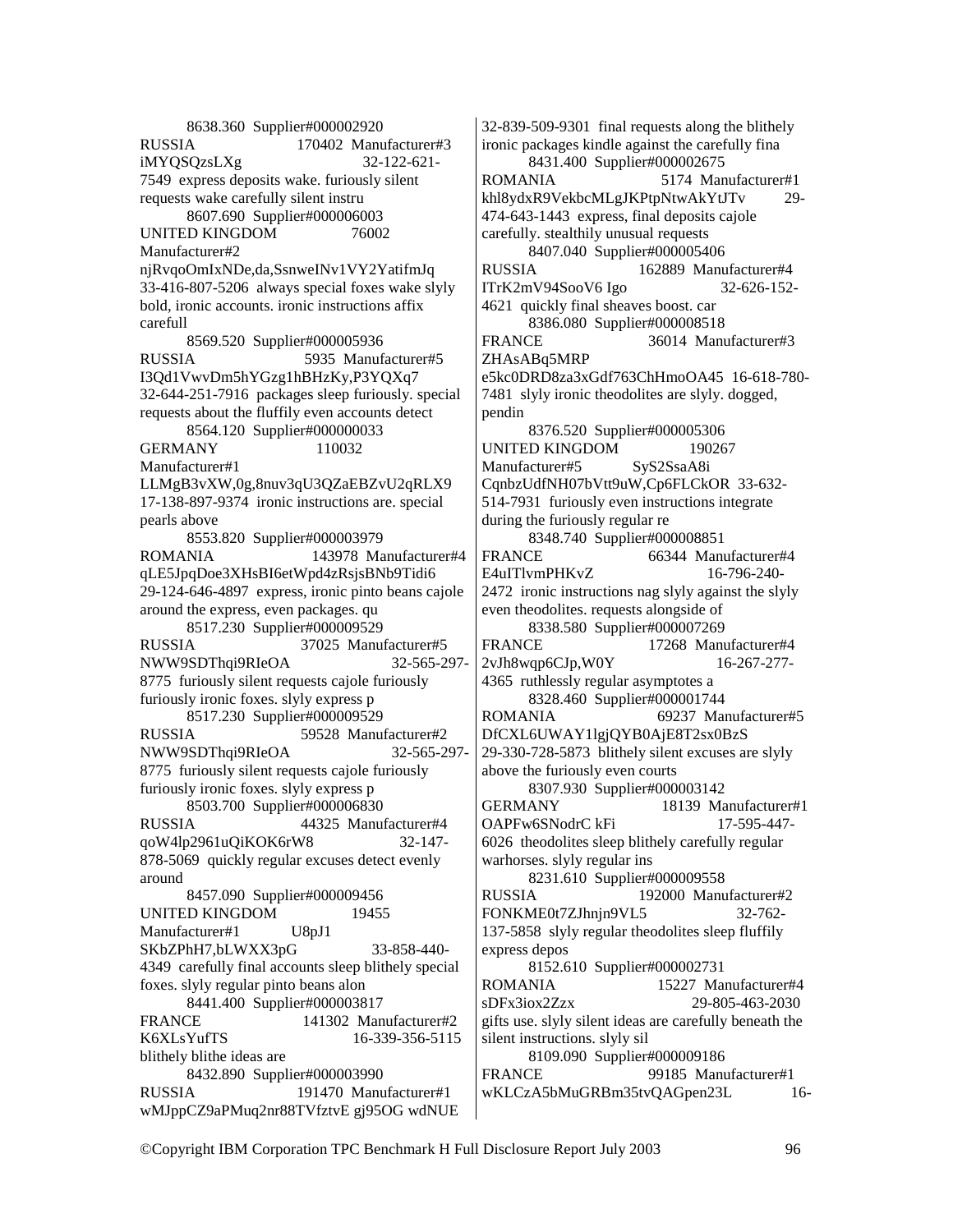668-570-1402 quickly pending requests are blithely along the ironic, final requests; instr 8102.620 Supplier#000003347 UNITED KINGDOM 18344 Manufacturer#5 Froy39Y8ZUJ 33-454-274-8532 packages grow special orbits. regular theodolites about the carefully pe 8046.070 Supplier#000008780 FRANCE 191222 Manufacturer#3 rOssxn,6gRDzHr0gu,hEK 16-473-215- 6395 regular epitaphs integrate slyly. 8042.090 Supplier#000003245 RUSSIA 135705 Manufacturer#4 oJSiGLXRCDAPcfWot7LkwSQRCh63XNS2 32-836-132-8872 carefully regular instructions integrate blithely silent foxes. furiously express instructions haggl 8042.090 Supplier#000003245 RUSSIA 150729 Manufacturer#1 oJSiGLXRCDAPcfWot7LkwSQRCh63XNS2 32-836-132-8872 carefully regular instructions integrate blithely silent foxes. furiously express instructions haggl 7992.400 Supplier#000006108 FRANCE 118574 Manufacturer#1 TyptNE7nv6BLpLl6WFX 16-974- 998-8937 regular pinto beans are after 7980.650 Supplier#000001288 FRANCE 13784 Manufacturer#4 tm0TiL5b oE 16-646-464-8247 unusual pinto beans cajole furiously according t 7950.370 Supplier#000008101 GERMANY 33094 Manufacturer#5 HG2wfVixwCIhK7dlrigGR3an2LuSifDJH 17- 627-663-8014 quickly regular requests are furiously. pending deposits wake 7937.930 Supplier#000009012 ROMANIA 83995 Manufacturer#2 J6I7sJj0mGYIWFv9KxD3fK O7tvNP 29- 250-925-9690 blithely bold ideas haggle quickly final, regular request 7914.450 Supplier#000001013 RUSSIA 125988 Manufacturer#2 AI9ODzBzWgnny28PHBei5M2lUFdD9 32- 194-698-3365 final, ironic theodolites alongside of the ironic 7912.910 Supplier#000004211 GERMANY 159180 Manufacturer#5 Zva95Dwj EY0w,XjgsL7O0Zb2 l3almck 17-266-947- 7315 final requests integrate slyly above the silent, even 7912.910 Supplier#000004211 GERMANY 184210 Manufacturer#4 Zva95Dwj EY0w,XjgsL7O0Zb2 l3almck 17-266-9477315 final requests integrate slyly above the silent, even 7894.560 Supplier#000007981 GERMANY 85472 Manufacturer#4 e8hRUxe9cqQM3b 17-963-404- 3760 regular, even theodolites integrate carefully. bold, special theodolites are slyly fluffily iron 7887.080 Supplier#000009792 GERMANY 164759 Manufacturer#3 3YSi76M2 I8XGikO5YgSM81r5Z6A7VkZcys 17-988-938- 4296 pending, ironic packages sleep among the carefully ironic accounts. quickly final accounts 7871.500 Supplier#000007206 RUSSIA 104695 Manufacturer#1 YvrLdpD 5ExhHmRWzK41tw4 32-432- 452-7731 furiously dogged pinto beans cajole. bold, express notornis until the slyly pending 7852.450 Supplier#000005864<br>RUSSIA 8363 Manuf 8363 Manufacturer#4 5odLpc1M83KXJ0O 32-454-883- 3821 blithely regular deposits 7850.660 Supplier#000001518 UNITED KINGDOM 86501 Manufacturer#1 ddNQX3hIjgico 33-730-383-3892 furiously final accounts wake carefully idle requests. even dolphins wake acc 7843.520 Supplier#000006683 FRANCE 11680 Manufacturer#4 Z1,hkHIw,Z3,,Comv6kLxIiPJtoNt 16-464- 517-8943 carefully bold accounts doub

Number of rows retrieved is: 100 ---------------------------------------------

Stop timestamp 07/16/03 21:52:37.930000 Ouery Time  $=$  0.8 secs

#### *Query 3*

Start timestamp 07/16/03 21:53:38.280000

---------------------------------------------

-- Query 03 - Var\_0 Rev\_01 - Shipping Priority Query

Tag: Q3 Stream: -1 Sequence number: 11

select l\_orderkey, sum(l\_extendedprice \* (1 - l\_discount)) as revenue, o\_orderdate,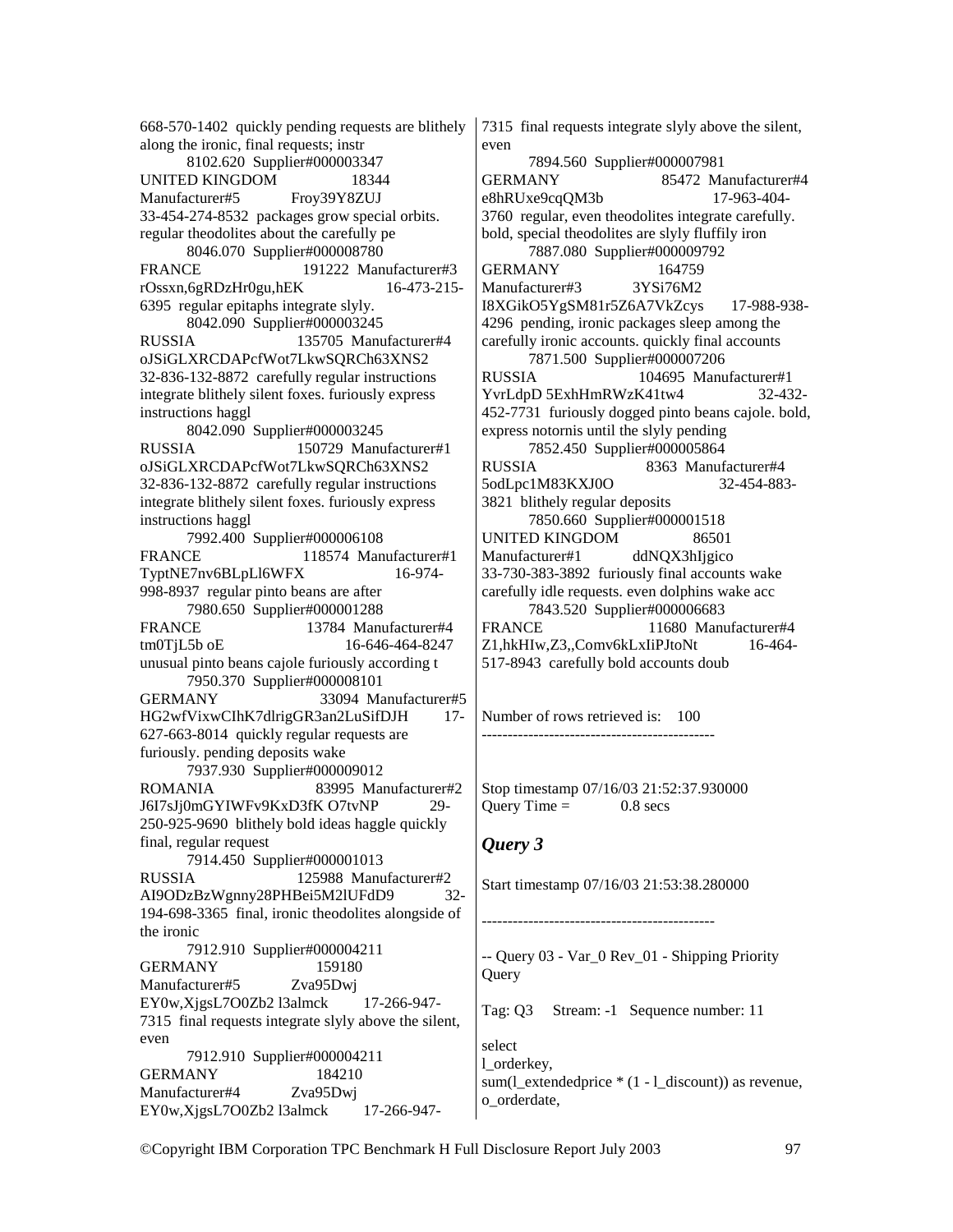o\_shippriority from tpcd.customer, tpcd.orders, tpcd.lineitem where c\_mktsegment = 'BUILDING' and  $c$ \_custkey =  $o$ \_custkey and l\_orderkey = o\_orderkey and o  $\text{orderdate} <$  date ('1995-03-15') and l\_shipdate > date ('1995-03-15') group by l\_orderkey, o\_orderdate, o\_shippriority order by revenue desc, o\_orderdate fetch first 10 rows only

#### L\_ORDERKEY REVENUE O\_ORDERDATE O\_SHIPPRIORITY ---------------------------------------------------------------

|          | 2456423 | 406181.011 1995-03-05 |
|----------|---------|-----------------------|
| 0        | 3459808 | 405838.699 1995-03-04 |
| 0        | 492164  | 390324.061 1995-02-19 |
| 0        | 1188320 | 384537.936 1995-03-09 |
| 0        | 2435712 | 378673.056 1995-02-26 |
| 0        | 4878020 | 378376.795 1995-03-12 |
| 0        | 5521732 | 375153.922 1995-03-13 |
| 0        | 2628192 | 373133.309 1995-02-22 |
| 0        | 993600  | 371407.459 1995-03-05 |
| 0        | 2300070 | 367371.145 1995-03-13 |
| $\theta$ |         |                       |

Number of rows retrieved is: 10 ---------------------------------------------

Stop timestamp 07/16/03 21:53:39.870000 Query Time  $=$  1.6 secs

# *Query 4*

Start timestamp 07/16/03 21:53:43.690000 --------------------------------------------- -- Query 04 - Var\_0 Rev\_01 - Order Priority Checking Query Tag: Q4 Stream: -1 Sequence number: 14 select o\_orderpriority, count(\*) as order\_count from tpcd.orders where o orderdate  $>=$  date ('1993-07-01') and o  $\text{orderdate} < \text{date}$  ('1993-07-01') + 3 month and exists ( select \* from tpcd.lineitem where l orderkey = o orderkey and l\_commitdate < l\_receiptdate  $\lambda$ group by o\_orderpriority order by

#### O\_ORDERPRIORITY ORDER\_COUNT

------------------------------ 1-URGENT 10594 2-HIGH 10476 3-MEDIUM 10410 4-NOT SPECIFIED 10556 5-LOW 10487

o\_orderpriority

Number of rows retrieved is: 5 ---------------------------------------------

Stop timestamp 07/16/03 21:53:45.300000 Query Time  $=$  1.6 secs

# *Query 5*

Start timestamp 07/16/03 21:53:55.490000

---------------------------------------------

-- Query 05 - Var\_0 Rev\_02 Local Supplier Volume **Query**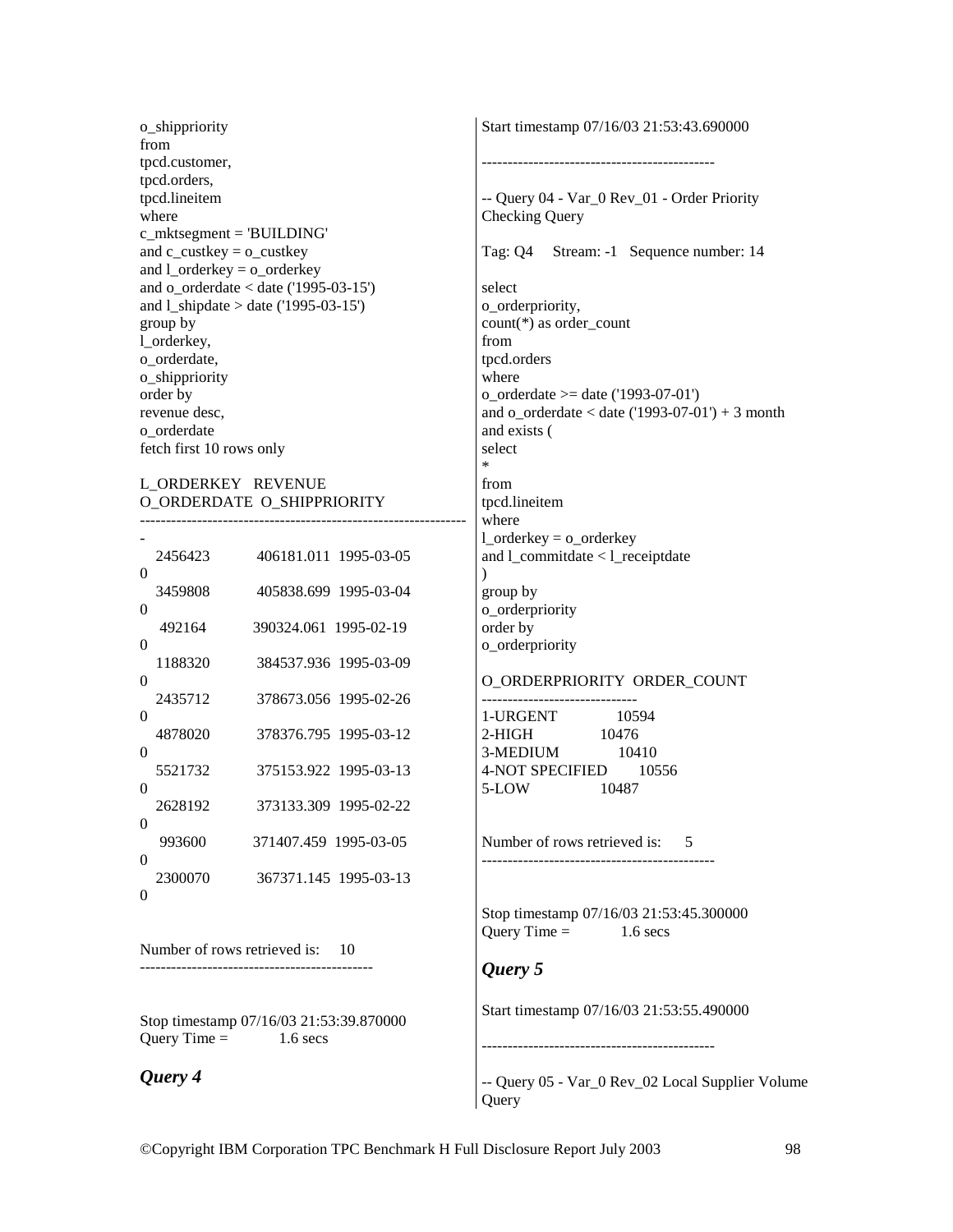Tag: Q5 Stream: -1 Sequence number: 20

select n\_name, sum(1 extendedprice  $*(1 - 1$  discount)) as revenue from tpcd.customer, tpcd.orders, tpcd.lineitem, tpcd.supplier, tpcd.nation, tpcd.region where  $c$ \_custkey =  $o$ \_custkey and o\_orderkey = l\_orderkey and l\_suppkey = s\_suppkey and c\_nationkey = s\_nationkey and s\_nationkey = n\_nationkey and n\_regionkey = r\_regionkey and r\_name =  $'ASIA'$ and o  $\text{orderdate} \geq \text{date}$  ('1994-01-01') and  $o\_orderedate < date$  ('1994-01-01') + 1 year group by n\_name order by revenue desc

------------------------------------------------- INDONESIA 55502041.170 VIETNAM 55295086.997 CHINA 53724494.257 INDIA 52035512.000 JAPAN 45410175.695

N\_NAME REVENUE

Number of rows retrieved is: 5 ---------------------------------------------

Stop timestamp 07/16/03 21:54:05.780000 Query Time  $=$  10.3 secs

## *Query 6*

Start timestamp 07/16/03 21:52:59.840000

---------------------------------------------

-- Query 06 - Var\_0 Rev\_01 - Forecasting Revenue Change Query

Tag: Q6 Stream: -1 Sequence number: 5

select sum(l\_extendedprice \* l\_discount) as revenue from tpcd.lineitem where l shipdate  $>=$  date ('1994-01-01') and  $l$ \_shipdate < date ('1994-01-01') + 1 year and l\_discount between .06 - 0.01 and .06 + 0.01 and 1 quantity  $< 24$ 

#### REVENUE

---------------------- 123141078.228

Number of rows retrieved is: 1 ---------------------------------------------

Stop timestamp 07/16/03 21:53:00.130000 Query Time  $=$  0.3 secs

# *Query 7*

Start timestamp 07/16/03 21:54:05.780000

---------------------------------------------

-- Query 07 - Var\_0 Rev\_01 - Volume Shipping **Query** 

Tag: Q7 Stream: -1 Sequence number: 21

select supp\_nation, cust\_nation, l\_year, sum(volume) as revenue from ( select n1.n\_name as supp\_nation, n<sub>2</sub>.n\_name as cust\_nation, year (l\_shipdate) as l\_year, l\_extendedprice \* (1 - l\_discount) as volume from tpcd.supplier, tpcd.lineitem, tpcd.orders, tpcd.customer, tpcd.nation n1, tpcd.nation n2 where s\_suppkey  $=$  l\_suppkey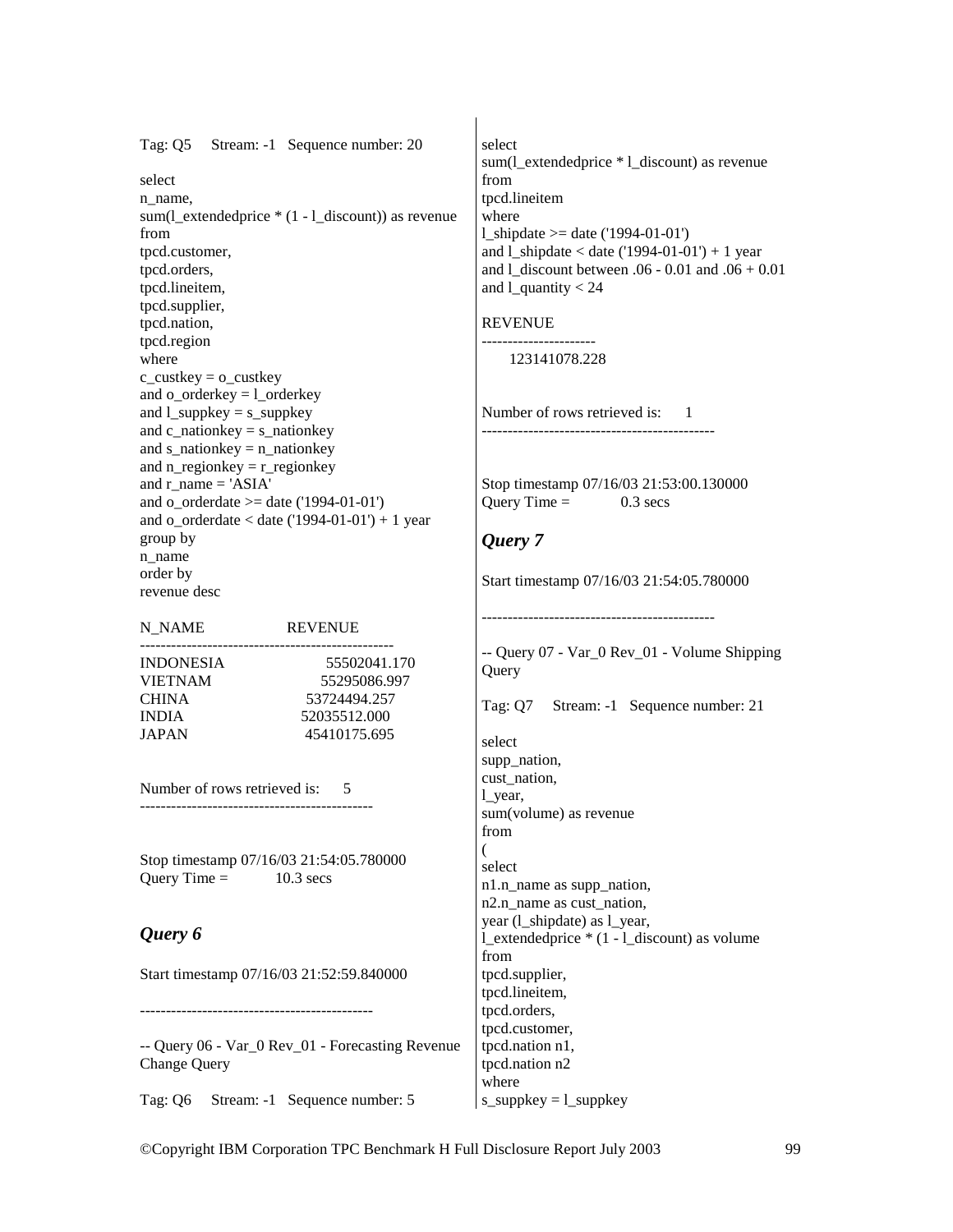```
and o orderkey = 1 orderkey
and c_custkey = o_custkey
and s_nationkey = n1.n_nationkey
and c_nationkey = n2.n_nationkey
and ( 
(n1.n name = 'FRANCE' and n2.n_name =
'GERMANY') 
or (n1.n_name = 'GERMANY' and n2.n_name =
'FRANCE') 
\mathcal{L}and l_shipdate between date('1995-01-01') and 
date('1996-12-31') 
) as shipping 
group by 
supp_nation, 
cust nation,
l_year 
order by 
supp_nation,
cust nation,
l_year 
SUPP_NATION CUST_NATION
L_YEAR REVENUE 
---------------------------------------------------------------
-------------------------- 
FRANCE GERMANY
1995 54639732.734 
FRANCE GERMANY
1996 54633083.308 
GERMANY FRANCE 
1995 52531746.670 
GERMANY FRANCE 
1996 52520549.022 
Number of rows retrieved is: 4
--------------------------------------------- 
Stop timestamp 07/16/03 21:54:13.020000 
Ouery Time = 7.2 secs
Query 8 
Start timestamp 07/16/03 21:53:03.270000 
--------------------------------------------- 
-- Query 08 - Var_0 Rev_01 - National Market 
Share Query 
                                                o_year, 
                                                else 0 
                                                from 
                                                ( 
                                                select 
                                                from 
                                                where 
                                                o_year 
                                                o_year
```
Tag: Q8 Stream: -1 Sequence number: 8

sum(case when nation = 'BRAZIL' then volume end) / sum(volume) as mkt\_share year(o\_orderdate) as o\_year, l\_extendedprice \* (1 - l\_discount) as volume, n2.n\_name as nation tpcd.part, tpcd.supplier, tpcd.lineitem, tpcd.orders, tpcd.customer, tpcd.nation n1, tpcd.nation n2, tpcd.region  $p$ \_partkey =  $l$ \_partkey and  $s$ \_suppkey =  $l$ \_suppkey and l\_orderkey = o\_orderkey and  $o$ \_custkey =  $c$ \_custkey and  $c$ \_nationkey =  $n1.n$ \_nationkey and  $n1.n$  regionkey =  $r$  regionkey and r\_name = 'AMERICA' and s\_nationkey =  $n2.n$  nationkey and o orderdate between date('1995-01-01') and date ('1996-12-31') and  $p$  type = 'ECONOMY ANODIZED STEEL' ) as all\_nations group by order by

O\_YEAR MKT\_SHARE

| 1995 | 0.034 |
|------|-------|
| 1996 | 0.041 |

Number of rows retrieved is: 2 ---------------------------------------------

Stop timestamp 07/16/03 21:53:32.110000 Query Time  $=$  28.8 secs

# *Query 9*

Start timestamp 07/16/03 21:52:37.930000

select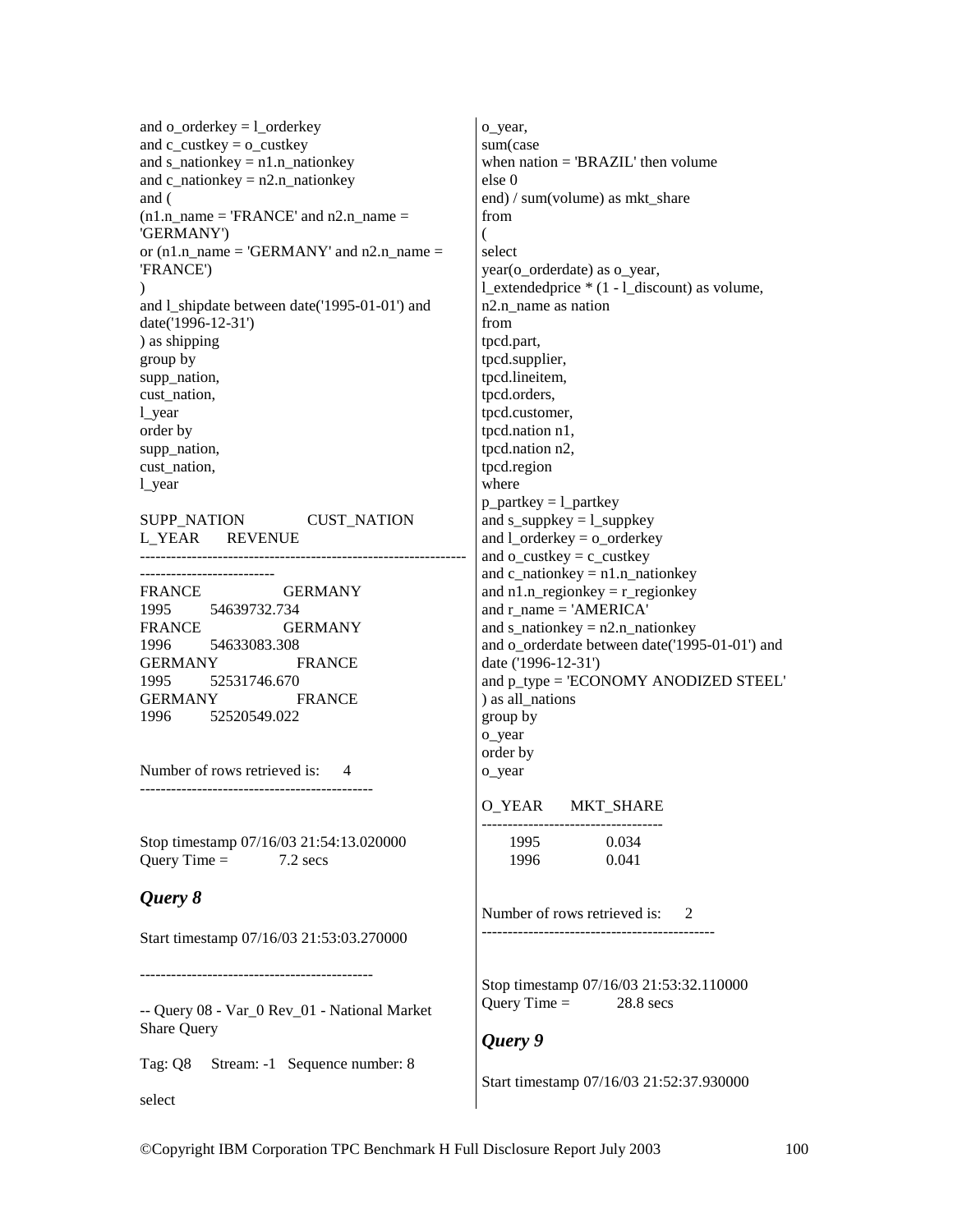|                                                      |                               |                   | <b>ALGERIA</b>   | 1992 |              |
|------------------------------------------------------|-------------------------------|-------------------|------------------|------|--------------|
|                                                      |                               |                   | 54628034.713     |      |              |
| -- Query 09 - Var_0 Rev_01 - Product Type Profit     |                               |                   | <b>ARGENTINA</b> | 1998 |              |
| Measure Query                                        |                               |                   | 30211185.708     |      |              |
|                                                      |                               |                   | <b>ARGENTINA</b> | 1997 |              |
| Tag: Q9                                              | Stream: -1 Sequence number: 3 |                   | 50805741.752     |      |              |
|                                                      |                               |                   | <b>ARGENTINA</b> | 1996 |              |
| select                                               |                               |                   | 51923746.576     |      |              |
| nation,                                              |                               |                   | <b>ARGENTINA</b> | 1995 |              |
| o_year,                                              |                               |                   | 49298625.767     |      |              |
| sum(amount) as sum_profit                            |                               |                   | <b>ARGENTINA</b> | 1994 |              |
| from                                                 |                               |                   | 50835610.110     |      |              |
| €                                                    |                               |                   | <b>ARGENTINA</b> | 1993 |              |
| select                                               |                               |                   | 51646079.177     |      |              |
| n_name as nation,                                    |                               |                   | <b>ARGENTINA</b> | 1992 |              |
| year(o_orderdate) as o_year,                         |                               |                   | 50410314.995     |      |              |
| l_extendedprice * (1 - l_discount) - ps_supplycost * |                               |                   | <b>BRAZIL</b>    | 1998 | 27217924.383 |
| 1_quantity as amount                                 |                               |                   | <b>BRAZIL</b>    | 1997 | 48378669.199 |
| from                                                 |                               |                   | <b>BRAZIL</b>    |      |              |
|                                                      |                               |                   |                  | 1996 | 50482870.357 |
| tpcd.part,                                           |                               |                   | <b>BRAZIL</b>    | 1995 | 47623383.635 |
| tpcd.supplier,                                       |                               |                   | <b>BRAZIL</b>    | 1994 | 47840165.726 |
| tpcd.lineitem,                                       |                               |                   | <b>BRAZIL</b>    | 1993 | 49054694.035 |
| tpcd.partsupp,                                       |                               |                   | <b>BRAZIL</b>    | 1992 | 48667639.084 |
| tpcd.orders,                                         |                               |                   | <b>CANADA</b>    | 1998 |              |
| tpcd.nation                                          |                               |                   | 30379833.769     |      |              |
| where                                                |                               |                   | <b>CANADA</b>    | 1997 |              |
| $s$ _suppkey = $l$ _suppkey                          |                               |                   | 50465052.311     |      |              |
| and $ps\_suppkey = l\_suppkey$                       |                               |                   | <b>CANADA</b>    | 1996 |              |
| and $ps\_partkey = l\_partkey$                       |                               |                   | 52560501.390     |      |              |
| and $p$ _partkey = $l$ _partkey                      |                               |                   | <b>CANADA</b>    | 1995 |              |
| and $o$ _orderkey = $l$ _orderkey                    |                               |                   | 52375332.809     |      |              |
| and $s$ _nationkey = $n$ _nationkey                  |                               |                   | <b>CANADA</b>    | 1994 |              |
| and p_name like '% green%'                           |                               |                   | 52600364.659     |      |              |
| ) as profit                                          |                               |                   | <b>CANADA</b>    | 1993 |              |
| group by                                             |                               |                   | 52644504.073     |      |              |
| nation,                                              |                               |                   | <b>CANADA</b>    | 1992 |              |
| o_year                                               |                               |                   | 53932871.697     |      |              |
| order by                                             |                               |                   | <b>CHINA</b>     | 1998 | 31075466.165 |
| nation,                                              |                               |                   | <b>CHINA</b>     | 1997 | 50551874.450 |
| o_year desc                                          |                               |                   | <b>CHINA</b>     | 1996 | 51039293.875 |
|                                                      |                               |                   | <b>CHINA</b>     | 1995 | 49287534.617 |
| <b>NATION</b>                                        | O_YEAR                        | <b>SUM_PROFIT</b> | <b>CHINA</b>     | 1994 | 50851090.067 |
|                                                      |                               |                   | <b>CHINA</b>     | 1993 | 54229629.833 |
| ALGERIA                                              | 1998                          |                   | <b>CHINA</b>     | 1992 | 52400529.372 |
| 31342867.235                                         |                               |                   | <b>EGYPT</b>     | 1998 | 29054433.386 |
| <b>ALGERIA</b>                                       | 1997                          |                   | <b>EGYPT</b>     | 1997 | 50627611.452 |
| 57138193.023                                         |                               |                   | <b>EGYPT</b>     | 1996 | 49542212.845 |
| <b>ALGERIA</b>                                       | 1996                          |                   | <b>EGYPT</b>     | 1995 | 48311550.321 |
| 56140140.133                                         |                               |                   | <b>EGYPT</b>     | 1994 | 49790644.736 |
| <b>ALGERIA</b>                                       | 1995                          |                   | <b>EGYPT</b>     | 1993 | 48904292.969 |
| 53051469.653                                         |                               |                   | <b>EGYPT</b>     | 1992 | 49434932.619 |
| <b>ALGERIA</b>                                       | 1994                          |                   | <b>ETHIOPIA</b>  | 1998 |              |
| 53867582.129                                         |                               |                   | 28040717.267     |      |              |
| <b>ALGERIA</b>                                       | 1993                          |                   | <b>ETHIOPIA</b>  | 1997 |              |
| 54942718.132                                         |                               |                   | 47455009.866     |      |              |
|                                                      |                               |                   |                  |      |              |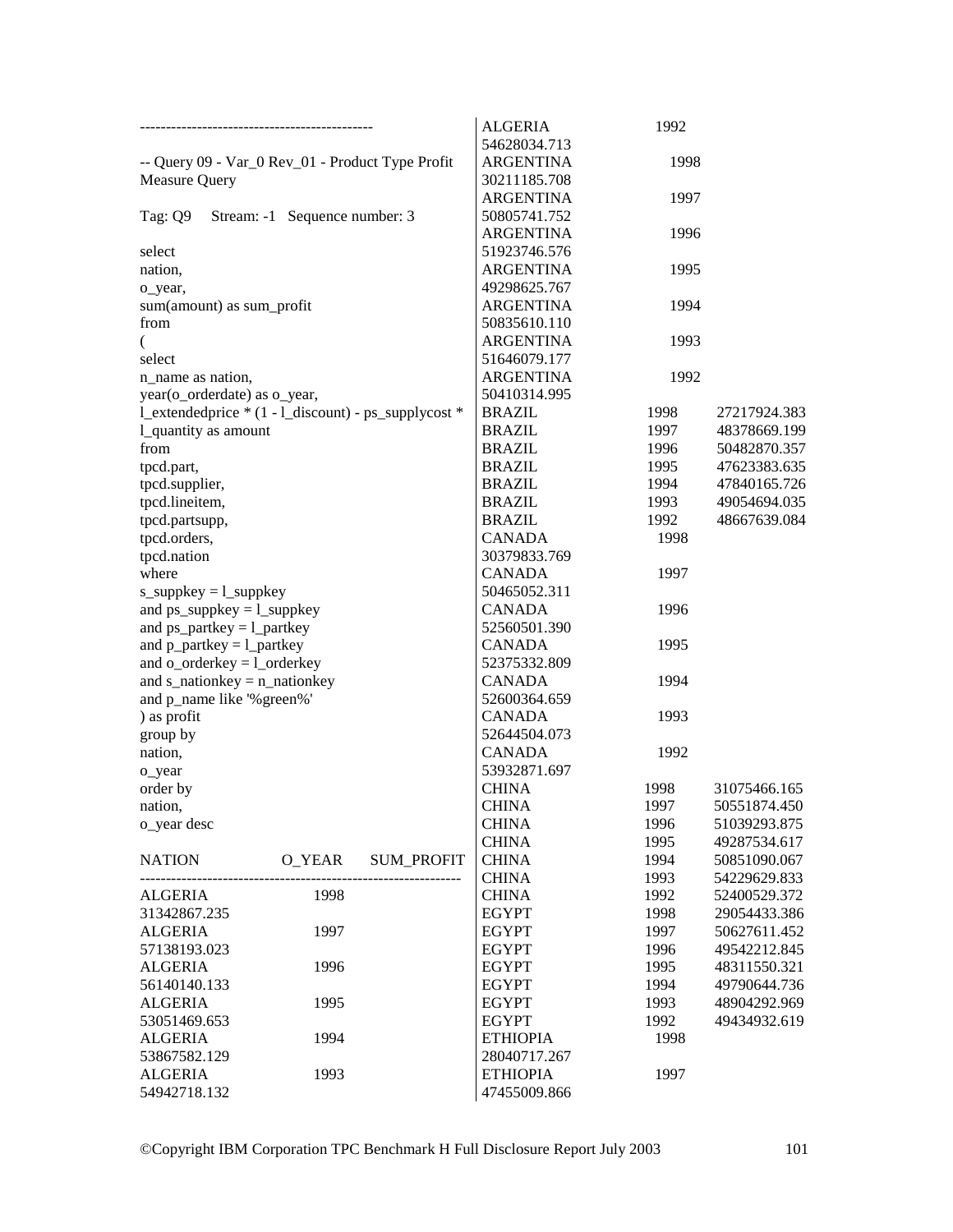| <b>ETHIOPIA</b>  | 1996 |              | <b>IRAN</b>       | 1994 | 50337085.865 |
|------------------|------|--------------|-------------------|------|--------------|
| 46491097.573     |      |              | <b>IRAN</b>       | 1993 | 51730763.490 |
| <b>ETHIOPIA</b>  | 1995 |              | <b>IRAN</b>       | 1992 | 49955856.563 |
| 46804449.301     |      |              | <b>IRAQ</b>       | 1998 | 31624551.002 |
| <b>ETHIOPIA</b>  | 1994 |              | <b>IRAQ</b>       | 1997 | 55121749.019 |
| 48516143.917     |      |              | <b>IRAQ</b>       | 1996 | 55897663.794 |
| <b>ETHIOPIA</b>  | 1993 |              | <b>IRAQ</b>       | 1995 | 54815472.517 |
| 46551891.563     |      |              | <b>IRAQ</b>       | 1994 | 54408516.127 |
| <b>ETHIOPIA</b>  | 1992 |              | <b>IRAQ</b>       | 1993 | 53633167.977 |
| 44934648.643     |      |              | <b>IRAQ</b>       | 1992 | 55891939.340 |
| <b>FRANCE</b>    | 1998 | 32226407.839 | <b>JAPAN</b>      | 1998 | 27934179.670 |
| <b>FRANCE</b>    | 1997 | 47121485.860 | <b>JAPAN</b>      | 1997 | 44517162.546 |
| <b>FRANCE</b>    | 1996 | 47263135.496 | <b>JAPAN</b>      | 1996 | 42545606.120 |
| <b>FRANCE</b>    | 1995 | 47275997.571 | <b>JAPAN</b>      | 1995 | 43749356.400 |
| <b>FRANCE</b>    | 1994 | 47067209.331 | <b>JAPAN</b>      | 1994 | 44840243.070 |
| <b>FRANCE</b>    | 1993 | 51163370.106 | <b>JAPAN</b>      | 1993 | 44660015.533 |
| <b>FRANCE</b>    | 1992 | 47846235.331 | <b>JAPAN</b>      | 1992 | 45410249.122 |
| <b>GERMANY</b>   | 1998 |              | <b>JORDAN</b>     | 1998 | 26901488.578 |
| 28624942.660     |      |              | <b>JORDAN</b>     | 1997 | 45471878.410 |
| <b>GERMANY</b>   | 1997 |              | <b>JORDAN</b>     | 1996 | 46794325.792 |
| 49309074.877     |      |              | <b>JORDAN</b>     | 1995 | 45178828.576 |
|                  |      |              | <b>JORDAN</b>     |      |              |
| <b>GERMANY</b>   | 1996 |              |                   | 1994 | 45333636.508 |
| 49918683.168     |      |              | <b>JORDAN</b>     | 1993 | 47971496.098 |
| <b>GERMANY</b>   | 1995 |              | <b>JORDAN</b>     | 1992 | 44717239.177 |
| 52650718.724     |      |              | <b>KENYA</b>      | 1998 | 28597614.337 |
| <b>GERMANY</b>   | 1994 |              | <b>KENYA</b>      | 1997 | 47949733.727 |
| 50346900.423     |      |              | <b>KENYA</b>      | 1996 | 46886924.623 |
| <b>GERMANY</b>   | 1993 |              | <b>KENYA</b>      | 1995 | 46072338.755 |
| 50991895.806     |      |              | <b>KENYA</b>      | 1994 | 45772061.171 |
| <b>GERMANY</b>   | 1992 |              | <b>KENYA</b>      | 1993 | 46308728.234 |
| 48274126.099     |      |              | <b>KENYA</b>      | 1992 | 47257780.841 |
| <b>INDIA</b>     | 1998 | 29943144.354 | <b>MOROCCO</b>    | 1998 |              |
| <b>INDIA</b>     | 1997 | 50665453.231 | 26732115.580      |      |              |
| <b>INDIA</b>     | 1996 | 50283092.291 | <b>MOROCCO</b>    | 1997 |              |
| <b>INDIA</b>     | 1995 | 50006774.645 | 45637304.250      |      |              |
| <b>INDIA</b>     | 1994 | 48995190.756 | <b>MOROCCO</b>    | 1996 |              |
| <b>INDIA</b>     | 1993 | 50286902.853 | 45558221.745      |      |              |
| <b>INDIA</b>     | 1992 | 50850329.402 | <b>MOROCCO</b>    | 1995 |              |
| <b>INDONESIA</b> | 1998 |              | 47851318.887      |      |              |
| 27672339.996     |      |              | <b>MOROCCO</b>    | 1994 |              |
| <b>INDONESIA</b> | 1997 |              | 46272172.944      |      |              |
| 50512145.726     |      |              | <b>MOROCCO</b>    | 1993 |              |
| <b>INDONESIA</b> | 1996 |              | 46764326.182      |      |              |
| 51653060.117     |      |              | <b>MOROCCO</b>    | 1992 |              |
| <b>INDONESIA</b> | 1995 |              | 48122783.583      |      |              |
| 51508779.594     |      |              | <b>MOZAMBIQUE</b> | 1998 |              |
| <b>INDONESIA</b> | 1994 |              | 30712392.011      |      |              |
| 52817950.322     |      |              | <b>MOZAMBIQUE</b> | 1997 |              |
| <b>INDONESIA</b> | 1993 |              | 50316528.763      |      |              |
| 47959994.955     |      |              | <b>MOZAMBIQUE</b> | 1996 |              |
| <b>INDONESIA</b> | 1992 |              | 51640320.251      |      |              |
| 51776605.032     |      |              | <b>MOZAMBIQUE</b> | 1995 |              |
| <b>IRAN</b>      | 1998 | 29065736.238 | 50693774.506      |      |              |
| <b>IRAN</b>      | 1997 | 50042063.054 | <b>MOZAMBIQUE</b> | 1994 |              |
| <b>IRAN</b>      | 1996 | 50926653.188 | 49253277.626      |      |              |
| <b>IRAN</b>      | 1995 | 51249667.648 |                   |      |              |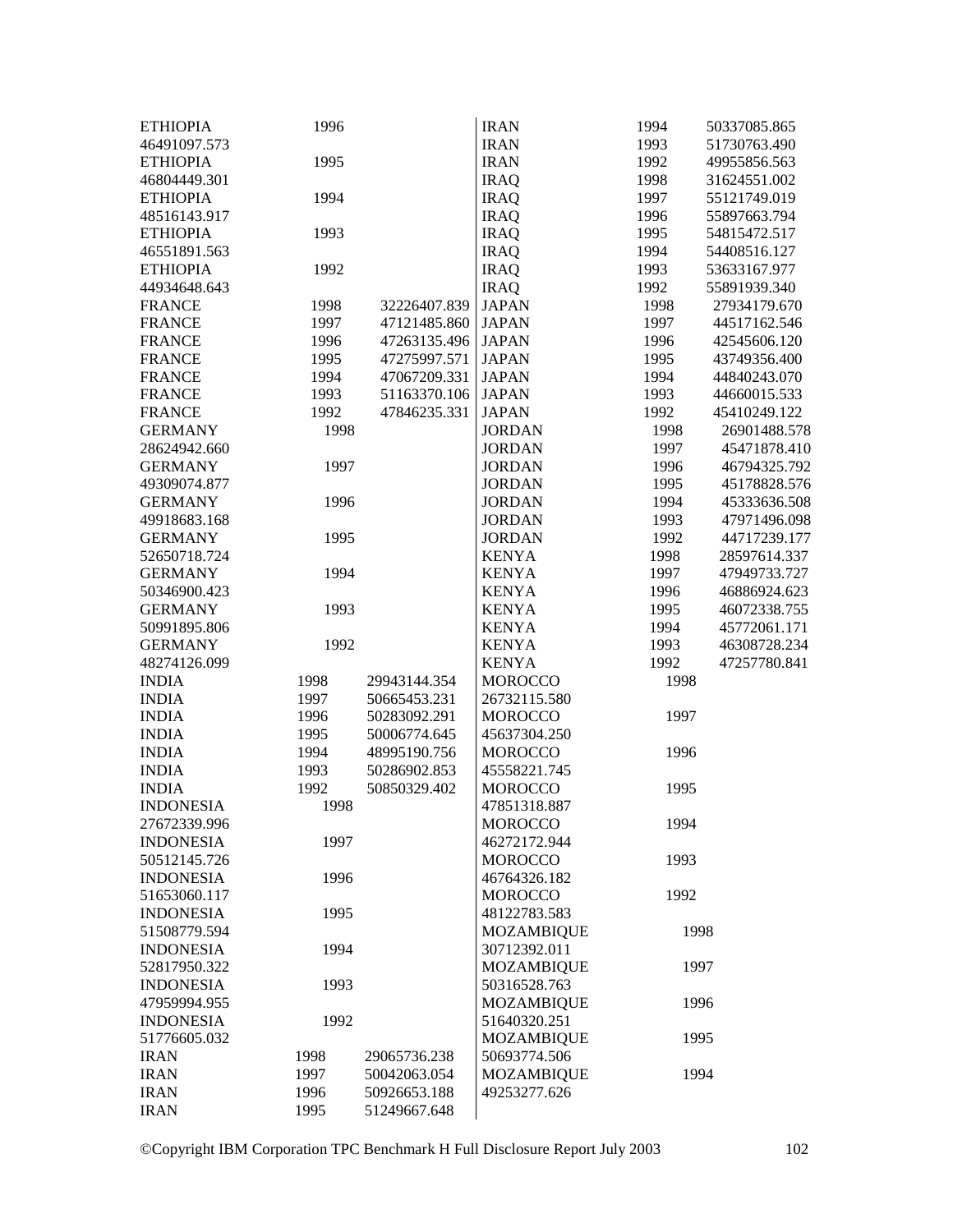| <b>MOZAMBIQUE</b>                     | 1993 |              | <b>UNITED KINGDOM</b>                      | 1993        |
|---------------------------------------|------|--------------|--------------------------------------------|-------------|
| 49153016.537                          |      |              | 49166827.223                               |             |
| <b>MOZAMBIQUE</b>                     | 1992 |              | <b>UNITED KINGDOM</b>                      | 1992        |
| 48247551.850                          |      |              | 49349122.083                               |             |
| <b>PERU</b>                           | 1998 | 29326102.320 | UNITED STATES                              | 1998        |
| <b>PERU</b>                           | 1997 | 49753780.395 | 25126238.946                               |             |
| <b>PERU</b>                           | 1996 | 50935170.293 | <b>UNITED STATES</b>                       | 1997        |
| PERU                                  | 1995 | 53309883.407 | 50077306.419                               |             |
| <b>PERU</b>                           | 1994 | 50643531.797 | <b>UNITED STATES</b>                       | 1996        |
| <b>PERU</b>                           | 1993 | 51584622.002 | 48048649.470                               |             |
| PERU                                  | 1992 | 47523899.055 | <b>UNITED STATES</b>                       | 1995        |
| <b>ROMANIA</b>                        | 1998 |              | 48809032.423                               |             |
| 30368667.400                          |      |              | <b>UNITED STATES</b>                       | 1994        |
| <b>ROMANIA</b>                        | 1997 |              | 49296747.183                               |             |
| 50365683.853                          |      |              | <b>UNITED STATES</b>                       | 1993        |
| <b>ROMANIA</b>                        | 1996 |              | 48029946.801                               |             |
| 49598999.015                          |      |              | UNITED STATES                              | 1992        |
| <b>ROMANIA</b>                        | 1995 |              | 48671944.498                               |             |
| 47537642.870                          |      |              | <b>VIETNAM</b>                             | 1998        |
| <b>ROMANIA</b>                        | 1994 |              | 30442736.059                               |             |
| 51455283.010                          |      |              | <b>VIETNAM</b>                             | 1997        |
| <b>ROMANIA</b>                        | 1993 |              | 50309179.794                               |             |
| 50407136.892                          |      |              | <b>VIETNAM</b>                             | 1996        |
| <b>ROMANIA</b>                        | 1992 |              | 50488161.410                               |             |
| 48185385.129                          |      |              | <b>VIETNAM</b>                             | 1995        |
| <b>RUSSIA</b>                         | 1998 | 28322384.027 | 49658284.612                               |             |
| <b>RUSSIA</b>                         | 1997 | 50106685.182 | <b>VIETNAM</b>                             | 1994        |
| <b>RUSSIA</b>                         | 1996 | 51753342.430 | 50596057.261                               |             |
| <b>RUSSIA</b>                         | 1995 | 49215820.365 | <b>VIETNAM</b>                             | 1993        |
| <b>RUSSIA</b>                         | 1994 | 52205666.441 | 50953919.152                               |             |
| <b>RUSSIA</b>                         | 1993 | 51860230.034 | <b>VIETNAM</b>                             | 1992        |
| <b>RUSSIA</b>                         | 1992 | 53251677.153 | 49613838.315                               |             |
| <b>SAUDI ARABIA</b>                   | 1998 |              |                                            |             |
| 31541259.810                          |      |              |                                            |             |
| <b>SAUDI ARABIA</b>                   | 1997 |              | Number of rows retrieved is:               | 175         |
| 52438750.808                          |      |              |                                            |             |
| <b>SAUDI ARABIA</b>                   | 1996 |              |                                            |             |
| 52543737.820                          |      |              |                                            |             |
| <b>SAUDI ARABIA</b>                   |      |              | Stop timestamp 07/16/03 21:52:57.780000    |             |
| 52938696.533                          | 1995 |              | Query Time $=$                             | $19.9$ secs |
| <b>SAUDI ARABIA</b>                   | 1994 |              |                                            |             |
| 51389601.967                          |      |              |                                            |             |
| <b>SAUDI ARABIA</b>                   | 1993 |              | Query 10                                   |             |
| 52937508.882                          |      |              |                                            |             |
| <b>SAUDI ARABIA</b>                   | 1992 |              | Start timestamp 07/16/03 21:53:50.830000   |             |
| 54843459.641                          |      |              |                                            |             |
| <b>UNITED KINGDOM</b>                 |      |              | -----------------------------------        |             |
|                                       | 1998 |              |                                            |             |
| 28494874.004<br><b>UNITED KINGDOM</b> |      |              | -- Query 10 - Var_0 Rev_01 - Returned Item |             |
| 49381810.899                          | 1997 |              | <b>Reporting Query</b>                     |             |
|                                       |      |              |                                            |             |
| <b>UNITED KINGDOM</b>                 | 1996 |              | Tag: Q10 Stream: -1 Sequence number: 18    |             |
| 51386853.960                          |      |              |                                            |             |
| <b>UNITED KINGDOM</b>                 | 1995 |              | select                                     |             |
| 51509586.788<br><b>UNITED KINGDOM</b> |      |              | c_custkey,                                 |             |
| 48086499.711                          |      | 1994         | c_name,                                    |             |
|                                       |      |              |                                            |             |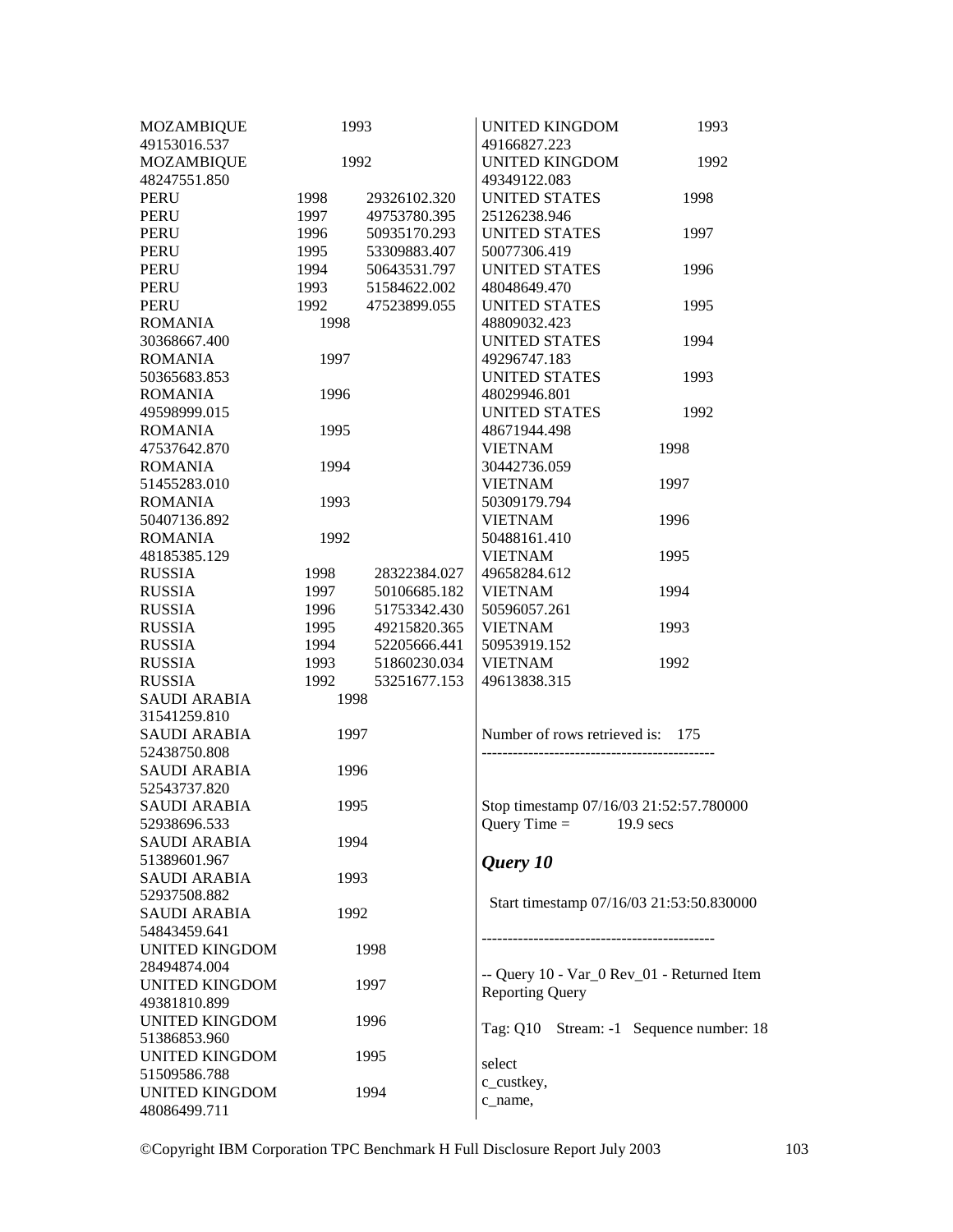sum(1 extendedprice  $*(1 - 1$  discount)) as revenue, c\_acctbal, n\_name, c\_address, c\_phone, c\_comment from tpcd.customer, tpcd.orders, tpcd.lineitem, tpcd.nation where c\_custkey =  $\circ$  custkey and l\_orderkey = o\_orderkey and o\_orderdate >= date ('1993-10-01') and o  $\text{orderdate} < \text{date}$  ('1993-10-01') + 3 month and 1 returnflag =  $'R'$ and c\_nationkey = n\_nationkey group by c\_custkey, c\_name, c\_acctbal, c\_phone, n\_name, c\_address, c\_comment order by revenue desc fetch first 20 rows only C\_CUSTKEY C\_NAME REVENUE C\_ACCTBAL N\_NAME C\_ADDRESS C\_PHONE C\_COMMENT --------------------------------------------------------------- --------------------------------------------------------------- --------------------------------------------------------------- --------------------------------------------------------------- ------------------------------------- 57040 Customer#0000057040 734235.246 632.870 JAPAN nICtsILWBB 22-895-641-3466 requests sleep blithely about the furiously i 143347 Customer#0000143347 721002.695 2557.470 EGYPT ,Q9Ml3w0gvX 14-742-935-3718 fluffily bold excuses haggle finally after the u 60838 Customer#0000060838 679127.308 2454.770 BRAZIL VWmQhWweqj5hFpcvhGFBeOY9hJ4m 12-913-494-9813 furiously even pinto beans integrate under the ruthless foxes; ironic, even dolphins across the slyl 101998 Customer#0000101998

637029.567 3790.890 UNITED KINGDOM 0,ORojfDdyMca2E2H 33-593-865-6378 accounts doze blithely! enticing, final deposits sleep blithely special accounts. slyly express accounts pla

 125341 Customer#0000125341 633508.086 4983.510 GERMANY 9YRcnoUPOM7Sa8xymhsDHdQg 17- 582-695-5962 quickly express requests wake quickly blithely 25501 Customer#0000025501 620269.785 7725.040 ETHIOPIA sr4VVVe3xCJQ2oo2QEhi19D,pXqo6kOGaSn2 15-874-808-6793 quickly special requests sleep evenly among the special deposits. special deposi 115831 Customer#0000115831 596423.867 5098.100 FRANCE AlMpPnmtGrOFrDMUs5VLo EIA,Cg,Rw5TBuBoKiO 16-715-386-3788 carefully bold excuses sleep alongside of the thinly idle 84223 Customer#0000084223 594998.024 528.650 UNITED KINGDOM Eq51o UpQ4RBr fYTdrZApDsPV4pQyuPq 33-442-824-8191 pending, final ideas haggle final requests. unusual, regular asymptotes affix according to the even foxes. 54289 Customer#0000054289 585603.392 5583.020 IRAN x3ouCpz6,pRNVhajr0CCQG1 20-834- 292-4707 express requests sublate blithely regular requests. regular, even ideas solve. 39922 Customer#0000039922 584878.113 7321.110 GERMANY 2KtWzW,FYkhdWBfobp6SFXWYKjvU9 17-147-757-8036 even pinto beans haggle. slyly bold accounts inte 6226 Customer#0000006226 576783.761 2230.090 UNITED KINGDOM TKbxS1dbkGMtaa,KOi26lbip4P0tPbWK0 33- 657-701-3391 quickly final requests against the regular instructions wake blithely final instructions. pa 922 Customer#0000000922 576767.533 3869.250 GERMANY rsR9lRxyTdHbDOVt8nYbwjK5vAWH9sB 17-945-916-9648 boldly final requests cajole blith 147946 Customer#0000147946<br>576455.132 2030.130 ALC 576455.132 2030.130 ALGERIA Jqdt1kHAJtuTqHQK,B7 3tJh 10-886- 956-3143 furiously even accounts are blithely above the furiousl 115640 Customer#0000115640 569341.193 6436.100 ARGENTINA 6yKLIRRAirUmBjKNO6Z3 11-411- 543-4901 final instructions are slyly according to the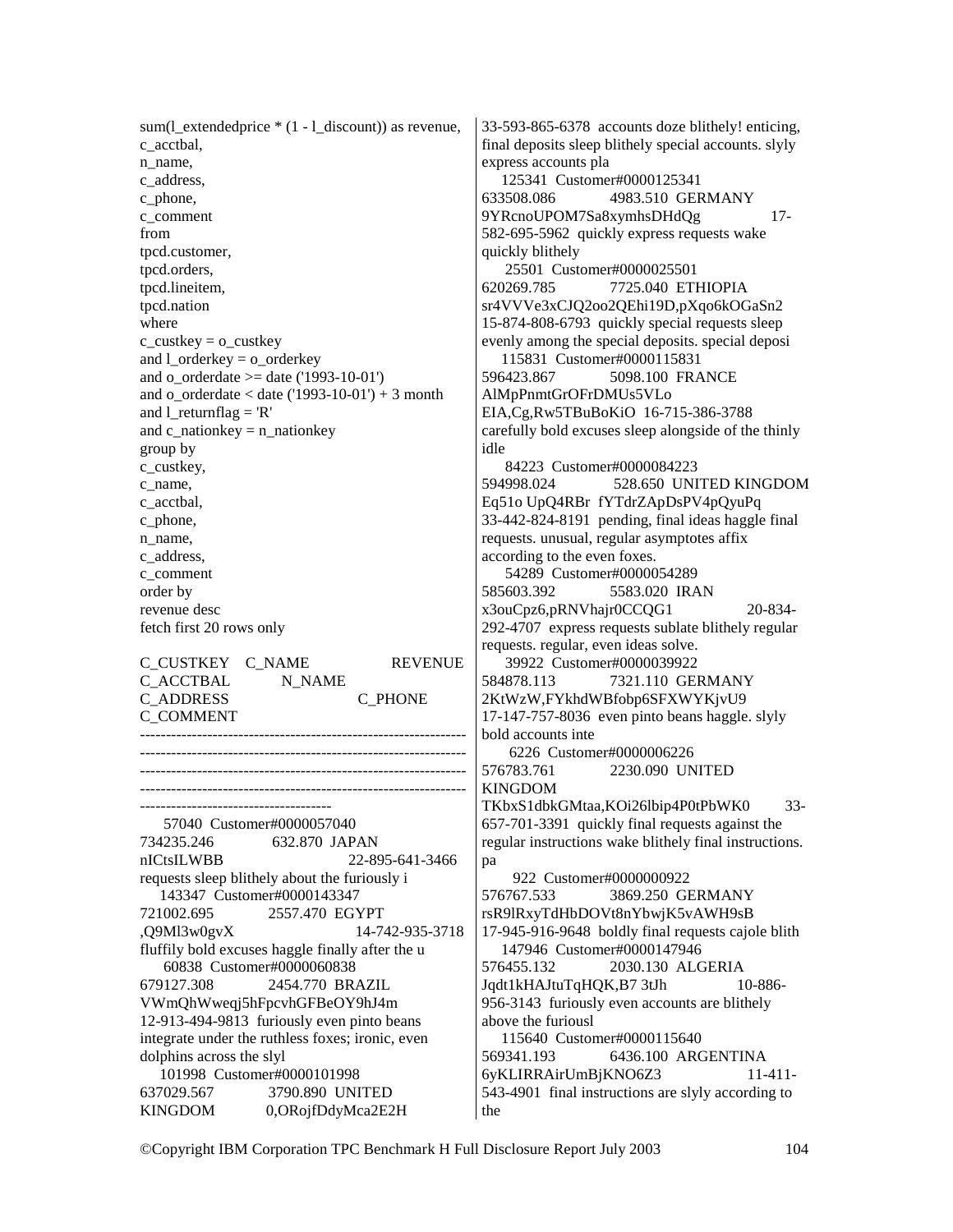73606 Customer#0000073606 568656.858 1785.670 JAPAN vx9,7ACVtoKnLcoAHGNYDF 22-437- 653-6966 furiously bold orbits about the furiously busy requests wake across the furiously quiet theodolites. d 110246 Customer#0000110246 566842.981 7763.350 VIETNAM UgsLFL3rendATzcHi 31-943-426- 9837 dolphins sleep blithely among the slyly final 142549 Customer#0000142549 563537.237 5085.990 INDONESIA pJAmChWXct HNjPzgoBUOgAHduwwIR 19-955-562-2398 regular, unusual dependencies boost slyly; ironic attainments nag fluffily into the unusual packages? 146149 Customer#0000146149 557254.986 1791.550 ROMANIA STLwtlaB6 29-744-164-6487 silent, unusual requests detect quickly slyly regul 52528 Customer#0000052528 556397.351 551.790 ARGENTINA elsyt8c9Z,7ch 11-208-192-3205 unusual requests detect. slyly dogged theodolites use slyly. deposit 23431 Customer#0000023431 554269.536 3381.860 ROMANIA kKI5,CJAJQjQRQtOdCiFQ 29-915- 458-2654 instructions nag quickly. furiously bold accounts cajol Number of rows retrieved is: 20 --------------------------------------------- Stop timestamp 07/16/03 21:53:52.830000 Query Time  $=$  2.0 secs *Query 11*  Start timestamp 07/16/03 21:53:45.300000 ---------------------------------------------  $\lambda$ 

-- Query 11 - Var\_0 Rev\_01 - Important Stock Identification Query

Tag: Q11 Stream: -1 Sequence number: 15

select ps\_partkey, sum(ps\_supplycost  $*$  ps\_availqty) as value from tpcd.partsupp,

tpcd.supplier, tpcd.nation where ps\_suppkey = s\_suppkey and s\_nationkey =  $n$  nationkey and  $n$  name = 'GERMANY' group by ps\_partkey having  $sum(ps\_supplycost * ps\_availability) > ($ select sum(ps\_supplycost  $*$  ps\_availqty)  $*$  0.0001000000 from tpcd.partsupp, tpcd.supplier, tpcd.nation where ps\_suppkey = s\_suppkey and s\_nationkey = n\_nationkey and n\_name =  $'GERMANY'$ order by value desc

### PS\_PARTKEY VALUE

| 129760 | 17538456.860 |
|--------|--------------|
| 166726 | 16503353.920 |
| 191287 | 16474801.970 |
| 161758 | 16101755.540 |
| 34452  | 15983844.720 |
| 139035 | 15907078.340 |
| 9403   | 15451755.620 |
| 154358 | 15212937.880 |
| 38823  | 15064802.860 |

#### Rows Deleted

| 128820 | 7892882.720 |
|--------|-------------|
| 25891  | 7890511.200 |
| 122819 | 7888881.020 |
| 154731 | 7888301.330 |
| 101674 | 7879324.600 |
| 51968  | 7879102.210 |
| 72073  | 7877736.110 |
| 5182   | 7874521.730 |

Number of rows retrieved is: 1048 ---------------------------------------------

Stop timestamp 07/16/03 21:53:46.380000 Query Time  $=$  1.1 secs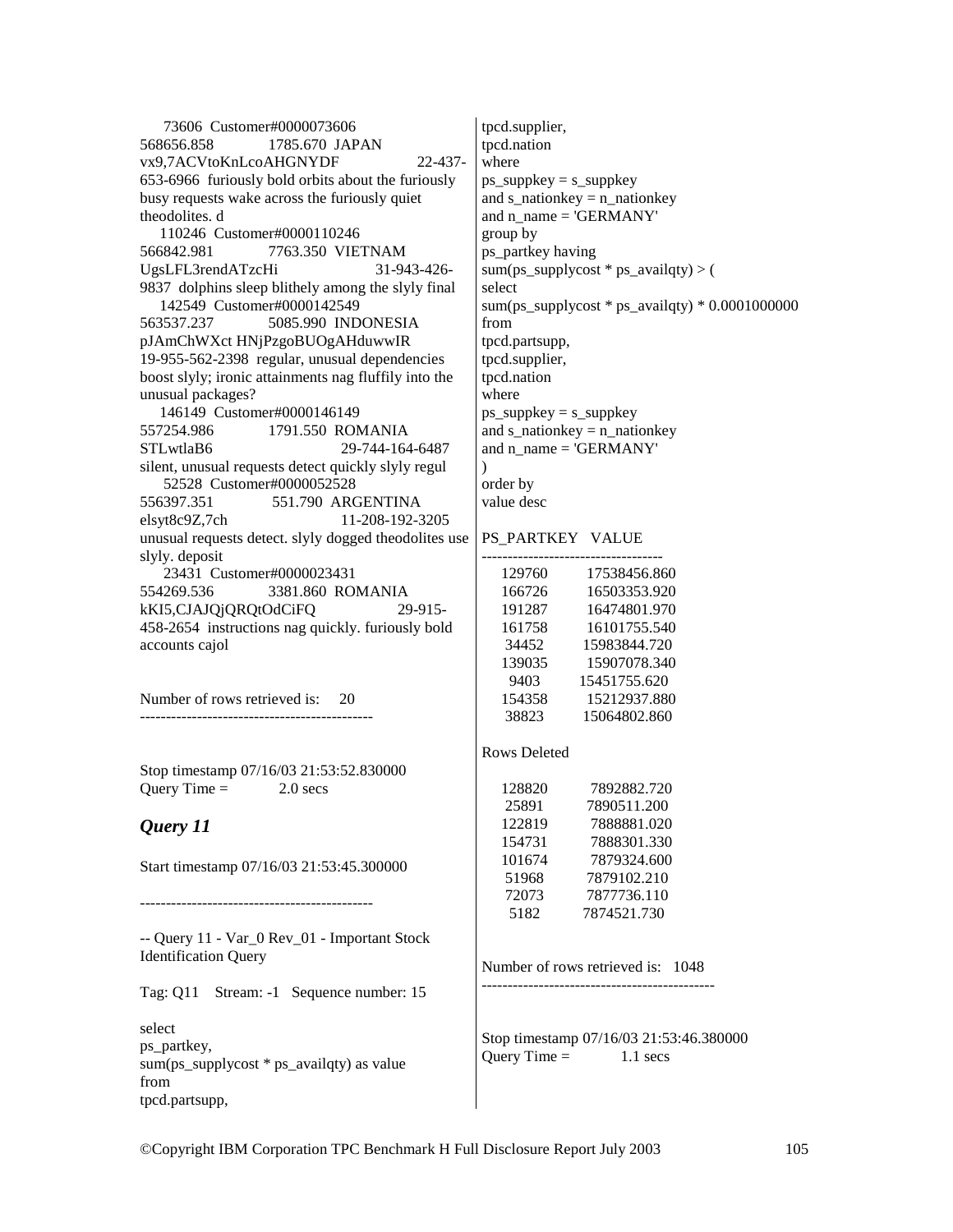| Query 12                                                                                                                         | Query 13                                                                                                                           |  |  |
|----------------------------------------------------------------------------------------------------------------------------------|------------------------------------------------------------------------------------------------------------------------------------|--|--|
| Start timestamp 07/16/03 21:54:13.020000                                                                                         | Start timestamp 07/16/03 21:53:36.110000                                                                                           |  |  |
|                                                                                                                                  |                                                                                                                                    |  |  |
| -- Query 12 - Var_0 Rev_02 - Shipping Modes and<br><b>Order Priority Query</b>                                                   | -- Query 13 - Var_0 Rev_01 - Customer Distribution<br>Query                                                                        |  |  |
| Tag: Q12 Stream: -1 Sequence number: 22                                                                                          | Tag: Q13 Stream: -1 Sequence number: 10                                                                                            |  |  |
| select<br>l_shipmode,<br>sum(case<br>when $o\_orderpriority = '1-URGENT'$<br>or $o$ _orderpriority = '2-HIGH'<br>then 1          | select<br>c_count,<br>$count(*)$ as custdist<br>from<br>€<br>select                                                                |  |  |
| else 0<br>end) as high_line_count,                                                                                               | c_custkey,<br>count(o_orderkey)                                                                                                    |  |  |
| sum(case<br>when $o\_orderpriority \ll 1$ -URGENT<br>and o_orderpriority $\langle$ 2-HIGH'<br>then 1                             | from<br>tpcd.customer left outer join tpcd.orders on<br>$c$ _custkey = $o$ _custkey<br>and o_comment not like '%special%requests%' |  |  |
| else 0<br>end) as low_line_count<br>from                                                                                         | group by<br>c_custkey<br>) as c_orders (c_custkey, c_count)                                                                        |  |  |
| tpcd.orders,<br>tpcd.lineitem<br>where                                                                                           | group by<br>c_count<br>order by                                                                                                    |  |  |
| $o$ _orderkey = $l$ _orderkey<br>and l_shipmode in ('MAIL', 'SHIP')<br>and l_commitdate < l_receiptdate                          | custdist desc,<br>c_count desc                                                                                                     |  |  |
| and l_shipdate < l_commitdate<br>and $1$ _receiptdate >= date ('1994-01-01')<br>and l_receiptdate < date $(1994-01-01) + 1$ year | C_COUNT CUSTDIST<br>50004<br>0                                                                                                     |  |  |
| group by<br>1_shipmode<br>order by                                                                                               | 6641<br>9<br>10<br>6566<br>11<br>6058                                                                                              |  |  |
| 1_shipmode                                                                                                                       | 8<br>5949<br>12<br>5553                                                                                                            |  |  |
| L_SHIPMODE HIGH_LINE_COUNT<br>LOW LINE COUNT                                                                                     | 13<br>4989<br>19<br>4748<br>$\tau$<br>4707                                                                                         |  |  |
| MAIL 6202 9324<br><b>SHIP</b><br>6200<br>9262                                                                                    | 18<br>4625<br>15<br>4552<br>17<br>4530                                                                                             |  |  |
| Number of rows retrieved is:<br>- 2                                                                                              | 14<br>4484<br>20<br>4461<br>16<br>4323                                                                                             |  |  |
| Stop timestamp 07/16/03 21:54:16.190000<br>Query Time $=$<br>$3.2$ secs                                                          | 21<br>4217<br>22<br>3730<br>6<br>3334<br>23<br>3129<br>24<br>2622<br>2079<br>25                                                    |  |  |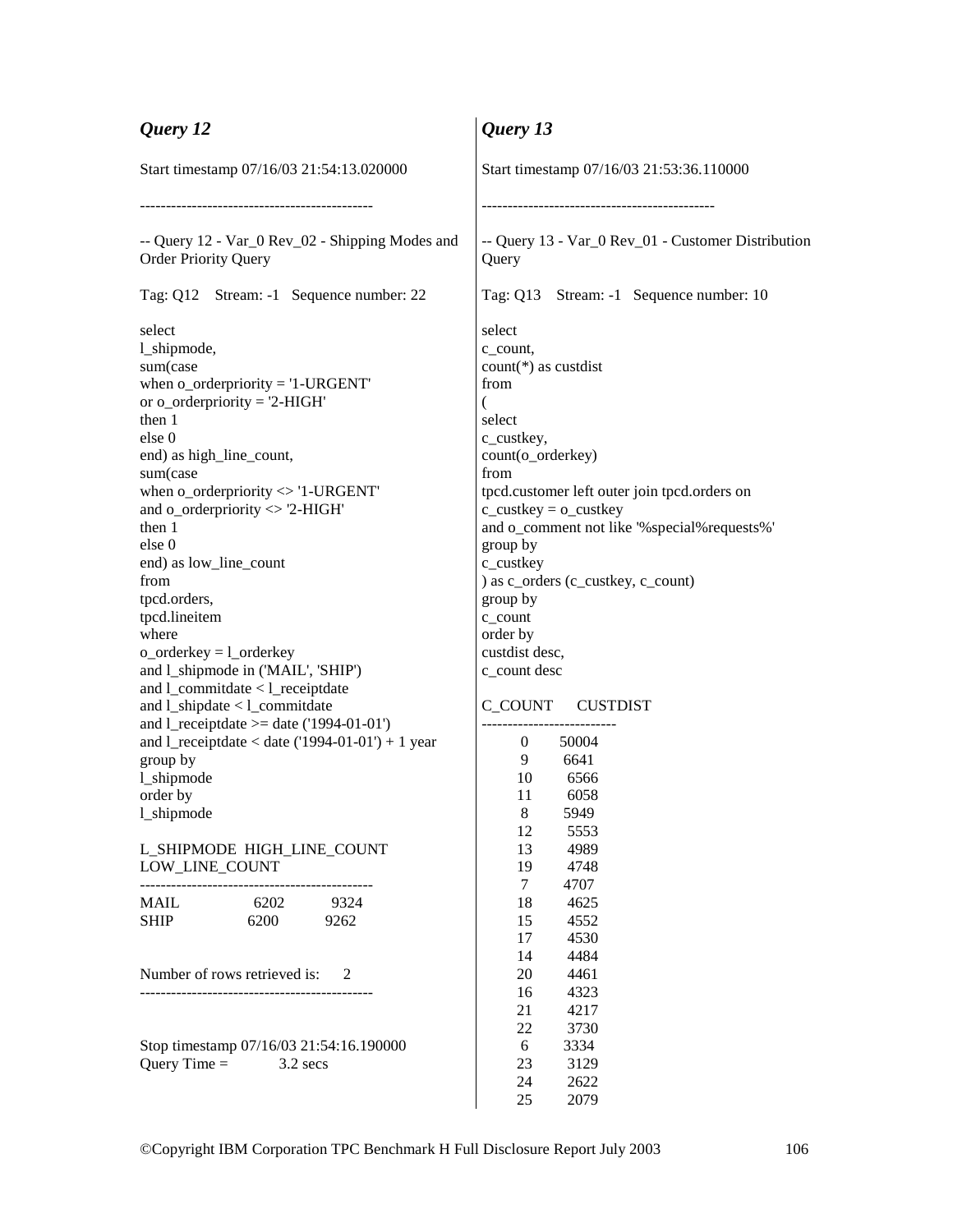| 5<br>1972<br>26<br>1593                                                                                   | and $1$ _shipdate >= date ('1995-09-01')<br>and $1$ _shipdate < date ('1995-09-01') + 1 month                                         |
|-----------------------------------------------------------------------------------------------------------|---------------------------------------------------------------------------------------------------------------------------------------|
| 27<br>1185<br>1033<br>$\overline{4}$                                                                      | PROMO_REVENUE                                                                                                                         |
| 28<br>869<br>559<br>29<br>3<br>398                                                                        | -----------------<br>16.381                                                                                                           |
| 30<br>373<br>31<br>235<br>2<br>144                                                                        | Number of rows retrieved is: 1<br>-------------------------------------                                                               |
| 32<br>128<br>33<br>71<br>34<br>48<br>35<br>33                                                             | Stop timestamp 07/16/03 21:52:37.100000<br>Query Time = $23.9$ secs                                                                   |
| $\mathbf{1}$<br>23<br>36<br>17<br>37<br>7                                                                 | Query 15a                                                                                                                             |
| 40<br>$\overline{4}$<br>38<br>$\overline{4}$<br>39<br>$\mathfrak{2}$<br>41<br>1                           | Start timestamp 07/16/03 21:53:46.380000                                                                                              |
| Number of rows retrieved is: 42                                                                           | --------------------------------------<br>-- Query 15 - Var_a Rev_01 - Top Supplier Query<br>Tag: Q15a Stream: -1 Sequence number: 16 |
| Stop timestamp 07/16/03 21:53:38.280000<br>Query Time $=$<br>2.2 secs                                     | with revenue (supplier_no, total_revenue) as (<br>select<br>l_suppkey,<br>sum(l_extendedprice * (1-l_discount))                       |
| Query 14                                                                                                  | from<br>tpcd.lineitem<br>where                                                                                                        |
| Start timestamp 07/16/03 21:52:13.240000                                                                  | 1_shipdate >= date $('1996-01-01')$<br>and l_shipdate < date $(1996-01-01') + 3$ month<br>group by                                    |
| --#SET ROWS_OUT -1 ROWS_FETCH -1                                                                          | $l$ _suppkey<br>$\mathcal{E}$                                                                                                         |
| -- Query 14 - Var_0 Rev_01 - Promotion Effect<br>Query                                                    | select<br>s_suppkey,<br>s_name,                                                                                                       |
| Tag: Q14 Stream: -1 Sequence number: 1                                                                    | s_address,<br>s_phone,                                                                                                                |
| select<br>$100.00*$ sum(case<br>when p_type like 'PROMO%'<br>then $l$ _extendedprice $*(1 - l$ _discount) | total revenue<br>from<br>tpcd.supplier,                                                                                               |
| else 0<br>end) / sum(1_extendedprice * (1 - 1_discount)) as                                               | revenue<br>where<br>$s$ _suppkey = supplier_no                                                                                        |
| promo_revenue<br>from<br>tpcd.lineitem,                                                                   | and total_revenue $=$ (<br>select<br>max(total_revenue)                                                                               |
| tpcd.part<br>where                                                                                        | from<br>revenue                                                                                                                       |
| $1$ _partkey = p_partkey                                                                                  | )                                                                                                                                     |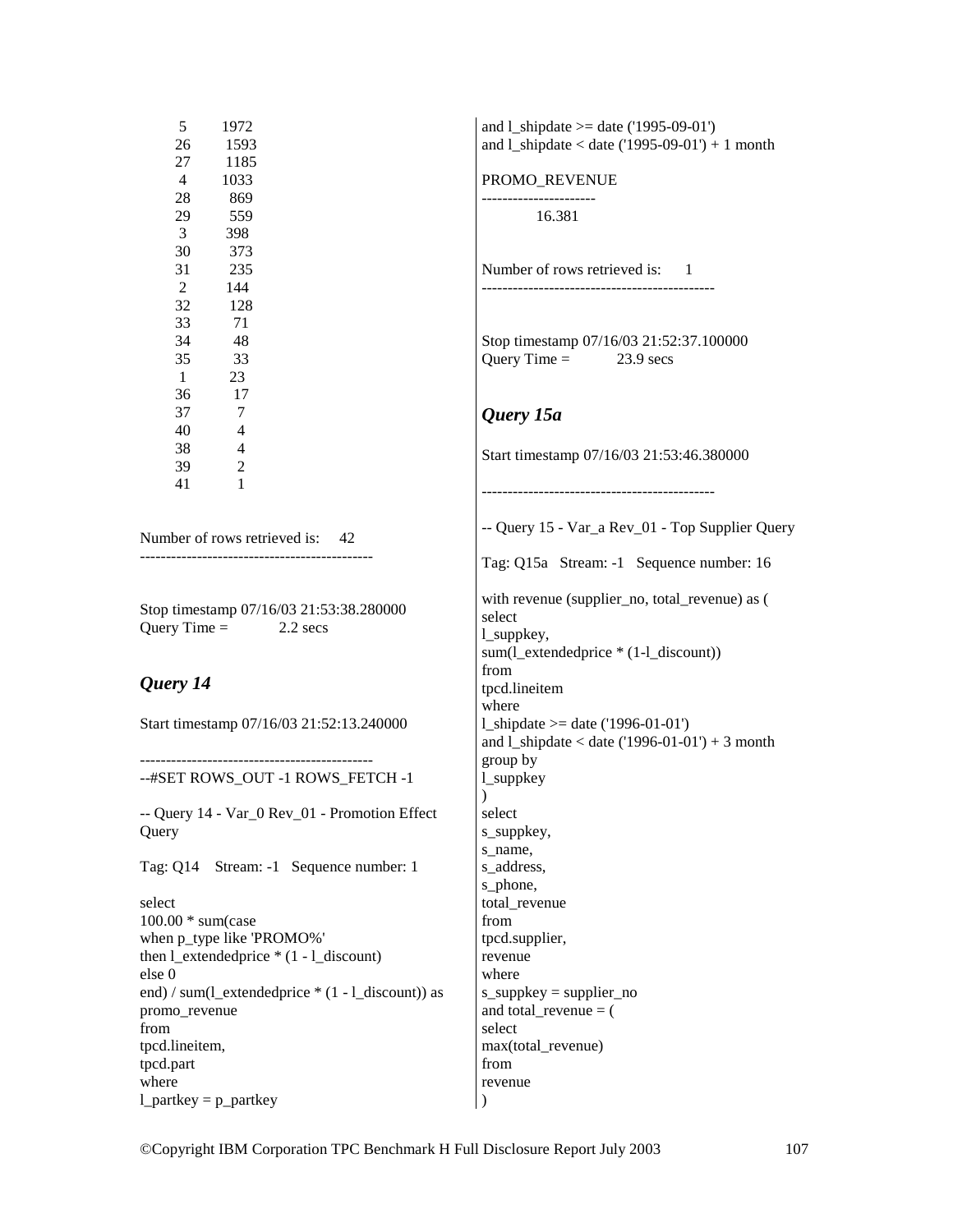| order by<br>s_suppkey<br>S_SUPPKEY S_NAME<br><b>S_ADDRESS</b><br><b>S PHONE</b><br>TOTAL_REVENUE                                                                                                                                                              | p_type,<br>p_size<br>order by<br>supplier_cnt desc,<br>p_brand,<br>p_type,<br>p_size                                                                                                                                                                                                                                                                           |
|---------------------------------------------------------------------------------------------------------------------------------------------------------------------------------------------------------------------------------------------------------------|----------------------------------------------------------------------------------------------------------------------------------------------------------------------------------------------------------------------------------------------------------------------------------------------------------------------------------------------------------------|
| 8449 Supplier#000008449<br>5BXWsJERA2mP5OyO4<br>20-469-<br>856-8873 1772627.209                                                                                                                                                                               | P_BRAND P_TYPE P_SIZE<br>SUPPLIER_CNT                                                                                                                                                                                                                                                                                                                          |
| Number of rows retrieved is: 1                                                                                                                                                                                                                                | Brand#41 MEDIUM BRUSHED TIN<br>3<br>28<br>Brand#54 STANDARD BRUSHED COPPER<br>14<br>27                                                                                                                                                                                                                                                                         |
| Stop timestamp 07/16/03 21:53:47.750000<br>Query Time = $1.4$ secs                                                                                                                                                                                            | Brand#11 STANDARD BRUSHED TIN<br>23<br>24<br>Brand#11 STANDARD BURNISHED BRASS<br>36<br>24<br>Brand#15 MEDIUM ANODIZED NICKEL                                                                                                                                                                                                                                  |
| Query 16<br>Start timestamp 07/16/03 21:53:41.440000                                                                                                                                                                                                          | 3<br>24<br>Brand#15 SMALL ANODIZED BRASS<br>45<br>24                                                                                                                                                                                                                                                                                                           |
| -- Query 16 - Var_0 Rev_01 - Parts/Supplier<br><b>Relationship Query</b><br>Tag: Q16 Stream: -1 Sequence number: 13<br>select<br>p_brand,<br>p_type,<br>p_size,<br>count(distinct ps_suppkey) as supplier_cnt<br>from<br>tpcd.partsupp,<br>tpcd.part<br>where | <b>Rows Deleted</b><br>Brand#51 SMALL PLATED BRASS<br>23<br>$\mathcal{E}$<br>Brand#52 MEDIUM BRUSHED BRASS<br>$\overline{\phantom{a}}$<br>45<br>Brand#53 MEDIUM BRUSHED TIN<br>45<br>$\overline{\phantom{a}}$ 3<br>Brand#54 ECONOMY POLISHED BRASS<br>$9 \qquad \qquad 3$<br>Brand#55 PROMO PLATED BRASS<br>19<br>3<br>Brand#55 STANDARD PLATED TIN<br>49<br>3 |
| $p$ _partkey = ps_partkey<br>and $p_{\text{parallel}} \ll 1$ Brand#45'<br>and p_type not like 'MEDIUM POLISHED%'<br>and p_size in (49, 14, 23, 45, 19, 3, 36, 9)<br>and ps_suppkey not in (<br>select<br>s_suppkey                                            | Number of rows retrieved is: 18314<br>Stop timestamp 07/16/03 21:53:43.690000<br>Query Time $=$<br>$2.3$ secs                                                                                                                                                                                                                                                  |
| from<br>tpcd.supplier<br>where<br>s_comment like '%Customer%Complaints%'<br>$\mathcal{E}$                                                                                                                                                                     | Query 17<br>Start timestamp 07/16/03 21:53:00.130000                                                                                                                                                                                                                                                                                                           |
| group by<br>p_brand,                                                                                                                                                                                                                                          |                                                                                                                                                                                                                                                                                                                                                                |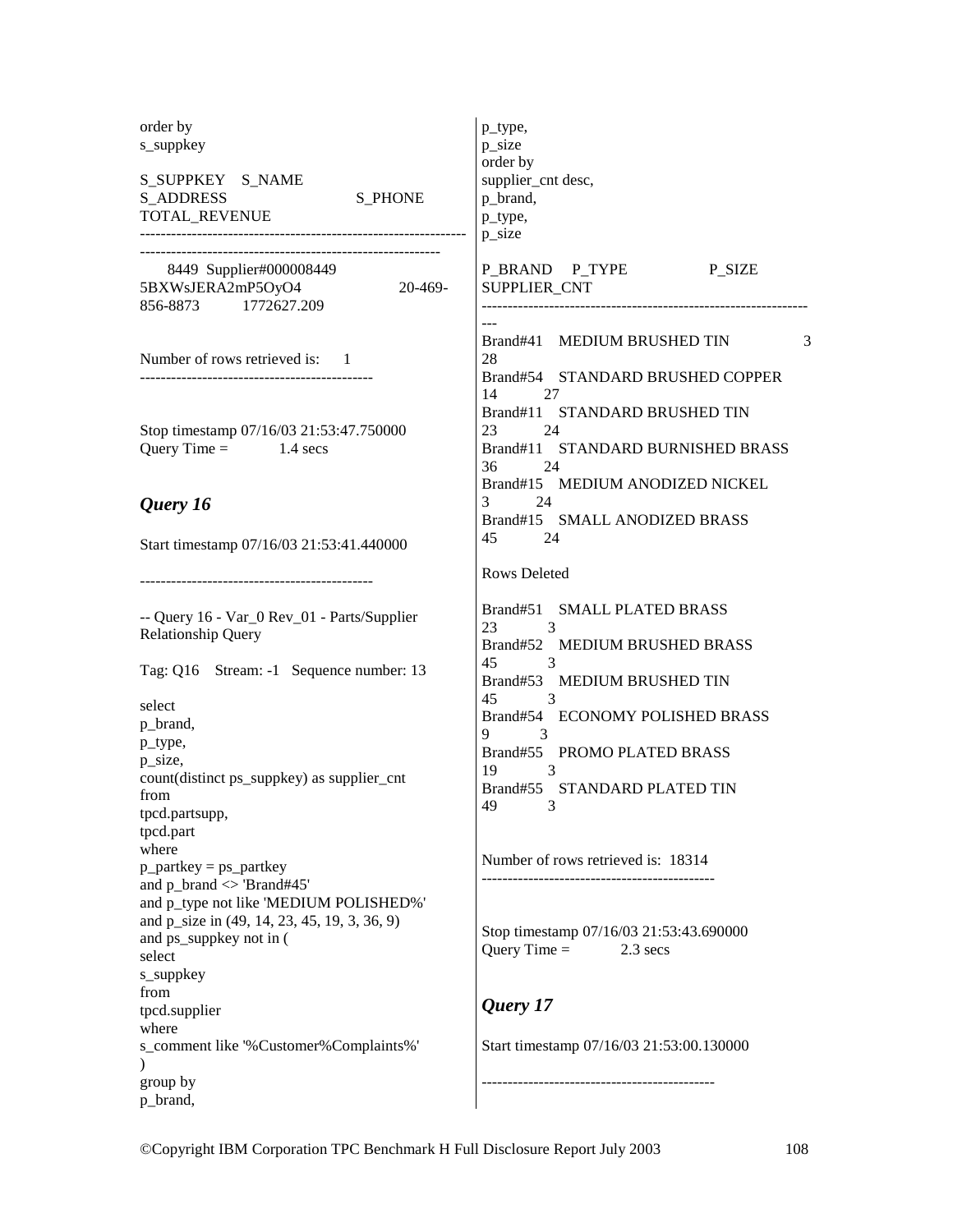| -- Query 17 - Var_0 Rev_01 - Small-Quantity-Order | tpcd.customer,                           |
|---------------------------------------------------|------------------------------------------|
| Revenue Query                                     | tpcd.orders,                             |
|                                                   | tpcd.lineitem                            |
| Tag: Q17 Stream: -1 Sequence number: 6            | where                                    |
|                                                   | o_orderkey in (                          |
| select                                            |                                          |
|                                                   | select                                   |
| sum $(1$ _extendedprice $)$ / 7.0 as avg_yearly   | 1_orderkey                               |
| from                                              | from                                     |
| tpcd.lineitem,                                    | tpcd.lineitem                            |
| tpcd.part                                         | group by                                 |
| where                                             | 1_orderkey having                        |
| $p$ _partkey = $l$ _partkey                       | sum( $1$ <sup>-</sup> quantity) > 300    |
| and $p_{\text{parallel}} = 'Brand#23'$            | $\lambda$                                |
| and $p_{\text{1}}$ container = 'MED BOX'          | and $c$ _custkey = $o$ _custkey          |
| and $1$ <sup>quantity &lt; (</sup>                | and $o$ _orderkey = $l$ _orderkey        |
| select                                            |                                          |
|                                                   | group by                                 |
| $0.2 * avg(l_quantity)$                           | c_name,                                  |
| from                                              | c_custkey,                               |
| tpcd.lineitem                                     | o_orderkey,                              |
| where                                             | o_orderdate,                             |
| $1$ partkey = $p$ partkey                         | o_totalprice                             |
|                                                   | order by                                 |
|                                                   | o_totalprice desc,                       |
| AVG_YEARLY                                        | o_orderdate                              |
|                                                   | fetch first 100 rows only                |
| 348406.054                                        |                                          |
|                                                   | C_NAME C_CUSTKEY                         |
|                                                   | O_ORDERKEY O_ORDERDATE                   |
| Number of rows retrieved is: 1                    | O_TOTALPRICE 6                           |
|                                                   |                                          |
|                                                   |                                          |
|                                                   |                                          |
|                                                   | Customer#0000128120 128120 4722021       |
| Stop timestamp 07/16/03 21:53:01.410000           | 1994-04-07 544089.090 323.000            |
| Query Time = $1.3$ secs                           | Customer#0000144617 144617 3043270       |
|                                                   | 1997-02-12  530604.440  317.000          |
|                                                   | Customer#0000013940 13940 2232932        |
| Query 18                                          | 1997-04-13 522720.610 304.000            |
|                                                   | Customer#0000066790 66790 2199712        |
| Start timestamp 07/16/03 21:53:01.410000          | 1996-09-30 515531.820<br>327.000         |
|                                                   | Customer#0000046435<br>46435<br>4745607  |
|                                                   | 1997-07-03<br>508047.990<br>309.000      |
|                                                   | Customer#0000015272<br>3883783<br>15272  |
|                                                   | 1993-07-28<br>302.000<br>500241.330      |
| -- Query 18 - Var_0 Rev_01 - Large Volume         | Customer#0000146608<br>3342468<br>146608 |
| <b>Customer Query</b>                             | 1994-06-12<br>499794.580<br>303.000      |
|                                                   | Customer#0000096103<br>96103<br>5984582  |
| Tag: Q18 Stream: -1 Sequence number: 7            | 1992-03-16<br>312.000<br>494398.790      |
|                                                   | 1474818<br>24341                         |
| select                                            | Customer#0000024341                      |
| c_name,                                           | 1992-11-15<br>491348.260<br>302.000      |
| c_custkey,                                        | Customer#0000137446<br>5489475<br>137446 |
| o_orderkey,                                       | 1997-05-23<br>487763.250<br>311.000      |
| o_orderdate,                                      | Customer#0000107590<br>4267751<br>107590 |
| o_totalprice,                                     | 1994-11-04<br>485141.380<br>301.000      |
| sum(l_quantity)                                   | Customer#0000050008<br>2366755<br>50008  |
|                                                   | 1996-12-09<br>483891.260<br>302.000      |
| from                                              |                                          |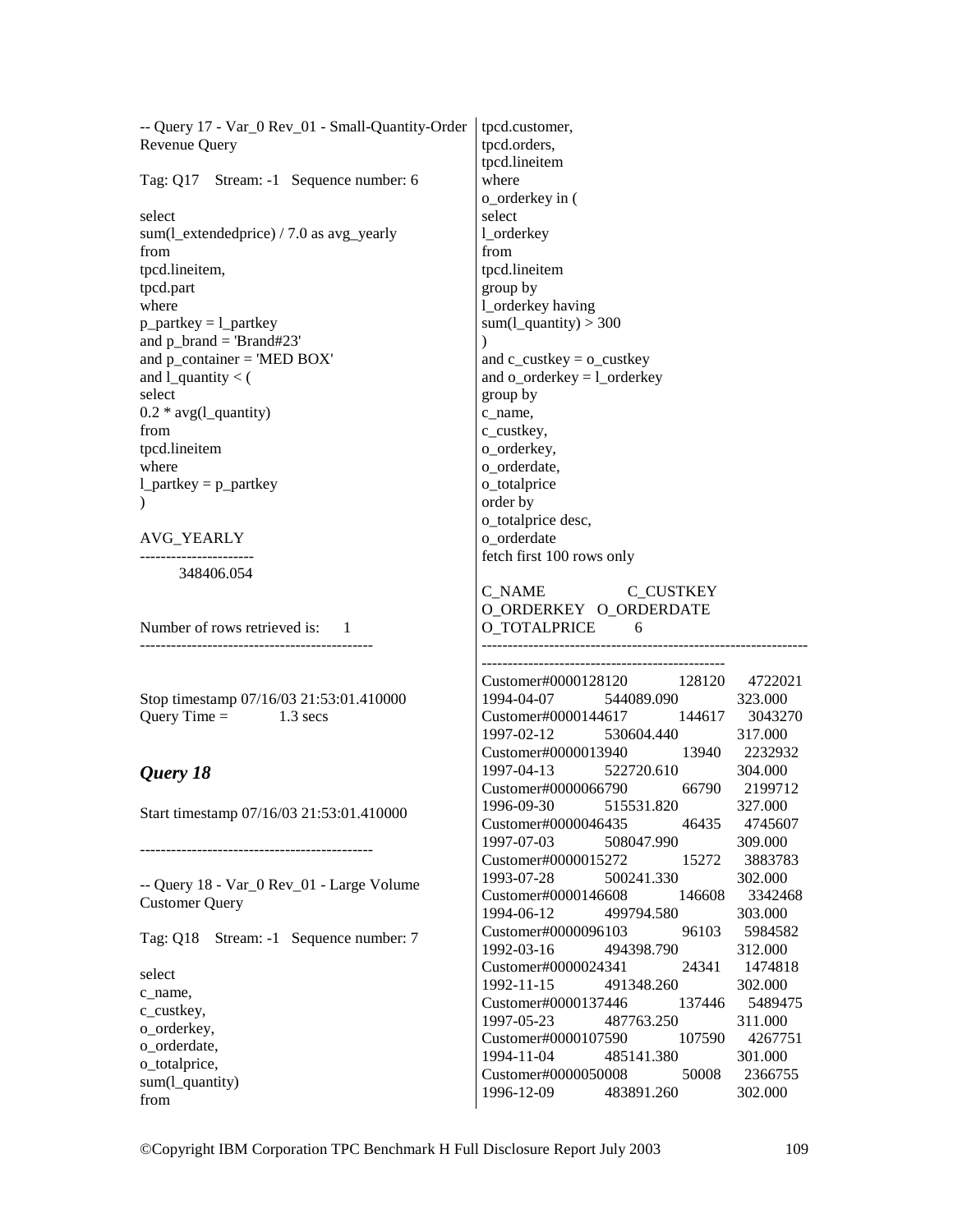| Customer#0000015619 15619 3767271  |                    |        |                | Customer#0000081581 81581 4739650               |                           |  |
|------------------------------------|--------------------|--------|----------------|-------------------------------------------------|---------------------------|--|
| 1996-08-07 480083.960              |                    |        | 318.000        | 1995-11-04 435405.900                           | 305.000                   |  |
| Customer#0000077260 77260 1436544  |                    |        |                | Customer#0000119989 119989 1544643              |                           |  |
| 1992-09-12 479499.430              |                    |        | 307.000        | 1997-09-20 434568.250                           | 320.000                   |  |
| Customer#0000109379 109379 5746311 |                    |        |                | Customer#0000003680 3680 3861123                |                           |  |
| 1996-10-10 478064.110 302.000      |                    |        |                | 1998-07-03 433525.970                           | 301.000                   |  |
| Customer#0000054602 54602 5832321  |                    |        |                | Customer#0000113131 113131 967334               |                           |  |
| 1997-02-09 471220.080 307.000      |                    |        |                | 1995-12-15 432957.750                           | 301.000                   |  |
| Customer#0000105995 105995 2096705 |                    |        |                | Customer#0000141098 141098 565574               |                           |  |
| 1994-07-03 469692.580 307.000      |                    |        |                | 1995-09-24 430986.690                           | 301.000                   |  |
| Customer#0000148885 148885 2942469 |                    |        |                | Customer#0000093392 93392                       | 5200102                   |  |
| 1992-05-31 469630.440 313.000      |                    |        |                | 1997-01-22 425487.510                           | 304.000                   |  |
| Customer#0000114586 114586 551136  |                    |        |                | Customer#0000015631 15631 1845057               |                           |  |
| 1993-05-19                         | 469605.590 308.000 |        |                | 1994-05-12 419879.590                           | 302.000                   |  |
| Customer#0000105260 105260 5296167 |                    |        |                | Customer#0000112987 112987 4439686              |                           |  |
| 1996-09-06                         | 469360.570 303.000 |        |                | 1996-09-17 418161.490                           | 305.000                   |  |
| Customer#0000147197                |                    |        | 147197 1263015 | Customer#0000012599 12599 4259524               |                           |  |
| 1997-02-02                         | 467149.670 320.000 |        |                | 1998-02-12 415200.610                           | 304.000                   |  |
| Customer#0000064483                |                    |        | 64483 2745894  | Customer#0000105410                             | 105410 4478371            |  |
| 1996-07-04                         | 466991.350 304.000 |        |                | 412754.510                                      |                           |  |
|                                    |                    |        |                | 1996-03-05                                      | 302.000<br>149842 5156581 |  |
| Customer#0000136573                |                    |        | 136573 2761378 | Customer#0000149842                             |                           |  |
| 1996-05-31                         | 461282.730         |        | 301.000        | 411329.350<br>1994-05-30                        | 302.000                   |  |
| Customer#0000016384                |                    |        | 16384 502886   | Customer#0000010129                             | 10129 5849444             |  |
| 1994-04-12                         | 458378.920 312.000 |        |                | 409129.850<br>1994-03-21                        | 309.000                   |  |
| Customer#0000117919                |                    |        | 117919 2869152 | Customer#0000069904 69904 1742403               |                           |  |
| 1996-06-20                         | 456815.920         |        | 317.000        | 408513.000<br>1996-10-19                        | 305.000                   |  |
| Customer#0000012251                |                    |        | 12251 735366   | Customer#0000017746 17746 6882                  |                           |  |
| 1993-11-24                         | 455107.260         |        | 309.000        | 1997-04-09 408446.930                           | 303.000                   |  |
| Customer#0000120098                |                    |        | 120098 1971680 | Customer#0000013072 13072 1481925               |                           |  |
| 1995-06-14                         | 453451.230 308.000 |        |                | 1998-03-15 399195.470                           | 301.000                   |  |
| Customer#0000066098 66098 5007490  |                    |        |                | Customer#0000082441 82441 857959                |                           |  |
| 1992-08-07                         | 453436.160 304.000 |        |                | 1994-02-07 382579.740                           | 305.000                   |  |
| Customer#0000117076 117076 4290656 |                    |        |                | Customer#0000088703 88703 2995076               |                           |  |
| 1997-02-05 449545.850              |                    |        | 301.000        | 1994-01-30 363812.120                           | 302.000                   |  |
| Customer#0000129379 129379 4720454 |                    |        |                |                                                 |                           |  |
| 1997-06-07 448665.790              |                    |        | 303.000        |                                                 |                           |  |
| Customer#0000126865 126865 4702759 |                    |        |                | Number of rows retrieved is: 57                 |                           |  |
| 1994-11-07 447606.650 320.000      |                    |        |                |                                                 |                           |  |
| Customer#0000088876 88876 983201   |                    |        |                |                                                 |                           |  |
| 1993-12-30                         | 446717.460         |        | 304.000        |                                                 |                           |  |
| Customer#0000036619                |                    | 36619  | 4806726        | Stop timestamp 07/16/03 21:53:03.270000         |                           |  |
| 1995-01-17                         | 446704.090         |        | 328.000        | Query Time $=$<br>$1.9$ secs                    |                           |  |
| Customer#0000141823                |                    | 141823 | 2806245        |                                                 |                           |  |
| 1996-12-29                         | 446269.120         |        | 310.000        |                                                 |                           |  |
| Customer#0000053029                |                    | 53029  | 2662214        | Query 19                                        |                           |  |
| 1993-08-13                         | 446144.490         |        | 302.000        |                                                 |                           |  |
| Customer#0000018188                |                    | 18188  | 3037414        | Start timestamp 07/16/03 21:53:52.830000        |                           |  |
| 1995-01-25                         | 443807.220         |        | 308.000        |                                                 |                           |  |
| Customer#0000066533                |                    | 66533  | 29158          |                                                 |                           |  |
| 1995-10-21                         | 443576.500         |        | 305.000        |                                                 |                           |  |
| Customer#0000037729                |                    | 37729  | 4134341        | -- Query 19 - Var_0 Rev_01 - Discounted Revenue |                           |  |
| 1995-06-29                         | 441082.970         |        | 309.000        | Query                                           |                           |  |
| Customer#0000003566                |                    | 3566   | 2329187        |                                                 |                           |  |
| 1998-01-04                         | 439803.360         |        | 304.000        | Tag: Q19 Stream: -1 Sequence number: 19         |                           |  |
| Customer#0000045538                |                    | 45538  | 4527553        |                                                 |                           |  |
| 1994-05-22                         | 436275.310         |        | 305.000        |                                                 |                           |  |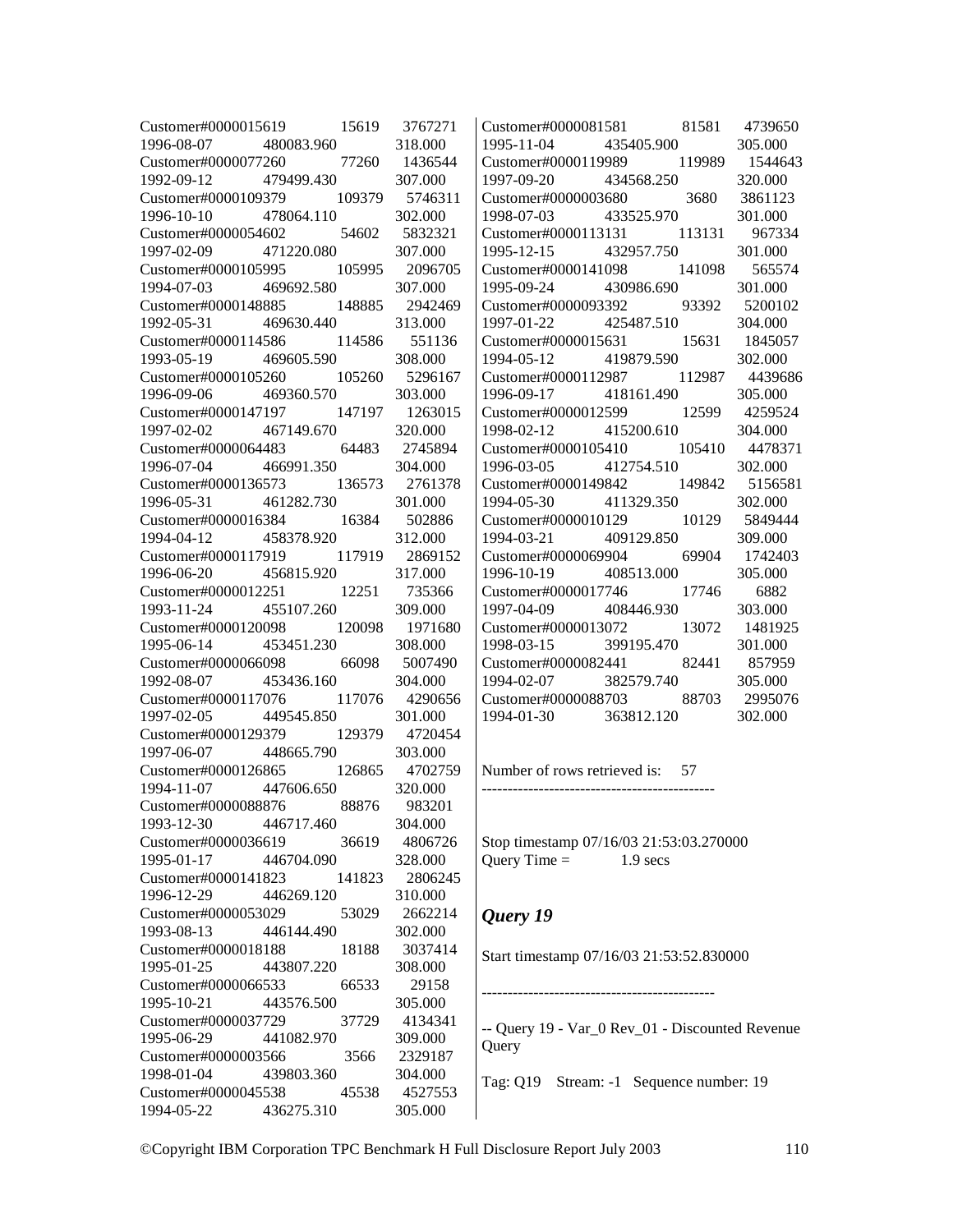select sum(1 extendedprice\*  $(1 - 1$  discount)) as revenue from tpcd.lineitem, tpcd.part where (  $p$ \_partkey =  $l$ \_partkey and  $p_{\text{parallel}} = 'Brand#12'$ and p\_container in ('SM CASE', 'SM BOX', 'SM PACK', 'SM PKG') and  $l$ \_quantity >= 1 and  $l$ \_quantity <=  $1 + 10$ and p size between 1 and 5 and l\_shipmode in ('AIR', 'AIR REG') and l\_shipinstruct = 'DELIVER IN PERSON'  $\mathcal{L}$ or (  $p$ \_partkey =  $l$ \_partkey and p\_brand = 'Brand#23' and p\_container in ('MED BAG', 'MED BOX', 'MED PKG', 'MED PACK') and  $l$ <sub>quantity</sub>  $>= 10$  and  $l$ <sub>quantity</sub>  $<= 10 + 10$ and p\_size between 1 and 10 and l\_shipmode in ('AIR', 'AIR REG') and l\_shipinstruct = 'DELIVER IN PERSON'  $\mathcal{L}$ or (  $p$ \_partkey =  $l$ \_partkey and p\_brand = 'Brand#34' and p\_container in ('LG CASE', 'LG BOX', 'LG PACK', 'LG PKG') and  $1$ <sub>quantity</sub>  $>= 20$  and  $1$ <sub>quantity</sub>  $<= 20 + 10$ and p\_size between 1 and 15 and l\_shipmode in ('AIR', 'AIR REG') and l\_shipinstruct = 'DELIVER IN PERSON' ) REVENUE ---------------------- 3083843.058 Number of rows retrieved is: 1 --------------------------------------------- Stop timestamp 07/16/03 21:53:55.490000 Query Time  $=$  2.7 secs *Query 20*  Start timestamp 07/16/03 21:52:57.780000 --------------------------------------------- -- Query 20 - Var\_0 Rev\_01 - Potential Part Promotion Query Tag: Q20 Stream: -1 Sequence number: 4 select s\_name. s\_address from tpcd.supplier, tpcd.nation where s\_suppkey in ( select ps\_suppkey from tpcd.partsupp where ps\_partkey in ( select p\_partkey from tpcd.part where p\_name like 'forest%'  $\lambda$ and ps\_availqty  $>$  ( select  $0.5$  \* sum(1 quantity) from tpcd.lineitem where  $l$ \_partkey = ps\_partkey and  $l$ \_suppkey = ps\_suppkey and 1 shipdate  $>=$  date ('1994-01-01') and 1 shipdate  $<$  date ('1994-01-01') + 1 year  $\lambda$  $\lambda$ and s\_nationkey  $=$  n\_nationkey and n\_name = 'CANADA' order by s\_name S\_NAME S\_ADDRESS --------------------------------------------------------------- ------ Supplier#000000020 JtPqm19E7tF 152Rl1wQZ8j0H Supplier#000000091 35WVnU7GLNbQDcc2TARavGtk6RB6ZCd46UA Y Supplier#000000197 3oYqODDUGH3XsHXmPuzYHW5NLU3,ONZl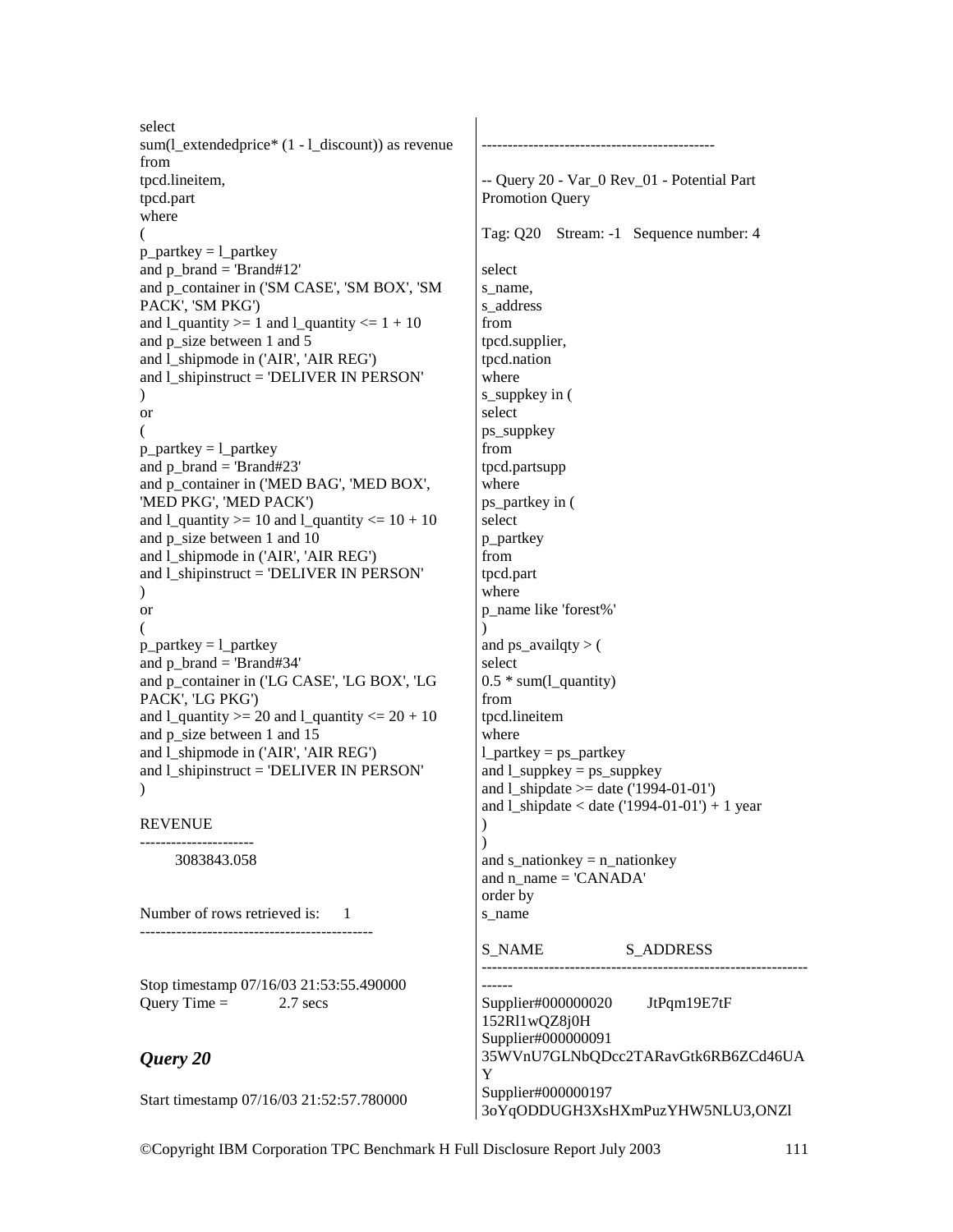Supplier#000000226 TXAcN7Ym29ObaqaKmyDrl91mN Supplier#000000285 q TMZEDyZtv vUiFKBhT3NJlnIxpL Supplier#000000378 mLPJtpu4wOc cSFzBR Supplier#000000402 JR8vWoCteJtJg3okRpt0r28KEo Supplier#000000530 0BvoewCPg2scOEfuL93FRKqSxHmdhw1 Supplier#000000688 orLvVDOBBE2B2ppjbiTZTJoIJgn1VgKg3 Supplier#000000710 MZR2bxctPrbC2vHho0CbuOBkLJMpqOwghC Supplier#000000736 GUIYDfv5xCxLgDx6KQ8khY ntVVnFqmfMKIgT Supplier#000000761 tF8fMGa6HY4 w77mDwT4rO21kxwe7uTSYNW Supplier#000000884 QEJm8KMHQ8 Supplier#000000887 y mQ7NHjVbdqnbYr9 L Supplier#000000935 JHRSOterYgt4MTNo7cupTzA,6MoNw 4 Supplier#000000975 1qorM1ypBdwgPVuf6sMCKuF9D1rJN1iCTXKmal St Supplier#000001263 Aa4 UELS1JqY7qIjniwCWiC Supplier#000001399 gE COEie8t3c4xqeuT Supplier#000001446 GOJRjfd6Z9UQ,fiuPz6CO5GDGV Supplier#000001454 8cBIELxY754iHJIgRXJ0 Supplier#000001500 wnElVvfuyaPJROy6x0 Supplier#000001602 ygd4iNQLQeVWW Supplier#000001626 7Jud9t6xZNzlEB, Supplier#000001682 C37Gkv 7a5ujZ9 Supplier#000001699 bRoW MhYUCJH5bABOA53N9i Supplier#000001700 UJeFoDLZ2VtflK Supplier#000001726 8M92T8y7jYXzmvCANTtqR8GHuT Supplier#000001730 aOSM0.btPDs UsC06himJn,6nswJG Supplier#000001746 B4zMDOFcMGbkZQ4XxA,UyaQoEWZzMSGI wTsJp9N Supplier#000001752 m QTCyyuWZ8j2hQa7JNclIpGr Supplier#000001856 I3O9Kt2l,QK,VI9TBUvV9PhhfP6kt2J69bwmv64e Supplier#000001931 mBhPe7YJU1aYMpwTiRdivl Supplier#000001939 e G0hrWPL9N6z Supplier#000001990 o8nhGpKphsybKZtye0o6OfDz9GIcuGHjMs7pq Supplier#000002020 IpU ZOTeubVOC Supplier#000002022 sNvMPl3TiNZBOYV3w2XX

Supplier#000002036 Z,ty7z5cPHh66iY5op,q Supplier#000002204 y2EF XUo,UyNoAQEH,gIazC7aRG1zmuzzf Supplier#000002243 E8cm5YhMc6UR Supplier#000002245 KsYA4445HcugJAb3eCmvtUslGA7Qne Supplier#000002282 n8YZgSNuC4,iZ7s5oHTMHNFdv94DwZ2rrUEb0p gD Supplier#000002303 EoC4LCpU2cuEPKcKyTFyMGFBGkF Supplier#000002373 asj8ud7aEmGoHuiqI5qVZ1rhpWS hJc9tF9 Supplier#000002419 BtNpaOZWiVGVE53RWL22 Supplier#000002481 Efgj6dDYeFS7cq,V1DARlmeOiGecY Supplier#000002571 i16xKt,WOrJhlf GkzsRdrd04sZ 5jei9MtB Supplier#000002585 pzbCgCvYax82Wq5,dG4xzyDMiRW8d Supplier#000002630 2iaqwId62RhjVIwNrsETHr5FbJnFTopCYZ Supplier#000002719 XDDsajYoPAama6xjz37p66GQbXEd8X Supplier#000002721 k5NlqeYhjeb8BgE Supplier#000002730 Gilu9XLsEX,oU0EyshvFTWs Supplier#000002775 unOFQoQpnWJJj Supplier#000002853 A7dqcjy3GQ Supplier#000002875 VhKeIsRayU6EvfXgyyZ8aFgvv0HMfa19q1Q Supplier#000002934 F0y pndtv8r vKXoJp Supplier#000002941 eQNNPRrS27ngMG1ub, Supplier#000002960 hobom 9kkCVwuS7uKjJU0Eq2LS 8ya8Y7 Supplier#000002980 qRGRt6ztQ3x4Gyc9jMsAkIqmBSIN,8hsGv Supplier#000003062 g8adKB2ZuDdssRsqoQBtUjvc1b Supplier#000003087 rdvMSbz1W LHZj8B5sRR,M4a Supplier#000003089 VPr5pi1Ae915QrArKTf8NOKYSkP7mU iZu Supplier#000003095 kucdXIhJ6IYsHy0ArE7n Supplier#000003201 nSTtv Ui0y0BdzWb4T6snugIhEhn14yM<br>Supplier#000003213 Cu 9bXI Cu 9bXI aZ6CtLa1N7LX Supplier#000003241 I,U861f8RcYEvHqfc5IqeMiJP Supplier#000003275 SucWDuhYahP3UwkM Supplier#000003288 nnNLdzTmV6P0uf7yBCiK3fWt2UxHJ0 Supplier#000003313 nFYiTwM0,WS8b wDE6EWK1vhCdJ1Gwgufh3L5j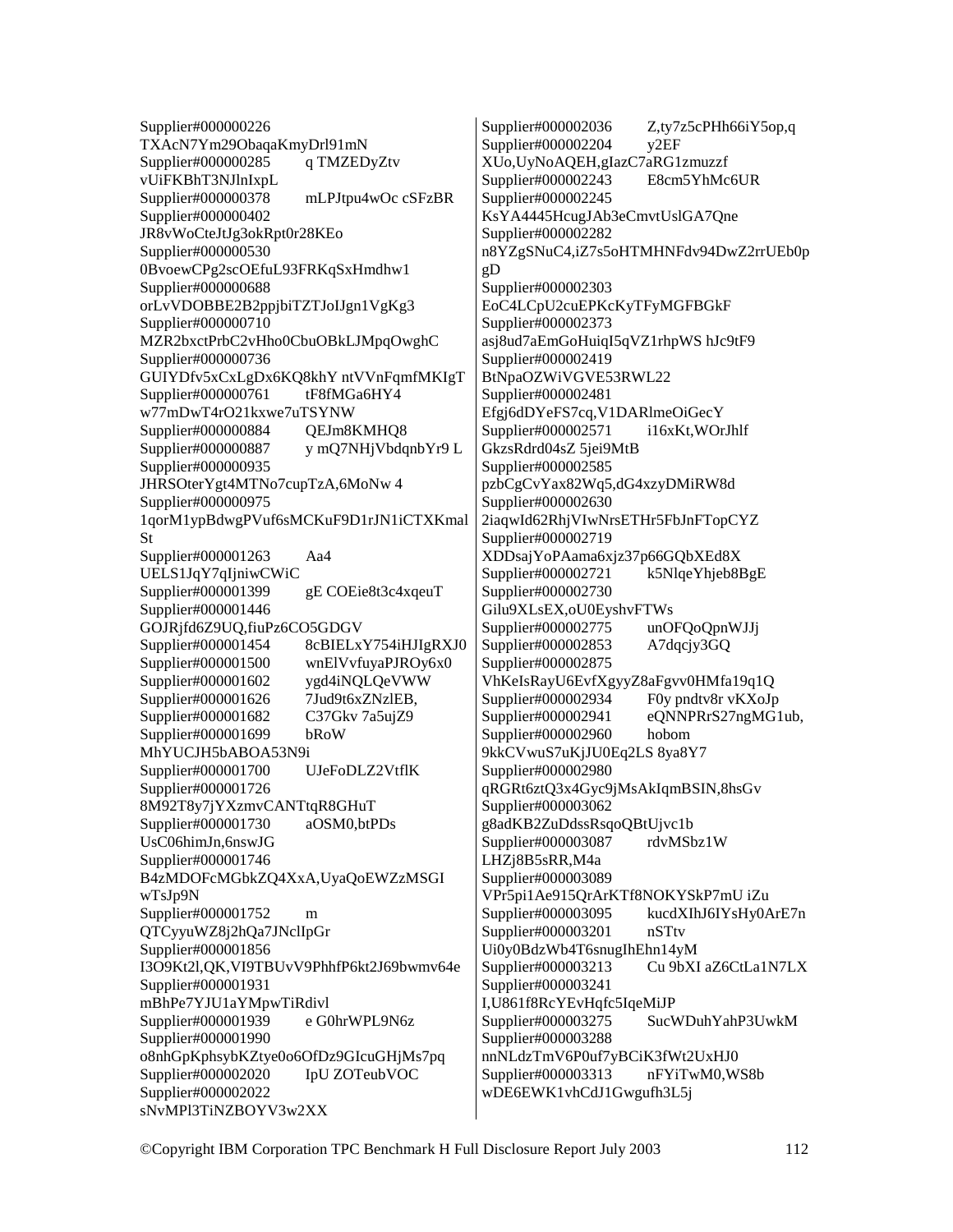Supplier#000003314 IDIz6TesAcXI6pXtzbO uzevXon6CH9WATfo Supplier#000003380 Ibw,51BzsCyxl7X3zqAFc0Gu7Yx0K7mImP9z0u Supplier#000003403 NX3YCs0gokSyzjHJSqr34ouIlZJ14pw Supplier#000003421 9JXNyS4VCMDLl4CxDlJ L0 Supplier#000003441 twlhit80C6y8JjHCO3 Supplier#000003590 tTRoffuAP1oPC Supplier#000003607 GdAljb2Hv8rGL Supplier#000003625 B2VSS5,2GVJQ6tZa37KdAmg erHp2jPgz Supplier#000003656 Nm2EEdYKEnshNLkYY3ynLh50NQVU Supplier#000003782 J5zb1LTPG,V7AdewI,fgQf6 o,sE K Supplier#000003918 FM9w9pzhCqQLAN,aMW Supplier#000003941 cEP,VFaLpe9UZScU4gA1irRwtx Supplier#000003994 5,,f1CXdHg0 Supplier#000004005 6TYXl,votYNqWcKjxS7Hqyc56kB Supplier#000004033 EOzqJxRhM0Hl37dILPY Supplier#000004140 0KfTnit2HOkf Supplier#000004165 w7hYN2daqScYCIRSdUn7XTDNju03gnZ Supplier#000004207 zlUWBwIceWjG4HdYE80M0V4xqIfu Supplier#000004236 OF0jbzhEkICu2z8BDRvEBGx4H y0EoNhScU8 Supplier#000004246 4JOrO4alTxXA6Xf in Supplier#000004278 QpNNPCpui5CrnIR Supplier#000004343 lgXzPDBA anG4fex5plol<br>Supplier#000004346 9X.TUgmcvC Supplier#000004346 Supplier#000004388 6L1rF,h0EvCWQ8 Supplier#000004406 rJ,1QgxU5vyLb46t0TGP4K21JRxmQjBkiK Supplier#000004430 uw8zge87fVkf3pm8WFxc bdfuhsqeG Supplier#000004522 v3yogwz1nqAuipkoLs3YcKCPk2zpK Supplier#000004527 CrB53pDuKOHF4lUrZCXck2XA4V Supplier#000004542 eh8Pfin C2lYtZ Y nIgL Supplier#000004574 ,jwkvE5xM1WoiDNP Supplier#000004655 VTdApPWryXckXlSRcrizB4dAWHkQbCw2f Supplier#000004701 VH3WxXT69sjejL Supplier#000004711 QmsHB,aNaxsFzYmaeuw,HErwDVPxYs4FfZ Supplier#000004987 s6luZyBhSexcwKlIqS Supplier#000005000 oM3S,Xrv,jTl o6xQJKtsIFPxtp3Xdh

Supplier#000005100 dLw2b XiC0wmwwfkdQfxp3<br>Supplier#000005192 inBW K3Inv0HLU9k Supplier#000005195 5CIXPZ1QIOcJr18MxZmL4Jm Supplier#000005283 WLu23vv3t08a30eBnoYJvsta Supplier#000005300 L3kYS3ABu6 Supplier#000005386 7PUqqMjB4f5b Supplier#000005426 SnsYc67ZAr PWpgUZFHa,3Hbp39bwc Supplier#000005484 QlNcarA4Trl20XRzbAIJqQZZfCYYBpCd,pzb gC Supplier#000005505 OYzPHlWXgvfb3 Supplier#000005506 dDrLVuBsC4Lp Supplier#000005516 4zdRRhzRvmxOCJ6VH9nYfMMPamLTUEoSwCw  $v2$ Supplier#000005536 esCRylGBKPk70m1Xn0TTf2gFWRJZo Supplier#000005605 U5HUmJF,E7KAGe Supplier#000005631 ,W75 IFsCY9hmp2pnKBew7Fwv9Ao Supplier#000005730 W GP,c8MvzsjwuGgShQnXZ6BD9lYOKTjZ Supplier#000005736 ZNAr382Jy258LB Supplier#000005737 OEm4O9XYoXHu0N0qRVrcF2DWS Supplier#000005797 1C0cMQv9P8oE5FRLdRLB5boIAqr6CKxF89 Supplier#000005836 zuX8HcnY1x5klp9k0 Supplier#000005875 Gg0z2JkspRXJ8tjuRuw82lP5aeo1MYg31xkQ8 Supplier#000005974 amJ9VIm0Ffyza3wMVW8v3t8Kz985lJy<br>Supplier#000005989 AHl20WGKfB AHl20WGKfBqxTO Supplier#000006059 XE,OwTevhRu3YwFwir1 Supplier#000006065 7IiYouX4W7yVzfGsfxw3g9tUgJJFkw Supplier#000006070 8QFoVF,Bn dUn1PEKLEkFAM Supplier#000006109 A2VKPMJXNgkDtFOb67bkpvDPM Supplier#000006121 9RYtO5vms23vWkzCophd,4exjKC1 Supplier#000006215 IYImP8zF0Vc4NA42TGZtJi8PTByII1GHnibnC Supplier#000006217 a5dYX927RHND6MQ5k36N Supplier#000006274 9Xt715Au7g7ArKrbaKO4SrqAJpGd1z5VZJjyv6 Supplier#000006435 viKmUS3zs2QDcWmDDTOjkcSt Supplier#000006463 UrvGNIYmcWSICyFNtYGEjerqnCf8zsl5X9d5H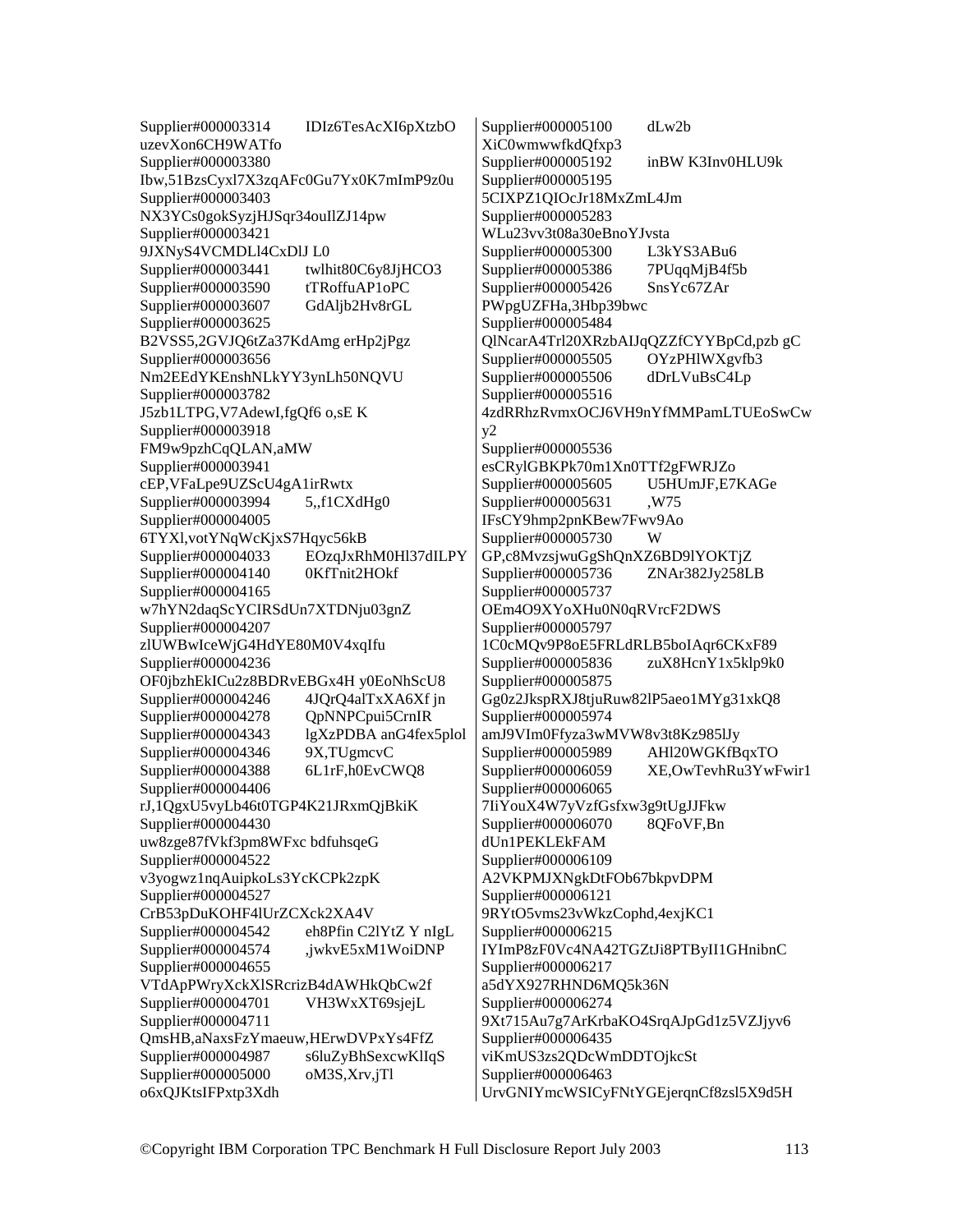Supplier#000006493 DH5rL1zdQpVjET 1LGDn67fUXAQhKqI1g Supplier#000006521 QRrYsIjsu9 Supplier#000006607 YlrYMZKAnVyVp Supplier#000006706 rGWKQ1MbxZb1UoXBG AHDzQ3,LuwA8SwGPM Supplier#000006761 EWHJuleApVC nZjKBfwvA48ycgFFQ Supplier#000006808 kkNY3DrRDmPjhJ1x3H3u5giBqC7 Supplier#000006858 MDFid8SSVwqpJz4w7kI10DYYyKvk2ZVJrkjiHY Z Supplier#000006872 4inbIrTbf3p4gU8NmOFN Supplier#000006949 Ffu26iJzkOgygMr1klI exZSXrw7 Supplier#000006985 c 66IQCaBt1cyKh0,1Wpvha6tAvROXj Supplier#000007072 Zy9t3SeZQrX9OEVUzTTRmZqdkSHFBg Supplier#000007098 lXHSK0hoWcPPqxYd5CbjA3a4ep6NHATvKojdm ux Supplier#000007135 GzrnCh5T5VyFLatS5 Supplier#000007160 8Ankp7fpXO8Ai7UmgnwESp8WMXw0sv3IabP Supplier#000007169 zmORVoYECdS8SWDOVVc0OFD4 Supplier#000007322 w TNKzMVArfqHI20yvEIYetnG9e3Z Supplier#000007365 WZuJ9dfwaei,VnDOy14y Supplier#000007398 6SMmUD1,,cmd60 Supplier#000007402 X65wVTM tZAHEA8aV<br>Supplier#000007448 uJJB4JhITmiUaV5pOa uJJB4JhITmiUaV5pQa Supplier#000007477 SERH,wLJ4spw5juH60bBruv8j0K Supplier#000007509 BS05Ugh9CjiHjOcy8kTQg7eK Supplier#000007561 AeOlKZVX.5p Supplier#000007789 AaTO6Pb yxOctcX wd8GJEAjUB L47Z8s Supplier#000007801 VRLI07Z UME6Pr Supplier#000007818 uJJOYpaMOri wOStApISY Supplier#000007885 yXzIOPJJV1Ct76BeZOhgeOqCQQi4K2 Supplier#000007918 A0wREqaUfCn2tHZ Supplier#000007926 n solT,gR6u Supplier#000007957 nfvDIDZWzzD6ZrNat1ifscgX5zsP Supplier#000007965 mT6DVGhTBVKJH Supplier#000007968 ozlR6G1YlCVj3dRRm wtLZIGjDnVSYk8k1Bc

Supplier#000007998 gDq8lqL29ldCRNUO0Qzpx5ARfDYb Supplier#000008168 RcQSYRS1PgpDLnf4 Supplier#000008231 jgTMkwr2HR0 7NB b0wOB4ufp Supplier#000008243 ZqtMbfGnAEt5sHk8Is3yKlfCSKrmIxOoeucFiik Supplier#000008275 qFPdnM4K0KC3gaFgd Supplier#000008323 UViZS 1Eq8wErbcNJM9eOHRyECtMa0qLo3dWpiqP Supplier#000008366 KTTSOnHZWpy4RcmhFwb75AWIvr89Umqp3dTt M8S Supplier#000008423 aaJgDHqJ9,oq XivWaZvNeeD,0KdMrhA Supplier#000008480 Xz8nqXqo9MHFdHmFV7UP Supplier#000008532 7OYRAX0Vu5OnclSU61 uK Wu49,IJm73xJ Supplier#000008595 fj,IpUXkaXtr64XdrnPoQAEO Supplier#000008610 9K5KbS,wbWWYz6d8KsfRtgv3j4qs5Uz5 Supplier#000008705 Rm0y adNbu1WtID8nRcXoMPniC Supplier#000008742 kEbFansgobnO76f,W0GgB Supplier#000008841 jrSVfyZzMGQKYu 9isE, Supplier#000008895 ZOjWCHLQf8277KS g9PPiauGENlxYm H Supplier#000008967 ZGvmjuekrTmvCsdjEq6mVEj,J3yA2OyFhe Supplier#000008972 wYwlUsnV21dXwIzc3zA5Mfqn7h Supplier#000009032 Bg0y qU8NtXnsZpa6ldt<br>Supplier#000009147 Acqx ujuB1SMcwu Acqx ujuB1SMcwu Supplier#000009252 mTO1Qc6jvJ,r1gtIXuEq64oZ3ObrxM,BVE0J Supplier#000009278 aA27sLuHRXpf3r,FO2LondcMLo Supplier#000009327 yCAeNMTMTkIRNPaWX Supplier#000009430 JK9AEEMlyr Supplier#000009567 AW4LuXOXuznqHOkITZjj2ptC EFrnRx sy3GwW Supplier#000009601 WZEUXUPc09wVnDj5l6wfRO9uR Supplier#000009709 A9DoPk2KnKGRb12Et4g53864,xgK Supplier#000009753 wfJ5mP9ENTcGhlWmpDkgU1 Supplier#000009796 t0tWiOE ZVocwb6B2k Supplier#000009799 sWvdH4kQWch4F Supplier#000009811 nXIxtBT6D1v6TCb2iMYkyU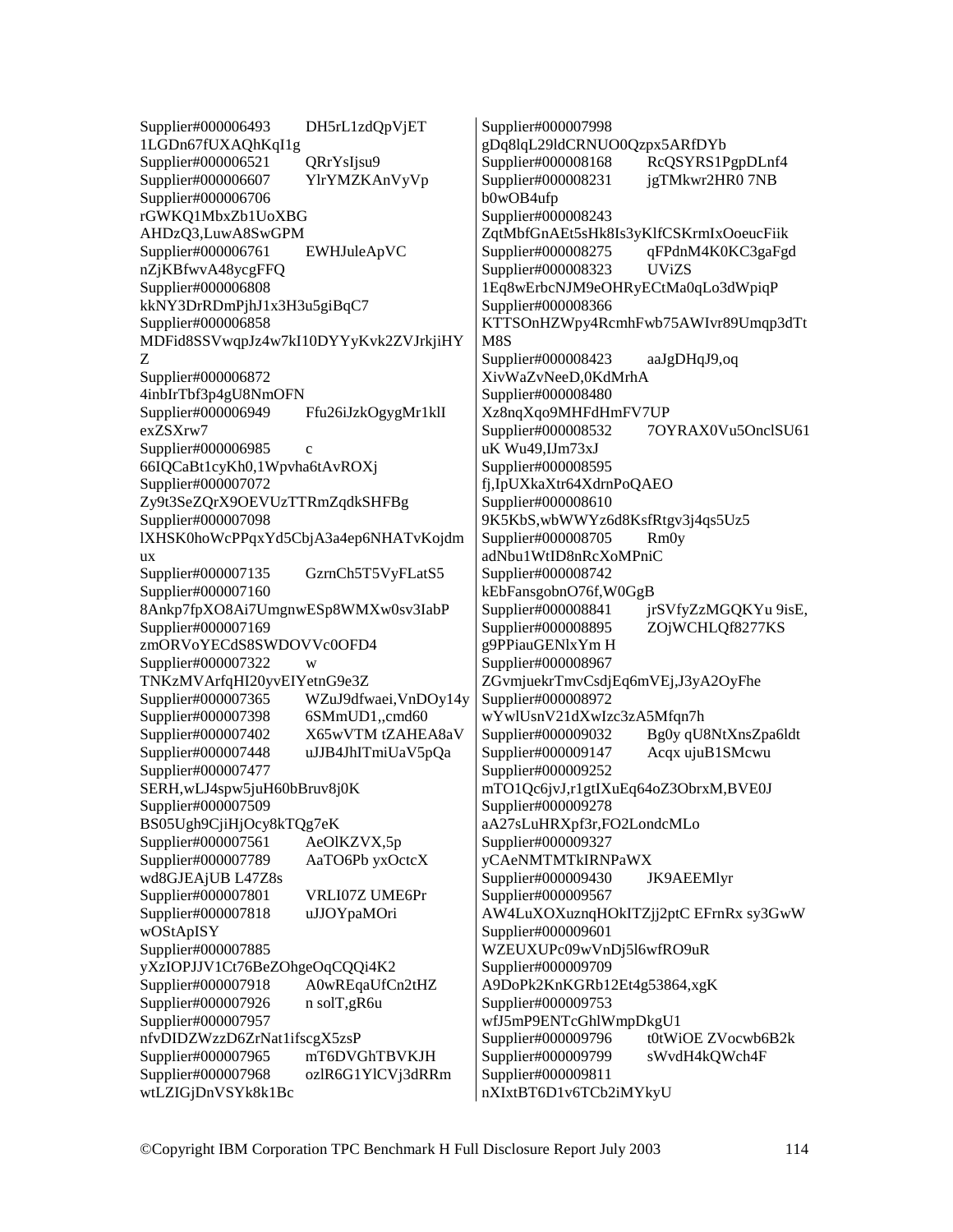Supplier#000009812 rbl9euXFoPLlKQVYDVyRouslbbbKDHAkyXY Supplier#000009862 AhsvM5MdVS Supplier#000009868 acHkKvVKwyHED66DMttTx<br>Supplier#000009869 vOfAut Supplier#000009869 Bp7aeMvk9eYRy0Ad7eY,KZ7yX3KKYEgQK Supplier#000009899 U3NBqk s Zz06al2m Supplier#000009974 Uvh0hWngOu96WgB,OafBQOqwpWqzwg8

Number of rows retrieved is: 204 ---------------------------------------------

Stop timestamp 07/16/03 21:52:59.840000 Ouery Time  $=$  2.1 secs

## *Query 21*

Start timestamp 07/16/03 21:53:32.110000

---------------------------------------------

-- Query 21 - Var\_0 Rev\_01 - Suppliers Who Kept Orders Waiting Query

Tag: Q21 Stream: -1 Sequence number: 9

select s\_name, count(\*) as numwait from tpcd.supplier, tpcd.lineitem l1, tpcd.orders, tpcd.nation where s\_suppkey =  $11.1$  suppkey and o  $orderkey = 11.1$  orderkey and o  $\text{orderstatus} = 'F'$ and l1.l\_receiptdate  $>$  l1.l\_commitdate and exists ( select \* from tpcd.lineitem l2 where 12.1 orderkey  $= 11.1$  orderkey and l2.l\_suppkey <> l1.l\_suppkey  $\mathcal{L}$ and not exists ( select \*

from tpcd.lineitem l3 where 13.1 orderkey = 11.1 orderkey and 13.1 suppkey  $\langle 11.1 \text{ suppose} \rangle$ and 13.1 receiptdate  $> 13.1$  commitdate  $\lambda$ and  $s$ <sup>nationkey = n\_nationkey</sup> and n\_name = 'SAUDI ARABIA' group by s\_name order by numwait desc, s\_name fetch first 100 rows only

| <b>S NAME</b>      | <b>NUMWAIT</b> |
|--------------------|----------------|
| Supplier#000002829 | 20             |
| Supplier#000005808 | 18             |
| Supplier#000000262 | 17             |
| Supplier#000000496 | 17             |
| Supplier#000002160 | 17             |
| Supplier#000002301 | 17             |
| Supplier#000002540 | 17             |
| Supplier#000003063 | 17             |
| Supplier#000005178 | 17             |
| Supplier#000008331 | 17             |
| Supplier#000002005 | 16             |
| Supplier#000002095 | 16             |
| Supplier#000005799 | 16             |
| Supplier#000005842 | 16             |
| Supplier#000006450 | 16             |
| Supplier#000006939 | 16             |
| Supplier#000009200 | 16             |
| Supplier#000009727 | 16             |
| Supplier#000000486 | 15             |
| Supplier#000000565 | 15             |
| Supplier#000001046 | 15             |
| Supplier#000001047 | 15             |
| Supplier#000001161 | 15             |
| Supplier#000001336 | 15             |
| Supplier#000001435 | 15             |
| Supplier#000003075 | 15             |
| Supplier#000003335 | 15             |
| Supplier#000005649 | 15             |
| Supplier#000006027 | 15             |
| Supplier#000006795 | 15             |
| Supplier#000006800 | 15             |
| Supplier#000006824 | 15             |
| Supplier#000007131 | 15             |
| Supplier#000007382 | 15             |
| Supplier#000008913 | 15             |
| Supplier#000009787 | 15             |
| Supplier#000000633 | 14             |
| Supplier#000001960 | 14             |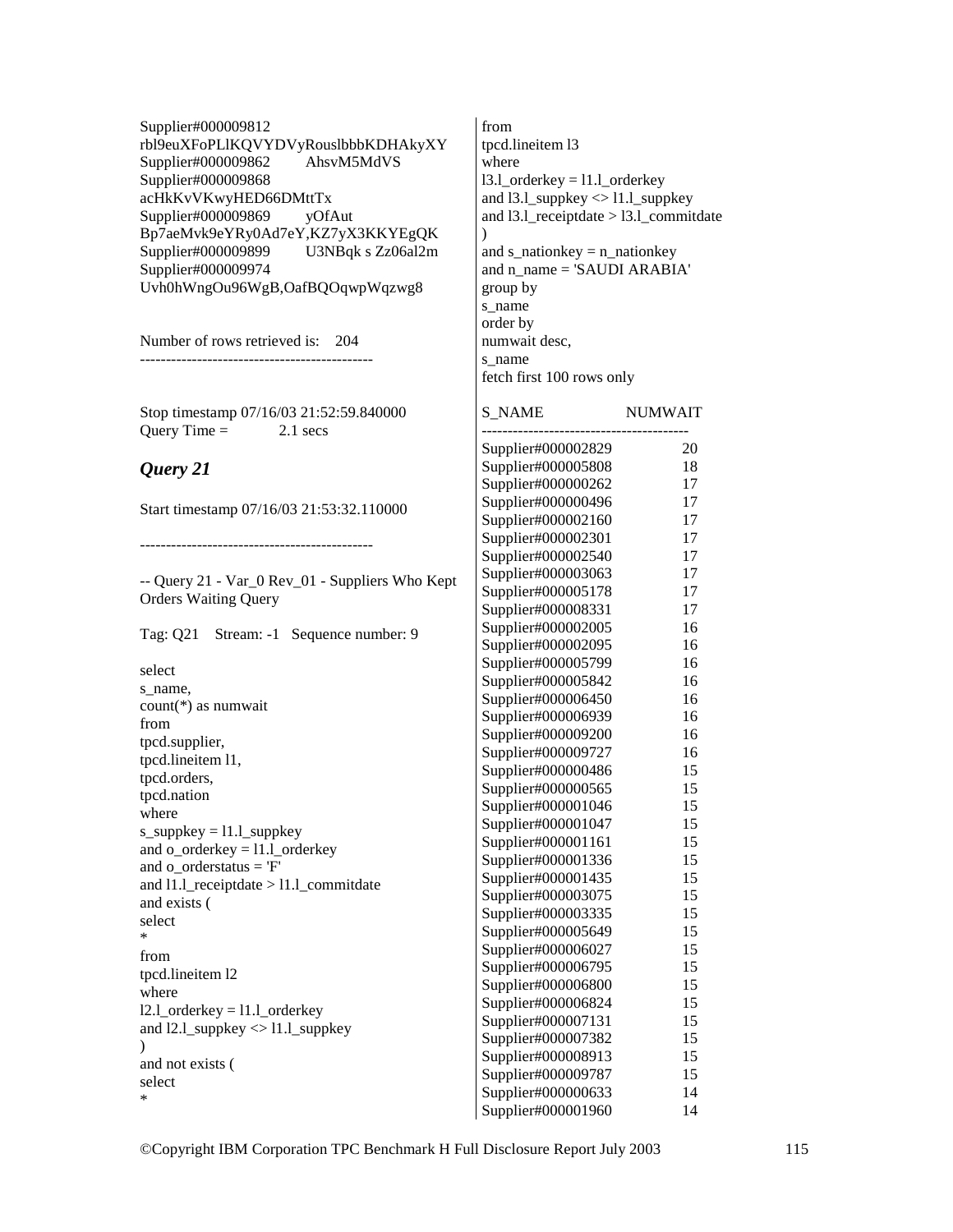| Supplier#000002490<br>Supplier#000001916<br>14<br>12<br>Supplier#000002993<br>Supplier#000001925<br>14<br>12<br>Supplier#000003101<br>Supplier#000002039<br>14<br>12<br>Supplier#000004489<br>Supplier#000002357<br>14<br>12<br>12<br>Supplier#000005435<br>Supplier#000002483<br>14<br>Supplier#000005583<br>14<br>Supplier#000005774<br>14<br>Number of rows retrieved is: 100<br>Supplier#000007579<br>14<br>Supplier#000008180<br>14<br>Supplier#000008695<br>14<br>Supplier#000009224<br>14<br>Supplier#000000357<br>13<br>Stop timestamp 07/16/03 21:53:36.110000<br>Query Time $=$<br>Supplier#000000436<br>13<br>$4.0 \text{ secs}$<br>Supplier#000000610<br>13<br>Supplier#000000788<br>13<br>Supplier#000000889<br>13<br>Query 22<br>Supplier#000001062<br>13<br>Supplier#000001498<br>13<br>Start timestamp 07/16/03 21:53:39.870000<br>Supplier#000002056<br>13<br>Supplier#000002312<br>13<br>Supplier#000002344<br>13<br>Supplier#000002596<br>13<br>-- Query 22 - Var_0 Rev_01 - Global Sales<br>Supplier#000002615<br>13<br><b>Opportunity Query</b><br>Supplier#000002978<br>13<br>Supplier#000003048<br>13<br>Supplier#000003234<br>13<br>Supplier#000003727<br>13<br>select<br>Supplier#000003806<br>13<br>cntrycode,<br>Supplier#000004472<br>13<br>count(*) as numeust,<br>Supplier#000005236<br>13<br>sum(c_acctbal) as totacctbal<br>Supplier#000005906<br>13<br>from<br>Supplier#000006241<br>13<br>(<br>Supplier#000006326<br>13<br>select<br>Supplier#000006384<br>13<br>$substr(c_{\text{phone}, 1, 2})$ as cntrycode,<br>Supplier#000006394<br>13<br>c_acctbal<br>Supplier#000006624<br>13<br>from<br>13<br>Supplier#000006629<br>tpcd.customer<br>Supplier#000006682<br>13<br>where<br>Supplier#000006737<br>13<br>$substr(c_{\text{phone}, 1, 2})$ in<br>Supplier#000006825<br>13<br>(13', 31', 23', 29', 30', 18', 17')<br>Supplier#000007021<br>13<br>and $c$ _acctbal > $($<br>Supplier#000007417<br>13<br>select<br>Supplier#000007497<br>13<br>$avg(c_accelbal)$<br>Supplier#000007602<br>13<br>from<br>Supplier#000008134<br>13<br>tpcd.customer<br>Supplier#000008234<br>13<br>where<br>Supplier#000009435<br>13<br>$c$ <sub>_acctbal</sub> $> 0.00$<br>Supplier#000009436<br>13<br>and $\text{substr}(c\_{phone}, 1, 2)$ in<br>Supplier#000009564<br>13<br>(13', 31', 23', 29', 30', 18', 17')<br>Supplier#000009896<br>13<br>Supplier#000000379<br>12<br>and not exists (<br>12<br>Supplier#000000673<br>select<br>Supplier#000000762<br>12<br>*<br>Supplier#000000811<br>12<br>from |                    |    |                                         |
|-----------------------------------------------------------------------------------------------------------------------------------------------------------------------------------------------------------------------------------------------------------------------------------------------------------------------------------------------------------------------------------------------------------------------------------------------------------------------------------------------------------------------------------------------------------------------------------------------------------------------------------------------------------------------------------------------------------------------------------------------------------------------------------------------------------------------------------------------------------------------------------------------------------------------------------------------------------------------------------------------------------------------------------------------------------------------------------------------------------------------------------------------------------------------------------------------------------------------------------------------------------------------------------------------------------------------------------------------------------------------------------------------------------------------------------------------------------------------------------------------------------------------------------------------------------------------------------------------------------------------------------------------------------------------------------------------------------------------------------------------------------------------------------------------------------------------------------------------------------------------------------------------------------------------------------------------------------------------------------------------------------------------------------------------------------------------------------------------------------------------------------------------------------------------------------------------------------------------------------------------------------------------------------------------------------------------------------------------------------------------------------------------------------------------------------------------------------------------------------------------------------------------------|--------------------|----|-----------------------------------------|
|                                                                                                                                                                                                                                                                                                                                                                                                                                                                                                                                                                                                                                                                                                                                                                                                                                                                                                                                                                                                                                                                                                                                                                                                                                                                                                                                                                                                                                                                                                                                                                                                                                                                                                                                                                                                                                                                                                                                                                                                                                                                                                                                                                                                                                                                                                                                                                                                                                                                                                                             | Supplier#000002323 | 14 | Supplier#000001337<br>12                |
|                                                                                                                                                                                                                                                                                                                                                                                                                                                                                                                                                                                                                                                                                                                                                                                                                                                                                                                                                                                                                                                                                                                                                                                                                                                                                                                                                                                                                                                                                                                                                                                                                                                                                                                                                                                                                                                                                                                                                                                                                                                                                                                                                                                                                                                                                                                                                                                                                                                                                                                             |                    |    |                                         |
|                                                                                                                                                                                                                                                                                                                                                                                                                                                                                                                                                                                                                                                                                                                                                                                                                                                                                                                                                                                                                                                                                                                                                                                                                                                                                                                                                                                                                                                                                                                                                                                                                                                                                                                                                                                                                                                                                                                                                                                                                                                                                                                                                                                                                                                                                                                                                                                                                                                                                                                             |                    |    |                                         |
|                                                                                                                                                                                                                                                                                                                                                                                                                                                                                                                                                                                                                                                                                                                                                                                                                                                                                                                                                                                                                                                                                                                                                                                                                                                                                                                                                                                                                                                                                                                                                                                                                                                                                                                                                                                                                                                                                                                                                                                                                                                                                                                                                                                                                                                                                                                                                                                                                                                                                                                             |                    |    |                                         |
|                                                                                                                                                                                                                                                                                                                                                                                                                                                                                                                                                                                                                                                                                                                                                                                                                                                                                                                                                                                                                                                                                                                                                                                                                                                                                                                                                                                                                                                                                                                                                                                                                                                                                                                                                                                                                                                                                                                                                                                                                                                                                                                                                                                                                                                                                                                                                                                                                                                                                                                             |                    |    |                                         |
|                                                                                                                                                                                                                                                                                                                                                                                                                                                                                                                                                                                                                                                                                                                                                                                                                                                                                                                                                                                                                                                                                                                                                                                                                                                                                                                                                                                                                                                                                                                                                                                                                                                                                                                                                                                                                                                                                                                                                                                                                                                                                                                                                                                                                                                                                                                                                                                                                                                                                                                             |                    |    |                                         |
|                                                                                                                                                                                                                                                                                                                                                                                                                                                                                                                                                                                                                                                                                                                                                                                                                                                                                                                                                                                                                                                                                                                                                                                                                                                                                                                                                                                                                                                                                                                                                                                                                                                                                                                                                                                                                                                                                                                                                                                                                                                                                                                                                                                                                                                                                                                                                                                                                                                                                                                             |                    |    |                                         |
|                                                                                                                                                                                                                                                                                                                                                                                                                                                                                                                                                                                                                                                                                                                                                                                                                                                                                                                                                                                                                                                                                                                                                                                                                                                                                                                                                                                                                                                                                                                                                                                                                                                                                                                                                                                                                                                                                                                                                                                                                                                                                                                                                                                                                                                                                                                                                                                                                                                                                                                             |                    |    |                                         |
|                                                                                                                                                                                                                                                                                                                                                                                                                                                                                                                                                                                                                                                                                                                                                                                                                                                                                                                                                                                                                                                                                                                                                                                                                                                                                                                                                                                                                                                                                                                                                                                                                                                                                                                                                                                                                                                                                                                                                                                                                                                                                                                                                                                                                                                                                                                                                                                                                                                                                                                             |                    |    |                                         |
|                                                                                                                                                                                                                                                                                                                                                                                                                                                                                                                                                                                                                                                                                                                                                                                                                                                                                                                                                                                                                                                                                                                                                                                                                                                                                                                                                                                                                                                                                                                                                                                                                                                                                                                                                                                                                                                                                                                                                                                                                                                                                                                                                                                                                                                                                                                                                                                                                                                                                                                             |                    |    |                                         |
|                                                                                                                                                                                                                                                                                                                                                                                                                                                                                                                                                                                                                                                                                                                                                                                                                                                                                                                                                                                                                                                                                                                                                                                                                                                                                                                                                                                                                                                                                                                                                                                                                                                                                                                                                                                                                                                                                                                                                                                                                                                                                                                                                                                                                                                                                                                                                                                                                                                                                                                             |                    |    |                                         |
|                                                                                                                                                                                                                                                                                                                                                                                                                                                                                                                                                                                                                                                                                                                                                                                                                                                                                                                                                                                                                                                                                                                                                                                                                                                                                                                                                                                                                                                                                                                                                                                                                                                                                                                                                                                                                                                                                                                                                                                                                                                                                                                                                                                                                                                                                                                                                                                                                                                                                                                             |                    |    |                                         |
|                                                                                                                                                                                                                                                                                                                                                                                                                                                                                                                                                                                                                                                                                                                                                                                                                                                                                                                                                                                                                                                                                                                                                                                                                                                                                                                                                                                                                                                                                                                                                                                                                                                                                                                                                                                                                                                                                                                                                                                                                                                                                                                                                                                                                                                                                                                                                                                                                                                                                                                             |                    |    |                                         |
|                                                                                                                                                                                                                                                                                                                                                                                                                                                                                                                                                                                                                                                                                                                                                                                                                                                                                                                                                                                                                                                                                                                                                                                                                                                                                                                                                                                                                                                                                                                                                                                                                                                                                                                                                                                                                                                                                                                                                                                                                                                                                                                                                                                                                                                                                                                                                                                                                                                                                                                             |                    |    |                                         |
|                                                                                                                                                                                                                                                                                                                                                                                                                                                                                                                                                                                                                                                                                                                                                                                                                                                                                                                                                                                                                                                                                                                                                                                                                                                                                                                                                                                                                                                                                                                                                                                                                                                                                                                                                                                                                                                                                                                                                                                                                                                                                                                                                                                                                                                                                                                                                                                                                                                                                                                             |                    |    |                                         |
|                                                                                                                                                                                                                                                                                                                                                                                                                                                                                                                                                                                                                                                                                                                                                                                                                                                                                                                                                                                                                                                                                                                                                                                                                                                                                                                                                                                                                                                                                                                                                                                                                                                                                                                                                                                                                                                                                                                                                                                                                                                                                                                                                                                                                                                                                                                                                                                                                                                                                                                             |                    |    |                                         |
|                                                                                                                                                                                                                                                                                                                                                                                                                                                                                                                                                                                                                                                                                                                                                                                                                                                                                                                                                                                                                                                                                                                                                                                                                                                                                                                                                                                                                                                                                                                                                                                                                                                                                                                                                                                                                                                                                                                                                                                                                                                                                                                                                                                                                                                                                                                                                                                                                                                                                                                             |                    |    |                                         |
|                                                                                                                                                                                                                                                                                                                                                                                                                                                                                                                                                                                                                                                                                                                                                                                                                                                                                                                                                                                                                                                                                                                                                                                                                                                                                                                                                                                                                                                                                                                                                                                                                                                                                                                                                                                                                                                                                                                                                                                                                                                                                                                                                                                                                                                                                                                                                                                                                                                                                                                             |                    |    |                                         |
|                                                                                                                                                                                                                                                                                                                                                                                                                                                                                                                                                                                                                                                                                                                                                                                                                                                                                                                                                                                                                                                                                                                                                                                                                                                                                                                                                                                                                                                                                                                                                                                                                                                                                                                                                                                                                                                                                                                                                                                                                                                                                                                                                                                                                                                                                                                                                                                                                                                                                                                             |                    |    |                                         |
|                                                                                                                                                                                                                                                                                                                                                                                                                                                                                                                                                                                                                                                                                                                                                                                                                                                                                                                                                                                                                                                                                                                                                                                                                                                                                                                                                                                                                                                                                                                                                                                                                                                                                                                                                                                                                                                                                                                                                                                                                                                                                                                                                                                                                                                                                                                                                                                                                                                                                                                             |                    |    |                                         |
|                                                                                                                                                                                                                                                                                                                                                                                                                                                                                                                                                                                                                                                                                                                                                                                                                                                                                                                                                                                                                                                                                                                                                                                                                                                                                                                                                                                                                                                                                                                                                                                                                                                                                                                                                                                                                                                                                                                                                                                                                                                                                                                                                                                                                                                                                                                                                                                                                                                                                                                             |                    |    |                                         |
|                                                                                                                                                                                                                                                                                                                                                                                                                                                                                                                                                                                                                                                                                                                                                                                                                                                                                                                                                                                                                                                                                                                                                                                                                                                                                                                                                                                                                                                                                                                                                                                                                                                                                                                                                                                                                                                                                                                                                                                                                                                                                                                                                                                                                                                                                                                                                                                                                                                                                                                             |                    |    |                                         |
|                                                                                                                                                                                                                                                                                                                                                                                                                                                                                                                                                                                                                                                                                                                                                                                                                                                                                                                                                                                                                                                                                                                                                                                                                                                                                                                                                                                                                                                                                                                                                                                                                                                                                                                                                                                                                                                                                                                                                                                                                                                                                                                                                                                                                                                                                                                                                                                                                                                                                                                             |                    |    |                                         |
|                                                                                                                                                                                                                                                                                                                                                                                                                                                                                                                                                                                                                                                                                                                                                                                                                                                                                                                                                                                                                                                                                                                                                                                                                                                                                                                                                                                                                                                                                                                                                                                                                                                                                                                                                                                                                                                                                                                                                                                                                                                                                                                                                                                                                                                                                                                                                                                                                                                                                                                             |                    |    |                                         |
|                                                                                                                                                                                                                                                                                                                                                                                                                                                                                                                                                                                                                                                                                                                                                                                                                                                                                                                                                                                                                                                                                                                                                                                                                                                                                                                                                                                                                                                                                                                                                                                                                                                                                                                                                                                                                                                                                                                                                                                                                                                                                                                                                                                                                                                                                                                                                                                                                                                                                                                             |                    |    |                                         |
|                                                                                                                                                                                                                                                                                                                                                                                                                                                                                                                                                                                                                                                                                                                                                                                                                                                                                                                                                                                                                                                                                                                                                                                                                                                                                                                                                                                                                                                                                                                                                                                                                                                                                                                                                                                                                                                                                                                                                                                                                                                                                                                                                                                                                                                                                                                                                                                                                                                                                                                             |                    |    |                                         |
|                                                                                                                                                                                                                                                                                                                                                                                                                                                                                                                                                                                                                                                                                                                                                                                                                                                                                                                                                                                                                                                                                                                                                                                                                                                                                                                                                                                                                                                                                                                                                                                                                                                                                                                                                                                                                                                                                                                                                                                                                                                                                                                                                                                                                                                                                                                                                                                                                                                                                                                             |                    |    |                                         |
|                                                                                                                                                                                                                                                                                                                                                                                                                                                                                                                                                                                                                                                                                                                                                                                                                                                                                                                                                                                                                                                                                                                                                                                                                                                                                                                                                                                                                                                                                                                                                                                                                                                                                                                                                                                                                                                                                                                                                                                                                                                                                                                                                                                                                                                                                                                                                                                                                                                                                                                             |                    |    | Tag: Q22 Stream: -1 Sequence number: 12 |
|                                                                                                                                                                                                                                                                                                                                                                                                                                                                                                                                                                                                                                                                                                                                                                                                                                                                                                                                                                                                                                                                                                                                                                                                                                                                                                                                                                                                                                                                                                                                                                                                                                                                                                                                                                                                                                                                                                                                                                                                                                                                                                                                                                                                                                                                                                                                                                                                                                                                                                                             |                    |    |                                         |
|                                                                                                                                                                                                                                                                                                                                                                                                                                                                                                                                                                                                                                                                                                                                                                                                                                                                                                                                                                                                                                                                                                                                                                                                                                                                                                                                                                                                                                                                                                                                                                                                                                                                                                                                                                                                                                                                                                                                                                                                                                                                                                                                                                                                                                                                                                                                                                                                                                                                                                                             |                    |    |                                         |
|                                                                                                                                                                                                                                                                                                                                                                                                                                                                                                                                                                                                                                                                                                                                                                                                                                                                                                                                                                                                                                                                                                                                                                                                                                                                                                                                                                                                                                                                                                                                                                                                                                                                                                                                                                                                                                                                                                                                                                                                                                                                                                                                                                                                                                                                                                                                                                                                                                                                                                                             |                    |    |                                         |
|                                                                                                                                                                                                                                                                                                                                                                                                                                                                                                                                                                                                                                                                                                                                                                                                                                                                                                                                                                                                                                                                                                                                                                                                                                                                                                                                                                                                                                                                                                                                                                                                                                                                                                                                                                                                                                                                                                                                                                                                                                                                                                                                                                                                                                                                                                                                                                                                                                                                                                                             |                    |    |                                         |
|                                                                                                                                                                                                                                                                                                                                                                                                                                                                                                                                                                                                                                                                                                                                                                                                                                                                                                                                                                                                                                                                                                                                                                                                                                                                                                                                                                                                                                                                                                                                                                                                                                                                                                                                                                                                                                                                                                                                                                                                                                                                                                                                                                                                                                                                                                                                                                                                                                                                                                                             |                    |    |                                         |
|                                                                                                                                                                                                                                                                                                                                                                                                                                                                                                                                                                                                                                                                                                                                                                                                                                                                                                                                                                                                                                                                                                                                                                                                                                                                                                                                                                                                                                                                                                                                                                                                                                                                                                                                                                                                                                                                                                                                                                                                                                                                                                                                                                                                                                                                                                                                                                                                                                                                                                                             |                    |    |                                         |
|                                                                                                                                                                                                                                                                                                                                                                                                                                                                                                                                                                                                                                                                                                                                                                                                                                                                                                                                                                                                                                                                                                                                                                                                                                                                                                                                                                                                                                                                                                                                                                                                                                                                                                                                                                                                                                                                                                                                                                                                                                                                                                                                                                                                                                                                                                                                                                                                                                                                                                                             |                    |    |                                         |
|                                                                                                                                                                                                                                                                                                                                                                                                                                                                                                                                                                                                                                                                                                                                                                                                                                                                                                                                                                                                                                                                                                                                                                                                                                                                                                                                                                                                                                                                                                                                                                                                                                                                                                                                                                                                                                                                                                                                                                                                                                                                                                                                                                                                                                                                                                                                                                                                                                                                                                                             |                    |    |                                         |
|                                                                                                                                                                                                                                                                                                                                                                                                                                                                                                                                                                                                                                                                                                                                                                                                                                                                                                                                                                                                                                                                                                                                                                                                                                                                                                                                                                                                                                                                                                                                                                                                                                                                                                                                                                                                                                                                                                                                                                                                                                                                                                                                                                                                                                                                                                                                                                                                                                                                                                                             |                    |    |                                         |
|                                                                                                                                                                                                                                                                                                                                                                                                                                                                                                                                                                                                                                                                                                                                                                                                                                                                                                                                                                                                                                                                                                                                                                                                                                                                                                                                                                                                                                                                                                                                                                                                                                                                                                                                                                                                                                                                                                                                                                                                                                                                                                                                                                                                                                                                                                                                                                                                                                                                                                                             |                    |    |                                         |
|                                                                                                                                                                                                                                                                                                                                                                                                                                                                                                                                                                                                                                                                                                                                                                                                                                                                                                                                                                                                                                                                                                                                                                                                                                                                                                                                                                                                                                                                                                                                                                                                                                                                                                                                                                                                                                                                                                                                                                                                                                                                                                                                                                                                                                                                                                                                                                                                                                                                                                                             |                    |    |                                         |
|                                                                                                                                                                                                                                                                                                                                                                                                                                                                                                                                                                                                                                                                                                                                                                                                                                                                                                                                                                                                                                                                                                                                                                                                                                                                                                                                                                                                                                                                                                                                                                                                                                                                                                                                                                                                                                                                                                                                                                                                                                                                                                                                                                                                                                                                                                                                                                                                                                                                                                                             |                    |    |                                         |
|                                                                                                                                                                                                                                                                                                                                                                                                                                                                                                                                                                                                                                                                                                                                                                                                                                                                                                                                                                                                                                                                                                                                                                                                                                                                                                                                                                                                                                                                                                                                                                                                                                                                                                                                                                                                                                                                                                                                                                                                                                                                                                                                                                                                                                                                                                                                                                                                                                                                                                                             |                    |    |                                         |
|                                                                                                                                                                                                                                                                                                                                                                                                                                                                                                                                                                                                                                                                                                                                                                                                                                                                                                                                                                                                                                                                                                                                                                                                                                                                                                                                                                                                                                                                                                                                                                                                                                                                                                                                                                                                                                                                                                                                                                                                                                                                                                                                                                                                                                                                                                                                                                                                                                                                                                                             |                    |    |                                         |
|                                                                                                                                                                                                                                                                                                                                                                                                                                                                                                                                                                                                                                                                                                                                                                                                                                                                                                                                                                                                                                                                                                                                                                                                                                                                                                                                                                                                                                                                                                                                                                                                                                                                                                                                                                                                                                                                                                                                                                                                                                                                                                                                                                                                                                                                                                                                                                                                                                                                                                                             |                    |    |                                         |
|                                                                                                                                                                                                                                                                                                                                                                                                                                                                                                                                                                                                                                                                                                                                                                                                                                                                                                                                                                                                                                                                                                                                                                                                                                                                                                                                                                                                                                                                                                                                                                                                                                                                                                                                                                                                                                                                                                                                                                                                                                                                                                                                                                                                                                                                                                                                                                                                                                                                                                                             |                    |    |                                         |
|                                                                                                                                                                                                                                                                                                                                                                                                                                                                                                                                                                                                                                                                                                                                                                                                                                                                                                                                                                                                                                                                                                                                                                                                                                                                                                                                                                                                                                                                                                                                                                                                                                                                                                                                                                                                                                                                                                                                                                                                                                                                                                                                                                                                                                                                                                                                                                                                                                                                                                                             |                    |    |                                         |
|                                                                                                                                                                                                                                                                                                                                                                                                                                                                                                                                                                                                                                                                                                                                                                                                                                                                                                                                                                                                                                                                                                                                                                                                                                                                                                                                                                                                                                                                                                                                                                                                                                                                                                                                                                                                                                                                                                                                                                                                                                                                                                                                                                                                                                                                                                                                                                                                                                                                                                                             |                    |    |                                         |
|                                                                                                                                                                                                                                                                                                                                                                                                                                                                                                                                                                                                                                                                                                                                                                                                                                                                                                                                                                                                                                                                                                                                                                                                                                                                                                                                                                                                                                                                                                                                                                                                                                                                                                                                                                                                                                                                                                                                                                                                                                                                                                                                                                                                                                                                                                                                                                                                                                                                                                                             |                    |    |                                         |
|                                                                                                                                                                                                                                                                                                                                                                                                                                                                                                                                                                                                                                                                                                                                                                                                                                                                                                                                                                                                                                                                                                                                                                                                                                                                                                                                                                                                                                                                                                                                                                                                                                                                                                                                                                                                                                                                                                                                                                                                                                                                                                                                                                                                                                                                                                                                                                                                                                                                                                                             |                    |    |                                         |
|                                                                                                                                                                                                                                                                                                                                                                                                                                                                                                                                                                                                                                                                                                                                                                                                                                                                                                                                                                                                                                                                                                                                                                                                                                                                                                                                                                                                                                                                                                                                                                                                                                                                                                                                                                                                                                                                                                                                                                                                                                                                                                                                                                                                                                                                                                                                                                                                                                                                                                                             |                    |    |                                         |
|                                                                                                                                                                                                                                                                                                                                                                                                                                                                                                                                                                                                                                                                                                                                                                                                                                                                                                                                                                                                                                                                                                                                                                                                                                                                                                                                                                                                                                                                                                                                                                                                                                                                                                                                                                                                                                                                                                                                                                                                                                                                                                                                                                                                                                                                                                                                                                                                                                                                                                                             |                    |    |                                         |
|                                                                                                                                                                                                                                                                                                                                                                                                                                                                                                                                                                                                                                                                                                                                                                                                                                                                                                                                                                                                                                                                                                                                                                                                                                                                                                                                                                                                                                                                                                                                                                                                                                                                                                                                                                                                                                                                                                                                                                                                                                                                                                                                                                                                                                                                                                                                                                                                                                                                                                                             |                    |    |                                         |
|                                                                                                                                                                                                                                                                                                                                                                                                                                                                                                                                                                                                                                                                                                                                                                                                                                                                                                                                                                                                                                                                                                                                                                                                                                                                                                                                                                                                                                                                                                                                                                                                                                                                                                                                                                                                                                                                                                                                                                                                                                                                                                                                                                                                                                                                                                                                                                                                                                                                                                                             |                    |    |                                         |
|                                                                                                                                                                                                                                                                                                                                                                                                                                                                                                                                                                                                                                                                                                                                                                                                                                                                                                                                                                                                                                                                                                                                                                                                                                                                                                                                                                                                                                                                                                                                                                                                                                                                                                                                                                                                                                                                                                                                                                                                                                                                                                                                                                                                                                                                                                                                                                                                                                                                                                                             |                    |    |                                         |
|                                                                                                                                                                                                                                                                                                                                                                                                                                                                                                                                                                                                                                                                                                                                                                                                                                                                                                                                                                                                                                                                                                                                                                                                                                                                                                                                                                                                                                                                                                                                                                                                                                                                                                                                                                                                                                                                                                                                                                                                                                                                                                                                                                                                                                                                                                                                                                                                                                                                                                                             |                    |    |                                         |
|                                                                                                                                                                                                                                                                                                                                                                                                                                                                                                                                                                                                                                                                                                                                                                                                                                                                                                                                                                                                                                                                                                                                                                                                                                                                                                                                                                                                                                                                                                                                                                                                                                                                                                                                                                                                                                                                                                                                                                                                                                                                                                                                                                                                                                                                                                                                                                                                                                                                                                                             |                    |    |                                         |
|                                                                                                                                                                                                                                                                                                                                                                                                                                                                                                                                                                                                                                                                                                                                                                                                                                                                                                                                                                                                                                                                                                                                                                                                                                                                                                                                                                                                                                                                                                                                                                                                                                                                                                                                                                                                                                                                                                                                                                                                                                                                                                                                                                                                                                                                                                                                                                                                                                                                                                                             |                    |    |                                         |
|                                                                                                                                                                                                                                                                                                                                                                                                                                                                                                                                                                                                                                                                                                                                                                                                                                                                                                                                                                                                                                                                                                                                                                                                                                                                                                                                                                                                                                                                                                                                                                                                                                                                                                                                                                                                                                                                                                                                                                                                                                                                                                                                                                                                                                                                                                                                                                                                                                                                                                                             |                    |    |                                         |
|                                                                                                                                                                                                                                                                                                                                                                                                                                                                                                                                                                                                                                                                                                                                                                                                                                                                                                                                                                                                                                                                                                                                                                                                                                                                                                                                                                                                                                                                                                                                                                                                                                                                                                                                                                                                                                                                                                                                                                                                                                                                                                                                                                                                                                                                                                                                                                                                                                                                                                                             |                    |    |                                         |
|                                                                                                                                                                                                                                                                                                                                                                                                                                                                                                                                                                                                                                                                                                                                                                                                                                                                                                                                                                                                                                                                                                                                                                                                                                                                                                                                                                                                                                                                                                                                                                                                                                                                                                                                                                                                                                                                                                                                                                                                                                                                                                                                                                                                                                                                                                                                                                                                                                                                                                                             | Supplier#000000821 | 12 |                                         |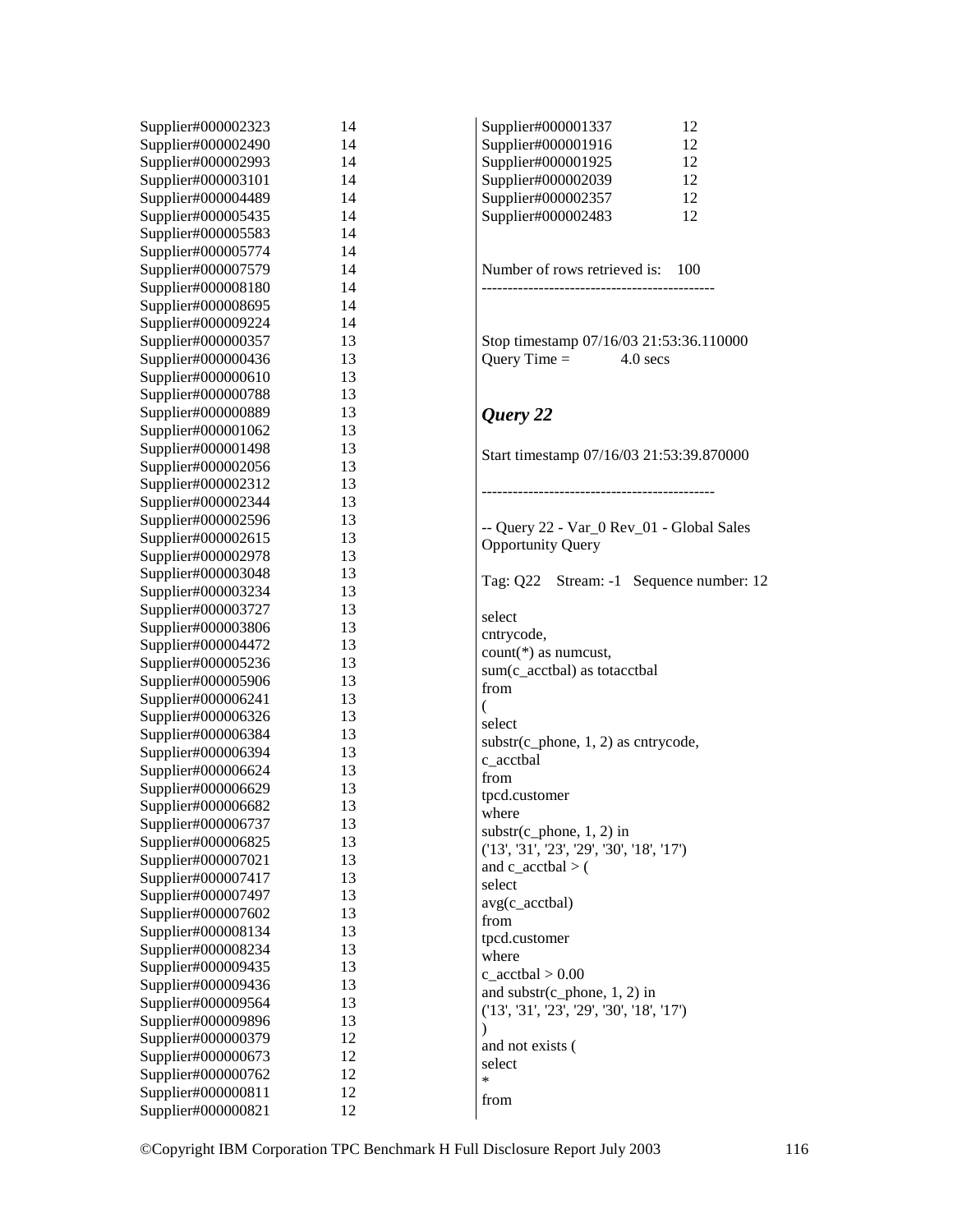tpcd.orders where  $o$ \_custkey =  $c$ \_custkey  $\mathcal{L}$ ) as custsale group by cntrycode order by cntrycode

#### CNTRYCODE NUMCUST TOTACCTBAL

| 13 | 888 | 6737713.990 |
|----|-----|-------------|
| 17 | 861 | 6460573.720 |
| 18 | 964 | 7236687.400 |
| 23 | 892 | 6701457.950 |
| 29 | 948 | 7158866.630 |
| 30 | 909 | 6808436.130 |
| 31 | 922 | 6806670.180 |

Number of rows retrieved is: 7

---------------------------------------------

Stop timestamp 07/16/03 21:53:41.440000 Ouery Time  $=$  1.6 secs

### *First 10 Rows of the Database*

SELECT \* FROM TPCD.REGION FETCH FIRST 10 ROWS ONLY

### R\_REGIONKEY R\_NAME R\_COMMENT

----------- ------------------------- --------------------------

--------------------------------------------------------------- ---------------------------------------------------------------

 0 AFRICA special Tiresias about the furiously even dolphins are furi 1 AMERICA even, ironic theodolites according to the bold platelets wa 2 ASIA silent, bold requests sleep slyly across the quickly sly dependencies. furiously silent instructions alongside 3 EUROPE special, bold deposits haggle foxes. platelet 4 MIDDLE EAST furiously unusual packages use carefully above the unusual, exp

5 record(s) selected.

### SELECT \* FROM TPCD.NATION FETCH FIRST 10 ROWS ONLY

N\_NATIONKEY N\_NAME N\_REGIONKEY N\_COMMENT ----------- ------------------------- ----------- -------------- --------------------------------------------------------------- --------------------------------------------------------------- ------------ 0 ALGERIA 0 final accounts wake quickly. special reques 5 ETHIOPIA 0 fluffily ruthless requests integrate fluffily. pending ideas wake blithely acco 14 KENYA 0 ironic requests boost. quickly pending pinto beans cajole slyly slyly even deposits. ironic packages 15 MOROCCO 0 ideas according to the fluffily final pinto beans sleep furiously 16 MOZAMBIQUE 0 ironic courts wake fluffily even, bold deposi 1 ARGENTINA 1 idly final instructions cajole stealthily. regular instructions wake carefully blithely express accounts. fluffi 2 BRAZIL 1 always pending pinto beans sleep sil 3 CANADA 1 foxes among the bold requests<br>17 PERU 1 final, final accounts sleep slyly across the requests. 24 UNITED STATES 1 blithely

regular deposits serve furiously blithely regular warthogs! slyly fi

10 record(s) selected.

SELECT \* FROM TPCD.PART FETCH FIRST 10 ROWS ONLY

P\_PARTKEY P\_NAME P\_MFGR P\_BRAND P\_TYPE P\_SIZE P\_CONTAINER P\_RETAILPRICE P\_COMMENT ----------- ----------------------------------------------------

--- ------------------------- ---------- -----------------------

-- ----------- ----------- ------------------------ ------------ -----------

 43 medium khaki chocolate rosy blush Manufacturer#4 Brand#44 PROMO POLISHED STEEL 5 WRAP CASE +9.43040000000000E+002 carefully iro 47 sky firebrick red linen dim Manufacturer#4 Brand#45 LARGE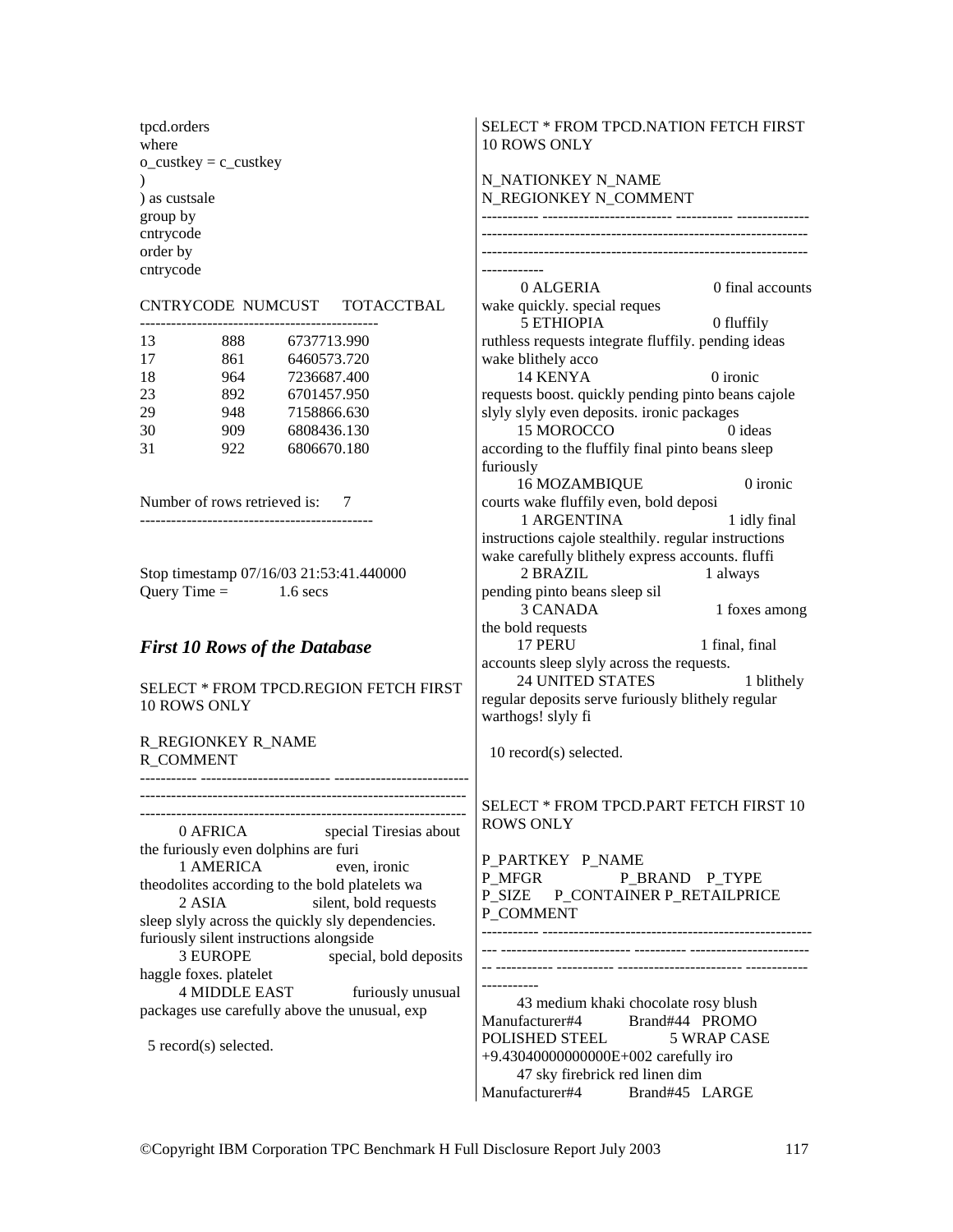BURNISHED BRASS 14 JUMBO PACK +9.47040000000000E+002 bold, unusual a 89 ghost khaki lawn pale dim Manufacturer#5 Brand#53 STANDARD BURNISHED STEEL 7 MED JAR +9.89080000000000E+002 quickly ironi 98 frosted goldenrod chartreuse dark honeydew Manufacturer#5 Brand#54 STANDARD ANODIZED BRASS 22 MED JAR +9.98090000000000E+002 furiou 119 olive black navajo burlywood ghost Manufacturer#4 Brand#43 LARGE POLISHED STEEL 30 WRAP CASE +1.01911000000000E+003 blithely pendin 122 ghost royal chocolate peach ivory Manufacturer#2 Brand#21 MEDIUM ANODIZED TIN 8 LG DRUM +1.02212000000000E+003 pinto beans w 125 metallic indian magenta navy medium Manufacturer#1 Brand#12 STANDARD BRUSHED BRASS 17 WRAP BAG +1.02512000000000E+003 carefully fina 126 burnished navy indian medium deep Manufacturer#4 Brand#45 MEDIUM BRUSHED NICKEL 4 LG BAG +1.02612000000000E+003 slowly bold pin 144 wheat brown orange almond aquamarine Manufacturer#1 Brand#14 SMALL ANODIZED TIN 26 SM BOX +1.04414000000000E+003 blithely bold r 169 tan lime sky almond midnight Manufacturer#5 Brand#55 STANDARD POLISHED BRASS 10 JUMBO CASE +1.06916000000000E+003 blithely 10 record(s) selected. SELECT \* FROM TPCD.SUPPLIER FETCH FIRST 10 ROWS ONLY S\_SUPPKEY S\_NAME S\_ADDRESS S\_NATIONKEY S\_PHONE S\_ACCTBAL S\_COMMENT ----------- ------------------------- -------------------------- -------------- ----------- --------------- --------------------- --- ------------------------------------------------------------ ----------------------------------------- 43 Supplier#000000043 2VEfxrC76mNg2VwZY5DDrWnSTrCUHlZfwe2E F3SJ 12 22-421-568-4862 +7.77341000000000E+003 slyly final accounts wake blithely slyly regular requests. sl 47 Supplier#000000047 ironic, the b 4krMcX3PW79lT inst -------

Y3eZu1bOuAw0jgW4dFKPE1ePfKpjfq

14 24-810-354-4471 +2.95809000000000E+003 regular deposits engage slyly with the

 89 Supplier#000000089 MJys1P8C JyNZ 9 19-259-876-1014 +1.63802000000000E+003 bold, even instructions print carefully even courts.

 98 Supplier#000000098 DKjDSOB3pVb 21 31-914-775-1978 +5.87307000000000E+003 slyly regular requests mold slyly regular depo 119 Supplier#000000119 Xoup f,CWtzUf2lv1it1TR3DLTf1dDVgO2O 18 28-558-264-1202 +2.06013000000000E+003 blithely express theodolites wake furiously within 122 Supplier#000000122 Z968jkzB8Op574oVsrwvZ359 16 26-432-258-4986 +2.73295000000000E+003 fluffily silent asymptotes along the accounts ha 125 Supplier#000000125 HX9U49bZwYzN7FtKRXywl2Qo 2 12-419- 430-3983 +5.15725000000000E+003 quickly final excuses wake furiously against the furiously ex 126 Supplier#000000126 pQcW2y1rC8HsMED 14 24- 728-670-3468 +6.82986000000000E+003 carefully pending packages sleep slyly. 144 Supplier#000000144 MSyNNngBzS,UjjAevzgNEX 20 30-726-423-7363 +9.80629000000000E+003 even, fluffy somas cajole ironically. even instructions are after the bold deposits. silent ac 169 Supplier#000000169 uOtE MpVh5,w60zwb3KKry 13 23-698- 509-1073 -9.27500000000000E+002 even, ironic packages boost regularly at the carefully unusual 10 record(s) selected.

### SELECT \* FROM TPCD.PARTSUPP FETCH FIRST 10 ROWS ONLY

PS\_PARTKEY PS\_SUPPKEY PS\_AVAILOTY PS\_SUPPLYCOST PS\_COMMENT ----------- ----------- ----------- ------------------------ --- --------------------------------------------------------------- --------------------------------------------------------------- --------------------------------------------------------------- 6 7 8851 +1.30720000000000E+002 carefully regular asymptotes wake slyly according to the quickly re 6 2507 1627 +4.24250000000000E+002 packages after the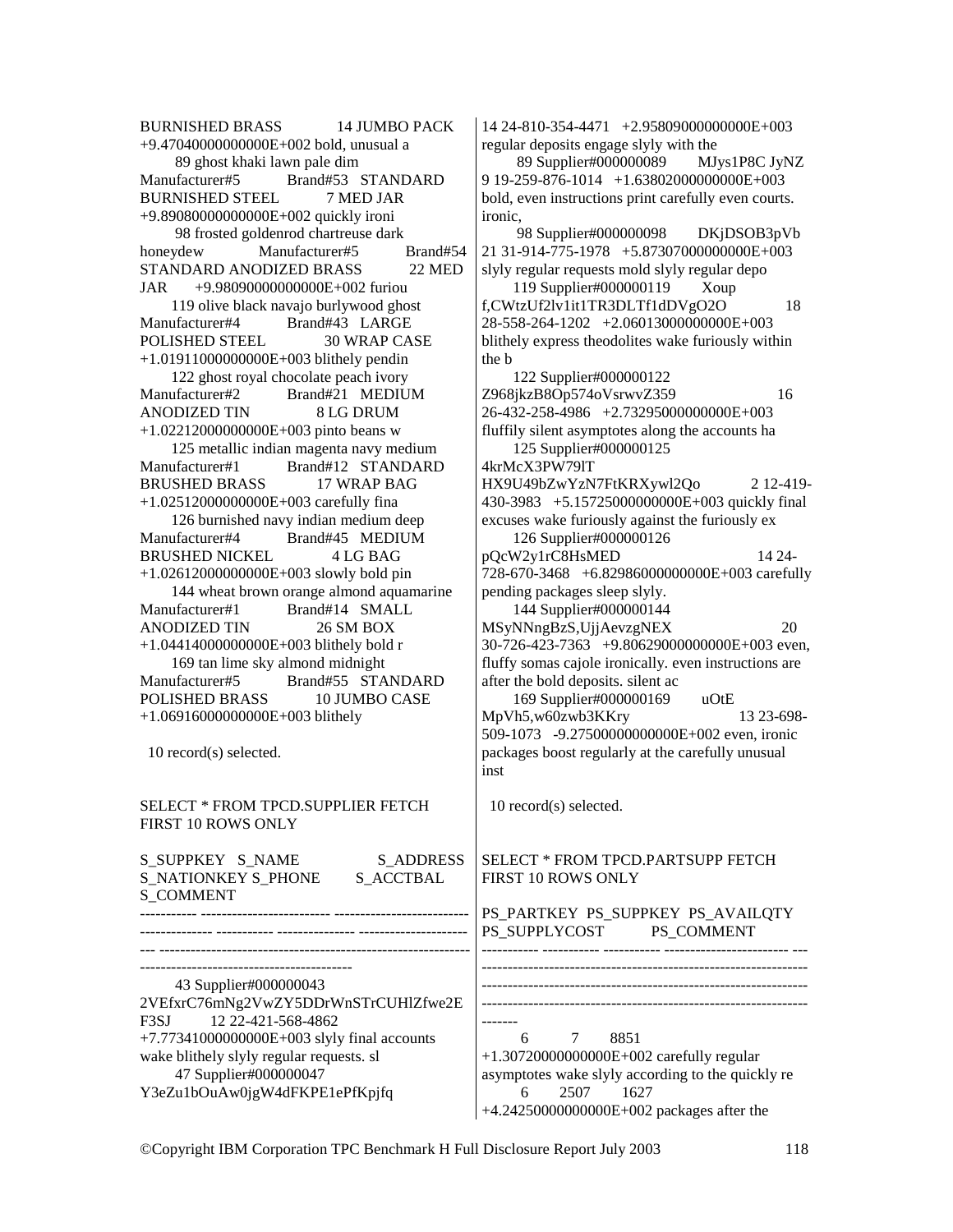blithely ironic deposits engage quickly around the slyly unusual accounts. quickly pending theodolites boost. requests sleep speci

6 5007 3336

 $+6.42130000000000E+002$  ironic theodolites hang blithe, regular requests. final requests sleep furious 6 7507 6451

+1.75320000000000E+002 regular, ironic accounts sleep ruthlessly around the deposits. slyly final deposits boost about the pending, bold grouches. silent, even theodolites along the final, even ideas cajole blithely

 17 18 8555  $+9.95350000000000E+002$  final deposits among the quickly unusual deposits detect unusual, final dependencies. theodolites cajole blithely. final, express depths wake blithely. slyly regular requests sleep. carefully regu

 17 2518 7737 +6.48750000000000E+002 deposits boost slyly. furiously dogged packages wake blithely even attainments. furiously ironic dolphins print bold, even instructions. courts detect. ironic requests accordin

 17 5018 3123 +5.55040000000000E+002 quickly final deposits are fluffily. brave packages use slyly. carefull

 17 7518 3203  $+6.44000000000000E+001$  fluffily sly instructions use slyly fluffily even excuses. furiously regular pinto beans among the quickly special

 52 53 6533  $+5.49200000000000E+001$  ironic excuses according to the quickly ironic requests boost regular, express excuses. furiously bold deposits ar

52 2553 +2.10440000000000E+002 carefully special courts about the blithely ironic requests cajole bold

10 record(s) selected.

### SELECT \* FROM TPCD.CUSTOMER FETCH FIRST 10 ROWS ONLY

C\_CUSTKEY C\_NAME C\_ADDRESS C\_NATIONKEY<br>C\_PHONE C\_ACCTBAL C\_ACCTBAL C\_MKTSEGMENT C\_COMMENT ----------- ------------------------- --------------------------

-------------- ----------- --------------- ---------------------

--- ------------ ----------------------------------------------- ---------------------------------------------------------------

------- 43 Customer#0000000043 Dx8PHkGSFJWLg3XtkzCX28iHRrQXbCRlN 19 29-316-665-2897 +9.90428000000000E+003 MACHINERY idly regular sentiments affix. slyly pending foxes around the deposits haggle according to th

47 Customer#0000000047

Q,6KCP8Am4WrKN5QJd7 2

12-427-271-9466 +2.74580000000000E+002 BUILDING blithely final deposits about the furiously special packages play even idea 89 Customer#0000000089

Oy90ruRha47cUlCimutBTvJc6 14 24-394-451-5404 +1.53076000000000E+003 FURNITURE bold accounts cajole furiously after the permanently even excuses. accounts cajole. fluffily even requ

 98 Customer#0000000098 UtIJM4d8BxnqvPzwn4 12 22-885-845-6889 -5.51370000000000E+002 BUILDING blithely final foxes along the unusual realms detect accounts. idle theodolites use pinto beans. ev

 119 Customer#0000000119  $fZm7cjMOxwkSnye03,D u3L4$  7 17-697-919-8406 +3.93035000000000E+003 FURNITURE regular, ironic theodolites alongside of the instructions haggle carefully even requests. packages

 122 Customer#0000000122 uBVzFBCdNYVFqmd24XQUUv8L3rUJ7l 3 13-702-694-4520 +7.86546000000000E+003 HOUSEHOLD furiously regular instructions cajole furiously ideas. quickly bold foxes wake careful

 125 Customer#0000000125 1v813O59ruviiLESzSi7ufFXGLH7U6p,Tk203 19 29-261-996-3120 -2.34120000000000E+002 FURNITURE special instructions use above the carefully quick packages. closely fi 126 Customer#0000000126

KQWmjFPuXGLrn2o bUnlN6cEQxyaFjKOLQAA 22 32-755-914-7592 +1.00139000000000E+003 HOUSEHOLD carefully special requests after the slyly regular packages sleep furiously slyly final epitaphs.

 144 Customer#0000000144 6u21XNPJKPGyDMyRkHdoTAoOOI26,VsLMbfd DCSt 1 11-717-379-4478 +6.41731000000000E+003 MACHINERY fluffily regular requests at the blithely even theodolites haggle around the requests. special frets x-

 169 Customer#0000000169 eHJEjRTu OIm 18 28-362-499-3728 +4.48383000000000E+003 FURNITURE furiously pending dugouts use furiously unusual, regular deposits. carefully regul

10 record(s) selected.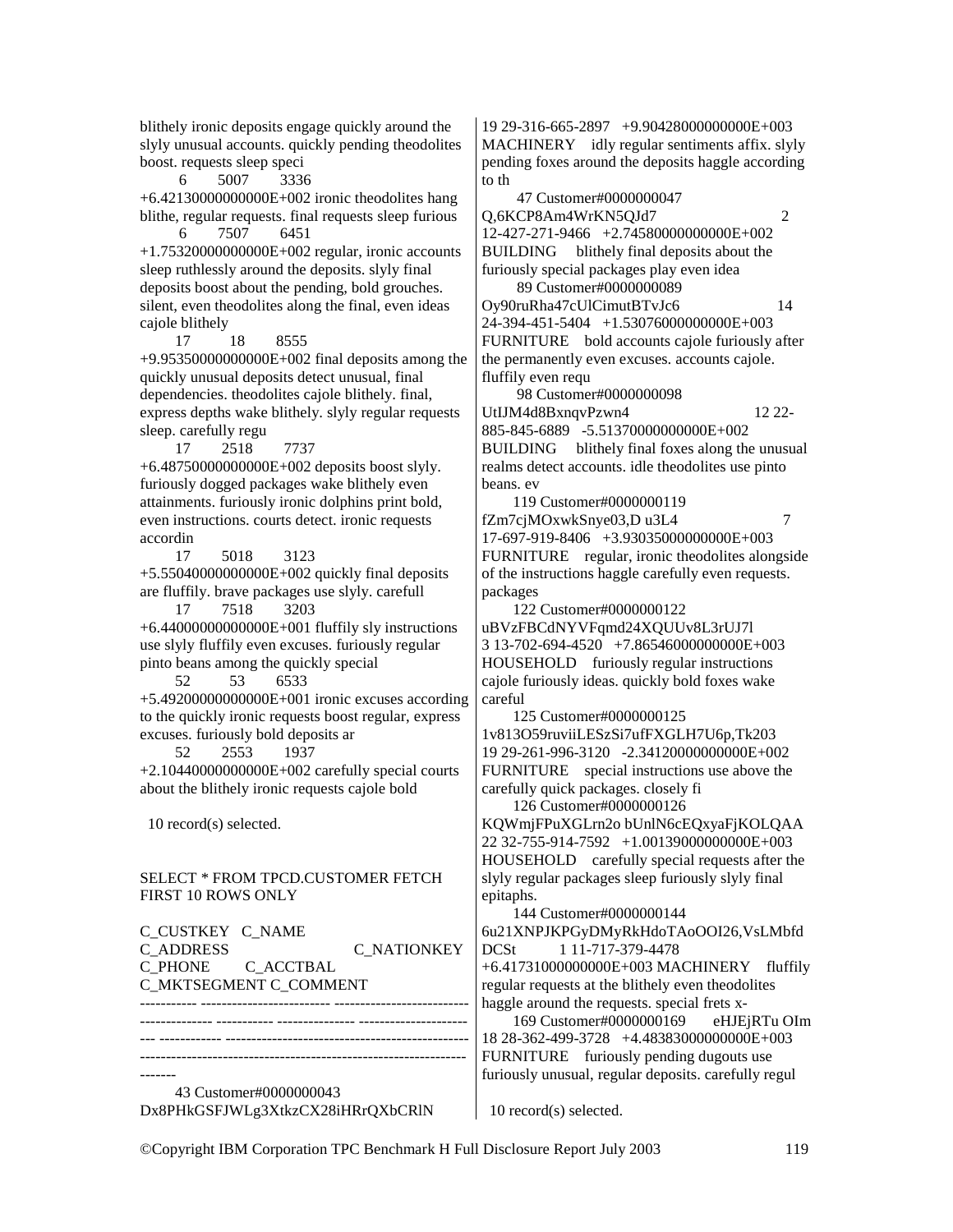| SELECT * FROM TPCD.ORDERS FETCH FIRST<br>10 ROWS ONLY<br><b>O_ORDERKEY O_CUSTKEY</b><br>O_ORDERSTATUS O_TOTALPRICE<br>O_ORDERDATE O_ORDERPRIORITY<br>O_CLERK O_SHIPPRIORITY<br><b>O_COMMENT</b>                                                                                                                                                                                                                                                                                                                                                                                                            | <b>SELECT * FROM TPCD.LINEITEM FETCH</b><br>FIRST 10 ROWS ONLY<br>L_ORDERKEY L_PARTKEY L_SUPPKEY<br>L_LINENUMBER L_QUANTITY<br>L EXTENDEDPRICE L_DISCOUNT<br>L_RETURNFLAG<br>L_TAX<br>L_LINESTATUS L_SHIPDATE<br>L_COMMITDATE L_RECEIPTDATE<br>L_SHIPINSTRUCT<br>L SHIPMODE<br>L_COMMENT                                                                                                                                                                                                                                                  |
|------------------------------------------------------------------------------------------------------------------------------------------------------------------------------------------------------------------------------------------------------------------------------------------------------------------------------------------------------------------------------------------------------------------------------------------------------------------------------------------------------------------------------------------------------------------------------------------------------------|-------------------------------------------------------------------------------------------------------------------------------------------------------------------------------------------------------------------------------------------------------------------------------------------------------------------------------------------------------------------------------------------------------------------------------------------------------------------------------------------------------------------------------------------|
| 16252 P<br>65<br>+1.10643600000000E+005 03/18/1995 1-URGENT<br>Clerk#000000632 0 furiously even platelets<br>boost ironic theodolites. even<br>73957 F<br>128<br>+6.61951600000000E+004 06/15/1992 1-URGENT<br>0 carefully special e<br>Clerk#000000385<br>320<br>302 O<br>+5.37436000000000E+004 11/21/1997 2-HIGH<br>Clerk#000000573<br>0 carefully silent ideas do<br>solve final, express instructions. quickly final p<br>75986 O<br>326<br>+3.27413140000000E+005 06/04/1995 2-HIGH<br>0 regular theodolites was<br>Clerk#000000466<br>car<br>418 94834 P<br>+5.33284800000000E+004 04/13/1995 4-NOT | 33<br>61336 8855 1<br>$+3.10000000000000E+001$<br>+4.02172300000000E+004 +9.00000000000000E-<br>002 +4.000000000000000E-002 A<br>F<br>10/29/1993 12/19/1993 11/08/1993 COLLECT<br><b>COD</b><br>slyly even requests are f<br>TRUCK<br>60519<br>5532<br>2<br>33<br>$+3.200000000000000E+001$<br>+4.73443200000000E+004 +2.00000000000000E-<br>002 +5.000000000000000E-002 A<br>F<br>12/09/1993 01/04/1994  12/28/1993  COLLECT<br><b>COD</b><br>MAIL<br>special theodolites boost<br>9983<br>137469<br>33<br>3<br>$+5.00000000000000E+000$ |
| 0 quiet, bold<br>SPECIFIED Clerk#000000643<br>ideas a<br>551<br>89608 O<br>+7.10323600000000E+004 05/30/1995 1-URGENT<br>Clerk#000000179<br>0 unusual, final accounts<br>use above the special excuses. final depo<br>36029 O<br>709                                                                                                                                                                                                                                                                                                                                                                       | $+7.53230000000000E+003$ $+5.0000000000000E-$<br>002 +3.000000000000000E-002 A<br>F<br>12/09/1993 12/25/1993 12/23/1993 TAKE<br><b>BACK RETURN</b><br>AIR<br>bold requests affix<br>alongside of the slyly<br>33918<br>33<br>3919<br>$\overline{4}$<br>$+4.10000000000000E+001$                                                                                                                                                                                                                                                           |
| +9.07788900000000E+004 04/21/1998 1-URGENT<br>Clerk#000000461<br>0 quickly final excuses<br>sleep quickly. sly<br>801 117790 F<br>+1.84316400000000E+005 02/18/1992 1-URGENT<br>0 theodolites sleep above<br>Clerk#000000186<br>the careful                                                                                                                                                                                                                                                                                                                                                                | +7.59283100000000E+004 +9.00000000000000E-<br>002 +0.000000000000000E+000 R<br>F<br>11/09/1993 01/24/1994 11/11/1993<br><b>TAKE</b><br><b>BACK RETURN</b><br>MAIL<br>furiously regular<br>deposits are carefully id<br>38<br>175839<br>874<br>$\mathbf{1}$<br>$+4.40000000000000E+001$                                                                                                                                                                                                                                                    |
| 805<br>126001 O<br>+1.41519400000000E+005 07/05/1995 4-NOT<br>SPECIFIED Clerk#000000856<br>0 busy,<br>regular foxes<br>68782 O<br>836<br>+1.19120780000000E+005 11/25/1996 4-NOT<br>SPECIFIED Clerk#000000729<br>0 slyly<br>unusual deposits affix                                                                                                                                                                                                                                                                                                                                                         | $+8.42525200000000E+004$ $+4.0000000000000E-$<br>002 +2.00000000000000E-002 N<br>О<br>09/29/1996 11/17/1996 09/30/1996<br><b>COLLECT</b><br>carefully final packages<br><b>COD</b><br>MAIL<br>83580<br>8597<br>229<br>1<br>$+2.00000000000000E+001$<br>$+3.12716000000000E+004$ $+2.0000000000000E-$<br>002 +3.000000000000000E-002 R<br>F<br>01/11/1994 01/31/1994 01/26/1994 DELIVER                                                                                                                                                    |
| 10 record(s) selected.                                                                                                                                                                                                                                                                                                                                                                                                                                                                                                                                                                                     | <b>IN PERSON</b><br>REG AIR final accounts<br>integrate. blithe                                                                                                                                                                                                                                                                                                                                                                                                                                                                           |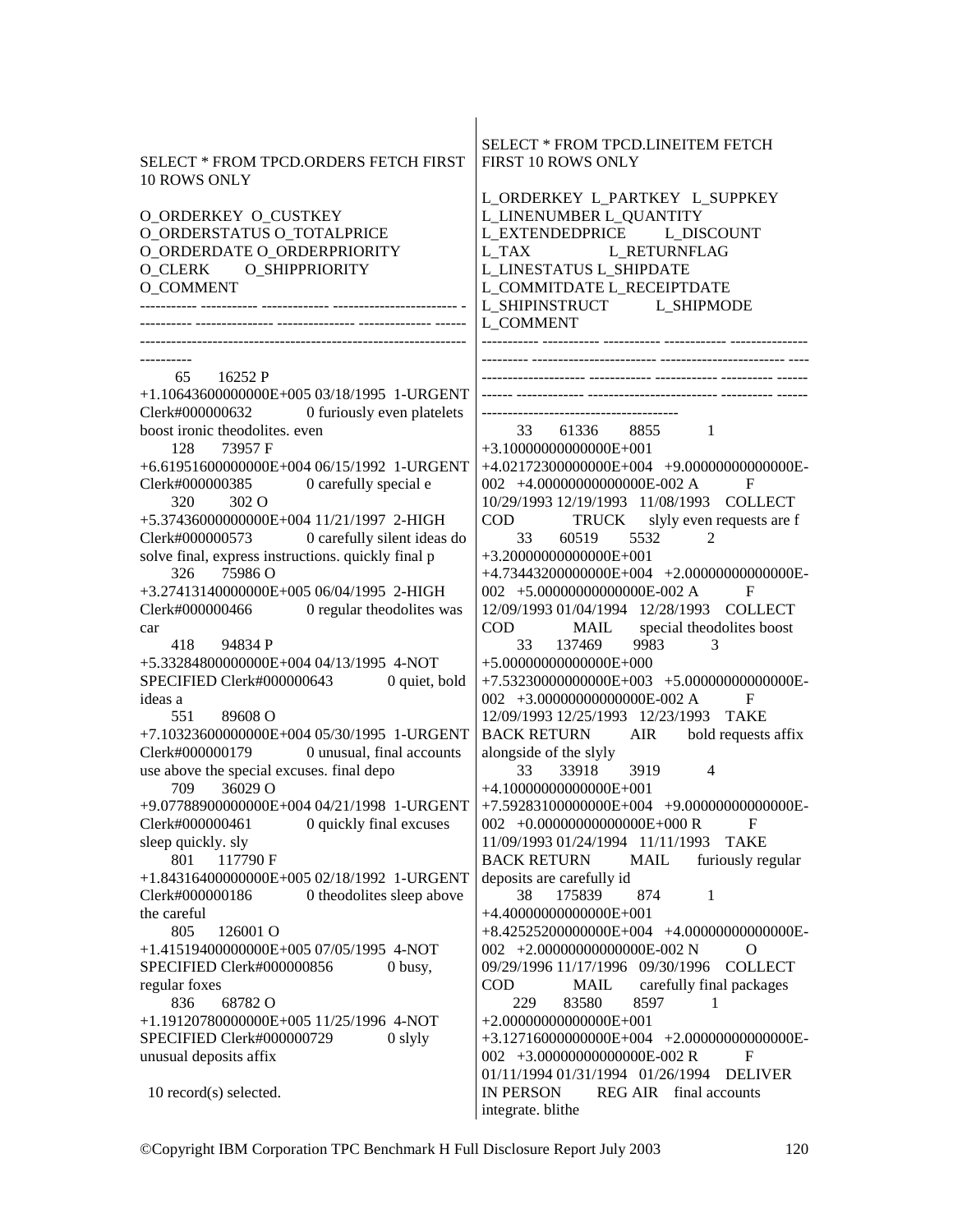229 128904 8905 2 +2.90000000000000E+001 +5.60541000000000E+004 +7.00000000000000E-002 +0.0000000000000000E+000 A F 03/15/1994 03/02/1994 03/26/1994 COLLECT COD SHIP slyly pending Ti 229 78526 8527 3 +2.80000000000000E+001 +4.21265600000000E+004 +2.00000000000000E-002 +2.0000000000000000E-002 R F 02/10/1994 02/02/1994 03/10/1994 DELIVER IN PERSON FOB final deposits 229 176948 1983 4 +3.00000000000000E+000 +6.07482000000000E+003 +2.00000000000000E-002 +8.0000000000000000E-002 R F 03/22/1994 03/24/1994 04/04/1994 DELIVER IN PERSON REG AIR slyly silent deposits sleep carefu 229 155180 211 5 +3.30000000000000E+001 +4.07609400000000E+004 +3.00000000000000E-002 +6.0000000000000000E-002 R F 03/25/1994 02/11/1994 04/13/1994 NONE FOB asymptotes

10 record(s) selected.

### *Query Substitution Parameters*

Power stream  $\text{Seed} = 722222226$ -- TPC TPC-H Parameter Substitution (Version 1.3.0) -- using 722222226 as a seed to the RNG Q1 DELTA 69 Q2 SIZE 39 TYPE COPPER REGION AFRICA Q3 SEGMENT BUILDING DATE 1995-03-05 Q4 DATE 1993-10-01 Q5 REGION MIDDLE EAST DATE 1995-01-01 Q6 DATE 1995-01-01 DISCOUNT 0.09 QUANTITY 24 Q7 NATION1 UNITED STATES<br>NATION2 INDIA NATION<sub>2</sub> Q8 NATION INDIA REGION ASIA TYPE PROMO PLATED COPPER Q9 COLOR thistle Q10 DATE 1993-03-01 Q11 NATION IRAQ FRACTION 0.0000010000

Q12 SHIPMODE1 SHIP SHIPMODE2 MAIL DATE 1993-01-01 Q13 WORD1 unusual WORD2 packages Q14 DATE 1993-06-01 Q15 DATE 1996-09-01 Q16 BRAND Brand#11 TYPE ECONOMY POLISHED SIZE1 21 SIZE<sub>2</sub> 45 SIZE<sub>3</sub> 4 SIZE4 2 SIZE5 19 SIZE6 31 SIZE7 28 SIZE8 20 Q17 BRAND Brand#14 CONTAINER MED CAN Q18 QUANTITY 315 Q19 BRAND1 Brand#34 BRAND2 Brand#11 BRAND3 Brand#22 QUANTITY1 7 QUANTITY2 11 QUANTITY3 26 Q20 COLOUR saddle DATE 1993-01-01 NATION ARGENTINA Q21 NATION ARGENTINA Q22 I1 13 I2 19 I3 29 I4 17  $\frac{15}{16}$  25 I6 16 I7 22 Throughput Stream  $= 1$  Seed  $= 722222227$ -- TPC TPC-H Parameter Substitution (Version 1.3.0) -- using 722222227 as a seed to the RNG Q1 DELTA 77 Q2 SIZE 27 TYPE STEEL REGION EUROPE Q3 SEGMENT HOUSEHOLD DATE 1995-03-21 Q4 DATE 1996-05-01 Q5 REGION AFRICA DATE 1995-01-01 Q6 DATE 1995-01-01 DISCOUNT 0.07 QUANTITY 24 Q7 NATION1 MOZAMBIQUE NATION2 ALGERIA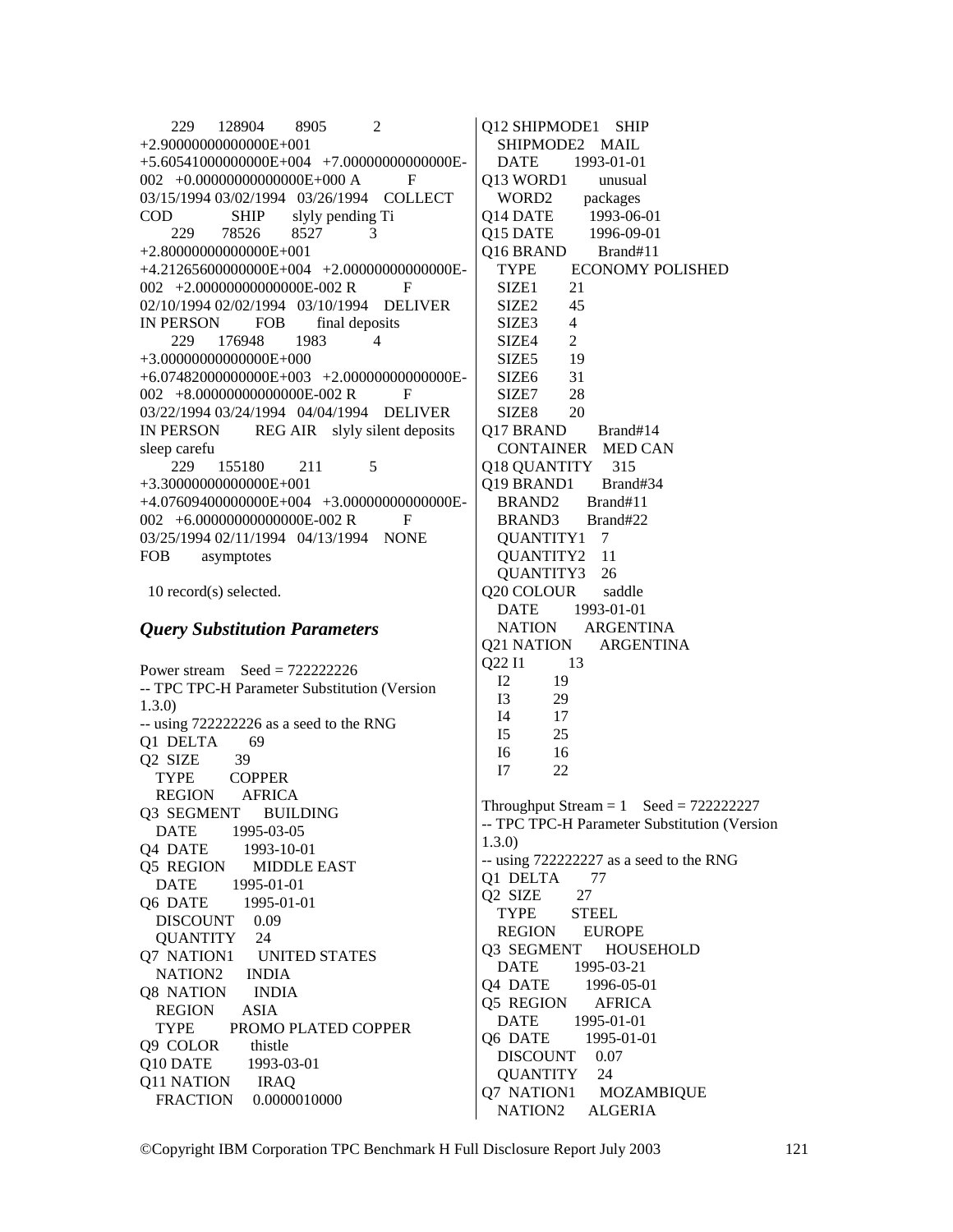Q8 NATION ALGERIA REGION AFRICA TYPE PROMO BURNISHED TIN Q9 COLOR slate Q10 DATE 1994-01-01 Q11 NATION UNITED STATES FRACTION 0.0000010000 Q12 SHIPMODE1 FOB SHIPMODE2 MAIL DATE 1993-01-01 Q13 WORD1 unusual WORD2 packages Q14 DATE 1993-09-01 Q15 DATE 1994-05-01 Q16 BRAND Brand#51 TYPE STANDARD BRUSHED SIZE1 28 SIZE2 11 SIZE3 39  $SIZE4$  6 SIZE5 37 SIZE6 22 SIZE7 2 SIZE8 7 Q17 BRAND Brand#11 CONTAINER JUMBO BOX Q18 QUANTITY 312 Q19 BRAND1 Brand#42 BRAND2 Brand#44 BRAND3 Brand#21 QUANTITY1 3 QUANTITY2 12 QUANTITY3 22 Q20 COLOUR cream DATE 1996-01-01 NATION MOZAMBIQUE Q21 NATION ROMANIA  $Q22 11 30$ <br> $I2 12$  I2 12 I3 28 14 15<br>15 13 I5 13 I6 14 I7 18 Throughput Stream  $= 2$  Seed  $= 722222228$ -- TPC TPC-H Parameter Substitution (Version 1.3.0) -- using 722222228 as a seed to the RNG Q1 DELTA 85 Q2 SIZE 15 TYPE BRASS REGION AMERICA Q3 SEGMENT AUTOMOBILE DATE 1995-03-07

Q4 DATE 1994-02-01

Q5 REGION AMERICA DATE 1995-01-01 Q6 DATE 1995-01-01 DISCOUNT 0.04 QUANTITY 25 Q7 NATION1 INDIA NATION2 PERU Q8 NATION PERU REGION AMERICA TYPE ECONOMY BRUSHED TIN Q9 COLOR saddle Q10 DATE 1994-10-01 Q11 NATION JAPAN FRACTION 0.0000010000 Q12 SHIPMODE1 MAIL SHIPMODE2 AIR DATE 1997-01-01 Q13 WORD1 unusual WORD2 packages Q14 DATE 1993-12-01 Q15 DATE 1996-12-01 Q16 BRAND Brand#31 TYPE LARGE BURNISHED SIZE1 6 SIZE2 32 SIZE3 23 SIZE4 13 SIZE5 12 SIZE<sub>6</sub> 15 SIZE7 38 SIZE8 16 Q17 BRAND Brand#13 CONTAINER JUMBO PACK Q18 QUANTITY 314 Q19 BRAND1 Brand#44<br>BRAND2 Brand#32 BRAND<sub>2</sub> BRAND3 Brand#25 QUANTITY1 8 QUANTITY2 13 QUANTITY3 29 Q20 COLOUR orange DATE 1995-01-01 NATION FRANCE Q21 NATION IRAQ Q22 I1 24 I2 15 I3 23<br>I4 28  $I_4$  I5 17 I6 32 I7 18 Throughput Stream  $= 3$  Seed  $= 722222229$ -- TPC TPC-H Parameter Substitution (Version 1.3.0)

-- using 722222229 as a seed to the RNG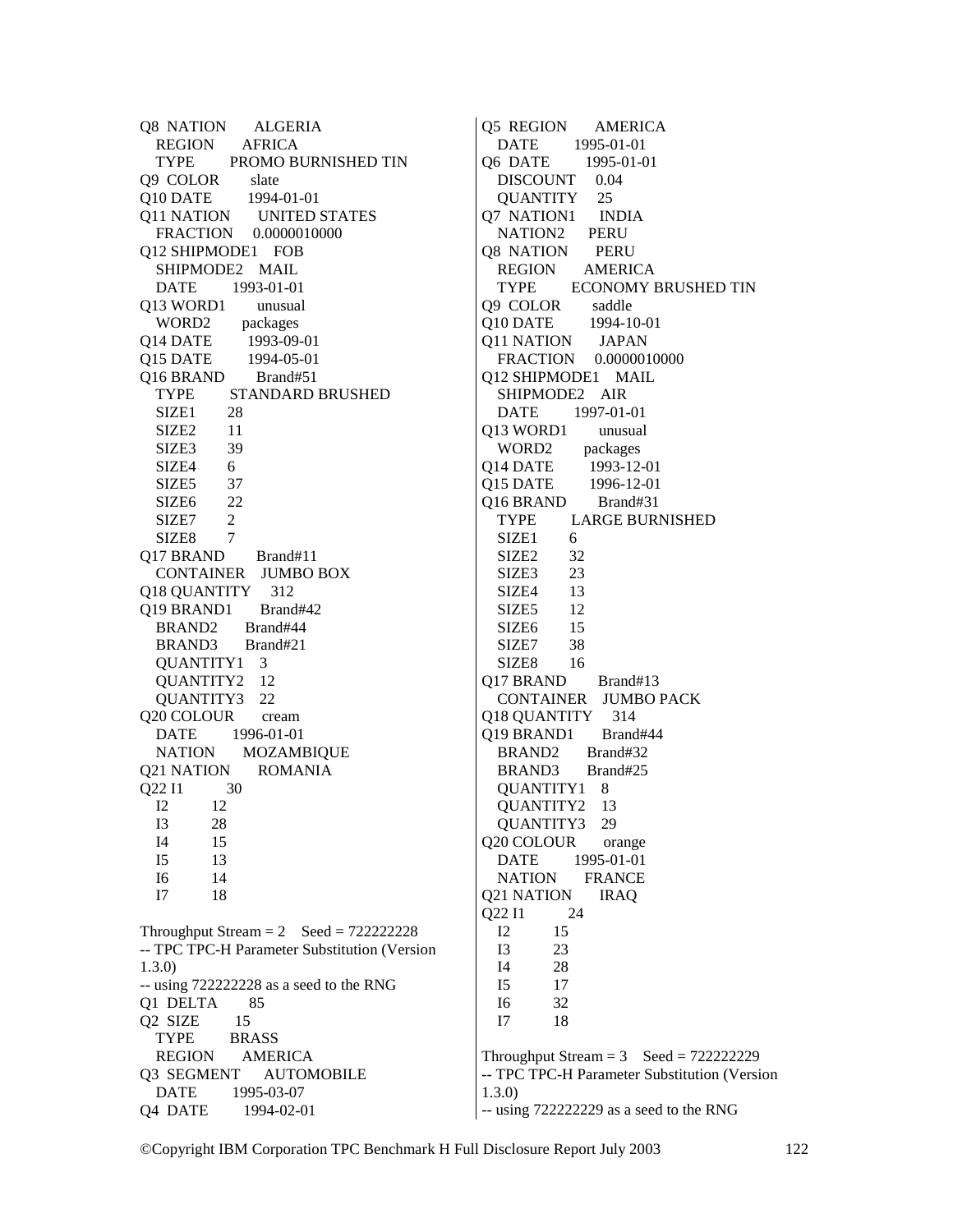Q1 DELTA 93 Q<sub>2</sub> SIZE 2 TYPE NICKEL REGION EUROPE Q3 SEGMENT HOUSEHOLD DATE 1995-03-24 Q4 DATE 1996-09-01 Q5 REGION EUROPE DATE 1995-01-01 Q6 DATE 1995-01-01 DISCOUNT 0.02 QUANTITY 24 Q7 NATION1 ALGERIA NATION2 INDONESIA Q8 NATION INDONESIA REGION ASIA TYPE ECONOMY PLATED TIN Q9 COLOR puff Q10 DATE 1993-07-01 Q11 NATION ALGERIA FRACTION 0.0000010000 Q12 SHIPMODE1 TRUCK SHIPMODE2 FOB DATE 1994-01-01 Q13 WORD1 unusual WORD2 packages Q14 DATE 1994-03-01 Q15 DATE 1994-09-01 Q16 BRAND Brand#12 TYPE PROMO PLATED SIZE1 39 SIZE2 28 SIZE3 7 SIZE4 30 SIZE5 2<br>SIZE6 12 SIZE6 12<br>SIZE7 14 SIZE7 SIZE8 10 Q17 BRAND Brand#25 CONTAINER JUMBO CAN Q18 QUANTITY 315 Q19 BRAND1 Brand#41 BRAND2 Brand#15 BRAND3 Brand#14 QUANTITY1 3 QUANTITY2 14 QUANTITY3 25 Q20 COLOUR beige DATE 1993-01-01 NATION SAUDI ARABIA Q21 NATION CANADA Q22 I1 34  $\begin{array}{ccc} 12 & 17 \\ 13 & 27 \end{array}$ 27 I4 16 I5 11

 I6 25 I7 12 Throughput Stream  $= 4$  Seed  $= 722222230$ -- TPC TPC-H Parameter Substitution (Version 1.3.0) -- using 722222230 as a seed to the RNG Q1 DELTA 101 Q2 SIZE 40 TYPE TIN REGION AMERICA Q3 SEGMENT AUTOMOBILE DATE 1995-03-09 Q4 DATE 1994-05-01 Q5 REGION MIDDLE EAST DATE 1996-01-01 Q6 DATE 1996-01-01 DISCOUNT 0.07 QUANTITY 24 Q7 NATION1 PERU NATION2 ARGENTINA Q8 NATION ARGENTINA REGION AMERICA TYPE ECONOMY ANODIZED TIN Q9 COLOR papaya Q10 DATE 1994-04-01 Q11 NATION JORDAN FRACTION 0.0000010000 Q12 SHIPMODE1 RAIL SHIPMODE2 FOB DATE 1994-01-01 Q13 WORD1 express WORD2 requests Q14 DATE 1994-06-01 Q15 DATE 1997-03-01<br>016 BRAND Brand#52 **O16 BRAND**  TYPE SMALL BRUSHED SIZE1 42 SIZE2 24 SIZE3 32 SIZE4 22 SIZE<sub>5</sub> 5 SIZE6 31 SIZE7 15 SIZE8 16 Q17 BRAND Brand#22 CONTAINER WRAP BOX<br>18 OUANTITY 313 Q18 QUANTITY Q19 BRAND1 Brand#53 BRAND2 Brand#53 BRAND3 Brand#14 QUANTITY1 8 QUANTITY2 15 QUANTITY3 22 Q20 COLOUR lawn

DATE 1997-01-01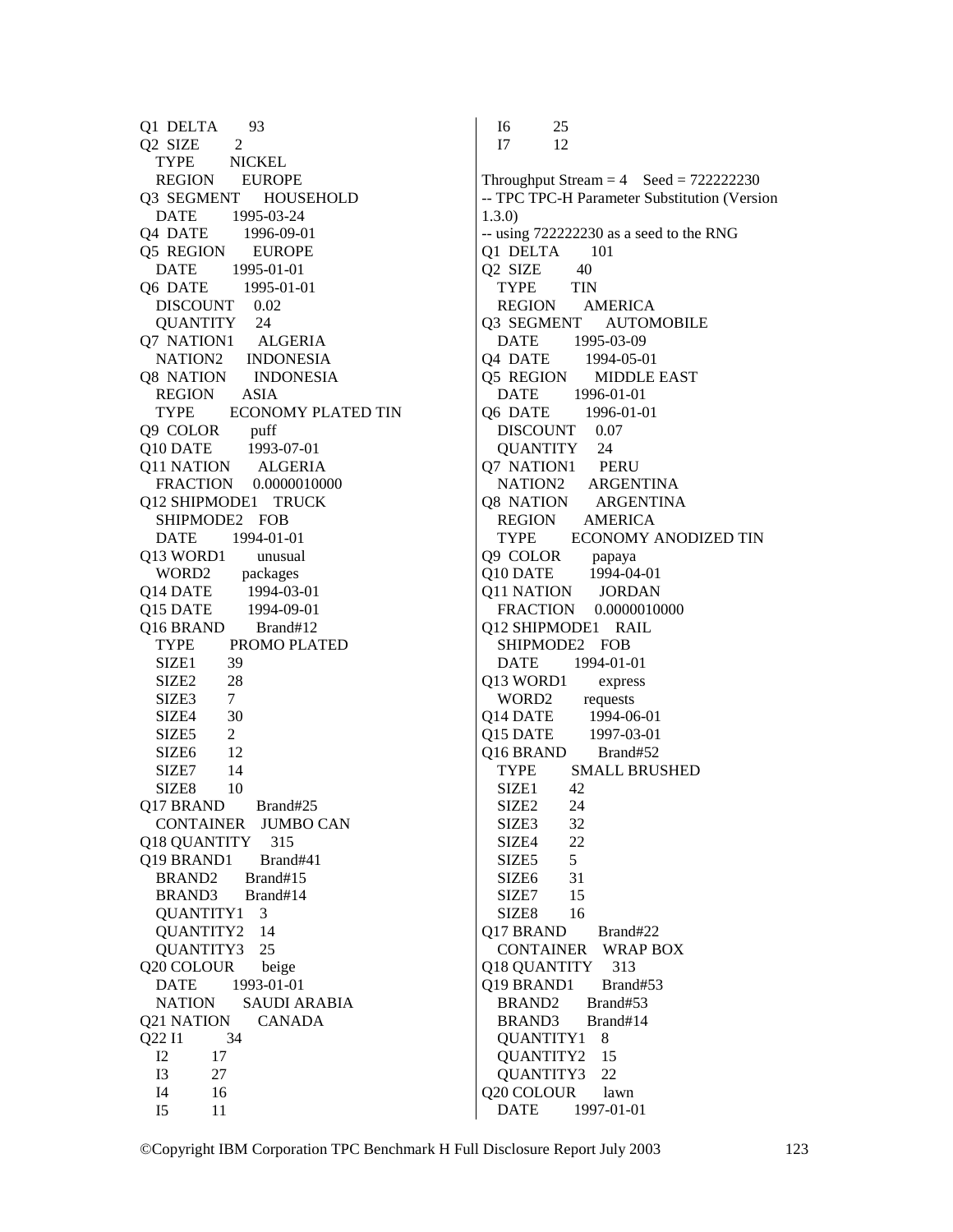NATION IRAN Q21 NATION SAUDI ARABIA Q22 I1 20 I2 12  $\begin{array}{cc} 13 & 25 \\ 14 & 23 \end{array}$  $23$  I5 30 I6 18 I7 15 Throughput Stream =  $5$  Seed = 722222231 -- TPC TPC-H Parameter Substitution (Version 1.3.0) -- using 722222231 as a seed to the RNG Q1 DELTA 109 Q2 SIZE 28 TYPE STEEL REGION MIDDLE EAST Q3 SEGMENT FURNITURE DATE 1995-03-26 Q4 DATE 1996-12-01 Q5 REGION AFRICA DATE 1996-01-01 Q6 DATE 1996-01-01 DISCOUNT 0.04 QUANTITY 25<br>7 NATION1 INDONESIA Q7 NATION1 NATION2 CHINA Q8 NATION CHINA REGION ASIA TYPE LARGE POLISHED TIN Q9 COLOR navajo Q10 DATE 1995-01-01 Q11 NATION ARGENTINA FRACTION 0.0000010000 Q12 SHIPMODE1 AIR SHIPMODE2 FOB DATE 1994-01-01 Q13 WORD1 express WORD2 requests Q14 DATE 1994-10-01<br>015 DATE 1994-12-01 O15 DATE Q16 BRAND Brand#32 TYPE ECONOMY ANODIZED SIZE<sub>1</sub> 4 SIZE<sub>2</sub> 3 SIZE3 26<br>SIZE4 15 SIZE4 SIZE<sub>5</sub> 7 SIZE6 22 SIZE7 12 SIZE8 33 Q17 BRAND Brand#24 CONTAINER WRAP PACK Q18 QUANTITY 314<br>Q19 BRAND1 Brand#55 Q19 BRAND1

 BRAND2 Brand#31 BRAND3 Brand#13 QUANTITY1 4 QUANTITY2 16 QUANTITY3 29 Q20 COLOUR snow DATE 1995-01-01 NATION ALGERIA Q21 NATION JAPAN 022 I1 11  $\begin{array}{cc} 12 & 10 \\ 13 & 28 \end{array}$  I3 28  $\begin{array}{cc}\n 14 & 13 \\
 \hline\n 15 & 24\n \end{array}$ 24 I6 31 I7 14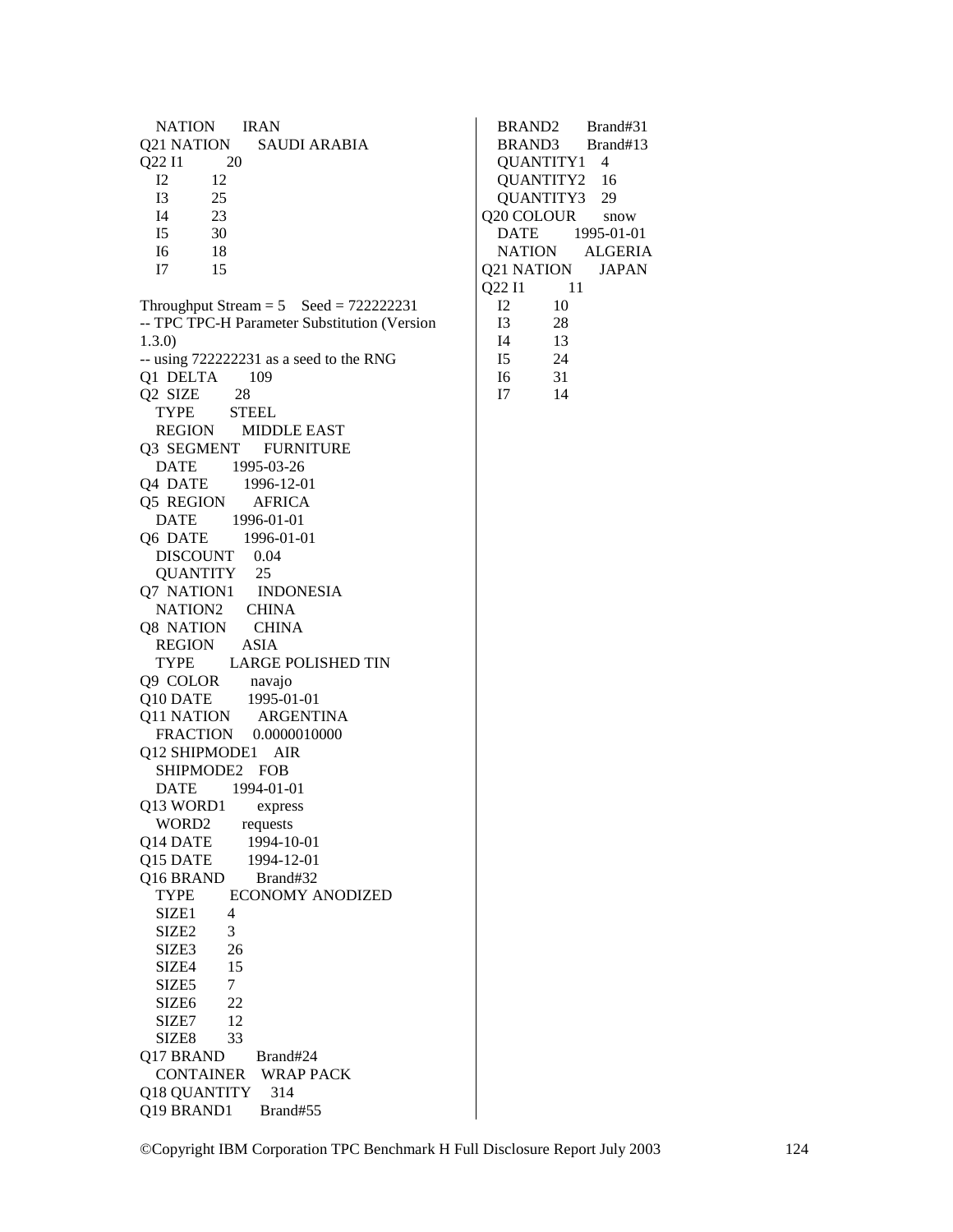# **Appendix D: Driver Source Code**

## *ploaduf1*

#!/bin/ksh RFpair=\$1  $\sim$ /tpcd/tools/load line uf \$RFpair & ~/tpcd/tools/load\_orders\_uf \$RFpair

# *ploaduf2*

#!/bin/ksh RFpair=\$1; db2 connect to tpcd db2 "load from delete.\$RFpair of del modified by coldel| fastparse messages /dev/null replace into TPCDTEMP.ORDERS\_DEL nonrecoverable partitioned db config mode load\_only part\_file\_location /home/ufdata;" db2 commit; db2 connect reset db2 terminate

## *load\_line\_uf*

#!/bin/ksh RFpair=\$1; db2 connect to tpcd db2 "load from lineitem.tbl.u\$RFpair of del modified by coldel| fastparse messages /dev/null replace into TPCDTEMP.LINEITEM\_new nonrecoverable partitioned db config mode load\_only part\_file\_location /home/ufdata;" db2 commit; db2 connect reset db2 terminate

## *load\_orders\_uf*

#!/bin/ksh RFpair=\$1; db2 connect to tpcd db2 "load from orders.tbl.u\$RFpair of del modified by coldel| fastparse messages /dev/null replace into TPCDTEMP.ORDERS\_new nonrecoverable partitioned db config mode load\_only part\_file\_location /home/ufdata; " db2 commit; db2 connect reset db2 terminate

*preload\_uf.ksh* 

#!/bin/ksh # Please indicate which pair you want to use for the preloading of the # update functions. This pair can NOT be used for the actual benchmark. # In general we pre-load the pair which the largest number. For example # if we created 12 pairs, we'll preload pair 12. This number is the parameter # passed to ploaduf1 and ploaduf2 to load the data. toolsDir=/home/tpch/tpcd/tools \${toolsDir}/ploaduf1 18 \${toolsDir}/ploaduf2 18 db2 "connect to tpcd" db2 "RUNSTATS ON TABLE TPCDTEMP.LINEITEM\_NEW WITH DISTRIBUTION AND DETAILED INDEXES ALL" db2 "RUNSTATS ON TABLE TPCDTEMP.ORDERS\_NEW WITH

DISTRIBUTION AND DETAILED INDEXES ALL" db2 "RUNSTATS ON TABLE TPCDTEMP.ORDERS\_DEL WITH DISTRIBUTION AND DETAILED INDEXES ALL" db2 "terminate"

## *runpower*

: # -\*-Perl-\* eval 'exec perl5 -S \$0 \${1+"\$@"}' # Horrible kludge to convert this if 0;  $\#$  into a "portable" perl script # usage runpower [UF] # where UF is the optional parameter that says to run the power test # with the update functions. By default, the update functions are not

 $# \text{ run}$ 

push(@INC, split(':', \$ENV{'PATH'}));

# Get TPC-D specific environment variables require 'getvars';

# Use the macros in here so that they can handle the platform differences. # macro.pl should be sourced from cmvc, other people wrote and maintain it. require "macro.pl";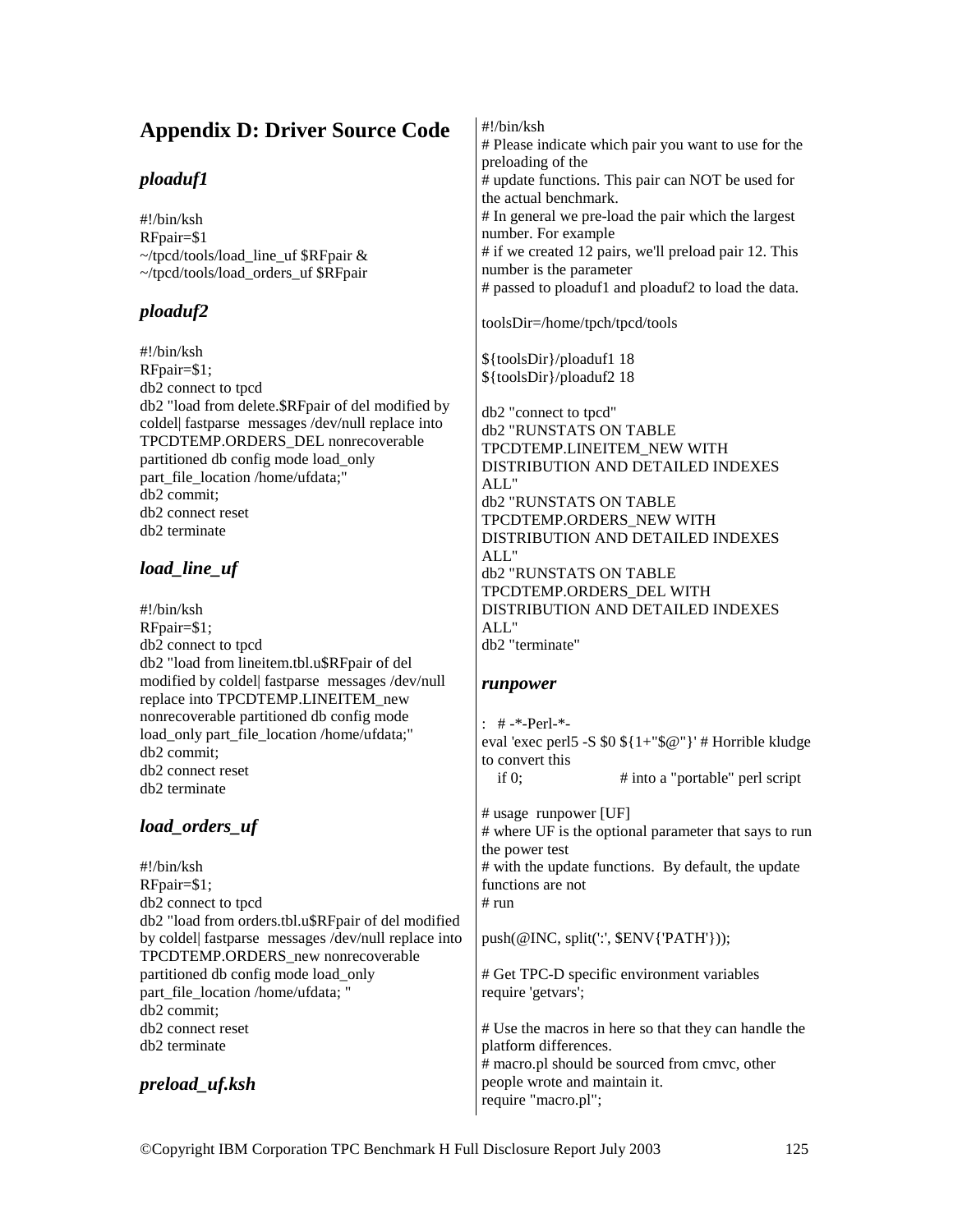```
require "tpcdmacro.pl"; 
# Make output unbuffered. 
select(STDOUT); 
|S| = 1;if (QARGV > 0){ 
   $runUF=$ARGV[0]; 
} 
else 
{ 
   $runUF="no"; 
} 
if (length(\mathcal{E}ENV{"TPCD_AUDIT_DIR"}) <= 0)
{ 
  die "TPCD_AUDIT_DIR environment variable not 
set\n"; 
} 
if (length(\mathcal{S}ENV{"TPCD_RUN_DIR" }) <= 0)
{ 
  die "TPCD_RUN_DIR environment variable not 
set\n"; 
} 
if (length(SENV{TTPCD_DBNAME}) \leq 0){ 
  die "TPCD_DBNAME environment variable not 
set\n"; 
} 
if (length(ENV{"TPCD_RUNNUMBER"}) <= 0)
{ 
  die "TPCD_RUNNUMBER environment variable 
not set\n"; 
} 
if (length(SENV{TTPCD SF'}) \leq 0){ 
  die "TPCD_SF environment variable not set\n"; 
} 
if (length(\mathcal{E}ENV{"TPCD_PLATFORM"}) <= 0)
{ 
  die "TPCD_PLATFORM environment variable not 
set\n"; 
} 
if (length(\text{SENV}{"TPCD_PATH_DELIM"}) <= 0)
{ 
  die "TPCD_PATH_DELIM environment variable 
not set\n"; 
} 
if (length(ENV{"TPCD_PRODUCT"}) <= 0)
{ 
  die "TPCD_PRODUCT environment variable not 
set\n"; 
} 
if \left(\frac{\text{length}(\text{SENV} \cdot \text{TPCD} \text{ AUDIT''})}{\text{TECD}}\right){ 
                                                        die "Must set TPCD_AUDIT env't var. Real audit 
                                                     timing sequence run if yes\n"; 
                                                     } 
                                                     if (length(ENV{"TPCD_PHYS_NODE"}) <= 0)
                                                     { 
                                                        die "TPCD_PHYS_NODE env't var not set\n"; 
                                                     } 
                                                     if \text{(length(SENV\{''TPCD\ LOG\ DIR\})} \leq 0){ 
                                                       \text{SENV}{"TPCD LOG DIR"} = "NULL";
                                                     } 
                                                     if (length(SENV{TPCD MODEL}) \leq 0){ 
                                                       die "TPCD_MODE environment variable not set - 
                                                     uni/smp/mln \n";
                                                     } 
                                                     if \left(\text{length}(\text{SENV} \mid \text{TPCD\_ROOTPRIV''\}\right) \leq 0{ 
                                                       die "TPCD_ROOTPRIV environment variable not 
                                                     set - yes/no \ln";
                                                     } 
                                                     #set up local variables 
                                                     $runNum=$ENV{"TPCD_RUNNUMBER"}; 
                                                     $runDir=$ENV{"TPCD_RUN_DIR"}; 
                                                     $auditDir=$ENV{"TPCD_AUDIT_DIR"}; 
                                                     $dbname=$ENV{"TPCD_DBNAME"}; 
                                                     $sf=$ENV{"TPCD_SF"}; 
                                                     $platform=$ENV{"TPCD_PLATFORM"}; 
                                                     $delim=$ENV{"TPCD_PATH_DELIM"}; 
                                                     $gatherstats=$ENV{"TPCD_GATHER_STATS"}; 
                                                     $product=$ENV{"TPCD_PRODUCT"}; 
                                                     $RealAudit=$ENV{"TPCD_AUDIT"}; 
                                                     $inlistmax=$ENV{"TPCD_INLISTMAX"}; 
                                                     $pn=$ENV{"TPCD_PHYS_NODE"}; 
                                                     $logDir=$ENV{"TPCD_LOG_DIR"}; 
                                                     $rootPriv=$ENV{"TPCD_ROOTPRIV"}; 
                                                     $mode=$ENV{"TPCD_MODE"}; 
                                                     if ((\text{~6mode eq} \text{''uni''}) || (\text{~6mode eq} \text{''smp''})){ 
                                                      $all_ln="once";
                                                       $all_pn="once"; 
                                                       $once="once"; 
                                                     } 
                                                     else 
                                                     { 
                                                      $all_ln="all_ln";
                                                       $all_pn="all_pn"; 
                                                       $once="once"; 
                                                     } 
                                                     if ($inlistmax eq "default") 
                                                     { 
                                                      \text{Sinlistmax} = 400:
                                                     }
```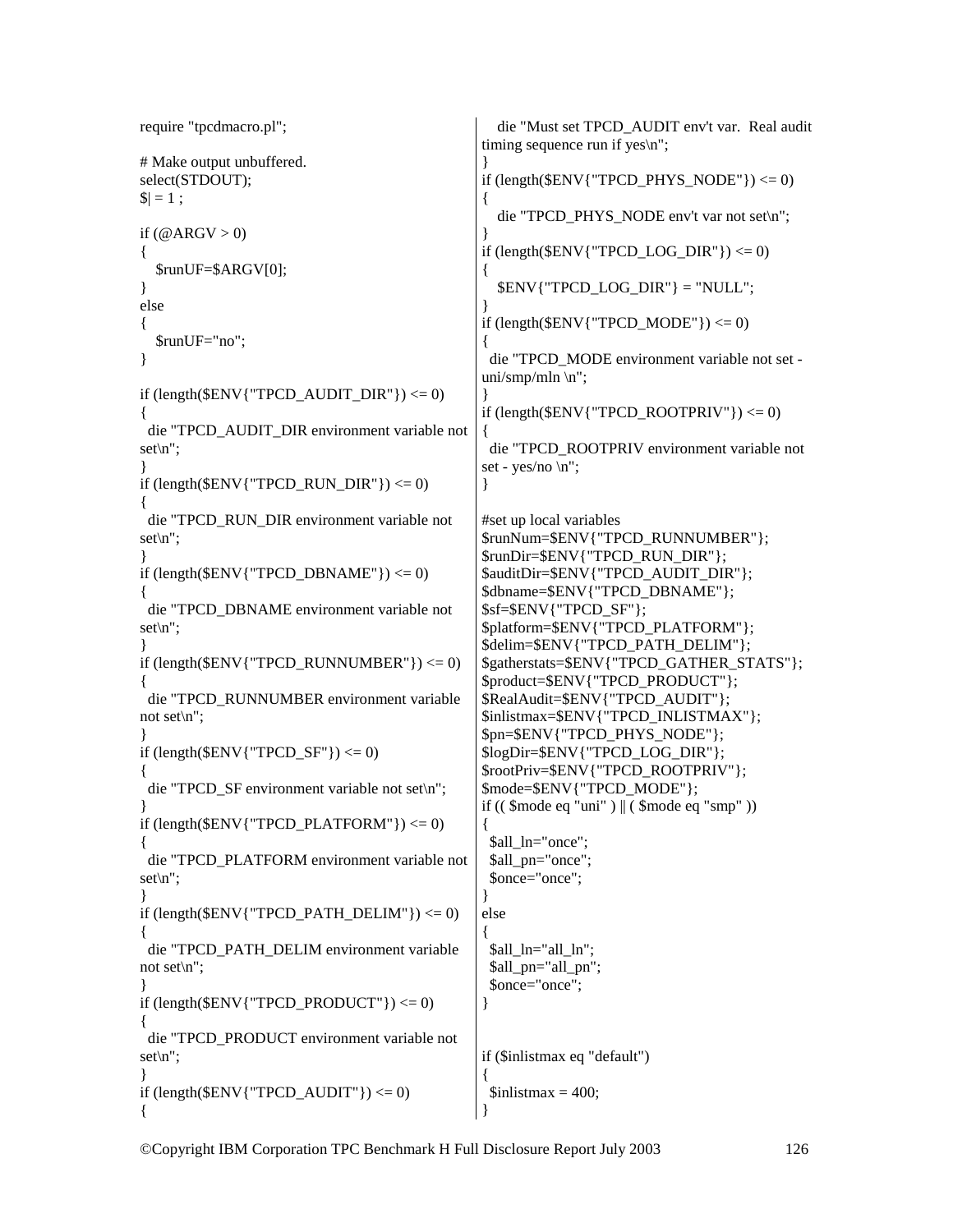```
# the auditruns directory is where we have already 
generate the sql files for the 
# updates and the power tests 
# append isolation level information about tpcdbatch 
to the miso file 
# the miso file is created here but appended to for 
power and throughput 
#information 
$misofile="$runDir${delim}miso$runNum"; 
if ( -e $misofile ) 
{ 
   &rm("$misofile"); 
} 
# if we are in real audit mode then we must start the 
db manager now since 
# there must be no activity on the database between 
the time the build script 
# has finished and the time the power test is started 
if ( $RealAudit eq "yes" ) 
{ 
   system("db2start"); 
   system("db2 activate database $dbname"); 
} 
if ( $RealAudit ne "yes" ) 
{ 
   system("db2 activate database $dbname"); 
} 
#Report current log info to the run# directory in a 
file called startLog.Info 
system("perl getLogInfo.pl startLog"); 
open(MISO, ">$misofile") || die "Can't open 
$misofile: $!\n"; 
ScurTs = 'perl gettimestamp "long"':
print MISO "Timestamp and isolation level of 
tpcdbatch before power run at : $curTs\n"; 
close(MISO); 
if ( $product eq "pe" ) 
{ 
  system("db2\"connect to $dbname\"; db2\"select
name,creator,valid,unique_id,isolation from 
sysibm.sysplan where name like 'TPCD%'\"; db2 
connect reset; db2 terminate >> 
$runDir${delim}miso$runNum "); 
} 
else 
{ 
   &verifyTPCDbatch("$misofile","$dbname"); 
} 
                                                        if ($platform eq "aix") 
                                                        { 
                                                          # Create the sysunused file. This reports what 
                                                        disks are attached, and which 
                                                          # ones are being used. Its use spans both the 
                                                        runpower and runthroughtput tests 
                                                          system("echo \"The following disks are assigned to 
                                                        the indicated volume groups\" > 
                                                        $runDir/sysunused$runNum") && die "cannot 
                                                        create $runDir/sysunused$runNum"; 
                                                          system("lspv >> $runDir/sysunused$runNum"); 
                                                          system("echo \"The following volume groups are 
                                                        currently online\" >> $runDir/sysunused$runNum"); 
                                                         $curTs = 'perl gettimestamp "long"';
                                                          system("echo \"$curTs\" >> 
                                                        $runDir/sysunused$runNum"); 
                                                          system("lsvg -o >> $runDir/sysunused$runNum"); 
                                                          # show the disks that are used/unused 
                                                          #system("getdisks \"Before the start of the Power 
                                                        Test\langle"");
                                                        } 
                                                        else 
                                                        { 
                                                          # for all other platforms 
                                                          system("echo Assume that all portions of the 
                                                        system are used >> 
                                                        $runDir${delim}sysunused$runNum"); 
                                                        } 
                                                        &getConfig("p"); 
                                                        if ( $rootPriv eq "yes" ) 
                                                        { 
                                                            # get the o/s tuning parameters...currently AIX 
                                                        only and only if your 
                                                            # user has root privileges to run this 
                                                            &getOSTune("p"); 
                                                        } 
                                                        if ($gatherstats eq "on") 
                                                        { 
                                                            # gather vm io and net stats 
                                                           if ($platform eq "aix" || $platform eq "sun" || 
                                                        $platform eq "ptx" || 
                                                              $platform eq "hp" || $platform eq "linux") 
                                                            { 
                                                              # gather vmstats and iostats (and net stats if in 
                                                        mpp mode) 
                                                             system("perl getstats p &");
                                                            } 
                                                           else 
                                                        \{ print "Stats gather not set up for current 
                                                        platform $platform\n";
```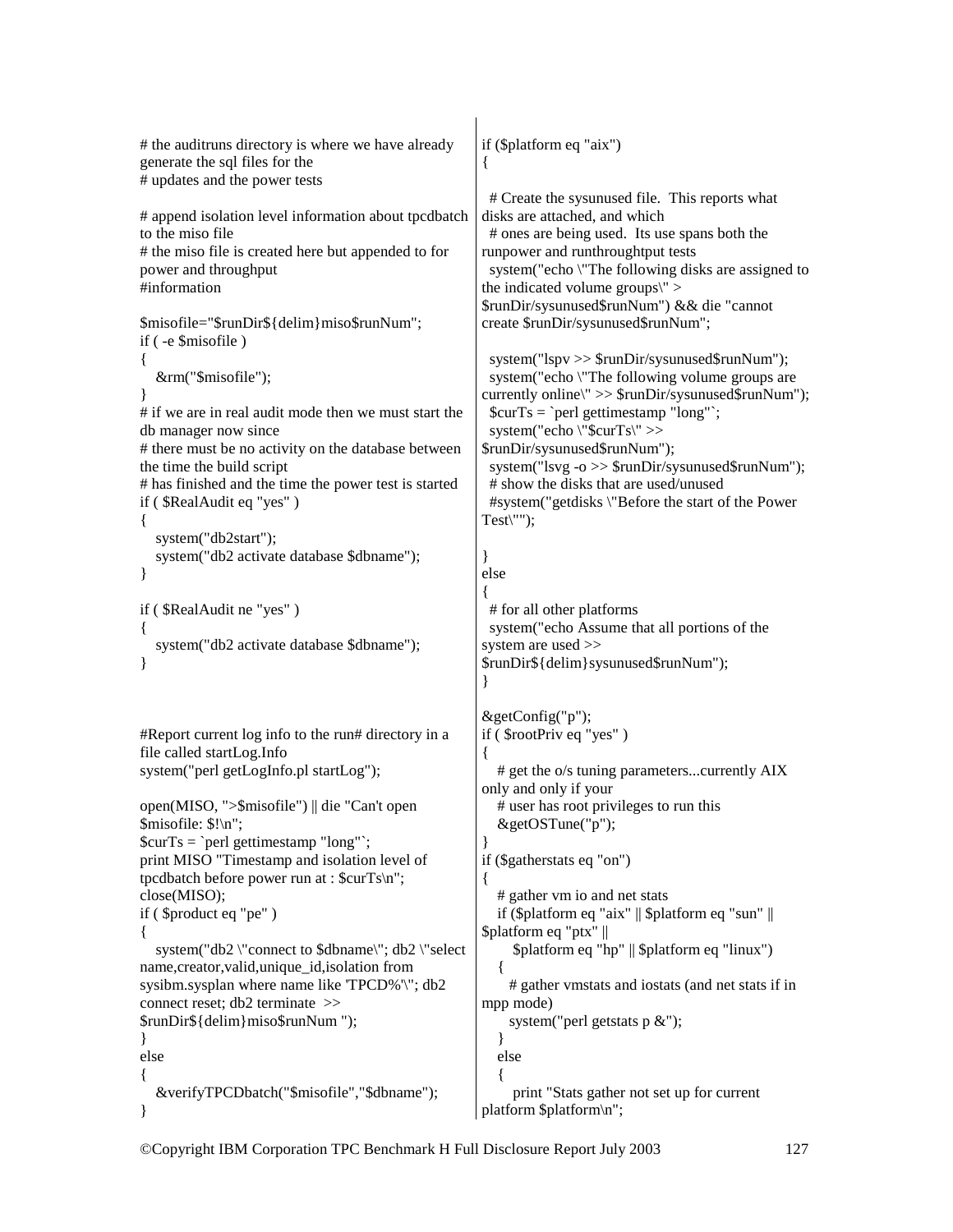} } # print to screen what type of run is running and set variables to run # the query and update streams in parallel if (\$runUF ne "UF") { \$semcontrol = "off"; print "Beginning power stream....no update functions\n";  $$streamEx = "":$  $$streamExNT = "";$ } else {  $$semcontrol = "on":$  print "Beginning power stream....with update functions\n"; if ( \$platform eq "nt" ) {  $$streamExNT = "start/b";$  $$streamEx = "";$  } else  $\{$  $$streamExNT = "":$  $$streamEx = "&":$  } } # bbe This new line (below) runs queries for power test print "Starting tpcdbatch...\n"; \$ret=system("\$streamExNT \$auditDir\${delim}auditruns\${delim}tpcdbatch -d \$dbname -f \$runDir\${delim}qtextpow.sql -r on -b on -s \$sf -u p1 -m \$inlistmax -n 0 -p \$semcontrol \$streamEx"); if ( \$runUF eq "UF" ) {  $$ret2 =$ system("\$auditDir\${delim}auditruns\${delim}tpcdba tch -d \$dbname -f \$runDir\${delim}qtextquf.sql -r on -b on -s  $s f - u p^2$  -m  $sinlistmax - n 0$ "); } else {  $\text{Set2} = 0$ ; # If UFs were not running, then the stream cannot fail } if ((\$ret2 = 0) & & (\$ret = 0)) { print "Power stream completed succesfully.\n"; } else { print "Power stream failed. ret=\$ret\n"; } if (\$platform eq "aix") { # show that the same disks are still used or unused # system("getdisks \"After completion of the Power Test\""); #clean up } if (\$gatherstats eq "on") { # gather vm io and net stats if (\$platform eq "aix" || \$platform eq "sun" || \$platform eq "ptx" || \$platform eq "linux") { # kill the stats that were being gathered if (\$platform eq "ptx") {  $\frac{\text{sec}}{\text{sec}}$  `perl5 zap "-f" "sar"`; \$rc= `perl5 zap "-f" "sadc"`; } else { \$rc= `perl5 zap "-f" "vmstat"`; \$rc= `perl5 zap "-f" "iostat"`; } if ( $$pn > 1$ )  $\left\{ \begin{array}{c} \end{array} \right\}$  \$rc= `perl5 zap "-f" "netstat"`; } \$rc= `perl5 zap "-f" "getstats"`; } } open(MISO, ">>\$misofile") || die "Can't open \$misofile: \$!\n";  $$curTs = 'perl$  gettimestamp "long"'; print MISO "Timestamp and isolation level of tpcdbatch after power run at : \$curTs\n"; close(MISO); if ( \$product eq "pe" ) { system("db2 \"connect to \$dbname\"; db2 \"select name,creator,valid,unique\_id,isolation from sysibm.sysplan where name like 'TPCD%'\";db2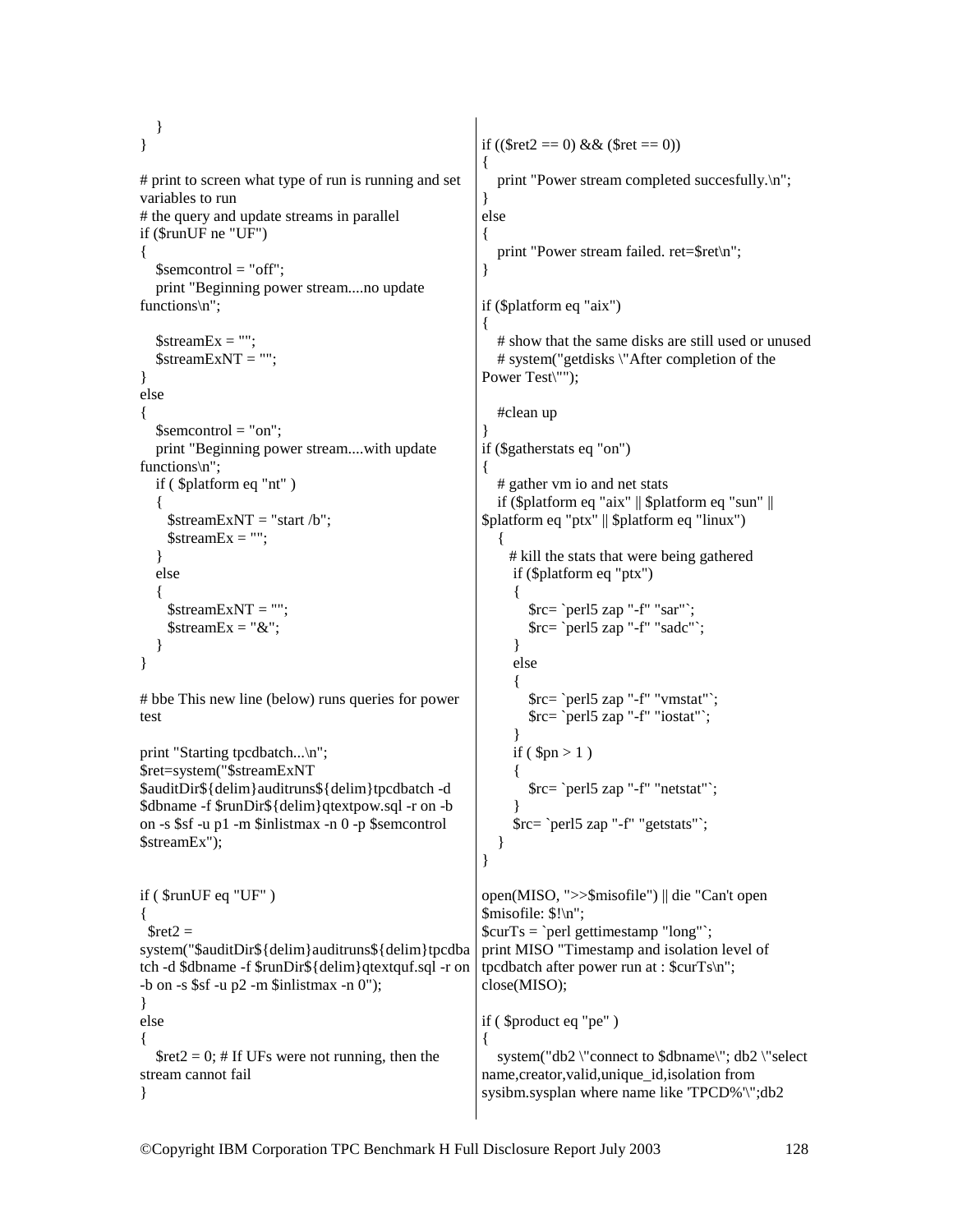```
connect reset;db2 terminate >> 
$runDir${delim}miso$runNum"); 
} 
else 
{ 
   &verifyTPCDbatch("$misofile","$dbname"); 
} 
if ( $RealAudit ne "yes" ) 
{ 
  $curTs = 'perl gettimestamp "short"';
   # grab the db and dbm snapshot before we 
deactivate 
   system("db2 get snapshot for all on $dbname > 
$runDir${delim}dbrun$runNum.snap.$curTs"); 
   system("db2 get snapshot for database manager 
>> $runDir${delim}dbrun$runNum.snap.$curTs"); 
} 
###################### 
# now copy the reports from the count of streams 
files into one final file 
&cat("$runDir${delim}pstrcnt*","$runDir${delim}
mpstrcnt$runNum"); 
#(NOTE: there is a dependancy that this mpstrcnt 
file exist before the 
# calcmetrics.pl script is called, both because it is 
used as input for 
# calcmetrics.pl, and because the output from 
calcmetrics is used as 
# the trigger for watchstreams to complete, and 
watchstreams cats its 
# output at the end of the mstrcnt file. 
# generate the mpinter?.metrics file in the run 
directory 
#require 'calcmetricsp.pl'; 
if ( $runUF eq "UF") 
{ 
  system("perl calcmetricsp.pl UF"); 
} 
else 
{ 
  system("perl calcmetricsp.pl"); 
} 
# concatenate all the throughput inter files that were 
used to 
# generate these results into the calcmetrics output 
file (mpinterX.metrics) 
#cd $TPCD_RUN_DIR 
&cat("$runDir${delim}mpqinter*","$runDir${delim
}mpinter$runNum.metrics"); 
if ($runUF eq "UF") { 
                                                        &cat("$runDir${delim}mpufinter*","$runDir${deli
                                                        m}mpinter$runNum.metrics"); 
                                                        } 
                                                        #if ($runUF eq "no") { 
                                                        # &rm("$runDir${delim}mpuf*"); 
                                                        #} 
                                                        ####################### 
                                                        # no longer activate/deactivate the database 
                                                        #if ( $RealAudit ne "yes" ) 
                                                       #{ 
                                                        # # deactivate the database 
                                                       # system("db2 deactivate database $dbname"); 
                                                        #} 
                                                        # do not stop the database after the power test 
                                                        #if ( $RealAudit ne "yes" ) 
                                                        #{ 
                                                        # system("db2stop"); 
                                                       #} 
                                                        1; 
                                                        sub getConfig 
                                                        { 
                                                          $testtype=$_[0]; 
                                                         print "Getting database configuration.\n":
                                                        $dbtunefile="$runDir${delim}m${testtype}dbtune$
                                                        {runNum}"; 
                                                          open(DBTUNE, ">$dbtunefile") || die "Can't open 
                                                        $dbtunefile: $!\n"; 
                                                          $timestamp=`perl gettimestamp "long"`; 
                                                          print DBTUNE "Database and Database manager 
                                                        configuration taken at : $timestamp"; 
                                                          close(DBTUNE); 
                                                          system("db2level >> $dbtunefile"); 
                                                          system("db2 get database configuration for 
                                                        $dbname >> $dbtunefile"); 
                                                          system("db2 get database manager configuration 
                                                        >> $dbtunefile"); 
                                                          system("db2set >> $dbtunefile"); 
                                                         if (( \text{~6mode eq} \text{''min} \text{''}) || (\text{~6mode eq} \text{''mpp''})) { 
                                                            $cfgfile="$runDir${delim}dbtune${runNum}."; 
                                                            #removed by Alex due to hang 
                                                            #system("db2_all '||\" typeset -i ln=##; db2 get db 
                                                        cfg for $dbname > $cfgfile\${ln} ; db2 get dbm cfg
                                                       \gg $cfgfile\${ln}; db2set \gg $cfgfile\${ln}; db2
                                                        terminate '"); 
                                                          } 
                                                       }
```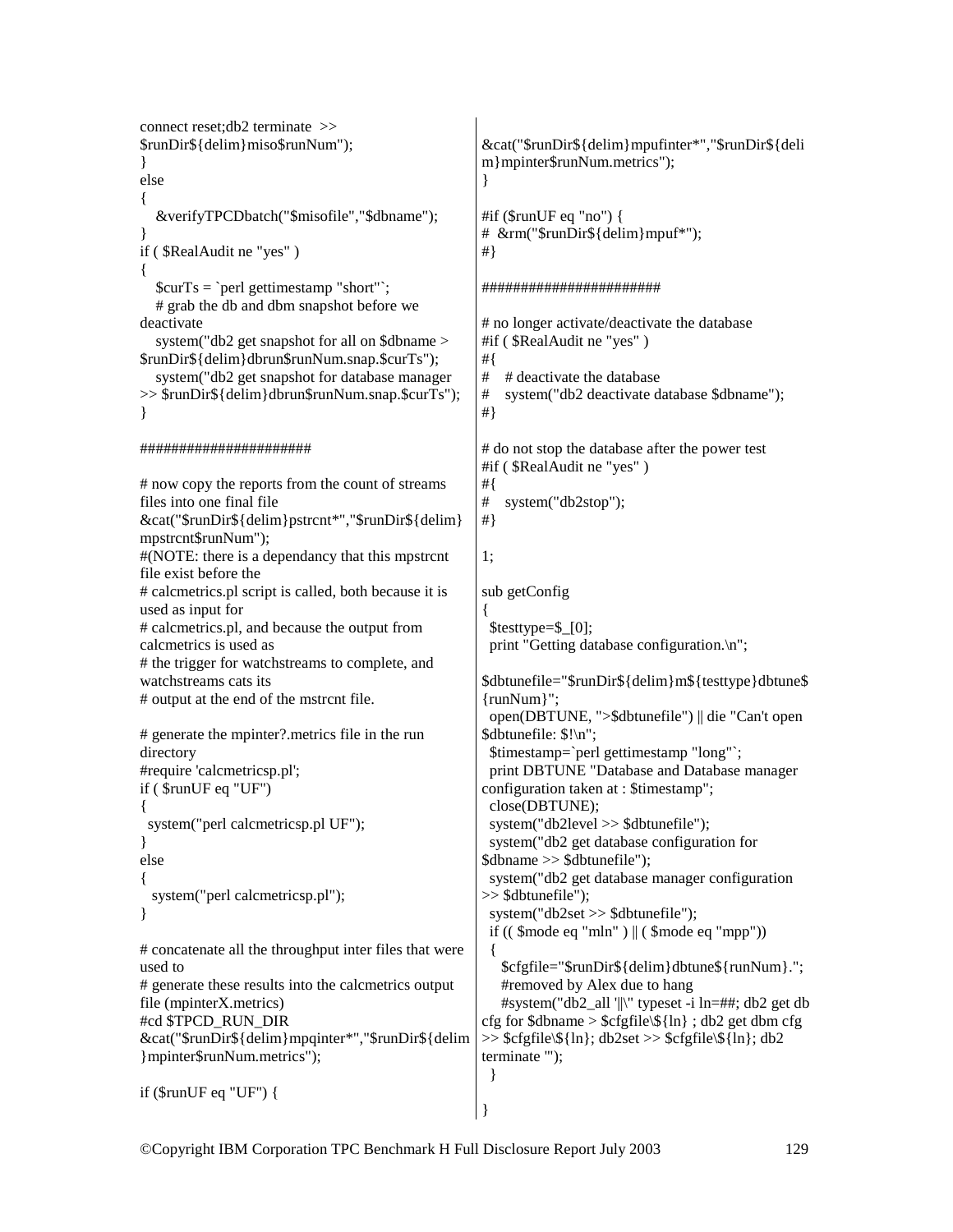```
sub getOSTune 
{ 
  $testtype=$_[0]; 
  if ( $platform eq "aix" ) 
 { 
     print "Getting OS and VMdatabase 
configuration.\n"; 
$ostunefile="$runDir${delim}m${testtype}ostune$
{runNum}"; 
     open(OSTUNE, ">$ostunefile") || die "Can't 
open $ostunefile: $!\n"; 
     $timestamp=`perl gettimestamp "long"`; 
     print OSTUNE "Operating System and Virtual 
Memory configuration taken at : $timestamp"; 
     close(OSTUNE); 
system("${delim}usr${delim}samples${delim}kern
el${delim}schedtune >> $ostunefile"); 
system("${delim}usr${delim}samples${delim}kern
el${delim}vmtune >> $ostunefile"); 
  } 
  else 
 { 
     print "OS parameters retrieval not supported for 
$platform \n"; 
  } 
} 
sub verifyTPCDbatch 
{ 
 $logfile = $ [0];$dbname=$ [1];
  $file="verifytpcdbatch.clp"; 
  open(VERTBL, ">$file") || die "Can't open $file: 
$! \infty";
 print VERTBL "connect to $dbname;\n";
  print VERTBL "select 
name,creator,valid,last_bind_time,isolation from 
sysibm.sysplan where name like 'TPCD%';\n";
  print VERTBL "connect reset;\n"; 
 print VERTBL "terminate;\n";
  close(VERTBL); 
  system("db2 -vtf $file >> $logfile"); 
} 
\overline{a}runthroughput 
: # -*-Perl-*- 
                                                      eval 'exec perl5 -S $0 ${1+"$@"}' # Horrible kludge 
                                                      to convert this 
                                                        if 0; \# into a "portable" perl script
                                                      # usage runthroughput [UF] 
                                                      # where UF is the optional parameter that says to run 
                                                      the throughput test 
                                                      # with the update functions. By default, the update 
                                                      functions are not 
                                                      # run 
                                                      # If UF is not supplied and a number is supplied, 
                                                      then that number is taken 
                                                      # as the number of concurrent throughput streams to 
                                                      run. This is also optional 
                                                      push(@INC, split(':', $ENV{'PATH'})); 
                                                      # Get TPC-D specific environment variables 
                                                      require 'getvars'; 
                                                      # Use the macros in here so that they can handle the 
                                                      platform differences. 
                                                      # macro.pl should be sourced from cmvc, other 
                                                      people wrote and maintain it. 
                                                      require "macro.pl"; 
                                                      require "tpcdmacro.pl"; 
                                                      $runUF="no"; 
                                                      if (\mathcal{Q} \text{ARGV} > 0){ 
                                                        if ($ARGV[0] eq "UF") 
                                                        { 
                                                         $runUF=$ARGV[0]; 
                                                        } 
                                                      } 
                                                      @reqVars = ("TPCD \text{ AUDIT} DIR", "TPCD_RUN_DIR", 
                                                                 "TPCD_DBNAME", 
                                                                 "TPCD_RUNNUMBER", 
                                                                 "TPCD_SF", 
                                                                 "TPCD_PLATFORM", 
                                                                 "TPCD_PATH_DELIM", 
                                                                 "TPCD_PRODUCT", 
                                                                 "TPCD_AUDIT", 
                                                                 "TPCD_PHYS_NODE", 
                                                                 "TPCD_MODE", 
                                                                 "TPCD_ROOTPRIV", 
                                                                 "TPCD_NUMSTREAM"); 
                                                      &setVar(@reqVars, "ERROR"); 
                                                      if (length(ENV{"TPCD LOG DIR"}) <= 0)
                                                      {
```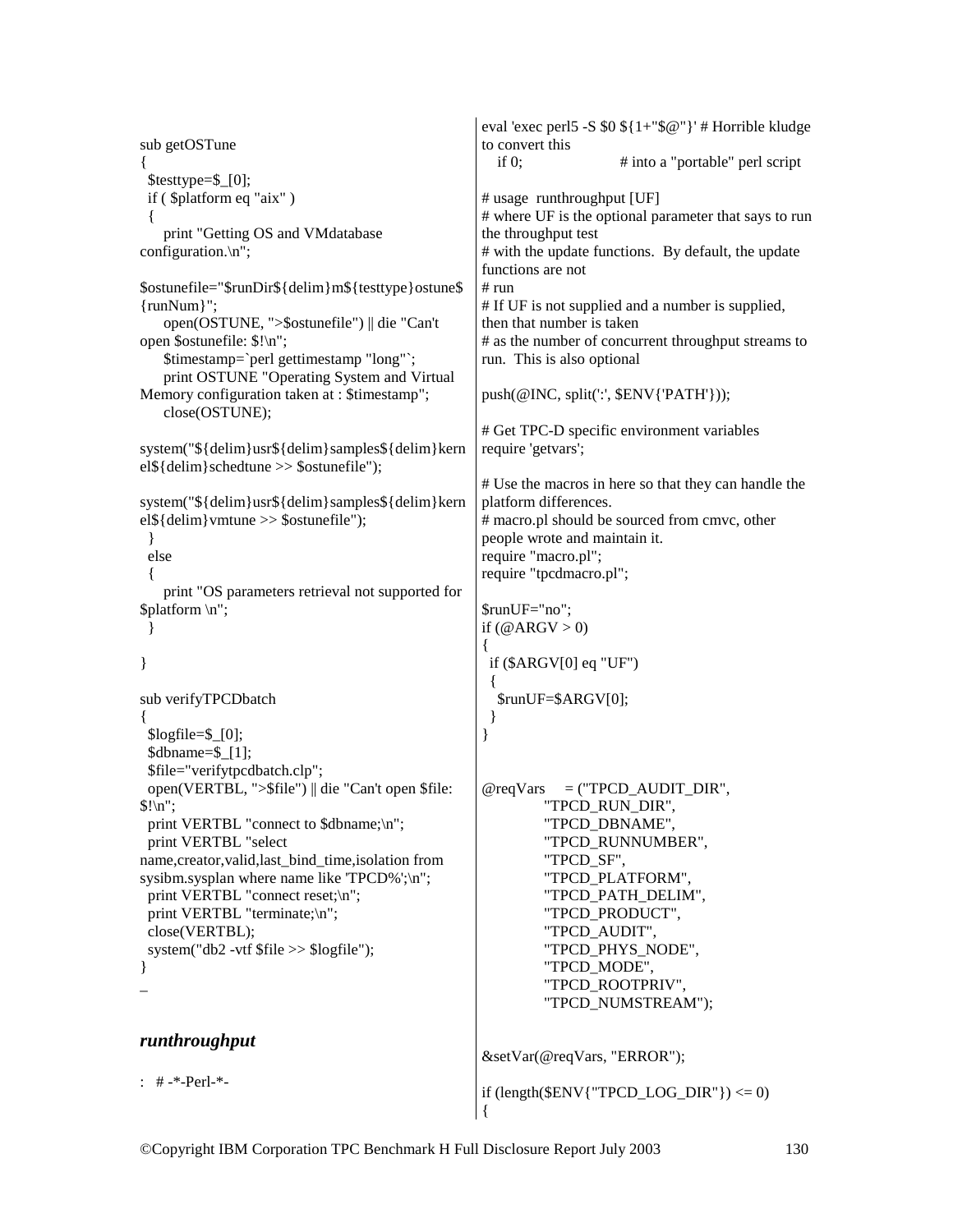$\text{SENV}$ {"TPCD LOG DIR"} = "NULL"; }

```
#set up local variables 
$runNum=$ENV{"TPCD_RUNNUMBER"}; 
$numStream=$ENV{"TPCD_NUMSTREAM"}; 
$runDir=$ENV{"TPCD_RUN_DIR"}; 
$auditDir=$ENV{"TPCD_AUDIT_DIR"}; 
$dbname=$ENV{"TPCD_DBNAME"}; 
$sf=$ENV{"TPCD_SF"}; 
$product=$ENV{"TPCD_PRODUCT"}; 
$platform=$ENV{"TPCD_PLATFORM"}; 
$delim=$ENV{"TPCD_PATH_DELIM"}; 
$RealAudit=$ENV{"TPCD_AUDIT"}; 
$inlistmax=$ENV{"TPCD_INLISTMAX"}; 
$gatherstats=$ENV{"TPCD_GATHER_STATS"}; 
$logDir=$ENV{"TPCD_LOG_DIR"}; 
$rootPriv=$ENV{"TPCD_ROOTPRIV"}; 
$mode=$ENV{"TPCD_MODE"};
```

```
$path="$auditDir${delim}auditruns";
```

```
if ((\text{~6mode eq} \text{''uni} \text{''}) \parallel (\text{~6mode eq} \text{''smp} \text{''})){ 
 $all_ln="once";
 $all_pn="once";
  $once="once"; 
} 
else 
{ 
 $all_ln="all_ln";
  $all_pn="all_pn"; 
  $once="once"; 
}
```

```
# return 1 if the given pattern(parameter $_[0]) 
matches any file 
sub existfile { 
 if ($platform eq "aix" || $platform eq "sun" || 
$platform eq "ptx" || $platform eq "linux") 
 { 
  `ls $ [0] 2>/dev/null | wc -l` + 0 != 0;
```

```
 } 
  else 
 { 
    dir /b $ [0] 2> NUL | wc -l` + 0 != 0;
  } 
} 
if ($inlistmax eq "default") 
{ 
  \text{Sinlistmax} = 400:
}
```
# no longer stop and start the dbm between runs when not in realaudit mode

#if ( \$RealAudit ne "yes" ) #{ # # if we are not in real audit mode then we must start the db manager now # system("db2start"); # # activate the database # system("db2 activate database \$dbname"); #} \$misofile="\$runDir\${delim}miso\$runNum"; # append isolation level information about tpcdbatch to the miso file open(MISO, ">>\$misofile") || die "Can't open \$misofile: \$!\n"; \$curTs = `perl gettimestamp "long"`; print MISO "Timestamp and isolation level of tpcdbatch before throughput run at : \$curTs\n"; close(MISO); if ( \$product eq "pe" ) { system("db2 \"connect to \$dbname\"; db2 \"select name,creator,valid,unique\_id,isolation from sysibm.sysplan where name like 'TPCD%'\" >> \$runDir\${delim}miso\$runNum "); } else { &verifyTPCDbatch("\$misofile","\$dbname"); } # kick off the script that will monitor for the database applications during # the running of the throughput tests. This will quit when the mtinterX.metrics # (where X=runnumber) file has been created. # set variables to run streams in parallel if ( \$platform eq "nt" ) {  $$streamExNT = "start/b":$  $$streamEx = "":$ } else {  $$streamExNT = "";$  $$streamEx = "&";$ } if ( \$platform eq "aix" || \$platform eq "sun" || \$platform eq "nt" || \$platform eq "hp" || \$platform eq "linux") { system("\$streamExNT perl watchstreams \$streamEx");

} else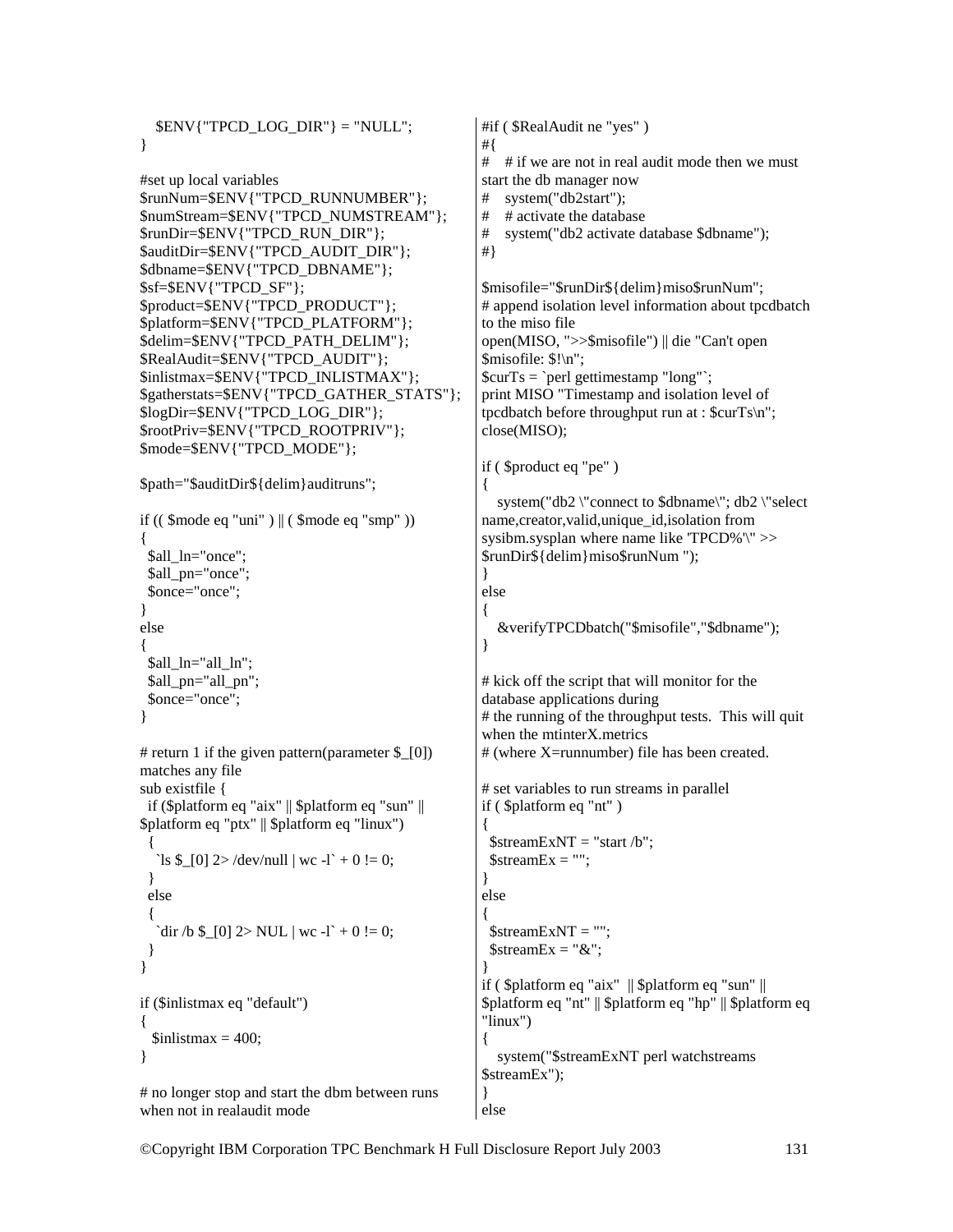```
{ 
    die "platform not supported, can't start 
watchstreams in background"; 
} 
# show the disks that are used/unused 
#if ($platform eq "aix") 
#{ 
# system("getdisks \"Before the start of the 
Throughput Test\""); 
#} 
if ($gatherstats eq "on") 
{ 
    # gather vm io and net stats 
   if ($platform eq "aix" || $platform eq "sun" || 
$platform eq "ptx" || $platform eq "hp" || $platform 
eq "linux") 
\{ # gather vmstats and iostats (and net stats if in 
mpp mode) 
     system("perl getstats t &");
    } 
   else 
\{ print "Stats gather not set up for current 
platform $platform\n"; 
 } 
} 
  # the auditruns directory is where we have already 
generated the sql files 
  # for the updates and the power tests 
  $loopStream=1; 
 for (\text{SloopStream} = 1; \text{SloopStream} \leq$numStream; $loopStream++) 
 { 
   print "starting stream $loopStream\n"; 
   system("echo Executing stream $loopStream out 
of $numStream."); 
    # run the queries 
   if ( $platform eq "aix" || $platform eq "sun" || 
$platform eq "nt" || $platform eq "ptx" || 
       $platform eq "hp" || $platform eq "linux") 
    { 
      system("$streamExNT $path${delim}tpcdbatch 
-d $dbname -f 
$runDir${delim}qtextt$loopStream.sql -r on -b on -s 
$sf -u t1 -m $inlistmax -n $loopStream $streamEx"); 
    } 
   else 
\{ die "platform $platform not supported yet"; 
                                                               } 
                                                              } 
                                                              # run the update function stream....this will wait 
                                                           until the queries have 
                                                             # completed to kick off the updates 
                                                               print "starting update stream\n"; 
                                                             if ($runUF eq "no") { 
                                                           $ret=system("$auditDir${delim}auditruns${delim}t
                                                           pcdbatch -d $dbname -f $runDir${delim}quft.sql -r 
                                                           on -b on -s $sf -u t -m $inlistmax -n $numStream"); 
                                                             } 
                                                             else { 
                                                           $ret=system("$auditDir${delim}auditruns${delim}t
                                                           pcdbatch -d $dbname -f $runDir${delim}quft.sql -r 
                                                           on -b on -s $sf -u t2 -m $inlistmax -n $numStream"); 
                                                              } 
                                                             print "update stream done\n"; 
                                                              &getConfig("t"); 
                                                              if ( $rootPriv eq "yes" ) 
                                                             { 
                                                                # get the o/s tuning parameters...currently AIX 
                                                           only and only if your 
                                                                # user has root privileges to run this 
                                                                &getOSTune("t"); 
                                                             } 
                                                           #if ($platform eq "aix") 
                                                           #{ 
                                                               # show the disks that are used/unused 
                                                           # system("getdisks \"After the completion of the 
                                                           Throughput Test\""); 
                                                           #} 
                                                           if ($gatherstats eq "on") 
                                                            { 
                                                               # gather vm io and net stats 
                                                               if ($platform eq "aix" || $platform eq "sun" || 
                                                           $platform eq "ptx" || $platform eq "linux") 
                                                               { 
                                                                 # kill the stats that were being gathered 
                                                                 if ($platform eq "ptx") 
                                                                  { 
                                                                    $rc= `perl5 zap "-f" "sar"`; 
                                                                    $rc= `perl5 zap "-f" "sadc"`; 
                                                                  } 
                                                                 else 
                                                            \left\{ \begin{array}{c} \end{array} \right. $rc= `perl5 zap "-f" "vmstat"`; 
                                                                    $rc= `perl5 zap "-f" "iostat"`; 
                                                             } 
                                                                 if ($pn > 1)
```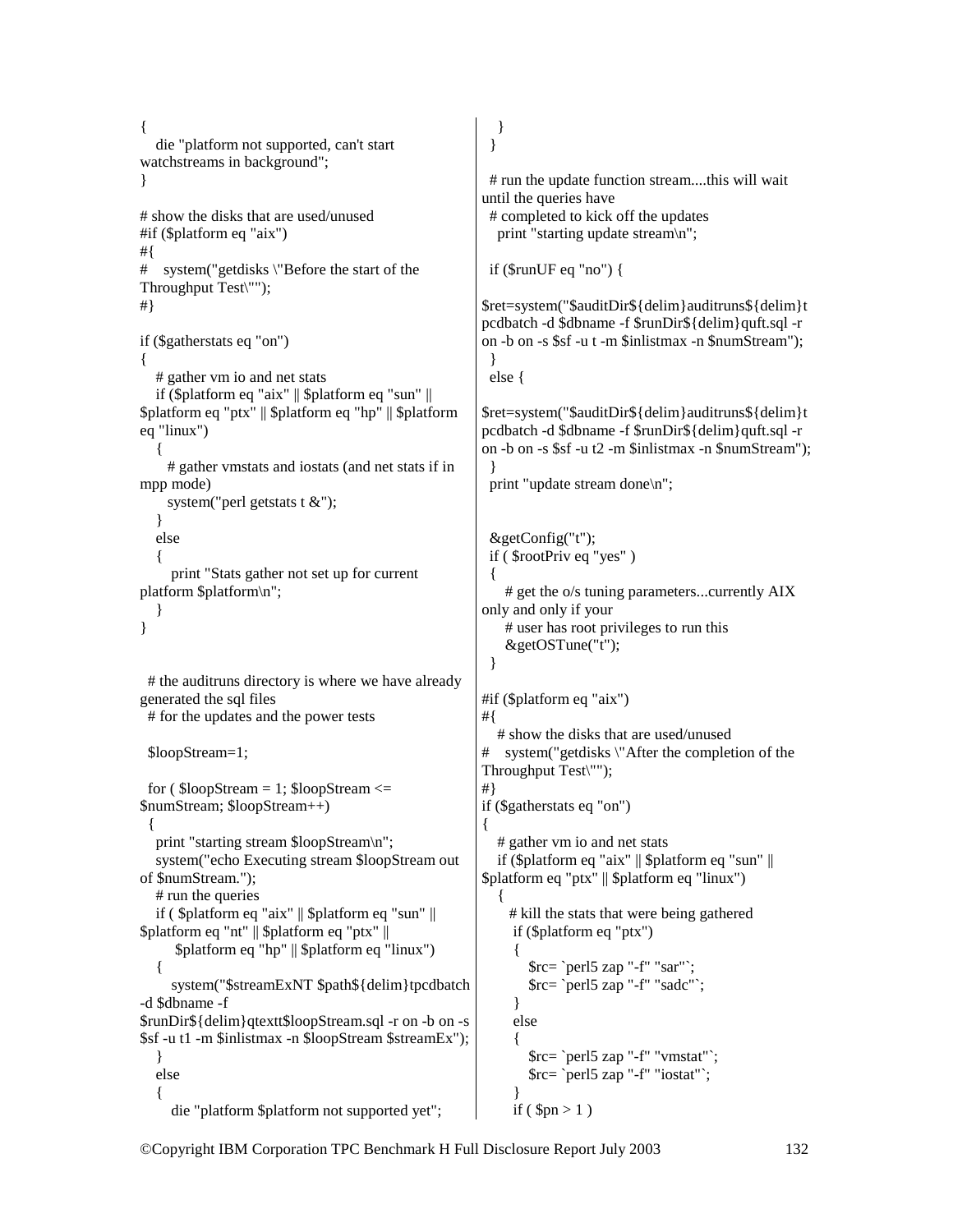```
 { 
        $rc= `perl5 zap "-f" "netstat"`; 
 } 
      $rc= `perl5 zap "-f" "getstats"`; 
   } 
} 
open(MISO, ">>$misofile") || die "Can't open 
$misofile: $!\n"; 
$curTs = 'perl gettimestamp "long"';
print MISO "Timestamp and isolation level of 
tpcdbatch after throughput run at : $curTs\n"; 
close(MISO); 
if ( $product eq "pe" ) 
{ 
   system("db2 \"connect to $dbname\"; db2 \"select 
name,creator,valid,unique_id,isolation from 
sysibm.sysplan where name like 'TPCD%'\" >> 
$runDir${delim}miso$runNum"); 
} 
else 
{ 
   &verifyTPCDbatch("$misofile","$dbname"); 
} 
if ( $RealAudit ne "yes" ) 
{ 
  $curTs = 'perl gettimestamp "short"';
   # grab the db and dbm snapshot before we 
deactivate 
   system("db2 get snapshot for all on $dbname > 
$runDir${delim}dbTrun$runNum.snap.$curTs"); 
   system("db2 get snapshot for database manager 
>> $runDir${delim}dbTrun$runNum.snap.$curTs"); 
} 
# now copy the reports from the count of streams 
files into one final file 
&cat("$runDir${delim}strcnt*","$runDir${delim}m
strcnt$runNum"); 
#(NOTE: there is a dependancy that this mstrcnt file 
exist before the 
# calcmetrics.pl script is called, both because it is 
used as input for 
# calcmetrics.pl, and because the output from 
calcmetrics is used as 
# the trigger for watchstreams to complete, and 
watchstreams cats its 
# output at the end of the mstrcnt file. 
# generate the mtinter?.metrics file in the run 
directory 
#require 'calcmetrics.pl'; 
if ( $runUF ne "no") 
                                                        { 
                                                          system("perl calcmetrics.pl $numStream UF"); 
                                                        } 
                                                        else 
                                                        { 
                                                          system("perl calcmetrics.pl $numStream"); 
                                                        } 
                                                        # concatenate all the throughput inter files that were 
                                                        used to 
                                                        # generate these results into the calcmetrics output 
                                                        file (mtinterX.metrics) 
                                                        #cd $TPCD_RUN_DIR 
                                                        &cat("$runDir${delim}mts*inter*","$runDir${deli
                                                        m}mtinter$runNum.metrics"); 
                                                        if ($runUF ne "no") { 
                                                        &cat("$runDir${delim}mtufinter*","$runDir${deli
                                                        m}mtinter$runNum.metrics"); 
                                                        } 
                                                        if (&existfile("$runDir${delim}mp*")) { 
                                                          # generate the mplot stuff 
                                                          system("perl gen_mplot"); 
                                                          # generate the mlog information file 
                                                          require 'buildmlog'; 
                                                        } 
                                                        #if ($runUF eq "no") { 
                                                        # &rm("$runDir${delim}mtuf*"); 
                                                        #} 
                                                        # deactivate the database this needs to remain at the 
                                                        end of run throughput so 
                                                        # asynchronous writing of the log files completes. 
                                                        system("db2 deactivate database $dbname"); 
                                                        $rc=&dodb_noconn("db2 get db cfg for $dbname | 
                                                        grep -i log \gg$runDir${delim}endLog.Info",$all_ln); 
                                                        if ( $logDir ne "NULL" ) 
                                                        { 
                                                           $rc=&dodb_noconn("$dircmd $logDir >> 
                                                        $runDir${delim}endLog.Info",$all_ln); 
                                                        } 
                                                        #system("db2_all \']}db2 get db cfg for tpcd | grep -i 
                                                        log >> $runDir${delim}endLog.Info ; db2 
                                                        terminate\' "); 
                                                        #system("ls -ltra /node??vg.log/NODE00* >> 
                                                        $runDir${delim}endLog.Info"); 
                                                        #Create Catalog info 
                                                        \text{Src} = \text{system}("perl \text{ catinfo.pl p}");
```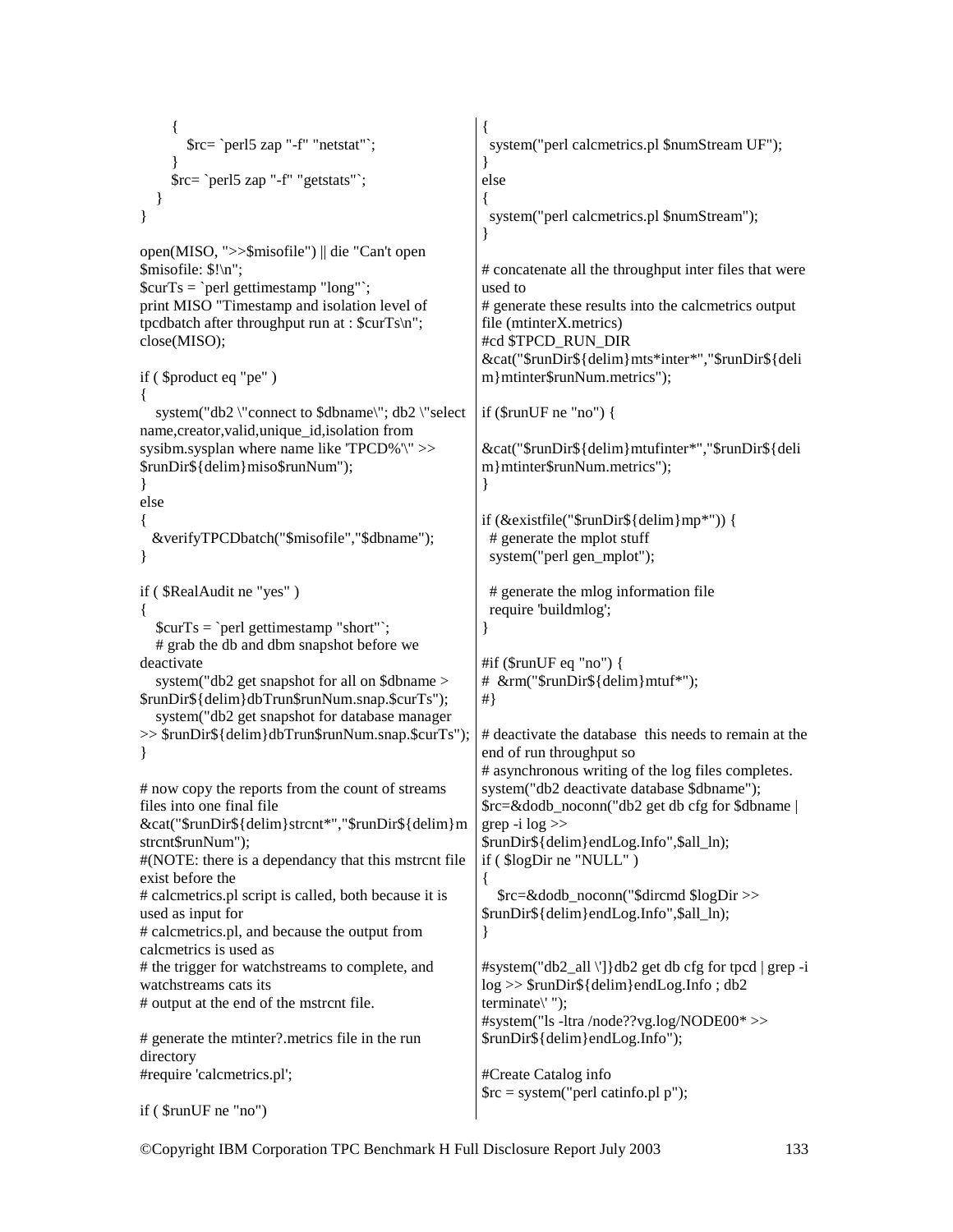```
if ( \text{src} := 0 )
{ 
 warn "catinfo failed!!!\n";
} 
#Report current log info to the run# directory in a 
file called endLog.Info 
system("perl getLogInfo.pl endLog"); 
# if we are in audit mode we must do a db2stop at 
the end of the power/throughput run 
if ( $RealAudit eq "yes" ) 
{ 
   system("db2stop"); 
} 
1; 
sub getConfig 
{ 
  $testtype=$_[0]; 
 print "Getting database configuration.\n";
$dbtunefile="$runDir${delim}m${testtype}dbtune$
{runNum}"; 
  open(DBTUNE, ">$dbtunefile") || die "Can't open 
$dbtunefile: $!\n"; 
  $timestamp=`perl gettimestamp "long"`; 
  print DBTUNE "Database and Database manager 
configuration taken at : $timestamp"; 
  close(DBTUNE); 
  system("db2level >> $dbtunefile"); 
  system("db2 get database configuration for 
$dbname >> $dbtunefile"); 
  system("db2 get database manager configuration 
>> $dbtunefile"); 
  system("db2set >> $dbtunefile"); 
} 
sub getOSTune 
{ 
  $testtype=$_[0]; 
  if ( $platform eq "aix" || $platform eq "linux") 
 { 
    print "Getting OS and VMdatabase 
configuration.\n"; 
$ostunefile="$runDir${delim}m${testtype}ostune$
{runNum}"; 
    open(OSTUNE, ">$ostunefile") || die "Can't 
open $ostunefile: $!\n"; 
    $timestamp=`perl gettimestamp "long"`; 
    print OSTUNE "Operating System and Virtual 
Memory configuration taken at : $timestamp"; 
                                                           close(OSTUNE); 
                                                       system("${delim}usr${delim}samples${delim}kern
                                                       el${delim}schedtune >> $ostunefile"); 
                                                       system("${delim}usr${delim}samples${delim}kern
                                                       el${delim}vmtune >> $ostunefile"); 
                                                         } 
                                                         else 
                                                         { 
                                                           print "OS parameters retrieval not supported for 
                                                       $platform \n"; 
                                                         } 
                                                       } 
                                                       sub verifyTPCDbatch 
                                                       { 
                                                        \text{Slogfile} = \{0\}; $dbname=$_[1]; 
                                                         $file="verifytpcdbatch.clp"; 
                                                         open(VERTBL, ">$file") || die "Can't open $file: 
                                                       \frac{\sin}{\pi};
                                                        print VERTBL "connect to $dbname;\n";
                                                         print VERTBL "select 
                                                       name,creator,valid,last_bind_time,isolation from 
                                                       sysibm.sysplan where name like 'TPCD%';\n";
                                                         print VERTBL "connect reset;\n"; 
                                                        print VERTBL "terminate;\n";
                                                         close(VERTBL); 
                                                         system("db2 -vtf $file >> $logfile"); 
                                                       } 
                                                       \overline{a}tpcdbatch.h 
                                                       /*****************************************
                                                       ************************************* 
                                                       * 
                                                          TPCDBATCH.H
                                                       * 
                                                       * Revision History: 
                                                       * 
                                                       * 27 may 99 bbe from (24 nov 98 jen) 
                                                       fixNTtimestamp - fixed NT timestamp to print 
                                                       millisecond correctly 
                                                       * 27 may 99 bbe from (10 dec 98 jen) SUN - added 
                                                       Haider's changes necessary for SUN 
                                                       * 17 jun 99 jen Increased version to 5.1 
                                                       * 10 aug 99 bbe Increased version to 5.2 
                                                       * 13 aug 99 bbe Increased version to 5.3 
                                                       * 18 mar 02 ken Increased version to 5.7 
                                                       ******************************************
                                                       *************************************/
```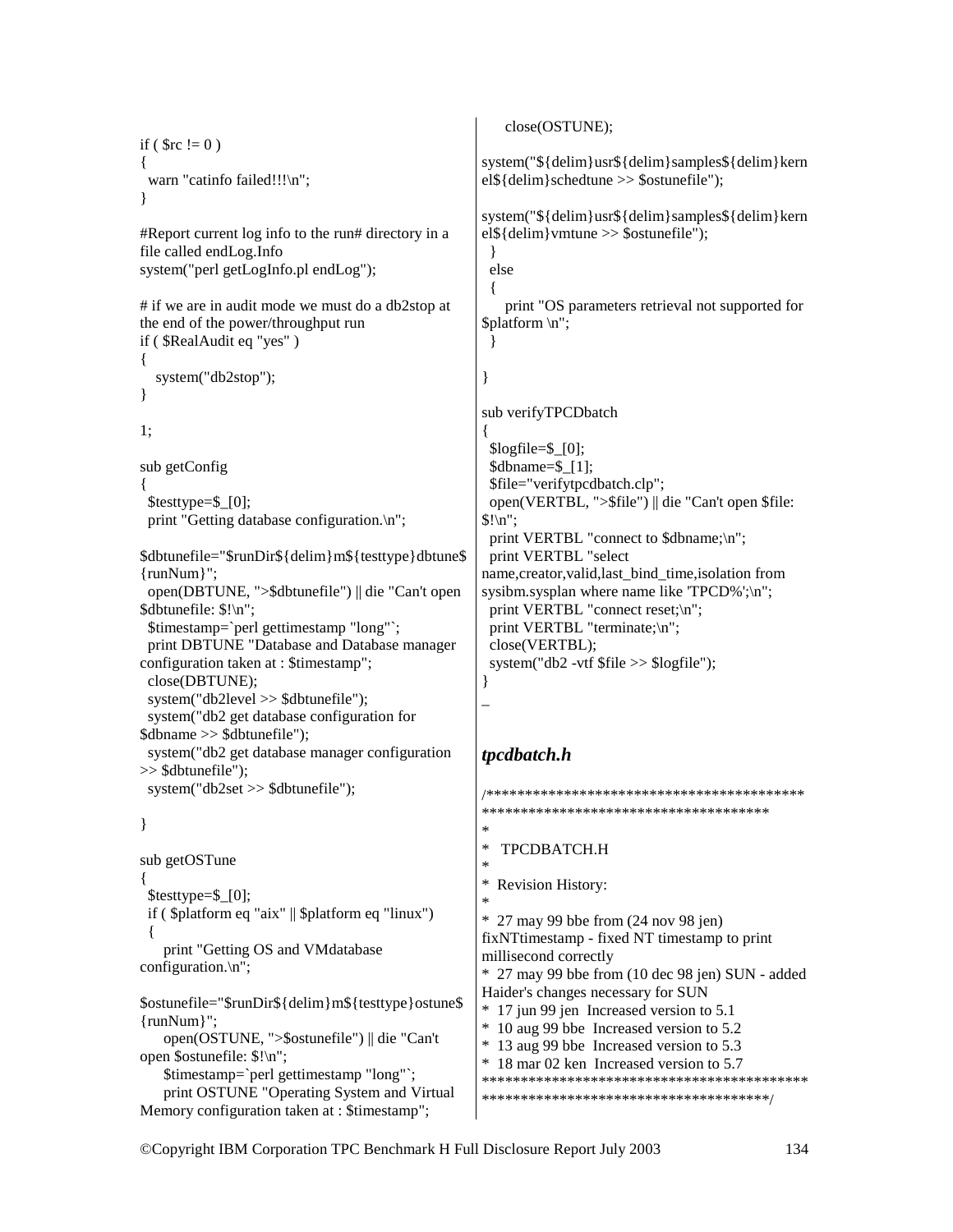/\*\* Necessary header files \*\*/ /\*\* System header files \*\*/ #include <stdio.h> #include <stdlib.h> #include <string.h>  $\#$ include  $\langle \text{math.h} \rangle$ #include <fcntl.h> /\* SUN bbe \*/ #include <time.h> #include <ctype.h> #if (defined(SQLAIX) || defined(SQLPTX) || defined(LINUX) || defined(SQLHP)) #include <unistd.h> /\* SUN \*/ #include <sys/stat.h> /\* SUN \*/ #endif #if ((defined(SQLAIX) || defined(SQLPTX)) && !defined(LINUX)) #include <sys/vnode.h> /\* SUN \*/ #endif #ifndef SQLWINT #include <sys/time.h> /\*@d33143aha\*/ #include <sys/ipc.h> #include <sys/sem.h> #if (!defined(SQLPTX) && !defined(LINUX)&& !defined(SQLHP)) #include <sys/mode.h> #endif #include <sys/timeb.h> #include <sys/types.h> #else #include <windows.h> #include <sys\timeb.h> #endif #include <errno.h> /\*\* External header files \*\*/ #include "sqlda.h" #include "sqlenv.h" #include "sql.h" #include "sqlmon.h" #include "sqlca.h" #include "sqlutil.h" #include "sqlcodes.h" /\*\* Internal header files \*\*/  $/*$  #ifdef cplusplus \*\*/ /\*\* #include "sqlz.h" \*\*/ /\*\* #include "sqlzcopy.h" \*\*/ /\*\* #endif \*\*/

/\*\*\*\*\*\*\*\*\*\*\*\*\*\*\*\*\*\*\*\*\*\*\*\*\*\*\*\*\*\*\*\*\*\*\*\*\*\*\*\*\* \*\*\*\*\*\*\*\*\*\*\*\*\*\*\*\*\*\*\*\*\*\*\*\*\*\*\*\*\*/ /\* Define synonyms here \*/ /\*\*\*\*\*\*\*\*\*\*\*\*\*\*\*\*\*\*\*\*\*\*\*\*\*\*\*\*\*\*\*\*\*\*\*\*\*\*\*\*\* \*\*\*\*\*\*\*\*\*\*\*\*\*\*\*\*\*\*\*\*\*\*\*\*\*\*\*\*\*/ #define TPCDBATCH\_VERSION "5.7" #define TPCDBATCH\_NONSQL 10 /\* @d23684 tjg \*/ #define TPCDBATCH\_SELECT 20 #define TPCDBATCH\_NONSELECT 30 #define TPCDBATCH\_EOBLOCK 40 /\* @d30369 tjg \*/ #define TPCDBATCH\_INSERT 50 #define TPCDBATCH\_DELETE 60 #define TPCDBATCH\_MAX\_COLS 100 /\* @d30369 tjg \*/ #define TPCDBATCH\_CHAR char #define TPCDBATCH\_PRINT\_FLOAT\_WIDTH 20  $\frac{1}{8}$  kmw - allow 15 whole digit for %#.3f format \*/  $\frac{1}{*}$  - note: use > 18, size of long indentifier so that it will \*/ /\* be larger than any column heading \*/ #define TPCDBATCH\_PRINT\_FLOAT\_MAX 1e15 /\* kmw \*/ /\* #define TPCD\_PREPARETIME 1 \*/ /\* for separate prep/exec on uf jen 1106 \*/ #ifdef SQLWINT #define PATH\_DELIM '\\' #define sleep(a) Sleep((a)\*1000) #else #define PATH\_DELIM '/' #endif #define PARALLEL\_UPDATES 1 #ifdef PARALLEL\_UPDATES #define UF1OUTSTREAMPATTERN "%s%cuf1.%02d.%d.out" #ifdef TPCD\_NONPARTITIONED #define UF2OUTSTREAMPATTERN "%s%cuf2.%02d.%d.out" #else /\* kelly add same as NONPART. \*/ #define UF2OUTSTREAMPATTERN "%s%cuf2.%02d.%d.out"

/\* kelly ... take this out ... should be same name as for non-paritioned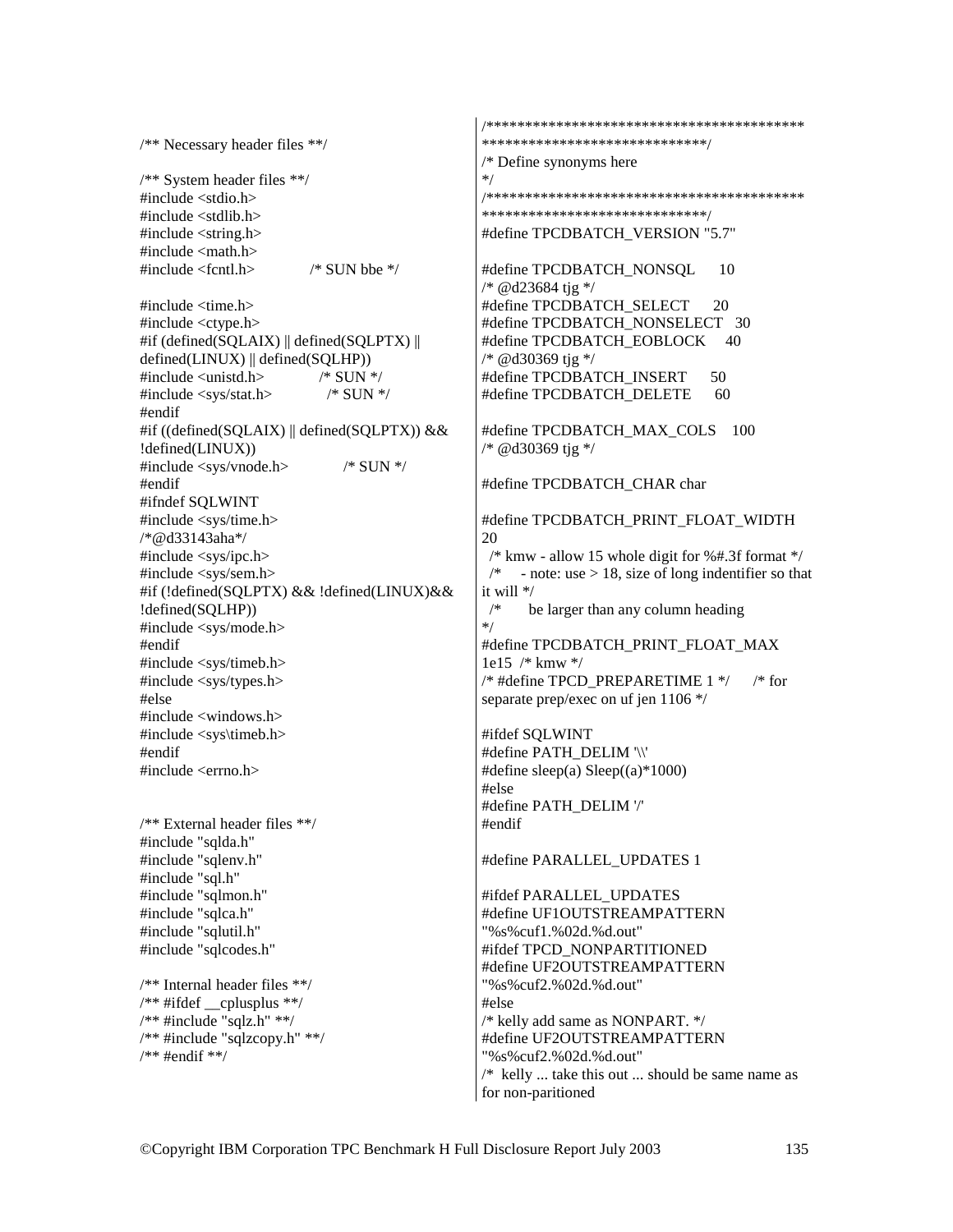#define UF2OUTSTREAMPATTERN "%s%cuf2.%02d.%d.%d.out" \*/ /\*DELjen add delchunk\*/ #endif #define BUFSIZE 1024 #endif

#define T\_STAMP\_FORM\_1 1 #define T\_STAMP\_FORM\_2 2 /\* jen TIME\_ACC start \*/ #define T\_STAMP\_FORM\_3 3 #define T\_STAMP\_1LEN 17 #if defined (SQLUNIX) || defined (SQLAIX) || defined (SQLHP) #define T\_STAMP\_3LEN 24 #elif (defined (SQLOS2) || defined(SQLWINT) || defined (SQLWIN) || defined(SQLDOS)) #define T\_STAMP\_3LEN 21 /\* WIN NT timestamp fix bbe \*/ #else #error Unknown operating system #endif /\* jen TIME\_ACC start \*/

#define BLANKS "\0" #define READMODE "r\0" #define WRITEMODE "w\0" #define APPENDMODE "a\0" #define mem\_error(xx)  $\qquad$ { fprintf(stderr,"\n--Out of memory when  $%s.\n n''.xx);$ } /\* Display out-of-memory and end \*/

#define TPCDBATCH\_MIN(x,y)  $((x) < (y)$  ?  $(x) : (y))$  $/*$  Returns the smaller of both x and y \*\*/ #define TPCDBATCH  $MAX(x,y)$   $((x) > (y))$ ? (x) : (y)) /\* @d22817 tjg \*/ /\*\* Returns the larger of both x and y \*\*/

/\*\* Defines needed for decimal conversion \*\*/ #define SQLZ\_DYNLINK #define TRUE 1 #define LEFT 1 #define RIGHT 0 #define FALSE 0 #define sqlrx\_get\_left\_nibble(byte) (((unsigned  $char)(byte)) >> 4)$ 

#define sqlrx get right nibble(byte) ((unsigned) char) (byte  $& \sqrt{x(0)}$ ) #define SQL\_MAXDECIMAL 31

#define SQLRX\_PREFERRED\_PLUS 0x0c

/\*\* Timer-necessary defines for portability \*\*/ #if (defined (SQLOS2) || defined(SQLWINT)) || defined(SQLWIN) || defined(SQLDOS) typedef struct timeb Timer\_struct; #elif (defined (SQLUNIX) || defined(SQLAIX) || defined(SQLHP)) /\*TIMER jen\*/ typedef struct timeval Timer\_struct; #else #error Unknown operating system #endif

/\* sleep time between starting subsequent tpcdbatches running UF1 and UF2 \*/ #define UF1\_SLEEP 1 #define UF2\_SLEEP 1 #define UF\_DEADLOCK\_SLEEP 1 /\* sleep between deadlock retries in UF1,UF2 \*/

#define MAXWAIT 50 /\* maximum retries for deadlock encounters \*/

#define DEBUG 0 /\* to be set to 1 for diagnostic purposes if needed \*/  $*$  #define UF1DEBUG 1  $*$ / /\* #define UF2DEBUG 1 \*/

### *tpcdbatch.sqc*

/\*\*\*\*\*\*\*\*\*\*\*\*\*\*\*\*\*\*\*\*\*\*\*\*\*\*\*\*\*\*\*\*\*\*\*\*\*\*\*\*\* \*\*\*\*\*\*\*\*\*\*\*\*\*\*\*\*\*\*\*\*\*\*\*\*\*\*\*\*\*\*\*\*\*\*\*\* \* TPCDBATCH.SQC \* \* Revision History: \* \* 21 Dec 95 jen Corrected calculation of geometric mean to include in the count of statements the update functions. \* 03 Jan 96 jen Corrected calculation of arithmetic mean to not include the timings for the update functions. (only want query timings as part of arithmetic mean) \* 15 Jan 96 jen Added extra timestamps to the update functions. \* 22 Jan 96 jen Get rid of checking of short time....we always use the long \* timings.<br>\* Fixed times Fixed timings to print query/uf times rounded up to 0.1 seconds and uses these rounded time values in subsequent calculations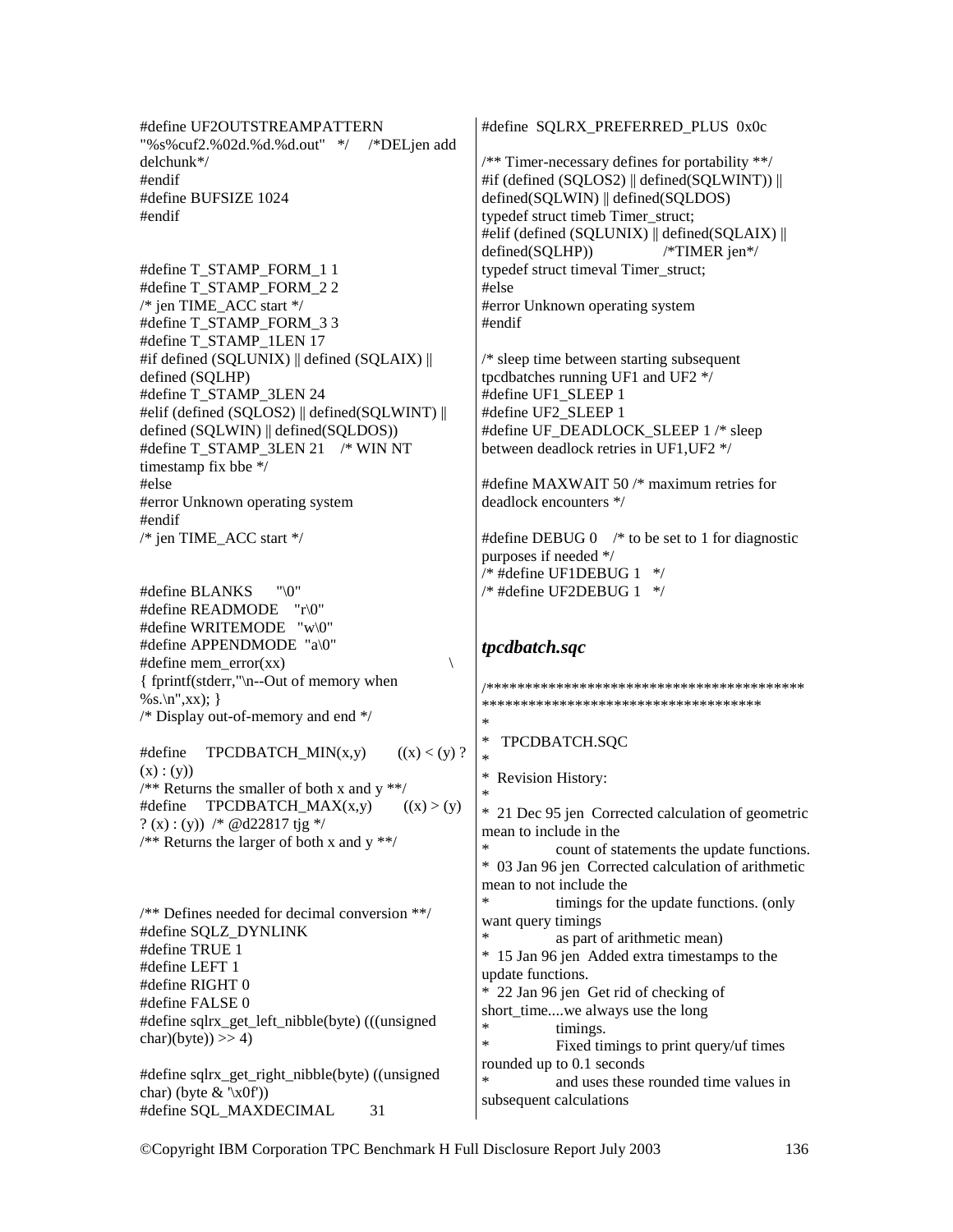Fixed bug where last seed in mseedme file wasn't getting read correctly - EOF processing done too soon. \* \* 22 Feb 96 kbs port to NT \* 26 Mar 96 kbs Fix to avoid countig UFs as queries for min max \* 27 Jun 97 wlc Temporarily fixed deadlock problems when doing UF1, UF2 \* 30 Jul 97 wlc Add in support for load\_update and TPCD\_SPLIT\_DELETES \* 13 Aug 97 wlc fixed UF1 log file formatting problem, using TPCD\_TMP\_DIR for temp files instead of /tmp, make summary table fit in 80-column, fixed UF2  $#$  of deleted rows reporting problem \* 18 Aug 97 wlc added command line support for inlistmax \* 20 Aug 97 wlc added support for runthroughput without UF \* 27 Aug 97 aph Replaced hardcoded 'tpcdaudit' with getenv("TPCD\_AUDIT\_DIR") \* 05 Sep 97 wlc fixing free() problem in NT \* 26 Sep 97 kmw change FLOAT processing in echo\_sqlda and print\_headings \* 10 oct 97 jen add lock table in share mode for staging tables \* 21 oct 97 jen added explicit rollback on failure of uf1 \* 27 oct 97 jen don't update TPCD.xxxx.update.pair.num if not running UFs in throughput run \* 01 nov 97 jen temp code to do a prep then execute stmt in UFs so we can get timings \* 03 nov 97 jen realligned UF code for readablility pushed UF2 commit into loop for inlistmax fixed UF2 code so rollback performed \* 04 nov 97 jen Added code to handle vldb \* 06 nov 97 jen Commented out temp code for prep then execute stmts using \* TPCD\_PREPARETIME def \* Updated version number to 2.2 send all output during update functiosn to output files, not stderr \* 10 nov 97 jen jenCI Updated version number to 2.3 Added handling of TPCD\_CONCURRENT\_INSERTS. Change control of chunk processing to use the concurrent\_inserts value as the control. Now the inserts will be run in TPCD\_CONCURRENT\_INSERTS sets, each having concurrent inserts/ \* 13 nov 97 jen jen DEADLOCK. FIxed bug that Alex found where deadlock count (maxwait) was incremented on every execution of the stmt as opposed to just when deadlock really happened. \* 14 nov 97 jen jenSEM - fix up error reporting on semaphore failure sem\_op now returns failure to caller so caller can report where failure has happened. Forced dbname to be upper case, an all other parts of update pair number to be lowercase \* 15 nov 97 jen SEED Reworked code to grab the seed from the seed file. Now reusing seeds between runs, so power run will always use first seed, throughput will use the 2nd -#stream+1 seeds \* \* 13 jan 98 jen LONG Increase stmt\_str to be able to hold inlists with larger order key numbers \* 04 mar 98 jen IMPORT added support for TPCD\_UPDATE\_IMPORT to chose whether using import or load api's for loading data into the staging tables \* 04 mar 98 jen TIMER changed from using gettimer to gettimeofday for unix \* 01 apr 98 jen Fixed IMPORT code to do the proper checking on strcmp (ie !strcmp) \* 01 apr 98 jen removed code to handle vldb - not needed Upgraded version to  $2.4$  for ( chunk \* 01 apr 98 jen Fixed up import code on NT so the variable is recognized in the \* children \* 25 may 98 sks Reworked some of the environment variable code so consolidate as much as possible. Not all complete because of differences in the way nt and AIX calls (and starts stuff in background) for UFs \* 29 may 98 jen REUSE\_STAGE Changed UF1 so we reuse the same staging tables \* instead of having a new set for each update pair \* 06 jul 98 jen Removed locking of staging tables since they are created with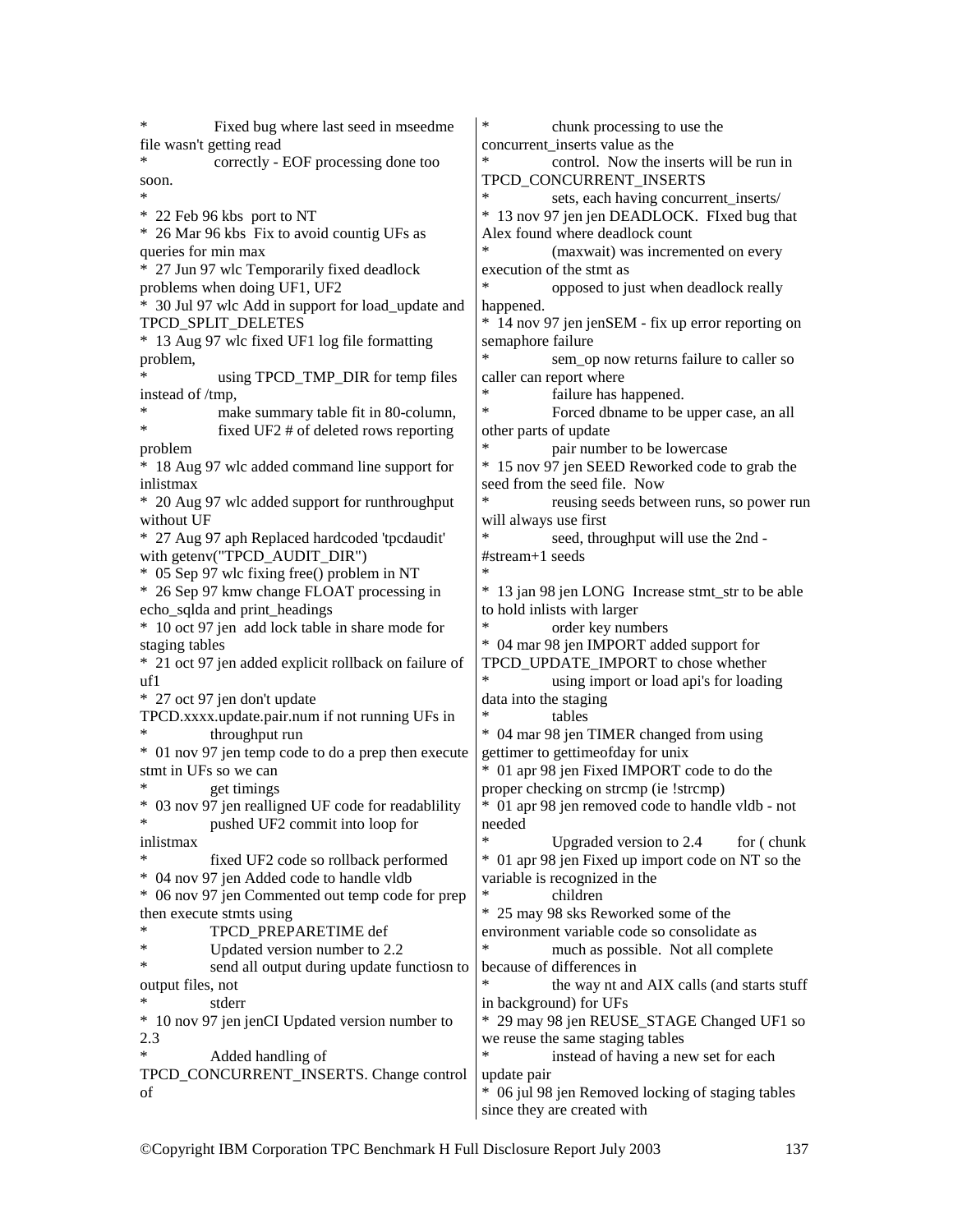locksize table now \* 06 jul 98 jen 912RETRY - added code to retry query execution on 912 as well as 911 \* 07 jul 98 jen Fixed summary\_table() so 1000x adjustment not based on UF (setting \* of max and min pointers<br>Added generic SleepSom Added generic SleepSome function to handle NT vs AIX sleep differences \* 01 apr 98 djd Added change to permit the use of table functions for UF1. to enable this set TPCD\_UPDATE\_IMPORT to tf in TPCD.SETUP file. MERGED this into base copy on Jul 07 \* 10 jul 98 jen haider's fix for 'outstream' var for error processing in runUF1\_fn and runUF2\_fn Updated version to 2.5 \* 25 sep 98 jen Added stream number printing into mpqry\* files and increases accuracy of timestamp in mpqry (and mts\*qry\*) files \* 06 oct 98 jen TIME\_ACC Added accuracy of timestamp in mpqry (and mts\*qry\*) files. Cleaned up misuse of Sleep and flushed buffers on deadlocks \* 19 oct 98 kbs fix UF2\_fn to correctly count rows deleted in case of deadlock \* 20 oct 98 kbs rewrite UF2 and UF2\_fn for static SQL with staging table \* 23 oct 98 jen Cleaned up retrying of order/lineitem on lineitem deadlock in UF1 \* 24 oct 98 jen Used load\_uf1 and load\_uf2 instead of general load\_updates \* 26 oct 98 kbs inject the UF1 with a single staging table \* 02 nov 98 jen Fixed processing of multiple chunks in uf2 so don't duplicate \* 21 nov 98 kmw Fixed BIGINT \* 05 dec 98 aph Moved runUF1\_fn() and runUF2\_fn() into a separate file tpcdUF.sqc \* so that it can be bound separately with a different isolation level. \* 21 dec 98 aph Integrated Jennifer's QppD calculation (rounding  $&$  adjustment) fixes. \* 22 dec 98 aph For UFs during Throughput run, defer CONNECT until children launched. \* 28 dec 98 aph Removed error\_check() call after CONNECT RESET \* 29 dec 98 aph For UFs do not COMMIT in tpcdbatch.sqc. COMMITs happen in tpcdUF.sqc. \* 18 jan 99 kal replaced header with #include "tpcdbatch.h" \* 27 may 99 bbeaton from (03 mar 99 jen) Fixed SUN fix that wasn't compatible with NT (using  $%D$  %T instead of %x %X for strftime) \* 16 jun 99 jen Added missing LPCTSTR cast of semaphore file name for NT \* 17 jun 99 jen SEMA Changes semaphore file for update functions to look for tpcd.setup not for the orders.\*\*\* update data file \* 21 jul 99 bbeaton Added semaphore control that allows runpower to be run as two separate streams (update and query). This involves the use of two semaphores to be used as it executes in three different sections. The first is the update inserts. The next is the query stream which is started with the update stream, but waits until the inserts are complete. The third section is the update deletes \* which execute after the queries are complete. \* 21 jul 99 bbeaton Added functions to handle semaphore creation, control, etc. \* 21 jul 99 bbeaton Modified output to mp\*inter files. It now only outputs intermediate data that will be calculated by calcmetricp.pl. This is a result of the runpower being split into two streams and thus tpcdbatch not having access to all data. \* 21 jul 99 bbeaton The start time for runpower UF2 now does not start until after the query stream is complete so that its wait time is not included NOTE: The wait time that the first UF1 in runthroughput still includes the wait period that occurs waiting on queries. \* 18 mar 02 kentond removed the need for list files. Instead of using the \*.list files to determine the name of the output files, the tags for the source sql files are used. \*\*\*\*\*\*\*\*\*\*\*\*\*\*\*\*\*\*\*\*\*\*\*\*\*\*\*\*\*\*\*\*\*\*\*\*\*\*\*\*\*\* \*\*\*\*\*\*\*\*\*\*\*\*\*\*\*\*\*\*\*\*\*\*\*\*\*\*\*\*\*\*\*\*\*\*\*\*/ /\* included in tpcdbatch.sqc and tpcdUF.sqc \*/ #include "tpcdbatch.h" /\*\*\*\*\*\*\*\*\*\*\*\*\*\*\*\*\*\*\*\*\*\*\*\*\*\*\*\*\*\*\*\*\*\*\*\*\*\*\*\*\* \*\*\*\*\*\*\*\*\*\*\*\*\*\*\*\*\*\*\*\*\*\*\*\*\*\*\*\*\*\*\*\*\*\*/ /\* global structure containing elements passed between different functions \*/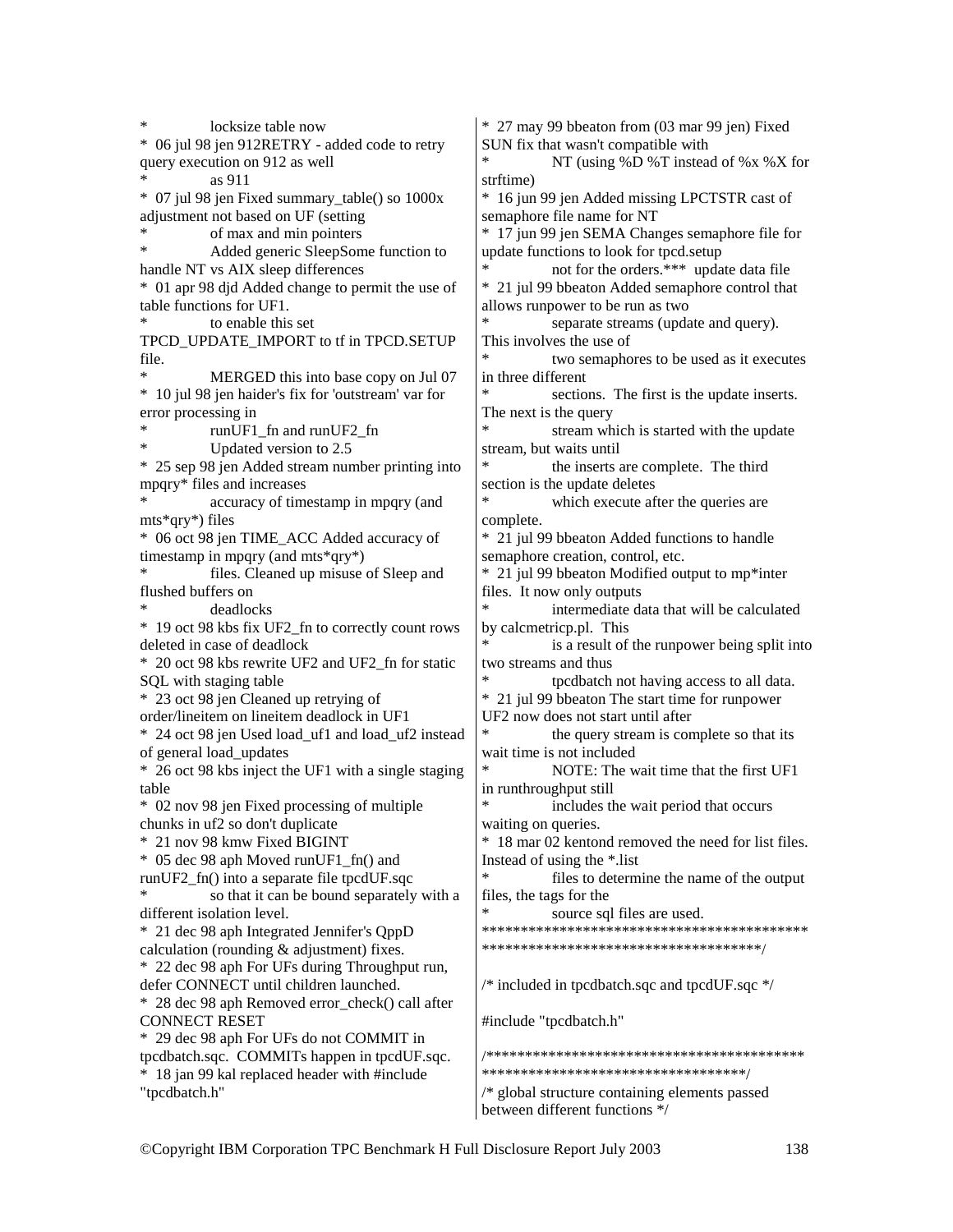/\*\*\*\*\*\*\*\*\*\*\*\*\*\*\*\*\*\*\*\*\*\*\*\*\*\*\*\*\*\*\*\*\*\*\*\*\*\*\*\*\* \*\*\*\*\*\*\*\*\*\*\*\*\*\*\*\*\*\*\*\*\*\*\*\*\*\*\*\*\*\*\*\*\*\*/ struct global\_struct { struct stmt\_info \*s\_info\_ptr; /\* ptr to stmt\_info list struct stmt\_info  $*$ s\_info\_stop\_ptr; /\* ptr to last struct in list \*/ struct comm\_line\_opt \*c\_l\_opt; /\* ptr to comm\_line\_opt struct \*/ struct ctrl\_flags \*c\_flags; /\* ptr to ctrl\_flags struct \*/ Timer\_struct stream\_start\_time; /\* start time for stream TIME\_ACC \*/ Timer\_struct stream\_end\_time; /\* end time for stream TIME\_ACC \*/ char file time stamp[50];  $/*$  time stamp for output files \*/ double scale factor; /\* scale factor of database \*/ char run dir[150];  $/*$  directory for output files \*/ int copy\_on\_load; /\* indication of whether or not \*/ /\* to do use a copy directory \*/ /\* (equiv to COPY YES) on load \*/ /\* default is FALSE \*/ long lSeed; /\* seed used to generate the \*/ /\* queries for this particular \*/  $/* run.$  $*$ /<br>FILE \*stream\_list;  $\frac{1}{2}$  /\* ptr to query list file char update\_num\_file[150]; /\* name of file that keeps track \*/ /\* of which update pairs have run\*/ char sem file[150]; /\* semaphore name \*/ char sem file2[150]; /\* semaphore name bbe \*/ FILE \*stream\_report\_file; /\* file to report start stop \*/ /\* progress of the stream \*/ }; /\*\*\*\*\*\*\*\*\*\*\*\*\*\*\*\*\*\*\*\*\*\*\*\*\*\*\*\*\*\*\*\*\*\*\*\*\*\*\*\*\* \*\*\*\*\*\*\*\*\*\*\*\*\*\*\*\*\*\*\*\*\*\*\*\*\*\*\*\*\*/ /\* New type declaration to store details about SQL statement \*/ /\*\*\*\*\*\*\*\*\*\*\*\*\*\*\*\*\*\*\*\*\*\*\*\*\*\*\*\*\*\*\*\*\*\*\*\*\*\*\*\*\* \*\*\*\*\*\*\*\*\*\*\*\*\*\*\*\*\*\*\*\*\*\*\*\*\*\*\*\*\*/ struct stmt\_info { long max rows fetch; long max rows out: int query\_block; /\* @d30369 tjg \*/ unsigned int stmt num;  $/*$ @d24993 tjg \*/ double elapse\_time; /\* @d24993 tjg \*/ double adjusted time; char start\_stamp[50]; /\* start time stamp for block \*/ char end stamp[50];  $/*$  end time stamp for block \*/ char tag[50]; /\* block tag \*/ char qry description [100]; struct stmt\_info \*next;  $\frac{1}{2}$  /\* @d24993 tjg \*/ }; /\*\*\*\*\*\*\*\*\*\*\*\*\*\*\*\*\*\*\*\*\*\*\*\*\*\*\*\*\*\*\*\*\*\*\*\*\*\*\*\*\* \*\*\*\*\*\*\*\*\*\*\*\*\*\*\*\*\*\*\*\*\*\*\*\*\*\*\*\*\*/ /\* Structure containing command line options \*/ /\*\*\*\*\*\*\*\*\*\*\*\*\*\*\*\*\*\*\*\*\*\*\*\*\*\*\*\*\*\*\*\*\*\*\*\*\*\*\*\*\* \*\*\*\*\*\*\*\*\*\*\*\*\*\*\*\*\*\*\*\*\*\*\*\*\*\*\*\*\*/ struct comm\_line\_opt { /\* @d22275 tjg \*/ /\* kjd715 \*/ /\* char  $str\_file\_name[256]$ ;  $\frac{\ast}{\phantom{0}}$  /\* output filename \*/ /\* kjd715 \*/ char infile[256]; /\* input filename \*/ int intStreamNum; /\* integer version of stream number \*/ int a\_commit; /\* auto-commit flag \*/ int short\_time; /\* time interval flag \*/ int update; int outfile; }; /\*\*\*\*\*\*\*\*\*\*\*\*\*\*\*\*\*\*\*\*\*\*\*\*\*\*\*\*\*\*\*\*\*\*\*\*\*\*\*\*\* \*\*\*\*\*\*\*\*\*\*\*\*\*\*\*\*\*\*\*\*\*\*\*\*\*\*\*\*\*/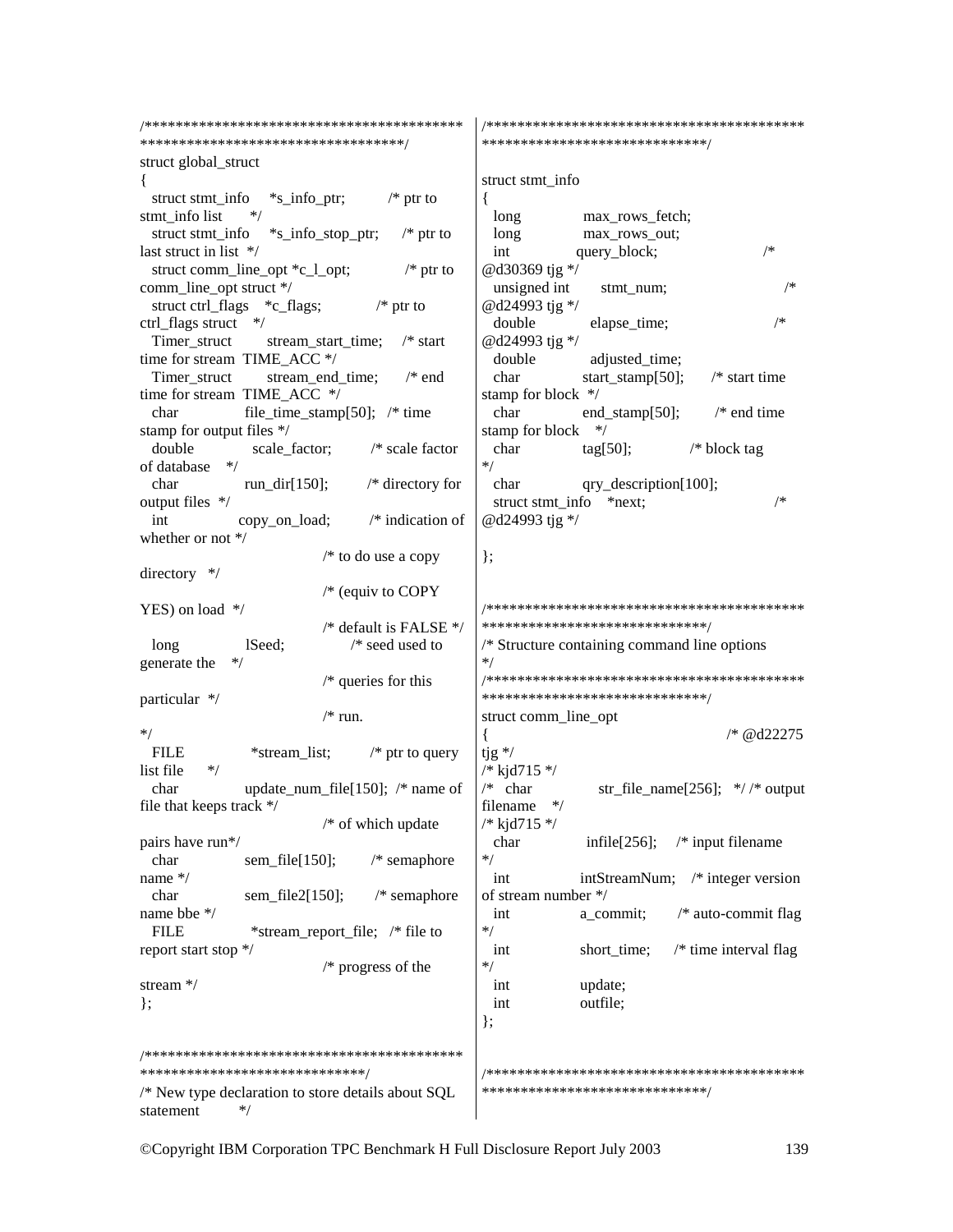```
/* Structure used to hold precision for decimal 
numbers */ 
/*****************************************
*****************************/ 
struct declen 
{/* kmw */ 
 unsigned char m; \frac{1}{4} the digits left of decimal
*/ 
 unsigned char n; \frac{1}{*} # of digits right of decimal
*/ 
}; 
/*****************************************
*****************************/ 
/* Structure containing control flags passed between 
functions */ 
/*****************************************
*****************************/ 
struct ctrl_flags
\frac{1}{8} /* @d25594
tjg */ 
  int eo_infile; 
  int time_stamp; 
  int eo_block; /* 
@d30369 tjg */ 
 int select status;
}; 
/*****************************************
******************************/ 
/* Function Prototypes 
*/ 
/*****************************************
******************************/ 
int SleepSome( int amount ); 
int get env vars(void);
int Get_SQL_stmt(struct global_struct *g_struct);
void print_headings (struct sqlda *sqlda, int 
*col lengths); /* @d22817 tjg */
void echo_sqlda(struct sqlda *sqlda, int 
*col_lengths); 
void allocate_sqlda(struct sqlda *sqlda); 
void get start time(Timer struct *start time);
double get_elapsed_time (Timer_struct *start_time); 
long error check(void); /*@d28763 tjg */ 
void dumpCa(struct sqlca*); /*kmw*/ 
void display_usage(void);
char *uppercase(char *string); 
char *lowercase(char *string); 
                                                     void comm_line_parse(int agrc, char *argv[], struct 
                                                     global_struct *g_struct); 
                                                     int sqlrxd2a(char *decptr,char *asciiptr,short 
                                                     prec,short scal); 
                                                     void init_setup(int argc, char *argv[], struct 
                                                     global struct *g_struct);
                                                     void runUF1( struct global struct *g_struct, int
                                                     updatePair ); 
                                                     void runUF2( struct global_struct *g_struct, int 
                                                     updatePair ); 
                                                     /* These need to be extern because they're in another 
                                                     SQC file. aph 981205 */ 
                                                     /*extern void runUF1 fn( int updatePair, int i );*/
                                                     /* aph 981205 */ 
                                                     /*extern void runUF2_fn( int updatePair, int i, int 
                                                     numChunks );*/ /* aph 981205 */ 
                                                     /* Added four new arguments because SQL host 
                                                     vars can't be global. aph 981205 */ 
                                                     extern void runUF1 fn ( int updatePair, int i, char
                                                     *dbname, char *userid, char *passwd ); 
                                                     extern void runUF2_fn ( int updatePair, int 
                                                     thisConcurrentDelete, int numChunks, char 
                                                     *dbname, char *userid, char *passwd ); 
                                                     int sem_op (int semid, int semnum, int value); 
                                                     char *get_time_stamp(int form, Timer_struct
                                                     *timer_pointer); /* TIME_ACC jen */
                                                     void summary table (struct global struct *g_struct);
                                                     void free_sqlda (struct sqlda *sqlda, int 
                                                     select status); /* @d30369 tjg */
                                                     void output_file(struct global_struct *g_struct); 
                                                     int PreSQLprocess(struct global_struct *g_struct, 
                                                     Timer_struct *start_time);
                                                     void SOLprocess(struct global_struct *g_struct);
                                                     int PostSQLprocess(struct global_struct *g_struct, 
                                                     Timer_struct *start_time);
                                                     int cleanup(struct global struct *g struct);
                                                     /* Semaphore control functions */ 
                                                     void create_semaphores(struct global_struct 
                                                     *g struct);
                                                     void throughput_wait(struct global_struct 
                                                     *g_struct); 
                                                     void runpower_wait(struct global_struct *g_struct, 
                                                     int sem_num);
                                                     void release_semaphore(struct global_struct 
                                                     *g_struct, int sem_num); 
                                                     #ifdef SQLWINT 
                                                     HANDLE open_semaphore(struct global_struct 
                                                     *g_struct, int num); 
                                                     #else 
                                                    int open_semaphore(struct global_struct *g_struct);
                                                     #endif
```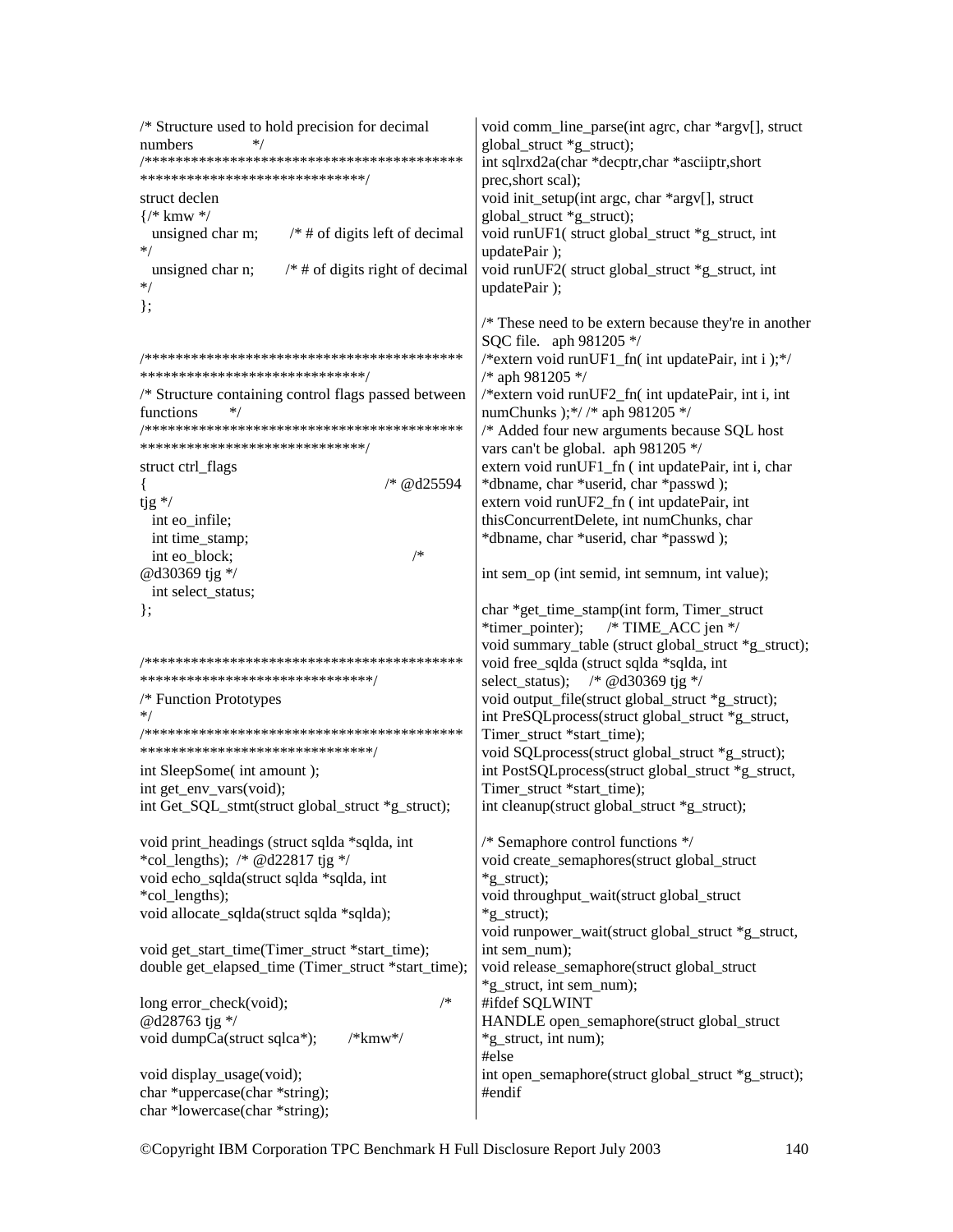```
EXEC SQL INCLUDE SQLCA; 
/*****************************************
**************************/ 
/* Declare the SQL host variables. 
*/ 
/*****************************************
**************************/ 
EXEC SQL BEGIN DECLARE SECTION; 
char stmt str1[4000] = "\sqrt{0}"; /* Assume max
SQL statment 
                          of 4000 char */ 
struct { \frac{\pi}{6} | \frac{1}{2} | \frac{1}{2} | \frac{1}{2} | \frac{1}{2} | \frac{1}{2} | \frac{1}{2} | \frac{1}{2} | \frac{1}{2} | \frac{1}{2} | \frac{1}{2} | \frac{1}{2} | \frac{1}{2} | \frac{1}{2} | \frac{1}{2} | \frac{1}{2} | \frac{1}{2} | \frac{1}{2} short len; 
      char data[32700]; 
    } stmt_str; /* jen LONG */char dbname[9] = "\n0":
char userid[9] = "\n0";char passwd[9] = "\0":char sourcefile[256]; /* used for 
semaphores and table functions?*/ 
sqlint32 chunk = 0; \frac{\text{m}}{\text{s}} ienCI counter for
within the set of chunks*/ 
EXEC SQL END DECLARE SECTION; 
/*****************************************
**************************/ 
/* Declare the global variables. 
*/ 
/*****************************************
****************************/<br>struct sqlda *sqlda: /* SOL Descriptor
struct sqlda * sqlda;
area */ 
/* Global environment variables (sks May 25 98)*/ 
char env_tpcd_dbname[100];
char env_user[100];
char env_tpcd_audit_dir[150];
char env tpcd path delim[2];
char env tpcd tmp_dir[150];
char env_tpcd_run_on_multiple_nodes[10]; 
char env tpcd copy dir[150];
char env_tpcd_update_import[10]; 
/* Other globals */ 
FILE *instream, *outstream; /* File
pointers
int verbose = 0; /* Verbose option<br>flag \frac{1}{2}flag
int semcontrol = 1;
allows/disallows smaphores usage */ 
                                                         int updatePairStart; /* update pair to 
                                                         start at */
                                                        int currentUpdatePair; /* update pair 
                                                         running
                                                         int updatePairStop; /* update pair to 
                                                         stop before */ 
                                                         char newtime[50]="\sqrt{0}"; /* Des - moved
                                                        from get time stamp */char outstreamfilename[256]; /* store 
                                                         filename of outstream 
                                                                     wlc 081397 */<br>inlistmax = 400; * define
                                                         int inlistmax = 400; \frac{\text{#} \times \text{#}}{\text{#} \times \text{#}} in \frac{\text{#} \times \text{#}}{\text{#} \times \text{#}}to delete at a time 
                                                                                       wlc 081897 */ 
                                                         int sqlda_allocated = 0; /* fixing free()
                                                         problem in NT 
                                                                                       wlc 090597 */ 
                                                         int iImportStagingTbl=0; /* IMPORT use 
                                                        import or load (default) */ 
                                                         char temp time stamp[50]; /* holds end
                                                         timestamp to be copied into start time stamp of
                                                         next query bbeaton */ 
                                                         Timer_struct temp_time_struct; /* holds end
                                                         time value to be copied into start time of next query
                                                         bbeaton */ 
                                                         /* constants for the semaphores used; 1 for 
                                                         throughput and 2 for power */ 
                                                         #define INSERT_POWER_SEM 1 
                                                         #define QUERY_POWER_SEM 2 
                                                         #define THROUGHPUT_SEM 1 
                                                         /*****************************************
                                                         **************************/ 
                                                         /* Start main program processing. 
                                                         */ 
                                                         /*****************************************
                                                         **************************/ 
                                                         int main(int argc, char *argv[]) 
                                                         { 
                                                           /* kjd715 */ 
                                                          /*struct comm_line_opt c_l_opt = { "\0","\0", 0, 1,
                                                         0, 0, 0 \frac{1}{2} /* kjd715 */
                                                          struct comm_line_opt c_1_opt = { \degree\\omegon{0}^0, 0, 0, 0, 0}
                                                         }; 
                                                           /* kjd715 */ 
                                                          /* command line options *Timer_struct start_time; /* start point for
                                                         elapsed time */ 
                                                          struct stmt_info s__info = { -1, -1, 0, 1, -1, -1,
                                                         "\0", "\0", "\0", "\0", NULL };
                                                          /* first stmt info structure */
```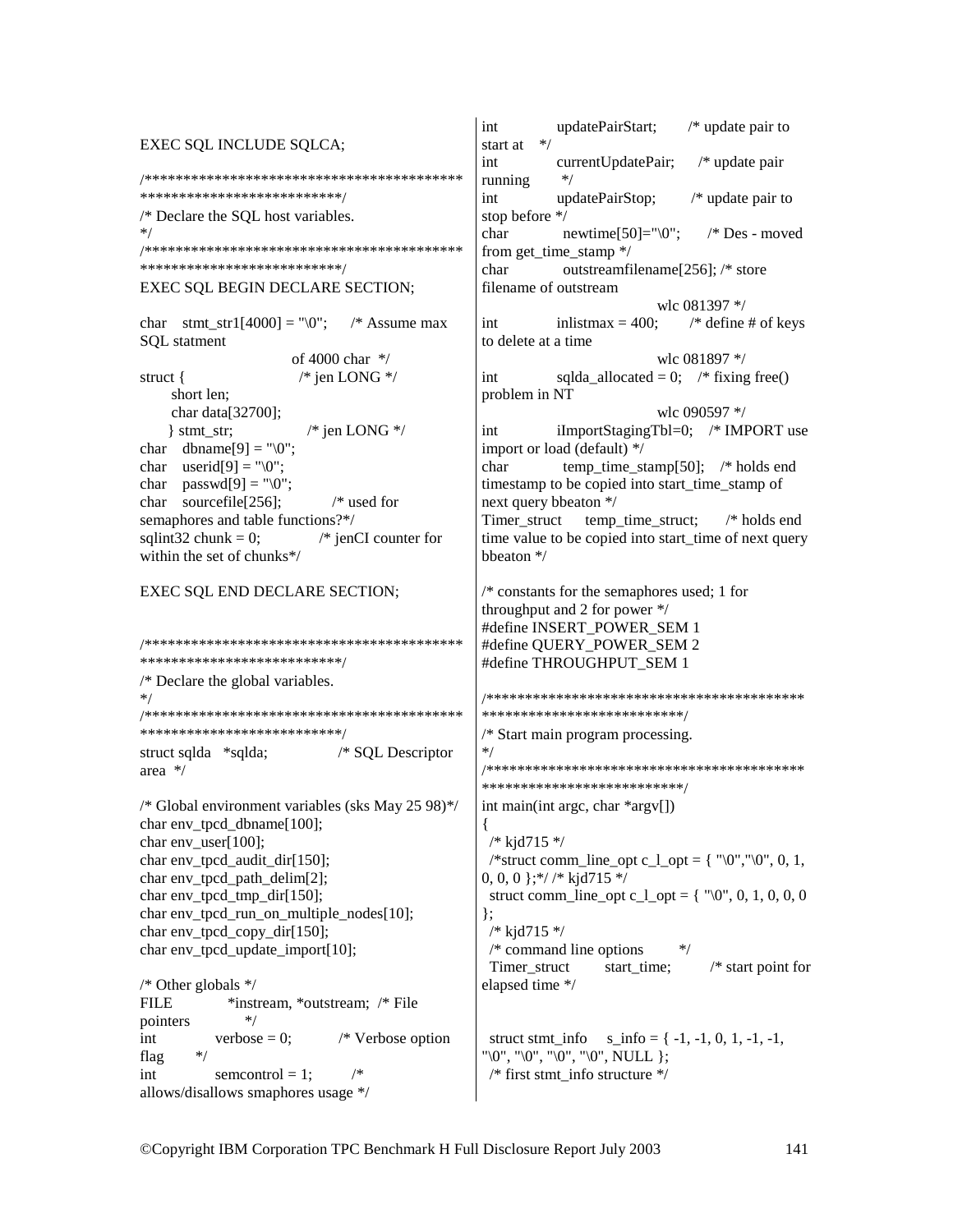struct ctrl\_flags c\_ flags =  $\{ 0, 1, 0,$ TPCDBATCH\_SELECT }; /\* structure holding ctrl flags passed between functions \*/ /\* TIME\_ACC jen start \*/ #if defined (SQLUNIX) || defined (SQLAIX) struct global\_struct g\_struct = { NULL, NULL, NULL, NULL, {0,0}, {0,0}, "\0",  $0.1,$  " $\&0$ ", FALSE, 0, NULL, "\0", "\0", "\0", NULL }; #elif (defined (SQLOS2) || defined(SQLWINT) || defined (SQLWIN) || defined(SQLDOS)) struct global\_struct g\_struct = { NULL, NULL, NULL, NULL, {0,0,0,0},  $\{0,0,0,0\}$ , "\0", 0.1, "\0", FALSE, 0, NULL, "\0", "\0", "\0", NULL }; #else #error Unknown operating system #endif /\* TIME\_ACC jen end \*/ /\* Get environment variables \*/ if (get\_env\_vars()  $!= 0$ ) return -1; /\* perform setup and initialization and get process id of agent \*/ outstream = stdout; g\_struct.c\_flags =  $&c$  flags; g\_struct.s\_info\_ptr =  $&$ s\_info; g\_struct.c\_l\_opt =  $&c_1$ \_opt; init\_setup(argc,argv,&g\_struct); /\* @d22275 tjg \*/ if ((g\_struct.c\_l\_opt->update == 1) &&  $(semcontrol == 1)$  /\* runpower: wait for insert function to complete \*/ /\* waiting on the INSERT\_POWER\_SEM semaphore \*/ runpower\_wait $(\&$ g\_struct, INSERT\_POWER\_SEM); strcpy(temp\_time\_stamp,  $"0"$ ); /\*\*\*\*\*\*\*\*\*\*\*\*\*\*\*\*\*\*\*\*\*\*\*\*\*\*\*\*\*\*\*\*\*\*\*\*\*\*\*\*\* \*\*\*\*\*\*\*\*\*\*\*\*\*\*\*\*\*\*\*\*\*\*\*\*\*\*\*\*\*\*\*\*\*\*\*\*\*  $*$   $*$  \* This is the transition from the "driver" to the "SUT" \*  $*$   $*$ \*\*\*\*\*\*\*\*\*\*\*\*\*\*\*\*\*\*\*\*\*\*\*\*\*\*\*\*\*\*\*\*\*\*\*\*\*\*\*\*\*\* \*\*\*\*\*\*\*\*\*\*\*\*\*\*\*\*\*\*\*\*\*\*\*\*\*\*\*\*\*\*\*\*\*\*\*\*/ /\*\*\*\*\*\*\*\*\*\*\*\*\*\*\*\*\*\*\*\*\*\*\*\*\*\*\*\*\*\*\*\*\*\*\*\*\*\*\*\*\* \*\*\*\*\*\*\*\*\*\*\*\*\*\*\*\*\*\*\*\*\*\*\*\*\*\*\*\*\*\*/ /\* Read in each statement, prepare, execute, and send output to file. \*/ /\*\*\*\*\*\*\*\*\*\*\*\*\*\*\*\*\*\*\*\*\*\*\*\*\*\*\*\*\*\*\*\*\*\*\*\*\*\*\*\*\* \*\*\*\*\*\*\*\*\*\*\*\*\*\*\*\*\*\*\*\*\*\*\*\*\*\*\*\*\*\*/ while (!c\_flags.eo\_infile) { /\* Check to see if there's no more input \*/ c flags.eo block = 0; if (c\_l\_opt.outfile) output file( $\&$ g\_struct); /\* determine appropriate name for output files \*/ if  $((g_{\text{1}}<sub>c</sub> - 1<sub>c</sub>)<sub>c</sub>$  = 3) & &  $(g_<sub>1</sub>,<sub>c</sub>,<sub>c</sub>,<sub>c</sub>)$  = 4) { if (!strcmp(temp\_time\_stamp,  $"0")$ ) /\* if first query, get timestamp \*/ { get\_start\_time(&start\_time); strcpy(g\_struct.s\_info\_ptr->start\_stamp, get\_time\_stamp(T\_STAMP\_FORM\_3,&start\_time ));  $/*$  TIME ACC jen $*/$  } else /\* else get the end timestamp of previous query \*/  $\{$  strcpy(g\_struct.s\_info\_ptr->start\_stamp, temp\_time\_stamp); start  $time = temp$  time struct; } /\* write the start timestamp to the file...if this is not a qualification \*/  $/*$  run, then write the seed used as well  $*/$  fprintf( outstream,"Start timestamp %\*.\*s \n", T\_STAMP\_3LEN,T\_STAMP\_3LEN, /\* TIME\_ACC jen\*/ g\_struct.s\_info\_ptr->start\_stamp); if (c\_l\_opt.intStreamNum  $>= 0$ )  $\{$ if  $(g_{\text{1}}\text{struct.}$  ISeed  $== -1)$  $\left\{\begin{array}{ccc} \end{array}\right\}$  fprintf( outstream,"Using default qgen seed file"); } else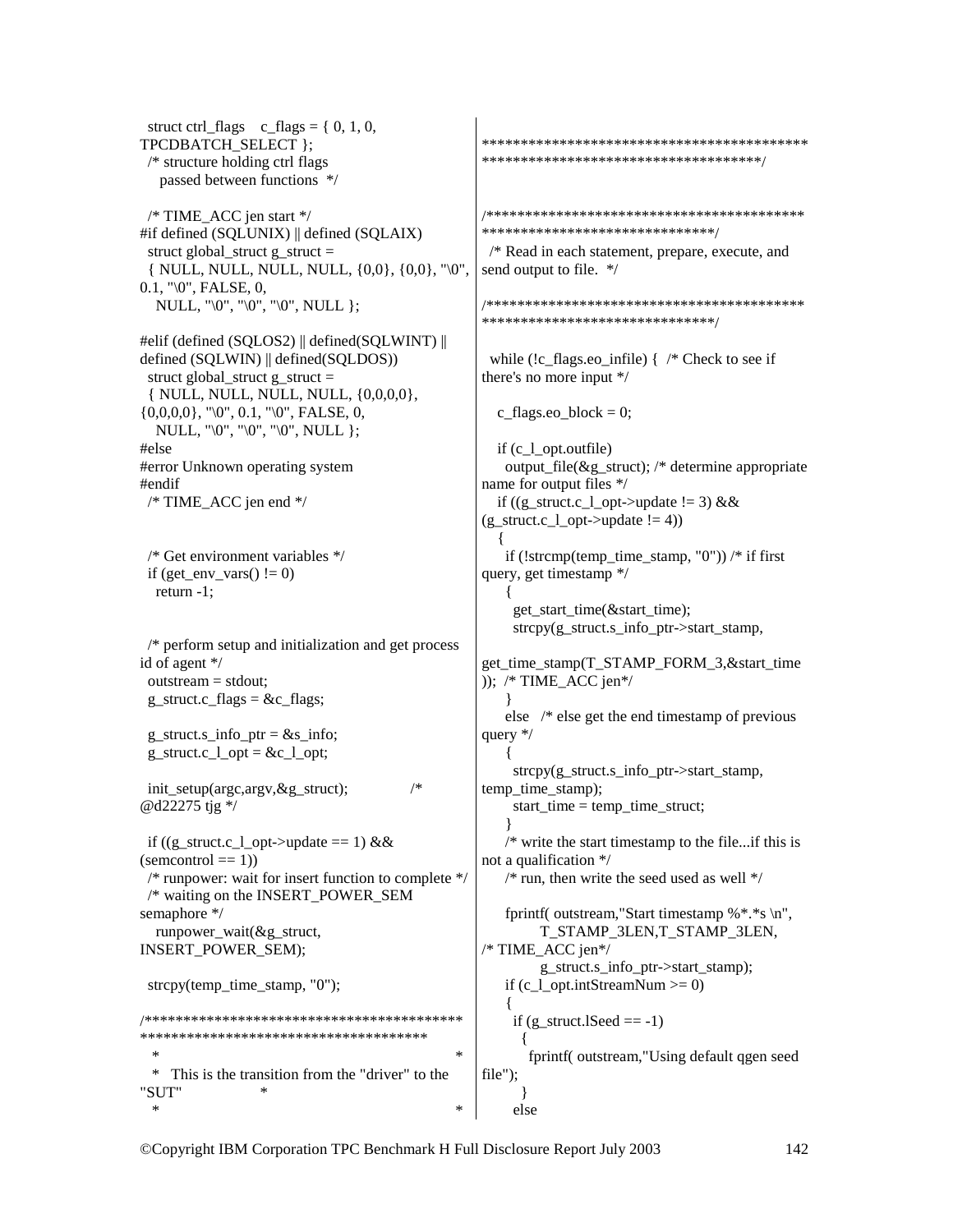```
fprintf(outstream,"Seedused =%ld",g_struct.lSeed);
                                           } /* end of for loop for multiple SQL statements
   fprintf( outstream,"\n");
  \left\{ \right\}\mathcal{E}\alpha { /* Loop through these statements as long as
                                           g struct.s info ptr = \&s info; /* set the global
                                           pointer to start of
we haven't reached
                                                             linked list */
      the end of the input file or the end of a block
of statements
    *cleanup(\&g_struct); /* finish some semaphore
                                           stuff, cleanup files,
  /* Read in the next statment **/
                                                       and print out summary table */
c_flags.select_status=Get_SQL_stmt(&g_struct);
                                           *************************************
  if (PreSQL process (\& g \text{ struct}, \& \text{start time}) ==FALSE)
   /* if after reading the next statement we see that
                                            \astIn cleanup we make the transition back from
                                           the "SUT" to the "driver" *we should
     exit this loop (i.e. eof, update functions,
etc...), get out
                                           *break:
                                           return(0);*************************************
                                           \} /* end of main */
                                           ر.<br>پ
                                           *******************************
   * The SQL process function implements the
implementation specific layer. *
                                           /* Generic form of Sleep */
   * It can handle arbitrary SOL statements.
                                           int SleepSome( int amount)
   \ast#ifndef SQLWINT
                                            sleep (amount);
                                           #else
Sleep (amount *1000);
                                                                   /* 10x for NT DJD
Changed "sleep" to "Sleep" */
                                           #endif
  /* If we've got up to here then processing
                                            return 0:
    a regular SQL statement */
                                           ļ
  SOLprocess(\&g struct);
                                           *******************************
  } while ((!c_flags.eo_block) &&
(!c flags.eo infile)); /* @d30369 tjg */
                                           **************************
 if (PostSQLprocess(\&g struct,&start time) ==
                                           /* Get environment variables. (sks May 25 98)
FALSE)
                                           */* if we've reached the end of the input file, then
                                           **************************
get out
    of this loop (i.e. no more statements).
                                           int get_env_vars(void) {
Otherwise get
                                           if (strcpy(env_tpcd_dbname,
                                           getenv("TPCD_DBNAME")) == NULL) {
    elapsed times and display info about rows */
  break:
```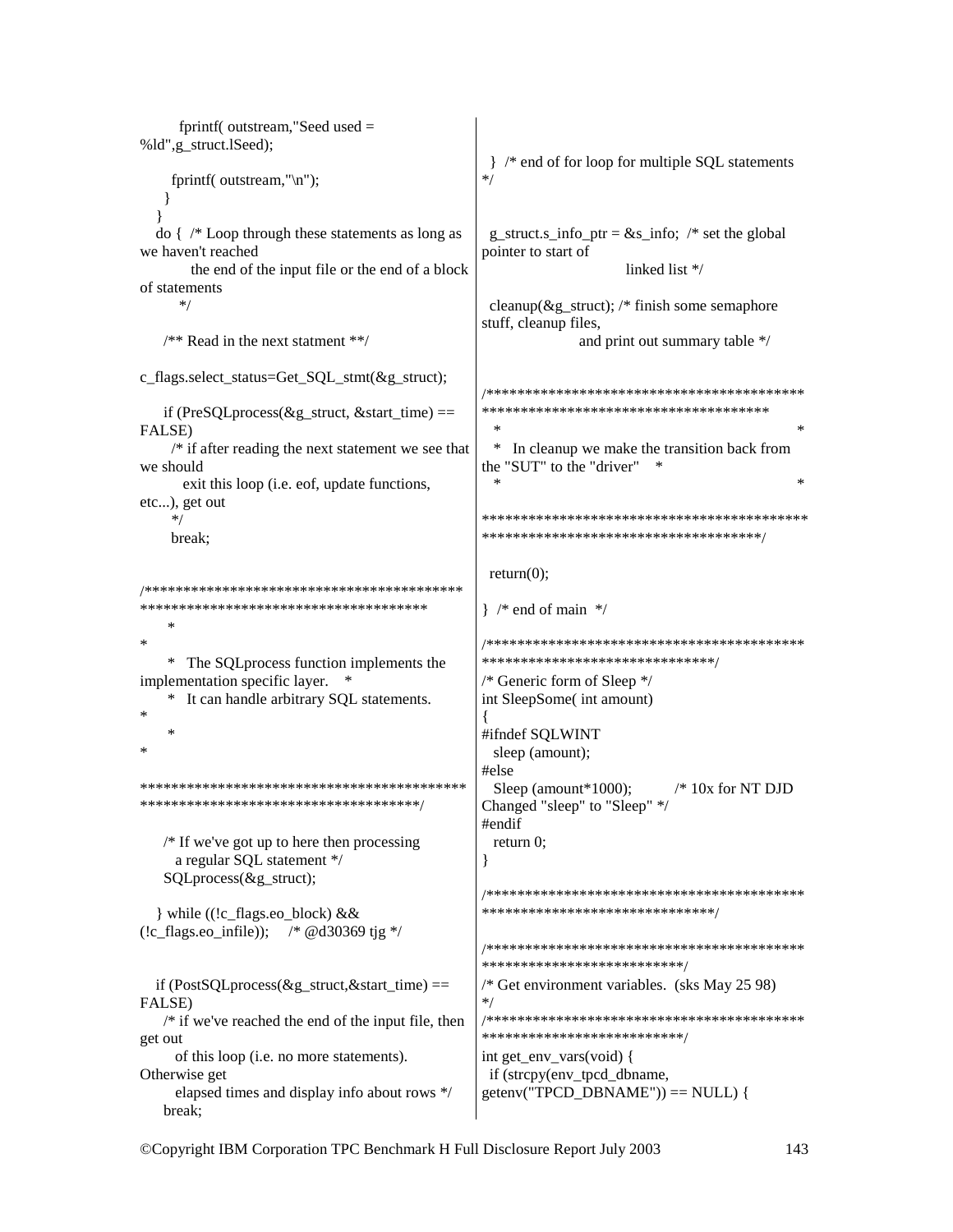| fprintf(stderr, "\n The environment variable                                                | return $0$ ;                                                      |
|---------------------------------------------------------------------------------------------|-------------------------------------------------------------------|
| \$TPCD_DBNAME is not setup correctly.\n");                                                  | }                                                                 |
| return $-1$ ;                                                                               |                                                                   |
| if (strcpy(env_user, getenv("USER")) = $NULL$ ) {                                           | **************************/                                       |
| fprintf(stderr, "\n The environment variable                                                | /* Get the SQL statement and any control statements               |
| $SUSER$ is not setup correctly. $\ln$ ");                                                   | from input.<br>*/                                                 |
| return $-1$ ;                                                                               |                                                                   |
|                                                                                             | **************************/                                       |
| if (strcpy(env_tpcd_audit_dir,                                                              | int Get_SQL_stmt(struct global_struct *g_struct)                  |
| $getenv("TPCD_AUDIT_DIR")) == NULL)$ {                                                      |                                                                   |
| fprintf(stderr, "\n The environment variable                                                | ∤                                                                 |
| \$TPCD_AUDIT_DIR is not setup correctly.\n");                                               | char input_ln[256] = "\0"; /* buffer for 1 line                   |
| return $-1$ ;                                                                               | of text<br>*/                                                     |
|                                                                                             | char temp_str[4000] = "\0"; /* temp string for                    |
| if (strcpy(env_tpcd_tmp_dir,                                                                | SQL stmt<br>*/                                                    |
| $getenv("TPCD_TMP_DIR")) == NULL$ {                                                         | char control_str[256] = "\0"; /* control string<br>*/             |
| fprintf(stderr, "\n The environment variable<br>\$TPCD_TMP_DIR is not setup correctly.\n"); |                                                                   |
| return $-1$ ;                                                                               | char *test semi;<br>$/*$ ptr to test for                          |
|                                                                                             | semicolon<br>*/                                                   |
| $\#$ if $\theta$                                                                            | $/*$ ptr used in<br>char *control_opt;                            |
| if (strcpy(env_tpcd_path_delim,                                                             | control_str parsing */                                            |
| $getenv("TPCD\_PATH\_DELIM")) == NULL$                                                      | char *select_status;<br>$/*$ ptr to first word in                 |
| (strcmp(env_tpcd_path_delim, "/") &&                                                        | $*$<br>query                                                      |
| strcmp(env_tpcd_path_delim, "\\"))){                                                        | $/*$ general purpose<br>char *temp_ptr;                           |
| fprintf(stderr, "\n The environment variable                                                | $*$<br>temp ptr                                                   |
| \$TPCD_PATH_DELIM is not setup correctly,                                                   |                                                                   |
| env_tpcd_path_delim'%s'.\n",                                                                | /* good-sql stmt flag<br>int $good\_sql = 0;$                     |
| env_tpcd_path_delim);                                                                       | @d23684 tjg */                                                    |
|                                                                                             | int stmt_num_flag = 1;<br>/* first line of SQL<br>stmt flag<br>*/ |
| return $-1$ ;                                                                               | int eostm $t = 0$ ;<br>$/*$ flag to signal end of                 |
| #endif                                                                                      | statement */                                                      |
| strcpy(env_tpcd_path_delim,"/"); /*kmw*/                                                    |                                                                   |
| if (strcpy(env_tpcd_run_on_multiple_nodes,                                                  |                                                                   |
| getenv("TPCD_RUN_ON_MULTIPLE_NODES"))                                                       | $/*$ Initialize statement<br>$stmt\_str.data[0] = \0$             |
| $==$ NULL) {                                                                                | buffer<br>*/                                                      |
| fprintf(stderr, "\n The environment variable                                                |                                                                   |
| \$TPCD_RUN_ON_MULTIPLE_NODES");                                                             | if (verbose)                                                      |
| fprintf(stderr, "\n is not setup correctly.\n");                                            |                                                                   |
| return $-1$ ;                                                                               | $---\n\langle n'' \rangle;$                                       |
| if (strcpy(env_tpcd_copy_dir,                                                               | ----------\n");                                                   |
| $getenv("TPCD\_COPY_DIR")) == NULL)$ {                                                      |                                                                   |
| fprintf(stderr, "\n The environment variable                                                | $\text{do}$ {                                                     |
| \$TPCD_COPY_DIR is not setup correctly.\n");                                                | $/*$ Read in lines from input one at a time **/                   |
| return $-1$ ;                                                                               | fscanf(instream, " $\n\frac{\wedge \n\ln$ ", input_ln);           |
|                                                                                             |                                                                   |
| /* If TPCD_UPDATE_IMPORT is not set then,                                                   | if (strstr(input_ln,"--") == input_ln) {<br>$/*$ Skip             |
| the default is set to false, */                                                             | all -- comments */                                                |
| $/*$ which is done in init_setup subroutine                                                 |                                                                   |
| $*$                                                                                         | if $(strstr(input_l, "-#SET") == input_l)$ {                      |
| strcpy(env_tpcd_update_import,                                                              | /* Store control string but                                       |
| getenv("TPCD_UPDATE_IMPORT"));                                                              | keep going to find SQL                                            |
|                                                                                             | stmt $*/$                                                         |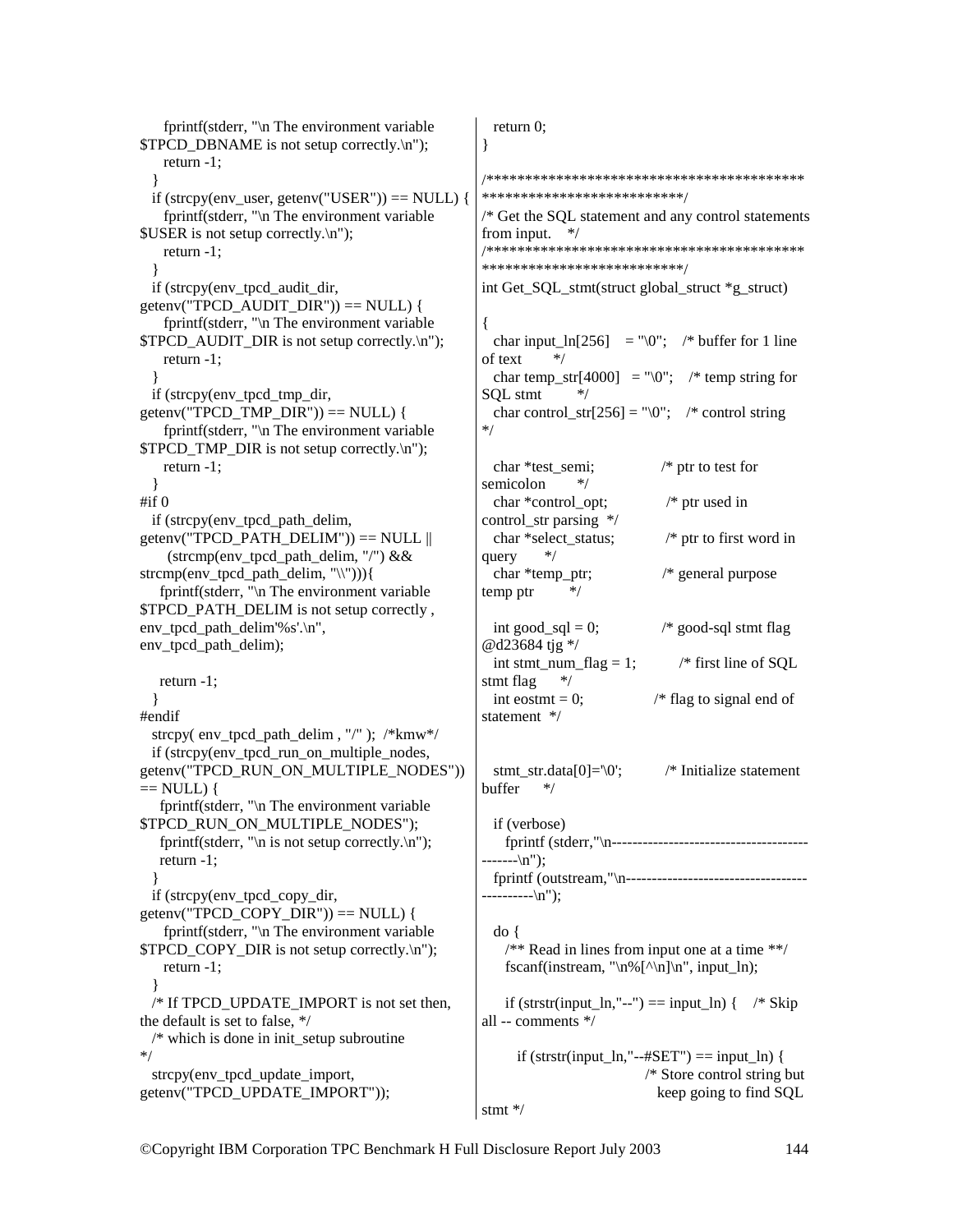```
strcpy(control_str,input_ln);
        if (verbose) 
          fprintf(stderr,"%s\n", 
uppercase(control_str)); 
        fprintf(outstream,"%s\n", 
uppercase(control_str)); 
        /** Start parsing control str. and update 
appropriate vars. **/ 
       control_opt = strtok(control_str," ");
       while (control_opt != NULL) {
         if (strcmp(control_opt,"--#SET")) { /* Skip
the #SET token */ 
            if 
(!strcmp(control_opt,"ROWS_FETCH")) 
              g_struct->s_info_ptr->max_rows_fetch 
= atoi(strtok(NULL,""));
            if (!strcmp(control_opt,"ROWS_OUT")) 
              g_struct->s_info_ptr->max_rows_out = 
atoi(strtok(NULL," ")); 
          } 
         control opt = \text{strtok}(NULL," "); } 
      } 
     /* if the block option has been set, then check
if we've 
        reached the end of a block of statements */ 
      if (g_struct->s_info_ptr->query_block) 
/* @d30369 tjg */ 
       if (strstr(input_ln,"--#EOBLK") == input_ln)
{ 
         g_struct->c_flags->eo_block = 1;
          return TPCDBATCH_EOBLOCK; 
 } 
     if (strstr(input \ln, "-- Query") == input \ln)
       strcpy(g struct-\geq s info ptr-
>qry_description,input_ln); 
     if (strstr(input_ln, "--#TAG") == input_ln)
       strcpy(g struct-\geqs info ptr-
>tag,(input_ln+sizeof("--#TAG"))); 
      /* if we're using update functions, return that 
info 
        appropriately */ 
     if (g_struct->c_l_opt->update != 0) {
       if (strstr(input \ln, "--#INSERT") ==
input ln)
          return TPCDBATCH_INSERT; 
       if (strstr(input_ln, "--#DELETE") ==input ln)
          return TPCDBATCH_DELETE; 
                                                        } 
                                                            }
```

```
 } 
     if (strstr(input_ln, "--#COMMENT") ==input_ln) { /* @d25594 tjg */ 
       temp_ptr = (input_ln + 11); /* User-
specified comments go to 
                              the outfile */ 
        if (verbose) 
          fprintf (stderr,"%s\n",temp_ptr); 
        fprintf (outstream,"%s\n",temp_ptr); 
      eostmt=0; 
    /* Need this hack here to check if there's any 
more empty lines left 
      in the input file. Continue only if there are 
aren't any */ 
   else if (strcmp(input_ln, "\0")) /* HACK */ { /*
A regular SQL statement */ 
      if (stmt_num_flag) {/* print this out only if
it's the first line 
                       of the SQL statement. We only 
want this 
                       line to appear once per 
statement */ 
        if (verbose) 
         fprintf(stderr,"\n%s\n", g_struct-
>s_info_ptr->qry_description); 
        fprintf(outstream,"\n\frac{9}{6}s\n\frac{n}{2}, g_struct-
>s_info_ptr->qry_description); 
        if (verbose) 
          fprintf(stderr,"\nTag: %-5.5s Stream: %d 
Sequence number: %d\n", 
                g_struct->s_info_ptr->tag,g_struct-
>c_l_opt->intStreamNum, 
                g_struct->s_info_ptr->stmt_num); 
/*jen0925*/ 
        fprintf(outstream,"\nTag: %-5.5s Stream: 
%d Sequence number: %d\n", 
              g_struct->s_info_ptr->tag,g_struct-
>c_l_opt->intStreamNum, 
             g_struct->s_info_ptr->stmt_num); 
/*jen0925*/ 
        /* Turn off this flag once the number has
```
been printed \*/ stmt\_num\_flag = 0;

 } /\*\* Print out this heading the first time you encounter a non-comment statement \*\*/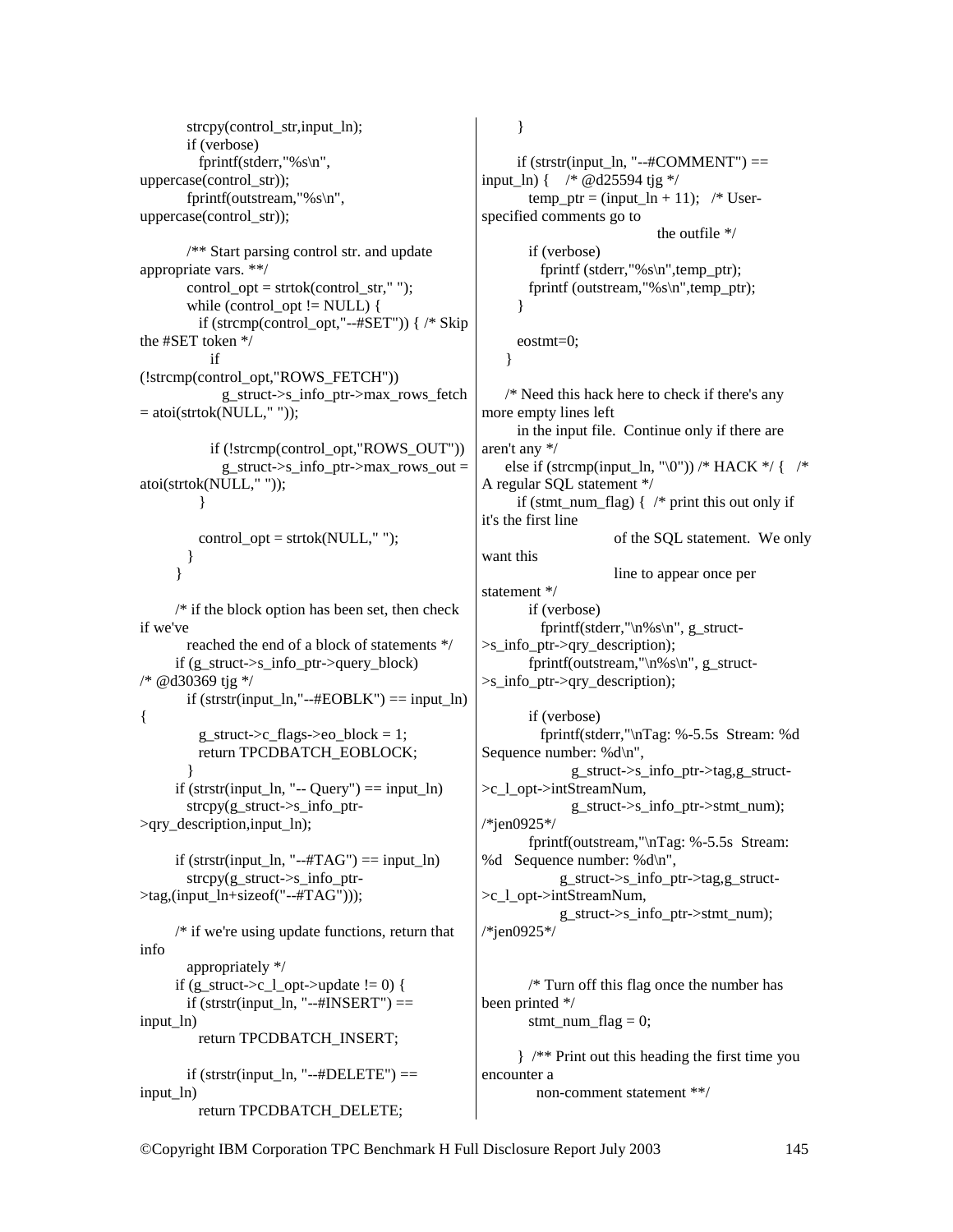```
 /* Test to see if we've reached the end of a 
statement */ 
     good\_sql = TRUE; /*
@d23684 tjg */ 
     test\_semi = start (input\_ln,";");
     if (test semi == NULL) { /* if there's no
semi-colon keep on going */ 
       strcat (stmt_str.data,input_ln); /*jen LONG */ 
       strcat (stmt_str.data," "); \frac{1}{2} /* jen
LONG */ 
       stmt_str.len = strlen( stmt_str.data ); /*
jen LONG */ 
       eostmt = 0;
       } 
      else { /* else replace the ; with a 
\0 and continue */ 
       *test_semi = \sqrt{0}:
       strcat (stmt_str.data,input_ln); /*jen LONG */ 
       stmt\_str.length = strlen(<math>stmt\_str.data</math>); /*
jen LONG */ 
       eostmt = 1;
      } 
      fprintf(outstream, "\n%s", input_ln); 
      if (verbose) 
        fprintf(stderr,"\n%s", input_ln); 
     } 
    /** Test to see if we've reached the EOF. Get 
out if that's the case **/ 
    if (feof(instream)) { 
     eostmt = TRUE;
      g_struct->c_flags->eo_infile = TRUE; 
/* @d22275 tjg */ 
     } 
   } while (!eostmt); 
   fprintf(outstream, "\n"); 
   if (verbose) 
    fprintf(stderr,"\n"); 
  /** erase the old control string **/ 
  strcpy(control_str,"\0");
   /** Determine whether statement is a SELECT or 
other SQL **/ 
  if (good \text{sgl}) {
   strcpy(temp_str,stmt_str.data); /*
jen LONG */ 
     uppercase(temp_str); /* Make sure that select is 
made to SELECT */ 
    select_status=strtok(temp_str," "); 
                                                       if ( (stmt_str.data[0] == '(') ||(!strcmp(select_status,"SELECT")) || 
                                                           (!strcmp(select_status,"VALUES")) || 
                                                           (!strcmp(select_status,"WITH")) ) 
                                                          return TPCDBATCH_SELECT; 
                                                        else 
                                                          return TPCDBATCH_NONSELECT; 
                                                       } 
                                                      /** If you go through a file with just comments or 
                                                    control statments 
                                                        with no SQL, there's nothing to process...Exit 
                                                    TPCDBATCH **/ 
                                                      else /* @d23684 
                                                    tjg */ 
                                                        return TPCDBATCH_NONSQL; 
                                                    } /* Get_SQL_stmt */ 
                                                    /*****************************************
                                                    **************************/ 
                                                    /* allocate_sqlda -- This routine allocates space for 
                                                    the SQLDA. */ 
                                                    /*****************************************
                                                    **************************/ 
                                                    void allocate_sqlda(struct sqlda *sqlda) 
                                                    { 
                                                      int loopvar; /* Loop counter 
                                                    */ 
                                                       for (loopvar=0; loopvar<sqlda->sqld; loopvar++) 
                                                     { 
                                                        switch (sqlda->sqlvar[loopvar].sqltype) 
                                                    \left\{\right.case SOL_TYP_INTEGER: /*
                                                    INTEGER */ 
                                                         case SQL_TYP_NINTEGER: 
                                                          if ((sqlda->sqlvar[loopvar].sqldata= 
                                                                 (TPCDBATCH_CHAR 
                                                    *)malloc(sizeof(sqlint32))) == NULL)
                                                            mem_error("allocating INTEGER"); 
                                                          break; 
                                                        case SQL_TYP_BIGINT: /*
                                                    BIGINT */ /*kmwBIGINT*/ 
                                                         case SQL_TYP_NBIGINT: 
                                                    /*#ifdef SQLWINT */ 
                                                    \frac{1}{*} if ((sqlda->sqlvar[loopvar].sqldata= */
                                                    /* (TPCDBATCH_CHAR 
                                                    *)malloc(sizeof(int64))) == NULL)*/
                                                    /* #else */ if ((sqlda->sqlvar[loopvar].sqldata=
```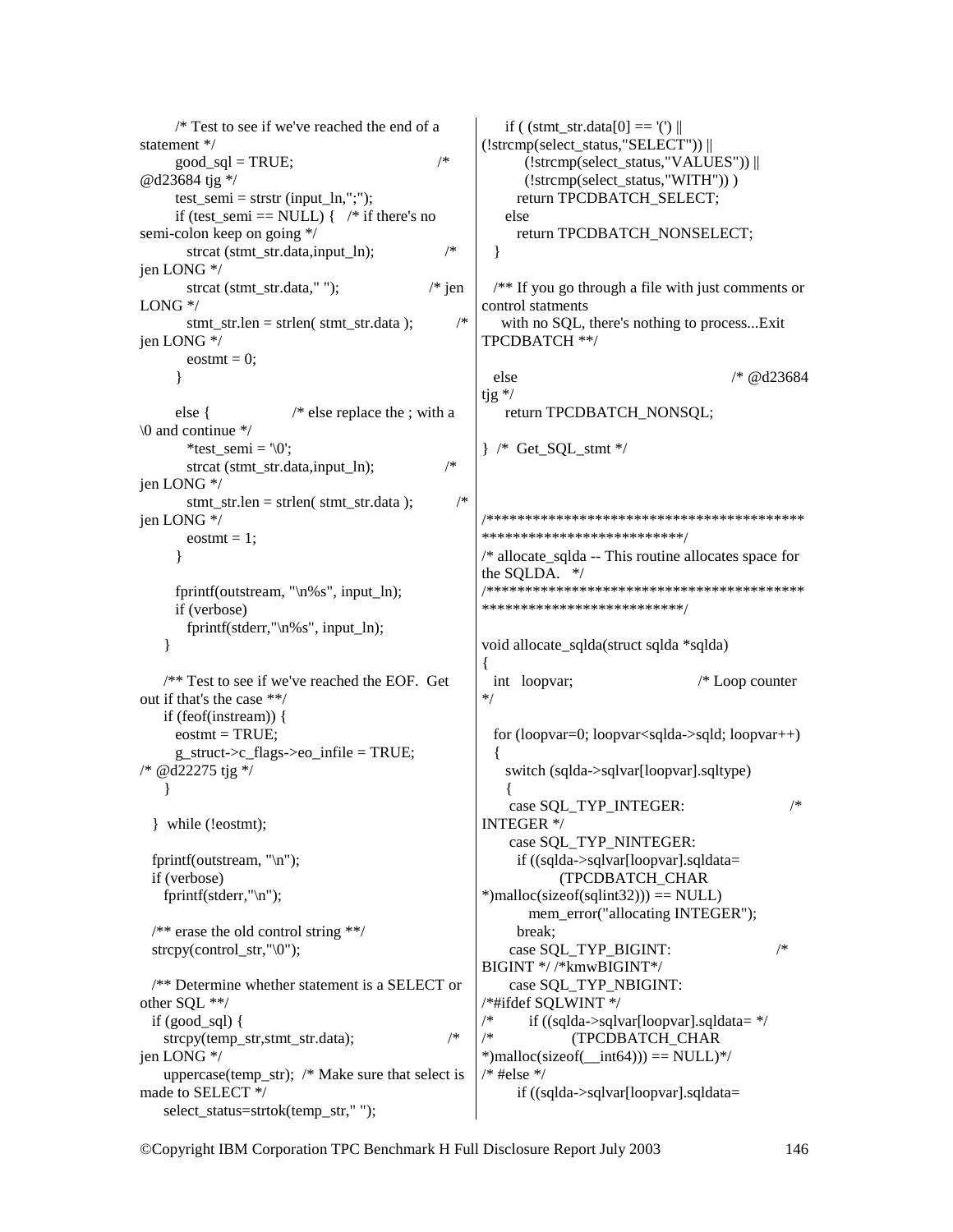(TPCDBATCH\_CHAR  $*$ )malloc(sizeof(sqlint64))) == NULL) /\* #endif\*/ mem\_error("allocating BIGINT"); break; case SOL\_TYP\_CHAR:  $/*$ CHAR \*/ case SQL\_TYP\_NCHAR: if ((sqlda->sqlvar[loopvar].sqldata= (TPCDBATCH\_CHAR  $*$ )calloc(256,sizeof(char))) == NULL) mem\_error("allocating CHAR/VARCHAR"); break; case SQL\_TYP\_VARCHAR: /\* VARCHAR \*/ case SQL\_TYP\_NVARCHAR: if ((sqlda->sqlvar[loopvar].sqldata= (TPCDBATCH\_CHAR  $*$ )calloc(4002,sizeof(char))) = NULL) mem\_error("allocating CHAR/VARCHAR"); break; case SOL TYP LONG:  $/*$ LONG VARCHAR \*/ case SQL\_TYP\_NLONG: if ((sqlda->sqlvar[loopvar].sqldata= (TPCDBATCH\_CHAR  $*$ )calloc(32702, size of(char)) = NULL) mem\_error("allocating VARCHAR/LONG VARCHAR"); break; case SOL\_TYP\_FLOAT:  $/*$ FLOAT \*/ case SQL\_TYP\_NFLOAT: if ((sqlda->sqlvar[loopvar].sqldata= (TPCDBATCH\_CHAR  $*$ )malloc(sizeof(double))) == NULL) mem\_error("allocating FLOAT"); break; case SQL\_TYP\_SMALL:  $/*$ SMALLINT \*/ case SQL\_TYP\_NSMALL: if ((sqlda->sqlvar[loopvar].sqldata= (TPCDBATCH\_CHAR  $*$ )malloc(sizeof(short))) == NULL) mem\_error("allocating SMALLINT"); break; case SQL\_TYP\_DECIMAL: /\* DECIMAL \*/ case SQL\_TYP\_NDECIMAL: if ((sqlda->sqlvar[loopvar].sqldata= (TPCDBATCH\_CHAR \*)malloc(20))  $==$  NULL) mem\_error("allocating DECIMAL"); break;

case SQL\_TYP\_CSTR:  $/*$ VARCHAR (null terminated) \*/ case SQL\_TYP\_NCSTR: if ((sqlda->sqlvar[loopvar].sqldata= (TPCDBATCH\_CHAR  $*$ )calloc(4001,sizeof(char))) == NULL) mem\_error("allocating CHAR/VARCHAR"); break; case SQL\_TYP\_DATE:  $/*$ DATE \*/ case SQL\_TYP\_NDATE: if ((sqlda->sqlvar[loopvar].sqldata= (TPCDBATCH\_CHAR  $*$ )calloc(13,sizeof(char))) == NULL) mem\_error("allocating DATE"); break; case SOL\_TYP\_TIME: /\* TIME \*/ case SQL\_TYP\_NTIME: if ((sqlda->sqlvar[loopvar].sqldata= (TPCDBATCH\_CHAR  $*$ )calloc(11,sizeof(char))) == NULL) mem\_error("allocating TIME"); break; case SQL\_TYP\_STAMP:  $/*$ TIMESTAMP \*/ case SQL\_TYP\_NSTAMP: if ((sqlda->sqlvar[loopvar].sqldata= (TPCDBATCH\_CHAR  $*$ )calloc(29,sizeof(char))) == NULL) mem\_error("allocating TIMESTAMP"); break; } if ((sqlda->sqlvar[loopvar].sqlind=  $(\text{short}^*)\text{calloc}(1,\text{sizeof}(\text{short})) ==$ NULL) mem\_error("allocating indicator"); } sqlda\_allocated = 1; /\* fix free() problem on NT wlc 090597 \*/ return; /\* allocate\_sqlda \*/ } /\*\*\*\*\*\*\*\*\*\*\*\*\*\*\*\*\*\*\*\*\*\*\*\*\*\*\*\*\*\*\*\*\*\*\*\*\*\*\*\*\* \*\*\*\*\*\*\*\*\*\*\*\*\*\*\*\*\*\*\*\*\*\*\*\*\*\*\*\*\*\*\*\*\*\*/  $/*$  echo sqlda -- This routine displays the contents of an SOLDA.  $*$ / /\*\*\*\*\*\*\*\*\*\*\*\*\*\*\*\*\*\*\*\*\*\*\*\*\*\*\*\*\*\*\*\*\*\*\*\*\*\*\*\*\* \*\*\*\*\*\*\*\*\*\*\*\*\*\*\*\*\*\*\*\*\*\*\*\*\*\*\*\*\*\*\*\*\*\*/

void echo\_sqlda(struct sqlda \*sqlda, int \*col\_lengths)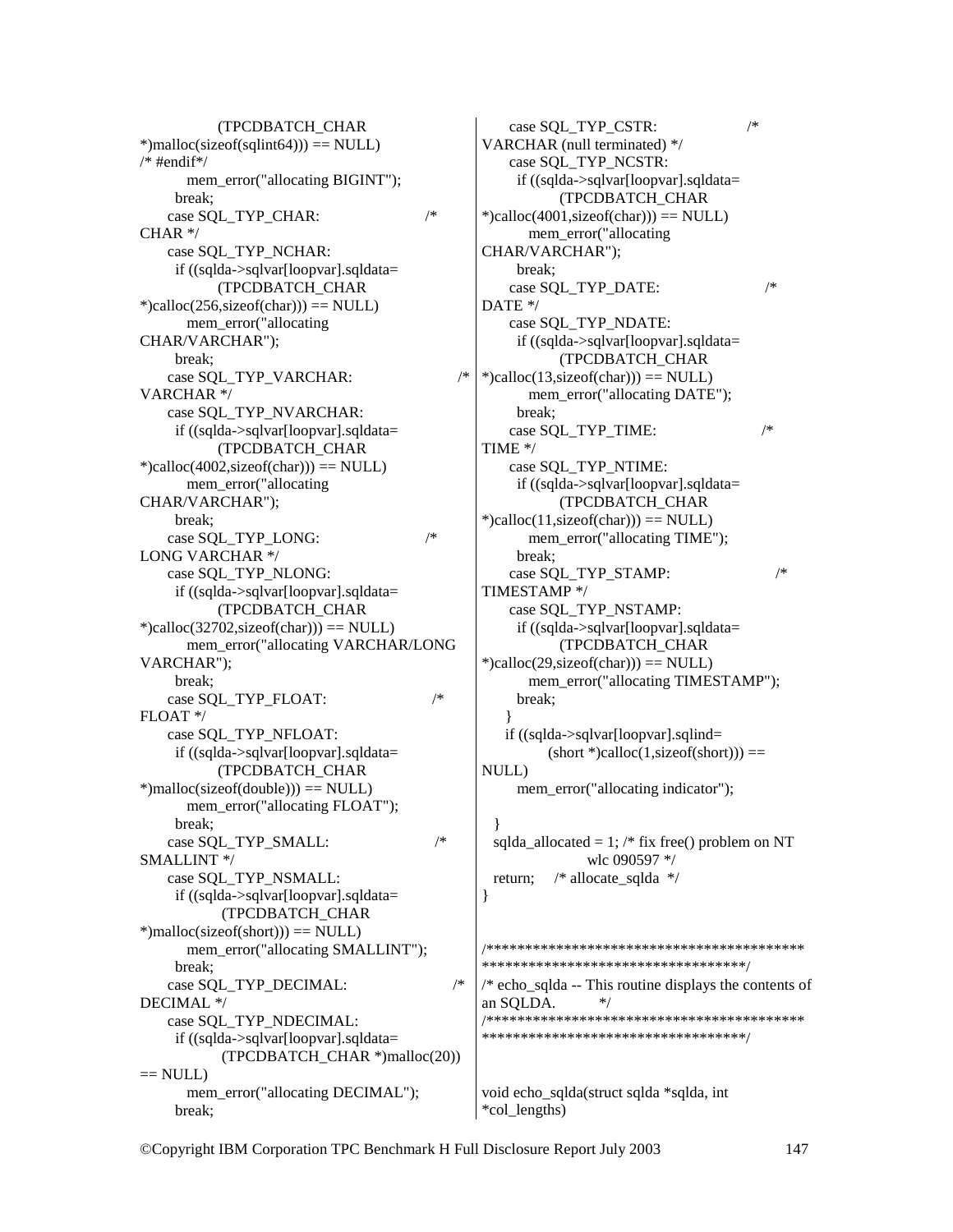{ int col; /\* Column counter \*/ int col\_type; /\* Type of column \*/ char temp string[100] = " $\sqrt{0}$ "; /\* Temporary string \*/ char decimal string[100] = " $\sqrt{0}$ "; /\* String holding decimals  $*$ / char \*temp\_ptr; TPCDBATCH\_CHAR m,n; /\* precision and accuracy for decimal conversion \*/ for  $\text{(col=0; col<} \text{sglda}> \text{sgld; col++})$  /\* Loop through column count \*/ { col\_type=sqlda->sqlvar[col].sqltype; /\* @d22817 tjg \*/ if  $(* (sqlda > sqlvar[col].sqlind))$  /\* @d30369 tjg \*/ fprintf(outstream, "%\* n/a ",(col\_lengths[col]- 3)); else switch (col\_type)  $\left\{\begin{array}{ccc} \end{array}\right\}$  case SQL\_TYP\_INTEGER: case SQL\_TYP\_NINTEGER: fprintf(outstream, "%\*ld ",col\_lengths[col], \*(sqlint32 \*)(sqlda- >sqlvar[col].sqldata)); break; case SQL\_TYP\_BIGINT: /\*kmwBIGINT\*/ case SQL\_TYP\_NBIGINT: /\*#ifdef SQLWINT\*/ /\* fprintf(outstream, "%\*I64d ",col\_lengths[col],\*/  $*$   $*$   $\frac{\text{im}64 \cdot \text{m}}{\text{im}64 \cdot \text{m}}$ >sqlvar[col].sqldata));\*/ /\*#else\*/ fprintf(outstream, "%\*lld ",col\_lengths[col], \*(sqlint64 \*)(sqlda- >sqlvar[col].sqldata)); /\*#endif\*/ break; case SQL\_TYP\_CHAR: case SQL\_TYP\_NCHAR: > }

 fprintf(outstream, "%-\*s ",col\_lengths[col],sqlda->sqlvar[col].sqldata); break; case SQL\_TYP\_VARCHAR: case SQL\_TYP\_NVARCHAR: case SQL\_TYP\_LONG: case SQL\_TYP\_NLONG: /\* @d30369 tjg \*/ ((struct sqlchar \*)sqlda->sqlvar[col].sqldata) data[((struct sqlchar \*)sqlda-  $>$ sqlvar[col].sqldata)- $>$ length] = '\0'; fprintf(outstream, "%-\*s ", col\_lengths[col], ((struct sqlchar \*)sqlda- >sqlvar[col].sqldata)->data); break; case SQL\_TYP\_FLOAT: case SQL\_TYP\_NFLOAT: { /\* kmw \*/ if ( fabs(\*(double \*)(sqlda- >sqlvar[col].sqldata)) < TPCDBATCH\_PRINT\_FLOAT\_MAX ) fprintf(outstream, "%#\*.3f ",col\_lengths[col], \*(double \*)(sqlda- >sqlvar[col].sqldata)); else fprintf(outstream, "%\*e ",col\_lengths[col], \*(double \*)(sqlda- >sqlvar[col].sqldata)); break; } case SQL\_TYP\_SMALL: case SQL\_TYP\_NSMALL: fprintf(outstream, "%\*hd ",col\_lengths[col], \*(short \*)(sqlda->sqlvar[col].sqldata)); break; case SQL\_TYP\_DECIMAL: case SQL\_TYP\_NDECIMAL: m=(\*(struct declen \*)&sqlda- >sqlvar[col].sqllen).m; n=(\*(struct declen \*)&sqlda- >sqlvar[col].sqllen).n; if (sqlrxd2a((char \*)sqlda-  $>$ sqlvar[col].sqldata,temp\_string,m,n) != 0)  $\left\{\begin{array}{ccc} \end{array}\right\}$  fprintf(stderr, "\nThe decimal value could not be converted.\n"); exit  $(-1)$ ;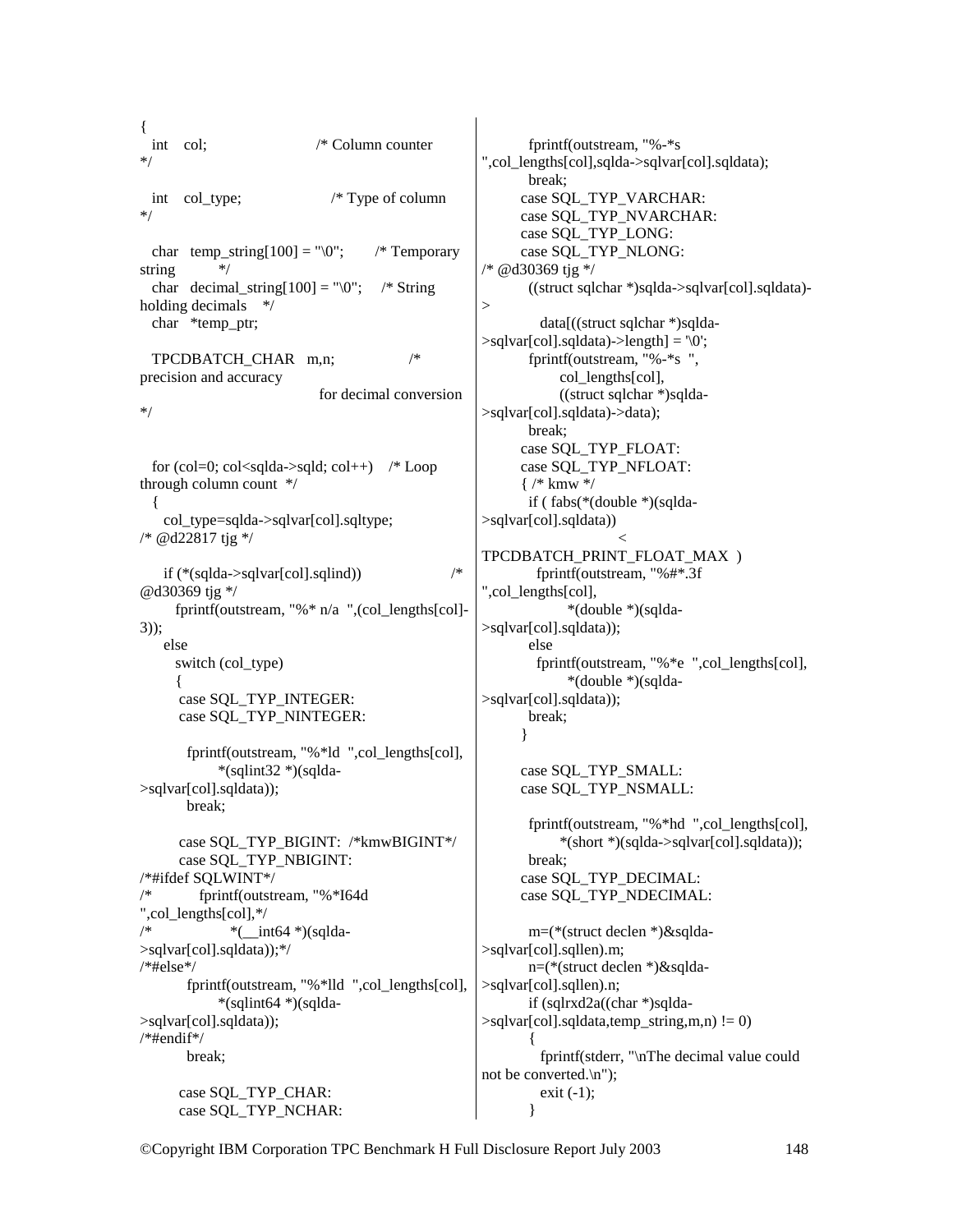```
void get start time(Timer struct *start time)
      else {
                                                  int rc = 0;
        temp\_ptr = temp\_string;if (*temp ptr =='-')
                                                #if defined (SQLOS2) || defined (SQLWINT) ||
         strcpy(decimal string, "-");
                                                defined (SOLWIN) || defined (SOLDOS)
                                                 /*@d33143aha*/
        else
                                                 ftime (start time);
                                                #elif defined(SQLSNI)
         strcpy(decimal_string, "");
                                                 rc = gettimeofday(start time);for (temp_ptr = temp_string + 1; *temp_ptr
                                                #elif defined(SQLPTX)
== 0; temp_ptr++)
                                                 gettimeofday_mapped(start_time);
                                                           /* gettimeofday mapped returns void \frac{k}{4}\ddot{\cdot}rc = 0:
                                                #elif defined (SQLUNIX) || defined (SQLAIX)
                                                /*TIMER jen*/
        strcat(decimal_string,temp_ptr);
        fprintf(outstream, "%*s
                                                 rc = gettimeofday(start time, NULL);", col lengths[col], decimal string);
                                                #else
                                                #error Unknown operating system
      ₹
                                                #endif
      break:
                                                  if (rc != 0) {
                                                   fprintf(stderr,"Timer call failed, aborting
     case SQL_TYP_CSTR:
     case SQL_TYP_NCSTR:
                                                test\nExiting tpcdbatch..\n");
     case SOL TYP DATE:
                                                   exit(-1);
     case SQL_TYP_NDATE:
                                                  <sup>1</sup>
     case SQL_TYP_TIME:
                                                \mathcal{E}case SQL_TYP_NTIME:
     case SQL TYP STAMP:
     case SQL TYP NSTAMP:
                                                sqlda->sqlvar[col].sqldata[sqlda-
                                                ******************************
>sqlvar[col].sqllen+1]=\0;
      strcpy(temp_string,(char *)sqlda-
                                                /* Calculate and return the elapsed time given a
>sqlvar[col].sqldata);
                                                starting time.
                                                                *fprintf(outstream, "%-*s
                                                ******************************
",(col_lengths[col]),temp_string);
      break:
                                                double get elapsed time (Timer struct *start time)
     default:
                                                  int
                                                              status = 0;
      fprintf(stderr,"--Unknown column type (%d).
                                                  Timer struct
                                                                  end time;
Aborting.\ln", col type);
                                                  double
                                                                result = -1.0:
      break:
                                                #ifndef SOLWINT
                                                  long int
                                                                result sec:
     \mathcal{E}long int
 \mathcal{E}result usec;
                                                #endif
 fprintf(outstream, "\n");
                                                #if defined(SQLSNI)
 return:
                                                 status = gettimeofday(\&end_time);
                                                #elif defined(SQLPTX)
                                                 gettimeofday mapped(&end time);
status = 0; /* gettimeofday mapped returns void
****************/
                                                */* Calculate the elapsed time.
                                         *#elif defined (SQLUNIX) || defined (SQLAIX)
status = gettimeofday(&end time, NULL);
****************/
                                                *TIMER jen*/
```
 $\mathcal{E}$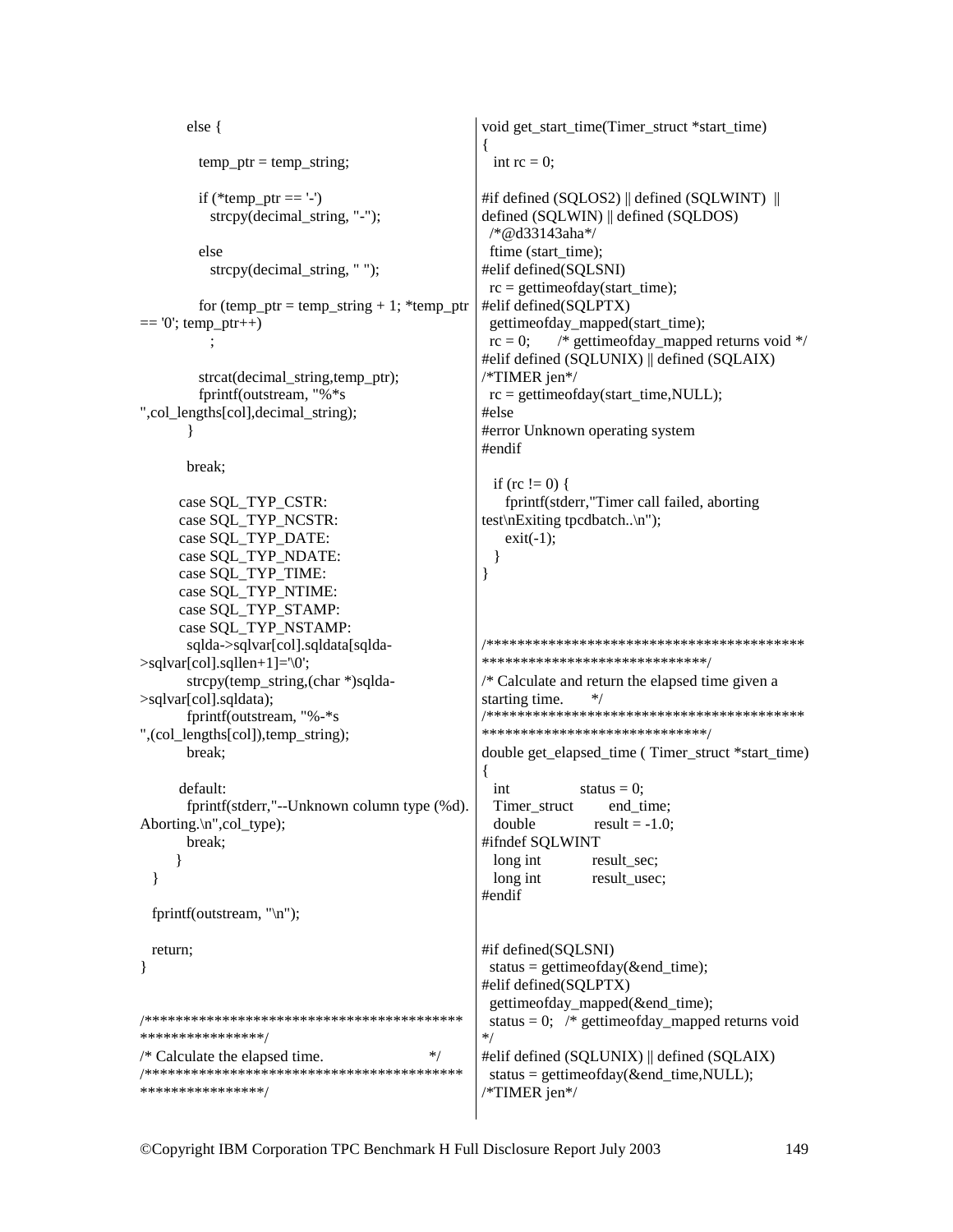#elif defined (SQLOS2) || defined (SQLWINT) || defined (SQLWIN) || defined(SQLDOS) ftime(&end\_time); #else /\*\* If another operating system \*\*/ #error Unknown operating system #endif if (status  $!= 0$ ) fprintf(stderr,"Bad return from gettimeofday, don't trust timer results...\n"); else { #if defined (SQLUNIX) || defined (SQLAIX) result  $sec = end$  time.tv  $sec - start$  time->tv\_sec; result =  $(double)$  result sec; /\* TIMER used micro seconds with timeval (not nanoseconds) \*/ if ((start\_time->tv\_usec > 0) && \ (start\_time->tv\_usec < 1000000) && \ (end time.tv usec > 0) &&  $\setminus$ (end time.tv usec  $< 1000000$ )) { result\_usec = end\_time.tv\_usec - start\_time- >tv\_usec; result =  $(double)$  result sec +  $((double)$ result\_usec/1000000); } #elif (defined (SQLOS2) || defined(SQLWINT) || defined (SQLWIN) || defined(SQLDOS)) result =  $(double)$  (end time.time - start time->time); result = result  $* 1000 + (end$  time.millitm start\_time->millitm);  $result = result/1000;$ #else #error Unknown operating system #endif } /\* \* translate the time to that rounded to the CLOSEST 0.1 seconds as \* required by the TPC-D spec. ROUNDING \*/ /\*  $result = (double)((long)((result + 0.099999) *$  $10)$ )/ $10.0$ );\*/ result =  $(double)((\text{long})(\text{result} + 0.05)$  \* 10))/10.0); return (result); } void dumpCa(struct sqlca \*ca) { int i; fprintf(outstream,"\*\*\*\*\*\*\*\*\*\*\*\*\*\*\*\*\*\*\*\* DUMP OF SQLCA \*\*\*\*\*\*\*\*\*\*\*\*\*\*\*\*\*\*\*\*\n"); fprintf(outstream,"SQLCAID : %.8s\n", ca- >sqlcaid); fprintf(outstream,"SQLCABC : %d\n", ca- >sqlcabc); fprintf(outstream,"SQLCODE : %d\n", ca- >sqlcode); fprintf(outstream,"SQLERRML : %d\n", ca- >sqlerrml); fprintf(outstream,"SQLERRMC : %.\*s\n", ca- >sqlerrml, ca->sqlerrmc); fprintf(outstream,"SQLERRP : %.8s\n", ca- >sqlerrp); for  $(i = 0; i < 6; i++)$  $\{$  fprintf(outstream,"SQLERRD[%d]: %d\n", i, ca- >sqlerrd[i] ); } fprintf(outstream,"SQLWARN : %.11s\n", ca- >sqlwarn); fprintf(outstream,"SQLSTATE : %.5s\n", ca- >sqlstate); fprintf(outstream,"\*\*\*\*\*\*\*\*\*\*\*\*\*\*\*\*\*\* END OF SQLCA DUMP \*\*\*\*\*\*\*\*\*\*\*\*\*\*\*\*\*\n"); return; } /\*\*\*\*\*\*\*\*\*\*\*\*\*\*\*\*\*\*\*\*\*\*\*\*\*\*\*\*\*\*\*\*\*\*\*\*\*\*\*\*\* \*\*\*\*\*\*\*\*\*\*\*\*\*\*\*\*\*\*\*\*\*\*\*\*\*\*\*\*\*\*\*\*\*\*\*\*/  $/*$  error\_check \*/ /\* This function prints the contents of the sqlca error information \*/ /\* structure. \*/ /\*\*\*\*\*\*\*\*\*\*\*\*\*\*\*\*\*\*\*\*\*\*\*\*\*\*\*\*\*\*\*\*\*\*\*\*\*\*\*\*\* \*\*\*\*\*\*\*\*\*\*\*\*\*\*\*\*\*\*\*\*\*\*\*\*\*\*\*\*\*\*\*\*\*\*\*\*/ long error\_check(void) { char buffer[512]=" $\langle 0"$ ; unsigned short i; struct sqlca temp\_sqlca; /\* temporary sqlca \*/ /\* @d30369 tjg \*/ temp\_sqlca.sqlcode = 0;  $\frac{\partial^*}{\partial t^*}$  initialize the temporary sqlca to avoid any memory problems \*/

if (sqlca.sqlcode  $!= 0$ ) {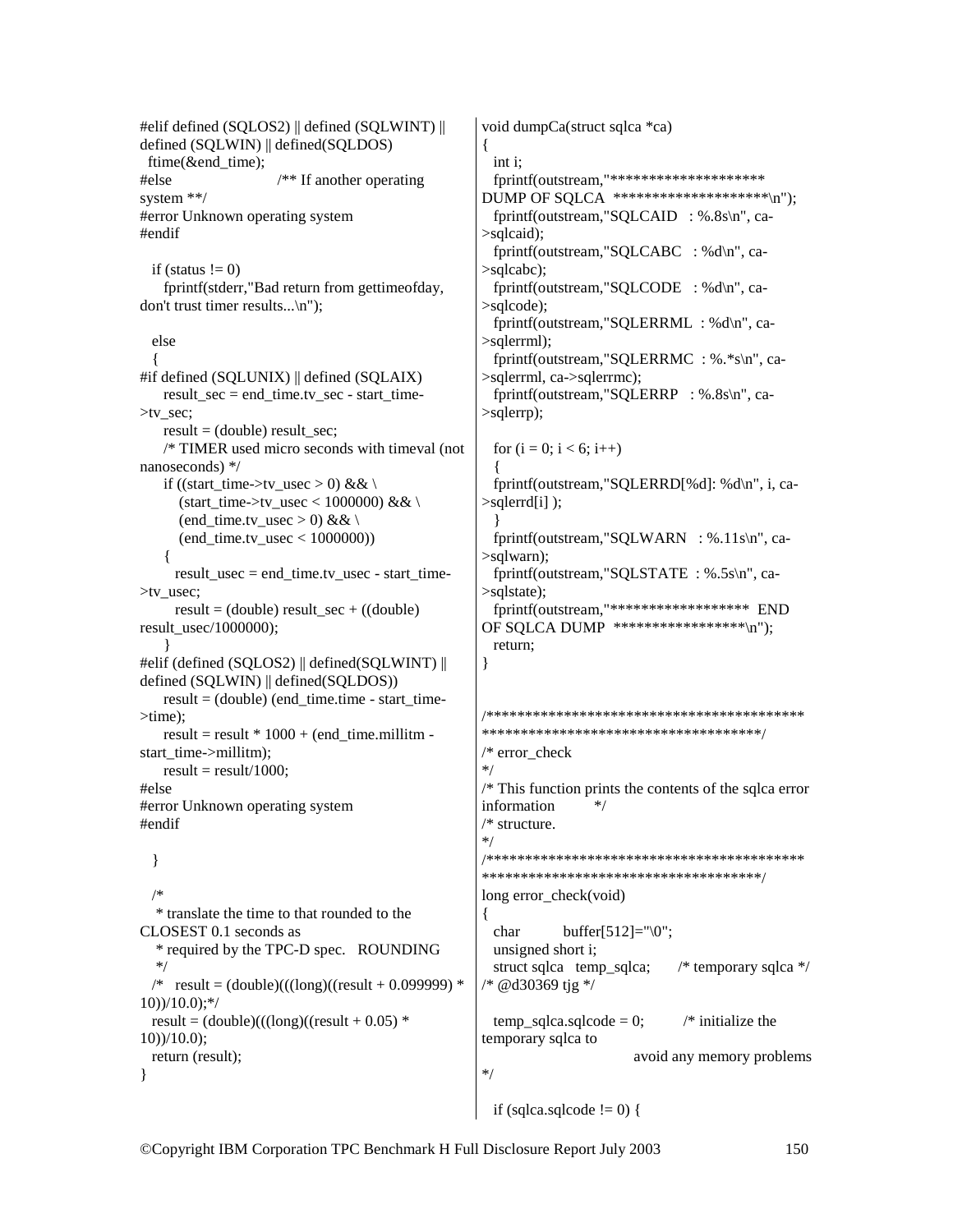sqlaintp(buffer, sizeof(buffer), 80, &sqlca); fprintf(stderr, " $n\%0.200s\ n$ ", buffer); fprintf(outstream, "\n%0.200s\n", buffer); /\* Decode the SQLCA in more detail KBS 98/09/28 \*/ if ((sqlca.sqlerrml) /\* there's one or more tokens \*/ && (sqlca.sqlerrml < sizeof(sqlca.sqlerrmc)) /\* and field not full \*/ ) { char \*tokptr; int tokl;  $*(\text{sqlca.sqlerrmc} + \text{sqlca.sqlerrml}) = \sqrt{0};$  /\* prevent strtok from scanning beyond end \*/ fprintf(stderr,"\n SQLCA: tokens:\n"); fprintf(outstream,"\n SOLCA: tokens:\n"); tokptr=strtok(sqlca.sqlerrmc, "\xff"); while ( tokptr &&  $($  (tokl = (sizeof(sqlca.sqlerrmc) - (tokptr $sqlca.sqlerrmc))$ ) > 0)  $\overline{\phantom{a}}$  $\left\{\begin{array}{ccc} \end{array}\right\}$  fprintf(stderr, "%.\*s\n", tokl, tokptr); fprintf(outstream, "%.\*s\n", tokl, tokptr); tokptr=strtok(NULL, "\xff"); } } fprintf(stderr, "\n SQLCA: errp= %.8s, errd 1-6= %d %d %d %d %d %d\n", sqlca.sqlerrp, sqlca.sqlerrd[0], sqlca.sqlerrd[1], sqlca.sqlerrd[2], sqlca.sqlerrd[3], sqlca.sqlerrd[4], sqlca.sqlerrd[5]); fprintf(outstream, "\n SQLCA: errp= %.8s, errd 1-6= %d %d %d %d %d %d\n", sqlca.sqlerrp, sqlca.sqlerrd[0], sqlca.sqlerrd[1], sqlca.sqlerrd[2], sqlca.sqlerrd[3], sqlca.sqlerrd[4], sqlca.sqlerrd[5]); temp\_sqlca = sqlca; /\* Make a copy of sqlca in case it gets changed in the next statement below \*/ /\* @d30369 tjg \*/ /\*\* Determine if the error is critical or a connection can be made \*\*/ EXEC SQL CONNECT ; /\* @d28763 tjg \*/ if (sqlca.sqlcode == SQLE\_RC\_NOSUDB )  $\frac{1}{*}$ no connection exists \*/ /\*Print out header for DUMP\*/ fprintf(outstream, "\*\*\*\*\*\*\*\*\*\*\*\*\*\*\*\*\*\*\*\*\*\*\*\*\*\*\*\*\*\*\*\*\*\*\*\*\*\n"); fprintf(outstream, "\* CONTENTS OF  $SOLCA$  \*\n"); fprintf(outstream, "\*\*\*\*\*\*\*\*\*\*\*\*\*\*\*\*\*\*\*\*\*\*\*\*\*\*\*\*\*\*\*\*\*\*\*\*\*\n\n") ; /\*Print out contents of SQLCA variables\*/ fprintf(outstream, "SQLCABC = % $ld\$ <sup>n</sup>", temp\_sqlca.sqlcabc); fprintf(outstream, "SQLCODE = % $ld\$ n", temp\_sqlca.sqlcode); fprintf(outstream, "SQLERRMC =  $%0.70$ s\n", temp\_sqlca.sqlerrmc); fprintf(outstream, "SQLERRP =  $%0.8s\$ n", temp\_sqlca.sqlerrp); for  $(i = 0; i < 6; i++)$  $\left\{\begin{array}{ccc} \end{array}\right\}$ fprintf(outstream, "sqlerrd[%d] = %lu \n", i, temp\_sqlca.sqlerrd[i]); } fprintf(outstream, "SQLWARN = %0.11s\n", temp\_sqlca.sqlwarn); fprintf(outstream, "SQLSTATE =  $%0.5s\$ n", temp\_sqlca.sqlstate); fprintf(stderr, "\nCritical SQLCODE. Exiting TPCDBATCH\n");  $exit(-1);$  } } return (temp\_sqlca.sqlcode);  $\}$  /\* error check \*/ /\*\*\*\*\*\*\*\*\*\*\*\*\*\*\*\*\*\*\*\*\*\*\*\*\*\*\*\*\*\*\*\*\*\*\*\*\*\*\*\*\* \*\*\*\*\*\*\*\*\*/  $\frac{*}{*}$  Displays a help screen  $\frac{*}{*}$ /\*\*\*\*\*\*\*\*\*\*\*\*\*\*\*\*\*\*\*\*\*\*\*\*\*\*\*\*\*\*\*\*\*\*\*\*\*\*\*\*\* \*\*\*\*\*\*\*\*\*/ void display\_usage() { printf("\ntpcdbatch -- version %s",TPCDBATCH\_VERSION); printf(" $\n\overline{\text{Nn}}$ Syntax is: $\ln$ "); printf("tpcdbatch [-d dbname] [-f file\_name] [-l file\_name] [-r on/off]"); printf(" $\ln$  [-v on/off] [-b on/off] [-u p/t/t1/t2]");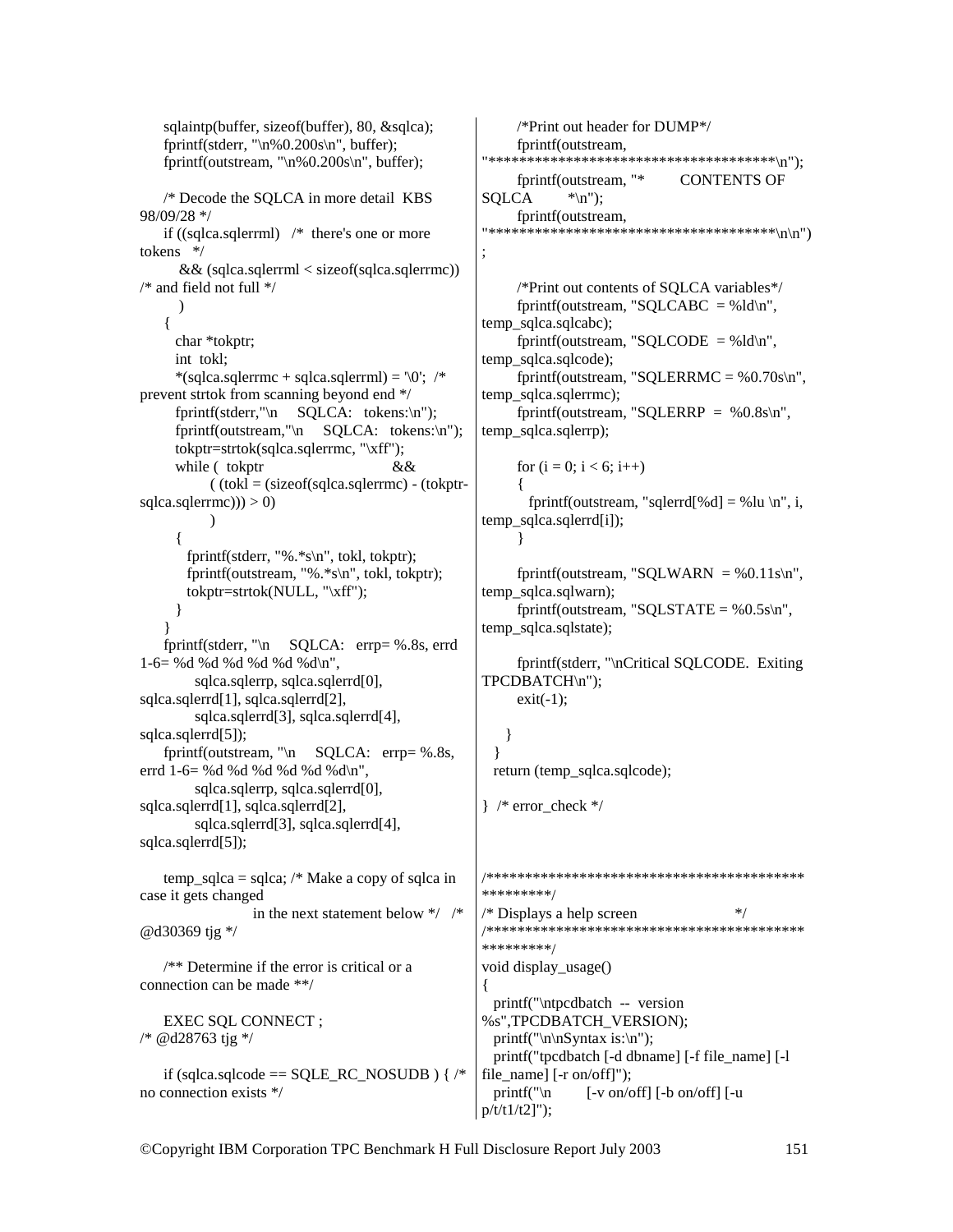printf(" $\langle n \rangle$  [-s scale factor] [-n stream num] [m inlistmax $\left[ -h \right] \infty$ ; printf("\n where: -d Database name"); printf("\n Default - dbname set in \$DB2DBDFT"); printf("\n -f Input file containing SQL statements"); printf("\n Default - stdin "); printf("\n -r Create set of output files containing query results"); printf("\n Default - off"); printf("\n -v Verbose. Sends information to stderr during"); printf( $\lceil \ln \rceil$  query processing"); printf( $\lceil \ln \rceil$ ); Default - off"); printf("\n -b Process groups of statements as blocks "); printf("\n instead of individually."); printf( $\lceil \ln \rceil$ ); Default - off"); printf( $\lceil \cdot \rceil$  -u Update streams: p - for power test");  $print("n \t - for throughput test)$ without"); printf("\n UFs (run this instead of t2)"); printf( $\lceil \cdot \rceil$  t1 - for throughput test step 1"); printf("\n only running queries"); printf( $\ln$  t2 - for throughput test step 2"); printf("\n running update functions"); printf( $\lceil \cdot \rceil$  -s Scale factor"); printf("\n Default -  $0.1$ ");<br>printf("\n -n Stream number"); -n Stream number"); printf(" $\ln$  Default - 0"); printf("\n Qualification - -1"); printf( $\lceil \cdot \rceil$ ) Power - 0"); printf(" $\ln$  Throughput -  $\geq 1$  (actual number depends on the current query stream"); printf("\n -m Maximum number of keys to delete at a time"); printf(" $\ln$  Default - 400"); printf( $"\n|$  -h Display this help screen"); printf( $\lceil \cdot \rceil$  -p turns smeaphores on or off"); printf(" $\ln$  Default - off"); printf("\n\nControl statements specifying output and performance details"); printf("\ncan be included before SQL statements; they will apply for"); printf("\nthat and subsequent statements until updated."); printf("\n\nSyntax: --#SET <control option> <value>"); printf(" $\ln \sim$  option value default"); printf(" $nROWS$  FETCH -1 to n -1 (all rows fetched from answer set)"); printf("\nROWS\_OUT -1 to n -1 (all fetched rows sent to output)");  $print('\\n\n-i+TAG$  tag (user specified tag name for sequence#)"); printf("\n--#COMMENT comment (user specified comments for output)"); printf("\nNote: All statements executed with ISOLATION LEVEL RR"); printf( $\lceil \cdot \rceil$  and must be terminated with semicolons.\n"); exit  $(1)$ ; } /\*\*\*\*\*\*\*\*\*\*\*\*\*\*\*\*\*\*\*\*\*\*\*\*\*\*\*\*\*\*\*\*\*\*\*\*\*\*\*\*\* \*\*\*\*\*\*\*/ /\* Converts a string to upper case characters \*/ /\*\*\*\*\*\*\*\*\*\*\*\*\*\*\*\*\*\*\*\*\*\*\*\*\*\*\*\*\*\*\*\*\*\*\*\*\*\*\*\*\* \*\*\*\*\*\*\*/ char \*uppercase( char \*string ) { char \*c; /\* temp char used to convert word to upper case \*/ for ( c = string;  $C = \sqrt{0}$ ; c++) \*c = (char) toupper( (int) \*c ); return (string); } /\*\*\*\*\*\*\*\*\*\*\*\*\*\*\*\*\*\*\*\*\*\*\*\*\*\*\*\*\*\*\*\*\*\*\*\*\*\*\*\*\* \*\*\*\*\*\*\*/  $/*$  Converts a string to lower case characters  $*$ /\*\*\*\*\*\*\*\*\*\*\*\*\*\*\*\*\*\*\*\*\*\*\*\*\*\*\*\*\*\*\*\*\*\*\*\*\*\*\*\*\* \*\*\*\*\*\*\*/ char \*lowercase( char \*string ) { char \*c; /\* temp char used to convert word to lower case \*/ for ( c = string;  $C = \sqrt{0}$ ; c++)  ${}^*\text{c} = \text{(char)}$  tolower( (int)  ${}^*\text{c}$ ); return (string); } /\*\*\*\*\*\*\*\*\*\*\*\*\*\*\*\*\*\*\*\*\*\*\*\*\*\*\*\*\*\*\*\*\*\*\*\*\*\*\*\*\* \*\*\*\*\*\*\*\*\*\*/ /\* Parses and processes command line options. \*/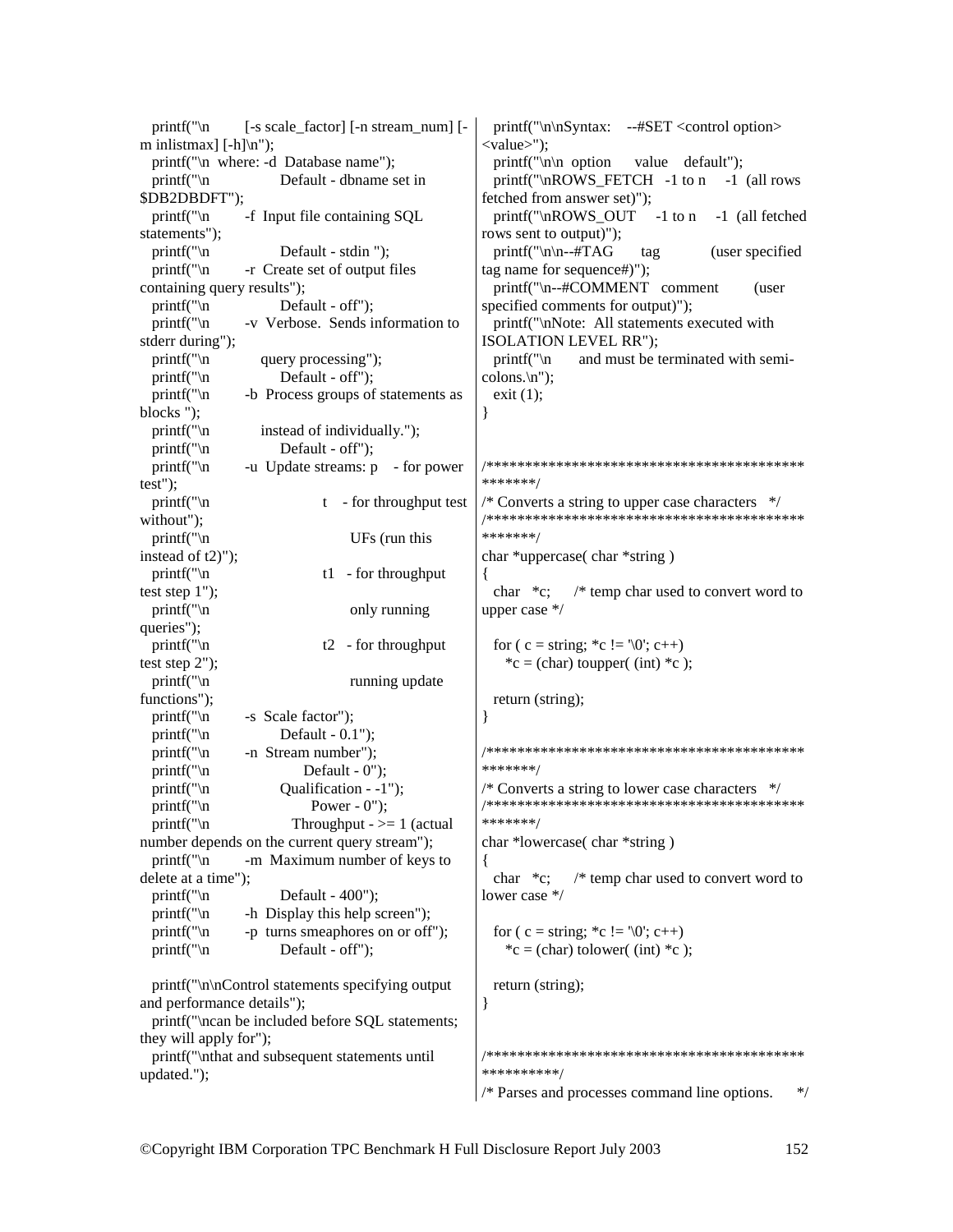```
**********/
void comm_line_parse(int argc, char *argv[], struct
global_struct *g_struct)
 char authent info[40] ="[0":
 char *testptr;
 int loopvar = 0;
  int comm opt = 0;
#ifdef PARALLEL UPDATES
  int running updates=0;
 int updatePair=-1;
  int updateStream=-1;
  int function:
 int copyOnOrOff;
 int deleteChunk=0;
                        /*DELjen */
#endif
  while ((loopvar < argc) && (argc != 1)) {
   if (*argv[loopvar] = -'-') {
     switch(*(argv[loopvar]+1)) {
                                     * @d26350
     case 'f' :
tig */
     case F:
             strcpy(g_struct->c_l_opt-
>infile,argv[++loopvar]);
             break:
     /* kjd715 */
     case 'l' :
     case 'L': loopvar+=1;
                         strcpy(g_struct > c_1_opt>str_file_name,argv[++loopvar]);
             break:
        /* kid715 *//* @d26350case 'r' :
tjg */case 'R':
      if(!stromp(uppercase(argv[++loopvar]), "ON"))g struct->c 1 opt->outfile=1;
       else
        g struct->c 1 opt->outfile=0;
       break:
                                     /*case 'd':
@d26350 tjg */
     case 'D':
              stropy(dbname, argv[++loopvar]);
             break:
```
case 'v' :  $/*$ @d26350 tjg \*/ case 'V' : if  $(!stromp(uppercase(argv[++loopvar]), "ON"))$  $verbose=1$ : else  $verbose=0$ ; break:  $/*$ case 'u' : @d26350 tjg \*/ case 'U' : g\_struct->c\_l\_opt->update=-1;  $/*$  init to invalid number \*/  $if$  $(!stromp(uppercase(argv[++loopvar]), "P1"))$ g struct->c 1 opt->update=1; /\* power query stream\*/ if  $(!stromp(uppercase(argv[loopvar]), "P2")$  $g_{\text{1}}$ struct->c $_{\text{2}}$ opt->update=3; /\* power update with updates\*/ if  $(!stromp(uppercase(arg[loopvar]), "P")')$ g\_struct->c\_l\_opt->update=4; /\* power update without updates\*/ if (!strcmp(uppercase(argv[loopvar]),"T1")) g struct->c 1 opt->update=0; /\*throughput query stream  $*/$ if  $(!stromp(uppercase(arg[loopvar]), "T2"))$ g struct->c 1 opt->update=2;  $/*$ throughput update with updates \*/ if (!strcmp(uppercase(argv[loopvar]),"T")) g\_struct->c\_l\_opt->update=5; /\* throughput update without updates \*/

break;

case 'b' :  $/*$ @d26350 tjg \*/ case 'B':  $if$  $(!stromp(uppercase(argv[++loopvar]), "ON"))$ g struct->s info ptr->query block=1;  $\rho$ lse g\_struct->s\_info\_ptr->query\_block=0; break:  $\overline{ }$ case 'n' : @d26350 tjg \*/ case 'N' :  $g_{\text{struct}} > c_{\text{1} \text{opt}} > intStreamNum =$ atoi(argv[++loopvar]); break: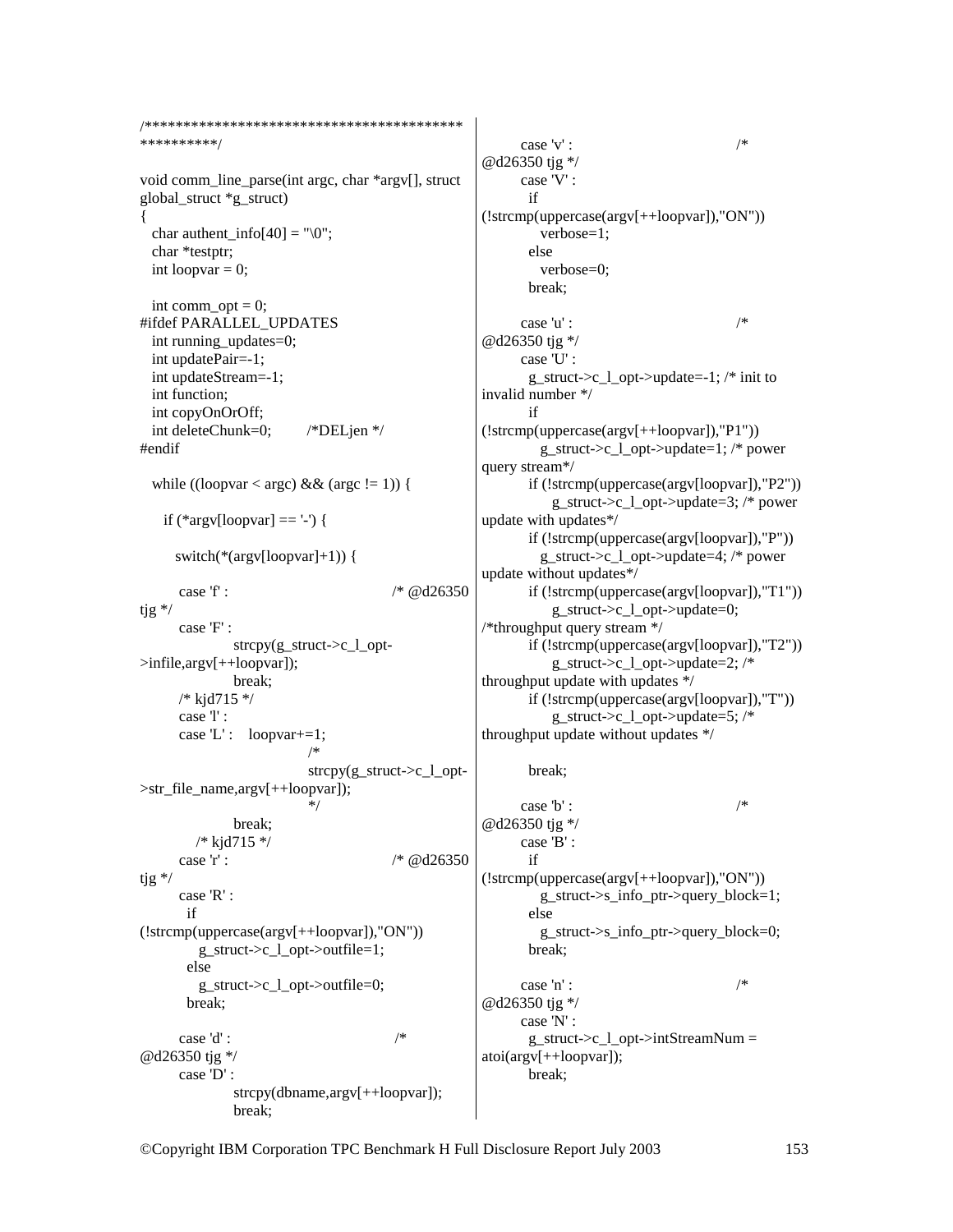case 's' : /\* @d26350 tjg \*/ case 'S' : g\_struct->scale\_factor=atof(argv[++loopvar]); break; case 'h': case 'H' :  $/$ \* @d26350 tjg \*/ display\_usage(); break; case 'm' : case 'M' : inlistmax = atoi( $argv[++loopvar]$ ); /\* wlc 081897 \*/ break; case 'p' : case 'P' : if (!strcmp(uppercase(argv[++loopvar]),"ON")) /\* bbe 072599 \*/  $s$ emcontrol = 1; else  $s$ emcontrol = 0; break; #ifdef PARALLEL\_UPDATES case 'i':  $updatePair = atoi (argv[++loopvar]);$ #ifdef UF2DEBUG fprintf (stderr, "updatePair = %d\n",updatePair); fflush(stderr); #endif break; case 'j':  $function = atoi (argv[++loopvar])$ ; #ifdef UF2DEBUG fprintf (stderr, "function = %d\n", function); fflush(stderr); #endif break; case 'k': updateStream = atoi (argv  $[++loopvar]$ ); #ifdef UF2DEBUG fprintf (stderr, "updateStream = %d\n",updateStream); fflush(stderr); #endif break; \*/ ))

 case 'x': /\*DEL jen -x is chunk\*/  $deleteChunk = atoi (argv[++loop var]);$  /\* to delete for this \*/ #ifdef UF2DEBUG fprintf (stderr, "DelChunk  $=$ %d\n",deleteChunk); fflush(stderr); #endif break:  $/*$  invocation case 'z': running\_updates = 1; break; #endif default : fprintf(stderr,"An invalid option has been  $set\{n"\};$  display\_usage(); break; } /\*\* end switch \*\*/ } /\*\* end if \*\*/ loopvar ++;  $\}$  /\*\* end while \*\*/ /\* checking if -u option is set  $*/$ if (g\_struct->c\_l\_opt->update == -1) { fprintf(stderr, "-u option is not set, exiting  $\ldots$ \n");  $exit(-1);$  } #ifdef PARALLEL\_UPDATES if (running\_updates) { if (updatePair  $== -1$ ) { fprintf (stderr, "The parameters to tpcdbatch have not been passed correctly\n"); exit  $(-1)$ : } else { /\* check to see if we are to use copy on for the load \*/ if (( getenv("TPCD\_LOG") != NULL )  $&&&\n$ (!strcmp(uppercase(getenv("TPCD\_LOG")),"YES")  $\left\{\begin{array}{ccc} \end{array}\right\}$  /\* okay, we have set LOG\_RETAIN on so we need to use copy directory \*/ copyOnOrOff = TRUE; } else  $\left\{\begin{array}{ccc} \end{array}\right\}$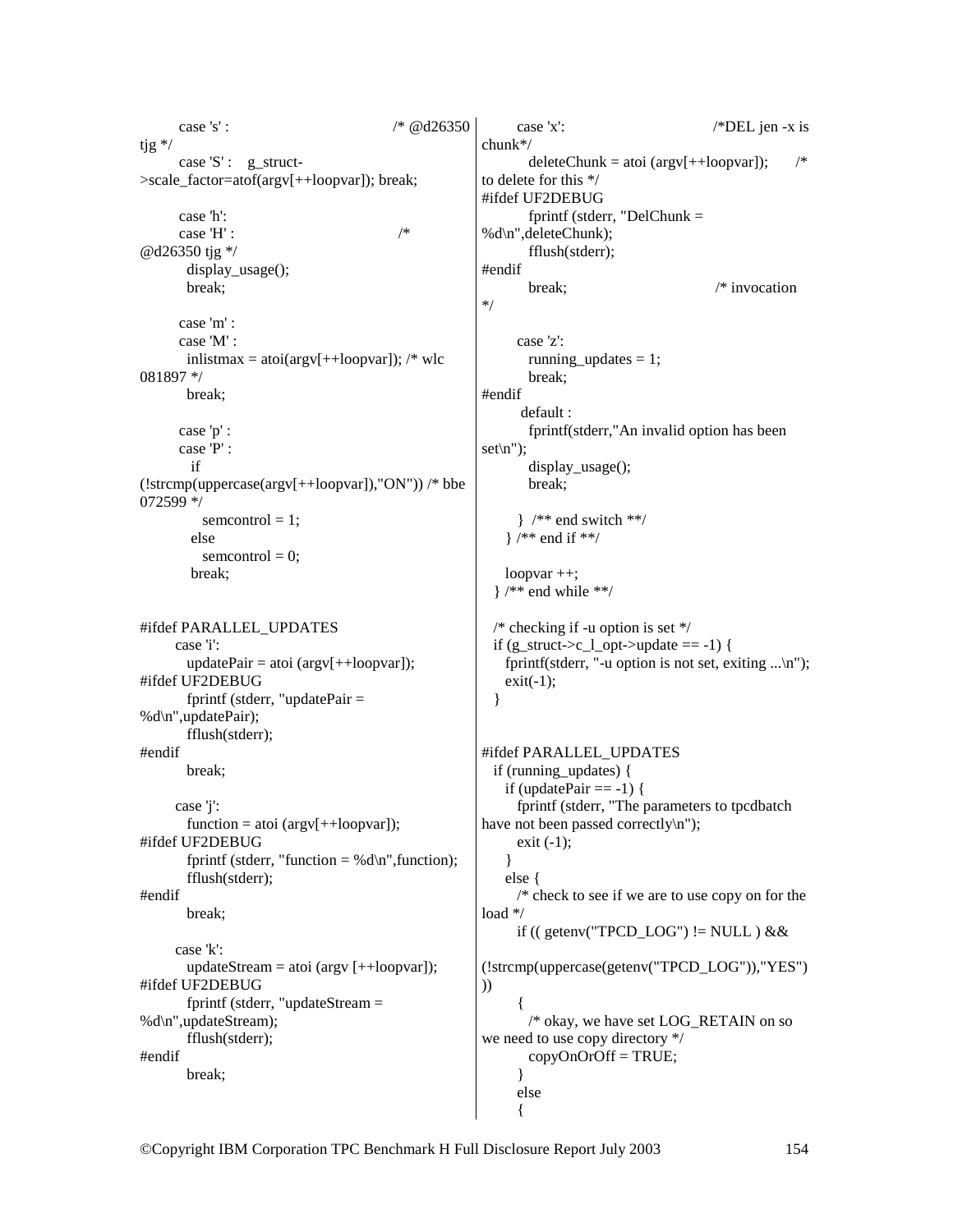/\* log retain off don't use copy directory \*/  $copyOnOrOff = FALSE;$  } if (function  $== 1$ ) /\* runUF1\_fn (updatePair, updateStream); aph 981205 \*/ runUF1\_fn (updatePair, updateStream, dbname, userid, passwd); else if (function  $== 2$ ) { fprintf(stderr, "A-Calling runUF2\_fn %d %d %d ...\n", updatePair, updateStream, deleteChunk); /\* runUF2\_fn (updatePair, updateStream, deleteChunk); aph 981205 \*/ runUF2\_fn (updatePair, updateStream, deleteChunk, dbname, userid, passwd); } else { fprintf (stderr, "Wrong function to tpcdbatch\n"); exit (-1); } exit (0); } } #endif /\* PARALLEL\_UPDATES \*/  $/*$  If no database name is given, then use the one specified in the environment variable DB2DBDFT, otherwise error \*/ if  $(!stromp(dbrane, "\langle 0") )$  {  $testptr = getenv("DB2DBDFT")$ ; if (testptr  $==$  NULL) { fprintf(stderr, "\nNo database name has been specified on command "); fprintf(stderr, "line\nnor in environment variable DB2DBDFT."); display\_usage(); } else strcpy(dbname,testptr); } /\* kjd715 \*/ /\* if (g\_struct->c\_l\_opt->outfile) && !strcmp(g\_struct->c\_l\_opt->str\_file\_name,"\0")) { fprintf(stderr, "\nMust specify input file for statement list.\n"); display\_usage(); } \*/ /\* kjd715 \*/ } /\*\*\*\*\*\*\*\*\*\*\*\*\*\*\*\*\*\*\*\*\*\*\*\*\*\*\*\*\*\*\*\*\*\*\*\*\*\*\*\*\* \*\*\*\*\*\*\*\*\*\*/ /\* Converts DECIMAL values to ASCII text \*/ \*\*\*\*\*\*\*\*\*\*/ \*decptr, \*asciiptr,  $\frac{1}{*}$  int allzero = TRUE;  $/* C++ */char * sreptr;$  unsigned char sign; int tmpint, src\_nibble; int count, j, limit[3]; targptr =  $\&$ asciiptr[ prec + 1]; \* $(1 + \text{target}) = \sqrt{0}$ ;  $srcptr = decptr + prec/2;$  $0x0a)$ )) { goto exit;  $0:$  $src\_nibble = LEFT;$ for(  $j = 0$  ;  $j < 2$  ;  $j++)$  {  $\{$ if( tmpint  $> 9$  ) { goto exit;

/\*\*\*\*\*\*\*\*\*\*\*\*\*\*\*\*\*\*\*\*\*\*\*\*\*\*\*\*\*\*\*\*\*\*\*\*\*\*\*\*\* int sqlrxd2a( /\*kmw\*/ /\* C++ \*/char  $/* C++ */char$  short prec, short scal)  $/* C++*/char * target$ r, decimal point = '.'; int  $rc = 0$ ; /\*kmw\*/

```
 /* Validity check sign nibble */ 
if (((sign = sqlrx\_get\_right\_nibble(*srcptr)) <
  \| (prec > SQL_MAXDECIMAL) \| (prec < scal
 }/** end end if invalid sign value **/
```

```
limit[ 0 ] = scal; limit[ 1 ] = prec - scal; limit[ 2 ] =
  for( count = limit[ j ]; count > 0; count-- )
    tmpint = ( (src_nibble == LEFT)?
            sqlrx_get_left_nibble( *srcptr-- ) : 
            sqlrx_get_right_nibble( *srcptr ) );
```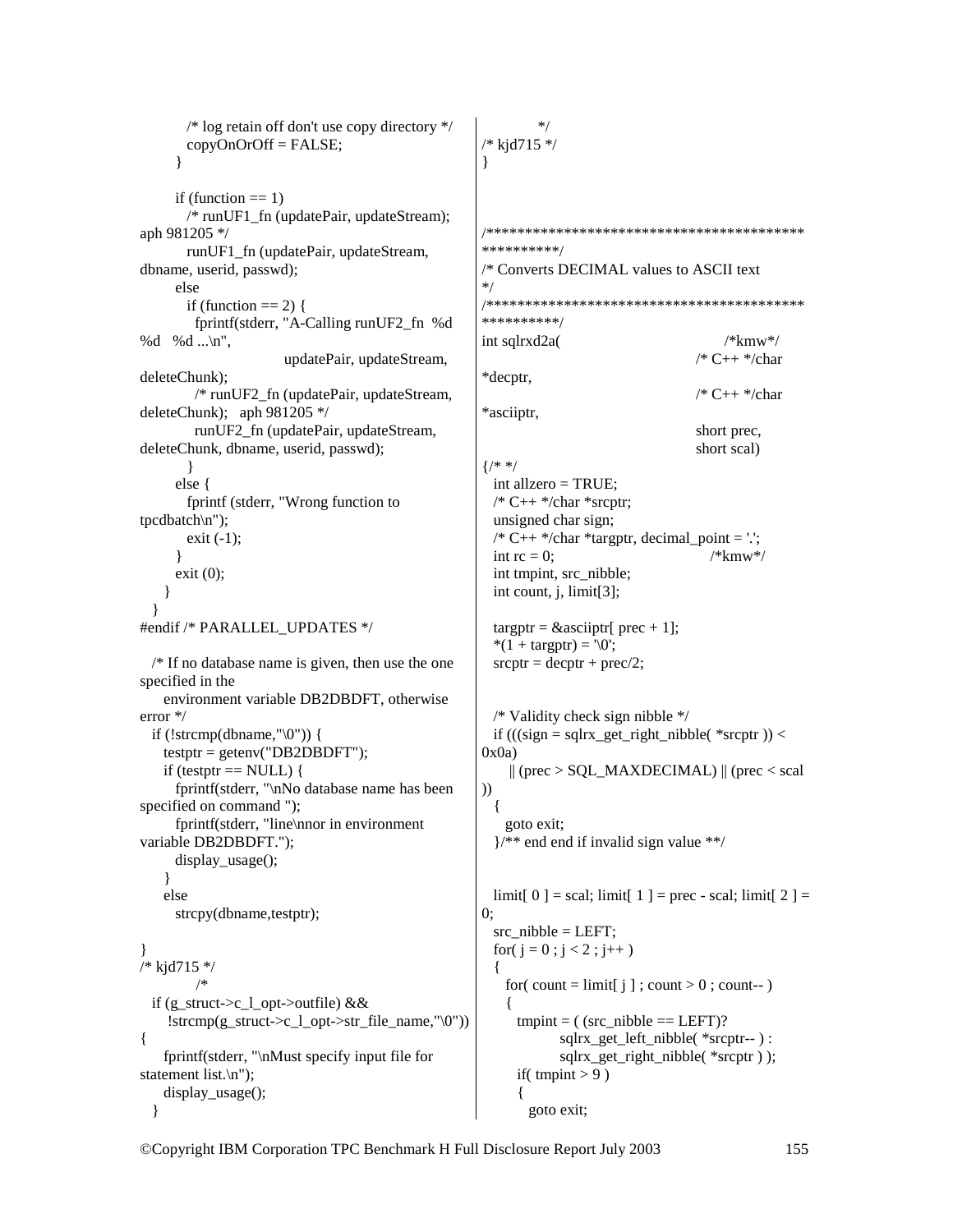$\left\{ \right.$ else  $/*$  Parse and process command line options \*\*/ \*targptr-- =  $(\frac{*}{*}C++*/{char})$ tmpint + '0'; comm\_line\_parse (argc,argv,g\_struct); src nibble =  $((src \nwhile == LEFT) ? RIGHT :$ LEFT): if ( tmpint  $!= 0$  ) allzero = FALSE;  $\frac{1}{2}$  /\*\* end for scal > 0 \*\*/  $*$ if( $i == 0$ ) \*targptr-- = decimal point; else \*targptr =  $(\frac{*C}{+} + \frac{*}{char})($  (allzero instream=stdin;  $\parallel$  (sign ==  $\mathcal{E}$ SQLRX\_PREFERRED\_PLUS) else { instream=NULL;  $\parallel$  (sign == 0x0a)  $\parallel$  (sign == 0x0e)  $\|$  (sign == 0x0f))?  $'+'$  : '-');  $/*$  kid715 \*/  $\frac{1}{2}$  /\*\* end for limit[ j++ ] > 0 \*\*/ be opened. $\ln \ln$ ");  $exist:$  $/*$  kjd715 \*/ if( $rc < 0$ ) correct. $\ln$ ");  $\{$ printf ("The decimal conversion has failed\n");  $exit (-1);$  $\geq c_l$  \_opt- $\geq$ infile);  $exit(-1);$  $\mathcal{E}$  $return (rc)$ :  $\mathcal{E}$  $\frac{1}{*}$  /\*\* sqlrxd2a \*\*/ \*\*\*\*\*\*\*\*\*\*\*\*\*\*\*\*\*\*\*\*\*\*\*\*/ default is load  $*$ /\* Does some setup and initialization like parsing command line \*/  $\left\{ \right.$ /\* and connecting to database. Returns process id of if agent.  $*$ / (!strcmp(uppercase(env\_tpcd\_update\_import),"TRU  $E'')$ \*\*\*\*\*\*\*\*\*\*\*\*\*\*\*\*\*\*\*\*\*\*\*\* iImportStagingTbl = 1; /\* use import \*/ void init\_setup(int argc, char \*argv[], struct  $/*$  DJD  $*/$ global struct \*g struct) else if Į  $int connect=0$ : (!strcmp(uppercase(env\_tpcd\_update\_import),"TF") #ifndef SQLWINT  $\lambda$ char \*pid; #endif iImportStagingTbl = 2; /\* Table Functions \*/ char temparray[ $256$ ]=" $\sqrt{0}$ "; ļ int loopvar=0;  $\mathcal{E}$ FILE \*updateFP; FILE \*fpSeed: char file name  $[256] = "0";$  $/*$  IMPORT (end)  $*/$ short seedEntry; long 1Seed; int i:

\*\*\*\*\*\*\*\*\*\*\*\*\*\*\*\*\*\*\*\*\*\*\*\*\*\*\*\*\*\*\*\*  $/*$  Start the mainline report processing. if  $(!stromp(g_struct > c_1_opt > infinite, "\langle 0") )$  { if ((instream = fopen(g struct->c 1 opt->infile,  $READING)) == NULL$  } { fprintf(outstream, "XXThe input file could not fprintf(stdout,"Make sure that the filename is fprintf(stdout,"filename = %s\n",g struct- $\}$  /\* open the input file if specified \*/  $/*$  IMPORT (begin) - determine whether we should use the IMPORT api or \*/  $/*$  LOAD api for loading into the staging tables, if (env tpcd update import  $!=$  NULL)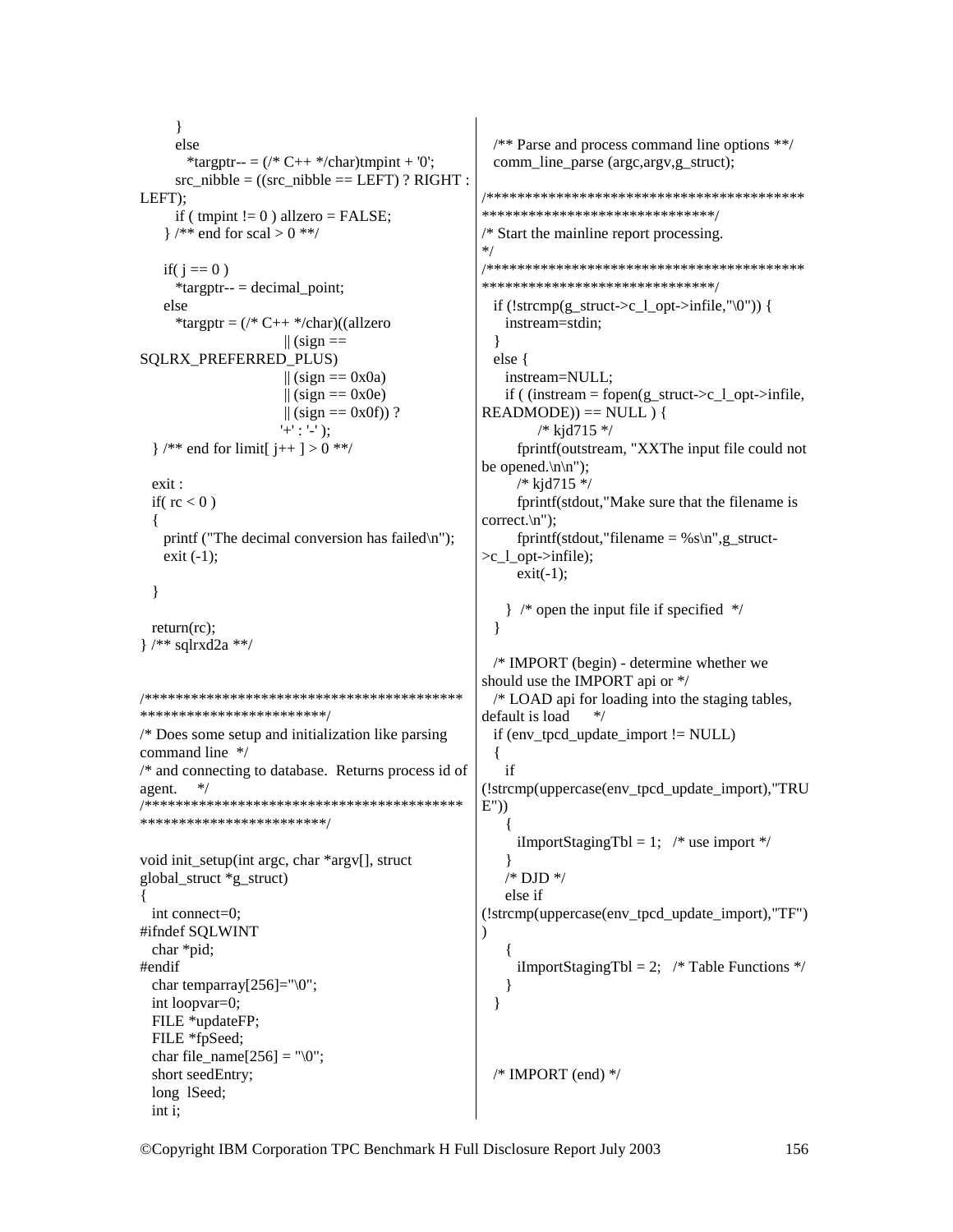```
 /* we want to print the seed in the output files to 
show what seed was */ 
  /* used to generate the queries. */ 
  /* if intStreamNum is -1 then we are running a 
qualification database */ 
   /* and the default seed has been used so skip this 
section */ 
  if (g_struct->c_l_opt->intStreamNum >= 0)
   { 
    /* check to make sure the 
TPCD_RUNNUMBER environment variable is set. 
We <i>*</i> /* use this and the stream number to determine 
which seed was used to * /* generate the current set of queries */ 
   if (getenv("TPCD_RUNNUMBER") == NULL)
\left\{\begin{array}{c}1\end{array}\right\} fprintf(stderr,"\nThe TPCD_RUNNUMBER 
environment variable is not set"); 
      fprintf(stderr,"....exiting\n"); 
     exit(-1);
 } 
   if (getenv("TPCD_NUMSTREAM") == NULL)
\{ fprintf(stderr,"\nThe TPCD_NUMSTREAM 
environment variable is not set"); 
      fprintf(stderr,"....exiting\n"); 
     exit(-1); } 
/*****************************************
********************************* 
     * SEED jen 
     * we want to print the seed used in the output 
files. For the seed usage 
     * we can now reuse the seeds from run to run, 
therefore all the power runs 
     * will use the 1st seed in the file, and the 
throughput streams will use 
     * the 2nd to #streams+1 seeds. 
     * determine the seed to use...e.g. given 3 
streams will have the following: 
     * Entry in seed file 
          * TEST Stream Number Run 1 Run 
2 
    * power 0 1 1<br>* throughput 1 2 2
         throughput 1
* 2 3 3
* 3 4 4
******************************************
*******************************/ 
   seedEntry = g_{struct} > c_1_{opt} > intStreamNum+1:
    /* end SEED jen */ 
                                                          /* open the generated seed file...if not there, try 
                                                      the default */ 
                                                         sprintf(file_name, "%s%sauditruns%smseedme",
                                                      env_tpcd_audit_dir, 
                                                               env_tpcd_path_delim, 
                                                      env tpcd path delim);
                                                          if ((fpSeed = fopen(file_name,READMODE)) 
                                                      == NULL)
                                                          { 
                                                            fprintf(stderr,"\nCannot open the seed file, 
                                                      please ensure that\n"); 
                                                            fprintf(stderr,"the file exists. filename = 
                                                      %s\n",file_name);
                                                           exit(-1); } 
                                                         for (i = 1; i \leq = seedEntry; i++)\left\{\right. if (feof(fpSeed)) 
                                                      \left\{\begin{array}{ccc} \end{array}\right\}lSeed = -1; /* seed not available for some
                                                      reason */ 
                                                       } 
                                                            fscanf(fpSeed,"%ld\n",&lSeed); 
                                                       } 
                                                         g struct->lSeed = lSeed;
                                                          fclose(fpSeed); 
                                                         } 
                                                        /* check to see if we are to use copy on for the 
                                                      load */ 
                                                       if (( getenv("TPCD LOG") != NULL ) &&&&\n(!strcmp(uppercase(getenv("TPCD_LOG")),"YES")
                                                      )) 
                                                       { 
                                                           /* okay, we have set LOG_RETAIN on so we 
                                                      need to use copy directory */ 
                                                         g_struct->copy_on_load = TRUE;
                                                         } 
                                                        else 
                                                         { 
                                                          /* log retain off don't use copy directory */ 
                                                         g_{\text{start}} > copy\_on_{\text{load}} = FALSE; } 
                                                      /*****************************************
                                                      ************************/ 
                                                      /* Make sure that DB2 is started. 
                                                      */ 
                                                      /* CONNECT now unless this is a UF stream for a 
                                                      Throughput test. */ 
                                                      /* (aph 98/12/22) */
                                                      /*****************************************
                                                      ************************/
```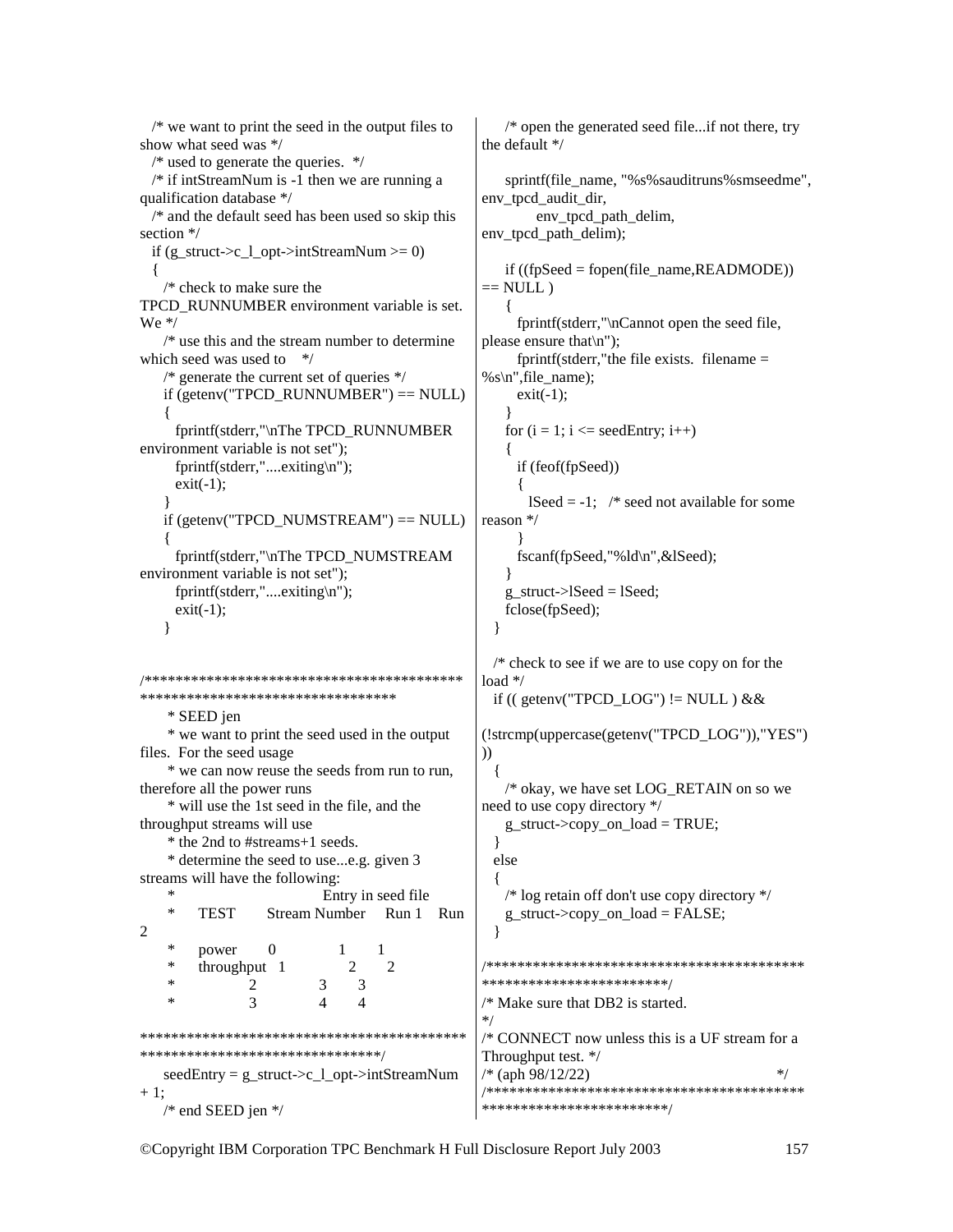```
if (g_struct > c_l_opt > update > 1)\{/* This is an update function stream in a
throughput run. \overline{\ast/}/* Just make sure that DB2 is started. Each UF
child will CONNECT itself. */
   if (verbose) fprintf(stderr,"\nStarting the DB2
Database Manager Now\n");
   sqlestar():
 ₹
 else
 { /* In all other cases, CONNECT to the target
database. */
   do
     if (!strcmp(userid,"\0")) /* No authentication
provided **/
      EXEC SQL CONNECT TO :dbname;
     else EXEC SQL CONNECT TO :dbname
USER :userid USING :passwd;
     if (sqlca.sqlcode == SQLE\_RC\_NOSTARTG)
\{if (verbose)
        fprintf(stderr,"\nStarting the DB2 Database
Manager Now\n");
      sqlestar():
      connect=0;else connect=1:
   while (!connect);
   error check();
 \mathbf{I}**********************************
* All session initialization is performed at connect
time or immediately *
* following and is complete before starting the
stream.
**********************************
 /* Get start timestamp for stream **/
 get_start_time(&(g_struct->stream_start_time));
/* TIME_ACC jen*/
                                                   \left\{ \right\}strcpy(g struct->file time stamp,
get time stamp(T STAMP FORM 2, \& (g \text{ struct-}>stream start time))); /* TIME ACC jen*/
 if (getenv("TPCD RUN DIR") != NULL)
   strcpy(g \nstrut struct->run_dir,getenv("TPCD_RUN_DIR"));
                                                 filename is correct\n");
```
else  $stropy(g_struct->run\_dir,".")$ ;  $\frac{1}{2}$  if we are running a throughput test, then we must report the \*/  $/*$  stream count information...we will report one file per stream \*/ /\* and amalgamate them after all streams have completed \*/  $/*$  if the number of streams is greater than 0 then this is a throughput test\*/ switch  $(g_{struct} > c_{l}$  opt->update) case  $(2)$ : case  $(5)$ : /\* update throughput function stream  $*/$ sprintf(file name,"%s%sstrcntuf.%s",g struct- $>$ run dir. env tpcd path delim, g struct- $>\text{file time stamp}$ : break: case  $(3)$ : case  $(4)$ :  $/*$  update power function stream \*/ sprintf(file\_name,"%s%spstrcntuf.%s",g\_struct->run dir, env tpcd path delim, g struct- $>\text{file time stamp}$ : break; case  $(1)$ :  $/*$  power query stream  $*/$ sprintf(file name, "%s%spstrcnt%d.%s",g\_struct->run\_dir, env\_tpcd\_path\_delim, g\_struct->c\_l\_opt->intStreamNum,g\_struct->file\_time\_stamp); break; case  $(0)$ : /\* throughput query stream  $*/$ sprintf(file name, "%s%sstrcnt%d.%s",g\_struct->run\_dir, env tpcd path delim, g\_struct->c\_l\_opt->intStreamNum,g\_struct->file\_time\_stamp); break: if( $(g \text{ struct}\rightarrow \text{stream report file} =$ fopen(file name, WRITEMODE)) == NULL) fprintf(stderr,"\nThe output file for the stream count information\n"); fprintf(stderr,"could not be opened, make sure the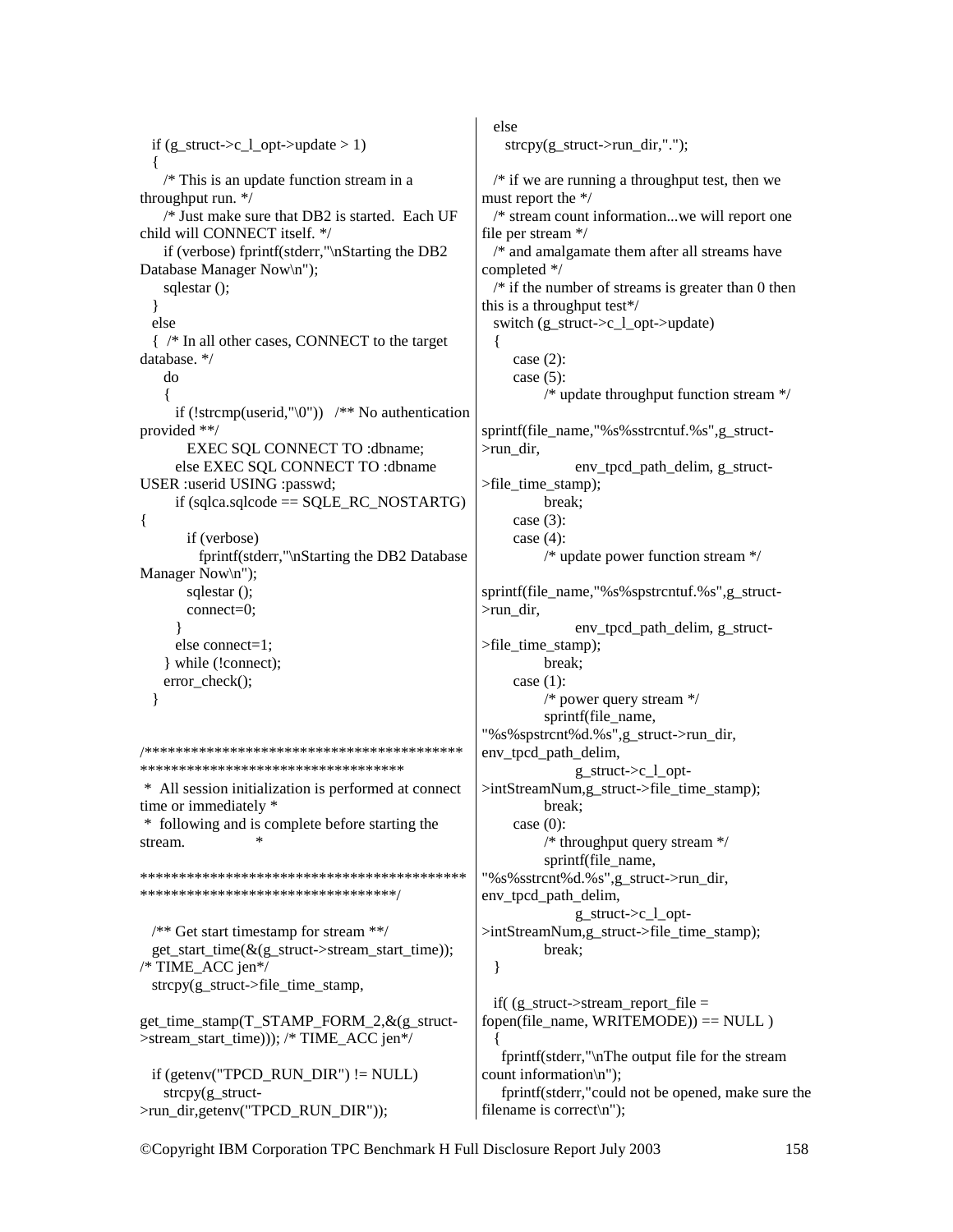fprintf(stderr,"filename = %s\n", file\_name);  $exit(-1);$  } if  $(g_<sub>-</sub>struct->c_1_opt->update > 1)$  { /\* update function stream \*/ fprintf(g\_struct->stream\_report\_file, "Update function stream starting at  $%$ \*.\*s\n", T\_STAMP\_3LEN,T\_STAMP\_3LEN, /\* TIME\_ACC jen\*/ get\_time\_stamp(T\_STAMP\_FORM\_3,&(g\_struct- >stream\_start\_time))); /\* TIME\_ACC jen\*/ } else { /\* query stream \*/ fprintf(g\_struct->stream\_report\_file, "Stream number %d starting at %\*.\*s\n", g\_struct->c\_l\_opt->intStreamNum, T\_STAMP\_3LEN,T\_STAMP\_3LEN, /\* TIME\_ACC jen\*/ get\_time\_stamp(T\_STAMP\_FORM\_3,&(g\_struct- >stream\_start\_time))); /\* TIME\_ACC jen\*/ } #ifndef LINUX  $fclose(g \text{ struct}\rightarrow stream \text{ report file});$ #endif  $/*$  set up the update num file name so that if we do use semaphores, \*/  $/*$  we will have a filename to generate the semkey \*/ sprintf(g\_struct->update\_num\_file, "%s%s%s.%s.update.pair.num", env\_tpcd\_audit\_dir, env\_tpcd\_path\_delim, uppercase(env\_tpcd\_dbname), lowercase(env\_user)); sprintf(g\_struct->sem\_file, "%s.%s.semfile", env\_tpcd\_dbname, env\_user); if  $(g_{\text{struct}}>c_1_{\text{opt}}>intStreamNum == 0)$  { sprintf(g\_struct->sem\_file2, "%s.%s.semfile2", env\_tpcd\_dbname, env\_user); } if (verbose)  $\frac{1}{2}$  /\* print out the update pair number file for debugging \*/ fprintf(stderr,"\n init\_setup: strem %d update pair numb file = % $s \nightharpoonup$ ", } /\* update the {  $\left\{\right.$  $\left\{\begin{array}{ccc} \end{array}\right\}$  } } else {  $exit(-1)$ : } } return ; } /\*\*\*\*\*\*\*\*\*\*\*\*\*\*\*\*\*\*\*\*\*\*\*\*\*\*\*\*\*\*\*\*\*\*\*\*\*\*\*\*\* \*\*\*\*\*\*\*\*\*\*\*\*\*\*\*\*\*\*\*\*\*\*\*\*\*\*\*\*/

 g\_struct->c\_l\_opt->intStreamNum,g\_struct- >update\_num\_file); \$TPCD\_AUDIT\_DIR/\$TPCD\_DBNAME.\$USER.u pdate.pair.num file \*/ /\* update pairs have been run \*/ if (( g\_struct->c\_l\_opt->update >= 1 ) && ( g\_struct->c\_l\_opt->update < 4 )) /\* on or onl, but not  $\frac{\ast}{\sqrt{2}}$  bbe or > 1  $\frac{\ast}{\sqrt{2}}$ updateFP = fopen(g\_struct->update\_num\_file,"r");  $if (updateFP != NULL)$  fscanf(updateFP,"%d",&updatePairStart); fclose(updateFP); if (g\_struct->c\_l\_opt->intStreamNum == 0)  $\frac{1}{2}$  on, 1 update pair  $\frac{k}{2}$ updatePairStop = updatePairStart + 1; else /\* only, multiple update pairs, stream number will be total \*/ updatePairStop = updatePairStart + g\_struct->c\_l\_opt->intStreamNum; currentUpdatePair = updatePairStart; if (updatePairStart  $\leq$  0) fprintf(stderr,"updatePairStart is bogus!");  $exit(-1);$  fprintf(stderr,"\n %s not set up, set this \n",g\_struct->update\_num\_file); fprintf(stderr,"file to contain the number of the update pair to  $\ln$ "); fprintf(stderr,"run and resubmit\n"); /\*\*\*\*\*\*\*\*\*\*\*\*\*\*\*\*\*\*\*\*\*\*\*\*\*\*\*\*\*\*\*\*\*\*\*\*\*\*\*\*\* \*\*\*\*\*\*\*\*\*\*\*\*\*\*\*\*\*\*\*\*\*\*\*\*\*\*\*\*/  $/*$  A function to print out the column titles for a returned set \*/

void print\_headings (struct sqlda \*sqlda, int \*col\_lengths)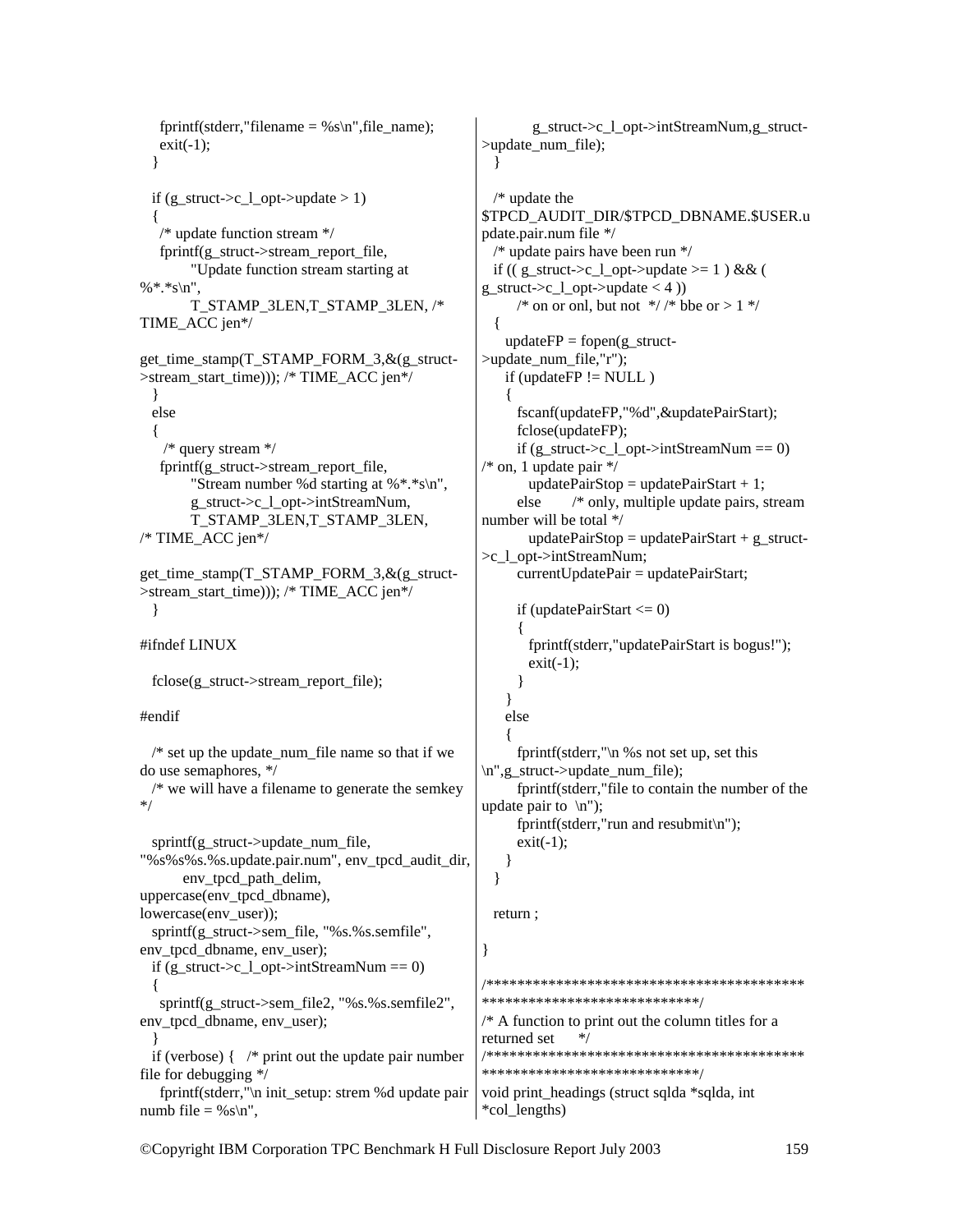{ int col = 0;  $\frac{\partial^* f}{\partial x^*}$  /\* Column number \*/ int col width  $= 0$ ; /\* width of column \*/ int max col width = 0;  $/*$  maximum column width \*/ int col\_name\_length = 0;  $\frac{\text{# size of column}}{}$ name string \*/ int col type = 0;  $/*$  column type \*/ int total  $length = 0;$  /\* accumulator var. for length of column headings \*/ int loopvar  $= 0$ ; char col\_name[256] = " $\setminus 0$ "; unsigned char m,n; /\* precision and accuracy for decimal conversion \*/ fprintf (outstream,"\n"); /\*\* loop through for each column in solution set and determine the maximum column width \*\*/ for  $(col = 0; col <$  sqlda->sqld;  $col++$ ) { col name length=sqlda->sqlvar[col].sqlname.length; col  $type = \frac{q}{da} > \frac{q}{q}$ .sqlvar[col].sqltype; col width  $=$  sqlda- $>$ sqlvar[col].sqllen; strncpy(col\_name,(char \*)sqlda->sqlvar[col].sqlname.data,col\_name\_length) ; switch (col\_type)  $\{$  case SQL\_TYP\_SMALL: case SQL\_TYP\_NSMALL: /\* @d30369 tjg \*/ col lengths[col] =  $TPCDBATCH$  MAX (col name length, $6$ ); break; case SQL\_TYP\_INTEGER: case SQL\_TYP\_NINTEGER: col\_lengths[col] = TPCDBATCH\_MAX (col name  $length,11$ ); break; case SQL\_TYP\_BIGINT: /\*kmwBIGINT\*/ case SQL\_TYP\_NBIGINT: col lengths[col] = TPCDBATCH\_MAX  $\left(\text{col}\right)$  name length, 19); break; case SQL\_TYP\_CSTR: } }

 case SQL\_TYP\_NCSTR: case SQL\_TYP\_DATE: case SQL\_TYP\_NDATE: case SQL\_TYP\_TIME: case SQL\_TYP\_NTIME: case SQL\_TYP\_STAMP: case SQL\_TYP\_NSTAMP: case SQL\_TYP\_CHAR: case SQL\_TYP\_NCHAR: case SQL\_TYP\_VARCHAR: case SQL\_TYP\_NVARCHAR: case SQL\_TYP\_LONG: case SQL\_TYP\_NLONG: col\_lengths[col] = TPCDBATCH\_MAX (col\_name\_length,col\_width); break; case SQL\_TYP\_FLOAT: case SQL\_TYP\_NFLOAT: /\* kmw - note: TPCDBATCH\_PRINT\_FLOAT\_WIDTH > max long identifier \*/  $col\_lengths[col] =$ TPCDBATCH\_PRINT\_FLOAT\_WIDTH; break; case SQL\_TYP\_DECIMAL: case SQL\_TYP\_NDECIMAL: m=(\*(struct declen \*)&sqlda- >sqlvar[col].sqllen).m; n=(\*(struct declen \*)&sqlda- >sqlvar[col].sqllen).n; col\_lengths[col] =  $TPCDBATCH$  MAX  $((int)(m+n), col_name_length);$  /\* Special handling for DECIMAL \*/ /\* @d26350 tjg \*/ break; default: fprintf(stderr,"--Unknown column type (%d). Aborting. $\ln$ ", col type); break; fprintf(outstream,"%-\*.\*s ",col\_lengths[col],col\_name\_length,col\_name); total length += (col lengths[col] + 2); /\* 2 is from padding spaces \*/ fprintf(outstream,"\n"); for (loopvar=0; loopvar  $<$  total length; loopvar++) fprintf(outstream,"-");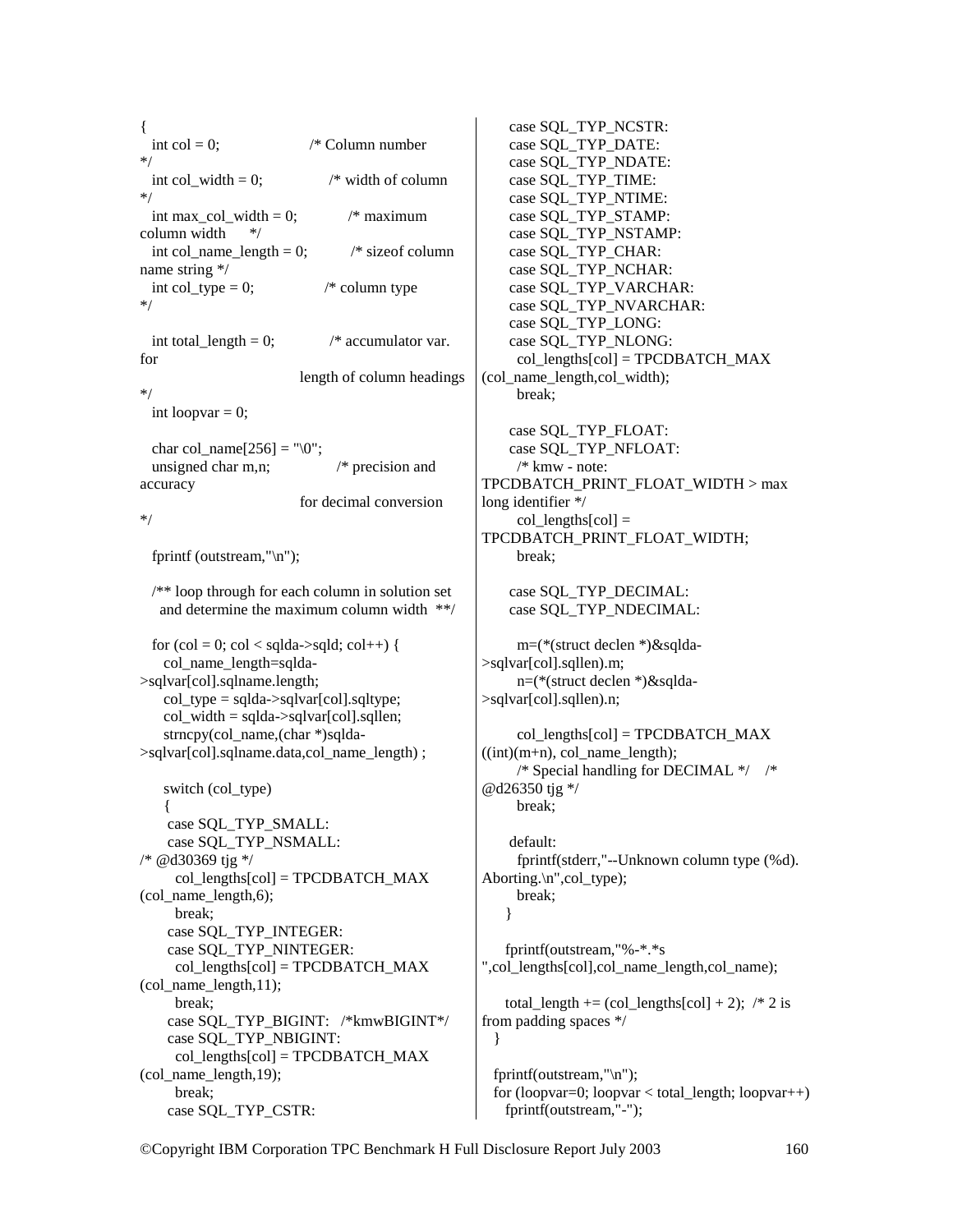```
fprintf(outstream,"\n");
                                                sprintf(newtime+timeLength,".%0.6d",temp_stamp.t
\left\{ \right\}v_usec);#elif (defined (SQLOS2) || defined(SQLWINT) ||
                                                defined (SQLWIN) || defined(SQLDOS))
***************************
                                                sprintf(newtime+timeLength,".%0.3d",temp stamp.
/* Gets the current system time and prints it out
                                                millitm):
* /
                                                #else
#error Unknown operating system
***************************
                                                #endif
char *get_time_stamp(int form, Timer_struct
                                                     /* TIME ACC jen stop*/
*time pointer)
                                                   \mathcal{E}\mathcal{E}\{Timer_struct temp_stamp; /* TIME_ACC jen */
                                                 else
                                                   if (form == T STAMP FORM 2)
 struct tm *tp;
                                                     strftime(newtime,50,"%y%m%d-
 size t timeLength = 0;
                                                %H%M%S",tp);
 /* TIME ACC jen start */
 if (time pointer == (Timer struct *) NULL)
                                                 return (newtime);
   get start time(&temp stamp);
 else
                                                \mathcal{E}temp\_ stamp = *time\_ pointer;#if defined (SQLUNIX) || defined (SQLAIX)
                                                tp = localtime((time_t * )&(temp_stamp.tv_sec));***************************
#elif (defined (SQLOS2) || defined(SQLWINT) ||
defined (SQLWIN) || defined(SQLDOS))
                                                /* Handle all the processing for the summary table
                                                */
 tp = localtime(<math>\&</math>(temp stamp.time));#else
                                                **************************/
#error Unknown operating system
#endif
 /* TIME ACC jen stop*/
                                                void summary table (struct global struct *g struct)
                                                ₹
 if ((form == T STAMP FORM 1) || (form ==double arith mean = 0;
T_STAMP_FORM 3))
                                                 double geo mean = 0;
                                                 int num stmt = 0;
 /* SUN fix bbe start */int num stmt for geo mean = 0;
#if (defined (SOLWINT) || defined (SOLWIN) ||
defined (SQLOS2) || defined(SQLDOS))
                                                  double adjusted a mean = 0;
   timeLength = strftime(newtime.50."%x %X".tp):
                                                  double adjusted \epsilon mean = 0:
#elif (defined (SQLUNIX) || defined (SQLAIX))
                                                 double adjusted_g_mean_intern;
   timeLength = strftime(newtime, 50,"%D
                                                  double adjusted max time = 0;
%T",tp); /* SUN ...test this */
#else
                                                 double Ts = 0:
                                                                          /* different TPC-D
                                                metrics */
#error Unknown operating system
                                                 double Ts1:
#endif
                                                 double Ts2:
 /* SUN fix bbe stop *//* TIME ACC jen start*/
                                                \sqrt{*} double OppD = 0;
                                                                              MARK
   if (form == T STAMP FORM 3)
                                                 double QthD = 0;
                                                  double OphD = 0; */
   ł
    /* concatenate the microsecond/milliseconds
on the end of the */
                                                 double db size frac part = 0;
                                                                                /* stores the
    /*timestamp jen1006 */fractional part of db size */
#if defined (SQLUNIX) || defined (SQLAIX)
                                                  double db size = 0:
                                                                            /* size in numbers */
```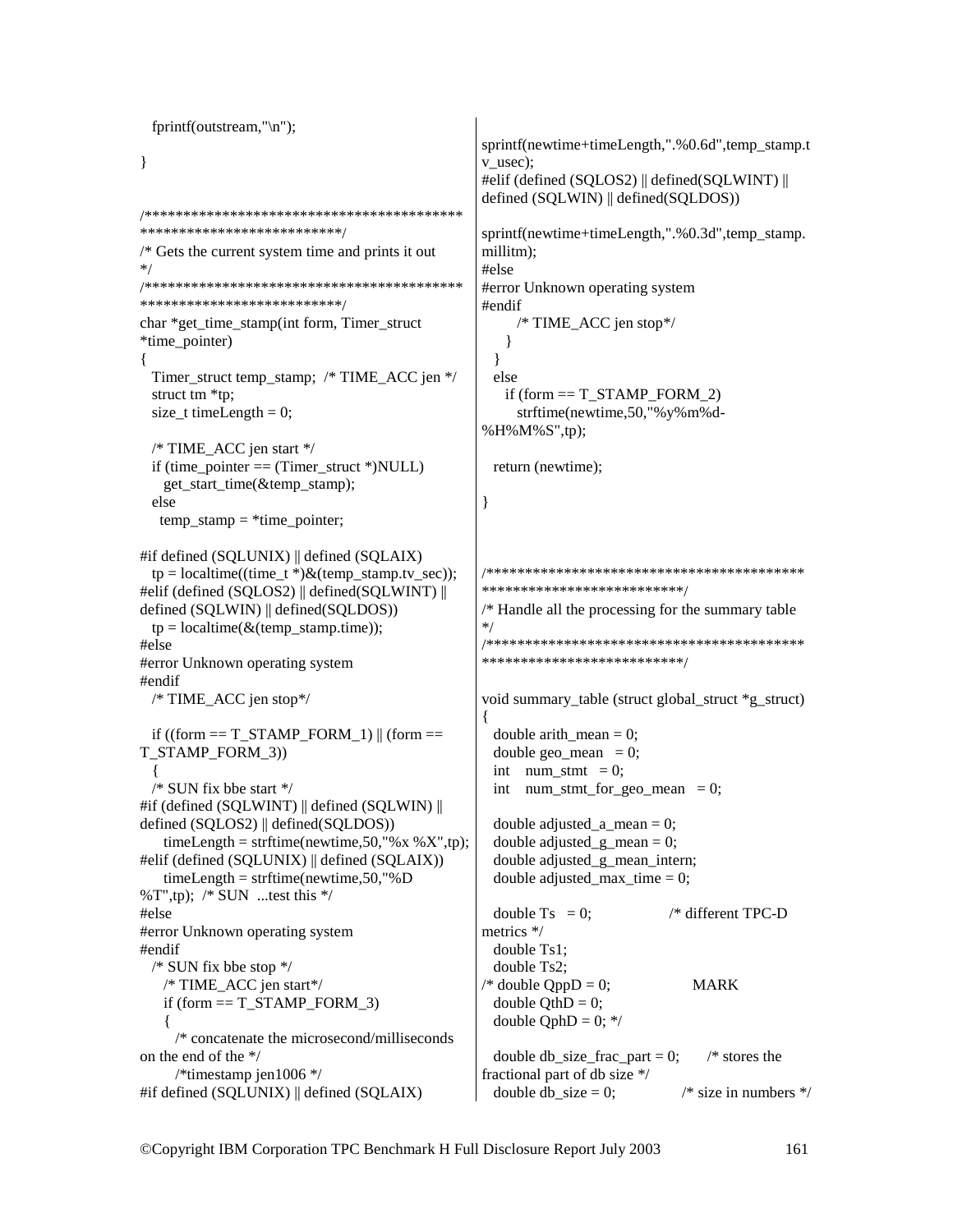```
char db_size_qualifier[3] = "\sqrt{0}"; /* MB, GB or
TB^*/ struct stmt_info 
     *s_info_ptr, 
     *s_info_head_ptr, 
     *max, 
     *min; 
   /* Determine the size of the database from the 
scale factor (1 SF = 1GB) */
  if (g_struct->scale_factor < 1.0) {
     db\_size = g\_struct\text{-}scale\_factor * 1000; strcpy(db_size_qualifier, "MB"); 
  } else if (g_struct->scale_factor >= 1000.0) {
     db_size = g_struct->scale_factor / 1000;
     strcpy(db_size_qualifier, "TB");
   } else { 
     db size = g struct->scale factor;
     strcpy(db_size_qualifier, "GB");
   } 
   /* computes the fractional part of db_size */ 
  db\_size\_frac part = db\_size - (int) db\_size;
  s info ptr = g_struct->s_info_ptr; /* Just use a
local copy */ 
  s info head ptr = s info ptr;
  max = s info head ptr;
   /* ensure that we are not already setting max to the 
UF timings */ 
  while (strstrstr(max->tag, "UF") != NULL )
   max = max->next:
  min = max;if (g_struct->c_l_opt->outfile) /* create the
appropriate output file */ 
     output_file(g_struct); 
   /* write the seed used for this run unless it is a 
qualification run */ 
   /* (qualification runs use the default seed for their 
queries) or */ 
  /* unless it is the update function stream (no seeds 
used for this) */ 
  /* (this is an update stream iff update is 2) \frac{k}{r}if ((g_struct->c_l_opt->intStreamNum >=0) &&
    (g_struct->c_l_opt->update != 2))
   { 
   if (g_{\text{1}}\text{struct} > l\text{Seed} == -1)\{ fprintf( outstream,"\nUsing default qgen seed 
file"); 
                                                                } 
                                                              } 
                                                              { 
                                                            } 
                                                           */ 
                                                           */ 
                                                                {
```

```
 else 
      fprintf (outstream, "\nSeed used for current run 
= %ld",g_struct->lSeed);
    fprintf( outstream,"\n"); 
  /* print out the stream number if we are in a 
throughput stream and if */ 
  /* this is not the update stream portion of the 
throughput test */ 
  if ( (g_struct->c_l_opt->intStreamNum > 0) && 
     (g_struct->c_l_opt->update != 2))
    fprintf( outstream, "Stream number = 
%d\n",g_struct->c_l_opt->intStreamNum); 
  /* print the stream start timestamp to the inter file 
  fprintf (outstream, "Stream start time stamp 
% * *s\n".
        T_STAMP_3LEN,T_STAMP_3LEN, /* 
TIME_ACC jen*/ 
get_time_stamp(T_STAMP_FORM_3,&(g_struct-
>stream_start_time))); /* TIME_ACC jen*/ 
 /* print the stream stop timestamp to the inter file
  fprintf (outstream, "Stream stop time stamp 
% * *_{s}n".
        T_STAMP_3LEN,T_STAMP_3LEN, /* 
TIME_ACC jen*/ 
get_time_stamp(T_STAMP_FORM_3,&(g_struct-
>stream_end_time))); /* TIME_ACC jen*/ 
  fprintf (outstream, "\n\n\nSummary of 
Results \n\begin{bmatrix} n == \texttt{if} \n \end{bmatrix} fprintf (outstream, 
        "\nSequence # Elapsed Time Adjusted 
Time Start Timestamp End Timestamp\n\n"); 
  /* Go through the linked list and determine which 
statement had the 
    highest and lowest elapsed times */ 
 while ( (s_info\_ptr != NULL) && (s_info\_ptr !=
g_struct->s_info_stop_ptr) ) { 
    /* check if we are in an update function...if so, 
we do not want to */ 
    /* consider the update function times as the min 
or max time */ 
   if ( strstr(s info ptr->tag,"UF") == NULL )
```
 $/*$  we are not in an update function  $*/$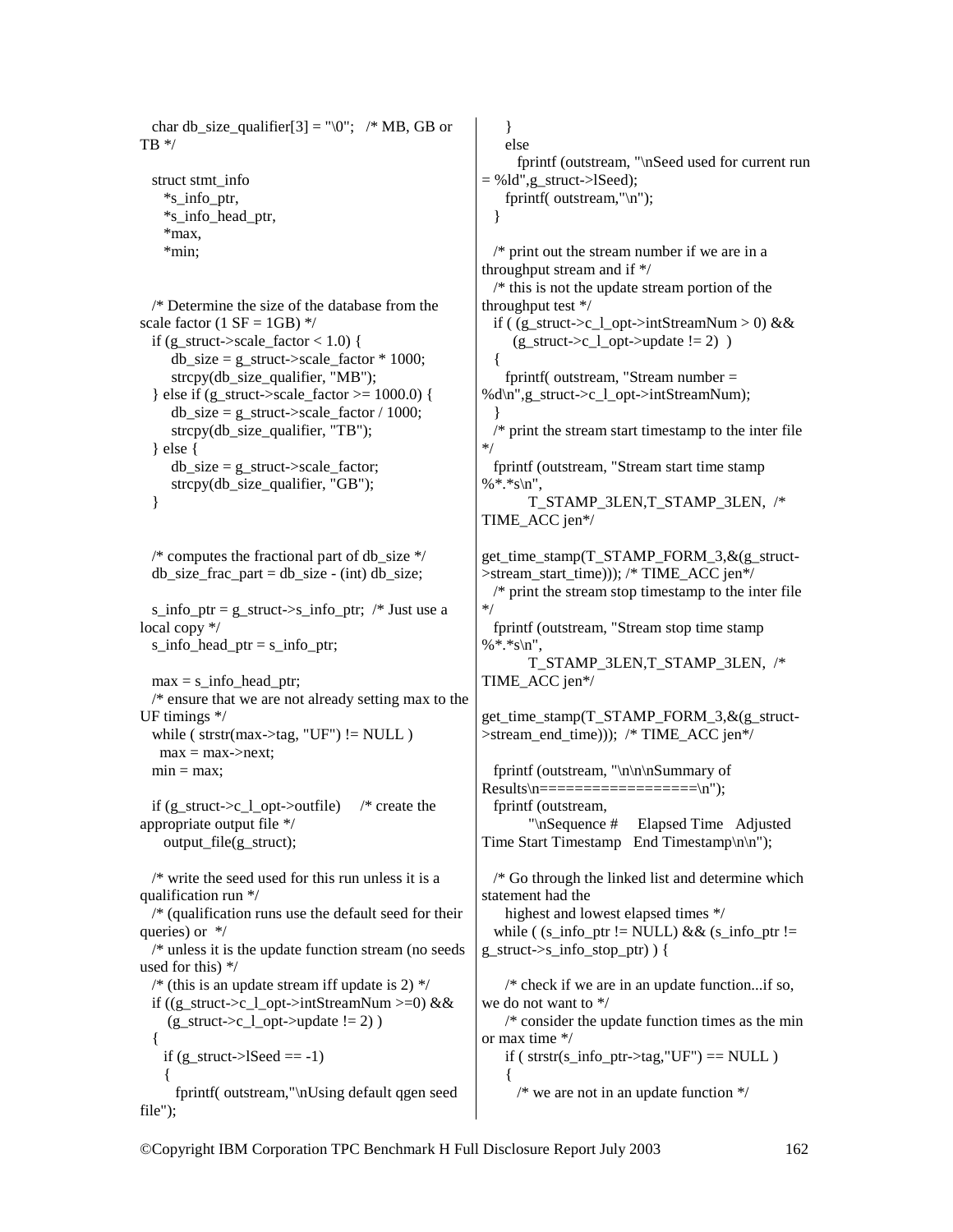```
if (s_info_ptr->elapse_time > max-
>elapse_time) 
       max = s_info__ptr; else 
        if ((s_info_ptr->elapse_time < min-
>elapse_time) 
          && (s_info_ptr->elapse_time > -1))
         min = s info ptr;
     }
```
 $s_info_ptr = s_info_ptr \rightarrow next;$ 

```
 }
```
\*/

s\_info\_ptr =  $s$ \_info\_head\_ptr; /\*\* Start from the first structure and go through

until the stop pointer is reached \*\*/ while (  $(s_info\_ptr != NULL)$  & &  $(s_info\_ptr !=$ g\_struct- $>$ s\_info\_stop\_ptr)  $)$  {

if (s\_info\_ptr->elapse\_time != -1) { s info ptr- $>$ adjusted time = s info ptr->elapse\_time; /\* determine whether the elapsed times have to be adjusted or not \*/ /\* if this is an update function, we do not adjust the elapsed time\*/ if ( strstr(s\_info\_ptr->tag,"UF") ==  $NULL$  )  $\left\{\begin{array}{ccc} \end{array}\right\}$  /\* this is not an update function, adjust time if necessary \*/ if (max->elapse\_time/min->elapse\_time > 1000)  $\left\{\begin{array}{ccc} \end{array}\right\}$  /\* jmc fix geo\_mean calculation...round adjusted time properly ROUNDING\*/ adjusted max time  $=$  max->elapse\_time/1000; if (s\_info\_ptr->elapse\_time  $\lt$ adjusted\_max\_time)  $\left\{\begin{array}{ccc} \end{array}\right\}$ s info ptr->adjusted time  $=$  $(double)((long)((adjusted_max_time +$  $(0.05) * 10$ )/10.0); if (s\_info\_ptr->adjusted\_time < 0.1) s\_info\_ptr->adjusted\_time  $= 0.1$ ; } /\*jmc fix geo\_mean calculation...round adjusted time properly ROUNDING end\*/ } } /\* a value was calculated

 fprintf (outstream, "%-5d %-5.5s %15.1f %15.1f %\*.\*s %\*.\*s\n", s\_info\_ptr->stmt\_num,s\_info\_ptr->tag, s\_info\_ptr->elapse\_time,s\_info\_ptr- >adjusted\_time, T\_STAMP\_1LEN,T\_STAMP\_1LEN,s\_info\_ptr- >start\_stamp, /\* TIME\_ACC jen\*/ T\_STAMP\_1LEN,T\_STAMP\_1LEN,s\_info\_ptr- >end\_stamp); /\* TIME\_ACC jen\*/ /\* Only update arithmetic mean for queries not update functions \*/ if ( strstr(s info ptr->tag,"UF") == NULL )  $\left\{\begin{array}{ccc} \end{array}\right\}$ arith mean  $+= s$  info ptr->elapse time; adjusted a mean  $+= s$  info ptr->adjusted\_time; } if  $(s_info\_ptr > elapse\_time > 0)$  {  $/* don't$ bother finding log of numbers  $< 0$  \*/  $geo_mean += log(s_info_ptr->elapse_time);$ adjusted\_g\_mean  $+= log(s_0)$ info\_ptr->adjusted\_time); } /\* Only update num\_stmt for queries not update functions \*/ if ( $str(s_info_ptr\text{-}tag,'UF") == NULL$ ) num  $stmt ++;$  num\_stmt\_for\_geo\_mean++; } else fprintf (outstream,"%-5d %-5.5s %-15s %-  $15s\cdot n$ ". s\_info\_ptr->stmt\_num, s info ptr->tag,"Not Collected", "Not Collected"); if  $(s_info_ptr != g_struct->s_info_stop_ptr)$  s\_info\_ptr=s\_info\_ptr->next; } fprintf(outstream, "\n\nNumber of statements: %d\n\n", s\_info\_ptr->stmt\_num - 1); /\* Calculate the arithmetic and geometric means \*/

if (geo mean  $!= 0$ ) { /\*Used to test if arith mean  $!= 0$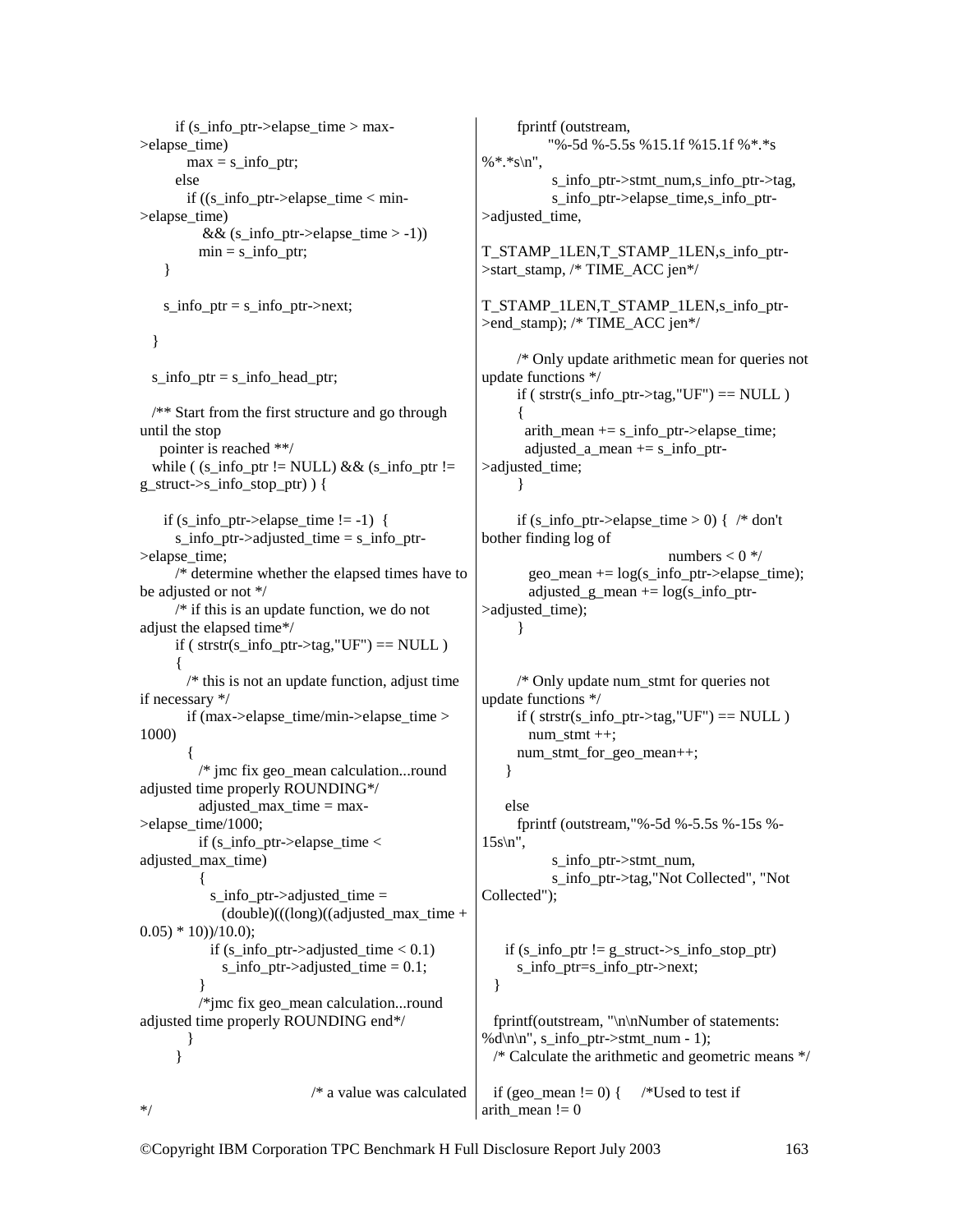| Don't bother doing any of this if                |
|--------------------------------------------------|
| the                                              |
| elapsed time mean is $0 \frac{*}{ }$             |
| arith mean = arith mean / num stmt;              |
| adjusted a mean = adjusted a mean /              |
| num stmt;                                        |
| $geo_mean = exp(geo_mean /$                      |
| num_stmt_for_geo_mean);                          |
| $adjusted\_g\_mean\_intern = adjusted\_g\_mean;$ |
| $/*MARY$                                         |
| $adjusted\_g\_mean = exp(adjusted\_g\_mean /$    |
| num_stmt_for_geo_mean);                          |
|                                                  |

## }

 /\* print out all the appropriate information including the different TPC-D metrics \*/ /\* do not bother with this if we are in an update only stream \*/ fprintf (outstream, "\nGeom. mean queries %7.3f %  $15.3$ f\n",\ geo\_mean,adjusted\_g\_mean); if  $(g_<sub>-</sub>struct->c_<sub>-</sub>l_opt->update < 2)$  { fprintf (outstream, "Arith. mean queries %7.3f %15.3f\n",\ arith\_mean,adjusted\_a\_mean);

 fprintf (outstream, "\n\nMax Qry %-3.3s %15.1f %15.1f %\*.\*s %\*.\*s\n", max->tag,max->elapse\_time,max- >adjusted\_time, T\_STAMP\_1LEN,T\_STAMP\_1LEN,max- >start\_stamp, /\* TIME\_ACC jen\*/ T\_STAMP\_1LEN,T\_STAMP\_1LEN,max->end\_stamp); /\* TIME\_ACC jen\*/ fprintf (outstream, "Min Qry %-3.3s %15.1f %15.1f %\*.\*s %\*.\*s\n", min->tag,min->elapse\_time,min- >adjusted\_time, T\_STAMP\_1LEN,T\_STAMP\_1LEN,min->start\_stamp, /\* TIME\_ACC jen\*/ T\_STAMP\_1LEN,T\_STAMP\_1LEN,min- >end\_stamp); /\* TIME\_ACC jen\*/ } if (g\_struct->c\_l\_opt->intStreamNum == 0) { /\* fprintf (outstream, "\n\nMetrics\n=======\n\n"); \*/

 /\* Increase the Ts measurement by one second since the accuracy of our \*/ /\* timestamps is only to 1 second and if the start was at 1.01 seconds, \*/ /\* and the end was at 5.99 seconds, we get a free second ... this will \*/ /\* be made explicit in the upcoming revision of the spec (after  $1.0.1$ )  $\frac{*}{ }$  /\* TIME\_ACC jen start\*/ /\* NOTE this can probably be better coded by changing get\_elapsed\_time \*/ /\* to just calculate the elapsed time give a start and an end time, and \*/ /\* to also give a precision for the calculation (sec, 10ths....). The \*/ /\* call then will grab a timestamp before calling. THen we can get rid \*/  $/*$  of the if def...and just call get elapsed time (whcih can handle the \*/ /\* os differences on its own \*/ #if defined (SQLUNIX) || defined (SQLAIX)  $Ts = g_{\text{start}} > stream_{\text{end\_time.tv\_sec}}$ g\_struct->stream\_start\_time.tv\_sec + 1;  $Ts1 = (double)g<sub>str</sub>$  struct->stream\_start\_time.tv\_sec + ((double)g\_struct- >stream\_start\_time.tv\_usec/1000000);  $Ts2 = (double)g<sub>str</sub>$  struct->stream\_end\_time.tv\_sec + ((double)g\_struct-  $\ge$ stream\_end\_time.tv\_usec/1000000); #elif (defined (SQLOS2) || defined(SQLWINT) || defined (SQLWIN) || defined(SQLDOS))  $Ts = g \text{ struct}\rightarrow stream \text{ end time.time} - g \text{ struct}$  $\triangleright$ stream start time.time + 1;  $Ts1 = (double)g_struct \rightarrow stream_start_time.time$ + ((double)g\_struct- >stream\_start\_time.millitm/1000);  $Ts2 = (double)g<sub>g</sub> struct->stream<sub>g</sub>end time.time<sub>g</sub>$ 

+ ((double)g\_struct-

>stream\_end\_time.millitm/1000);

## #else

#error Unknown operating system #endif

/\* TIME\_ACC jen stop\*/

 /\* MARK ##Now do in calcmetricsp.pl##  $QppD = (3600 * g struct - \text{scale factor}) /$ adjusted\_g\_mean;  $QthD = (num \text{stmt} * 3600 * g \text{ struct-}$ >scale\_factor) / Ts;  $QphD = sqrt(QppD*QthD);$ \*/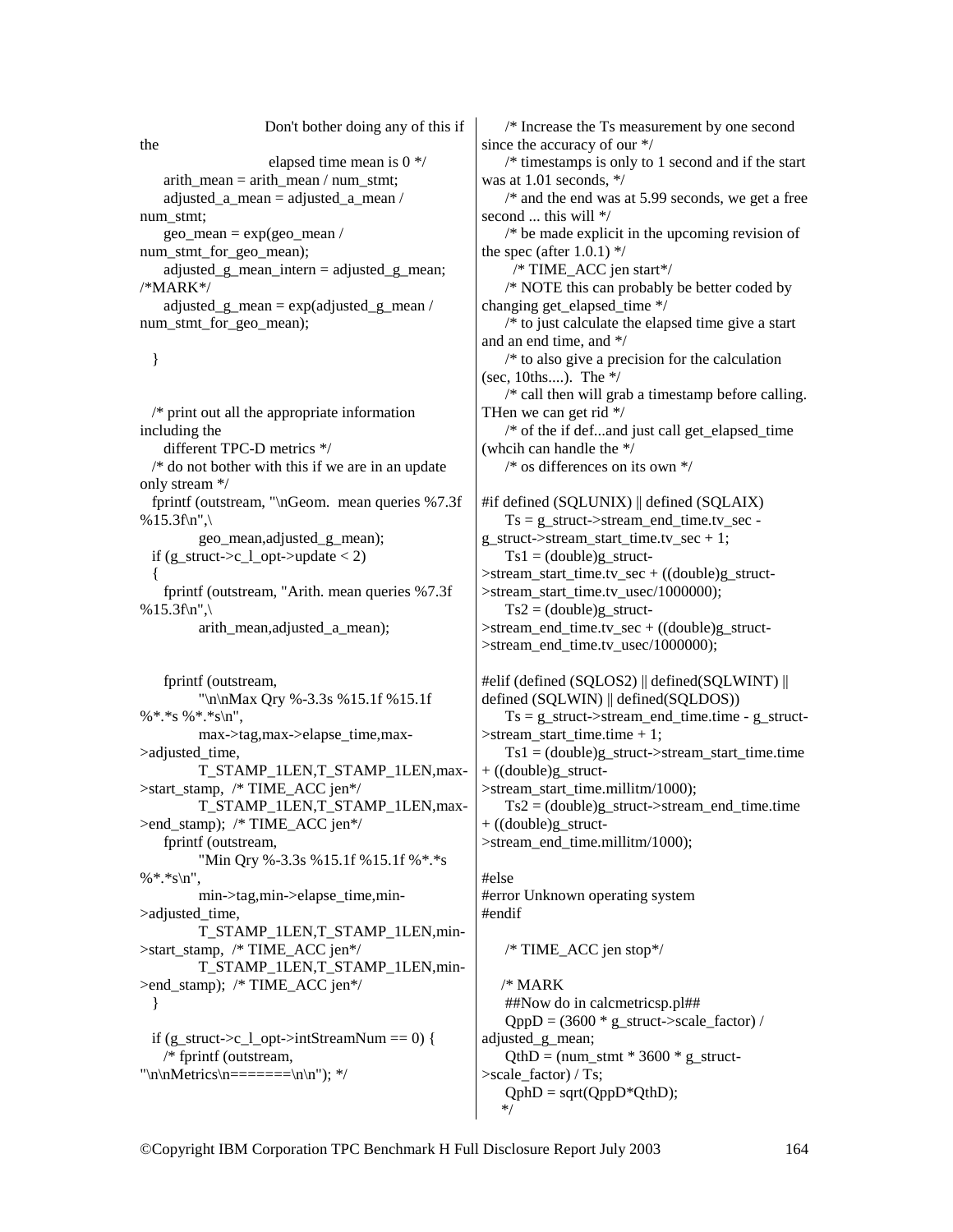```
/* if the decimal part has some meaningful value
                                                      int concurrent inserts = 2; \frac{1}{2} ienCI no of
then print the database size
                                                     concurrent updates to be */
   with decimal part; otherwise just print the
                                                                        /* jenCI run at once*/
integer part */
                                                       int loop updates = 1;
                                                     be run in one */fprintf (outstream,
                                                                        /* jenCI "concurrent"
          "\nGeometric mean interim value =invocation. should*/
% 10.3f\n\nStream Ts % 11 = % 10.0f\n\nStream start
                                                                        /* jenCI be split updates /
int representation % 11 = %f\n\in Strean stop int
                                                     concurrent_inserts*/
representation % 11 = %f'',
                                                      int i:
         adjusted_g_mean_intern,Ts,Ts1,Ts2);
                                                      int streamNum:
                                                     #ifdef SOLWINT
 \mathcal{E}/* PROCESS INFORMATION
\mathcal{E}childprocess[100]; */
                                                      char commandline[256];
                                                       HANDLE
                                                                          su hSem;
char
                                                                     UF1 semfile[256];
**********************
                                                     #else
/* free up all the elements of the sqlda after done
                                                      int childpid[100];
processing */su semid; /* semaphore for
                                                      int
controlling split updates*/
**********************/
                                                      key t
                                                                     su_semkey; /* key to generate
void free_sqlda (struct sqlda *sqlda, int
                                                     semid */
select status) \frac{*}{*} @d30369 tig */
                                                     #endif
                                                      if (g_{\text{1}}\text{struct} > c_{\text{1}}\text{opt} > \text{intStreamNum} == 0)ł
 int loopvar;
                                                         streamNum = 0;
                                                       else
 if (select status == TPCDBATCH SELECT)
                                                         streamNum = currentUpdatePair -
   for (loopvar=0; loopvar<sqlda->sqld; loopvar++)
                                                     updatePairStart + 1;\left\{ \right.free(sqlda->sqlvar[loopvar].sqldata);
                                                       fprintf( outstream, "UF1 for update pair %d, stream
     free(sqlda->sqlvar[loopvar].sqlind);%d, starting\n",updatePair, streamNum);
   ļ
                                                      /* Start by loading the data into the staging table at
 free(sqlda);
                                                     each node */
 sqlda_allocated = 0; /* fix free() problem on NT
                                                      /* The orderkeys were split earlier by the
                wlc 090597 */
                                                     split updates program */
                                                      if (env tpcd audit dir != NULL)
\mathcal{E}strepy(sourcedir, env tpcd audit dir);
                                                      else
strcpy(sourcedir,".");
*******/
/* processing to run the insert update function *//* Load the orderkeys into the staging table *//******
       ***********************************
                                                      \frac{1}{2} In SMP environments one could use a load
*******/
                                                     command but by using a */
                                                      /* script we can keep the code common \frac{k}{ }void runUF1 (struct global struct *g struct, int
                                                     #ifdef SOLWINT
updatePair)
                                                      sprintf (statement, "perl %s\\tools\\ploaduf1
\{%d\n", sourcedir, updatePair);
 char statement[3000];
                                                     #else
 char sourcedir[256];
                                                      sprintf (statement, "perl %s/tools/ploaduf1 %d 1",
                                                     sourcedir, updatePair);
                                                     #endif
                          /* no. of ways update
                                                      if (system(statement))
 int split updates = 2;
records are split */
                                                      \left\{ \right.
```
 $/*$  jenCI no of updates to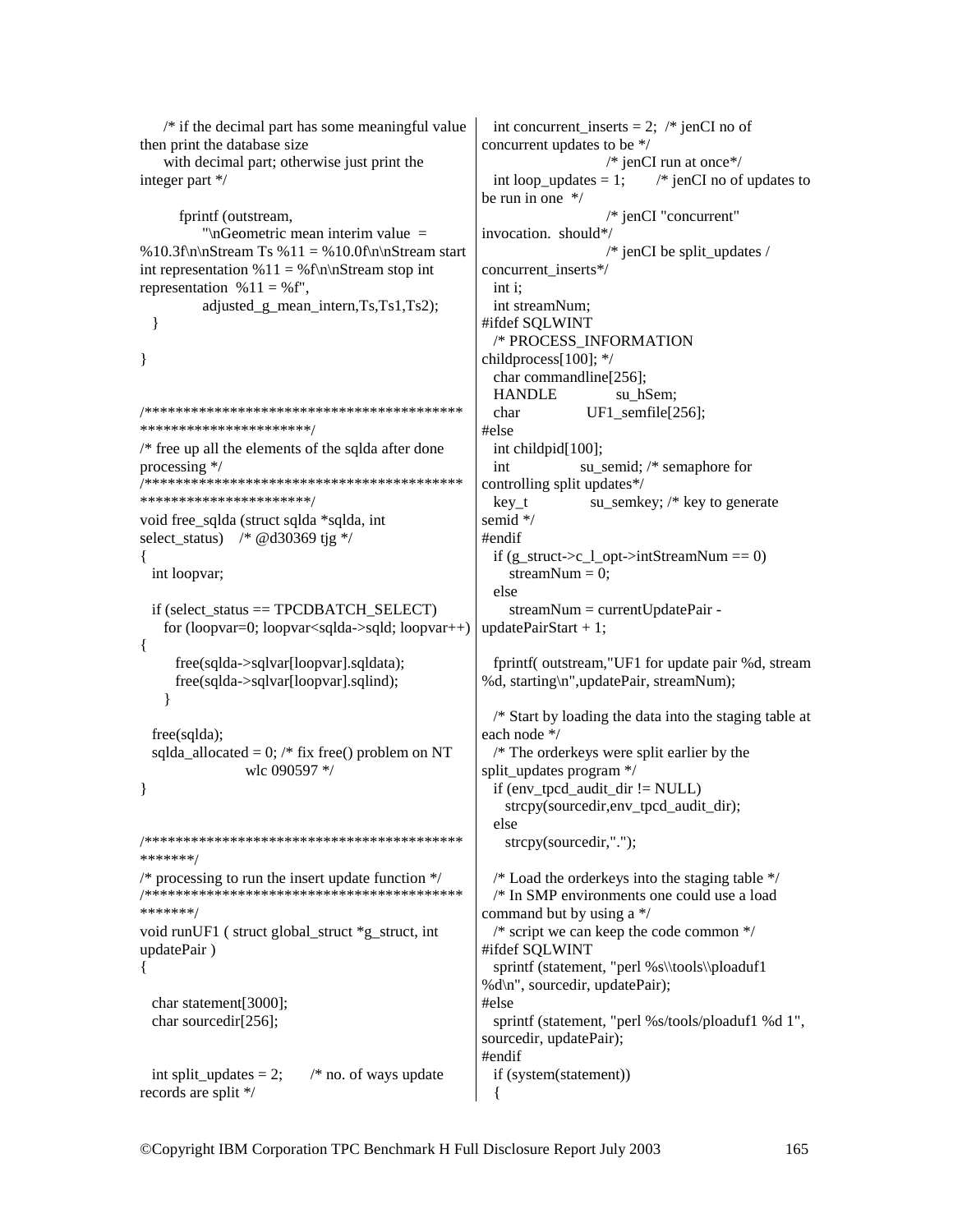```
 fprintf (stderr, "ploaduf1 failed for UF1, examine 
UF1.log for cause. Exiting.\n"); 
    if (verbose) 
      fprintf (stderr, 
         "ploaduf1 failed for UF1, examine UF1.log 
for cause. Exiting.\n"); 
    exit (-1); 
   } 
   fprintf (outstream, "load_update finished for 
UF1.\n\cdot");
   if (getenv ("TPCD_SPLIT_UPDATES") != 
NULL) 
    split_updates = atoi (getenv 
("TPCD_SPLIT_UPDATES")); 
  if (getenv ("TPCD_CONCURRENT_INSERTS") 
!= NULL) /*jenCI*/
   concurrent inserts = atoi (getenv
("TPCD_CONCURRENT_INSERTS")); /*jenCI*/ 
  loop updates = split updates / concurrent inserts;
/*jenCI*/ 
#ifndef SQLWINT 
  /* we will use the tpcd.setup file to generate the 
semaphore key */ 
  if (getenv("TPCD_AUDIT_DIR") != NULL) 
/*begin SEMA */ 
 { 
   /* this is assuming that you will be running this
from 0th node */ 
    sprintf(sourcefile, "%s%ctools%ctpcd.setup", 
         getenv("TPCD_AUDIT_DIR"), 
PATH_DELIM,PATH_DELIM);
   } 
  else 
 { 
    fprintf (stderr, "runUF1 Can't open UF1 
semaphore file, TPCD AUDIT DIR is not
defined.\n"); 
    exit (-1); 
   } 
  /*end SEMA */ 
 su_semkey = ftok (sourcefile, 'J');
 if ( (su_semid = semget (su_semkey, 1,
IPC CREAT|S_IRUSR|S_IWUSR)) < 0)
 { 
    fprintf (stderr, "Cannot get semaphore! semget 
failed: errno = %d\nu", errno;
   exit (-1);
   } 
#else /* SQLWINT */ 
  sprintf (UF1_semfile, "%s.%s.UF1.semfile",
env_tpcd_dbname, env_user); 
  su hSem = CreateSemaphore(NULL, 0, 0)concurrent_inserts,
                                                       /*jenCI*/ 
                                                                          (LPCTSTR)(UF1_semfile)); 
                                                        if (su hSem == NULL)
                                                       \{ fprintf(stderr, 
                                                                "CreateSemaphore (ready semaphore) 
                                                       failed, GetLastError: %d, quitting\n",
                                                                GetLastError()); 
                                                          exit(-1); } 
                                                       #endif /* SQLWINT */ 
                                                         if (verbose) fprintf(stderr,"Semaphore created 
                                                       successfully!\n");
                                                         fclose(outstream); /* to prevent multiple header 
                                                       caused by forking 
                                                                       wlc 081397 */ 
                                                        for (i=0; i < concurrent inserts; i++)
                                                       /*jenCI*/ 
                                                         { 
                                                       #ifndef SQLWINT 
                                                          if ((childpid[i] = fork()) = 0)
                                                       \left\{\right./* runUF1 fn (updatePair, i); aph 981205 */
                                                             runUF1_fn (updatePair, i, dbname, userid, 
                                                       passwd); 
                                                           } 
                                                           else 
                                                           { 
                                                            /* This is the parent */ if (verbose) 
                                                               fprintf (stderr, "stream #%d started with pid 
                                                       %d\in', i, childpid[i]);
                                                           } 
                                                       #else /* SQLWINT */ 
                                                           sprintf (commandline, 
                                                                 "start /b %s\\auditruns\\tpcdbatch.exe -z -d 
                                                       %s -i %d -j 1 -k %d", 
                                                                 env_tpcd_audit_dir, dbname, updatePair, i 
                                                       ); /* aph 082797 */ 
                                                           system (commandline); 
                                                       #endif /* SQLWINT */ 
                                                      // sleep (UF1_SLEEP); 
                                                         } 
                                                         /* All children have been created, now wait for 
                                                       them to finish */ 
                                                       #ifndef SQLWINT 
                                                         if (sem_op (su_semid, 0, concurrent_inserts * -1) 
                                                       != 0) /*ienCI*/
                                                         { 
                                                       /*jenSEM*/ 
                                                           fprintf(stderr,
```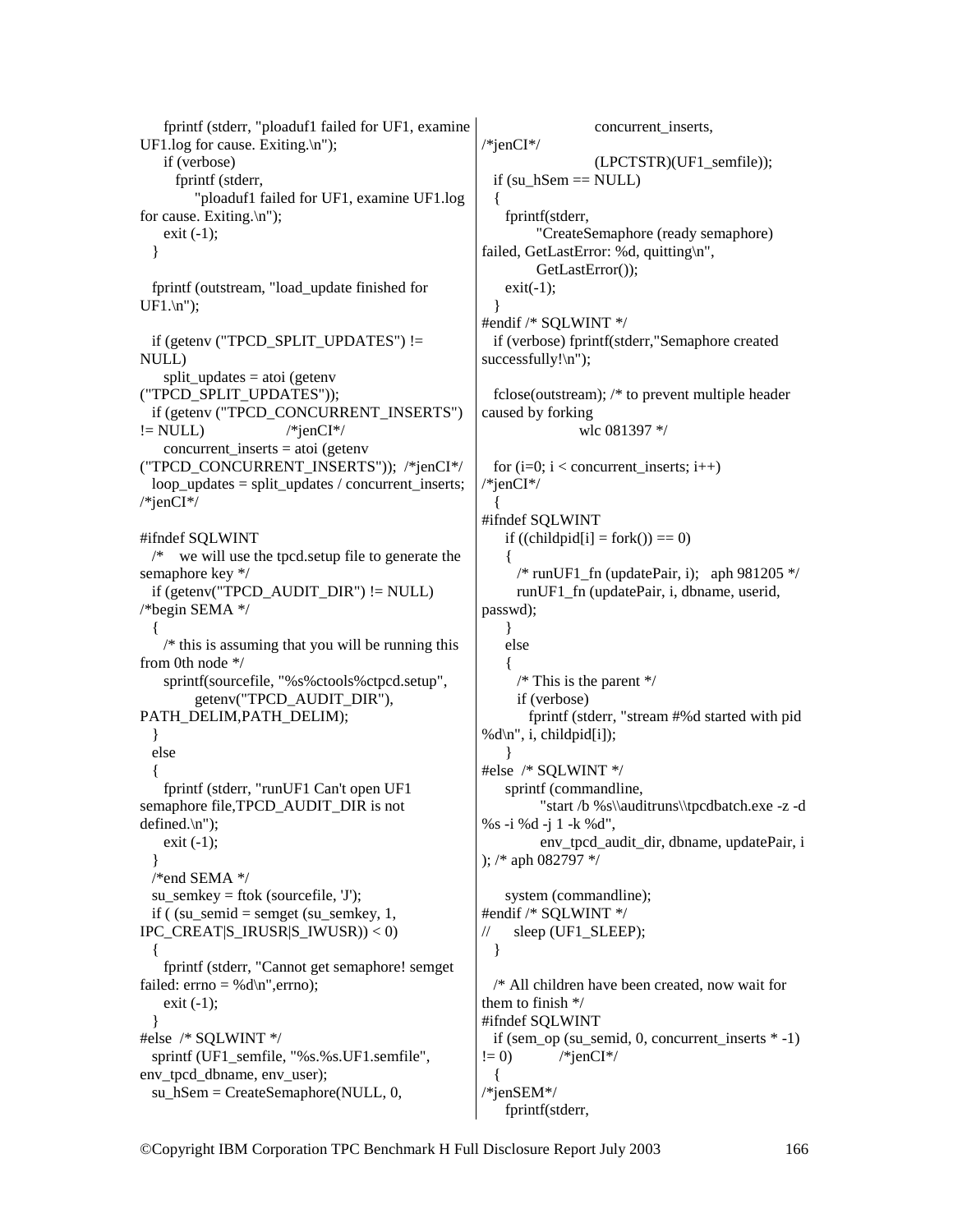"Failure to wait on insert semaphone with %d of children\n", concurrent\_inserts);  $exit(1);$  } /\*jenSEM\*/ semctl (su\_semid, 0, IPC\_RMID, 0); #else for  $(i = 0; i <$  concurrent\_inserts;  $i++$ ) /\*jenCI\*/ { if (verbose) { fprintf(stderr,"About to wait again ...Sets to wait for %d\n", concurrent inserts - i); /\*jenCI\*/ } if (WaitForSingleObject(su\_hSem, INFINITE)  $==$  WAIT\_FAILED) { fprintf(stderr, "WaitForSingleObject (su \_hSem) failed in runUF1 on set %d, error: %d, quitting\n", i, GetLastError());  $exit(-1);$  } } if (! CloseHandle(su\_hSem)) { fprintf(stderr, "RunUF1 Close Sem failed - Last Error: %d\n", GetLastError());  $/*$  no exit here  $*/$  } #endif if( (outstream = fopen(outstreamfilename,  $APPENDMODE$  $)$  == NULL  $)$  { fprintf(stderr,"\nThe output file could not be opened. "); fprintf(stderr,"Make sure that the filename is correct.\n"); fprintf(stderr,"filename = %s\n",outstreamfilename);  $exit(-1);$  } fprintf( outstream,"UF1 for update pair %d complete\n",updatePair); } {

 $/* runUF1$  fn() moved to another SQC file aph 981205 \*/

```
/*****************************************
*******/ 
/* processing to run the delete update function *//*****************************************
*******/ 
void runUF2 ( struct global_struct *g_struct, int 
updatePair ) 
  char statement[3000]; 
  char sourcedir[256]; 
 int split_deletes = 1; \prime^* no. of ways update
records are split @dxxxxxhar */ 
 int concurrent deletes = 1; /* number of
database partitions DELjen */ 
 int chunks per concurrent delete = 1;
  int i; 
  int streamNum; 
#ifdef SQLWINT 
  char commandline[256]; 
 HANDLE su hSem;
 char UF2_semfile[256];
#else 
  int childpid[100]; 
  char sourcefile[256]; 
 int su_semid; /* semaphore for
controlling split updates*/ 
 key t su_semkey; /* key to generate
semid */ 
#endif 
  if (g_{\text{1st}} - c_{\text{2pt}})->intStreamNum == 0)
    streamNum = 0;
  else 
     streamNum = currentUpdatePair - 
updatePairStart + 1;
```
 fprintf( outstream,"UF2 for update pair %d, stream %d, starting\n",updatePair, streamNum);

 /\* We need to know both how many chunks there are and how many chunks\*/  $/*$  are to be executed by each concurrent UF2 process. More chunks means \*/ /\* both smaller transactions (less deadlock) and more potential concurrency \*/ /\* How many "chunks" have the orderkeys been divided into? \*/ if (getenv ("TPCD\_SPLIT\_DELETES") != NULL) split deletes  $=$  atoi (getenv

("TPCD\_SPLIT\_DELETES")); /\* How many deletes should run concurrently \*/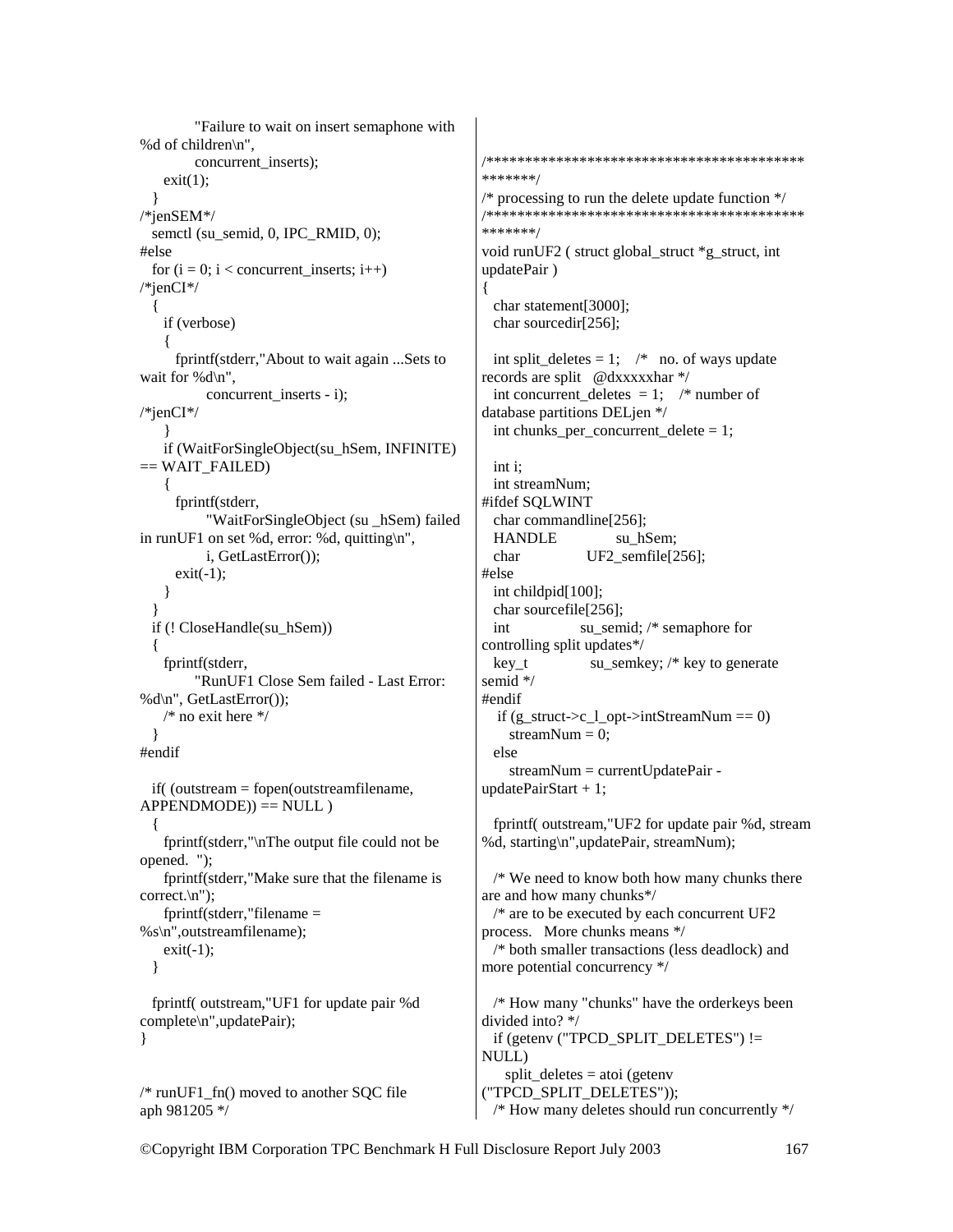if (getenv ("TPCD\_CONCURRENT\_DELETES")  $!=$  NULL $)$  concurrent\_deletes = atoi (getenv ("TPCD\_CONCURRENT\_DELETES")); /\* How many chunks in each concurrently running delete process \*/ chunks per concurrent delete = split deletes / concurrent\_deletes; /\* Start by loading the data into the staging table at each node \*/ /\* The orderkeys were split earlier by the split\_updates program \*/ if (env\_tpcd\_audit\_dir != NULL) strcpy(sourcedir,env\_tpcd\_audit\_dir); else strcpy(sourcedir,"."); /\* Load the orderkeys into the staging table \*/ /\* In SMP environments one could use a load command but by using a \*/ /\* script we can keep the code common \*/ #ifdef SQLWINT sprintf (statement, "perl %s\\tools\\ploaduf2 %d\n", sourcedir, updatePair); #else sprintf (statement, "perl %s/tools/ploaduf2 %d 2", sourcedir, updatePair); #endif if (system(statement)) { fprintf (stderr, "ploaduf2 failed for UF2, examine UF2.log for cause. Exiting.\n"); exit (-1); } fprintf (outstream, "ploaduf2 finished for UF2.\n"); fclose(outstream); /\* to prevent multiple header caused by forking wlc 081397 \*/ /\* Next we need to get ready to launch a bunch of concurrent processes \*/ #ifndef SQLWINT /\* we will use the tpcd.setup file to generate the semaphore key begin SEMA \*/ if (getenv("TPCD\_AUDIT\_DIR")  $!=$  NULL) { sprintf(sourcefile, "%s%ctools%ctpcd.setup", getenv("TPCD\_AUDIT\_DIR"), PATH\_DELIM, PATH\_DELIM); } else { }  $\{$  } #else { } #endif {  $\left\{\right.$ % $d \ldots \vert n''$ , passwd); } else {

 fprintf (stderr, "runUF2 Can't open UF2 semaphore file, TPCD\_AUDIT\_DIR is not defined.\n"); exit  $(-1)$ ; su\_semkey = ftok (sourcefile,  $D'$ ); /\* use D for deletes \*/  $/*$  end SEMA  $*/$ if (  $(su$ \_semid = semget  $(su$ \_semkey, 1, IPC CREAT|S\_IRUSR|S\_IWUSR)) < 0) fprintf (stderr, "UF2 Can't get semaphore! semget failed:  $\text{errno} = \% d \mid n$ ", errno); exit  $(-1)$ ; sprintf (UF2 semfile, "%s.%s.UF2.semfile", env\_tpcd\_dbname, env\_user); fprintf(stderr,"UF2 semfile = %s\n",UF2 semfile); su  $hSem = CreateSemaphore(NULL, 0, ...)$  concurrent\_deletes, (LPCTSTR)(UF2\_semfile)); if (su  $hSem == NULL$ ) fprintf(stderr, "CreateSemaphore (ready semaphore) failed, GetLastError: %d, quitting\n", GetLastError());  $exit(-1);$  fprintf(stderr,"Semaphore created  $successfully! \n\\n"$ : for  $(i=0; i <$  concurrent deletes;  $i++$ ) #ifndef SQLWINT if ((childpid[i] = fork()) =  $0$ ) fprintf(stderr, "B-Calling runUF2\_fn %d %d updatePair, i, chunks per concurrent delete); /\* runUF2\_fn (updatePair, i, chunks per concurrent delete); aph 981205  $*/$  runUF2\_fn (updatePair, i, chunks\_per\_concurrent\_delete, dbname, userid,

 $/*$  This is the parent  $*/$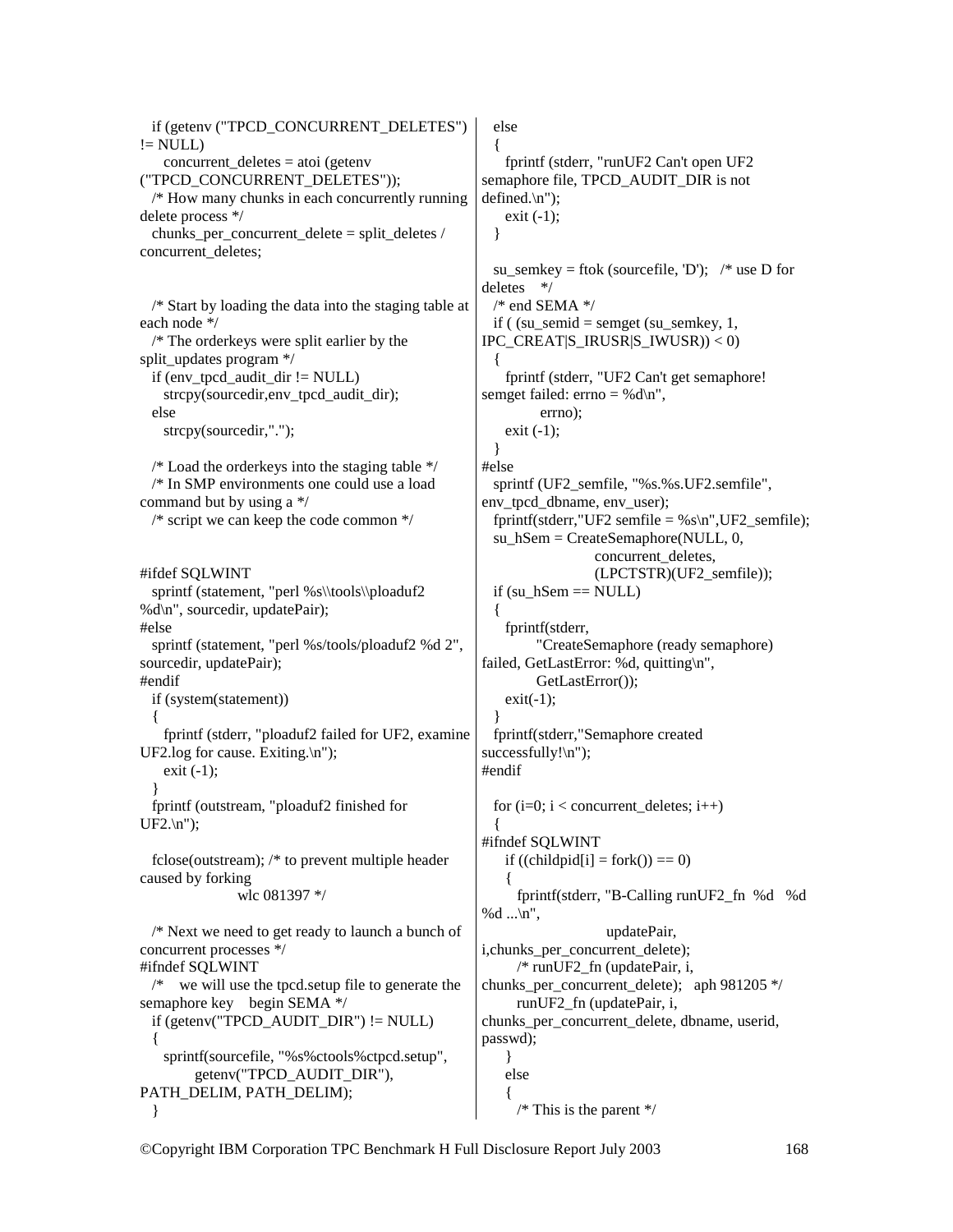if (verbose) fprintf (stderr, "stream #%d started with pid %d\n", i, childpid[i]); } #else  $\{$  /\* SECURITY\_ATTRIBUTES sec\_process; SECURITY\_ATTRIBUTES sec\_thread; \*/ /\* NEED TO FIX THIS UP - KBS 98/10/20 \*/ sprintf (commandline, "start /b %s\\auditruns\\tpcdbatch.exe -z -d %s -i %d -j 2 -k %d -x %d", env\_tpcd\_audit\_dir, dbname, updatePair, i, chunks\_per\_concurrent\_delete ); /\* aph \*/ /\* the -x parm should be passed at 0...not 100% sure of this jen \*/ fprintf(stderr, "commandline=  $% s \nightharpoonup s$ ", commandline); system (commandline);  $\mathcal{U}$  sleep (UF2 SLEEP); } #endif } /\* All children have been created, now wait for them to finish \*/ #ifndef SQLWINT fprintf(stderr, "About to wait on the semaphore...\n"); if (sem\_op (su\_semid, 0, concurrent\_deletes  $* -1$ )  $!= 0$ ) /\*jenSEM\*/ { /\*jenSEM\*/ fprintf(stderr, "Failure to update wait on delete semaphone with %d children\n", concurrent\_deletes);  $exit(1)$ ; } /\*jenSEM\*/ semctl (su\_semid, 0, IPC\_RMID, 0); #else // for  $(i = 0; i <$  split\_deletes;  $i++)$  //DJD Waits forever............ for  $(i = 0; i <$  concurrent deletes;  $i++)$  { if (verbose)  $\{$ // fprintf(stderr,"About to wait again ...Sets to wait for %d\n", //  $\text{split }$  deletes - i); fprintf(stderr,"About to wait again ...Sets to wait for %d\n", concurrent deletes - i); } if (WaitForSingleObject(su\_hSem, INFINITE)  $==$ WAIT\_FAILED)  $\{$  fprintf(stderr, "WaitForSingleObject (su\_hSem) failed on set %d, error: %d, quitting\n", i, GetLastError());  $exit(-1);$  } } if (! CloseHandle(su\_hSem)) { fprintf(stderr, "Close Sem failed - Last Error: %d\n", GetLastError()); /\* no exit here \*/ } #endif if( (outstream = fopen(outstreamfilename,  $APPENDMODE$  $)$  == NULL  $)$  { fprintf(stderr,"\nThe output file could not be opened. "); fprintf(stderr,"Make sure that the filename is correct.\n"); fprintf(stderr,"filename = %s\n",outstreamfilename);  $exit(-1);$  } fprintf( outstream,"UF2 for update pair %d complete\n",updatePair); } /\* runUF2\_fn() moved to another SQC file aph 981205 \*/ /\*------------------------------------------------------------- -\*/ /\* General semaphore function. \*/ /\*------------------------------------------------------------- -\*/ #ifndef SQLWINT int sem\_op (int semid, int semnum, int value) { struct sembuf sembuf;  $/* = {$  semnum ,value,0}; \*/ sembuf.sem\_num = semnum; sembuf.sem\_op = value; sembuf.sem  $flg = 0$ ; if (semop(semid,  $&$ sembuf,  $1$ ) < 0)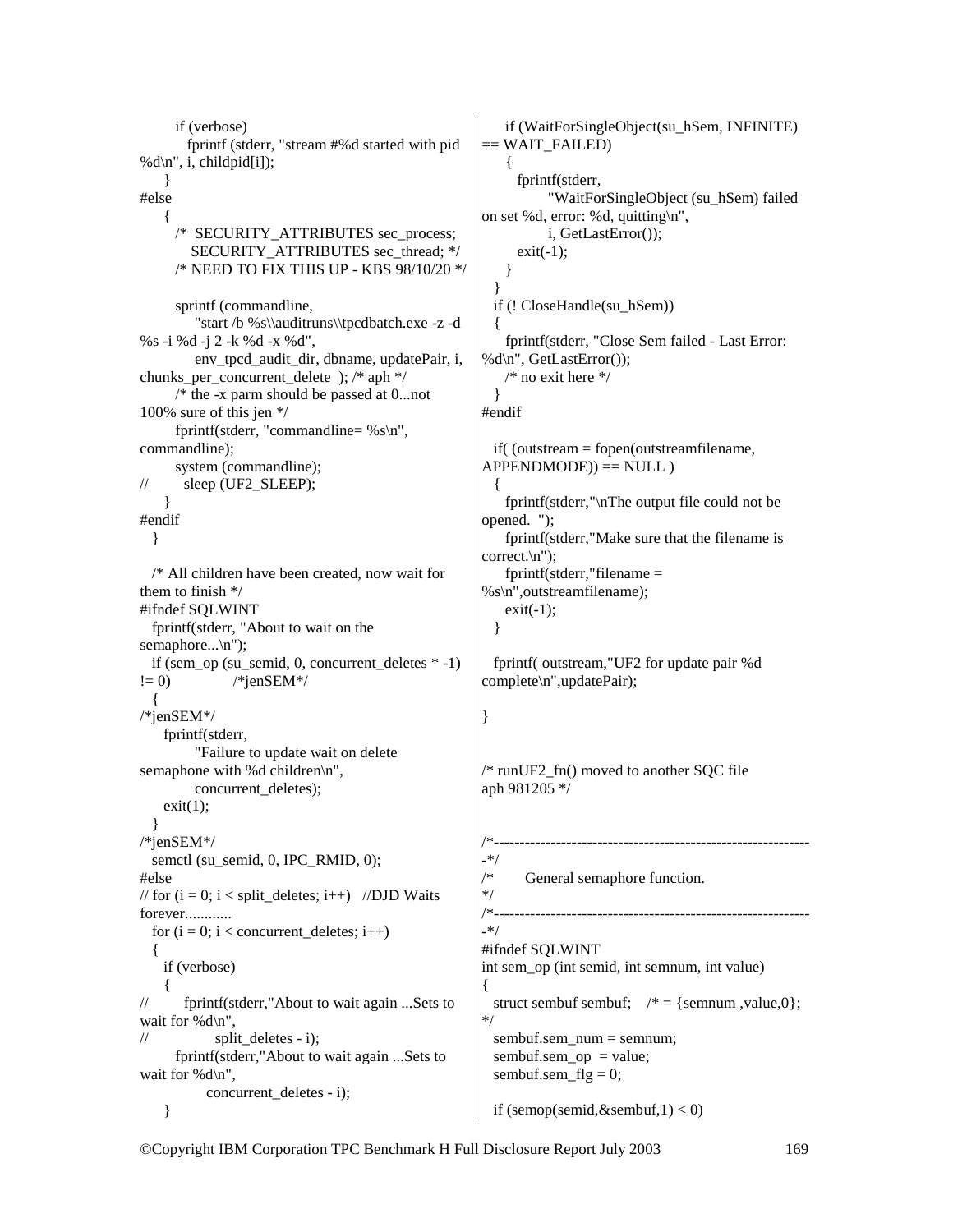$\{$ fprintf(stderr,"ERROR\*\*\* sem op errorno = % $d\ln$ ", errno);  $return(-1);$ /\* exit(1); \*/ ₹ return  $(0)$ :  $/*$  successful return ienSEM  $*/$ ∤ #endif \*\*\*\*\*\*\*\*\*\*\*\*\*\*\*\*\*\*\*\*\*\*\*\*\* /\* Determines the proper name for the output file to be generated for a particular TPC-D query, update function, or  $*$ interval summary /\*\*\*\*\*\*\*\*\*\*\*\*\*\*\*\*\*\*\*\*\*\*\*\*\*\*\* \*\*\*\*\*\*\*\*\*\*\*\* \*\*\*\*\*\*\*\*\*\*\*\*\*\*\*\*\*\*\*\*\*\*\*\*\*\* void output file(struct global struct \*g struct)  $\{$ char file\_name[ $256$ ] = " $0$ "; char run dir $[150]$  = "\0"; char time\_stamp $[50] = "\0";$ char delim $[2]$  $=$  "\0"; int qnum=0, found=0;  $/*$  kjd715 \*/ char input\_ln[256] = "\0";  $/*$  kjd715 \*/ char tag[ $128$ ]  $=$  "\0";  $/*$  kjd715 \*/ strcpy(run dir, g struct->run dir); sprintf(delim,"%s", env tpcd path delim); strcpy(time\_stamp,g\_struct->file\_time\_stamp); /\* kjd715 \*/ if (g struct->stream list  $==$  NULL)  $if((g struct->stream list =$ fopen $(g_{struct} > c_1_{opt} > infile,$  $READING)) == NULL)$ fprintf(stderr,"\nThe input file could not be opened."); fprintf(stderr,"Make sure that the filename is  $correct \, \cdot \, n'$ :  $exit(-1);$ ł ₹ found  $= 0$ ;  $do\{$ fscanf(g\_struct->stream\_list, "\n%[^\n]\n", input ln); if (strstr(input  $\ln$ , "--#TAG") == input  $\ln$ )  $\{$ found  $= 1$ : strcpy(tag,(input\_ln+sizeof("--#TAG"))); if(strncmp(tag, "UF", 2) = = 0) qnum = atoi(tag+2)\*(-1);

else if(strncmp(tag, "Q", 1) =  $0$ )

 $\{$ /\* for query 15a the 'a' must be trimmed \*/  $/*$  off before converting to integer  $*$ /  $if(strlen(tag) > 3)$  $\text{tag}[3] = \text{'0':}$  $qnum = \text{atoi}(\text{tag}+1);$ ≀  $\mathcal{E}$ if (feof(g struct->stream list)) found  $= 1$ : } while (!found); if  $((g \nvert struct - s)$  struct -> stream list = fopen(g struct- $\geq c$  1 opt- $\triangleright$ str file name, READMODE)) == NULL) fprintf(stderr,"\nThe stream list file could not be opened."); fprintf(stderr,"Make sure that the filename is correct. $\ln$ ");  $exit(-1);$ ∤ fscanf(g struct->stream list,"%d",  $\&$ qnum);  $*$  $/*$  kid715 \*/ switch (g struct- $\gtrsim 1$  opt- $\gtrsim$ intStreamNum)  $\{$ case -1:  $/*$  qualifiying  $*/$ sprintf(file name, "%s%sqryqual%02d.%s",run\_dir,delim,qnum,time\_ stamp); break; case 0:  $/*$  power tests  $*/$ if (qnum < 0) /\* update functions \*/ sprintf(file name. "%s%smps00uf%d.%02d.%s",run dir,delim,abs(qn  $um)$ ,  $\langle$ currentUpdatePair,time stamp); else sprintf(file\_name, "%s%smpqry%02d.%s",run\_dir,delim,qnum,time\_st amp); break; default: if (qnum  $<$  0) - replaced by berni 96/03/26  $*$ / if  $(g_{\text{struct}} > c_1_{\text{opt}} > \text{update} == 2$ g struct->c 1 opt->update == 5)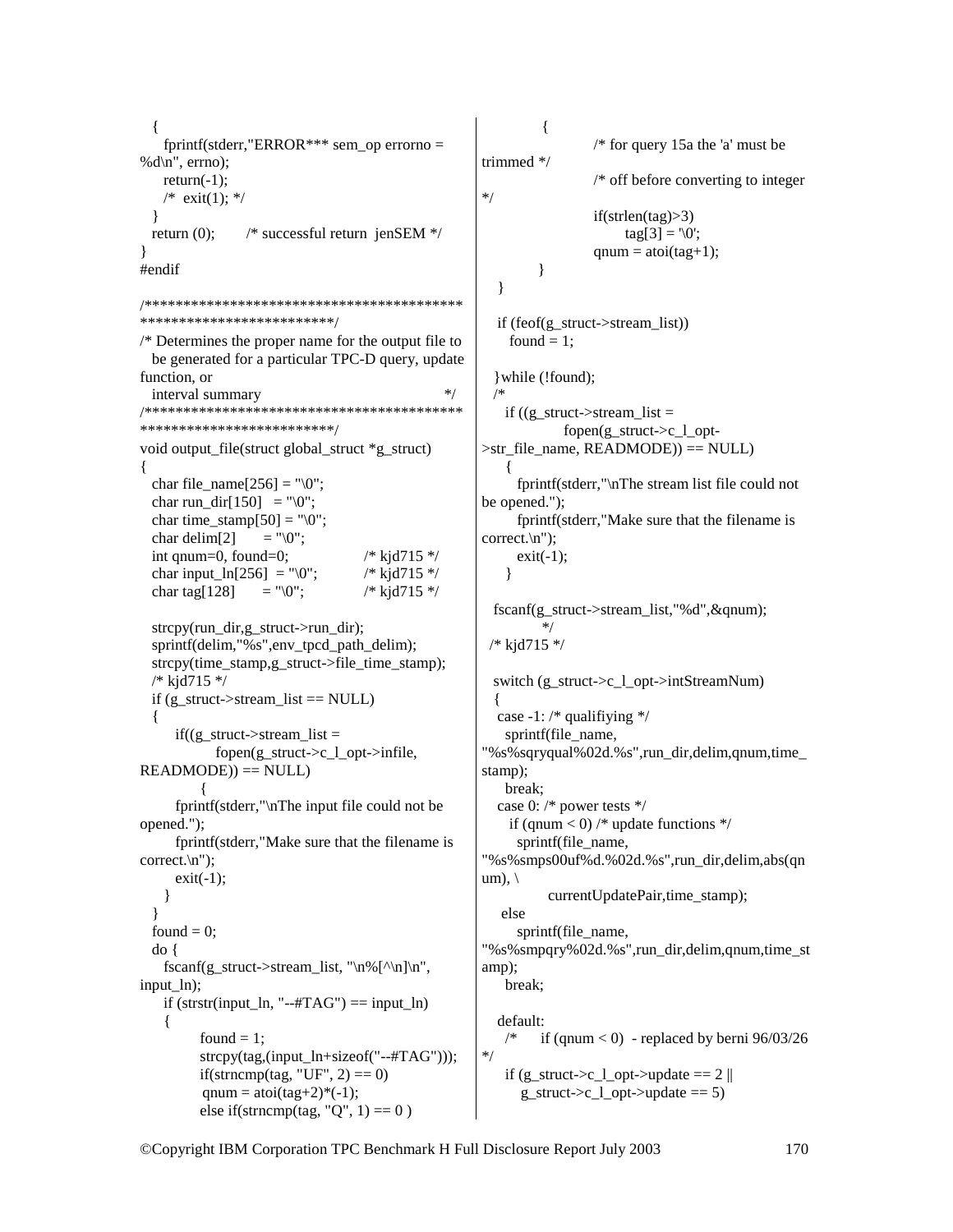```
sprintf(file_name,
"%s%smts%02duf%d.%02d.%s",run_dir,delim, \
           currentUpdatePair - updatePairStart + 
1,abs(qnum), currentUpdatePair,time_stamp); 
    else 
     sprintf(file_name,
"%s%smts%dqry%02d.%s",run_dir,delim, \ 
          g_struct-\geq c 1 opt-
>intStreamNum,qnum,time_stamp); 
    break;
```
}

 if (g\_struct->c\_flags->eo\_infile) if  $(g_{\text{start}}>c_1_{\text{opt}}>$ update == 2  $\parallel$ g\_struct->c\_l\_opt->update == 5) sprintf(file\_name, "%s%smtufinter.%s",run\_dir,delim,time\_stamp); else switch (g\_struct->c\_l\_opt->intStreamNum) { case -1: sprintf(file\_name, "%s%sqryqualinter.%s",run\_dir,delim,time\_stamp); break; case 0: /\*sprintf(file\_name, "%s%smpinter.%s",run\_dir,delim,time\_stamp);\*/ if (g\_struct->c\_l\_opt->update == 1) sprintf(file\_name, "%s%smpqinter.%s",run\_dir,delim,time\_stamp); else sprintf(file\_name, "%s%smpufinter.%s",run\_dir,delim,time\_stamp); break; default: if  $(g_{\text{1}}\text{struct} > c_{\text{1}}\text{opt} > \text{intStreamNum} > 0)$ sprintf(file\_name, "%s%smts%dinter.%s", run\_dir,delim,g\_struct->c\_l\_opt- >intStreamNum,time\_stamp); else fprintf(stderr,"Invalid stream number specified\n"); break; } strcpy(outstreamfilename, file\_name); /\* wlc 081397 \*/

```
if (!feof(instream) \parallel g_struct->c_flags->eo_infile)
    /* Only create an output file if there are input 
      statements left to process, or if we're all done 
      and want to print out the summary table file */ 
   if( (outstream = fopen(file name,
WRITEMODE) == NULL ) {
```
 fprintf(stderr,"\nThe output file could not be opened. "); fprintf(stderr,"Make sure that the filename is correct.\n"); fprintf(stderr,"filename = %s\n", file\_name);  $exit(-1);$ }

 return; }

/\*\*\*\*\*\*\*\*\*\*\*\*\*\*\*\*\*\*\*\*\*\*\*\*\*\*\*\*\*\*\*\*\*\*\*\*\*\*\*\*\* \*\*\*\*\*\*\*\*\*\*\*\*\*\*\*\*\*\*\*\*\*\*\*\*\*/ /\* Determine whether or not we should break out of the block loop because of an end of file, end of block, or update function. Also handle some semaphore stuff for update functions  $*$ /

```
/*****************************************
*************************/
```
int PreSQLprocess(struct global\_struct \*g\_struct, Timer\_struct \*start\_time)

{ int  $rc = 1$ ; FILE \*updateFP; #ifndef SQLWINT int semid; /\* semaphore for controlling UFs\*/ key t semkey;  $/*$  key to generate semid \*/ #else int SemTimeout =  $600000$ ; /\* Des time out period of 1 minute \*/ #endif switch (g\_struct->c\_flags->select\_status) { case TPCDBATCH\_NONSQL: g\_struct- $>$ s info\_stop\_ptr = g\_struct- $\gg$ s info ptr;

 /\* if we're at the end of the input file, set the stop pointer to this structure \*/  $rc = FALSE$ ; break; case TPCDBATCH\_EOBLOCK:  $rc = FALSE;$  break; case TPCDBATCH\_INSERT: /\* we have to check whether or not this is a throughput \*/

 $/*$  test, and if it is, we have to set up a semaphore to  $*$ /

 /\* control when the update functions are run. We want \*/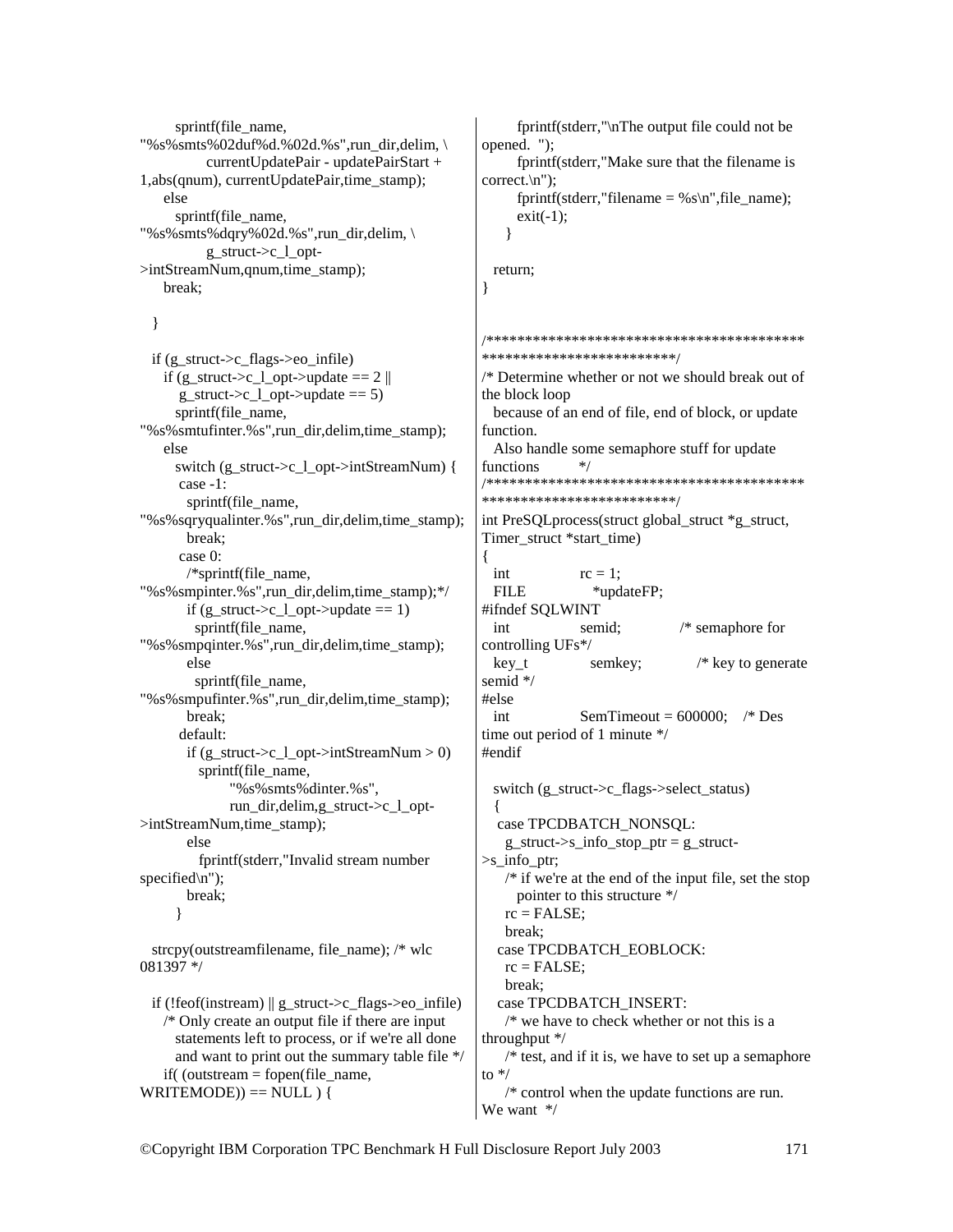/\* them to be run after all the query streams have finished. \*/ /\* What we do is set up the semaphore here, decrement it \*/  $/*$  in the query streams, and wait for it to get cleared \*/ /\* before we allow the UFs to run. \*/ /\* Note: we only set up the semaphore if: \*/ 1. we are running the throughput test (num of \*/  $\frac{1}{*}$  streams > 0)  $\frac{1}{*}$  $/*$  2. we are at the first UF1 (i.e. this is the \*/ case where currentUpdatePair  $=$ updatePairStart \*/  $/*$  we also want to check the sem\_on element in the global \*/ /\* structure to see if we want to use semaphores or let \*/ /\* the calling script do the synchronization of the update \*/  $/*$  stream  $*$ if ( semcontrol  $== 1$  ) { /\* yes we are to be using semaphores  $*/$  $/*$  is this the 1st time into update function 1  $(uf1)?$  \*/ if (currentUpdatePair  $==$  updatePairStart) { /\* create the semaphores \*/ create\_semaphores(g\_struct); if (g\_struct->c\_l\_opt->intStreamNum != 0) /\* wait period for runthroughput updates \*/ throughput\_wait(g\_struct); } /\* otherwise continue to run\*/ } if  $((g_{\text{start}}>c_1_{\text{opt}}>update == 3))$   $|(g_{\text{start}}>g_{\text{start}}>g_{\text{start}})>g_{\text{start}}>g_{\text{start}}>g_{\text{start}}>g_{\text{start}}>g_{\text{start}}>g_{\text{start}}>g_{\text{start}}>g_{\text{start}}>g_{\text{start}}>g_{\text{start}}>g_{\text{start}}>g_{\text{start}}>g_{\text{start}}>g_{\text{start}}>g_{\text{start}}>g_{\text$  $\geq c \cdot 1$  opt- $\geq$ update  $== 4$ ) { get\_start\_time(start\_time); strcpy(g\_struct- $>$ s\_info\_ptr- $>$ start\_stamp, get\_time\_stamp(T\_STAMP\_FORM\_3,start\_time )); /\* TIME\_ACC jen\*/ /\* write the start timestamp to the file...if this is not a qualification \*/  $\frac{1}{2}$  run, then write the seed used as well  $\frac{1}{2}$ fprintf( outstream,"Start timestamp  $%$ \*.\*s \n", T\_STAMP\_3LEN,T\_STAMP\_3LEN,  $/*$  TIME ACC jen $*/$ g\_struct->s\_info\_ptr->start\_stamp);

if (g\_struct->c\_l\_opt->intStreamNum >= 0) { if  $(g_{\text{1}}\text{struct} > 1$ Seed == -1)  $\{$  fprintf( outstream,"Using default qgen seed file"); } else fprintf( outstream,"Seed used = %ld",g\_struct->lSeed); fprintf( outstream,"\n"); } } if  $(g_{\text{1st}} - c_{\text{2pt}})$ ->update < 4){ /\* run only if updates are enabled \*/ runUF1(g\_struct, currentUpdatePair); }  $rc = FALSE$ ; if ((g\_struct->c\_l\_opt->intStreamNum == 0) &&  $(semcontrol == 1)$  /\* RUNPOWER: release first semaphore so the queries can run \*/ release\_semaphore(g\_struct, INSERT\_POWER\_SEM); break; case TPCDBATCH\_DELETE: if ((g\_struct->c\_l\_opt->intStreamNum == 0) &&  $(semcontrol == 1))$  $\{$  /\* RUNPOWER: wait for queries to finish \*/ /\* waiting on QUERY\_POWER\_SEM semaphore \*/ runpower\_wait(g\_struct, QUERY\_POWER\_SEM); } if  $((g_{\text{start}}>c_{\text{end}})-\text{update} == 3) || (g_{\text{start}})$  $\geq c \cdot 1$  opt- $\geq$ update  $== 4$ )  $\{$ get start time(start time); strcpy(g\_struct- $>$ s\_info\_ptr- $>$ start\_stamp, get time stamp(T\_STAMP\_FORM\_3,start\_time ));  $/*$  TIME ACC jen $*/$  /\* write the start timestamp to the file...if this is not a qualification \*/  $\frac{1}{*}$  run, then write the seed used as well  $\frac{1}{*}$  fprintf( outstream,"Start timestamp %\*.\*s \n", T\_STAMP\_3LEN,T\_STAMP\_3LEN,  $/*$  TIME ACC jen $*/$  g\_struct->s\_info\_ptr->start\_stamp); if  $(g_{\text{start}}>c_1_{\text{opt}}>=0)$  { if (g\_struct- $>l$ Seed == -1) {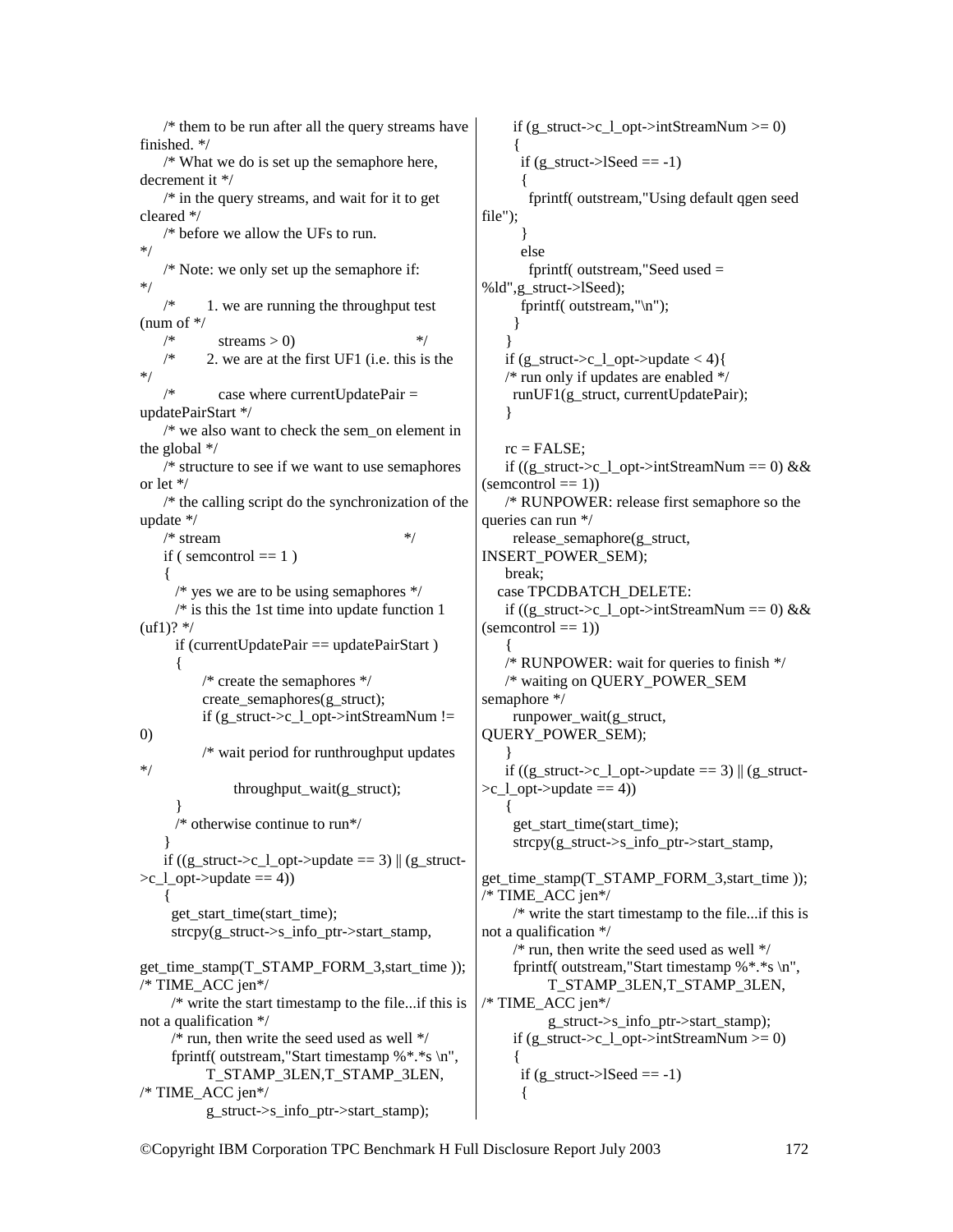```
/*fprintf(outstream,"Using default qgen seed
                                                    long sqlcode = SQL RC E911;
file"):
                                                  Temporary sqlcode to test
                                                                              for deadlocks */
     else
                                                    int max wait = 1;
                                                                                  /* Maximum
      fprintf(outstream,"Seedused =number of retries
%ld",g struct->lSeed);
                                                                              for deadlock scenario
                                                  */
     fprintf( outstream."\n"):
    ₹
                                                    int col_lengths[TPCDBATCH_MAX_COLS];
   if (g struct->c 1 opt->update < 4){
                                                  /* array containing widths of
   /* run only if updates are enabled */
                                                                              columns in returned
                                                  set */
    runUF2(g_struct, currentUpdatePair);
    if (g struct->c 1 opt->intStreamNum == 0)
                                                    struct stmt_info *s_info_ptr;
    {/* RUNPOWER */
     fprintf(stderr, "UF2 completed\n");
                                                    s_info_ptr = g__struct->s_info_ptr;
                                                  \mathcal{E}*******************************
   \mathcal{E}currentUpdatePair += 1;
                                                  /* grab storage for the SOLDA
   /* update the update.pair.num file to reflect the
                                                  successfully completed */
                                                  *******************************
   /* update pair */if (g_{\text{1}}\text{struct} > c_{\text{1}}\text{opt} > \text{update} < 4)if ((sqlda=(struct sqlda
   \frac{\text{#}}{\text{#}}*)malloc(SQLDASIZE(100))) == NULL)
#ifndef NO INCREMENT
                                                     mem error("allocating sqlda");
     /* don't update the pair, only for my testing -
Haider */
                                                    sqlda->sqln = TPCDBATCH_MAX_COLS;
                                                  * @d30369 tjg */
     updateFP = fopen(g struct-
>update num file,"w");
     fprintf(updateFP,"%d\n",currentUpdatePair);
     fclose(updateFP);
                                                    /* Error-recovery code for errors resulting from
                                                  multi-stream errors */
#endif
   \} /*jen*/
   rc = FALSE:
                                                    while (((\text{sglcode} == \text{SOL} \ \text{RC} \ \text{E911})break:
                                                        (sqlcode == SQL\_RC_E912)(sqlcode == SQL RC E901)) &(max_wait < MAXWAIT) &&
 \mathcal{E}(rc == 0))
 return(rc);\{\mathcal{E}salcode = 0:
                                                                       /* Re-initialize sqlcode to
avoid infinite-loop */
*****************************
                                                     if (g_{struct} >c_{flags} > select_{status} ==TPCDBATCH SELECT)
/* Handles actual processing of SQL statement.
Initializes the SOLDA
                                                     \{for returned rows, does PREPARE, DECLARE,
                                                       \frac{*}{*} Enter this loop if SOL stmt is a SELECT *EXEC SQL PREPARE STMT1 INTO :* sqlda
and OPEN statements and
 executed multiple FETCHes as needed. If not a
                                                  FROM :stmt_str;
SELECT statement,
 goes into EXECUTE IMMEDIATE section
                                                       sqlcode = error \text{ check});*if (sqlcode < 0)
*****************************
                                                         fprintf (stderr,"\nPrepare failed. Stopping this
void SQL process (struct global struct *g struct)
                                                  query.\ln");
                                                         rc = -1;
\{int rc = 0:
                            /* 912RETRY */
                                                       }
 int rows_fetch = 0;
```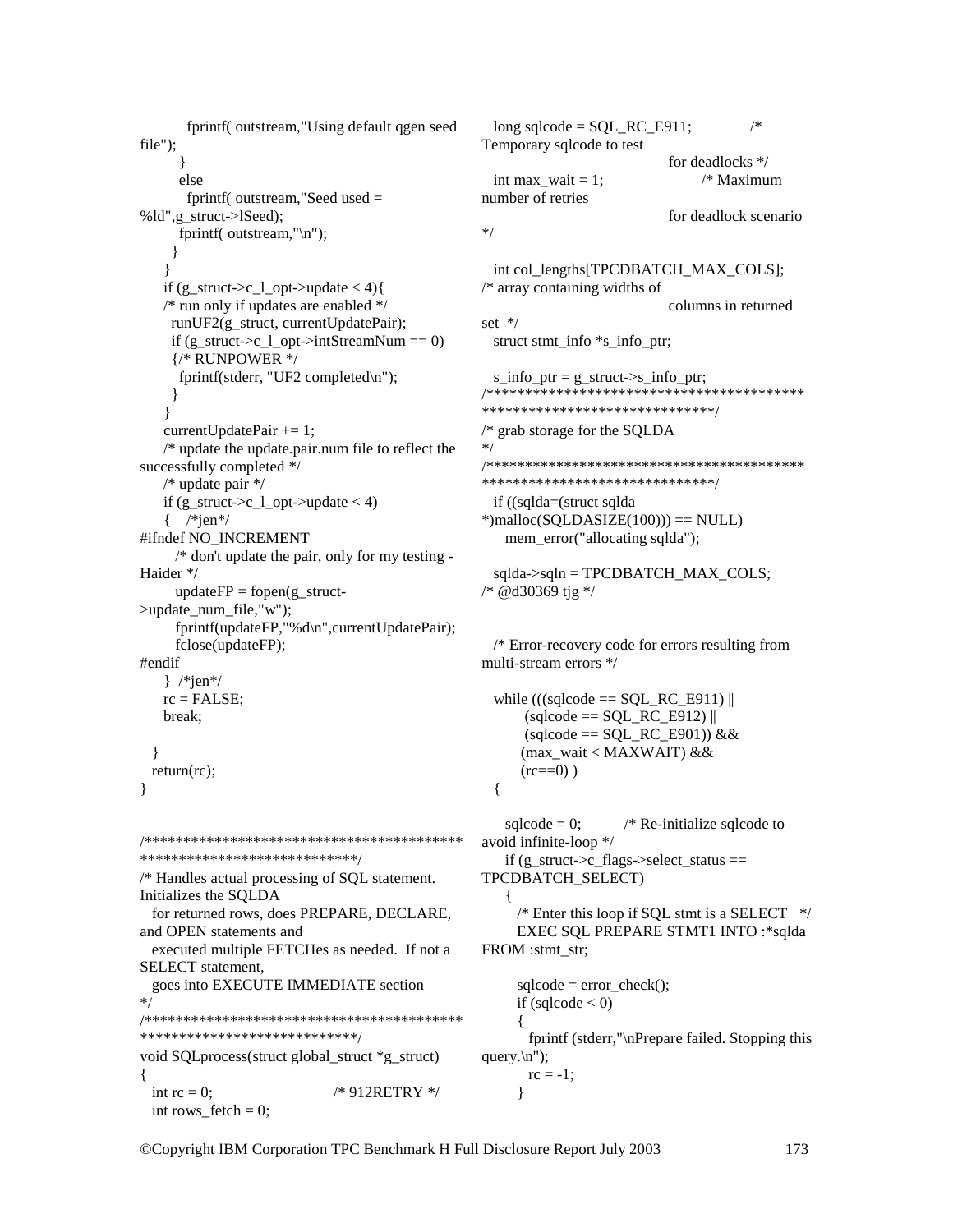else  $/*$  print out the column headings for the answer set \*/ print\_headings(sqlda,col\_lengths); /\* @d22817 tjg \*/ allocate sqlda(sqlda);  $\frac{1}{2}$  This is where we set storage for the \*/ /\* SQLDA based on the column types in  $*/$  $/*$  the answer set table.  $*$  / **EXEC SQL DECLARE DYNCUR CURSOR FOR STMT1; EXEC SQL OPEN DYNCUR;**  $\text{sqlcode} = \text{error} \text{ check}()$ ; if (sqlcode  $< 0$ )  $/*$  we ran into an error of some kind KBS 98/09/28 \*/ 1)  $\|\n\|$  $\left\{ \right.$  $max$  wait  $++$ ; fprintf (stderr, "\nAn error has been detected on open...Retrying...\n");  $SleepSome(10);$  $\mathcal{E}$ else  $\{$ \*\*\*\*\*\*\*\*\*\*\*\*\*\*\*\*\*\*\*\*\*\*\*\*\*\*\*\*\*\*\*  $/*$  Fetch appropriate number of rows and determine whether or not to  $*$  $/*$  send them to file.  $*$ / \*\*\*\*\*\*\*\*\*\*\*\*\*\*\*\*\*\*\*\*\*\*\*\*\*\*\*\*\*\*\*\* rows  $fetch = 0$ ; do  $/*$  Keep fetching as long as we haven't finished reading all the rows and we haven't gone past the limits set in the control string  $*/$  $\left\{ \right.$ EXEC SOL FETCH DYNCUR USING DESCRIPTOR :\*salda: if (sqlca.sqlcode  $== 100$ )  $\left\{ \right.$  $sqlcode = sqlca.sqlcode;$ 

else  $sqlcode = error_{check}();$ if (sqlcode  $==$  0) Ţ rows fetch++: if ( $\text{rows\_fetch} \leq \text{s\_info\_ptr}$  $>$ max\_rows\_out) || (s info ptr->max rows out == -1)) echo\_sqlda(sqlda,col\_lengths);  $\mathcal{E}$ else if  $(sqlcode < 0)$  $max\_wait++;$ fprintf (stderr, "\nAn error has been detected on fetch...Retrying...\n");  $SleepSome(10);$  $\mathcal{E}$ while ((sqlcode == 0) &  $\&$  \  $($  (s info ptr->max rows fetch == - $(\text{rows\_fetch} < s\_info\_ptr-)$  $>$ max rows fetch $)$ ); } /\* end of successful open \*/ }/\* end of successful prepare \*/ }/\*\* End of block for handling SELECT statements  $**/$ else /\*\* SQL statement is not a SELECT \*\*/ **EXEC SQL EXECUTE IMMEDIATE** :stmt str;  $sqlcode = error_{check}();$ if (sqlcode  $< 0$ ) max wait  $++$ ; fprintf (stderr, "\nAn error has been detected on execute immediate...Retrying...\n");  $SleepSome(10);$ }/\* end of block for handling NON-select statements  $*/$ if ((sqlcode  $\geq$  = 0) & &  $(g_struct \gt c_flags \gt \select\_status ==$ TPCDBATCH\_SELECT))  $*$  we opened a cursor before  $*$ / **EXEC SOL CLOSE DYNCUR:**  $sqlcode = error_{check}();$ if  $((s_info__ptr>max__rows__fetch == -1)$ (rows fetch  $\lt$  s info ptr->max\_rows\_fetch))

©Copyright IBM Corporation TPC Benchmark H Full Disclosure Report July 2003

₹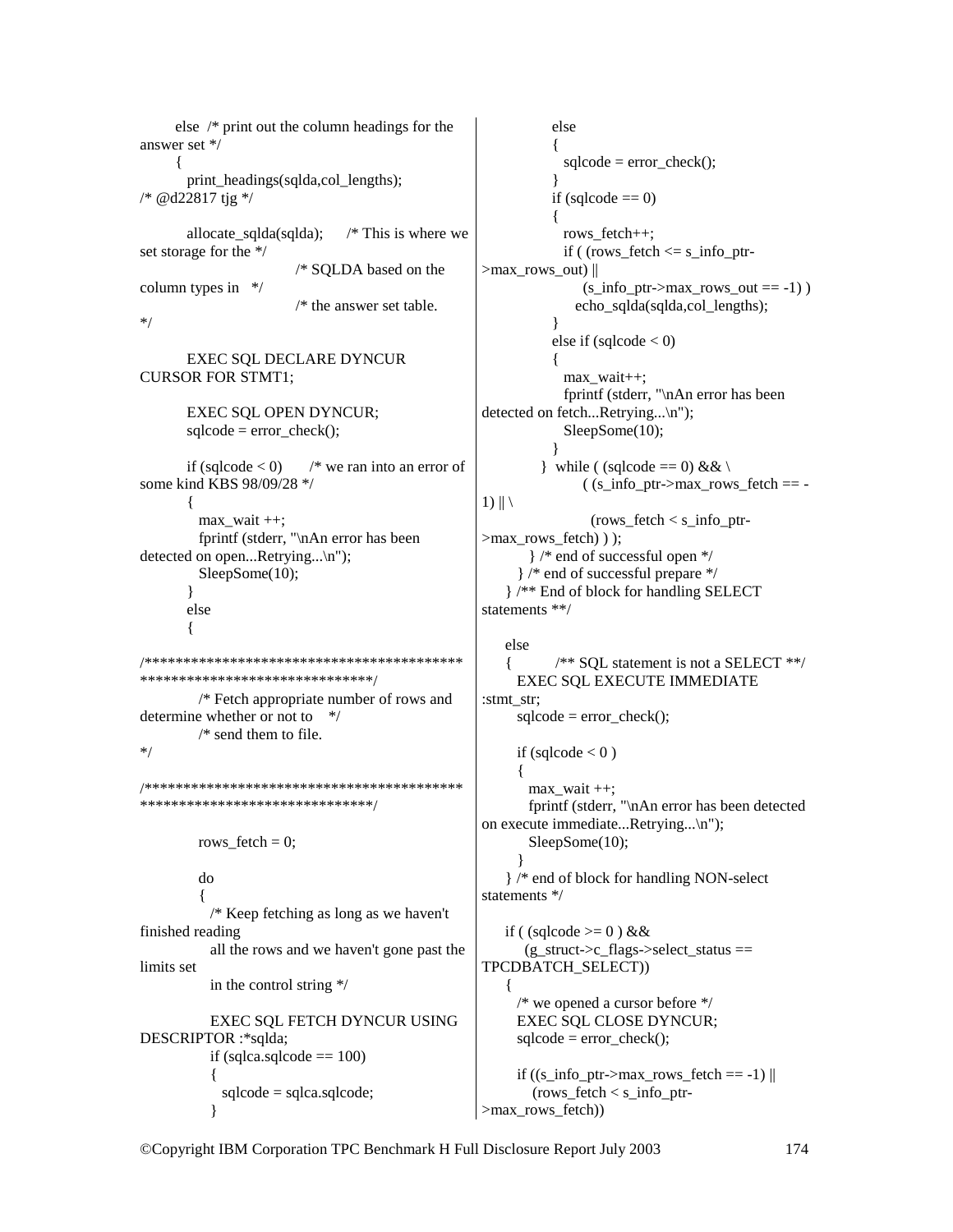#ifndef SOLPTX return FALSE; /\* get out if we've reached the fprintf (outstream, "\n\nNumber of rows end of input file \*/ retrieved is: %6d", rows fetch); if  $(g_{\text{1}}\text{struct} > c_{\text{1}}\text{opt} > \text{update} > 1)$ else fprintf (outstream, "\n\nNumber of rows  $/*$  This is an update function stream. There is no need to COMMIT. \*/ retrieved is: %6d". /\* Each UF child will COMMIT its own s info ptr->max rows fetch); transactions. \*/ #else fprintf (outstream, "\n\nNumber of rows retrieved is: %6d",  $\mathcal{E}$ rows fetch); else { /\* For non-UF cases, COMMIT now. \*/ else fprintf (outstream, "\n\nNumber of rows if  $(g_{struct} > c_l_{opt} > a_{committ})$  { retrieved is: %6d", **EXEC SQL COMMIT WORK;**  $/*$ s info ptr->max rows fetch);  $error$  check $()$ ; #endif @d22275 tjg \*/ /\* @d28763 }  $\mathcal{E}$  $tig \nmid$  $\mathcal{E}$ if (s info ptr->query block == FALSE) /\* if fflush(outstream); block is off don't loop \*/  $g_{\text{1}}$ struct->c\_flags->eo\_block = TRUE;  $s_$ info\_ptr->elapse\_time = get elapsed time(start time); }/\* end of while loop to retry if needed \*/ if  $(g_{\text{1}}\text{struct} > c_{\text{1}}\text{flags} > time_{\text{1}}\text{temp} == TRUE)$ /\* @d25594 tjg \*/ }/\* end of SOL process \*/ get start time(&end t); /\* Get the end time \*/ strcpy(s info ptr->end stamp, \*\*\*\*\*\*\*\*\*\*\*\*\*\*\*\*\*\*\*\*\*\*\*\* get time stamp(T STAMP FORM 3,&end t)  $/*$  performs some operations after a statement has  $\mathcal{E}$ been processed, including doing a COMMIT if necessary, and /\*get time stamp(T STAMP FORM 3,(time t)NU calculating the  $LL)$  );\*/ elapsed time. Also initializes a new stmt info structure  $/*$  BBE: Pass on time stamp values for the next for the next block of statements query  $*/$  $*$ / temp time struct = end t; strcpy(temp time stamp, s info ptr->end stamp); \*\*\*\*\*\*\*\*\*\*\*\*\*\*\*\*\*\*\*\*\*\*\*\* int PostSQLprocess(struct global struct \*g struct, /\* write the start timestamp to the file  $*/$ fprintf( outstream, "\n\nStop timestamp % \*.\* s \n", Timer struct \*start time) T STAMP 3LEN,T STAMP 3LEN, /\* ſ struct stmt info \*s info ptr; TIME ACC ien\*/ Timer struct end t;  $/*$  end point for s\_info\_ptr->end\_stamp); elapsed time \*/  $\frac{*}{*}$  DJD print elapsed time in seconds  $\frac{*}{*}$ #if DEBUG fprintf( outstream, "Query Time =  $% 15.1$ f secs\n", fprintf (outstream, "In PostSQLprocess\n"); s info ptr->elapse time); #endif s info ptr =  $g$  struct->s info ptr;  $/*$  Allocate space for a new stmt\_info structure \*\*/ /\* @d24993 tjg \*/ s info  $ptr$  > next = if (g struct->c flags->select status == (struct stmt info \*) malloc(sizeof(struct) TPCDBATCH\_NONSQL) stmt info));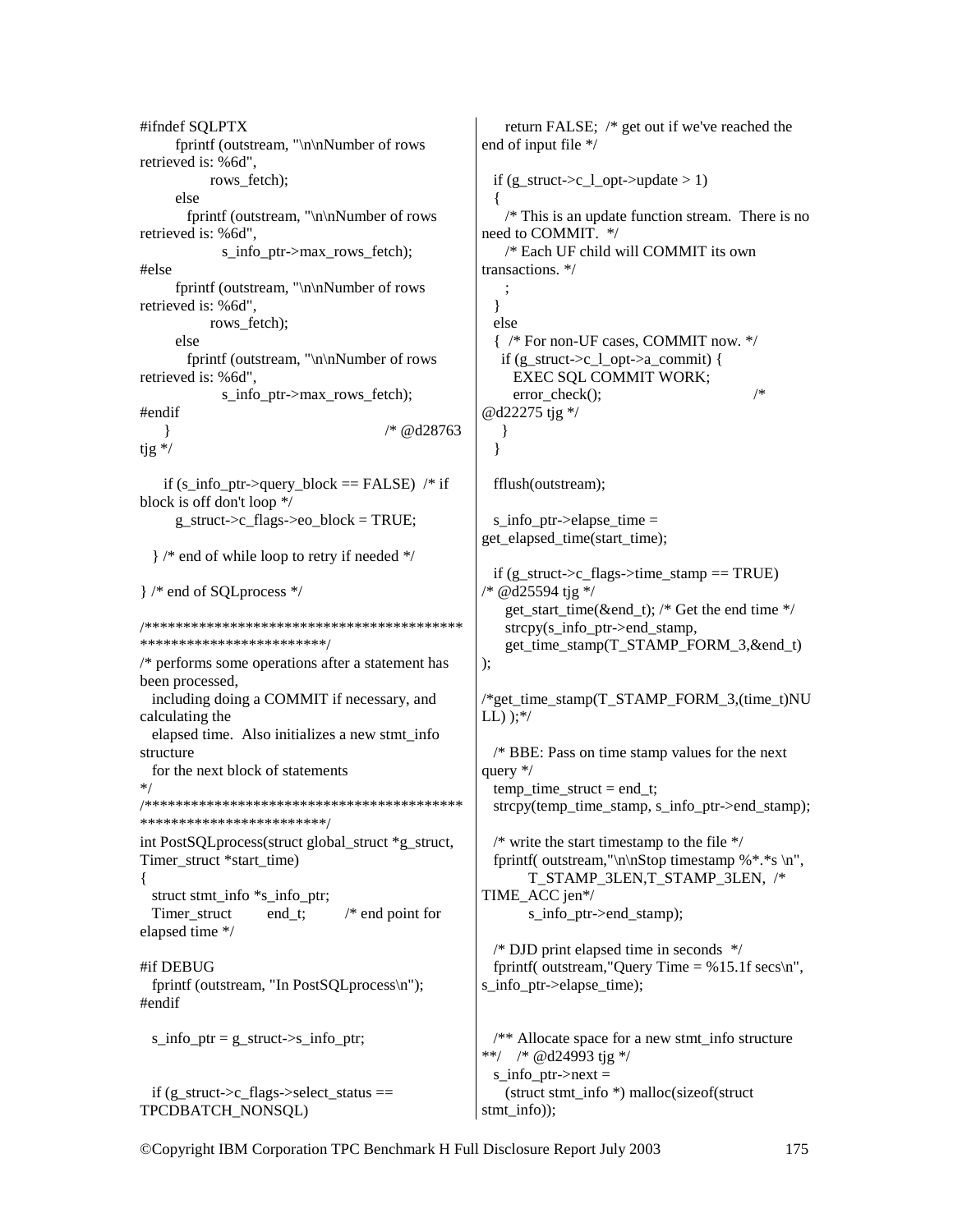if (s info ptr->next != NULL) { int semid:  $/*$  semaphore for memset(s info ptr->next,  $\sqrt{0}$ , sizeof(struct) controlling UFs\*/  $key_t$  $/*$  key to generate  $stmt_info);$ semkey; /\*\* Transfer details from one structure to another semid \*/ for #endif char file\_name[ $256$ ] = " $0$ "; to apply for the next statement \*\*/ s info ptr->next->stmt num = s info ptr- $/*$  End timestamp for stream \*\*/  $\ge$ stmt num + 1;  $\frac{*g_{\text{struct}}}{*}$  struct->stream\_end\_time = time(NULL);\*/  $s_info_ptr>next>max_rows_fetch =$ s info ptr->max rows fetch; get start time( $\&$ (g struct->stream end time)); /\*  $s_info_ptr>next>max_rows_out = s_info_ptr-$ TIME ACC jen \*/ >max rows out; switch (g\_struct->c\_l\_opt->update)  $s_info_ptr>next>query_block = s_info_ptr-$ >query\_block; case  $(2)$ : s info ptr->next->elapse time =  $-1$ ; case  $(5)$ : /\* update throughput function stream \*/ s info ptr = s info ptr->next; sprintf(file name,"%s%sstrcntuf.%s",g struct->run dir,  $\mathcal{F}$ env tpcd path delim, g struct $else$  { mem\_error("allocating next stmt structure.  $>$ file time stamp); Exiting $\langle n'' \rangle$ ; break: case  $(3)$ :  $exit(-1)$ ; case  $(4)$ : ₹  $/*$  update power function stream \*/  $/*$  Set the stop and travelling pointer to the current info structure \*\*/ sprintf(file name,"%s%spstrcntuf.%s",g structg struct->s info stop ptr = g struct->s info ptr  $>$ run dir,  $=$  s info ptr; env tpcd path delim, g struct->file time stamp); if (sqlda allocated) break: free sqlda(sqlda,g struct- $>c$  flagscase  $(1)$ : >select status);  $/*$  power query stream  $*/$ /\* fix free() problem on NT sprintf(file name, "%s%spstrcnt%d.%s",g\_struct->run\_dir, wlc 090597 \*/ env\_tpcd\_path\_delim, if (g struct->c 1 opt->outfile  $!= 0$ ) g struct- $\geq c$  1 optfclose(outstream); >intStreamNum.g struct->file time stamp); break: return (TRUE): case  $(0)$ : /\* throughput query stream  $*/$ } sprintf(file name, "%s%sstrcnt%d.%s",g\_struct->run\_dir, env\_tpcd\_path\_delim, /\* Does some cleaning up once all the statements are g\_struct->c\_l\_optprocessed. Disconnects >intStreamNum,g\_struct->file\_time\_stamp); from the database, cleans up some semaphore stuff break: from the update functions, ∤ prints out the summary table, and closes all file handles.  $*$ / #ifndef LINUX \*\*\*\*\*\*\*\*\*\*\*\*\*\*\*\*\*\*\*\*\*\*\*\*\*\*\*\*\*\*\*\*\*\*\*\*\*\* if( $(g \text{ struct}\text{-}$ stream report file = fopen(file name, APPENDMODE)) ==  $NULL$ ) int cleanup(struct global struct \*g struct)  $\{$ #ifndef SQLWINT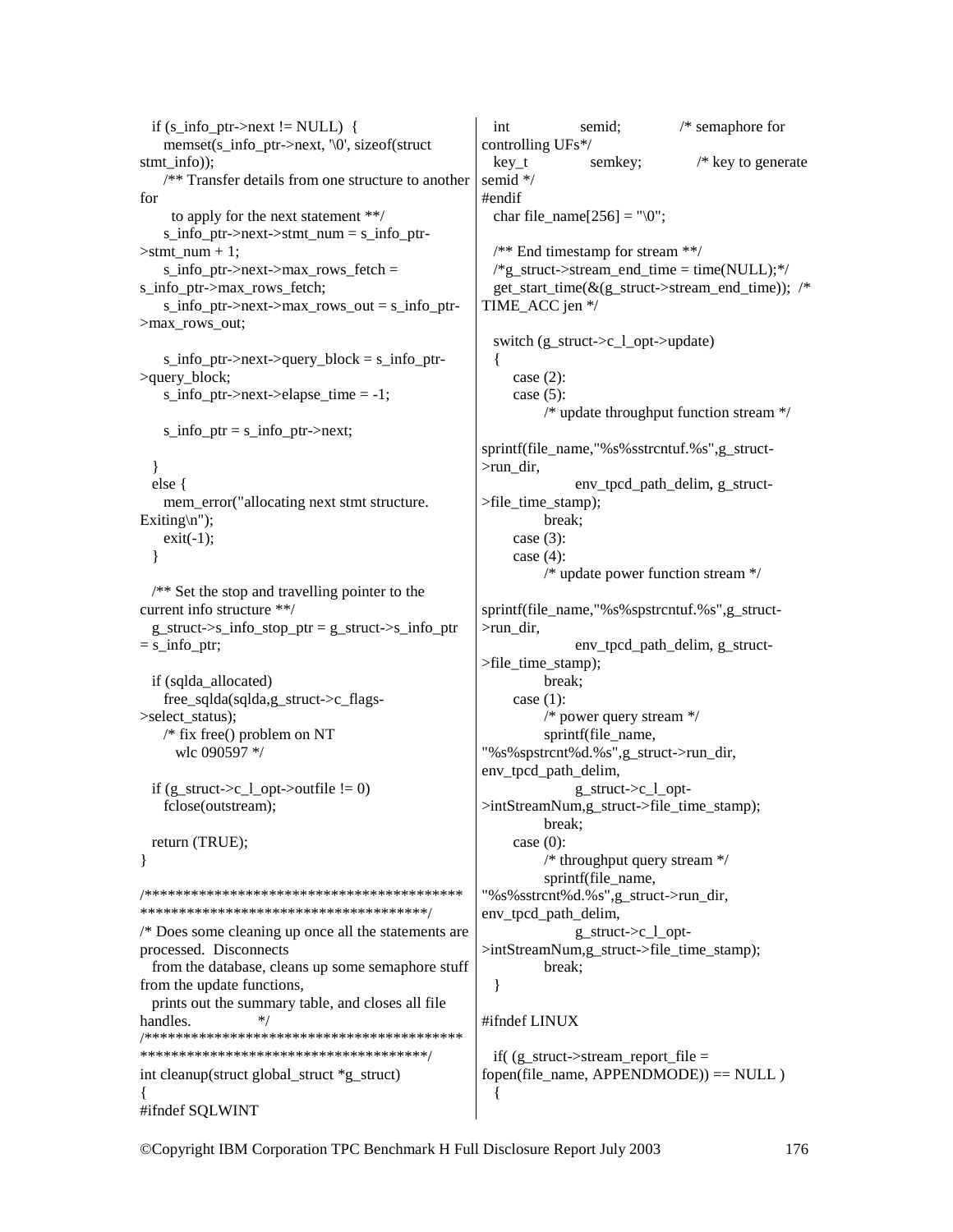fprintf(stderr,"\nThe output file for the stream count information\n"); fprintf(stderr,"could not be opened, make sure the filename is correct $\langle n'' \rangle$ ; fprintf(stderr,"filename = %s\n", file\_name);  $exit(-1);$ }

#endif

 /\* print out the stream stop time in the stream count information file\*/ if (g\_struct->c\_l\_opt->update > 1) { /\* update function stream \*/ fprintf(g\_struct->stream\_report\_file, "Update function stream stopping at %\*.\*s\n", T\_STAMP\_3LEN,T\_STAMP\_3LEN, /\* TIME\_ACC jen\*/ get\_time\_stamp(T\_STAMP\_FORM\_3,&(g\_struct- >stream\_end\_time))); /\* TIME\_ACC jen\*/ } else {  $/*$  query stream(s)  $*/$ fprintf(g\_struct->stream\_report\_file, "Stream number %d stopping at %\*.\*s\n", g\_struct->c\_l\_opt->intStreamNum, T\_STAMP\_3LEN,T\_STAMP\_3LEN, /\* TIME\_ACC jen\*/ get\_time\_stamp(T\_STAMP\_FORM\_3,&(g\_struct- >stream\_end\_time))); /\* TIME\_ACC jen\*/ } fclose(g\_struct->stream\_report\_file); /\* No need to check for errors here. Also, the UF stream in a Throughput run has no connection in tpcdbatch.sqc.  $aph$ 98/12/26 error\_check(); \*/  $/*$  if we are in a query stream AND this is a throughput test, then need \*/  $/*$  do to some semaphore stuff  $(0 \text{ implies update})$ functions are off) \*/ /\* AND we are supposed to be using semaphores \*/ } {

if ( ( semcontrol == 1 ) &  $\&$  $(g_{\text{1}}\text{struct} > c_{\text{1}}\text{opt} > \text{update} < 2)$ 

 /\* only queries need to release the semaphore at this point \*/ { if (g\_struct->c\_l\_opt->intStreamNum == 0) release\_semaphore(g\_struct, QUERY\_POWER\_SEM); /\* power stream \*/ else release\_semaphore(g\_struct, THROUGHPUT\_SEM); /\* throughput stream \*/ EXEC SQL CONNECT RESET; #ifndef SQLWINT if (verbose) { fprintf(stderr, "cleanup: semkey = % $ld$ , semid = % $d$ , file  $=$  %s, stream  $=$  %d\n", semkey, semid,g\_struct->update\_num\_file, g\_struct->c\_l\_opt->intStreamNum); } #endif } /\*\* Summary table processing \*\*/ /\* @d24993 tjg \*/ summary table(g\_struct); fprintf (outstream,  $"\n\ln"$ ); fclose(outstream); /\* Close the output data stream. \*/ fclose(instream); /\* Close the SQL input stream. \*/ return (TRUE); void create\_semaphores(struct global\_struct \*g\_struct) #ifndef SQLWINT int semid; /\* semaphore for controlling UFs\*/ key\_t semkey; /\* key to generate semid \*/ #else HANDLE hSem; HANDLE hSem2; int SemTimeout =  $600000$ ; /\* Des time out period of 1 minute \*/ #endif fprintf(stderr,"numstreams = %d\n",g\_struct->c\_l\_opt->intStreamNum);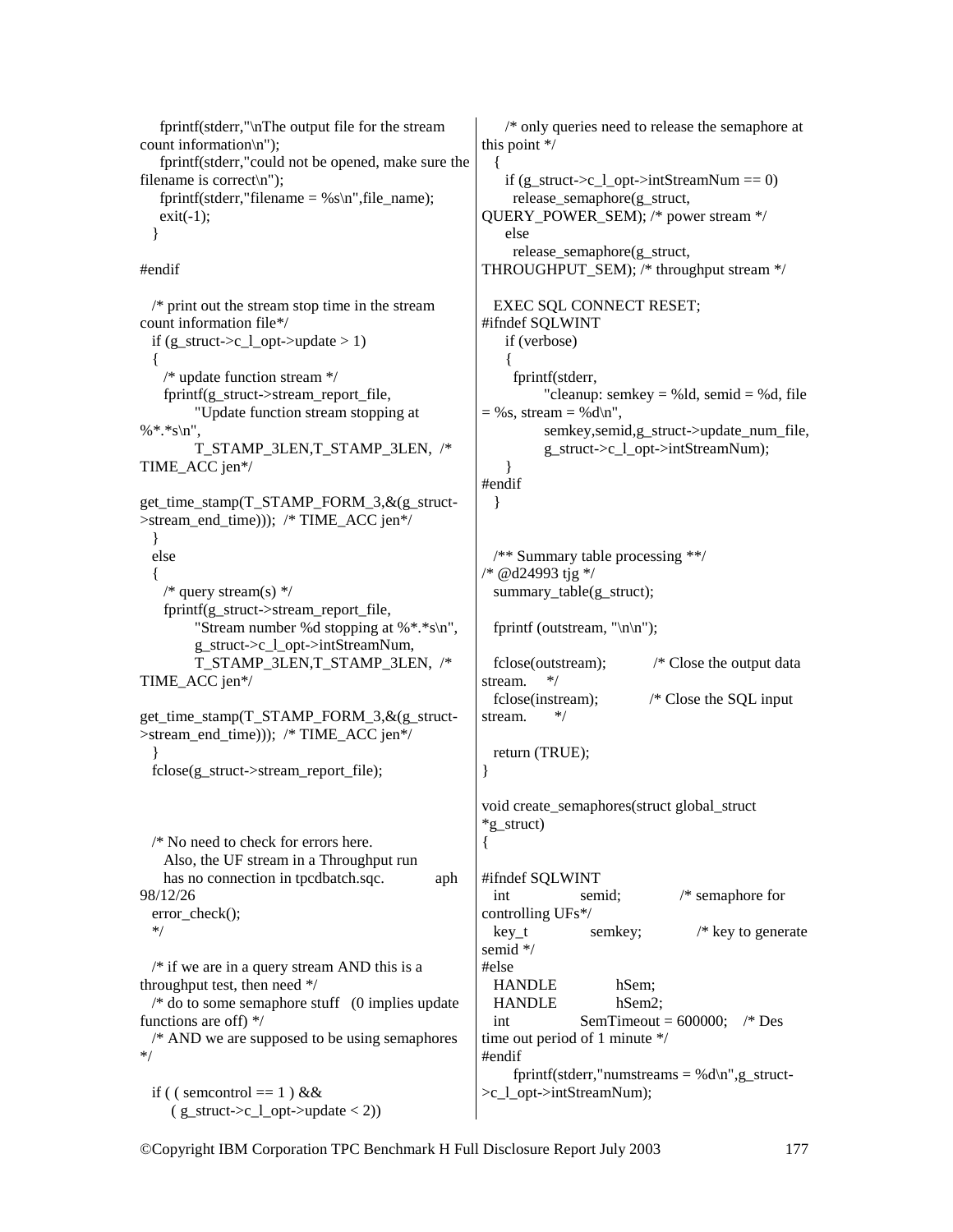fprintf(stderr,"Update stream creating semaphore(s) for update and query sequencing $\langle n'' \rangle$ ; #ifdef SQLWINT fprintf(stderr,"semfile = %s\n",g\_struct->sem\_file); if (g\_struct->c\_l\_opt->intStreamNum == 0) /\*RUNPOWER\*/ { fprintf(stderr,"semfile2 = %s\n",g\_struct->sem\_file2); hSem = CreateSemaphore(NULL,  $0,1,(LPCTSTR)(g_struct\rightarrow semfile)$ : hSem2 = CreateSemaphore(NULL, 0,1,(LPCTSTR)(g\_struct->sem\_file2)); if  $((hSem == NULL) || (hSem2 == ...)$ NULL))  $\left\{\begin{array}{ccc} \end{array}\right\}$  fprintf(stderr, "CreateSemaphores (ready semaphore) failed, GetLastError: %d, quitting\n", GetLastError());  $exit(-1);$  } fprintf(stderr,"Semaphores created successfully!\n"); } else  $\left\{\begin{array}{c} \end{array}\right\}$  /\* RUNTHROUGHPUT creates semaphores based on the number of query streams while the number of streams for runpower is constant \*/ hSem = CreateSemaphore(NULL, 0, g\_struct->c\_l\_opt- >intStreamNum, (LPCTSTR)(g\_struct- >sem\_file)); if  $(hSem == NULL)$  $\left\{\begin{array}{ccc} \end{array}\right\}$  fprintf(stderr, "CreateSemaphore (ready semaphore) failed, GetLastError: %d, quitting\n", GetLastError());  $exit(-1)$ ; } fprintf(stderr,"Semaphore created successfully!\n"); } #else /\* AIX, SUN, etc. \*/ /\* create a semaphore key...use the name of a file that \*/ /\* you know exists \*/ fprintf(stderr,"semfile =  $%s\n$ , g\_struct->update\_num\_file); semkey = ftok(g\_struct->update\_num\_file,'J'); if (g\_struct->c\_l\_opt->intStreamNum == 0) /\* RUNPOWER \*/ { if ( (semid  $=$ semget(semkey,2,IPC\_CREAT|S\_IRUSR|S\_IWUSR  $) < 0$  $\left\{\begin{array}{ccc} \end{array}\right\}$  fprintf(stderr, "Throughput can't get initial semaphore! semget failed errno = % $d\ln$ ", errno);  $exit(1);$  } } else /\* THROUGHPUT \*/ { if ( (semid  $=$ semget(semkey,1,IPC\_CREAT|S\_IRUSR|S\_IWUSR  $)) < 0$  $\left\{\begin{array}{ccc} \end{array}\right\}$  fprintf(stderr, "Throughput can't get initial semaphore! semget failed errno = % $d\ln$ ", errno);  $exit(1)$ : } if (verbose)  $\left\{ \begin{array}{c} 1 & 1 \\ 1 & 1 \end{array} \right\}$  fprintf(stderr, "insert: semkey = % $ld$ , semid = %d, file = %s, value = %d\n", semkey,semid,g\_struct- >update\_num\_file, (g\_struct- $>c$  1 opt->intStreamNum \* -1)); } } #endif } /\*throughput update \*/ void throughput\_wait(struct global\_struct \*g\_struct) { #ifndef SQLWINT int semid; /\* semaphore for controlling UFs\*/ key\_t semkey;  $/*$  key to generate semid \*/ #else HANDLE hSem;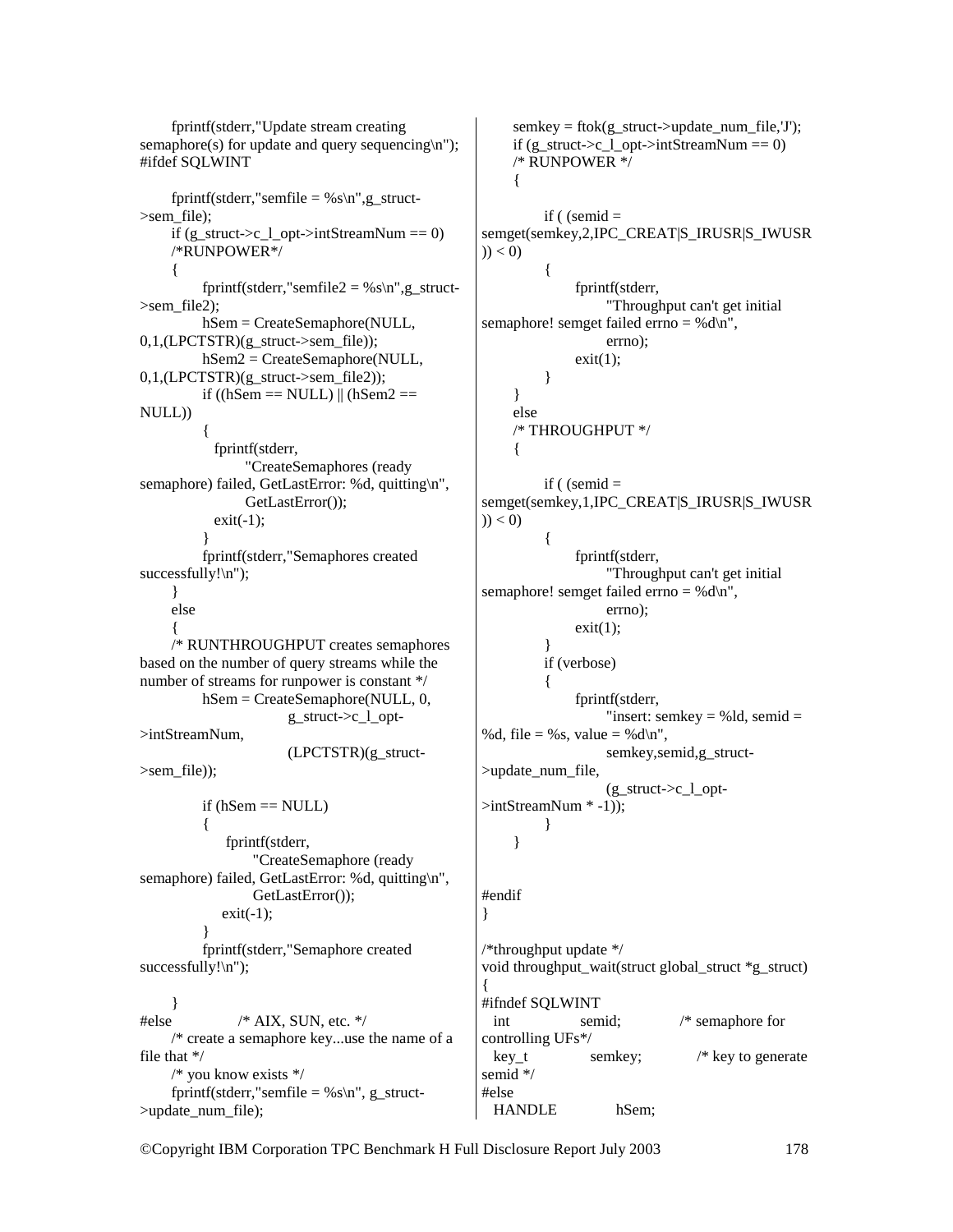int i; int SemTimeout =  $600000$ ; /\* Des time out period of 1 minute \*/ #endif #ifdef SQLWINT  $hSem = open$  semaphore(g\_struct, THROUGHPUT\_SEM); for  $(j = 0; j < g_{{\text{struct}}}>c_{{\text{1}}_{\text{opt}}}$  $\geq$ intStreamNum;  $j++$ ) { if (verbose) fprintf(stderr,"About to wait again  $\ldots$ \n"); if (WaitForSingleObject(hSem,  $INFINITE) == WAIT FAILED)$  $\{$  fprintf(stderr, "WaitForSingleObject (hSem) failed on stream %d, error: %d, quitting\n", j, GetLastError());  $exit(-1);$  } if (verbose) fprintf(stderr,"Streams to wait for % $d\langle n'', j\rangle$ ; } fprintf(stderr,"finished waiting on stream semaphore! Ready to run updates!\n"); /\* close the semaphore handle \*/ if (! CloseHandle(hSem)) { fprintf(stderr, "Close Sem failed - Last Error: %d\n", GetLastError()); /\* no exit here \*/ } #else semid = open\_semaphore(g\_struct); /\* call the sem\_op routine to decrement the semaphore by \*/ /\* however many streams .... by calling this function with\*/  $/* a negative number, this stream is forced to$ wait until \*/ /\* the semaphore gets back to  $0 \frac{*}{ }$ if (sem\_op(semid,  $0$ , (g\_struct->c\_l\_opt- $\text{SintStreamNum}$ \*-1)) != 0)  $\left\{\begin{array}{c} \end{array}\right\}$ /\*jenSEM\*/ fprintf(stderr, "Failure to wait on throughput semaphone for %d streams\n", g\_struct->c\_l\_opt->intStreamNum);  $exit(1);$  } /\*jenSEM\*/

 fprintf(stderr,"finished waiting on stream semaphore! Ready to run updates!\n"); semctl(semid,0,IPC\_RMID,0); /\* we've finished waiting, now \*/ /\* remove the semaphore \*/ #endif }

void runpower\_wait(struct global\_struct \*g\_struct, int sem\_num) { char semfile[150]; #ifdef SQLWINT

HANDLE hSem;

if (sem\_num  $== 1$ ) strcpy (semfile, g\_struct->sem\_file); else strcpy (semfile, g\_struct->sem\_file2);

#else  $/*$  AIX  $*/$  int semid; /\* semaphore for controlling UFs\*/ key\_t semkey;  $/*$  key to generate semid \*/

strcpy (semfile, g\_struct->update\_num\_file);

### #endif

```
if (g_struct->c_l_opt->update == 1)
    fprintf(stderr,"querystream waiting for update 
stream (UF1) to signal semaphore based on % \s\nn",
semfile);
```
 else fprintf(stderr,"updatestream (UF2) waiting on querystream semaphore to signal semaphore based on  $\%s\$ <sup>"</sup>, semfile);

#### #ifdef SQLWINT

hSem = open\_semaphore(g\_struct, sem\_num); if (verbose) fprintf(stderr,"Runpower queries about to wait  $\ldots$ \n"); if (WaitForSingleObject(hSem, INFINITE)  $==$ WAIT\_FAILED)  $\{$  fprintf(stderr, "WaitForSingleObject (hSem) failed on stream 0, error: %d, quitting\n", GetLastError());  $exit(-1);$ }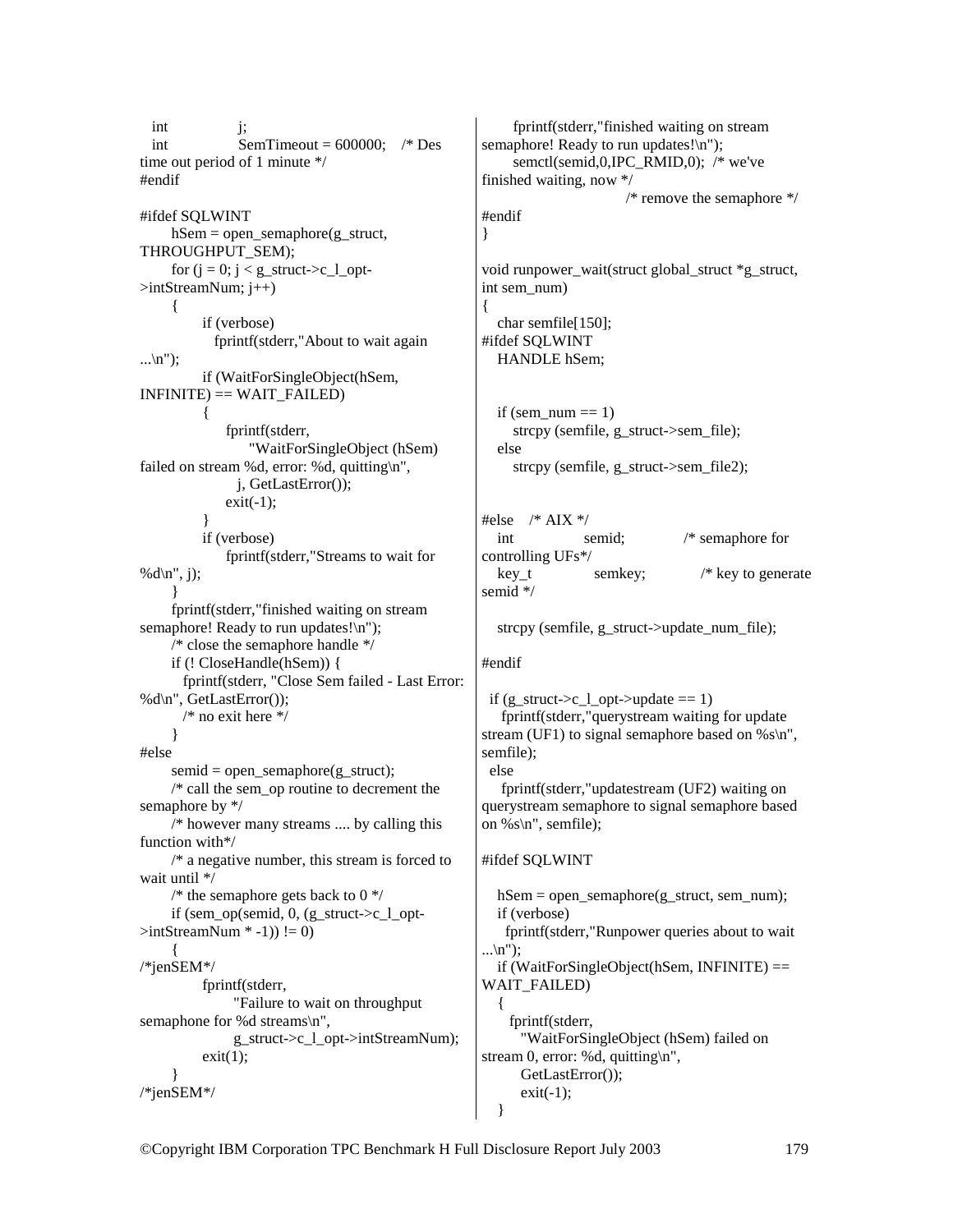```
 if (! CloseHandle(hSem)) 
   { 
        fprintf(stderr, "Close Sem failed - Last 
Error: %d\n", GetLastError()); 
        /* no exit here */ 
   } 
#else 
  semid = open_semaphore(g_struct);
   /* call the sem_op routine to decrement the 
semaphore by */ 
   /* however many streams .... by calling this 
function with*/ 
  /* a negative number, this stream is forced to waituntil */ 
  /* the semaphore gets back to 0 */
  /* aix semaphores start at 0, not 1, so sem_num -1
is used */ 
  if (sem_op(semid, sem_num - 1, -1) != 0)
  \{ /*jenSEM*/
      fprintf(stderr, 
          "Failure to wait on runpower semaphone 
for %d streams\n", 
          g_struct->c_l_opt->intStreamNum); 
    exit(1);\frac{1}{2} /*jenSEM*/
#endif 
  if (g_struct->c_l_opt->update == 1)
    fprintf(stderr,"querystream finished waiting on 
updatestream semaphore\n"); 
   else 
    fprintf(stderr,"updatestream finished waiting on 
querystream semaphore\n"); 
} 
void release_semaphore(struct global_struct 
*g_struct, int sem_num) 
{ 
#ifndef SQLWINT 
  int semid; /* semaphore for 
controlling UFs*/ 
 key t semkey; /* key to generate
semid */ 
#else 
  HANDLE hSem; 
 int SemTimeout = 600000; /* Des
time out period of 1 minute */ 
#endif 
#ifdef SQLWINT 
     hSem = open_semaphore(g_struct, sem_num); 
/* query */ 
     if (! ReleaseSemaphore(hSem, 
 1, 
                                                                        (LPLONG)(NULL))) 
                                                          { 
                                                             fprintf(stderr, "ReleaseSemaphore failed, 
                                                    Sem#: %d LastError: %d, quit\n", 
                                                                 sem_num, GetLastError());
                                                            exit(-1); } 
                                                    #else 
                                                         semid = open_semaphore(g_struct); /* query */
                                                         /* aix semaphores start at 0, not 1, so sem_num
                                                    -1 is used */if (sem_op(semid, sem_num - 1, 1) != 0)
                                                    /*jenSEM*/ 
                                                     \left\{\begin{array}{ccc} \end{array}\right\}/*jenSEM*/ 
                                                               fprintf(stderr, 
                                                                    "Failed to increment semaphore %d 
                                                    for throughput stream %d\n", 
                                                                    sem_num, g_struct->c_l_opt-
                                                    >intStreamNum); 
                                                               fprintf(stderr, 
                                                                    "file for generation of semaphore is: 
                                                    %s\n",
                                                                    g_struct->update_num_file); 
                                                              exit(1); } 
                                                    #endif 
                                                         if (g_struct->c_l_opt->intStreamNum == 0)
                                                          { /* RUNPOWER */ 
                                                           if (sem_num == 1)
                                                     \{ fprintf(stderr, "UF1 completed.\n"); 
                                                            } 
                                                            else 
                                                     \{ fprintf(stderr, "query stream completed.\n"); 
                                                      } 
                                                          } 
                                                    } 
                                                    #ifdef SQLWINT /* Compile only in NT */ 
                                                    HANDLE open_semaphore(struct global_struct 
                                                     *g_struct, int num) 
                                                    { 
                                                          HANDLE hSem; 
                                                          LPCTSTR semfile; 
                                                         if (num == 1)
                                                              semfile = (LPCTSTR)g struct->sem file;
                                                          else 
                                                              semfile = (LPCTSTR)g_struct->sem_file2; 
                                                         while ((hSem =OpenSemaphore(SEMAPHORE_ALL_ACCESS |
```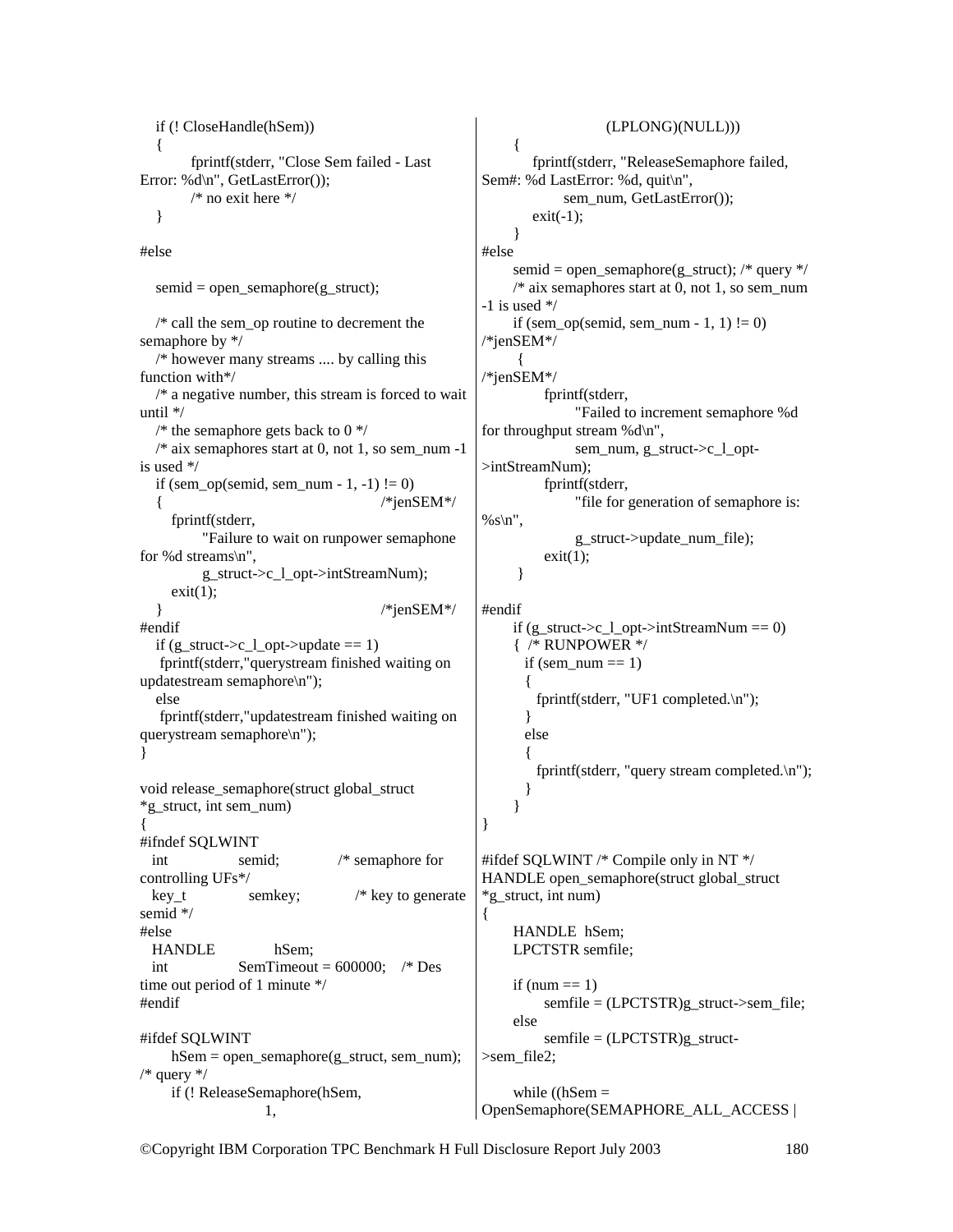```
return semid:
SEMAPHORE MODIFY STATE |
                                                  \mathcal{E}SYNCHRONIZE,
                                                  #endif
                      TRUE.
                      semfile))
               == (HANDLE)(NULL))
    \{tpcdUF.sqc
       ** if cannot open the semaphore, wait for 0.1
                                                  second
                                                  ************************************
                                                  j.
       fprintf(stderr,"Retry Open semaphore
                                                  *
                                                    TPCDUF.SQC
% s \nightharpoonup s: semfile);
                                                  \ast\astRevision History:
      Sleep(1000);
    \mathcal{E}* 05 dec 98 aph Created tpcdUF.sqc containing
    return hSem;
                                                  runUF1_fn() and runUF2_fn()\mathcal{E}so that it can be bound separately with a
                                                  different isolation level.
#else /* Compile only in non-NT (i.e. AIX) */* 15 may 99 bbe Added cast (short) for type
int open semaphore(struct global struct *g struct)
                                                  conversion between a long and a short.
\{* 16 jun 99 jen Added in proper connect reset code
                 semid;
                               /* semaphore for
    int
                                                  for UF functions (mistakenly
controlling UFs*/
                                                            removed
                                  /* key to
    key_tsemkey;
                                                  * 17 jun 99 jen SEMA Changes semaphore file for
generate semid */
                                                  update functions to look for tpcd.setup
    int num:
                                                            not for the orders.*** update data file
                                                  \ast(AIX only)if (g struct->c 1 opt->intStreamNum == 0)
                                                  * 21 jul 99 bbe Commented out conditions in SQL
         num = 2:
                                                  statments that searched on fields
    else
                                                            other than app_id.
                                                  \starnum = 1:
                                                  semkey = ftok(g_struct \rightarrow update\_num_file, 'J');*************************************
    while ((semid = semget(semkey, num, 0)) < 0)\{#define UF1DEBUG
         if (errno == ENOENT)#define UF2DEBUG
         \{sleep(2);
                                                  #if (defined(SQLPTX) && defined(SQLSUN))
             fprintf(stderr,"cleanUp: looping for
                                                  #define exit(rc) exit(rc)
access to semaphore stream %d ",
                                                  #else
                  g_struct->c_l_opt-
                                                  #define exit(rc) exit(rc)
>intStreamNum):
                                                  #endif /* SQLPTX & SQLSUN*/
             fprintf(stderr,"semkey=%ld semid =
%d file=%s\n",semkey,semid,
                                                  #include "tpcdbatch.h"
                  g struct->update num file);
                                                  /** EXEC SQL INCLUDE SQLCA; **/
         \}else
                                                  #include "sqlca.h"
                                                  extern struct sqlca sqlca;
             fprintf(stderr,"query stream %d
semget failed errno = %d\n".
                                                  g struct-\geq c 1 opt-
                                                  *******************************
\geqintStreamNum.errno):
                                                  /* Function Prototypes
             exit(1);
                                                  */
         \mathbf{R}\mathcal{E}
```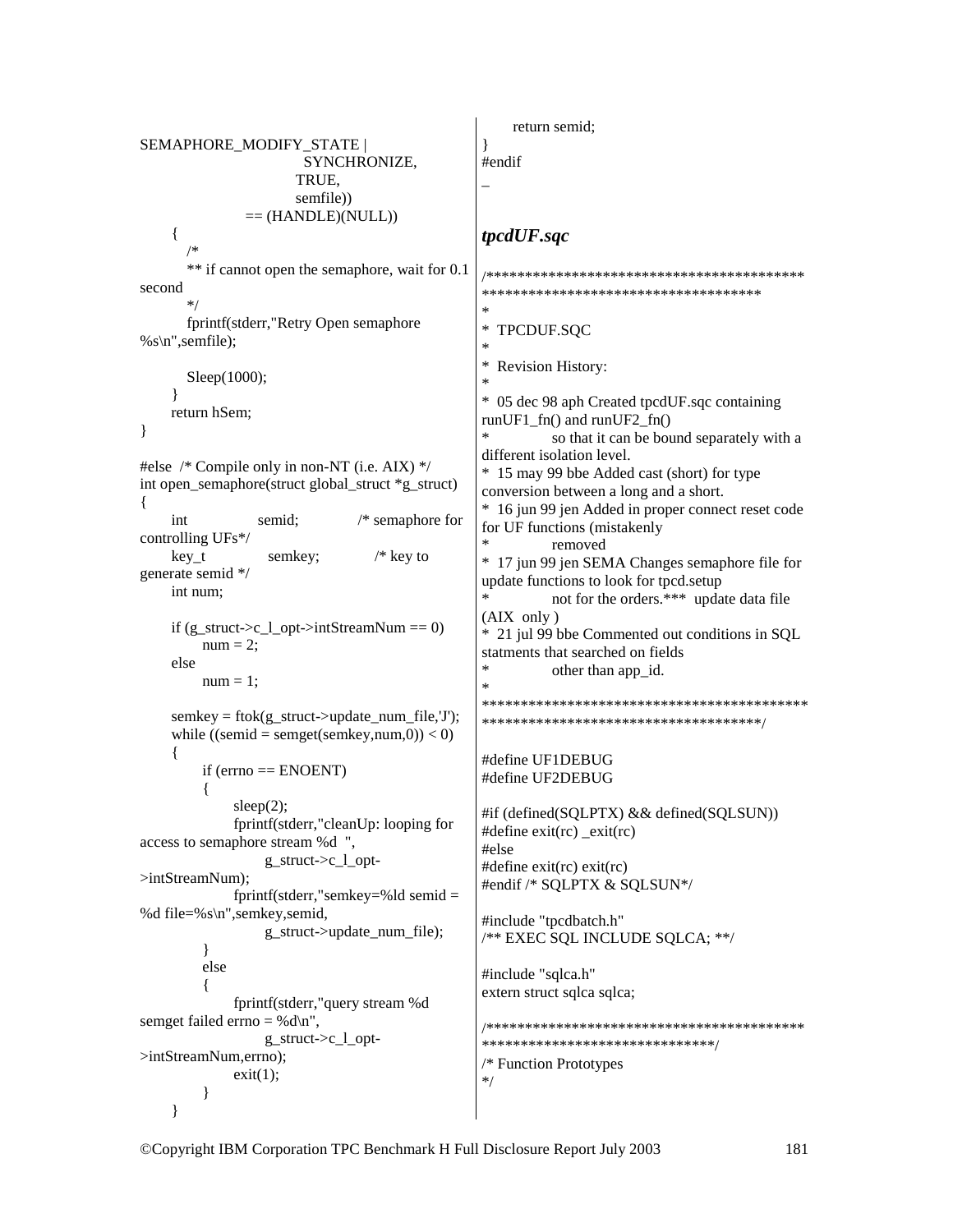```
******************************
extern int SleepSome( int amount );
extern long error check(void);
/* @d28763 tjg */
extern void dumpCa(struct sqlca*);
                               /*kmw*/extern int sem op (int semid, int semnum, int value):
extern char *get_time_stamp(int form, Timer_struct
              \frac{\text{N}}{\text{N}} TIME_ACC jen \frac{\text{N}}{\text{N}}*timer_pointer);
***************************
/* Declare the SQL host variables.
* /
***************************
EXEC SQL BEGIN DECLARE SECTION;
char UF dbname[9] = "\langle 0";
char UF userid[9] = "\0";char UF passwd[9] = "0";
sqlint 32 \text{UF} chunk = 0;
 short month = 0;
EXEC SQL END DECLARE SECTION;
***************************
/* Declare the global variables.
****************************
extern char env_tpcd_tmp_dir[150];
extern FILE *instream, *outstream; /* File pointers
*extern char sourcefile [256]; /* Used for
semaphores and table functions?*/
extern struct {
                         /* jen LONG */short len;
       char data[32700];
       \} stmt str;
                        /* jen LONG */**************************/
/* UF1 child
                                    */* (i is the application number.)
****************************
void runUF1 fn (int updatePair, int i, char
*dbname, char *userid, char *passwd)
\left\{ \right.int rc = 0:
 int split_updates = 2;
                     /* no. of ways update
records are split */
 int concurrent_inserts = 2; \frac{*}{*} jenCI no of
concurrent updates to be */
```

```
/* jenCI run at once*/
                          /* jenCI no of updates to
 int loop updates = 1;
be run in one */
                   /* jenCI "concurrent"
invocation. should*/
                   /* jenCI be split updates /
concurrent inserts*/
 int startChunk = 0:
                          /* jenCI number of first
chunk to insert for */
                   /* jenCI this child */int stopChunk = 0;
                          /* jenCI number of last
chunk to insert for */
                   /* jenCI this child */long insertedLineitem = 0; /*kmw*/long inserted Orders = 0; \frac{\text{m}}{\text{m}w^*}long saveInsertedOrders = 0; /*kbs*/
 long sqlcode;
 int maxwait:
#ifndef SOLWINT
 int
               su semid;
 key_tsu_semkey;
#else
 HANDLE
                    su_hSem;
                UF1_semfile[256];
 char
#endif
 char myoutstreamfile[256];
 FILE *myoutstream;
 strcpy(UF dbname, dbname);
 strcpy(UF userid, userid);
 strcpy(UF_passwd, passwd);
 /* Get ready to start logging diagnostic output */sprintf (myoutstreamfile,
UF1OUTSTREAMPATTERN, env tpcd tmp dir,
PATH DELIM.
       updatePair, i);
 if ( (myoutstream = fopen (myoutstreamfile,
WRITEMODE) == NULLfprintf (stderr, "\nThe output file '%s' for update
pair %d set %d could not be opened. runUF1_fn\n",
         myoutstreamfile,updatePair,i);
   rc=-1:
   goto UF1_exit;
 outstream=myoutstream; /* initialize outstream
for error check dxxxxhar*/
 fprintf( myoutstream,"\nUF1 for update pair %d
set %d starting at %*.*s\n",
       updatePair, i,
```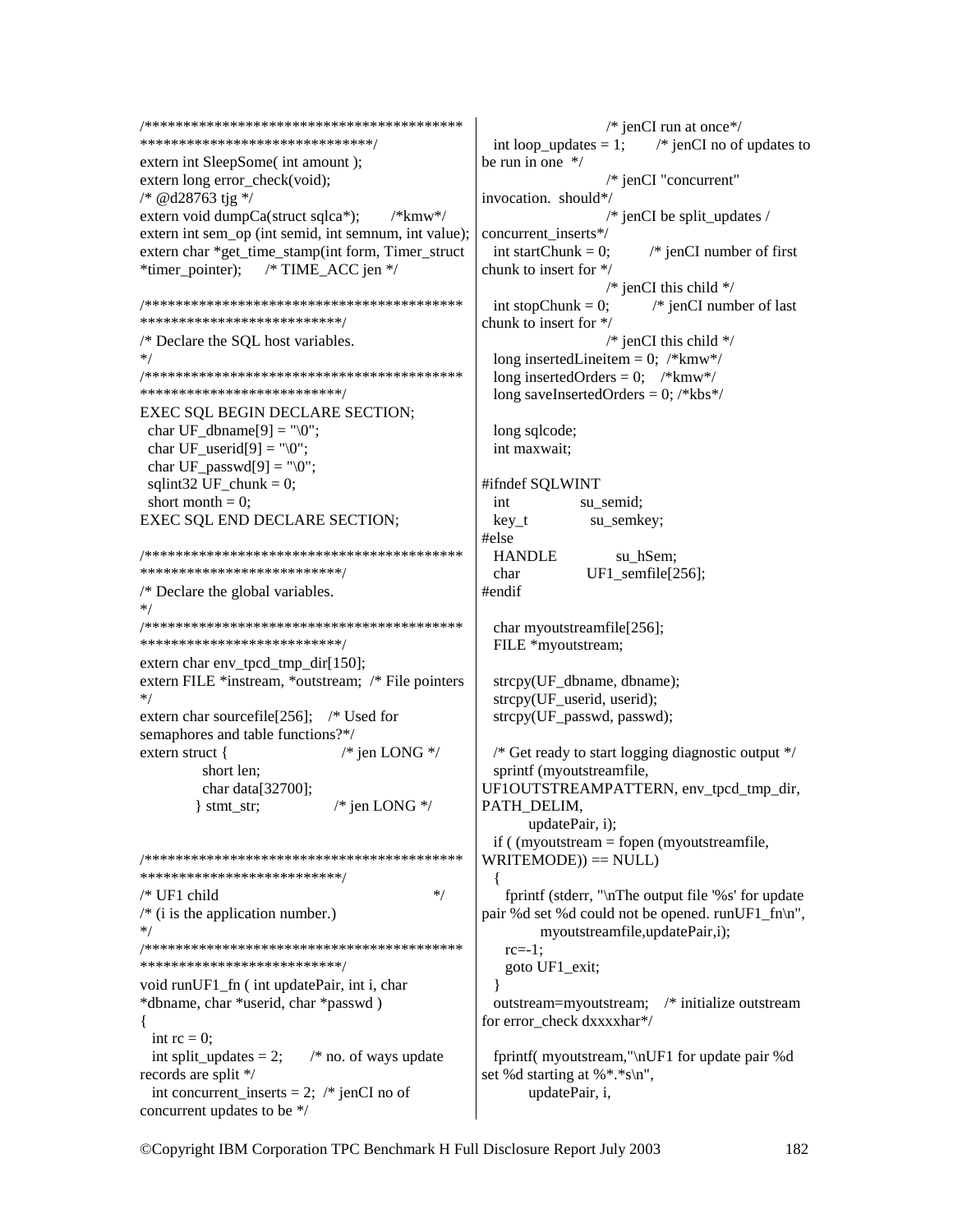T\_STAMP\_1LEN,T\_STAMP\_1LEN, /\* TIME\_ACC jen\*/ get time\_stamp(T\_STAMP\_FORM\_1,(Timer\_struc  $t$  \*)NULL)); /\* TIME\_ACC jen\*/ if (getenv ("TPCD\_SPLIT\_UPDATES")  $!=$ NULL) split updates  $=$  atoi (getenv ("TPCD\_SPLIT\_UPDATES")); if (getenv ("TPCD\_CONCURRENT\_INSERTS")  $!=$  NULL)  $\frac{\text{#jenc}}{1\text{#jenc}}$  concurrent\_inserts = atoi (getenv ("TPCD\_CONCURRENT\_INSERTS")); /\*jenCI\*/ loop updates = split updates / concurrent inserts; /\*jenCI\*/ /\* determine the starting and stopping point of the chunks that this jenCI\*/ /\* invocation will apply. i is starting chunk number with range  $0$  jenCI $*/$  $/*$  through (concurrent inserts -1) jenCI\*/ startChunk =  $i * loop\_update$ ; /\*jenCI\*/ stopChunk = startChunk + (loop\_updates - 1); /\*jenCI\*/ /\* Establish a connection to the database \*/ if (!strcmp(userid,"\0"))  $\frac{1}{2}$  No authentication provided \*\*/ EXEC SQL CONNECT TO :UF\_dbname; else EXEC SQL CONNECT TO :UF\_dbname USER :UF\_userid USING :UF\_passwd; error\_check(); if (sqlca.sqlcode  $< 0$ ) { rc=-1; goto UF1\_exit; } /\* Start processing each chunk in my range \*/ #ifdef UF1DEBUG fprintf (myoutstream, "Before loop a startChunk  $=$ %d, stopChunk = %d\n", startChunk, stopChunk); fflush(myoutstream); #endif for ( UF\_chunk = startChunk; UF\_chunk  $\leq$ stopChunk; UF\_chunk++ )  $\frac{\text{#jenCI*}}{\text{#jenCI*}}$  { /\*jenCI\*/ /\* wlc 062797 \*/  $sqlcode = SQL\_RC\_E911;$  $\left\{\right.$  $\left\{\begin{array}{ccc} \end{array}\right\}$ 

month =  $(short)UF$  chunk; /\* Cast 'short' added bbe \*/  $maxwait = 1;$  $rc = 0$ : #ifdef UF1DEBUG fprintf (myoutstream, "Before While a Chunk= %d \n", $UF$  chunk); fflush(myoutstream); #endif /\* Loop to handle any deadlocks \*/ while (sqlcode  $==$  SOL RC E911 && maxwait  $\leq$ = MAXWAIT && rc==0)  $sqlcode = 0;$ #ifdef UF1DEBUG fprintf (myoutstream, "in loop before orders exec sql $\ln$ "); fflush(myoutstream); #endif EXEC SQL INSERT INTO TPCD.ORDERS SELECT O\_ORDERKEY,O\_CUSTKEY,O\_ORDERSTATU S,O\_TOTALPRICE, O\_ORDERDATE,O\_ORDERPRIORITY,O\_CLER K,O\_SHIPPRIORITY,O\_COMMENT FROM TPCDTEMP.ORDERS\_NEW WHERE APP  $ID = :UF$  chunk; /\*AND 12\*(YEAR(O\_ORDERDATE)-  $1992$ )+MONTH(O\_ORDERDATE)-01 = :month;\*/ if (sqlca.sqlcode  $< 0$ )  $sqlcode = error_{check}();$ if (sqlcode  $==$  SQL\_RC\_E911)  $/*$  we've hit a deadlock  $*/$  fprintf (myoutstream, "\nDeadlock detected inserting from tpcdtemp.orders\_new for chunk %d for pair %d..Retrying...\n",UF\_chunk,updatePair); SleepSome(UF\_DEADLOCK\_SLEEP); maxwait++; /\* jen DEADLOCK \*/ } else if  $(sqlcode < 0)$  $\left\{\begin{array}{ccc} \end{array}\right\}$  fprintf(myoutstream, "Insert into orders pair %d chunk %d failed sqlcode=%d\n", updatePair,UF\_chunk,sqlcode); dumpCa(&sqlca);  $rc = -1$ ; } else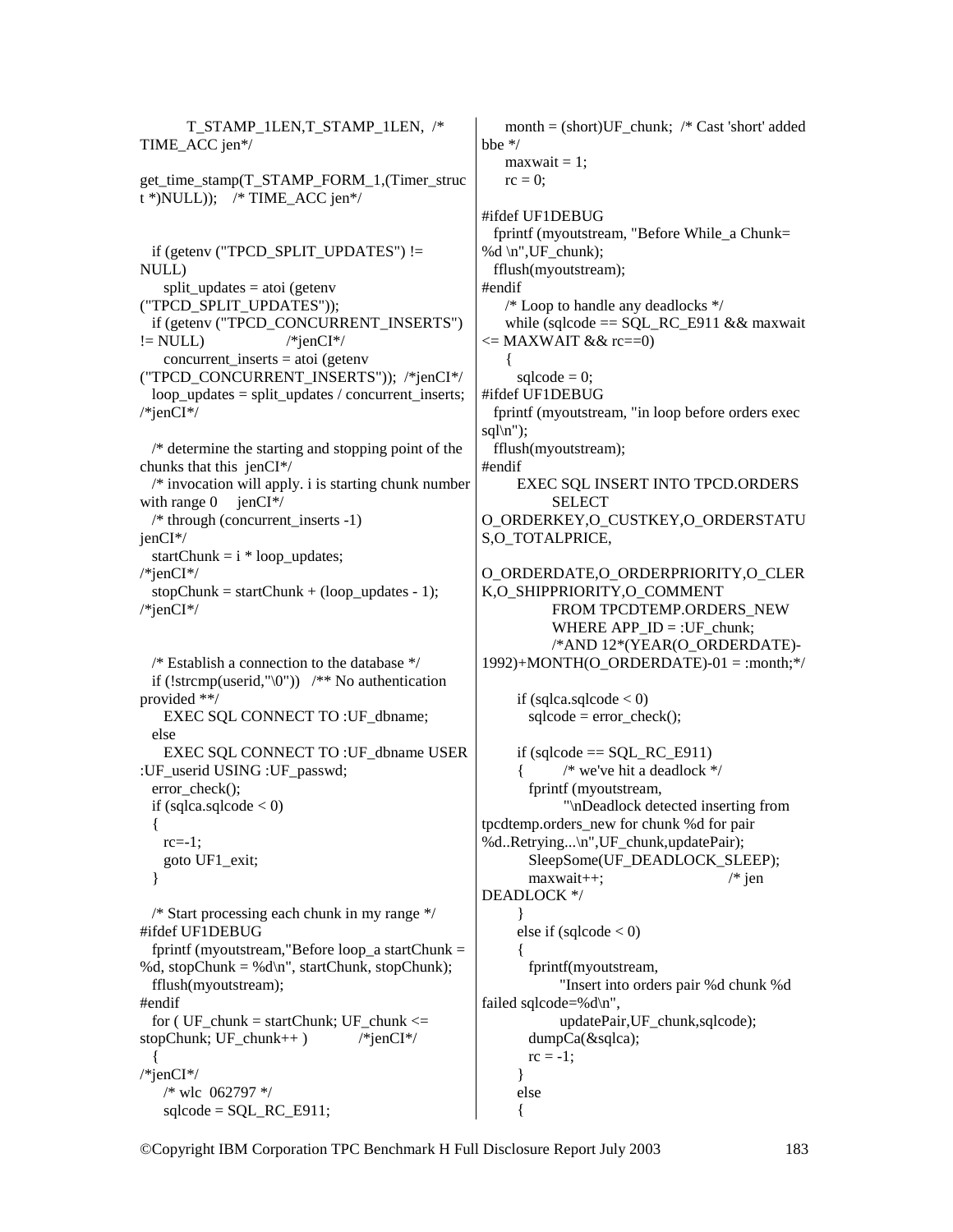/\* Everything worked with ORDERS, proceed with LINEITEM \*/ saveInsertedOrders = sqlca.sqlerrd[2];  $\text{sqlcode} = 0$ ; #ifdef UF1DEBUG fprintf (myoutstream, "in lineitem for update pair number %d set %d chunk %d\n", updatePair, i,UF\_chunk); fflush(myoutstream); #endif EXEC SQL INSERT INTO TPCD.LINEITEM SELECT L\_ORDERKEY,L\_PARTKEY,L\_SUPPKEY,L\_LI NENUMBER,L\_QUANTITY, L\_EXTENDEDPRICE,L\_DISCOUNT,L\_TAX, L\_RETURNFLAG,L\_LINESTATUS,L\_SHIPDAT E,L\_COMMITDATE,L\_RECEIPTDATE, L\_SHIPINSTRUCT,L\_SHIPMODE,L\_COMMENT FROM TPCDTEMP.LINEITEM\_NEW WHERE APP\_ID = :UF\_chunk; /\*(AND L\_ORDERKEY IN (SELECT O\_ORDERKEY FROM TPCD.ORDERS WHERE 12\*(YEAR(O\_ORDERDATE)-  $1992$ )+MONTH(O\_ORDERDATE)-01 = :month);\*/ if (sqlca.sqlcode  $< 0$ )  $sqlcode = error_{check}();$ if (sqlcode  $==$  SQL\_RC\_E911)  $/*$  we've hit a deadlock  $*/$  fprintf (myoutstream, "\nA deadlock has been detected inserting from tpcdtemp.lineitem%d\_%d...Retrying...\n", updatePair, UF\_chunk); SleepSome(UF\_DEADLOCK\_SLEEP); maxwait++; /\* jen DEADLOCK \*/ } else if  $(sqlcode < 0)$  $\{$  fprintf(myoutstream, "Insert into lineitem pair %d chunk %d failed sqlcode=%d\n", updatePair,UF\_chunk,sqlcode); dumpCa(&sqlca);  $rc = -1$ ; } else  $\left\{\begin{array}{ccc} \end{array}\right\}$ #ifdef UF1DEBUG fprintf (myoutstream, "lineitem insert succeeded\n"); fflush(myoutstream); #endif /\* accumulate the number of row inserted \*/ /\* Order count ONLY updated if both orders and lineitem \*/  $/*$  go through  $*/$  insertedOrders += saveInsertedOrders; /\* kbs \*/ insertedLineitem  $+=$  sqlca.sqlerrd[2];  $rc=0$ : EXEC SQL COMMIT WORK; error\_check(); #ifdef UF1DEBUG /\* report the number of row inserted \*/ fprintf(myoutstream, " interim %ld rows for chunk %d into TPCD.ORDERS at %\*.\*s\n", insertedOrders,UF\_chunk,T\_STAMP\_1LEN,T\_ST AMP\_1LEN, /\* TIME\_ACC jen\*/ get\_time\_stamp(T\_STAMP\_FORM\_1,(Timer\_struc  $t^*$ )NULL)); /\* TIME ACC jen\*/ /\* report the number of row deleted \*s inserted \*/ fprintf(myoutstream, " interim %ld rows for chunk %d into TPCD.LINEITEM at %\*.\*s\n", insertedLineitem,UF\_chunk, T\_STAMP\_1LEN,T\_STAMP\_1LEN, /\* TIME\_ACC jen\*/ get\_time\_stamp(T\_STAMP\_FORM\_1, TIME\_ACC jen\*/ fprintf( myoutstream, " inserts for update pair %d chunk %d complete at %\*.\*s\n\n", updatePair, UF\_chunk, T\_STAMP\_1LEN,T\_STAMP\_1LEN, /\* TIME\_ACC jen\*/ get\_time\_stamp(T\_STAMP\_FORM\_1, TIME\_ACC jen\*/ #endif }

©Copyright IBM Corporation TPC Benchmark H Full Disclosure Report July 2003 184

(Timer\_struct \*)NULL));  $/*$ 

(Timer\_struct \*)NULL)); /\*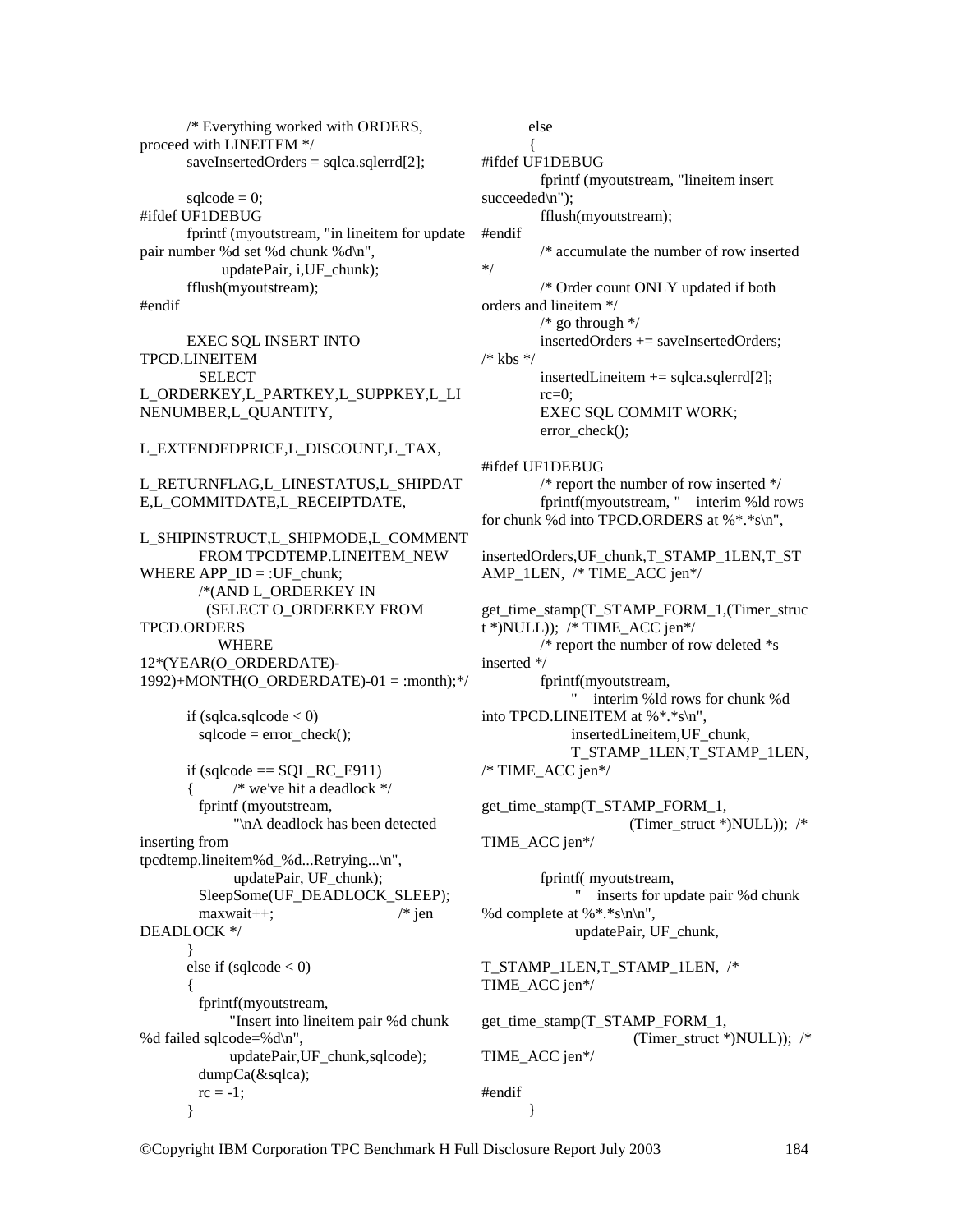} /\* process lineitem INSERTs \*/ } /\* while loop for deadlocks \*/ } /\* while processing chunks \*/ /\* report the number of row deleted \*/ fprintf(myoutstream, "%ld rows inserted into TPCD.ORDERS at %\*.\*s\n", insertedOrders,T\_STAMP\_1LEN,T\_STAMP\_1LEN , /\* TIME\_ACC jen\*/ get\_time\_stamp(T\_STAMP\_FORM\_1,(Timer\_struc  $t$ \*)NULL)); /\* TIME ACC jen\*/ fprintf(myoutstream, "%ld rows inserted into TPCD.LINEITEM at %\*.\*s\n", insertedLineitem,T\_STAMP\_1LEN,T\_STAMP\_1L EN, /\* TIME\_ACC jen\*/ get\_time\_stamp(T\_STAMP\_FORM\_1,(Timer\_struc  $t^*$ )NULL)); /\* TIME ACC jen\*/ if (sqlcode  $< 0$ ) {  $if (sqlcode == SQL\_RC\_E911)$  $\left\{\begin{array}{c}1\end{array}\right\}$  fprintf (myoutstream,"# of deadlocks exceeds %i\n", MAXWAIT); }  $rc=-1$ : EXEC SQL ROLLBACK WORK; error check();  $/* @d22275$  tjg \*/ goto UF1\_exit; }  $/*$  UF1 conn reset:  $*/$  EXEC SQL CONNECT RESET; error check();  $\frac{\partial^*}{\partial x^*}$  /\* @d22275 tjg \*/ UF1\_exit: fclose (myoutstream); /\* exiting, increment the semaphore \*/ /\* we used the first flat file to generate the semaphore key \*/ #ifndef SQLWINT /\* we will use the tpcd.setup file to generate the semaphore key begin SEMA \*/ if (getenv("TPCD\_AUDIT\_DIR") != NULL) {  $/*$  this is assuming that you will be running this from 0th node \*/ sprintf(sourcefile, "%s%ctools%ctpcd.setup", getenv("TPCD\_AUDIT\_DIR"), PATH\_DELIM,PATH\_DELIM); } else  $\{$  fprintf (stderr, "Can't open UF1 semaphore file TPCD\_AUDIT\_DIR is not defined.\n"); exit  $(-1)$ ; }  $/*$  end SEMA  $*/$ su\_semkey = ftok (sourcefile,  $'$ J'); while ( (su\_semid = semget (su\_semkey, 1, 0)) < 0) { if (errno  $==$  ENOENT) { sleep(2); } else { fprintf(stderr,"update set %d: semget failed  $errno = %d\nu$ ", i, errno);  $exit(1);$  } } if (sem\_op (su\_semid,  $0, 1$ ) != 0) /\*jen SEM\*/ { fprintf(stderr,"Failure to increment semaphore UF1 set % $d\ln$ ",i); fprintf(stderr," semaphore sourcefile  $=$  %s su\_semid = su\_semid $n$ ",sourcefile);  $exit(1)$ ; } /\*jenSEM\*/ #else /\* SQLWINT \*/ sprintf (UF1\_semfile, "%s.%s.UF1.semfile", getenv("TPCD\_DBNAME"), getenv("USER")); fprintf(stderr,"UF1 semfile =  $%s\n$ ,",UF1 semfile); while ((su  $hSem =$ OpenSemaphore(SEMAPHORE\_ALL\_ACCESS | SEMAPHORE\_MODIFY\_STATE | SYNCHRONIZE, TRUE, UF1\_semfile))  $==$  (HANDLE)(NULL)) { /\* \*\* if cannot open the semaphore, wait for 0.1 second \*/ fprintf(stderr,"Retry Open semaphore %s\n", UF1\_semfile);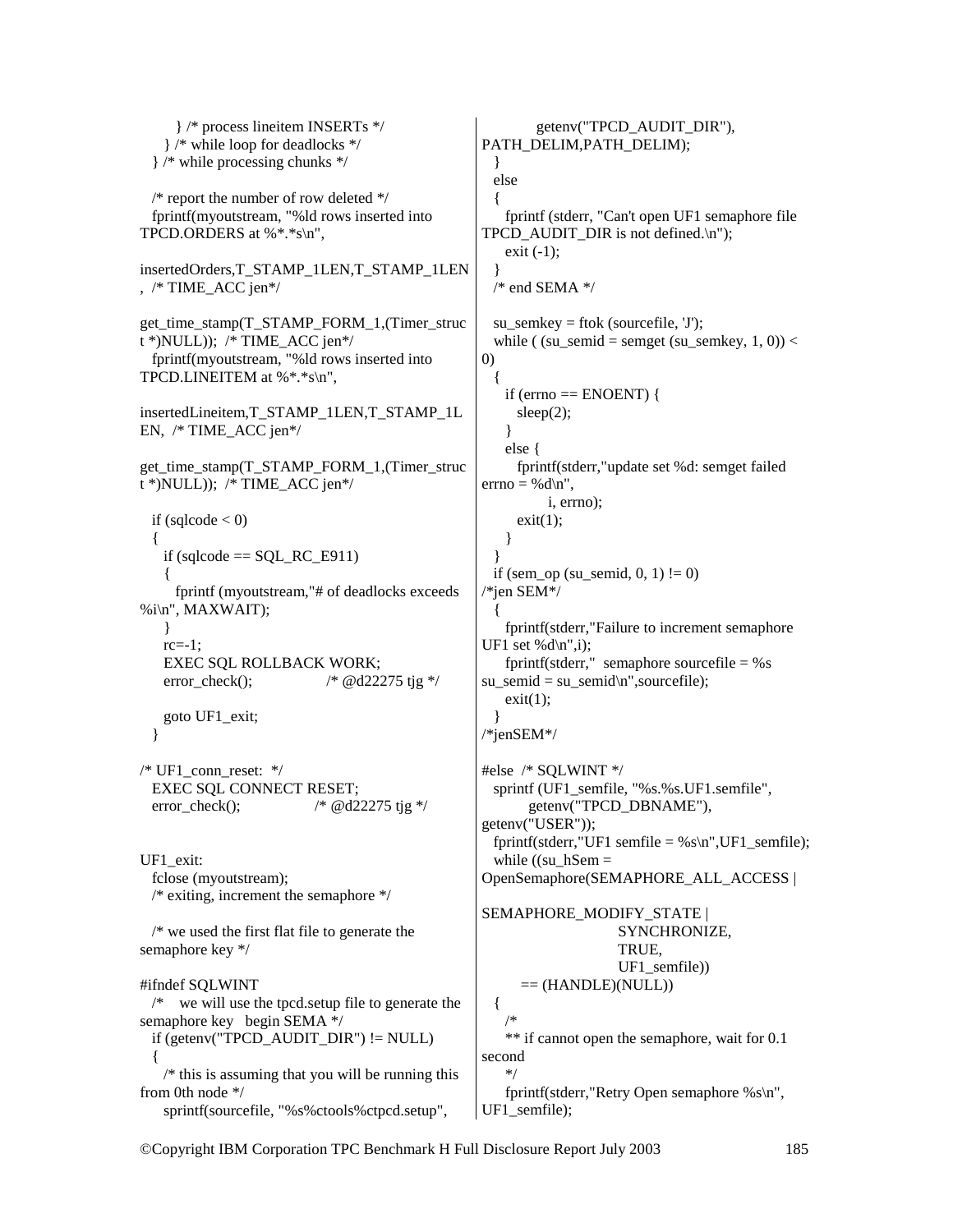```
/* Generate the unique filename for this concurrent
   sleep(1);\mathcal{E}delete process */
                                                   sprintf (myoutstreamfile,
 if (! ReleaseSemaphore(su hSem,
                                                  UF2OUTSTREAMPATTERN, env_tpcd_tmp_dir,
                                                  PATH DELIM.
               \mathbf{1}(LPLONG)(NULL)))
                                                         updatePair, thisConcurrentDelete):
                                                   if ( (myoutstream = fopen (myoutstreamfile,
 \{WRITEMODE) == NULL)fprintf(stderr, "ReleaseSemaphore failed,
LastError: %d, quit\ln",
        GetLastError()):
                                                     fprintf (stderr,
   exit(-1);"\nThe output file '%s' for update pair %d
                                                  set %d could not be opened runUF2 fn.\n",
 \mathcal{E}#endif /* SQLWINT */
 exit(rc);/* child exiting after finishing
                                                  myoutstreamfile, updatePair, thisConcurrentDelete);
up */
                                                     rc=-1:
                                                     goto UF2 exit;
\mathcal{F}\mathcal{E}outstream=myoutstream; /* initialize outstream
for error check dxxxxhar*/
***************************
                                           */* UF2 child
                                                  #ifdef UF2DEBUG
fprintf (myoutstream, "RunUF2 Called %d %d
***************************
                                                  %d\n",
void runUF2_fn (int updatePair, int
                                                                 updatePair, thisConcurrentDelete,
thisConcurrentDelete, int numChunks, char
                                                  numChunks);
*dbname, char *userid, char *passwd)
                                                   fflush(myoutstream);
ł
                                                  #endif
 int rc = 0:
                                                    fprintf(myoutstream,
 long sqlcode;
                                                         "\nUF2 for update pair %d set %d starting at
 int maxwait:
                                                  %*.*s\n".
 int startChunk =updatePair, thisConcurrentDelete,
thisConcurrentDelete*numChunks; /* where do we
                                                  T_STAMP_1LEN,T_STAMP_1LEN, /*
start? */TIME ACC jen*/
 long deleted Lineitems = 0; /*kmw*/
 long deletedOrders = 0; \frac{\text{m}}{\text{m}} \end{math}
                                                  get_time_stamp(T_STAMP_FORM_1,(Timer_struc
 long savedDeletedLineitems = 0; /*kbs*/
                                                  t*)NULL)); /* TIME_ACC jen*/
#ifndef SOLWINT
                                                  #ifdef UF2DEBUG
              su semid; /* semaphore for
                                                    fprintf (myoutstream, "before connect\n");
 int
controlling split updates*/
                                                   fflush(myoutstream);
               su semkey; /* key to generate
                                                  #endif
 kev t
semid */
#else
                                                   if (!strcmp(userid,"\0")) /* No authentication
                                                  provided **/
 HANDLE
                   su hSem;
                                                     EXEC SQL CONNECT TO : UF_dbname;
 char
               UF2_semfile[256];
#endif
                                                   else
                                                     EXEC SQL CONNECT TO : UF dbname USER
 char myoutstreamfile[256];
                                                  :UF userid USING :UF passwd;
 FILE *myoutstream, *src fh=NULL;
                                                   error check();
 strcpy(UF dbname, dbname);
                                                  #ifdef UF2DEBUG
                                                   fprintf (myoutstream, "after connect startchunk=
 strcpy(UF userid, userid);
 strcpy(UF passwd, passwd);
                                                  %d, EndChunk = %d\n",
```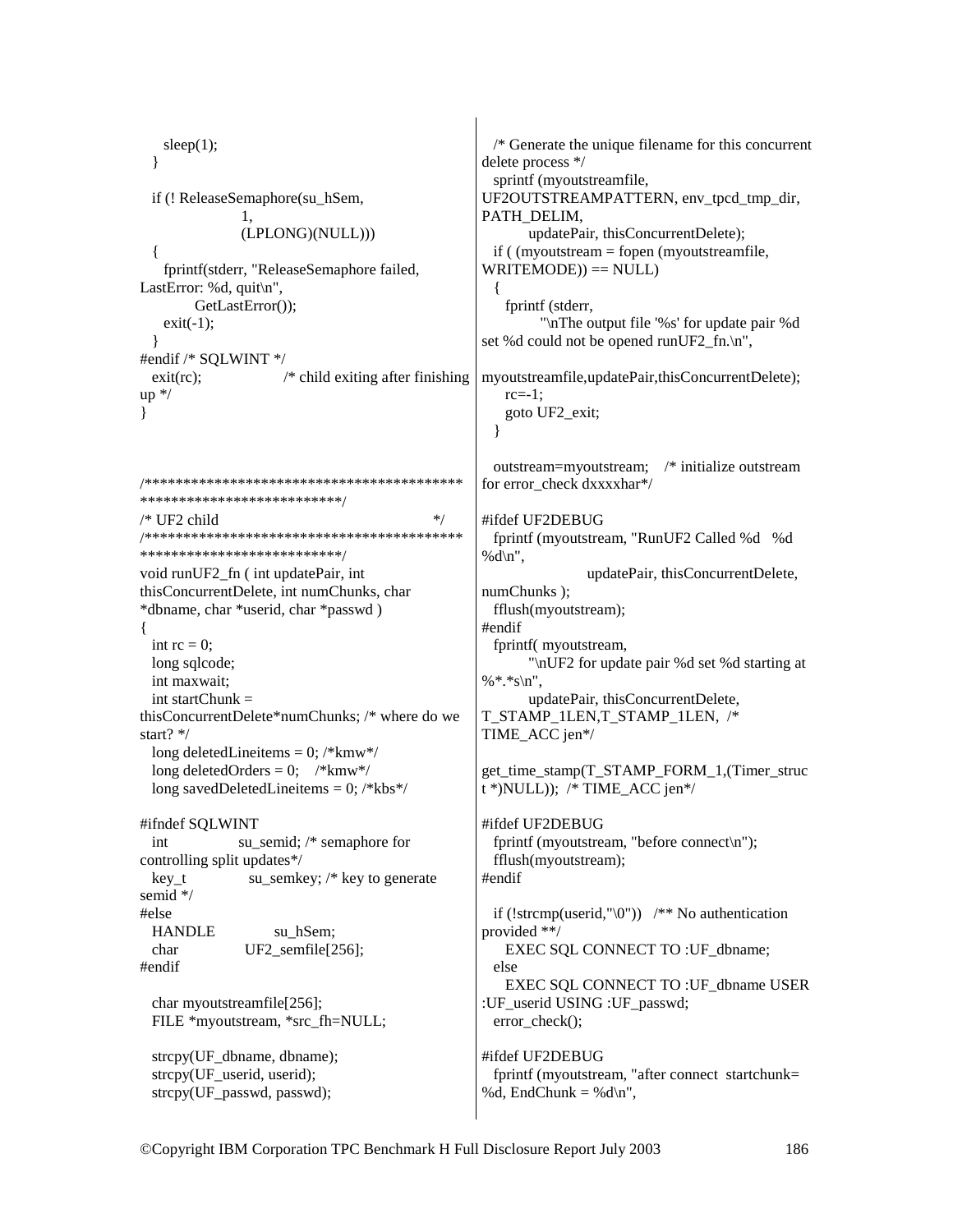startChunk, startChunk+numChunks); fflush(myoutstream); #endif /\* Start processing each chunk in my range \*/ for ( UF\_chunk = startChunk; UF\_chunk < startChunk+numChunks; UF\_chunk++ ) { /\* Set things up for the loop which will retry if there is a deadlock \*/  $sqlcode = SQL RC E911;$  $month = (short)UF_chunk;$  $maxwait = 1;$  $rc = 0$ ; #ifdef UF2DEBUG fprintf (myoutstream, "Chunk = % $d \n\rightharpoonup$ ", UF chunk); fflush(myoutstream); #endif while (sqlcode  $==$  SQL\_RC\_E911 && maxwait  $\leq$ = MAXWAIT && rc == 0) { #ifdef UF2DEBUG fprintf (myoutstream, "in loop before orders exec  $\text{sgl}\n$ "); fflush(myoutstream); #endif sqlcode  $= 0$ ; EXEC SQL DELETE FROM TPCD.LINEITEM WHERE L\_ORDERKEY IN (SELECT O\_ORDERKEY FROM TPCDTEMP.ORDERS\_DEL WHERE APP  $ID = :UF$  chunk); /\*AND O\_ORDERKEY IN (SELECT O\_ORDERKEY FROM TPCD.ORDERS WHERE 12\*(YEAR(O\_ORDERDATE)- 1992)+MONTH(O\_ORDERDATE)-01 = :month));\*/ if (sqlca.sqlcode  $< 0$ )  $sqlcode = error_{check}();$ if (sqlcode  $==$  SQL RC E911)  $/*$  we've hit a deadlock  $*/$  fprintf (myoutstream, "\nA deadlock detected while deleting from LINEITEM: update pair %d set %d chunk %d. Retrying.\n",

 updatePair, thisConcurrentDelete, UF\_chunk); dumpCa(&sqlca); SleepSome(UF\_DEADLOCK\_SLEEP); maxwait++; /\* jen DEADLOCK \*/ } else if  $(sqlcode < 0)$  $\left\{\begin{array}{ccc} \end{array}\right\}$  fprintf (myoutstream,"\n%s\n", stmt\_str.data); fprintf (myoutstream,"\nsqlcode %d occurred deleting from TPCD.LINEITEM\n", sqlca.sqlcode); dumpCa(&sqlca); fprintf (myoutstream, "for update pair number %d set %d chunk %d..Exiting\n", updatePair, thisConcurrentDelete,UF\_chunk);  $rc=-1$ : } else { /\* accumulate the number of row deleted \*/  $savedDeletedLine items = 2;$ /\*kbs\*/ #ifdef UF2DEBUG fprintf (myoutstream, "in loop for update pair number %d set %d chunk %d\n", updatePair, thisConcurrentDelete,UF\_chunk); fflush(myoutstream); #endif /\* delete the orders now \*/ EXEC SQL DELETE FROM TPCD.ORDERS WHERE O\_ORDERKEY IN (SELECT O\_ORDERKEY FROM TPCDTEMP.ORDERS\_DEL WHERE APP\_ID = :UF\_chunk); /\*AND 12\*(YEAR(O\_ORDERDATE)-  $1992$ )+MONTH(O\_ORDERDATE)-01 = :month;\*/ if (sqlca.sqlcode  $< 0$ )

 $sqlcode = error_{check}();$ 

if (sqlcode  $==$  SQL RC E911)  $/*$  we've hit a deadlock  $*/$ #ifdef UF2DEBUG fprintf (myoutstream, "orders deadlocked\n"); fflush(myoutstream); #endif

fprintf (myoutstream,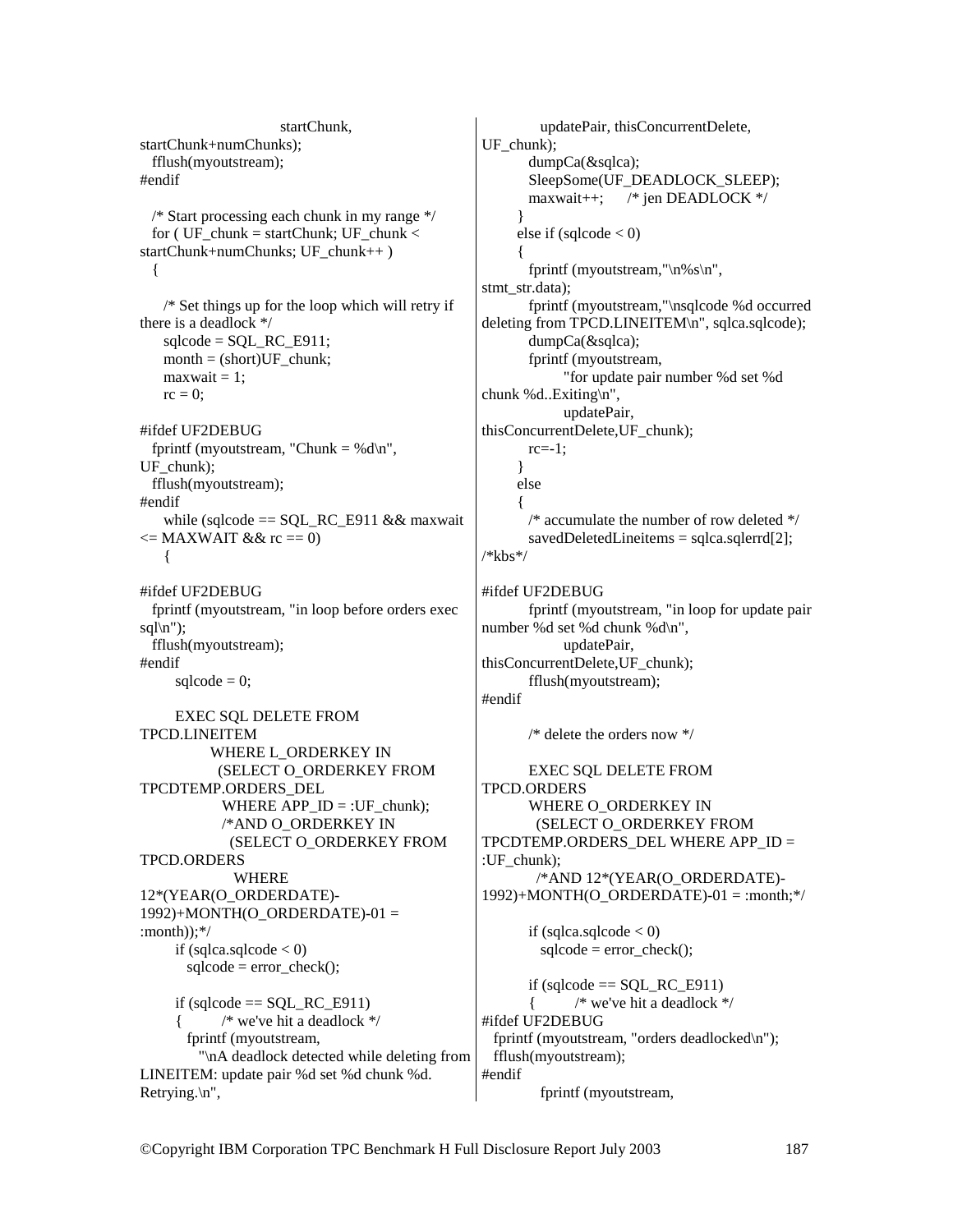"\nA deadlock detected while deleting from ORDERS: update pair %d set %d chunk %d. Retrying.\n", updatePair, thisConcurrentDelete, UF\_chunk); dumpCa(&sqlca); SleepSome(UF\_DEADLOCK\_SLEEP); maxwait++; /\* jen DEADLOCK \*/ } else if  $(sqlcode < 0)$  $\left\{\begin{array}{ccc} \end{array}\right\}$ #ifdef UF2DEBUG fprintf (myoutstream, "orders failed\n"); fflush(myoutstream); #endif fprintf (myoutstream,"\nAn error %d occurred deleting from TPCD.ORDERS\n",sqlca.sqlcode); dumpCa(&sqlca); fprintf (myoutstream,"for update pair number %d set %d chunk %d..Exiting\n", updatePair, thisConcurrentDelete,UF\_chunk); rc=-1; } else  $\left\{\begin{array}{ccc} \end{array}\right\}$ #ifdef UF2DEBUG fprintf (myoutstream, "orders succeeded\n"); fflush(myoutstream); #endif /\* accumulate the number of row deleted \*/ /\* Order count ONLY updated if both orders and lineitem \*/ /\* go through \*/  $deledLine items +=$ savedDeletedLineitems; /\* kbs \*/  $deletedOrders += sqlca.sqlerrd[2];$  $rc=0$ ; EXEC SQL COMMIT WORK; error\_check(); #ifdef UF2DEBUG /\* report the number of rows deleted \*/ fprintf(myoutstream, " interim %ld rows for chunk %d from TPCD.ORDERS at %\*.\*s\n", deletedOrders,UF\_chunk,T\_STAMP\_1LEN,T\_STA MP\_1LEN, /\* TIME\_ACC jen\*/ get\_time\_stamp(T\_STAMP\_FORM\_1,(Timer\_struc  $t^*$ )NULL)); /\* TIME\_ACC jen\*/ fprintf(myoutstream, " interim %ld rows for chunk %d from TPCD.LINEITEM at %\*.\*s\n", deletedLineitems,UF\_chunk,T\_STAMP\_1LEN,T\_S TAMP\_1LEN, /\* TIME\_ACC jen\*/ #endif } #endif { rc=-1; }

get\_time\_stamp(T\_STAMP\_FORM\_1,(Timer\_struc t \*)NULL)); /\* TIME\_ACC jen\*/ fprintf( myoutstream, " deletes for update pair %d chunk %d complete at %\*.\*s\n\n", updatePair, UF\_chunk, T\_STAMP\_1LEN,T\_STAMP\_1LEN, /\* TIME\_ACC jen\*/ get\_time\_stamp(T\_STAMP\_FORM\_1, (Timer\_struct \*)NULL)); /\* TIME\_ACC jen\*/ } /\* process orders deletes \*/ } /\* while trying to delete one chunk loop \*/ } /\* while there are more chunks \*/ #ifdef UF2DEBUG fprintf (myoutstream, "after loop\n"); fflush(myoutstream); /\* report the number of row deleted \*/ fprintf(myoutstream, "%ld rows deleted from TPCD.ORDERS at  $%$ \*.\*s\n", deletedOrders,T\_STAMP\_1LEN,T\_STAMP\_1LEN,  $/*$  TIME ACC jen $*/$ get time\_stamp(T\_STAMP\_FORM\_1,(Timer\_struc  $t$  \*)NULL)); /\* TIME\_ACC jen\*/ fprintf(myoutstream, "%ld rows deleted from TPCD.LINEITEM at %\*.\*s\n", deletedLineitems,T\_STAMP\_1LEN,T\_STAMP\_1L EN, /\* TIME\_ACC jen\*/ get time\_stamp(T\_STAMP\_FORM\_1,(Timer\_struc  $t^*$ )NULL)); /\* TIME\_ACC jen\*/ if (sqlca.sqlcode  $< 0$ ) fprintf (myoutstream,"# of deadlocks %d exceeds %i\n", maxwait,MAXWAIT); EXEC SQL ROLLBACK WORK; error check();  $\frac{\partial^*}{\partial q} = \frac{d^*q}{22275}$  tjg \*/  $/$ \* UF2 conn reset: \*/ /\*971101jen\*/ EXEC SQL CONNECT RESET; error check();  $\frac{\partial^*}{\partial q} = \frac{d^*q}{22275}$  tig \*/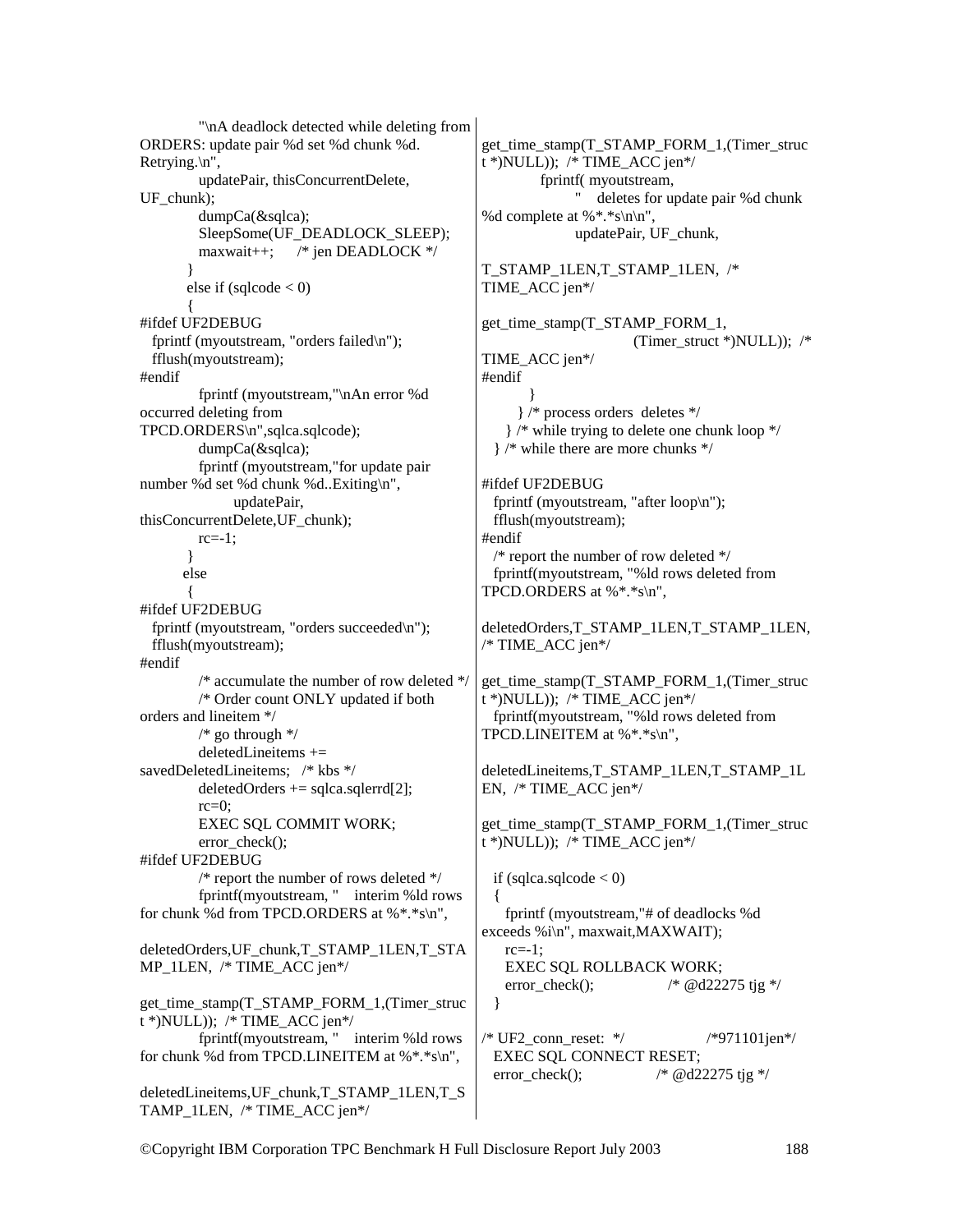UF2\_exit: fclose (myoutstream); /\* exiting, increment the semaphore \*/ #ifndef SQLWINT /\* we used the tpcd.setup file to generate the semaphore key begin SEMA  $*/$ if (getenv("TPCD\_AUDIT\_DIR")  $!=$  NULL) { sprintf(sourcefile, "%s%ctools%ctpcd.setup", getenv("TPCD\_AUDIT\_DIR"), PATH\_DELIM, PATH\_DELIM); } else { fprintf (stderr, "Can't open UF2 semaphore file TPCD AUDIT DIR is not defined. $\ln$ "); exit  $(-1)$ ; } su\_semkey = ftok (sourcefile, 'D'); /\* use D for deletes \*/ /\* end SEMA \*/ while ((su\_semid = semget(su\_semkey,1,0)) < 0) { if (errno == ENOENT) sleep(2); else { fprintf(stderr,"UF2 update stream %d: semget failed errno = % $d \n\cdot n$ ", updatePair, errno);  $exit(1);$  } } if (sem\_op (su\_semid,  $0, 1$ )  $!= 0$ ) /\*jenSEM\*/  $\frac{1}{\sqrt{2}}$  /\*jenSEM\*/ fprintf(stderr,"Failure to increment semaphone UF2 set %d\n", thisConcurrentDelete);  $exit(1)$ ; } /\*jenSEM\*/ #else sprintf (UF2 semfile, "%s.%s.UF2.semfile", getenv("TPCD\_DBNAME"), getenv("USER")); fprintf(stderr,"UF2 semfile =  $%s\n$ ,",UF2\_semfile); while  $((su_hSem =$ OpenSemaphore(SEMAPHORE\_ALL\_ACCESS | SEMAPHORE\_MODIFY\_STATE | SYNCHRONIZE, TRUE, UF2\_semfile))  $==$  (HANDLE)(NULL)) { /\*

```
 ** if cannot open the semaphore, wait for 0.1 
second 
    */ 
    fprintf(stderr,"Retry Open semaphore %s\n", 
UF2_semfile); 
   SleepSome(1);
   } 
  if (! ReleaseSemaphore(su_hSem, 
                  1, 
                  (LPLONG)(NULL))) 
   { 
    fprintf(stderr, "ReleaseSemaphore failed, 
LastError: %d, quit\n",
          GetLastError()); 
   exit(-1); } 
#endif 
 exit(rc); \frac{1}{2} /* child exiting after finishing
up */ 
}
```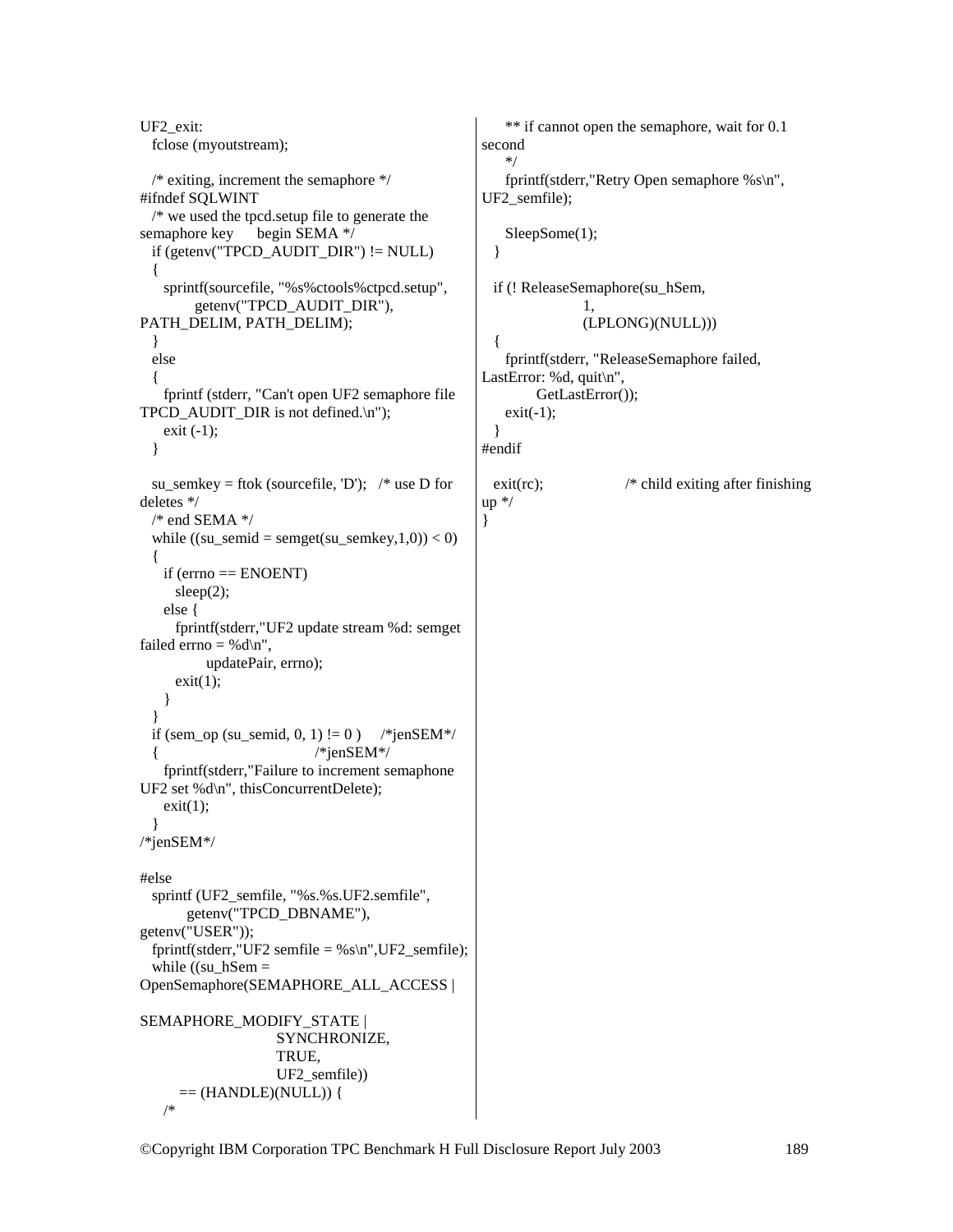# **Appendix E: ACID Transaction Source Code**

## $acid.h$

\*\*\*\*\*\*\*\*\*\*\*\*\*\*\*\*\*\*\*\*\*\*\*\*\*\*\*\*\*\*\*\*  $/*$  $*$ / File: acid.h  $\}$ #include <stdio.h>  $/*$ #include  $\lt$ stdlib.h  $>$ #include <time.h>  $*$ / #ifdef SOLWINT #include <windows.h> #include <sys\timeb.h> #include <sys\stat.h> #include <stdlib.h> #include  $\langle$ io.h $>$ #else #endif #include <unistd.h> #include <sys/time.h> #include <sys/timeb.h> acid.sqc #endif #include <string.h> #include <math.h> #define acidtime(tysec,tyusec) tysec\*1000+tyusec/1000 #define TSLEN 20 /\*  $\ast$ #if  $0$  /\* needed on NT, not on AIX \*/ typedef struct timeval { long tv\_sec;  $/*$  seconds  $*/$  $\ast$ long tv\_usec;  $/*$  and microseconds  $*/$  $\mathcal{E}$ #endif 7 struct update\_struct { int qnum;  $\ast$  $\}$ lEprice is  $\ast$ struct acidQ struct { int tag; long o key; j. double 1 extendedprice;  $*$ /  $\}$ ; struct acidT struct { int termination; int tag;

int logging; long o\_key; long  $1$  key;  $long$ delta; long 1\_partkey; long 1\_suppkey; double 1 quantity; double 1 tax; double 1\_discount; double 1 extendedprice; double o\_totalprice; \*\* in acid.sqc int updateO (struct update struct \*us); char del(void); #ifdef SQLWINT void sleep (int sec); \*\*\*\*\*\*\*\*\*\*\*\*\*\*\*\*\*\*\*\*\*\*\*\*\*\*\*\*\*\*\*\* File: acid.sac  $*$ / \*\*\*\*\*\*\*\*\*\*\*\*\*\*\*\*\*\*\*\*\*\*\*\*\*\*\*\*\*\*\*\* changes: \* 961109 jel add EXEC SQL CLOSE for each cursor in acidT to avoid bug in db2pe v1r2  $*$  980225 gav port to NT \* 981103 kal added ast\_acidQ for isolation test \* 981103 kal changed ast query to be the same as that used in consistency tests. Fixed so the long cast to a double. Changed so uses 3 decimal points of precision. #include "acid.h"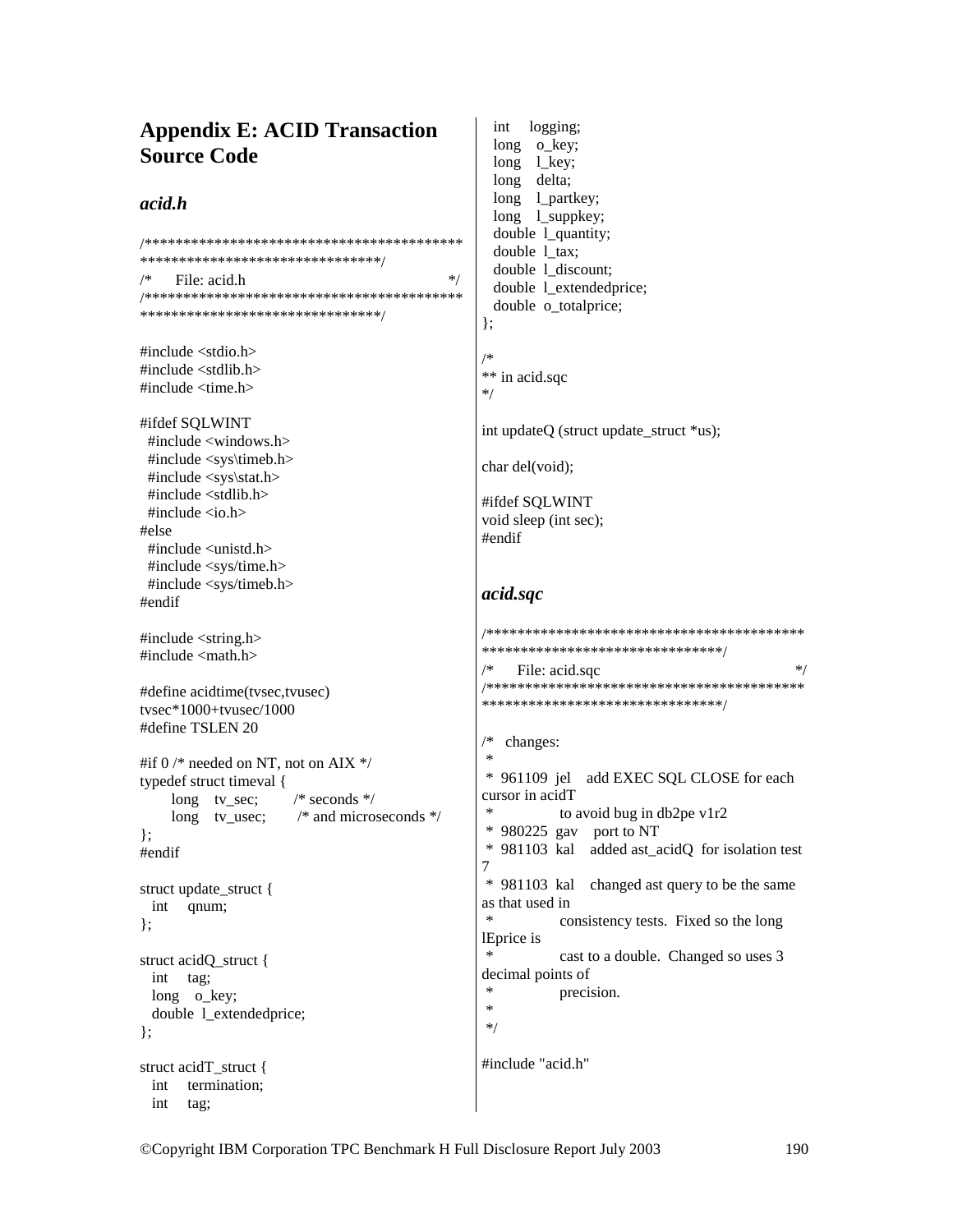#if (defined(SQLPTX) || defined(SQLWINT) || defined(SQLSUN) || defined(Linux)) double nearest(double); #endif /\* SQLPTX \*/

#define DEADLOCK -911

/\* #define TRUNC2(d) ((floor((d)\*100.0))/100.0) \*/ /\* #define TRUNC2(d)  $((floor(nearest((d)*100.0)))*0.01)$ \*/ /\* #define TRUNC2(d)  $((floor(nearest((d)*1000.0)/10.0)/100.0))$ \*/ #define TRUNC2(d)  $((floor(nearest((d)*100000.0)/1000.0)/100.0))$ 

```
void sqlerror(char * , struct sqlca *);
```
EXEC SQL INCLUDE SQLCA; EXEC SQL BEGIN DECLARE SECTION; char dbname[8];  $/* = "tpcd"; */$ EXEC SQL END DECLARE SECTION;

#ifdef SQLWINT

 /\* \*\* redefine gettimeofday so I don't have to \*\* change too much aix-specific code \*/ /\*#typedef struct timeval { unsigned tv\_sec; unsigned tv\_usec;  $\}$ ; \*/ typedef struct timezone { int dummy; }; struct timeb timer; void gettimeofday( struct timeval \*tv, struct timezone \*tz)

```
 { 
  ftime(&timer); 
tv->tv_sec = timer.time;
tv->tv usec = timer.millitm * 1000;
tz->dummy = 0;
```

```
 } 
#endif
```
/\*------------------------------------------------------------- -\*/ /\* acidQ \*/ /\*------------------------------------------------------------- -\*/ int acidQ (struct acidQ\_struct \*acid)

{ time t timeT; FILE \*out; char out  $fn[50]$ ; struct timeval tv; struct timezone tz; int mypid; int  $rc = 0$ : EXEC SQL BEGIN DECLARE SECTION; sqlint32 okey; sqlint32 lEprice; double eprice; EXEC SQL END DECLARE SECTION;  $okey = acid \rightarrow o\;key;$  $\frac{\partial^*}{\partial x^*}$  mypid = getpid(); \*/ mypid  $=$  acid- $>$ tag; sprintf(out fn, "%s%cacidQ.out.%d",getenv("TPCD\_TMP\_DIR"), del(),mypid); out=fopen(out\_fn,"a");  $if (out == NULL)$  { fprintf(stderr, "ERROR input file %s could not be appended to!! $\ln$ ", out fn); } gettimeofday(&tv, &tz); time(&timeT); fprintf(out," $\eta$ ----------- START of acidQ tag: %d -- $---\n\frac{n}{n}$ , mypid); fprintf(out, "acidQ tag: %d, begin transaction time: (%us %06uu) %s", mypid, tv.tv\_sec, tv.tv\_usec, ctime(&timeT)); fprintf(out, "okey: %d\n", okey); gettimeofday(&tv, &tz); time(&timeT); fprintf(out,"acidQ tag: %d, before read of LINEITEM: (%us %06uu) %s", mypid, tv.tv\_sec, tv.tv\_usec, ctime(&timeT)); /\* \*\* use the same sql code as used in the consistsql.pl to \*\* run the consistency acid queries. Note we assign an long int \*\* to lEprice (we make it 10s of pennies by \* 1000). Then divide \*\* by 1000.0 and cast it to a double (eprice) for printing \*/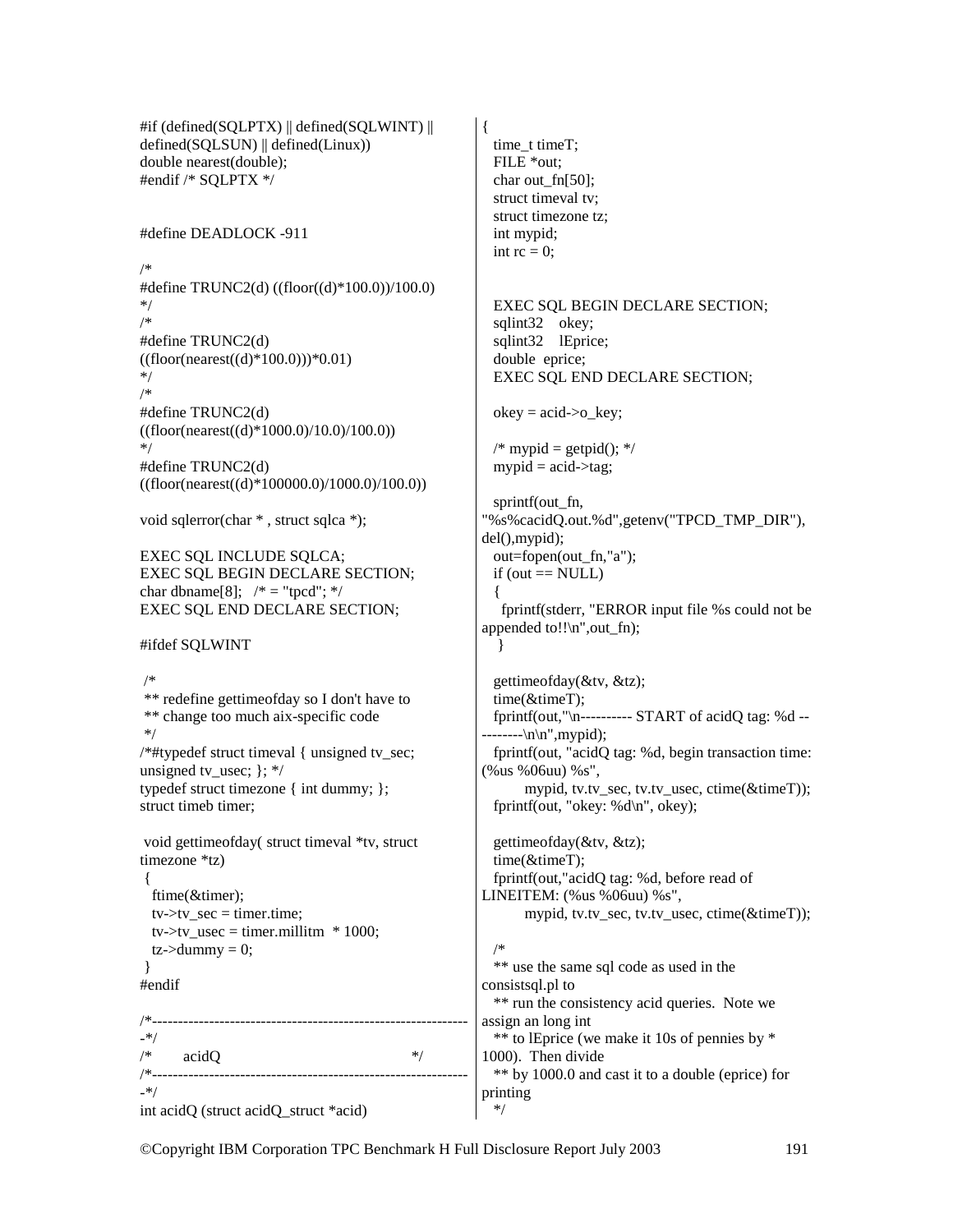EXEC SQL SELECT INTEGER(DECIMAL(SUM(DECIMAL(INTEGER (INTEGER(DECIMAL (INTEGER(100\*DECIMAL(L\_EXTENDEDPRICE  $(20,3)$ ,  $20,3$ ) \*  $(1-L$  DISCOUNT))  $*$  $(1+L_TAX))$ , 20, 3)/100.0), 20, 3) \* 1000) into :lEprice FROM TPCD.LINEITEM WHERE L\_ORDERKEY = :okey; if (sqlca.sqlcode  $!= 0$ ) {  $rc = sqlca.sqlcode;$  fprintf(out,"acidQ \*\*ERROR\*\* sqlcode = %d\n",sqlca.sqlcode); sqlerror("acidQ: select sum(l\_extendedprice)", &sqlca); goto Qerror; } eprice = (double)lEprice / 1000.0; /\* translate to double for printout\*/ gettimeofday(&tv, &tz); time(&timeT); fprintf(out,"ACID tag: %d, after read of LINEITEM: (%us %06uu) %s", mypid, tv.tv\_sec, tv.tv\_usec, ctime(&timeT)); fprintf(out, "okey: %d \t sum(l\_extendedprice): %0.3f\n", okey, eprice); EXEC SQL COMMIT; if (sqlca.sqlcode  $!= 0$ ) {  $rc = sqlca.sqlcode;$ fprintf(out,"acidQ \*\*ERROR\*\* sqlcode = %d\n",sqlca.sqlcode); sqlerror("acidQ: COMMIT", &sqlca); goto Qerror; }  $acid$ ->l extendedprice = eprice;  $rc = 0$ ; goto Qexit; Qerror: EXEC SOL rollback work: if (sqlca.sqlcode  $!=$  0) sqlerror("acidQ: ROLLBACK FAILED", &sqlca); Qexit: fprintf(out,"\n---------- END of acidQ tag: %d -----  $---\n\ln^n, mypid);$  fflush(out);fclose(out); return(rc); } /\*------------------------------------------------------------- -\*/  $\frac{1}{*}$  ast\_acidQ  $\frac{1}{*}$ /\*------------------------------------------------------------- -\*/ int ast\_acidQ (struct acidQ\_struct \*acid) { time\_t timeT; FILE \*out; char out  $fn[50]$ ; struct timeval tv; struct timezone tz; int mypid; int  $rc = 0$ ; EXEC SQL BEGIN DECLARE SECTION; double ast lEprice; double ast eprice; EXEC SQL END DECLARE SECTION;  $/*$  mypid = getpid(); \*/  $mypid = acid$ - $\geq$ tag; sprintf(out fn, "%s%cast\_acidQ.out.%d",getenv("TPCD\_TMP\_DI R"),del(),mypid); out=fopen(out\_fn,"a"); gettimeofday(&tv, &tz); time(&timeT); fprintf(out,"\n---------- START of ast\_acidQ tag: %d ---------- $\ln\langle n', m \rangle$  fprintf(out, "ast\_acidQ tag: %d, begin transaction time: (%us %06uu) %s", mypid, tv.tv\_sec, tv.tv\_usec, ctime(&timeT)); gettimeofday(&tv, &tz); time(&timeT); fprintf(out,"ast\_acidQ tag: %d, before read of LINEITEM: (%us %06uu) %s", mypid, tv.tv\_sec, tv.tv\_usec, ctime(&timeT)); /\* \*\* use the same query acidQ except don't select for specfic okey. \*\* this ensures that the ast will be used instead of the base table \*\* Have to use ast lEprice as double since this sum is so big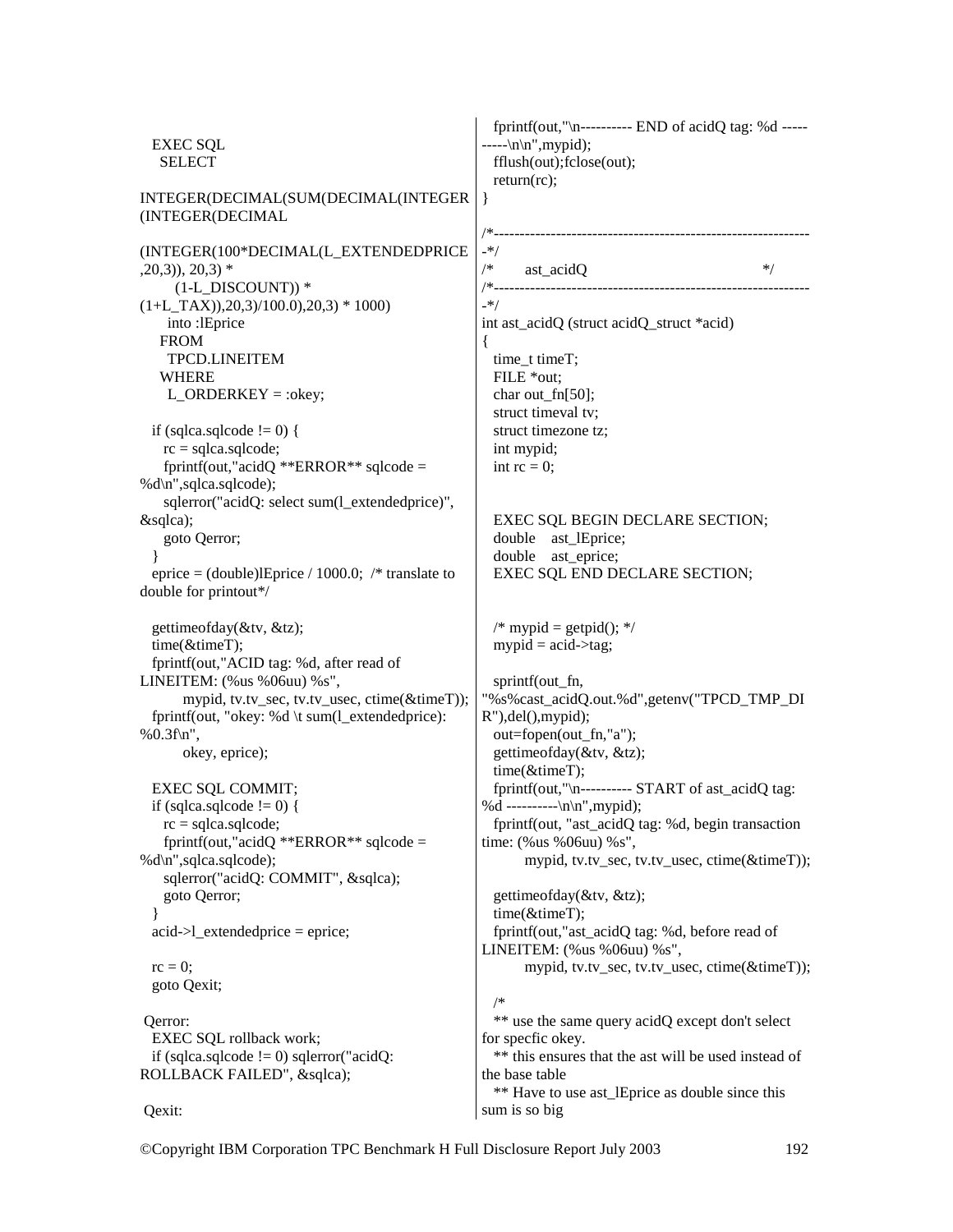\*/ EXEC SQL SELECT SUM ( L\_EXTENDEDPRICE\*(1- L\_DISCOUNT)\* $(1 + L TAX)$  into :ast\_lEprice FROM TPCD.LINEITEM; if (sqlca.sqlcode  $!= 0$ ) { rc = sqlca.sqlcode; fprintf(out,"ast\_acidQ \*\*ERROR\*\* sqlcode = %d\n",sqlca.sqlcode); sqlerror("ast\_acidQ: select sum(l\_extendedprice)", &sqlca); goto Qerror; } ast eprice = ast lEprice; /\* use ast eprice for printout to be consistent\*/ gettimeofday(&tv, &tz); time(&timeT); fprintf(out,"AST\_ACID tag: %d, after read of LINEITEM: (%us %06uu) %s", mypid, tv.tv\_sec, tv.tv\_usec, ctime(&timeT)); fprintf(out, "sum(l\_extendedprice): %0.3f\n", ast\_eprice); EXEC SQL COMMIT; if (sqlca.sqlcode  $!= 0$ ) {  $rc = sqlca.sqlcode;$ fprintf(out,"ast\_acidQ \*\*ERROR\*\* sqlcode = %d\n",sqlca.sqlcode); sqlerror("ast\_acidQ: COMMIT", &sqlca); goto Qerror; } acid->l\_extendedprice = ast\_eprice;  $rc = 0$ : goto Qexit; Qerror: EXEC SQL rollback work; if (sqlca.sqlcode  $!= 0$ ) sqlerror("ast acidQ: ROLLBACK FAILED", &sqlca); Qexit: fprintf(out,"\n---------- END of ast\_acidQ tag: %d -  $-----\n\ln^n, mypid);$  fflush(out);fclose(out); return(rc); } /\*------------------------------------------------------------- -\*/  $\frac{1}{*}$  acidT  $\frac{1}{*}$ /\*------------------------------------------------------------- -\*/ int acidT (struct acidT\_struct \*acid) { time t timeT; FILE \*out; char out  $fn[50]$ ; struct timeval tv; struct timezone tz; int mypid; int  $rc = 0$ ; EXEC SQL BEGIN DECLARE SECTION; sqlint32 o\_key, l\_key, delta; sqlint32 1 partkey, 1 suppkey; double 1 quantity, 1 tax, 1 discount, extendedprice; double o\_totalprice; double new quantity, rprice, cost, new extprice, new\_ototal, ototal; EXEC SQL END DECLARE SECTION; EXEC SOL DECLARE 1 cursor CURSOR FOR SELECT l\_partkey, l\_suppkey, l\_quantity, l\_tax, l\_discount, l\_extendedprice FROM tpcd.lineitem WHERE  $1$  orderkey = :o key AND 1 linenumber = :1 key FOR UPDATE OF 1 extendedprice, l\_quantity; EXEC SQL DECLARE o\_cursor CURSOR FOR SELECT o\_totalprice FROM tpcd.orders WHERE o\_orderkey = :o\_key FOR UPDATE OF o\_totalprice; if (acid->termination < 0 || acid->termination > 3)  $acid$ ->termination = 0:  $o$ \_key = acid-> $o$ \_key; l key = acid- $>l$  key;  $delta = acid$   $>delta$ : if (acid->logging) {  $/*$  mypid = getpid(); \*/  $mypid = acid$ - $tag;$ sprintf(out fn, "%s%cacidT.out.%d",getenv("TPCD\_TMP\_DIR"),d el(),mypid); out=fopen(out\_fn,"a"); gettimeofday(&tv, &tz); time(&timeT); fprintf(out,"\n---------- START of acidT tag: %d  $-----\n\ln^n, mypid);$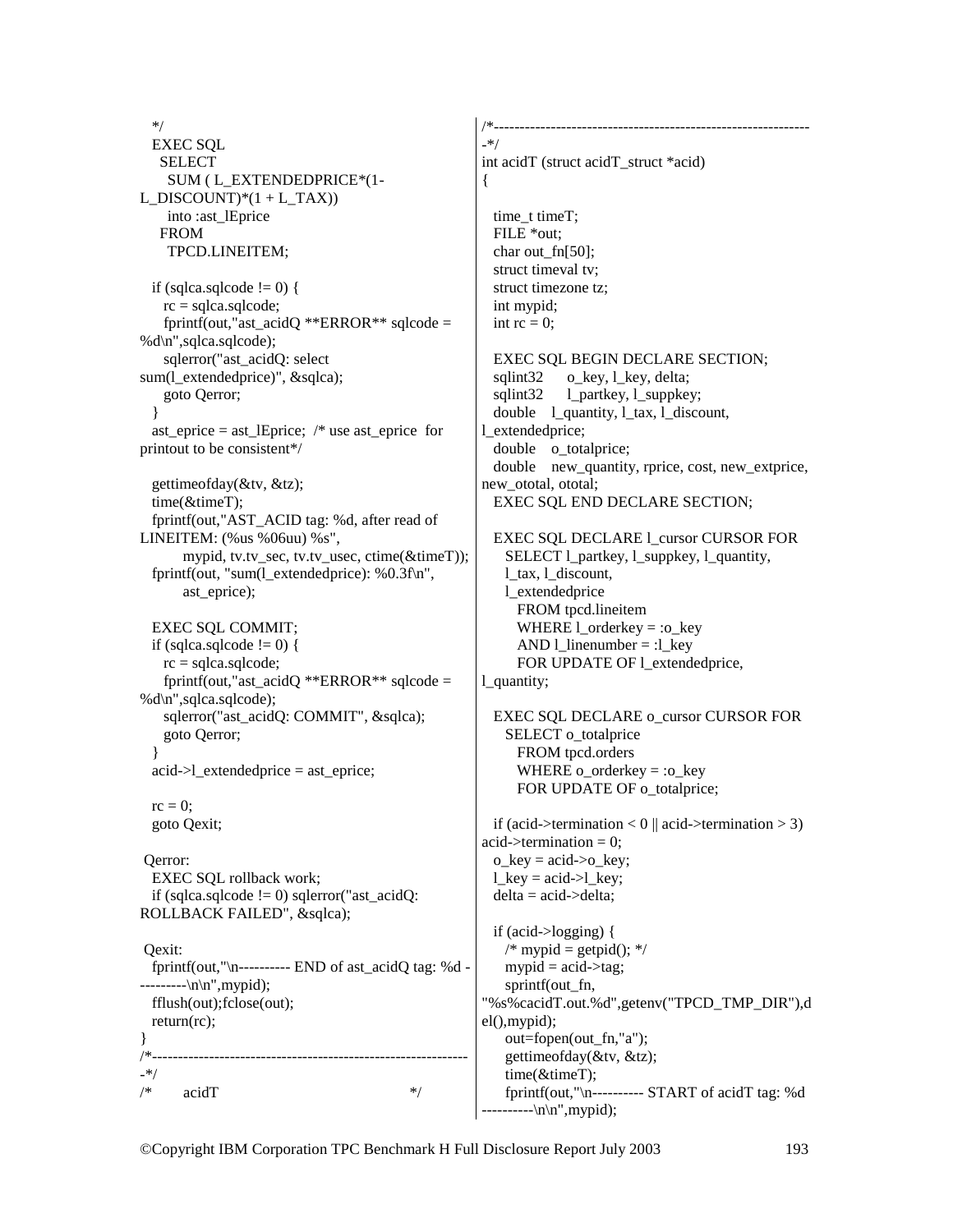fprintf(out, "acidT tag: %d, begin transaction time: (%us %06uu) %s", mypid, tv.tv\_sec, tv.tv\_usec, ctime(&timeT)); fprintf(out, "o\_key: %d\tl\_key: %d\tdelta: % $d\ln$ ", o key, l key, delta); } #ifdef DEBUG printf("o\_key: %d\tl\_key: %d\tdelta: %d\n", o\_key, l\_key, delta); #endif retry\_tran: if (acid->logging) { gettimeofday(&tv, &tz); time(&timeT); fprintf(out,"acidT tag: %d, before read of LINEITEM: (%us %06uu) %s", mypid, tv.tv\_sec, tv.tv\_usec, ctime(&timeT)); } EXEC SOL OPEN 1 cursor; if (sqlca.sqlcode  $!= 0$ ) { if(sqlca.sqlcode == DEADLOCK) goto retry\_tran;  $rc = sqlca.sqlcode;$  if (acid->logging) { fprintf(out,"acidT \*\*ERROR\*\* sqlcode = %d\n",sqlca.sqlcode); } else { fprintf(stderr,"acidT \*\*ERROR\*\* sqlcode = %d\n",sqlca.sqlcode); } /\* endif \*/ sqlerror("acidT: OPEN l\_cursor", &sqlca); goto Terror; } EXEC SQL FETCH 1 cursor INTO :l\_partkey, :l\_suppkey, :l\_quantity, :l\_tax, :l\_discount, :l\_extendedprice; if (sqlca.sqlcode  $!= 0$ ) {  $if(sq|ca.sq|code == DEADLOCK)$  goto retry\_tran;  $rc = sqlca.sqlcode;$  if (acid->logging) { fprintf(out,"acidT \*\*ERROR\*\* sqlcode = %d\n",sqlca.sqlcode); } else { fprintf(stderr,"acidT \*\*ERROR\*\* sqlcode = %d\n",sqlca.sqlcode); } /\* endif \*/ sqlerror("acidT: FETCH 1 cursor", &sqlca);

goto Terror;

}

#ifdef DEBUG printf(" $l$ \_quantity = %0.3f\n", $l$ \_quantity); printf("l\_tax = %0.3f \n",l\_tax); printf(" $l$ \_discount = %0.3f \n", $l$ \_discount); printf("l\_extendedprice = %0.3f \n", l\_extendedprice); #endif if (acid->logging) { gettimeofday(&tv, &tz); time(&timeT); fprintf(out,"acidT tag: %d, after read of LINEITEM: (%us %06uu) %s", mypid, tv.tv\_sec, tv.tv\_usec, ctime(&timeT)); fprintf(out, "l\_partkey: %d l\_suppkey: %d l\_quantity: %0.3f\nl\_tax: %0.3f l\_discount: %0.3f l\_extendedprice: %0.3f\n", l\_partkey, l\_suppkey, l\_quantity, l\_tax, l\_discount, l\_extendedprice); } rprice = TRUNC2(1 extendedprice/l quantity );  $cost = TRUNC2$  (rprice  $*$  delta); new extprice  $= 1$  extendedprice + cost;  $new\_quantity = 1\_quantity + delta;$ #ifdef DEBUG printf("rprice  $=$  %0.3f\n", rprice ); printf(" $cost = %0.3f\$ n",  $cost$ ); printf("new\_extprice = %0.3f\n", new\_extprice ); printf("new\_quantity =  $% 0.3$ f $\n\pi$ ", new\_quantity ); #endif EXEC SQL UPDATE tpcd.lineitem SET l\_extendedprice = :new\_extprice, l\_quantity = :new\_quantity WHERE CURRENT OF 1\_cursor; if (sqlca.sqlcode  $!= 0$ ) {  $if(sq) \cdot \text{gcd} = \text{DEADLOCK}$  goto retry tran; rc = sqlca.sqlcode; if (acid->logging) { fprintf(out,"acidT \*\*ERROR\*\* sqlcode = %d\n",sqlca.sqlcode); } else { fprintf(stderr,"acidT \*\*ERROR\*\* sqlcode = %d\n",sqlca.sqlcode);

 } /\* endif \*/ sqlerror("acidT: UPDATE l\_cursor", &sqlca); goto Terror; }

```
 if (acid->logging) {
```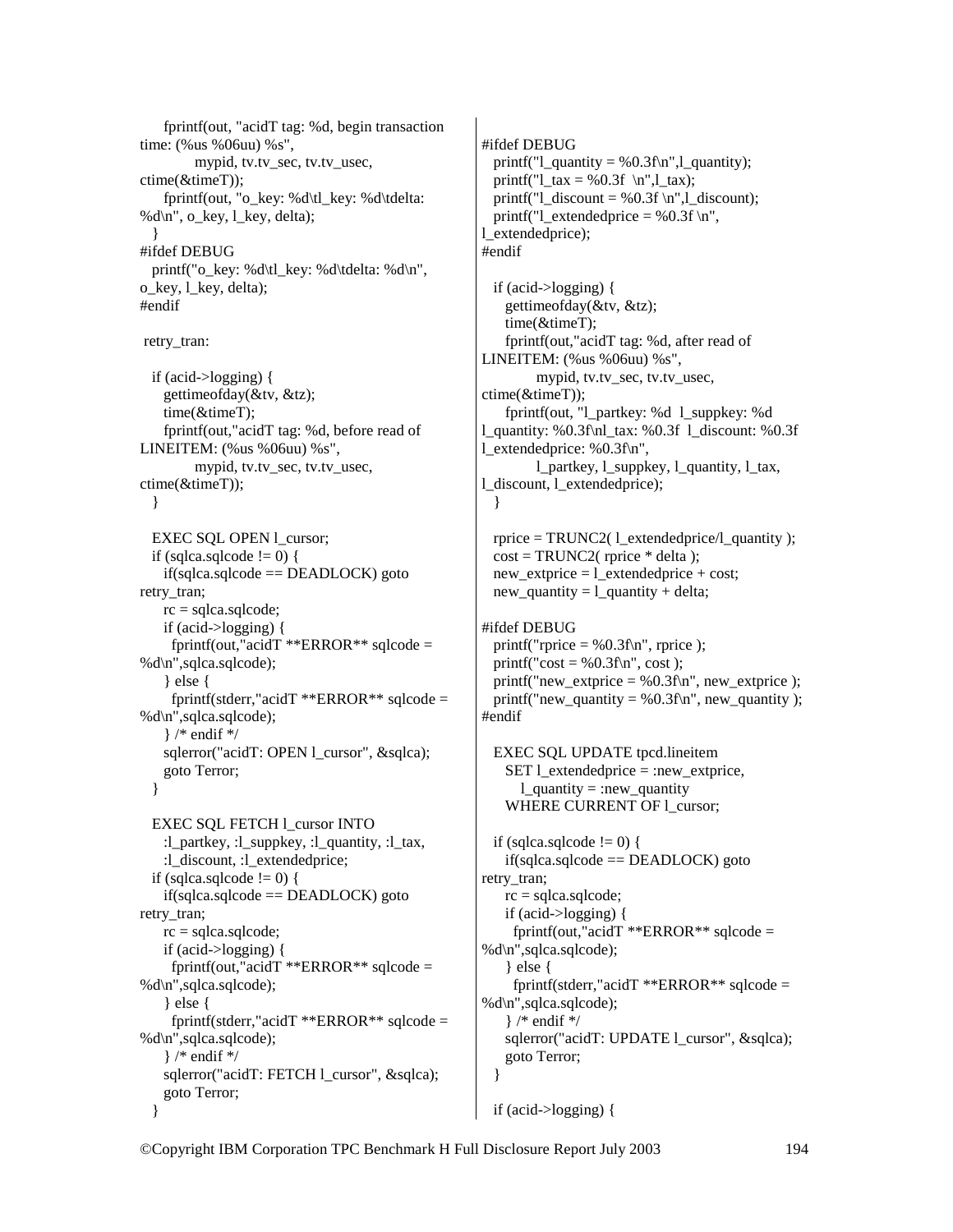```
 gettimeofday(&tv, &tz); 
    time(&timeT); 
    fprintf(out,"acidT tag: %d, after update of 
LINEITEM: (%us %06uu) %s", 
         mypid, tv.tv_sec, tv.tv_usec, 
ctime(&timeT)); 
   fprintf(out, "updated 1 extendedprice: %0.3f\n",
new_extprice ); 
    fprintf(out, "updated l_quantity: %0.3f\n", 
new_quantity ); 
   } 
/* if (acid->termination == 0) {
    EXEC SQL CLOSE L_CURSOR; 
    EXEC SQL CLOSE O_CURSOR; 
    EXEC SQL COMMIT; 
   if (sqlca.sqlcode != 0) {
     if(sq) \cdot \text{gcd} = \text{DEADLOCK} goto
retry tran;
      rc = sqlca.sqlcode; 
      if (acid->logging) { 
      fprintf(out,"acidT **ERROR** sqlcode =
%d\n",sqlca.sqlcode); 
      } else { 
       fprintf(stderr,"acidT **ERROR** sqlcode = 
%d\n",sqlca.sqlcode); 
 } 
     sqlerror("acidT: COMMIT", &sqlca);
      goto Terror; 
 } 
   } */ 
  if (acid->logging) { 
    gettimeofday(&tv, &tz); 
    time(&timeT); 
    fprintf(out,"acidT tag: %d, before read of 
ORDER: (%us %06uu) %s", 
         mypid, tv.tv_sec, tv.tv_usec, 
ctime(&timeT)); 
   } 
 EXEC SOL OPEN o_cursor;
 if (sqlca.sqlcode != 0) {
   if(sq|ca.sq|code == DEADLOCK) goto
retry_tran; 
   rc = sqlca.sqlcode; if (acid->logging) { 
     fprintf(out,"acidT **ERROR** sqlcode =
%d\n",sqlca.sqlcode); 
     } else { 
     fprintf(stderr,"acidT **ERROR** sqlcode =
%d\n",sqlca.sqlcode); 
    } /* endif */ 
   sqlerror("acidT: OPEN o_cursor", &sqlca);
    goto Terror; 
   }
```

```
EXEC SQL FETCH o_cursor INTO :o_totalprice;
 if (sqlca.sqlcode != 0) {
   if(sq) \cdot \text{gcd} = \text{DEADLOCK} goto
retry_tran; 
   rc = 1sqlcode;
    if (acid->logging) 
\left\{\right.fprintf(out,"acidT **ERROR** sqlcode =
%d\n",sqlca.sqlcode); 
    } 
    else 
\left\{\right. fprintf(stderr,"acidT **ERROR** sqlcode = 
%d\n",sqlca.sqlcode); 
 } 
   sqlerror("acidT: FETCH o_cursor", &sqlca);
    goto Terror; 
  } 
#ifdef DEBUG 
 printf("o_{totalprice} = %0.3f\n",o_{totalprice});
#endif 
  if (acid->logging) { 
    gettimeofday(&tv, &tz); 
    time(&timeT); 
    fprintf(out,"acidT tag: %d, after read of ORDER: 
(%us %06uu) %s", 
         mypid, tv.tv_sec, tv.tv_usec, 
ctime(&timeT)); 
   fprintf(out, "o_totalprice: %0.3f\n",
o_totalprice); 
  } 
#ifdef DEBUG 
 { 
   double zeroone= l_extendedprice * (1.0- 
l_discount); 
   double zeroonetimes= (l_extendedprice * (1.0- 
l_discount)*100.0;
  double firstone = TRUNC2(1) extendedprice *(1.0-1 discount));
  double notone= TRUNC2 (1 extendedprice *
(1.0-1_discount)) * (1.0+1_tax);
   double secondone= TRUNC2( TRUNC2( 
l extendedprice *(1.0-1 discount) )*(1.0+1 tax) ;
   printf("firstone= %f\n", firstone); 
   printf("zeroone= %f\n", zeroone); 
   printf("zeroonetimes= %f\n", zeroonetimes); 
   printf("notone= %f\n", notone); 
   printf("secondone= %f\n", secondone); 
  } 
#endif 
 ototal = o\_totalprice -
```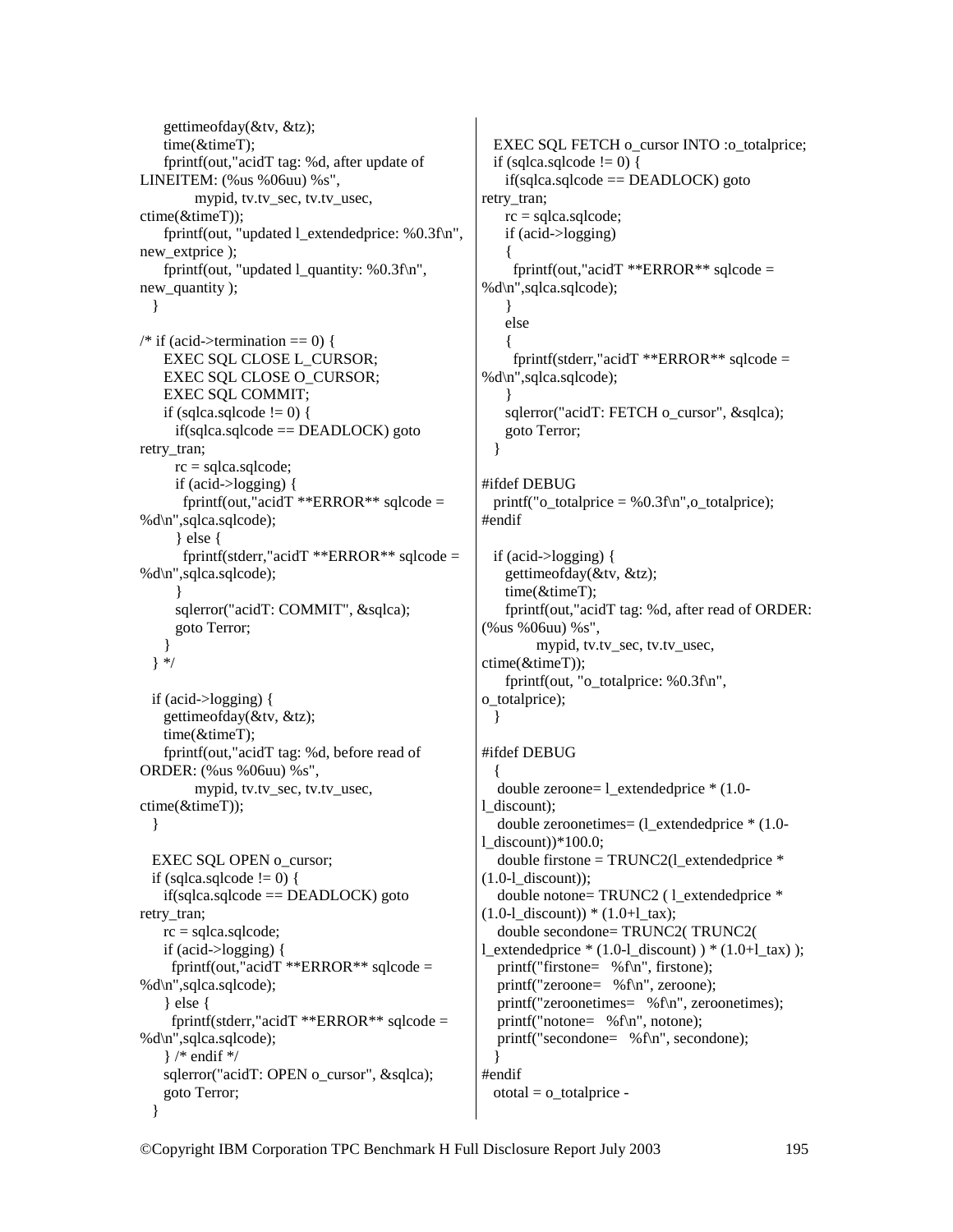TRUNC2(TRUNC2(1 extendedprice \*  $(1-l_discount)$  )  $*(1+l_tax)$  ); new\_ototal = TRUNC2( new\_extprice \* (1.0 l\_discount) );  $new\_ototal = TRUNC2$ ( $new\_ototal * (1.0+1\_tax)$ ); new ototal = ototal + new ototal; #ifdef DEBUG printf("o\_totalprince= %f\n",o\_totalprice); printf("ototal= %0.3f\n",ototal); printf("ototal= %f\n",ototal); printf("new\_ototal=  $% 0.3$ f $\n\pi$ ",new\_ototal); #endif EXEC SQL UPDATE tpcd.orders SET o totalprice  $=$  :new ototal WHERE CURRENT OF o\_cursor; if (sqlca.sqlcode  $!= 0$ ) {  $if(sq) \cdot \text{gcd} = \text{DEADLOCK}$  goto retry tran; rc = sqlca.sqlcode; if (acid->logging) { fprintf(out,"acidT \*\*ERROR\*\* sqlcode = %d\n",sqlca.sqlcode); } else { fprintf(stderr,"acidT \*\*ERROR\*\* sqlcode = %d\n",sqlca.sqlcode); } /\* endif \*/ sqlerror("acidT: UPDATE o\_cursor", &sqlca); goto Terror; } if (acid->logging) { gettimeofday(&tv, &tz); time(&timeT); fprintf(out,"acidT tag: %d, after update of ORDER: (%us %06uu) %s", mypid, tv.tv\_sec, tv.tv\_usec, ctime(&timeT)); fprintf(out, "updated o\_totalprice:  $%0.3f\$ n", new\_ototal) ; } /\* \*\* why is this code in here? we don't want to \*\* commit until the history table has been updated as well if (acid->termination  $== 0$ ) { EXEC SQL CLOSE L\_CURSOR; EXEC SQL CLOSE O\_CURSOR; EXEC SQL COMMIT; if (sqlca.sqlcode  $!= 0$ ) {  $if(sq) \geq$ ca.sqlcode = DEADLOCK) goto retry tran; rc = sqlca.sqlcode;

 if (acid->logging) { fprintf(out,"acidT \*\*ERROR\*\* sqlcode = %d\n",sqlca.sqlcode); } else { fprintf(stderr,"acidT \*\*ERROR\*\* sqlcode = %d\n",sqlca.sqlcode); } sqlerror("acidT: COMMIT", &sqlca); goto Terror; } } \*/ if (acid->logging) { gettimeofday(&tv, &tz); time(&timeT); fprintf(out,"acidT tag: %d, before insert into HISTORY: (%us %06uu) %s", mypid, tv.tv\_sec, tv.tv\_usec, ctime(&timeT)); } EXEC SQL INSERT INTO tpcd.history values (:1 partkey, :1 suppkey, :o\_key, :1 key, :delta, CURRENT TIMESTAMP); if (sqlca.sqlcode  $!= 0$ ) {  $if(sqlca.sqlcode == DEADLOCK)$  goto retry tran;  $rc = sqlca.sqlcode;$  if (acid->logging) { fprintf(out,"acidT \*\*ERROR\*\* sqlcode = %d\n",sqlca.sqlcode); } else { fprintf(stderr,"acid $T$  \*\*ERROR\*\* sqlcode = %d\n",sqlca.sqlcode); } /\* endif \*/ sqlerror("acidT: INSERT INTO history", &sqlca); goto Terror; } if (acid->logging) { gettimeofday(&tv, &tz); time(&timeT); fprintf(out,"acidT tag: %d, after insert into HISTORY: (%us %06uu) %s", mypid, tv.tv\_sec, tv.tv\_usec, ctime(&timeT)); }  $/*$  sleep for 1 second for 80% of the transactions  $*/$ #ifdef SQLWINT if ( ((rand() % (100)) + 1) < 80 ) sleep(1); #else if ( ((random() % (100)) + 1) < 80 ) sleep(1);

#endif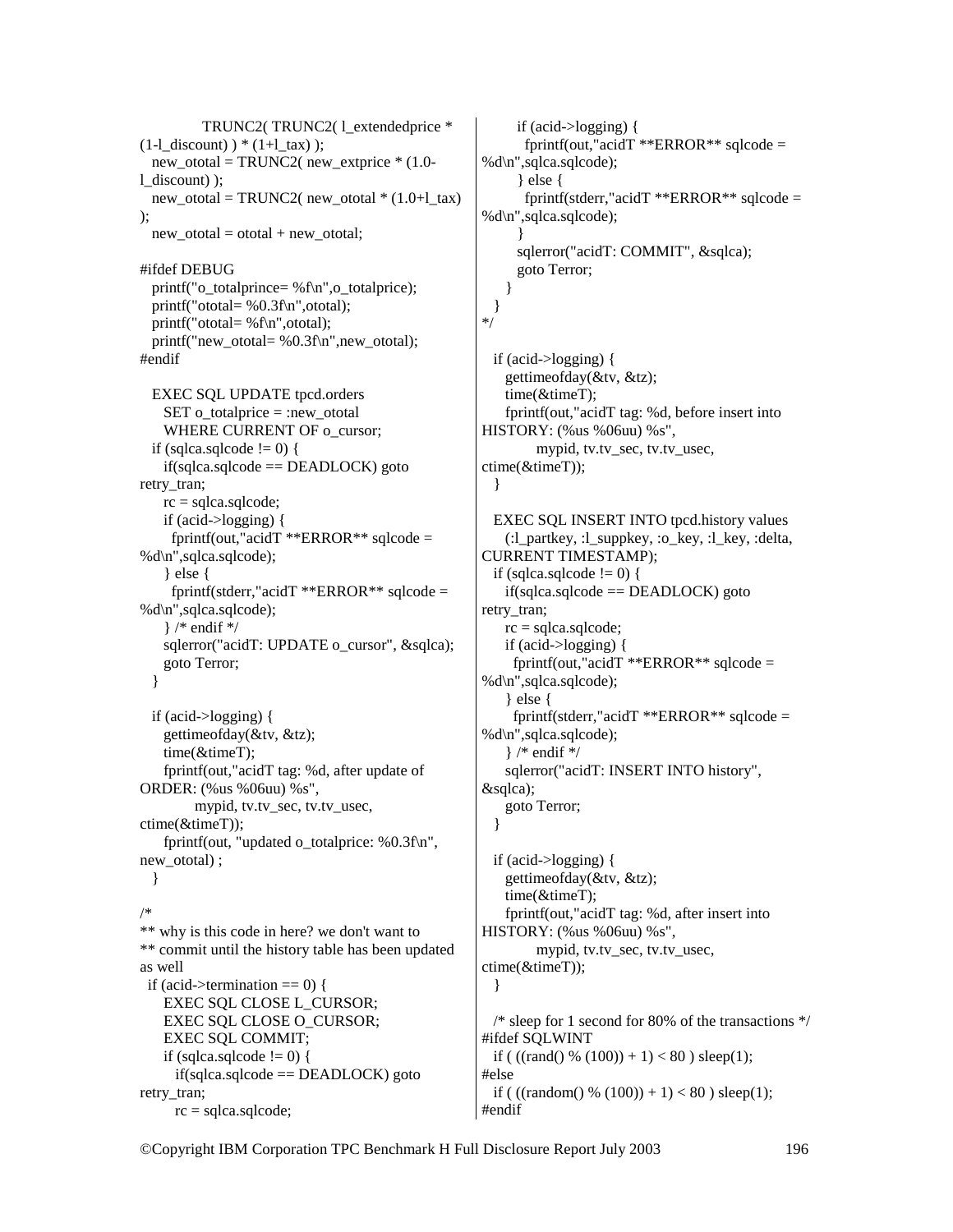switch (acid->termination) { case 1:  $\{$  if (acid->logging) { gettimeofday(&tv, &tz); time(&timeT); fprintf(out,"acidT tag: %d, wait before COMMIT: (%us %06uu) %s", mypid, tv.tv\_sec, tv.tv\_usec, ctime(&timeT)); } } sleep $(60)$ ; case 0: if (acid->logging) { gettimeofday(&tv, &tz); time(&timeT); fprintf(out,"acidT tag: %d, immediately before COMMIT: (%us %06uu) %s", mypid, tv.tv\_sec, tv.tv\_usec, ctime(&timeT)); } EXEC SQL CLOSE L\_CURSOR; EXEC SQL CLOSE O\_CURSOR; EXEC SQL COMMIT; if (sqlca.sqlcode  $!= 0$ ) {  $if(sq) \cdot \text{gcd} = \text{DEADLOCK}$  goto retry tran;  $rc = sqlca.sqlcode;$  if (acid->logging) { fprintf(out,"acid $T$  \*\*ERROR\*\* sqlcode = %d\n",sqlca.sqlcode); } else { fprintf(stderr,"acidT \*\*ERROR\*\* sqlcode = %d\n",sqlca.sqlcode); } /\* endif \*/ sqlerror("acidT: COMMIT", &sqlca); goto Terror; } if (acid->logging) { gettimeofday(&tv, &tz); time(&timeT); fprintf(out,"acidT tag: %d, after COMMIT: (%us %06uu) %s", mypid, tv.tv\_sec, tv.tv\_usec, ctime(&timeT)); } break; case 3: if (acid->logging) { gettimeofday(&tv, &tz); time(&timeT); fprintf(out,"acidT tag: %d, wait before ROLLBACK: (%us %06uu) %s",

 mypid, tv.tv\_sec, tv.tv\_usec, ctime(&timeT)); } sleep $(60)$ ; case 2: if (acid->logging) { gettimeofday(&tv, &tz); time(&timeT); fprintf(out,"acidT tag: %d, immediately before ROLLBACK: (%us %06uu) %s", mypid, tv.tv\_sec, tv.tv\_usec, ctime(&timeT)); } EXEC SQL CLOSE L\_CURSOR; EXEC SQL CLOSE O\_CURSOR; EXEC SQL rollback work; if (sqlca.sqlcode  $!= 0$ ) {  $if(sq) \cdot \text{gcd} = \text{DEADLOCK}$  goto retry tran;  $rc = sqlca.sqlcode;$  if (acid->logging) { fprintf(out,"acid $T$  \*\*ERROR\*\* sqlcode = %d\n",sqlca.sqlcode); } else { fprintf(stderr,"acidT \*\*ERROR\*\* sqlcode = %d\n",sqlca.sqlcode); } /\* endif \*/ sqlerror("acidT: ROLLBACK", &sqlca); goto Terror; } if (acid->logging) { gettimeofday(&tv, &tz); time(&timeT); fprintf(out,"acidT tag: %d, after ROLLBACK: (%us %06uu) %s", mypid, tv.tv\_sec, tv.tv\_usec, ctime(&timeT)); } break; } acid- $>l$  partkey = l\_partkey; acid- $>l$  suppkey = l\_suppkey; acid- $>l$  quantity = l\_quantity;  $acid$ ->l\_tax = l\_tax;  $acid$ ->l\_discount = l\_discount;  $acid$ ->l extendedprice = l extendedprice;  $acid$ - $>o_{total}$  price =  $o_{total}$  price;  $rc = 0$ ; goto Texit; Terror: EXEC SQL CLOSE L\_CURSOR; EXEC SQL CLOSE O\_CURSOR;

EXEC SQL rollback work;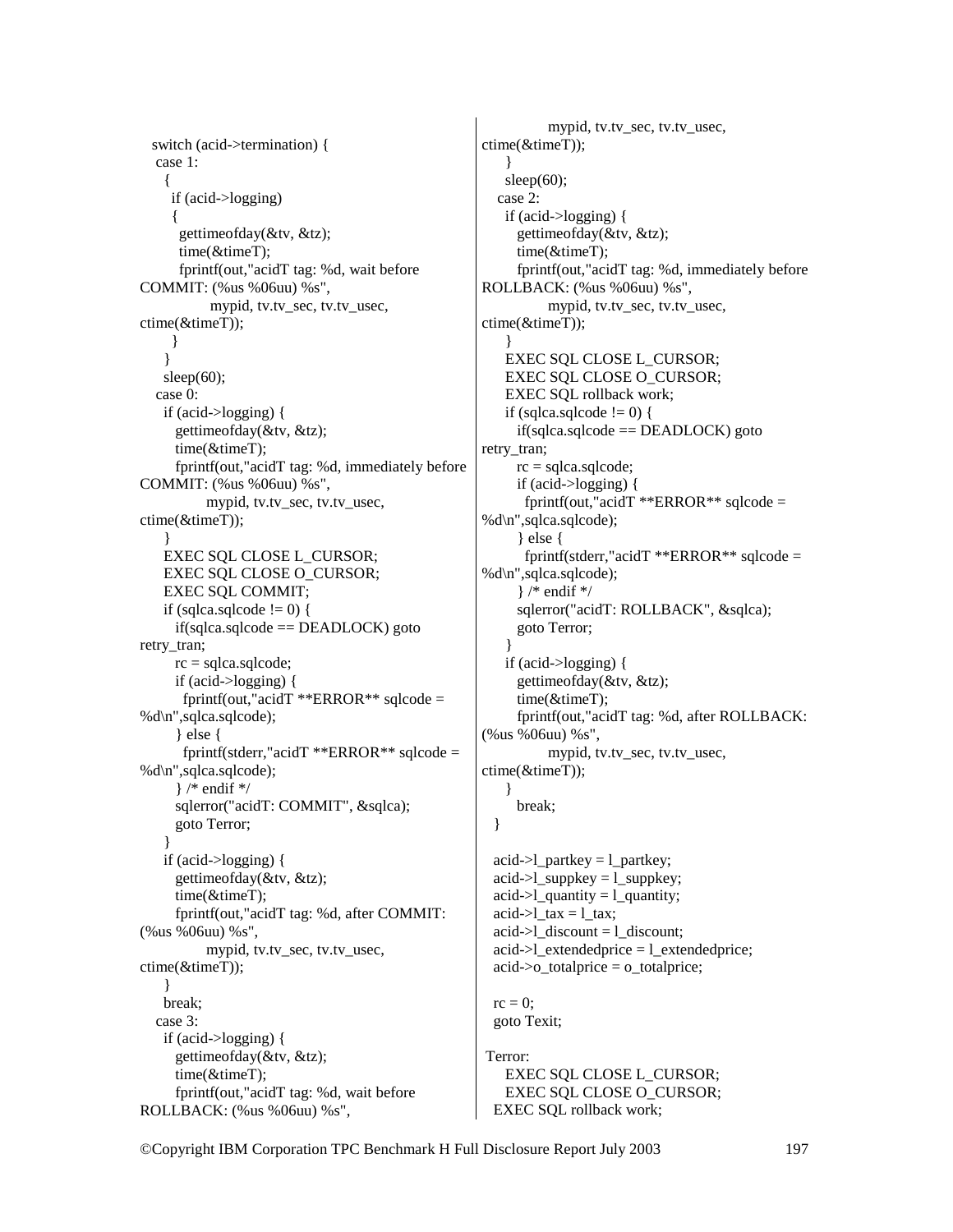if (sqlca.sqlcode  $!=$  0) sqlerror("acidT: ROLLBACK FAILED", &sqlca); Texit: if (acid->logging) { fprintf(out," $\infty$ ------------ END of acidT tag: %d --- $---\n\ln$ ", mypid); fflush(out);fclose(out); } return(rc); } /\*------------------------------------------------------------- -\*/  $updateQ$  \*/ /\*------------------------------------------------------------- -\*/ int updateQ (struct update struct \*us) { FILE \*out; time t timeT; struct timeval tv; struct timezone tz; int qnum; int  $rc = 0$ ; int i; int secs2sleep; char buff[256]; struct acidtype {int logging;} a, \*acid; EXEC SQL BEGIN DECLARE SECTION; double acctbal; double discount; double price; sqlint32 availqty; sqlint32 size; EXEC SQL END DECLARE SECTION;  $qnum = us$ -> $qnum$ ;  $acid = \&a$ : acid->logging= 1; sprintf(buff, "%s%cupdate.out",getenv("TPCD\_TMP\_DIR"),del( )); out=fopen(buff,"a"); gettimeofday(&tv, &tz); time(&timeT); fprintf(out,"\n---------- START of update ----------  $\ln$ "): fprintf(out, "update query number: %d, begin transaction time: (%us %06uu) %s", qnum, tv.tv\_sec, tv.tv\_usec, ctime(&timeT));

 $sqlcade = 0;$  $discount = 0.25$ ; price = 5000.50;  $\text{accelsal} = 1000.00$ ; availqty  $= 10$ ;  $size = 5$ ; for  $(i=1; i \leq 2; i++)$  { gettimeofday(&tv, &tz); time(&timeT); fprintf(out,"update query number: %d, pass %d, immediately before UPDATE: (%us %06uu) %s", qnum, i, tv.tv\_sec, tv.tv\_usec, ctime(&timeT)); switch (qnum)  $\left\{ \right.$  case 1:  $\{$  EXEC SQL UPDATE TPCD.LINEITEM set L\_DISCOUNT = L\_DISCOUNT + :discount WHERE L\_ORDERKEY IN (326,512,928,995); if (sqlca.sqlcode  $!= 0$ ) { rc = sqlca.sqlcode; if (acid->logging)  $\left\{\begin{array}{ccc} \end{array}\right\}$  fprintf(out,"update query number: %d, pass %d, \*\*ERROR\*\* sqlcode = %d\n", qnum, i, sqlca.sqlcode); } else { fprintf(stderr,"update query number: %d, pass %d, \*\*ERROR\*\* sqlcode = %d\n", qnum, i, sqlca.sqlcode); } sqlerror("update query number 1", &sqlca); goto Uerror; }  $discount = discount * (-1);$  $secs2sleep = 300;$  break; } case 2: { EXEC SQL UPDATE TPCD.SUPPLIER set  $S$  ACCTBAL =  $S$  ACCTBAL + :acctbal WHERE S\_NAME in ('Supplier#000000647','Supplier#000000070','Suppli er#000000802'); if (sqlca.sqlcode  $!= 0$ ) {  $rc = sqlca.sqlcode;$ if (acid->logging)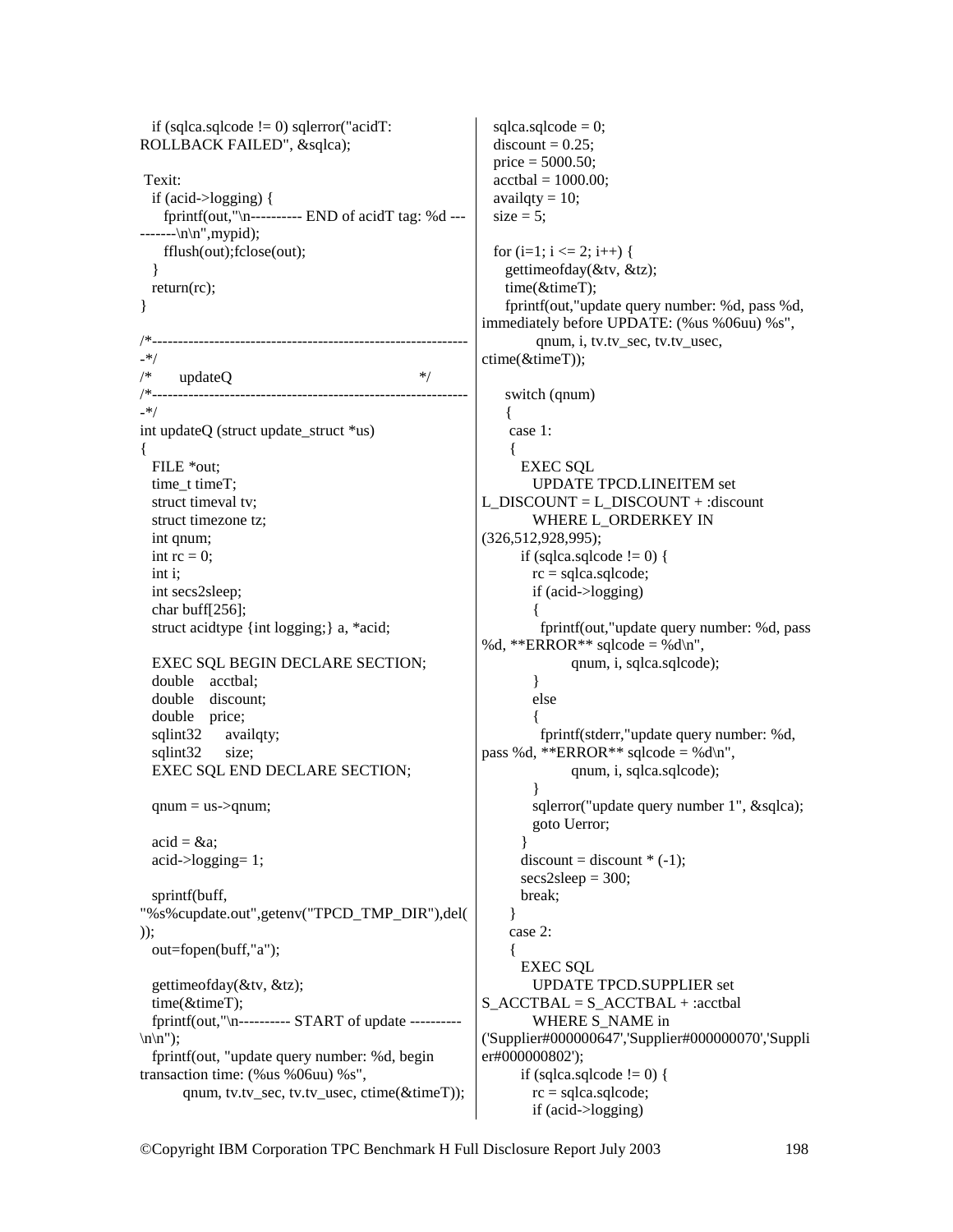```
 { 
          fprintf(out,"update query number: %d, pass 
%d, **ERROR** sqlcode = %d\n",
               qnum, i, sqlca.sqlcode); 
         } 
         else 
\left\{\begin{array}{ccc} \end{array}\right\} fprintf(stderr,"update query number: %d, 
pass %d, **ERROR** sqlcode = %d\n",
               qnum, i, sqlca.sqlcode); 
         } 
        sqlerror("update query number 2", &sqlca);
         goto Uerror; 
 } 
      \text{accelal} = \text{acctbal} * (-1);secs2sleep = 90; break; 
     } 
     case 3: 
\{EXEC SOL
         UPDATE TPCD.LINEITEM set 
L_DISCOUNT = L_DISCOUNT + :discount
        WHERE L_ORDERKEY IN (260930,
402497, 457859, 509889, 58117, 
                      538311, 588421, 416167, 
97830, 90276); 
      if (sqlca.sqlcode != 0) {
        rc = sqlca.sqlcode; if (acid->logging) 
         { 
          fprintf(out,"update query number: %d, pass 
%d, **ERROR** sqlcode = %d\n",
               qnum, i, sqlca.sqlcode); 
         } 
         else 
\left\{\begin{array}{ccc} \end{array}\right\} fprintf(stderr,"update query number: %d, 
pass %d, **ERROR** sqlcode = %d\n",
               qnum, i, sqlca.sqlcode); 
 } 
        sqlerror("update query number 3", &sqlca);
         goto Uerror; 
 } 
      discount = discount * (-1);secs2sleep = 300; break; 
     } 
     case 4: 
\{if ( i =1 ) {
         EXEC SQL 
           UPDATE TPCD.ORDERS set 
O_ORDERDATE = O_ORDERDATE - 6 
MONTHS
           WHERE O_ORDERKEY = 67461;
```

```
 /* WHERE O_ORDERKEY IN 
(22400,28515,34338,46596,67461,92644,98307);*/ 
       } else { 
         EXEC SQL 
           UPDATE TPCD.ORDERS set 
O_ORDERDATE = O ORDERDATE + 6
MONTHS
          WHERE O_ORDERKEY = 67461;
 } 
      if (sqlca.sqlcode != 0) {
         rc = sqlca.sqlcode; 
         if (acid->logging) 
\left\{\begin{array}{ccc} \end{array}\right\} fprintf(out,"update query number: %d, pass 
%d, **ERROR** sqlcode = %d\n",
                qnum, i, sqlca.sqlcode); 
         } 
         else 
         { 
          fprintf(stderr,"update query number: %d, 
pass %d, **ERROR** sqlcode = %d\n",
                qnum, i, sqlca.sqlcode); 
 } 
        sqlerror("update query number 4", &sqlca);
         goto Uerror; 
       } 
      secs2sleep = 300;
       break; 
     } 
     case 5: 
     { 
       EXEC SQL 
         UPDATE TPCD.LINEITEM set 
L_DISCOUNT = L_DISCOUNT + :discount
         WHERE L_ORDERKEY IN 
(70976,566279,152897,84226,232483); 
      if (sqlca.sqlcode != 0) {
        rc = sqlca.sqlcode; if (acid->logging) 
\left\{\begin{array}{ccc} \end{array}\right\} fprintf(out,"update query number: %d, pass 
%d, **ERROR** sqlcode = %d\n",
                qnum, i, sqlca.sqlcode); 
         } 
         else 
\left\{\begin{array}{ccc} \end{array}\right\} fprintf(stderr,"update query number: %d, 
pass %d, **ERROR** sqlcode = %d\n",
                qnum, i, sqlca.sqlcode); 
 } 
        sqlerror("update query number 5", &sqlca);
         goto Uerror; 
 } 
      discount = discount *(-1);
      secs2sleep = 300; break;
```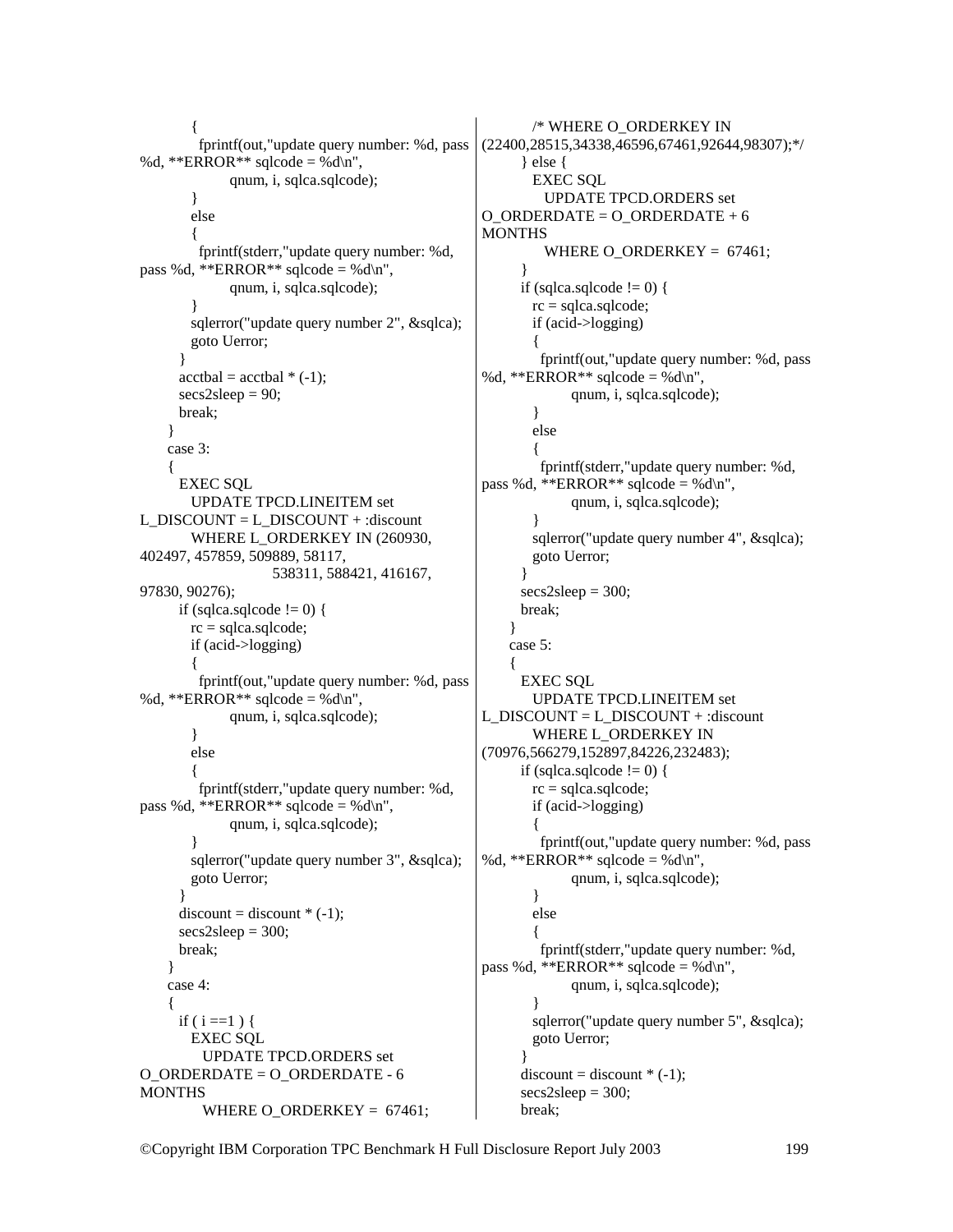```
 } 
     case 6: 
\{ EXEC SQL 
        UPDATE TPCD.LINEITEM set 
L_DISCOUNT = L_DISCOUNT + :discount
       WHERE L_ORDERKEY in
(33,131,161,195,229,230,231,323,353,356); 
     if (sqlca.sqlcode != 0) {
       rc = sqlca.sqlcode; if (acid->logging) 
        { 
         fprintf(out,"update query number: %d, pass 
%d, **ERROR** sqlcode = %d\n",
              qnum, i, sqlca.sqlcode); 
        } 
        else 
\left\{\begin{array}{ccc} \end{array}\right\} fprintf(stderr,"update query number: %d, 
pass %d, **ERROR** sqlcode = %d\n",
              qnum, i, sqlca.sqlcode); 
        } 
       sqlerror("update query number 6", &sqlca);
        goto Uerror; 
 } 
     discount = discount * (-1);secs2sleep = 300;
      break; 
 } 
     case 7: 
\{ EXEC SQL 
        UPDATE TPCD.LINEITEM set 
L_DISCOUNT = L_DISCOUNT + :discount
        WHERE L_ORDERKEY IN 
(562917,410659,16550,398401,157634,429920,454
11); 
     if (sqlca.sqlcode != 0) {
       rc = 1sqlcode;
        if (acid->logging) 
\{ fprintf(out,"update query number: %d, pass 
%d, **ERROR** sqlcode = %d\n",
              qnum, i, sqlca.sqlcode); 
        } 
        else 
\{ fprintf(stderr,"update query number: %d, 
pass %d, **ERROR** sqlcode = %d\n",
              qnum, i, sqlca.sqlcode); 
 } 
       sqlerror("update query number 7", &sqlca);
        goto Uerror; 
 } 
     discount = discount * (-1);secs2sleep = 300;
```

```
 break; 
     } 
     case 8: 
\{ EXEC SQL 
         UPDATE TPCD.LINEITEM set 
L_DISCOUNT = L_DISCOUNT + :discount
         WHERE L_ORDERKEY IN 
(129569,343591,270242,254983,98500,28963); 
      if (sqlca.sqlcode != 0) {
         rc = sqlca.sqlcode; 
         if (acid->logging) 
\left\{\begin{array}{ccc} \end{array}\right\} fprintf(out,"update query number: %d, pass 
%d, **ERROR** sqlcode = %d\n",
                qnum, i, sqlca.sqlcode); 
 } 
         else 
\left\{\begin{array}{ccc} \end{array}\right\} fprintf(stderr,"update query number: %d, 
pass %d, **ERROR** sqlcode = %d\n",
                qnum, i, sqlca.sqlcode); 
 } 
        sqlerror("update query number 8", &sqlca);
         goto Uerror; 
 } 
      discount = discount *(-1);
      secs2sleep = 300; break; 
     } 
     case 9: 
     { 
       EXEC SQL 
         UPDATE TPCD.LINEITEM set 
L_DISCOUNT = L_DISCOUNT + :discount
         WHERE L_ORDERKEY IN 
(113509,232997,246691,379233,448162,32134); 
      if (sqlca.sqlcode != 0) {
        rc = 1sqlcode;
         if (acid->logging) 
\left\{\begin{array}{ccc} \end{array}\right\} fprintf(out,"update query number: %d, pass 
%d, **ERROR** sqlcode = %d\n",
                qnum, i, sqlca.sqlcode); 
         } 
         else 
\left\{\begin{array}{ccc} \end{array}\right\} fprintf(stderr,"update query number: %d, 
pass %d, **ERROR** sqlcode = %d\n",
                qnum, i, sqlca.sqlcode); 
 } 
        sqlerror("update query number 9", &sqlca);
         goto Uerror; 
 } 
      discount = discount *(-1);
      secs2sleep = 300;
```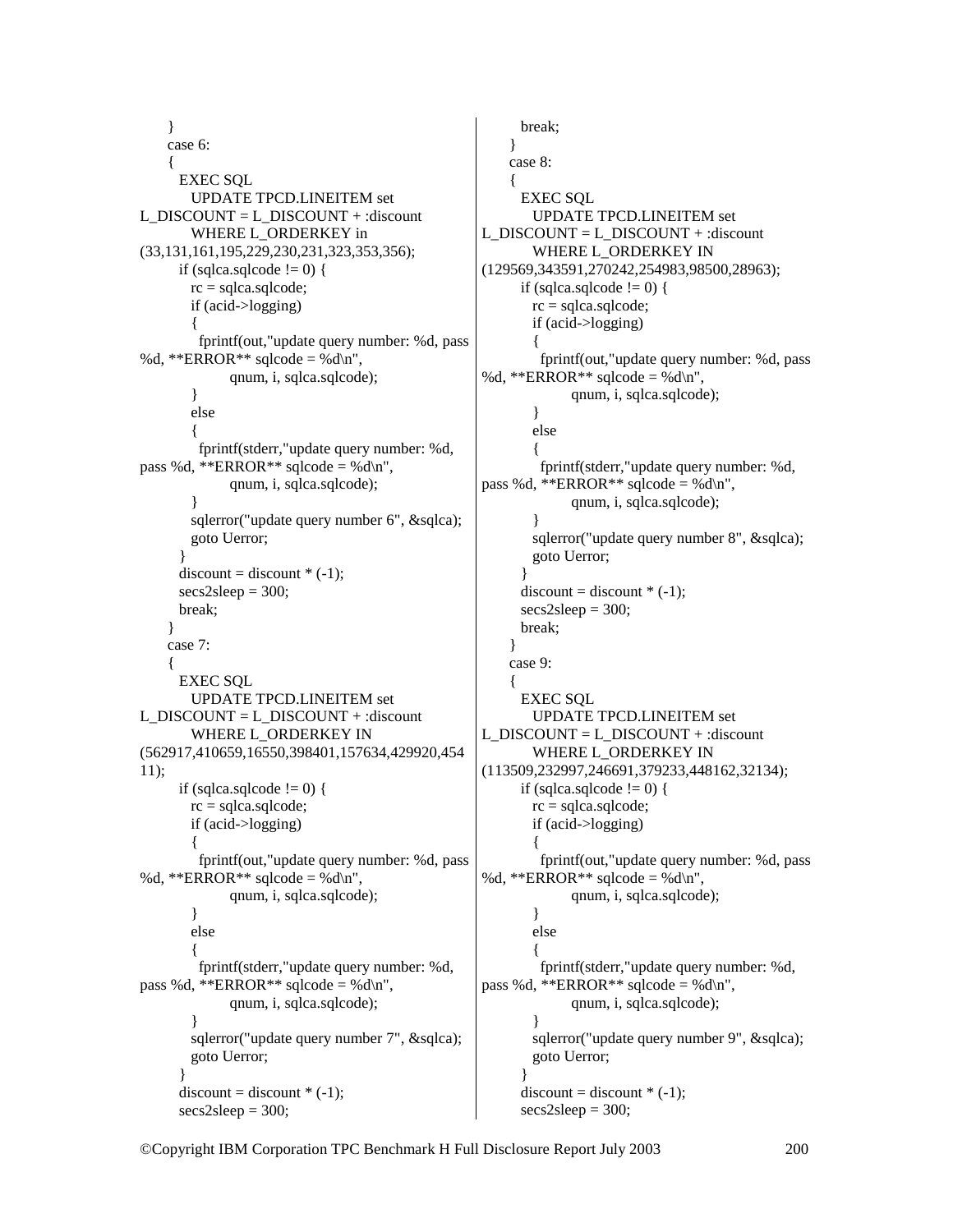```
 break; 
     } 
     case 10: 
\{ EXEC SQL 
        UPDATE TPCD.LINEITEM set 
L_DISCOUNT = L_DISCOUNT + :discount
        WHERE L_ORDERKEY IN 
(516487,245411,265799,253025,6914,562020); 
     if (sqlca.sqlcode != 0) {
        rc = sqlca.sqlcode; 
        if (acid->logging) 
        { 
         fprintf(out,"update query number: %d, pass 
%d, **ERROR** sqlcode = %d\n",
              qnum, i, sqlca.sqlcode); 
        } 
        else 
        { 
         fprintf(stderr,"update query number: %d, 
pass %d, **ERROR** sqlcode = %d\n",
              qnum, i, sqlca.sqlcode); 
 } 
       sqlerror("update query number 10", &sqlca);
        goto Uerror; 
 } 
     discount = discount * (-1);secs2sleep = 300; break; 
     } 
     case 11: 
\{ EXEC SQL 
        UPDATE TPCD.PARTSUPP set 
PS_AVAILQTY = PS_AVAILQTY + :availqty
        WHERE PS_PARTKEY IN 
(12098,5134,13334,17052,3452,12552,1084,5797); 
     if (sqlca.sqlcode != 0) {
       rc = 1sqlcode;
        if (acid->logging) 
\{ fprintf(out,"update query number: %d, pass 
%d, **ERROR** sqlcode = %d\n",
              qnum, i, sqlca.sqlcode); 
        } 
        else 
\{ fprintf(stderr,"update query number: %d, 
pass %d, **ERROR** sqlcode = %d\n",
              qnum, i, sqlca.sqlcode); 
 } 
       sqlerror("update query number 11", &sqlca);
        goto Uerror; 
 } 
     availqty = availqty *(-1);
     secs2sleep = 180; break; 
                                                         } 
                                                         case 12: 
                                                    \{if (i == 1) {
                                                             EXEC SQL 
                                                               UPDATE TPCD.LINEITEM set 
                                                    L_RECEIPTDATE = L_RECEIPTDATE - 3 
                                                    YEARS 
                                                               WHERE L_ORDERKEY IN 
                                                    (33,70,195,355,677,837,960,962,1028); 
                                                           } else { 
                                                             EXEC SQL 
                                                               UPDATE TPCD.LINEITEM set 
                                                    L<sub>RECEIPTDATE</sub> = L<sub>RECEIPTDATE</sub> + 3
                                                    YEARS 
                                                               WHERE L_ORDERKEY IN 
                                                    (33,70,195,355,677,837,960,962,1028); 
                                                     } 
                                                          if (sqlca.sqlcode != 0) {
                                                            rc = \text{sqlca.sqlcode}; if (acid->logging) 
                                                             { 
                                                              fprintf(out,"update query number: %d, pass 
                                                    %d, **ERROR** sqlcode = %d\n".
                                                                   qnum, i, sqlca.sqlcode); 
                                                             } 
                                                             else 
                                                    \left\{\begin{array}{ccc} \end{array}\right\} fprintf(stderr,"update query number: %d, 
                                                    pass %d, **ERROR** sqlcode = %d\n",
                                                                   qnum, i, sqlca.sqlcode); 
                                                             } 
                                                            sqlerror("update query number 12", &sqlca);
                                                             goto Uerror; 
                                                           } 
                                                          secs2sleep = 300; break; 
                                                         } 
                                                         case 13: 
                                                    \{ EXEC SQL 
                                                             UPDATE TPCD.LINEITEM set 
                                                    L_DISCOUNT = L_DISCOUNT + :discount
                                                             WHERE L_ORDERKEY IN 
                                                    (263,9476,32355,34854,53445,56901); 
                                                          if (sqlca.sqlcode != 0) {
                                                             rc = sqlca.sqlcode; 
                                                             if (acid->logging) 
                                                    \{ } 
                                                             else
```

```
©Copyright IBM Corporation TPC Benchmark H Full Disclosure Report July 2003 201
                                                      fprintf(out,"update query number: %d, pass 
                                             %d, **ERROR** sqlcode = %d\n",
                                                          qnum, i, sqlca.sqlcode); 
                                             \{
```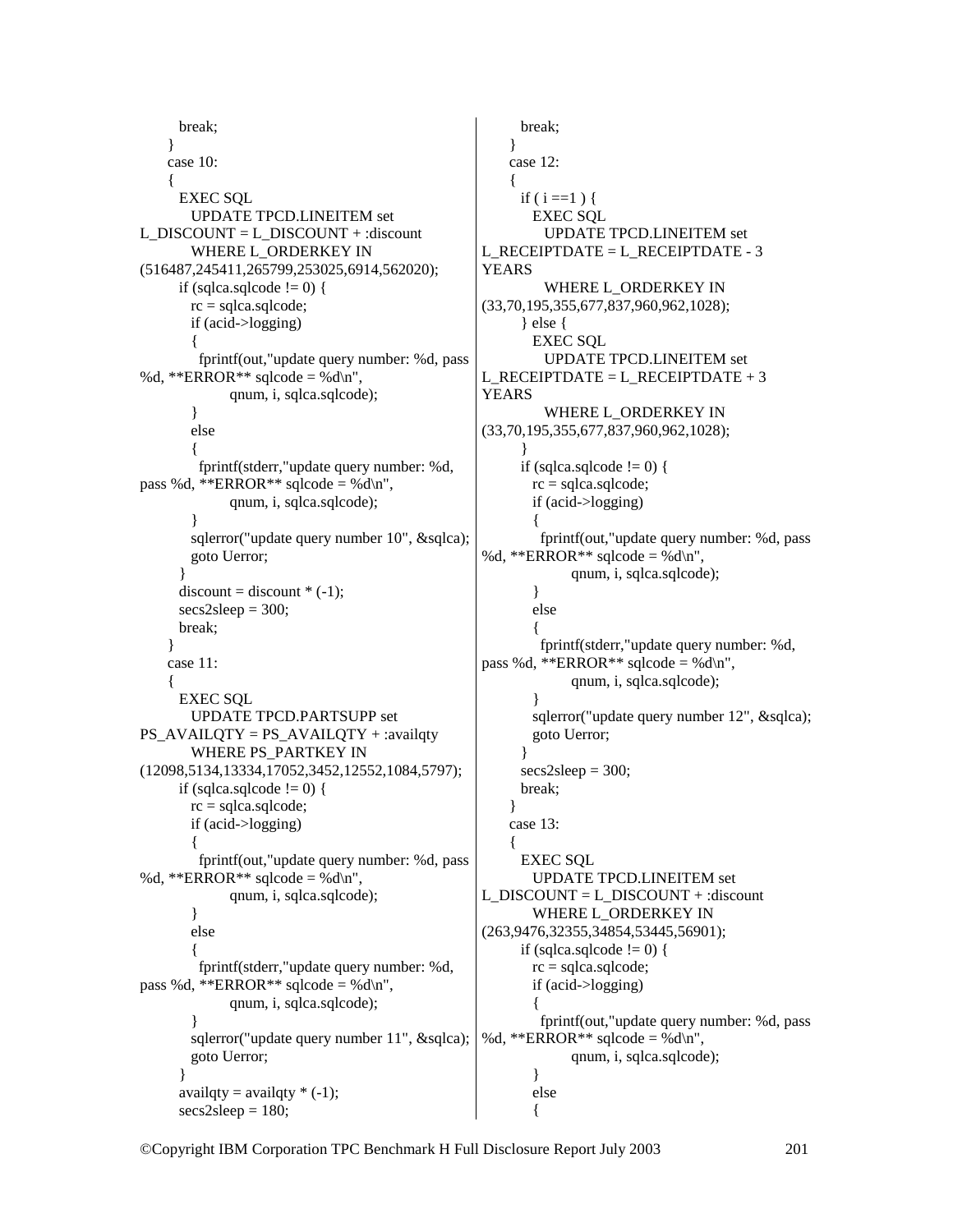```
 fprintf(stderr,"update query number: %d, 
pass %d, **ERROR** sqlcode = %d\n",
               qnum, i, sqlca.sqlcode); 
 } 
        sqlerror("update query number 13", &sqlca);
        goto Uerror; 
 } 
      discount = discount * (-1);secs2sleep = 90; break; 
     } 
     case 14: 
\{ EXEC SQL 
         UPDATE TPCD.LINEITEM set 
L_DISCOUNT = L_DISCOUNT + :discount
         WHERE L_ORDERKEY IN 
(32,225,326,448,449,483,512); 
      if (sqlca.sqlcode != 0) {
        rc = sqlca.sqlcode; if (acid->logging) 
         { 
          fprintf(out,"update query number: %d, pass 
%d, **ERROR** sqlcode = %d\n",
               qnum, i, sqlca.sqlcode); 
         } 
         else 
\left\{\begin{array}{ccc} \end{array}\right\} fprintf(stderr,"update query number: %d, 
pass %d, **ERROR** sqlcode = %d\n".
               qnum, i, sqlca.sqlcode); 
 } 
        sqlerror("update query number 14", &sqlca);
        goto Uerror; 
 } 
      discount = discount * (-1);secs2sleep = 180; break; 
     } 
     case 15: 
\{ EXEC SQL 
         UPDATE TPCD.LINEITEM set 
L_DISCOUNT = L_DISCOUNT + :discount
        WHERE L_ORDERKEY IN 
(1,4,7,35,135,131300); 
      if (sqlca.sqlcode != 0) {
        rc = sqlca.sqlcode; 
        if (acid->logging) 
\left\{\begin{array}{ccc} \end{array}\right\} fprintf(out,"update query number: %d, pass 
%d, **ERROR** sqlcode = %d\n".
               qnum, i, sqlca.sqlcode); 
         } 
        else 
         { 
                                                               fprintf(stderr,"update query number: %d, 
                                                     pass %d, **ERROR** sqlcode = %d\n",
                                                                    qnum, i, sqlca.sqlcode); 
                                                      } 
                                                             sqlerror("update query number 15", &sqlca);
                                                              goto Uerror; 
                                                      } 
                                                           discount = discount * (-1);secs2sleep = 180; break; 
                                                          } 
                                                          case 16: 
                                                     \{ EXEC SQL 
                                                              UPDATE TPCD.PART set P_SIZE = 
                                                     P SIZE + :sizeWHERE P_PARTKEY IN (4,7,15,1313);
                                                           if (sqlca.sqlcode != 0) {
                                                              rc = sqlca.sqlcode; 
                                                              if (acid->logging) 
                                                              { 
                                                               fprintf(out,"update query number: %d, pass 
                                                     %d, **ERROR** sqlcode = %d\n",
                                                                    qnum, i, sqlca.sqlcode); 
                                                              } 
                                                              else 
                                                     \{ fprintf(stderr,"update query number: %d, 
                                                     pass %d, **ERROR** sqlcode = %d\n",
                                                                    qnum, i, sqlca.sqlcode); 
                                                      } 
                                                             sqlerror("update query number 16", &sqlca);
                                                              goto Uerror; 
                                                      } 
                                                           size = size * (-1);secs2sleep = 180; break; 
                                                          } 
                                                          case 17: 
                                                     \{ EXEC SQL 
                                                              UPDATE TPCD.LINEITEM set 
                                                     L_EXTENDEDPRICE = L_EXTENDEDPRICE +
                                                     :price 
                                                              WHERE L_ORDERKEY IN 
                                                     (4065,110372,165061,265702,87138); 
                                                           if (sqlca.sqlcode != 0) {
                                                              rc = sqlca.sqlcode; 
                                                              if (acid->logging) 
                                                     \{ fprintf(out,"update query number: %d, pass 
                                                     %d, **ERROR** sqlcode = %d\n",
                                                                    qnum, i, sqlca.sqlcode); 
                                                              } 
                                                              else 
                                                     \{
```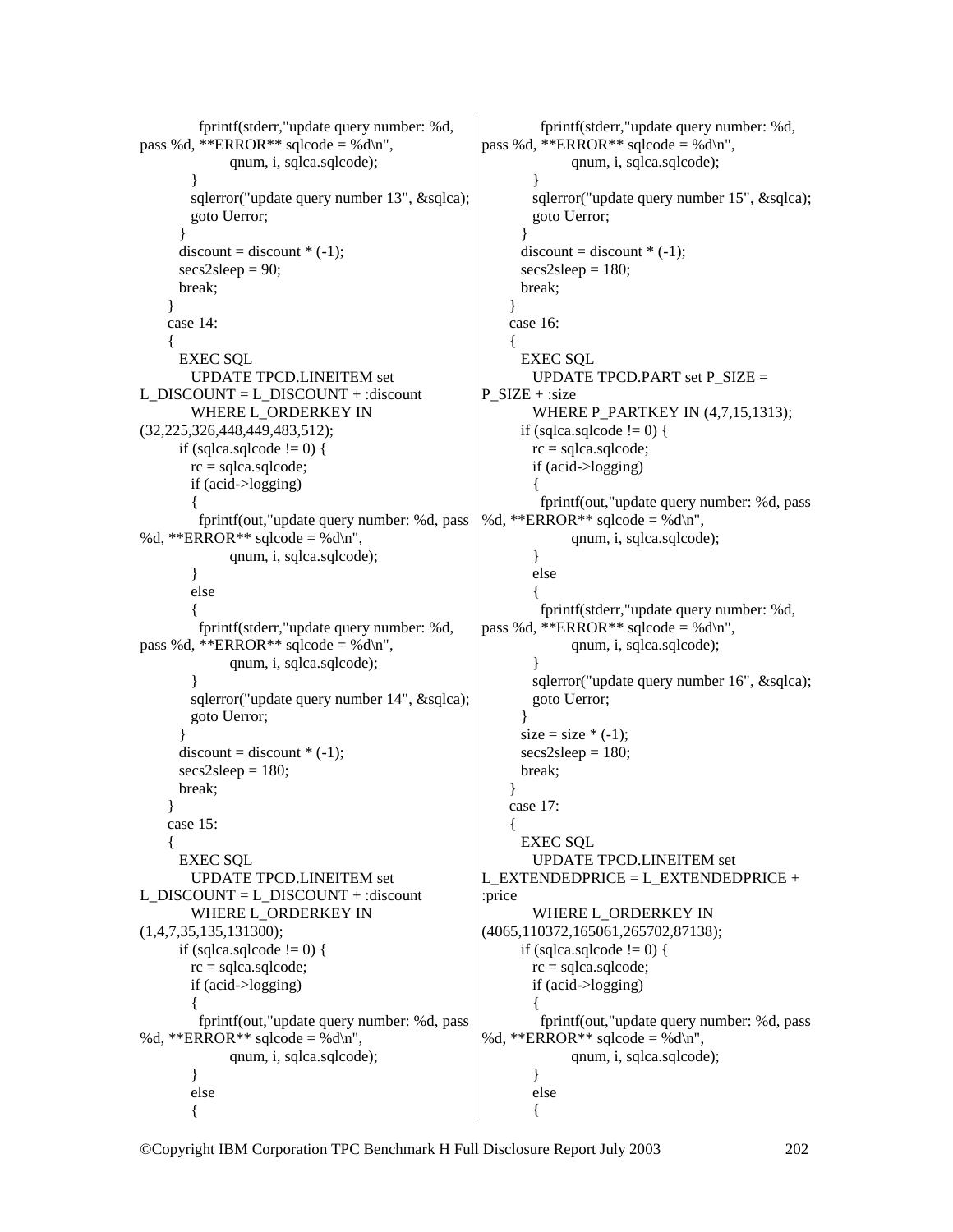```
 fprintf(stderr,"update query number: %d, 
pass %d, **ERROR** sqlcode = %d\n",
               qnum, i, sqlca.sqlcode); 
 } 
        sqlerror("update query number 17", &sqlca);
         goto Uerror; 
 } 
      price = price *(-1);
      secs2sleep = 90; break; 
 } 
     default: 
     { 
       fprintf(out,"ERROR: Invalid query number 
specified %d\n", qnum);
      rc = 1;
       goto Uexit; 
     } 
    } 
    gettimeofday(&tv, &tz); 
    time(&timeT); 
    if (acid->logging) 
      fprintf(out,"update query number: %d, pass 
%d, after UPDATE: (%us %06uu) %s", 
           qnum, i, tv.tv_sec, tv.tv_usec, 
ctime(&timeT)); 
    else 
      fprintf(stderr,"update query number: %d, pass 
%d, after UPDATE: (%us %06uu) %s", 
           qnum, i, tv.tv_sec, tv.tv_usec, 
ctime(&timeT)); 
   if ( i == 2 ) {
      gettimeofday(&tv, &tz); 
      time(&timeT); 
      fprintf(out,"update query number: %d, pass 
%d, sleeping for %d seconds: (%us %06uu) %s", 
           qnum, i, secs2sleep, tv.tv_sec, tv.tv_usec, 
ctime(&timeT)); 
      fflush(out); 
      system("touch /tmp/tpcd/update.sync.sleep"); 
      sleep(secs2sleep); 
     } 
    gettimeofday(&tv, &tz); 
    time(&timeT); 
    fprintf(out,"update query number: %d, pass %d, 
immediately before COMMIT: (%us %06uu) %s", 
         qnum, i, tv.tv_sec, tv.tv_usec, 
ctime(&timeT)); 
    EXEC SQL COMMIT; 
   if (sqlca.sqlcode != 0) {
      rc = sqlca.sqlcode; 
                                                       } 
                                                       SQLCDDE = %d\nu, dbname, sqlca.sqlcode);
```

```
 fprintf(out,"update pass %d, **ERROR** 
sqlcode = %d\nu", i, sqlcode);
      sqlerror("update: COMMIT", &sqlca); 
      goto Uerror; 
 } 
    gettimeofday(&tv, &tz); 
    time(&timeT); 
    if (acid->logging) 
      fprintf(out,"update query number: %d, pass 
%d, after COMMIT: (%us %06uu) %s", 
           qnum, i, tv.tv_sec, tv.tv_usec, 
ctime(&timeT)); 
    else 
      fprintf(stderr,"update query number: %d, pass 
%d, after COMMIT: (%us %06uu) %s", 
           qnum, i, tv.tv_sec, tv.tv_usec, 
ctime(&timeT)); 
  } 
 rc = 0;
  goto Uexit; 
 Uerror: 
  EXEC SQL rollback work; 
 if (sqlca.sqlcode != 0) sqlerror("update:
ROLLBACK FAILED", &sqlca); 
  system("touch /tmp/tpcd/update.sync.sleep"); 
 Uexit: 
  fprintf(out,"\n---------- END of update ----------
\ln\;
  fflush(out);fclose(out); 
  return(rc); 
/*-------------------------------------------------------------
-*/ 
/* connect_to_TM */ 
          /*-------------------------------------------------------------
-*/ 
void connect to TM( void )
{ 
  char *dbname_ptr; 
 if ((dbname_ptr =
getenv("TPCD_QUAL_DBNAME")) != NULL) { 
    fprintf(stderr,"*********** %s 
***********\n",dbname_ptr); 
    strcpy (dbname, dbname_ptr); 
 } 
  EXEC SQL CONNECT TO :dbname IN SHARE 
MODE; 
 if (sqlca.sqlcode < 0) {
    fprintf(stderr, "CONNECT TO %s failed
```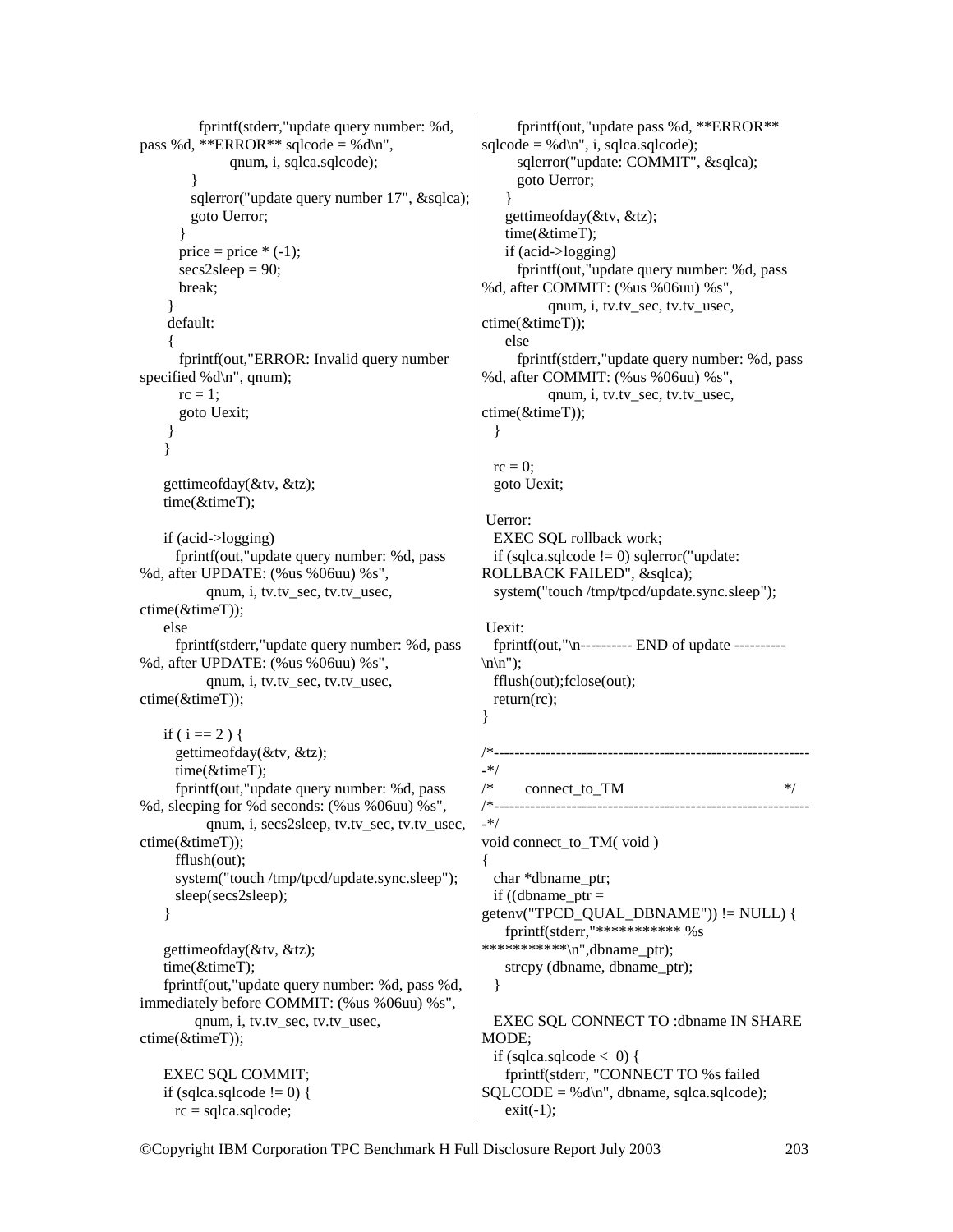} return; } /\*------------------------------------------------------------- -\*/ disconnect from TM \*/ /\*------------------------------------------------------------- -\*/ void disconnect from TM ( void ) { EXEC SQL CONNECT RESET; if (sqlca.sqlcode  $< 0$ ) { fprintf(stderr, "DISCONNECT failed  $SQLCODE = %d\n\pi$ , sqlca.sqlcode);  $exit(-1);$  } return; } /\*------------------------------------------------------------- -\*/  $\text{sglerror}$  \*/ /\*------------------------------------------------------------- -\*/ void sqlerror(char \*msg, struct sqlca \*psqlca) { FILE \*err fp; char err fn $[256]$ ; int j,k; sprintf(err\_fn, "%s%cacid.sqlerrors",getenv("TPCD\_TMP\_DIR"),d  $el()$ : err fp=fopen(err fn,"a"); fprintf(err\_fp,"acid: sqlcode: %4d %s\n", psqlca- >sqlcode, msg); fprintf(stderr,"acid: sqlcode: %4d %s\n", psqlca- >sqlcode, msg); fflush(stderr); if (psqlca->sqlerrmc[0]  $! =$  '' || psqlca->sqlerrmc[1]  $!=$  ' ') { fprintf(err\_fp,"acid: slerrmc: "); for( $i = 0$ ;  $j < 5$ ;  $j++)$  $\{$ for( $k = 0$ ;  $k < 14$ ;  $k++$ ) fprintf(err\_fp,"%x",  $psqlca\rightarrow sqlerrmc[i*10+k];$  fprintf(err\_fp," "); for( $k = 0$ ;  $k < 14$ ;  $k++$ ) fprintf(err\_fp,"%c", psqlca->sqlerrmc[j\*10+k]); fprintf(err\_fp,"\n"); if  $(i < 4)$  fprintf(err fp," "); } } fprintf(err fp,"acid: sqlerrp: "); for( $j = 0$ ;  $j < 8$ ;  $j++)$  fprintf(err\_fp,"%c", psqlca- $>$ sqlerrp $[i]$ ); fprintf(err\_fp,"\n"); fprintf(err fp,"acid: sqlerrd: "); for( $j = 0$ ;  $j < 6$ ;  $j++)$  fprintf(err\_fp," %d", psqlca->sqlerrd[j]); fprintf(err\_fp,"\n"); if (psqlca->sqlwarn $[0]$ != '') { fprintf(err\_fp,"acid: sqlwarn: "); for( $j = 0$ ;  $j < 8$ ;  $j++)$  fprintf(err\_fp,"%c", psqlca->sqlwarn[j]); fprintf(err  $fp$ ,"\n"); } fprintf(err\_fp,"\n"); fflush(err\_fp);fclose(err\_fp); } #ifdef SQLWINT void sleep(int sec) { Sleep(sec \* 1000); } #endif char del(void) { #ifdef SQLWINT return '\\'; #else return '/'; #endif } #if defined(SQLPTX) || defined(SQLWINT) || defined(SQLSUN) || defined(Linux)  $\frac{1}{2}$  added fot PTX as this one is not there in libm  $\frac{1}{2}$ double nearest(double x) { double y, z;  $y = x$ ; if  $(x < 0)$  $y = -x;$  $z = y - (int)y;$ if  $(z = 0.5)$  { if  $((int)floor(y) % 2)$  { return( $(x < 0)$  ? -ceil(y) : ceil(y));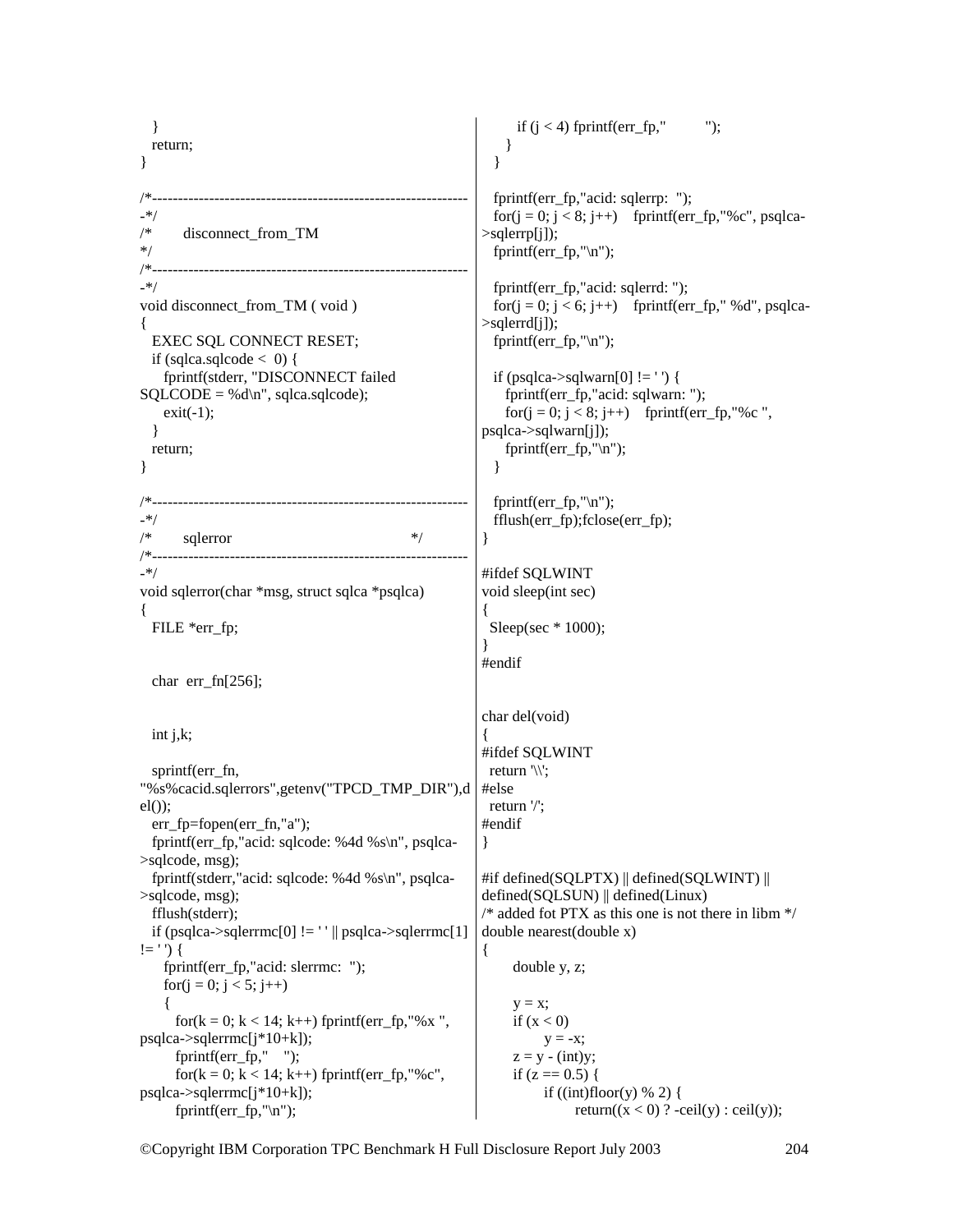```
\} else \{return((x < 0)? -floor(y): floor(y));
           ł
     } else if (z < 0.5)return((x < 0)? -floor(y): floor(y));
          else
                return((x < 0) ? -ceil(y) : ceil(y));
\mathcal{E}#endif /* SQLPTX */
```
## makefile

**DBNAME** \$(TPCD\_QUAL\_DBNAME)  $INCLIDE =$ \$(HOME)/sqllib/include  $-I$(INCLUDE) - g -$ #CFLAGS  $=$ Dpascal= -DLINT ARGS \ -Dfar= -D\_loadds= -DSQLA\_NOLINES # -qflag=i:i -qlanglyl=ansi -lm -lcurses -ls -ll -ly -liconv -lbsd  $#LFLAGS =$ **CFLAGS** -I\$(INCLUDE) - $=$ Dpascal= -DLINT\_ARGS \ -DSQLA\_NOLINES -DLinux  $#$  .. sun -DSQLA\_NOLINES  $LFLAGS =$  $-lm$ # sun .... LFLAGS  $=$  $-lm$ -L\$(HOME)/sqllib/lib -ldb2  $LIB$  $=$  $CC$  $\equiv$  $g++$ **HDR** acid.h  $\equiv$  $C = \text{mainacid.c}$ SQC acid.sqc  $\equiv$ **SRC**  $$$ (HDR)  $$(C)$  $\equiv$  $$(SQC)$ **OBJ**  $acid.o$  $=$  $EXEC =$ mainacid  $TARGET =$  $$$ (EXEC) tsec .SUFFIXES: .o .c .sqc .bnd  $.c.$ o:  $(CC) - c$   $\leq$   $(CFLAGS)$ all:  $$(TARGET)$ mainacid: \$(SRC) \$(OBJ) mainacid.o

 $(CC) - 0$   $@$   $(CFLAGS)$   $(QBJ)$ mainacid.o \$(LIB) \$(LFLAGS) acid.c: acid.sqc \$(HDR) db2 connect to \$(DBNAME); \ db2 prep acid.sqc BINDFILE ISOLATION **RR NOLINEMACRO PACKAGE: \** db2 bind acid.bnd GRANT PUBLIC; \  $db2$  connect reset;  $\langle \rangle$ db2 terminate acid.o: acid.c \$(CC) \$(CFLAGS) -c acid.c -o acid.o tsec: tsec.c \$(CC) \$(CFLAGS) \$(LFLAGS) -o tsec tsec.c clean: rm -f  $*$ .0  $*$ .bnd  $$(EXEC)$  tsec rm-f acid.c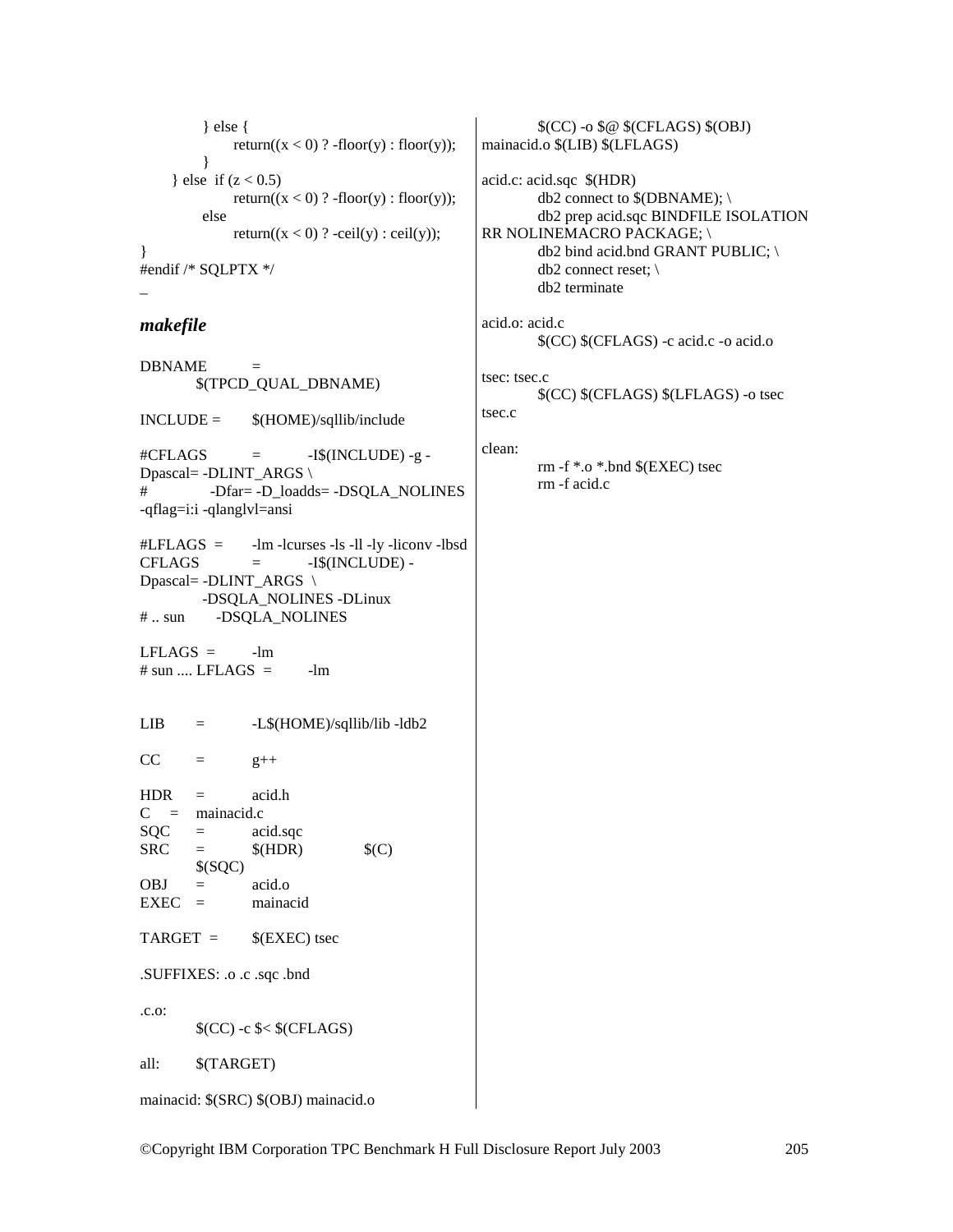# **Appendix F: Price Quotations**

 $07 - 25 - 03$  $10:10$ 

From-SuSE Inc

+510 628 3381

 $\ddot{\phantom{a}}$ 

Quotation

SuSE Inc.<br>318 Harrison St.<br>Suite 301<br>Oakland, CA 94607<br>USA

Quote Number:<br>183

Quote Date:<br>Jul 25, 2003

 $_{\rm Page:}$   $\,$ 

Quoted to:<br>
IBM Corporation - Endicott<br>
Accounts Payable<br>
P.O.Box 9005<br>
Endicott, NY 13761<br>
USA

| $Customer$ ID | Good Thru | Payment Terms | Sales Rep |
|---------------|-----------|---------------|-----------|
| CCTBM02       | 8/21/03   | Net 45 Days   | SEHOL01   |

| Quantity | Item             | Description                       | Unit Price   | Extension |
|----------|------------------|-----------------------------------|--------------|-----------|
|          | 1.002119-3INT-8  | SuSE Linux Enterprise Server 8    | 2,585.00     | 2,585.00  |
|          |                  | Opteron for AMD64, Includes Media |              |           |
|          |                  | Kit and 1 Year Maintenance        |              |           |
|          |                  | Program for 8 CPUs.               |              |           |
|          | 4.002119-3-MFJ-8 | SuSE Linux Enterprise Server 8    | 2,456.00     | 9,821.00  |
|          |                  | for AMD64 - 1 Year Maintenance    |              |           |
|          |                  | Program for 8 CPUs                |              |           |
|          |                  | SuSE, Inc. confirms that these    |              |           |
|          |                  | are official list prices for the  |              |           |
|          |                  | products listed.                  |              |           |
|          |                  |                                   |              |           |
|          |                  |                                   |              |           |
|          |                  |                                   |              |           |
|          |                  |                                   |              |           |
|          |                  |                                   |              |           |
|          |                  |                                   |              |           |
|          |                  |                                   |              |           |
|          |                  |                                   |              |           |
|          |                  |                                   |              |           |
|          |                  |                                   |              |           |
|          |                  |                                   |              |           |
|          |                  |                                   |              |           |
|          |                  |                                   |              |           |
|          |                  |                                   |              |           |
|          |                  |                                   | Subtotal     | 12,409.0C |
|          |                  |                                   | Sales Tax    |           |
|          |                  |                                   | Freight      |           |
|          |                  |                                   | <b>Total</b> | 12,409.00 |
|          |                  |                                   |              |           |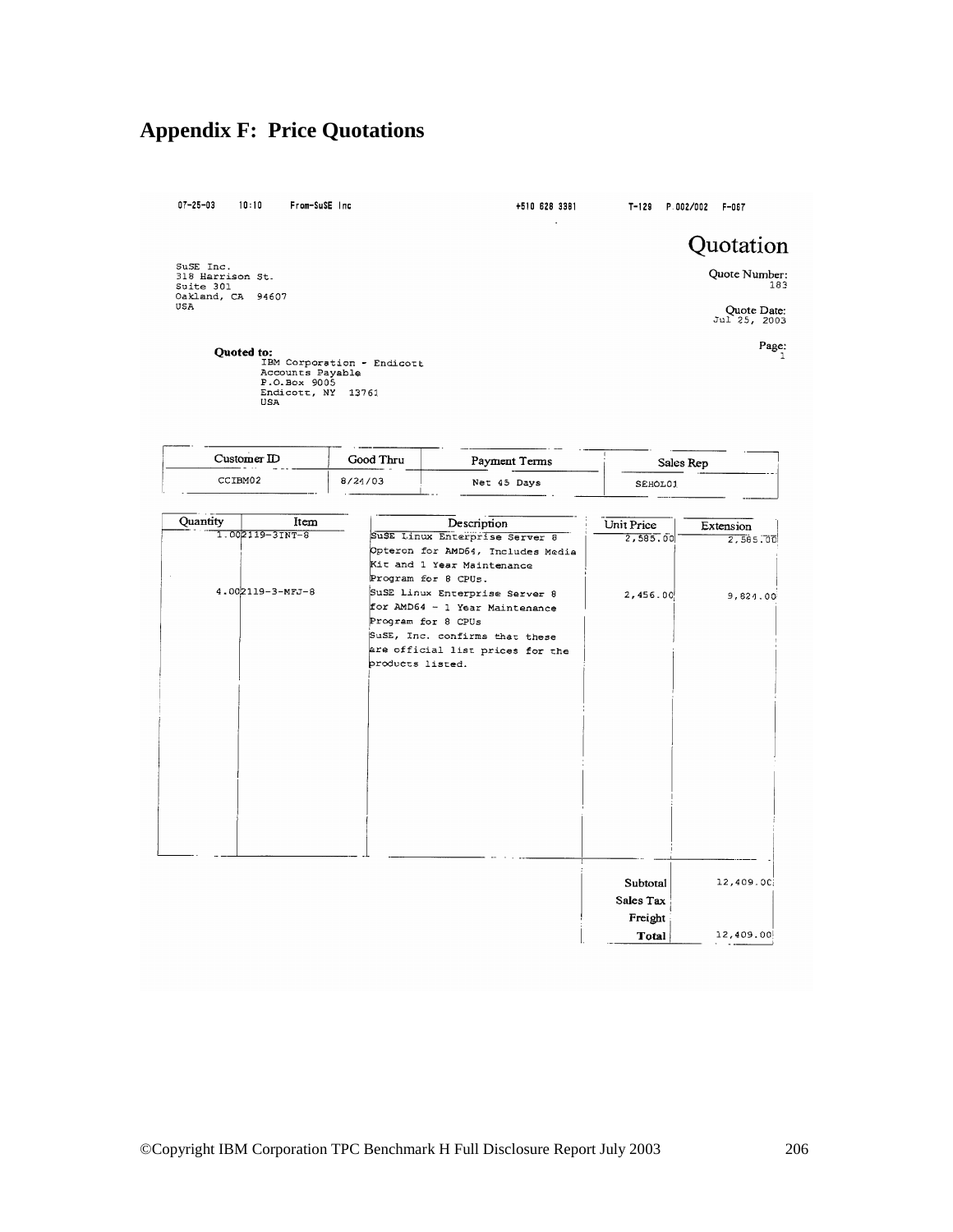#### CDW: Product Overview Page  $1$  of  $1$ Home | About CDW | Qustomer Support | View Cart | 且 Log The Right Technology<br>Right Away.™ CDW SmartSearch™ |  $Q$  Sean Brands Hardware Software Networking Accessories Services 800 839 4239 QLOGIC 133MHZ PCI-X 2GB DUAL PORT **FRESOURCES** · Order Status **Product Information** · My Company  $+$  My Account Usually Ships:  $\,$   $\,$ · Account Team CDW Part: · New Accounts Mfg. Part:  $+$  Rebates UNSPSC:  $+$  Special Events Image not Sales Rank: · CDW Outlet Available · Technical Support Price:  $\leq$  E-New sletters · Solutions Library |岸| ADD Manufacturer logic **Q** ONLINEHELP Simplify u **PRINTABLE VERSION Product Links** > Similar Products  $\boxed{.}$ > Send to Associate

Copyright 2003 CDW Corporation<br><u>Terms and Conditions of Use</u> | <u>Terms and Conditions of Sale</u> | <u>Privacy Pledge</u>